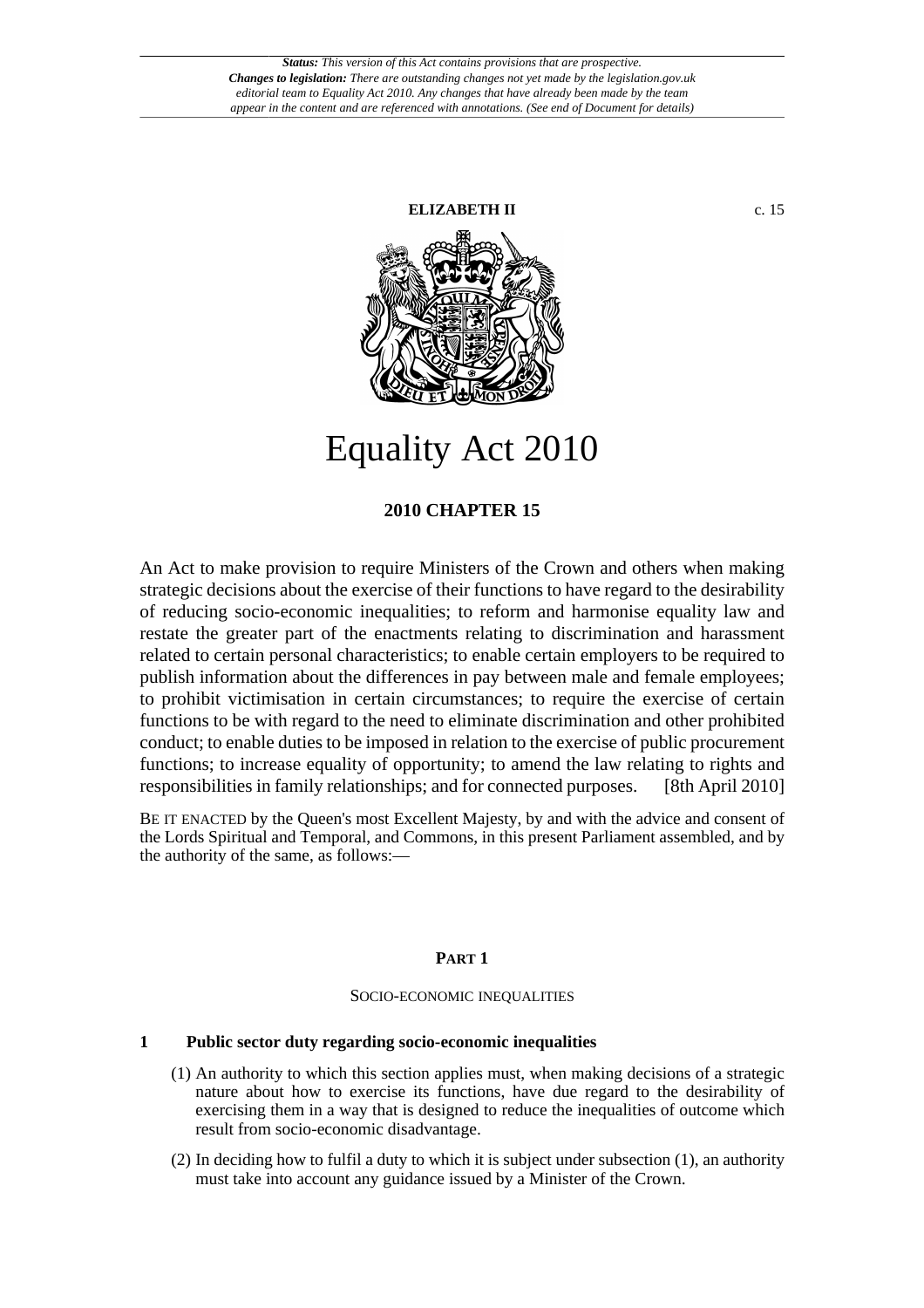(3) The authorities to which this section applies are—

- (a) a Minister of the Crown;
- (b) a government department other than the Security Service, the Secret Intelligence Service or the Government Communications Head-quarters;
- (c) a county council or district council in England;
- (d) the Greater London Authority;
- (e) a London borough council;
- (f) the Common Council of the City of London in its capacity as a local authority;
- (g) the Council of the Isles of Scilly;
- (h) a Strategic Health Authority established under section 13 of the National Health Service Act 2006, or continued in existence by virtue of that section;
- (i) a Primary Care Trust established under section 18 of that Act, or continued in existence by virtue of that section;
- (j) a regional development agency established by the Regional Development Agencies Act 1998;
- (k) a police authority established for an area in England.
- (4) This section also applies to an authority that—
	- (a) is a partner authority in relation to a responsible local authority, and
	- (b) does not fall within subsection (3),

but only in relation to its participation in the preparation or modification of a sustainable community strategy.

 $(5)$  In subsection  $(4)$ —

"partner authority" has the meaning given by section 104 of the Local Government and Public Involvement in Health Act 2007;

"responsible local authority" has the meaning given by section 103 of that Act;

"sustainable community strategy" means a strategy prepared under section 4 of the Local Government Act 2000.

(6) The reference to inequalities in subsection (1) does not include any inequalities experienced by a person as a result of being a person subject to immigration control within the meaning given by section 115(9) of the Immigration and Asylum Act 1999.

# **2 Power to amend section 1**

(1) A Minister of the Crown may by regulations amend section 1 so as to—

- (a) add a public authority to the authorities that are subject to the duty under subsection (1) of that section;
- (b) remove an authority from those that are subject to the duty;
- (c) make the duty apply, in the case of a particular authority, only in relation to certain functions that it has;
- (d) in the case of an authority to which the application of the duty is already restricted to certain functions, remove or alter the restriction.
- (2) In subsection (1) "public authority" means an authority that has functions of a public nature.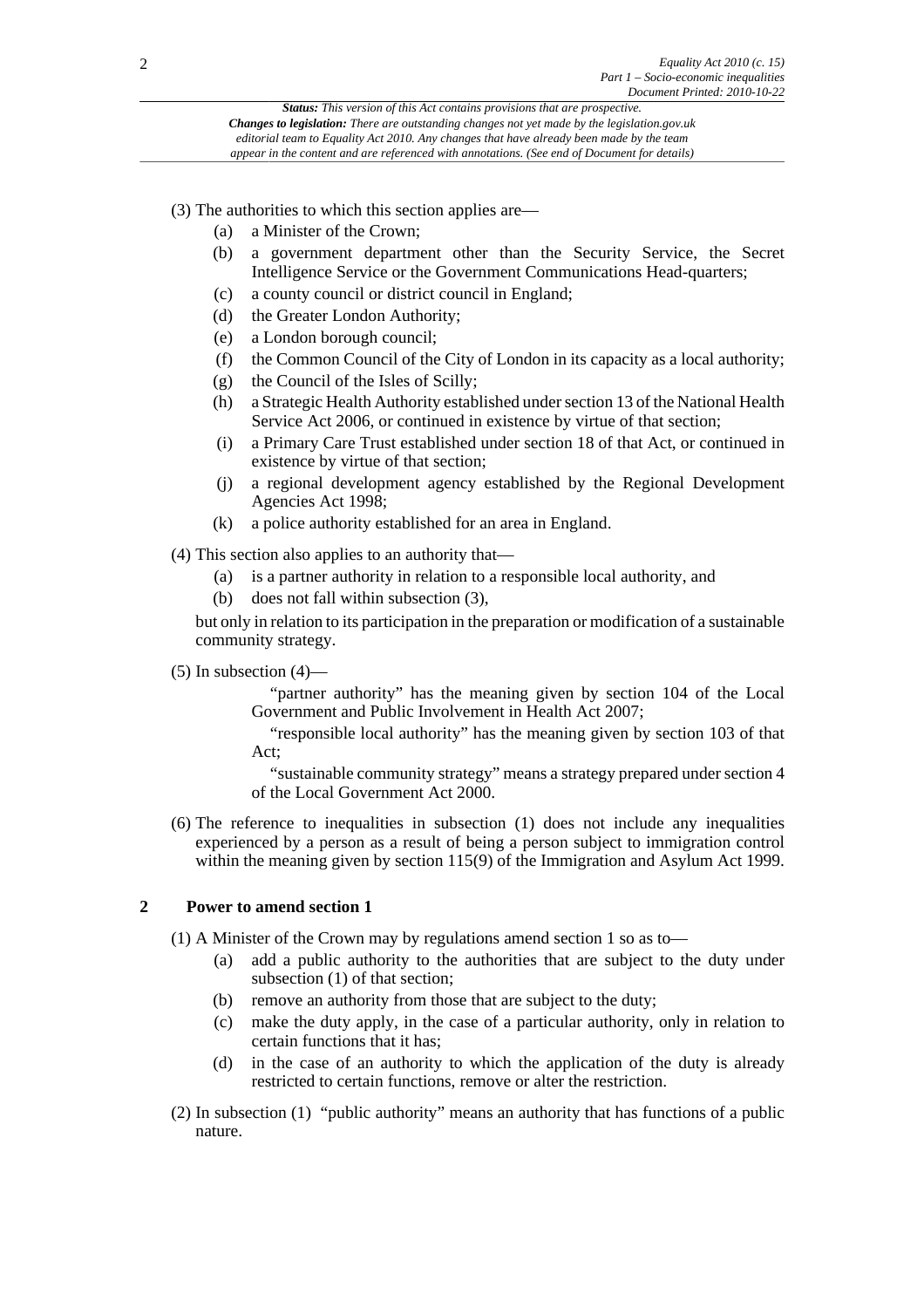- (3) Provision made under subsection (1) may not impose a duty on an authority in relation to any devolved Scottish functions or devolved Welsh functions.
- (4) The Scottish Ministers or the Welsh Ministers may by regulations amend section 1 so as to—
	- (a) add a relevant authority to the authorities that are subject to the duty under subsection (1) of that section;
	- (b) remove a relevant authority from those that are subject to the duty;
	- (c) make the duty apply, in the case of a particular relevant authority, only in relation to certain functions that it has;
	- (d) in the case of a relevant authority to which the application of the duty is already restricted to certain functions, remove or alter the restriction.
- (5) For the purposes of the power conferred by subsection (4) on the Scottish Ministers, "relevant authority" means an authority whose functions—
	- (a) are exercisable only in or as regards Scotland,
	- (b) are wholly or mainly devolved Scottish functions, and
	- (c) correspond or are similar to those of an authority for the time being specified in section 1(3).
- (6) For the purposes of the power conferred by subsection (4) on the Welsh Ministers, "relevant authority" means an authority whose functions—
	- (a) are exercisable only in or as regards Wales,
	- (b) are wholly or mainly devolved Welsh functions, and
	- (c) correspond or are similar to those of an authority for the time being specified in subsection (3) of section 1 or referred to in subsection (4) of that section.
- (7) Before making regulations under this section, the Scottish Ministers or the Welsh Ministers must consult a Minister of the Crown.
- (8) Regulations under this section may make any amendments of section 1 that appear to the Minister or Ministers to be necessary or expedient in consequence of provision made under subsection (1) or (as the case may be) subsection (4).
- (9) Provision made by the Scottish Ministers or the Welsh Ministers in reliance on subsection (8) may, in particular, amend section 1 so as to—
	- (a) confer on the Ministers a power to issue guidance;
	- (b) require a relevant authority to take into account any guidance issued under a power conferred by virtue of paragraph (a);
	- (c) disapply section 1(2) in consequence of the imposition of a requirement by virtue of paragraph (b).
- $(10)$  Before issuing guidance under a power conferred by virtue of subsection  $(9)(a)$ , the Ministers must—
	- (a) take into account any guidance issued by a Minister of the Crown under section 1;
	- (b) consult a Minister of the Crown.
- (11) For the purposes of this section—
	- (a) a function is a devolved Scottish function if it is exercisable in or as regards Scotland and it does not relate to reserved matters (within the meaning of the Scotland Act 1998);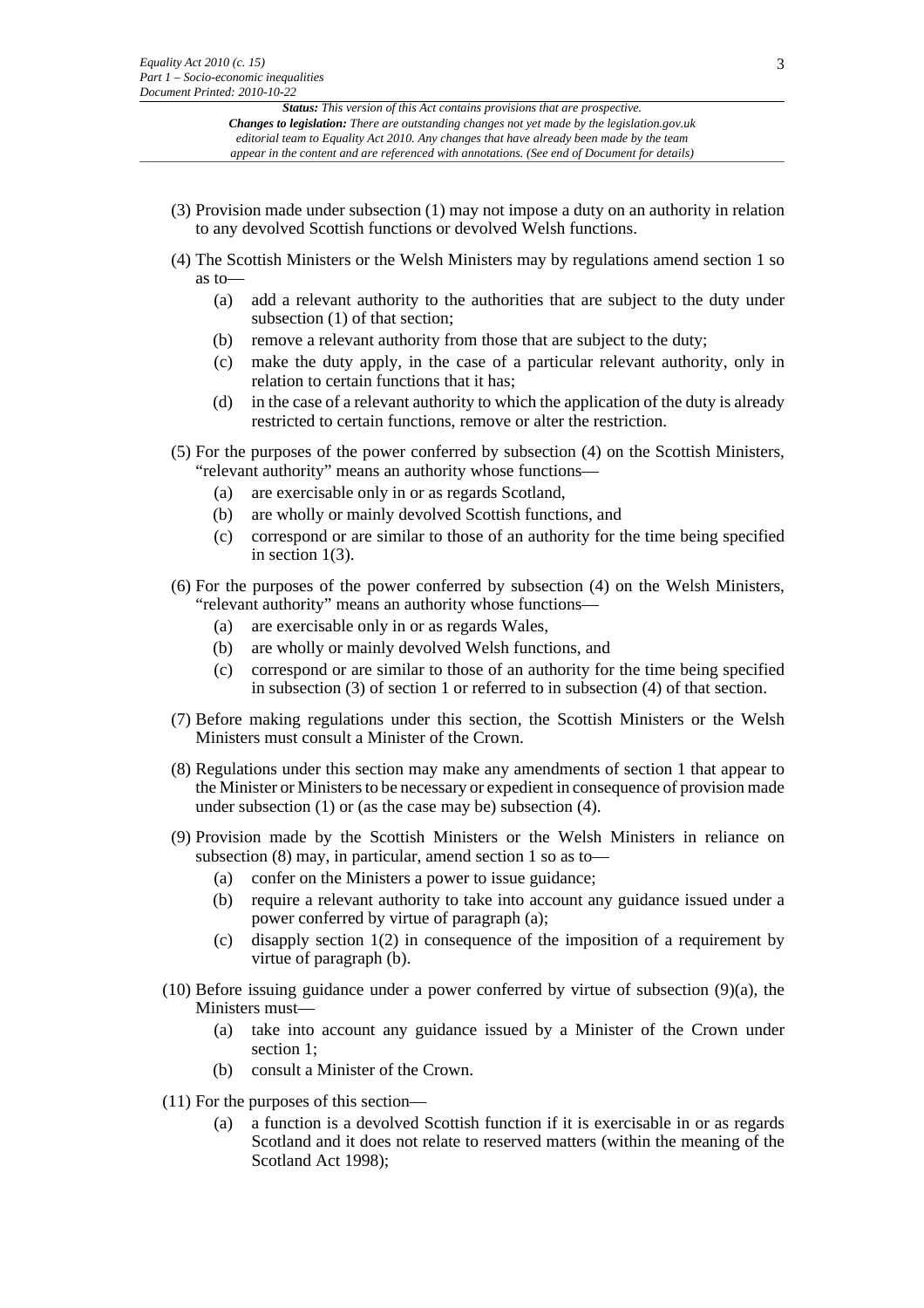(b) a function is a devolved Welsh function if it relates to a matter in respect of which functions are exercisable by the Welsh Ministers, the First Minister for Wales or the Counsel General to the Welsh Assembly Government, or to a matter within the legislative competence of the National Assembly for Wales.

# **3 Enforcement**

A failure in respect of a performance of a duty under section 1 does not confer a cause of action at private law.

# **PART 2**

# EQUALITY: KEY CONCEPTS

# **CHAPTER 1**

## PROTECTED CHARACTERISTICS

# **4 The protected characteristics**

The following characteristics are protected characteristics—

age; disability; gender reassignment; marriage and civil partnership; pregnancy and maternity; race; religion or belief; sex; sexual orientation.

# **5 Age**

(1) In relation to the protected characteristic of age—

- (a) a reference to a person who has a particular protected characteristic is a reference to a person of a particular age group;
- (b) a reference to persons who share a protected characteristic is a reference to persons of the same age group.
- (2) A reference to an age group is a reference to a group of persons defined by reference to age, whether by reference to a particular age or to a range of ages.

# **6 Disability**

(1) A person (P) has a disability if—

- (a) P has a physical or mental impairment, and
- (b) the impairment has a substantial and long-term adverse effect on P's ability to carry out normal day-to-day activities.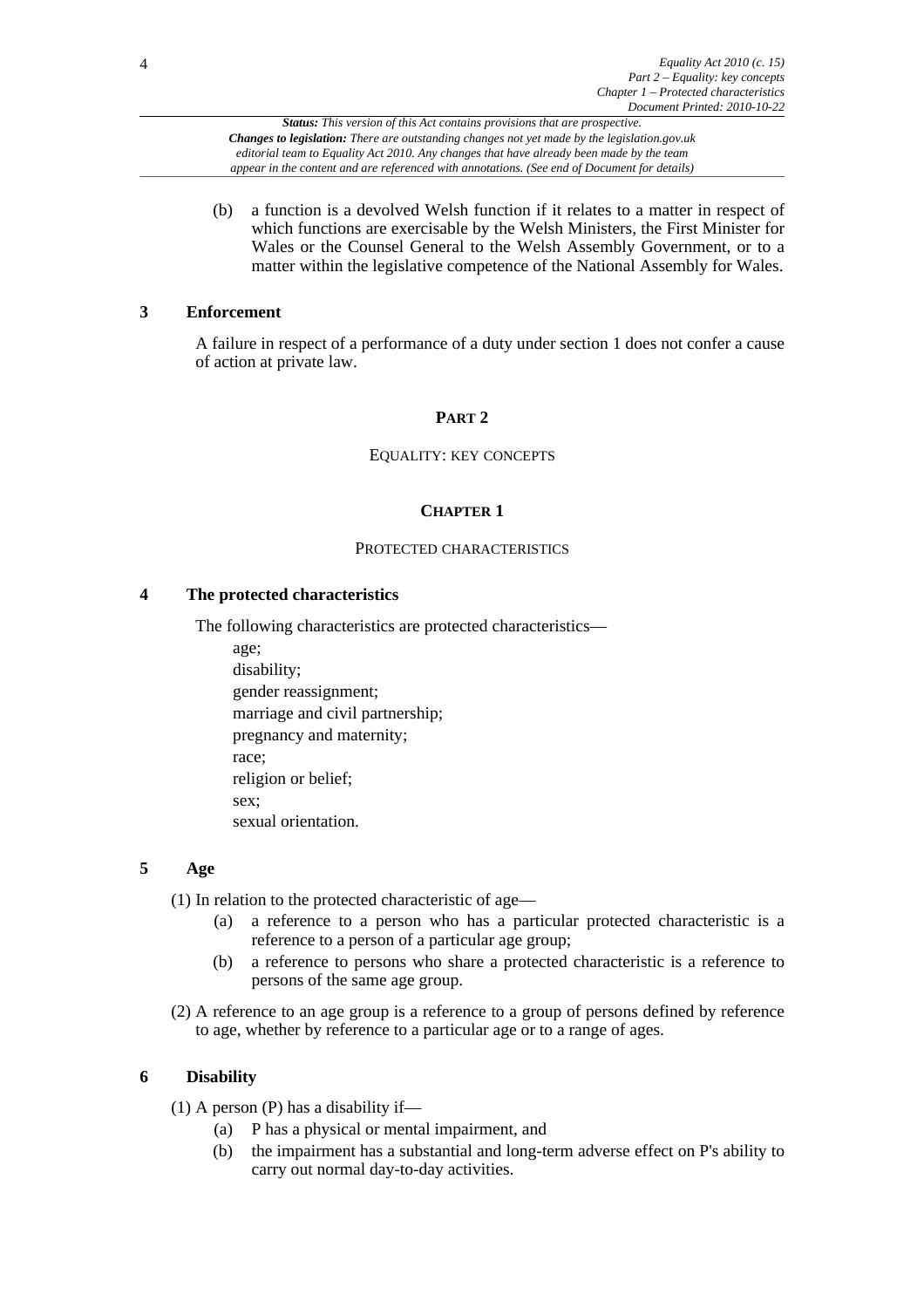- (2) A reference to a disabled person is a reference to a person who has a disability.
- (3) In relation to the protected characteristic of disability—
	- (a) a reference to a person who has a particular protected characteristic is a reference to a person who has a particular disability;
	- (b) a reference to persons who share a protected characteristic is a reference to persons who have the same disability.
- (4) This Act (except Part 12 and section 190) applies in relation to a person who has had a disability as it applies in relation to a person who has the disability; accordingly (except in that Part and that section)—
	- (a) a reference (however expressed) to a person who has a disability includes a reference to a person who has had the disability, and
	- (b) a reference (however expressed) to a person who does not have a disability includes a reference to a person who has not had the disability.
- (5) A Minister of the Crown may issue guidance about matters to be taken into account in deciding any question for the purposes of subsection (1).
- (6) Schedule 1 (disability: supplementary provision) has effect.

#### **7 Gender reassignment**

- (1) A person has the protected characteristic of gender reassignment if the person is proposing to undergo, is undergoing or has undergone a process (or part of a process) for the purpose of reassigning the person's sex by changing physiological or other attributes of sex.
- (2) A reference to a transsexual person is a reference to a person who has the protected characteristic of gender reassignment.
- (3) In relation to the protected characteristic of gender reassignment—
	- (a) a reference to a person who has a particular protected characteristic is a reference to a transsexual person;
	- (b) a reference to persons who share a protected characteristic is a reference to transsexual persons.

#### **8 Marriage and civil partnership**

- (1) A person has the protected characteristic of marriage and civil partnership if the person is married or is a civil partner.
- (2) In relation to the protected characteristic of marriage and civil partnership—
	- (a) a reference to a person who has a particular protected characteristic is a reference to a person who is married or is a civil partner;
	- (b) a reference to persons who share a protected characteristic is a reference to persons who are married or are civil partners.

# **9 Race**

- (1) Race includes—
	- (a) colour;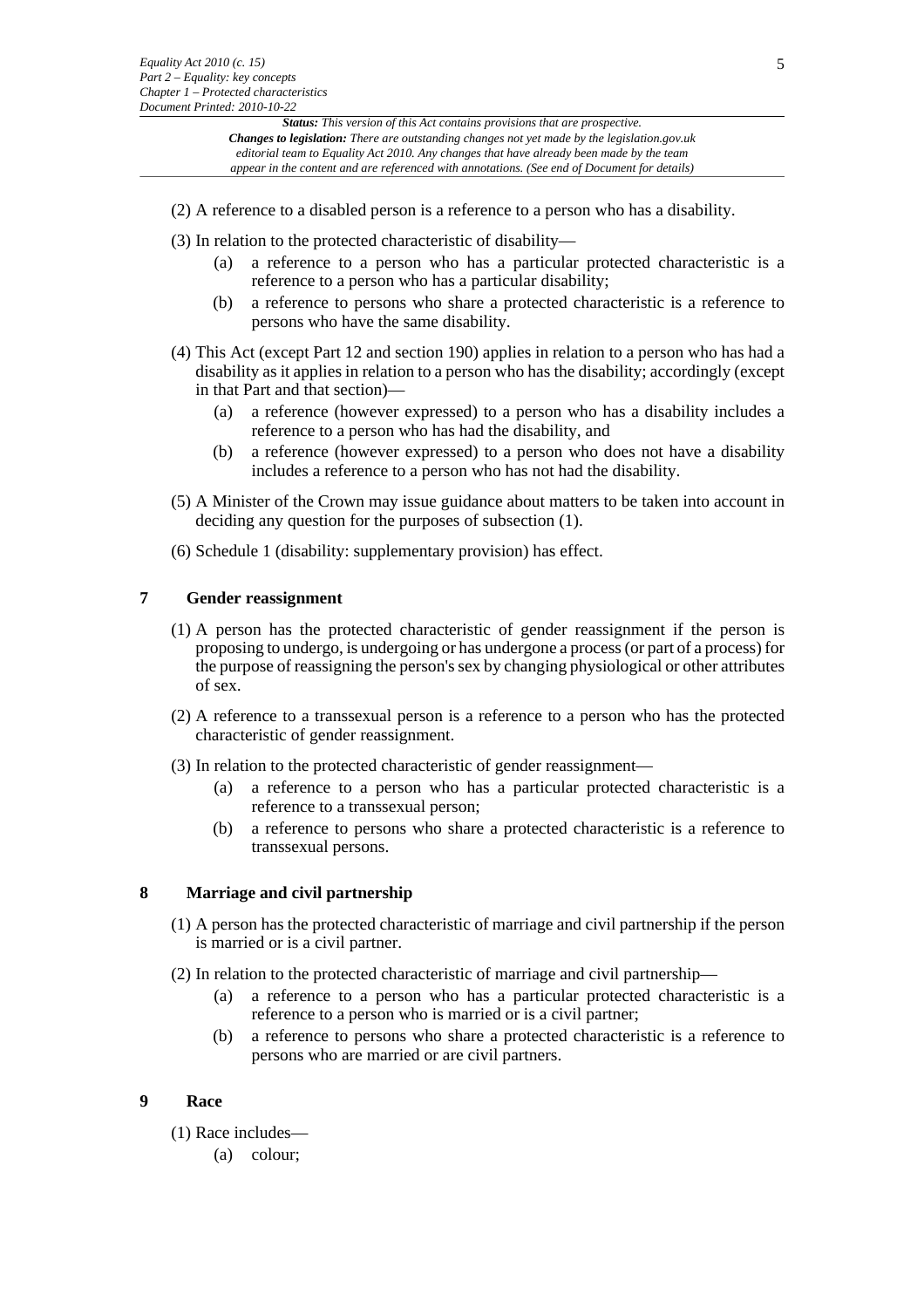- (b) nationality;
- (c) ethnic or national origins.

(2) In relation to the protected characteristic of race—

- (a) a reference to a person who has a particular protected characteristic is a reference to a person of a particular racial group;
- (b) a reference to persons who share a protected characteristic is a reference to persons of the same racial group.
- (3) A racial group is a group of persons defined by reference to race; and a reference to a person's racial group is a reference to a racial group into which the person falls.
- (4) The fact that a racial group comprises two or more distinct racial groups does not prevent it from constituting a particular racial group.
- (5) A Minister of the Crown may by order—
	- (a) amend this section so as to provide for caste to be an aspect of race;
	- (b) amend this Act so as to provide for an exception to a provision of this Act to apply, or not to apply, to caste or to apply, or not to apply, to caste in specified circumstances.
- (6) The power under section 207(4)(b), in its application to subsection (5), includes power to amend this Act.

## **10 Religion or belief**

- (1) Religion means any religion and a reference to religion includes a reference to a lack of religion.
- (2) Belief means any religious or philosophical belief and a reference to belief includes a reference to a lack of belief.
- (3) In relation to the protected characteristic of religion or belief—
	- (a) a reference to a person who has a particular protected characteristic is a reference to a person of a particular religion or belief;
	- (b) a reference to persons who share a protected characteristic is a reference to persons who are of the same religion or belief.

# **11 Sex**

In relation to the protected characteristic of sex—

- (a) a reference to a person who has a particular protected characteristic is a reference to a man or to a woman;
- (b) a reference to persons who share a protected characteristic is a reference to persons of the same sex.

### **12 Sexual orientation**

- (1) Sexual orientation means a person's sexual orientation towards—
	- (a) persons of the same sex,
	- (b) persons of the opposite sex, or
	- (c) persons of either sex.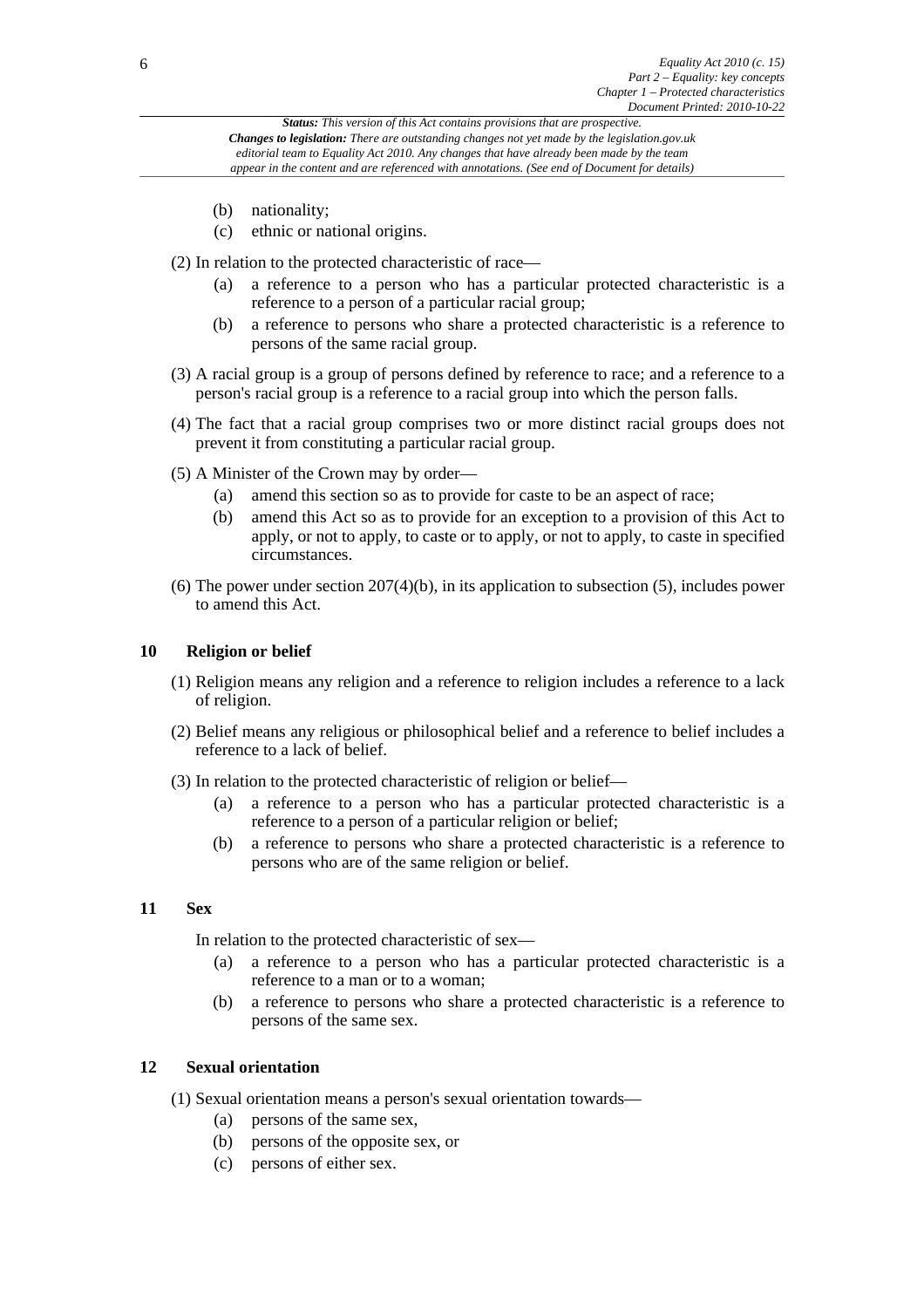(2) In relation to the protected characteristic of sexual orientation—

- (a) a reference to a person who has a particular protected characteristic is a reference to a person who is of a particular sexual orientation;
- (b) a reference to persons who share a protected characteristic is a reference to persons who are of the same sexual orientation.

### **CHAPTER 2**

#### PROHIBITED CONDUCT

### Discrimination

## **13 Direct discrimination**

- (1) A person (A) discriminates against another (B) if, because of a protected characteristic, A treats B less favourably than A treats or would treat others.
- (2) If the protected characteristic is age, A does not discriminate against B if A can show A's treatment of B to be a proportionate means of achieving a legitimate aim.
- (3) If the protected characteristic is disability, and B is not a disabled person, A does not discriminate against B only because A treats or would treat disabled persons more favourably than A treats B.
- (4) If the protected characteristic is marriage and civil partnership, this section applies to a contravention of Part 5 (work) only if the treatment is because it is B who is married or a civil partner.
- (5) If the protected characteristic is race, less favourable treatment includes segregating B from others.
- (6) If the protected characteristic is sex—
	- (a) less favourable treatment of a woman includes less favourable treatment of her because she is breast-feeding;
	- (b) in a case where B is a man, no account is to be taken of special treatment afforded to a woman in connection with pregnancy or childbirth.
- (7) Subsection (6)(a) does not apply for the purposes of Part 5 (work).
- (8) This section is subject to sections 17(6) and 18(7).

### **14 Combined discrimination: dual characteristics**

- (1) A person (A) discriminates against another (B) if, because of a combination of two relevant protected characteristics, A treats B less favourably than A treats or would treat a person who does not share either of those characteristics.
- (2) The relevant protected characteristics are—
	- (a) age;
	- (b) disability;
	- (c) gender reassignment;
	- (d) race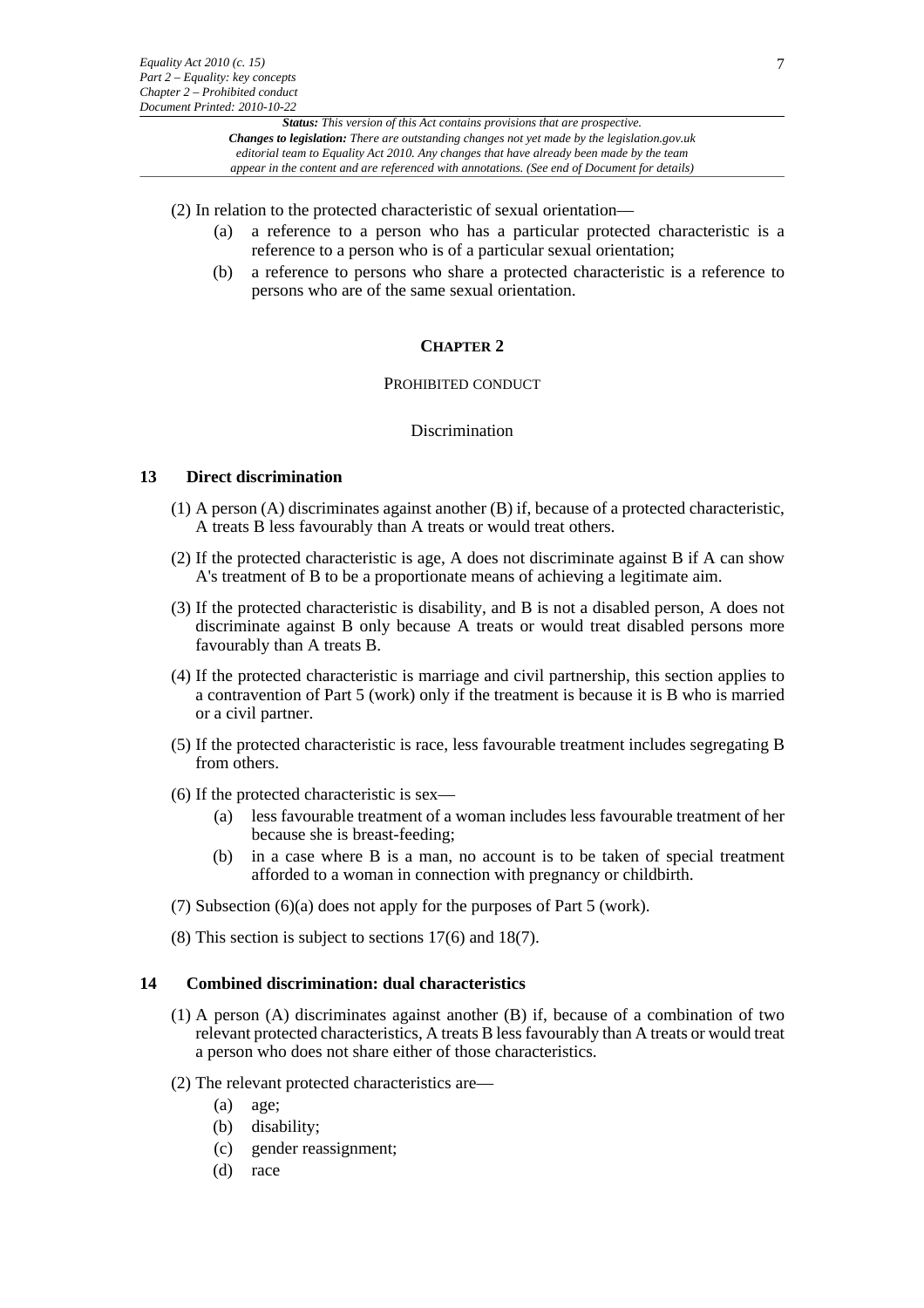- (e) religion or belief;
- (f) sex;
- (g) sexual orientation.
- (3) For the purposes of establishing a contravention of this Act by virtue of subsection (1), B need not show that A's treatment of B is direct discrimination because of each of the characteristics in the combination (taken separately).
- (4) But B cannot establish a contravention of this Act by virtue of subsection (1) if, in reliance on another provision of this Act or any other enactment, A shows that A's treatment of B is not direct discrimination because of either or both of the characteristics in the combination.
- (5) Subsection (1) does not apply to a combination of characteristics that includes disability in circumstances where, if a claim of direct discrimination because of disability were to be brought, it would come within section 116 (special educational needs).
- (6) A Minister of the Crown may by order amend this section so as to—
	- (a) make further provision about circumstances in which B can, or in which B cannot, establish a contravention of this Act by virtue of subsection (1);
	- (b) specify other circumstances in which subsection (1) does not apply.
- (7) The references to direct discrimination are to a contravention of this Act by virtue of section 13.

# **15 Discrimination arising from disability**

- (1) A person (A) discriminates against a disabled person (B) if—
	- (a) A treats B unfavourably because of something arising in consequence of B's disability, and
	- (b) A cannot show that the treatment is a proportionate means of achieving a legitimate aim.
- (2) Subsection (1) does not apply if A shows that A did not know, and could not reasonably have been expected to know, that B had the disability.

### **16 Gender reassignment discrimination: cases of absence from work**

- (1) This section has effect for the purposes of the application of Part 5 (work) to the protected characteristic of gender reassignment.
- (2) A person (A) discriminates against a transsexual person (B) if, in relation to an absence of B's that is because of gender reassignment, A treats B less favourably than A would treat B if—
	- (a) B's absence was because of sickness or injury, or
	- (b) B's absence was for some other reason and it is not reasonable for B to be treated less favourably.
- (3) A person's absence is because of gender reassignment if it is because the person is proposing to undergo, is undergoing or has undergone the process (or part of the process) mentioned in section 7(1).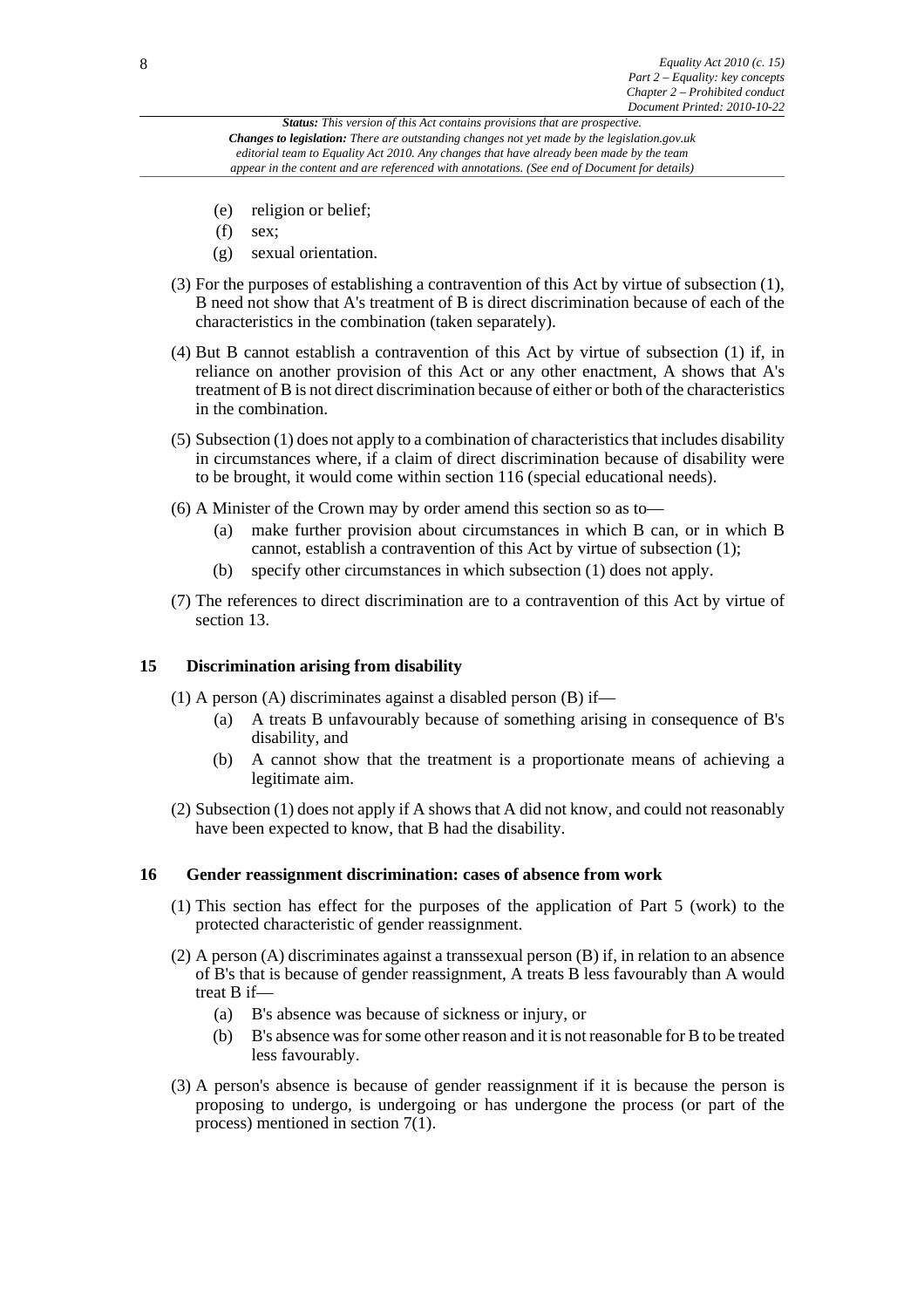#### **17 Pregnancy and maternity discrimination: non-work cases**

- (1) This section has effect for the purposes of the application to the protected characteristic of pregnancy and maternity of—
	- (a) Part 3 (services and public functions);
	- (b) Part 4 (premises);
	- (c) Part 6 (education);
	- (d) Part 7 (associations).
- (2) A person (A) discriminates against a woman if A treats her unfavourably because of a pregnancy of hers.
- (3) A person (A) discriminates against a woman if, in the period of 26 weeks beginning with the day on which she gives birth, A treats her unfavourably because she has given birth.
- (4) The reference in subsection (3) to treating a woman unfavourably because she has given birth includes, in particular, a reference to treating her unfavourably because she is breast-feeding.
- (5) For the purposes of this section, the day on which a woman gives birth is the day on which—
	- (a) she gives birth to a living child, or
	- (b) she gives birth to a dead child (more than 24 weeks of the pregnancy having passed).
- (6) Section 13, so far as relating to sex discrimination, does not apply to anything done in relation to a woman in so far as—
	- (a) it is for the reason mentioned in subsection (2), or
	- (b) it is in the period, and for the reason, mentioned in subsection (3).

#### **18 Pregnancy and maternity discrimination: work cases**

- (1) This section has effect for the purposes of the application of Part 5 (work) to the protected characteristic of pregnancy and maternity.
- (2) A person (A) discriminates against a woman if, in the protected period in relation to a pregnancy of hers, A treats her unfavourably —
	- (a) because of the pregnancy, or
	- (b) because of illness suffered by her as a result of it.
- (3) A person (A) discriminates against a woman if A treats her unfavourably because she is on compulsory maternity leave.
- (4) A person (A) discriminates against a woman if A treats her unfavourably because she is exercising or seeking to exercise, or has exercised or sought to exercise, the right to ordinary or additional maternity leave.
- (5) For the purposes of subsection (2), if the treatment of a woman is in implementation of a decision taken in the protected period, the treatment is to be regarded as occurring in that period (even if the implementation is not until after the end of that period).
- (6) The protected period, in relation to a woman's pregnancy, begins when the pregnancy begins, and ends—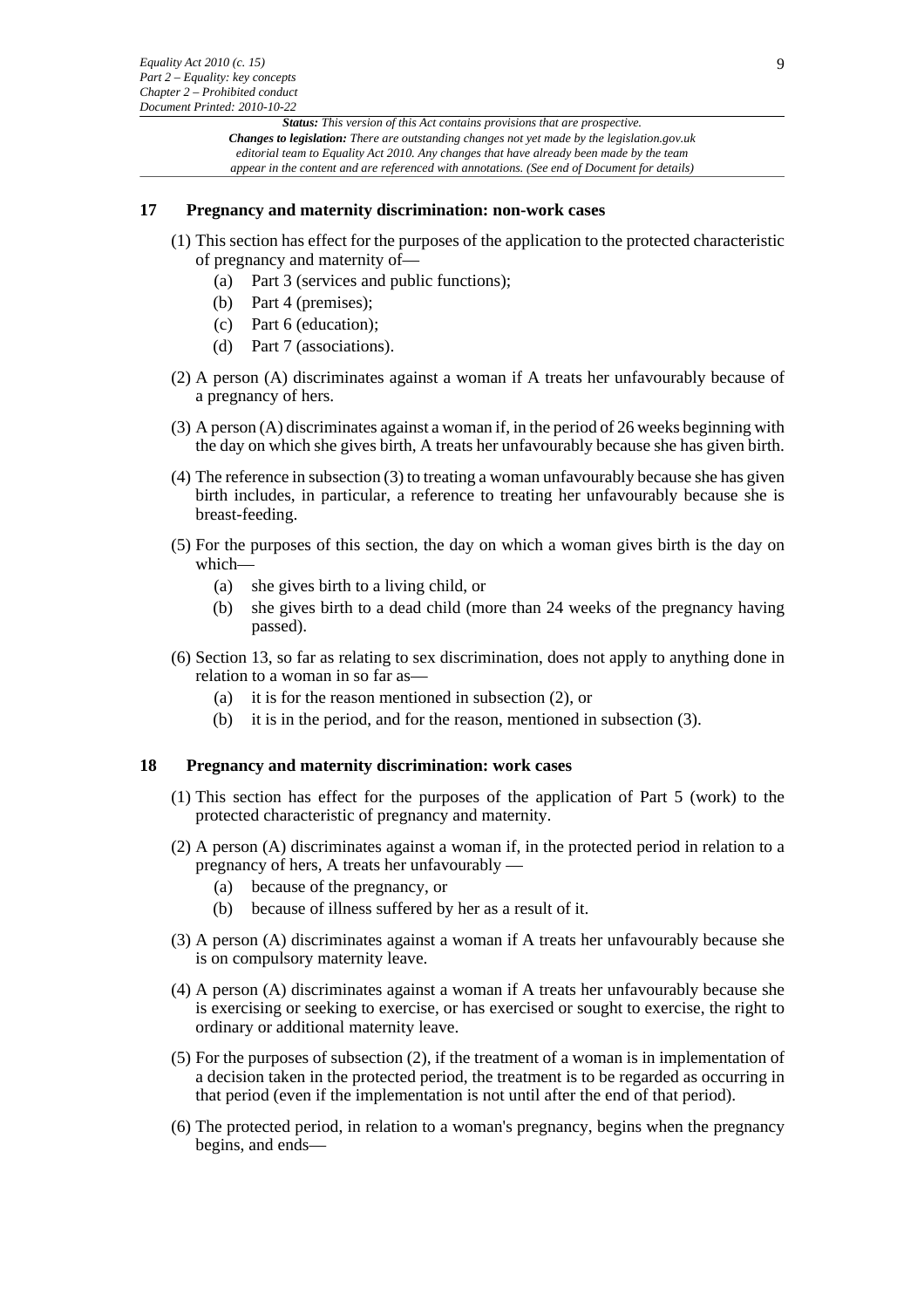- (a) if she has the right to ordinary and additional maternity leave, at the end of the additional maternity leave period or (if earlier) when she returns to work after the pregnancy;
- (b) if she does not have that right, at the end of the period of 2 weeks beginning with the end of the pregnancy.
- (7) Section 13, so far as relating to sex discrimination, does not apply to treatment of a woman in so far as—
	- (a) it is in the protected period in relation to her and is for a reason mentioned in paragraph (a) or (b) of subsection (2), or
	- (b) it is for a reason mentioned in subsection (3) or (4).

## **19 Indirect discrimination**

- (1) A person (A) discriminates against another (B) if A applies to B a provision, criterion or practice which is discriminatory in relation to a relevant protected characteristic of B's.
- (2) For the purposes of subsection (1), a provision, criterion or practice is discriminatory in relation to a relevant protected characteristic of B's if—
	- (a) A applies, or would apply, it to persons with whom B does not share the characteristic,
	- (b) it puts, or would put, persons with whom B shares the characteristic at a particular disadvantage when compared with persons with whom B does not share it,
	- (c) it puts, or would put, B at that disadvantage, and
	- (d) A cannot show it to be a proportionate means of achieving a legitimate aim.
- (3) The relevant protected characteristics are—

| age;                            |
|---------------------------------|
| disability;                     |
| gender reassignment;            |
| marriage and civil partnership; |
| race:                           |
| religion or belief;             |
| sex:                            |
| sexual orientation.             |

Adjustments for disabled persons

### **20 Duty to make adjustments**

- (1) Where this Act imposes a duty to make reasonable adjustments on a person, this section, sections 21 and 22 and the applicable Schedule apply; and for those purposes, a person on whom the duty is imposed is referred to as A.
- (2) The duty comprises the following three requirements.
- (3) The first requirement is a requirement, where a provision, criterion or practice of A's puts a disabled person at a substantial disadvantage in relation to a relevant matter in comparison with persons who are not disabled, to take such steps as it is reasonable to have to take to avoid the disadvantage.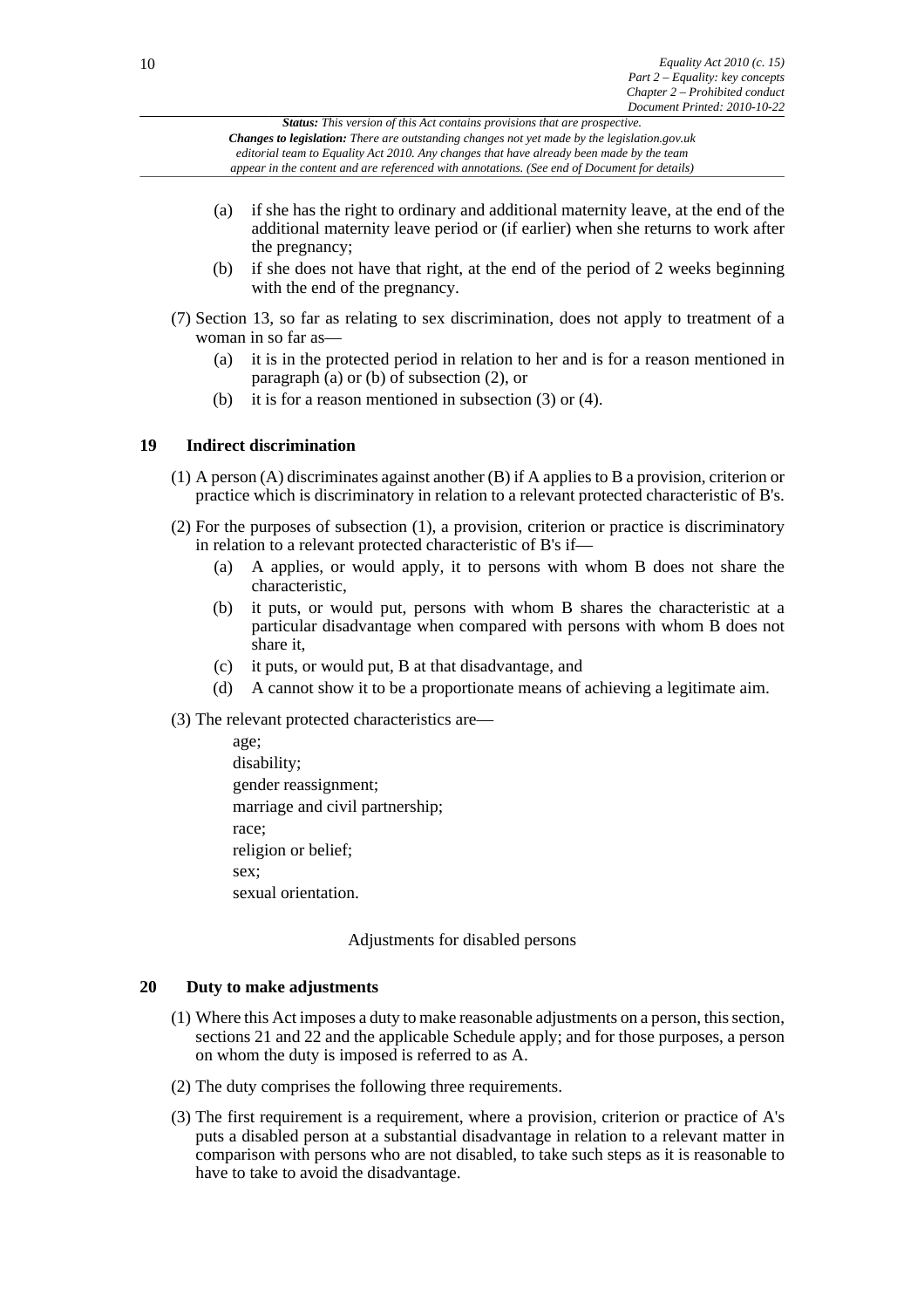- (4) The second requirement is a requirement, where a physical feature puts a disabled person at a substantial disadvantage in relation to a relevant matter in comparison with persons who are not disabled, to take such steps as it is reasonable to have to take to avoid the disadvantage.
- (5) The third requirement is a requirement, where a disabled person would, but for the provision of an auxiliary aid, be put at a substantial disadvantage in relation to a relevant matter in comparison with persons who are not disabled, to take such steps as it is reasonable to have to take to provide the auxiliary aid.
- (6) Where the first or third requirement relates to the provision of information, the steps which it is reasonable for A to have to take include steps for ensuring that in the circumstances concerned the information is provided in an accessible format.
- (7) A person (A) who is subject to a duty to make reasonable adjustments is not (subject to express provision to the contrary) entitled to require a disabled person, in relation to whom A is required to comply with the duty, to pay to any extent A's costs of complying with the duty.
- (8) A reference in section 21 or 22 or an applicable Schedule to the first, second or third requirement is to be construed in accordance with this section.
- (9) In relation to the second requirement, a reference in this section or an applicable Schedule to avoiding a substantial disadvantage includes a reference to—
	- (a) removing the physical feature in question,
	- (b) altering it, or
	- (c) providing a reasonable means of avoiding it.
- (10) A reference in this section, section 21 or 22 or an applicable Schedule (apart from paragraphs 2 to 4 of Schedule 4) to a physical feature is a reference to—
	- (a) a feature arising from the design or construction of a building,
	- (b) a feature of an approach to, exit from or access to a building,
	- (c) a fixture or fitting, or furniture, furnishings, materials, equipment or other chattels, in or on premises, or
	- (d) any other physical element or quality.
- (11) A reference in this section, section 21 or 22 or an applicable Schedule to an auxiliary aid includes a reference to an auxiliary service.
- (12) A reference in this section or an applicable Schedule to chattels is to be read, in relation to Scotland, as a reference to moveable property.
- (13) The applicable Schedule is, in relation to the Part of this Act specified in the first column of the Table, the Schedule specified in the second column.

| <b>Part of this Act</b>                | <b>Applicable Schedule</b> |
|----------------------------------------|----------------------------|
| Part 3 (services and public functions) | Schedule 2                 |
| Part 4 (premises)                      | Schedule 4                 |
| Part 5 (work)                          | Schedule 8                 |
| Part 6 (education)                     | Schedule 13                |
| Part 7 (associations)                  | Schedule 15                |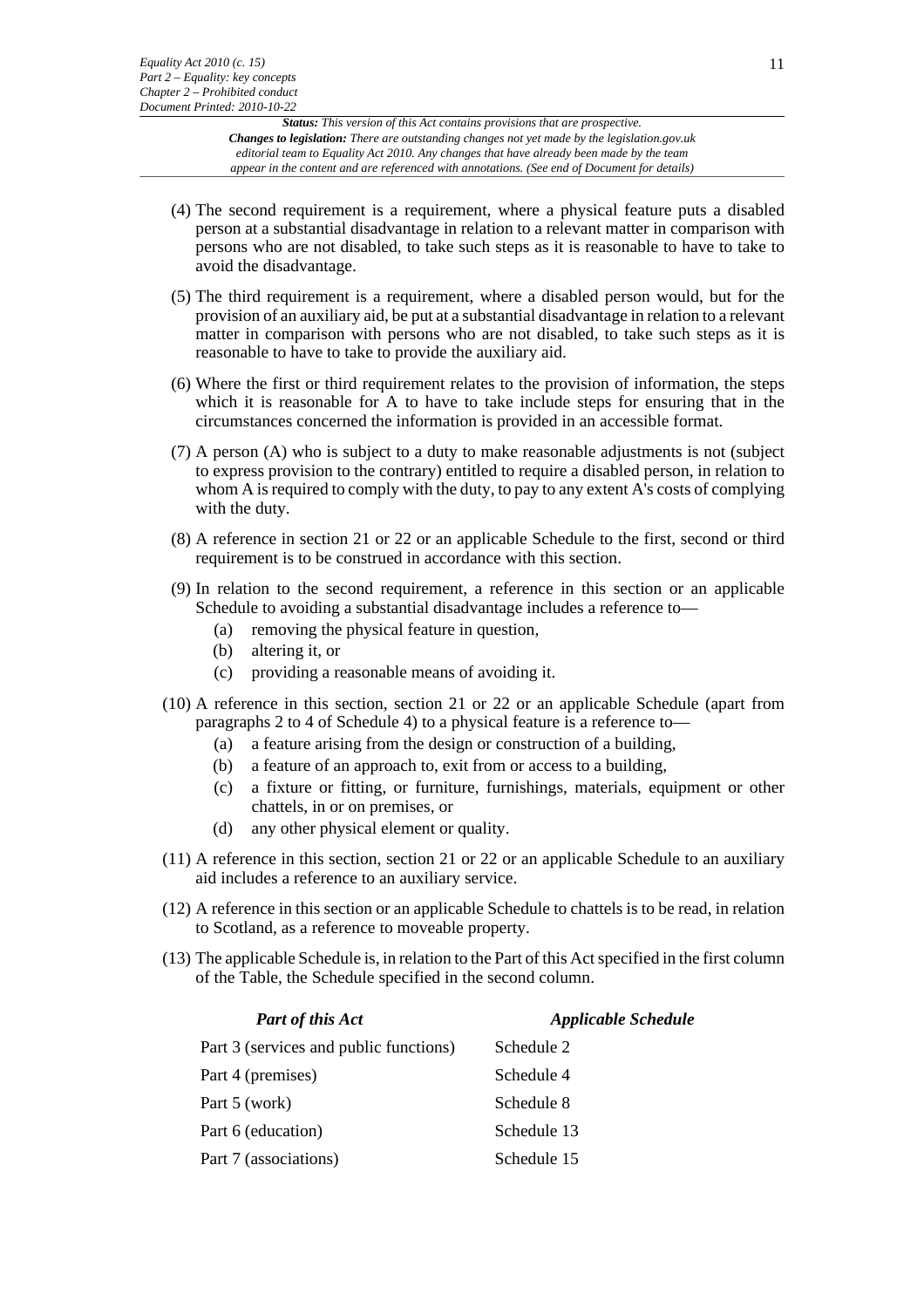Each of the Parts mentioned above Schedule 21

# **21 Failure to comply with duty**

- (1) A failure to comply with the first, second or third requirement is a failure to comply with a duty to make reasonable adjustments.
- (2) A discriminates against a disabled person if A fails to comply with that duty in relation to that person.
- (3) A provision of an applicable Schedule which imposes a duty to comply with the first, second or third requirement applies only for the purpose of establishing whether A has contravened this Act by virtue of subsection (2); a failure to comply is, accordingly, not actionable by virtue of another provision of this Act or otherwise.

# **22 Regulations**

(1) Regulations may prescribe—

- (a) matters to be taken into account in deciding whether it is reasonable for A to take a step for the purposes of a prescribed provision of an applicable Schedule;
- (b) descriptions of persons to whom the first, second or third requirement does not apply.
- (2) Regulations may make provision as to—
	- (a) circumstances in which it is, or in which it is not, reasonable for a person of a prescribed description to have to take steps of a prescribed description;
	- (b) what is, or what is not, a provision, criterion or practice;
	- (c) things which are, or which are not, to be treated as physical features;
	- (d) things which are, or which are not, to be treated as alterations of physical features;
	- (e) things which are, or which are not, to be treated as auxiliary aids.
- (3) Provision made by virtue of this section may amend an applicable Schedule.

# Discrimination: supplementary

# **23 Comparison by reference to circumstances**

- (1) On a comparison of cases for the purposes of section 13, 14, or 19 there must be no material difference between the circumstances relating to each case.
- (2) The circumstances relating to a case include a person's abilities if—
	- (a) on a comparison for the purposes of section 13, the protected characteristic is disability;
	- (b) on a comparison for the purposes of section 14, one of the protected characteristics in the combination is disability.
- (3) If the protected characteristic is sexual orientation, the fact that one person (whether or not the person referred to as B) is a civil partner while another is married is not a material difference between the circumstances relating to each case.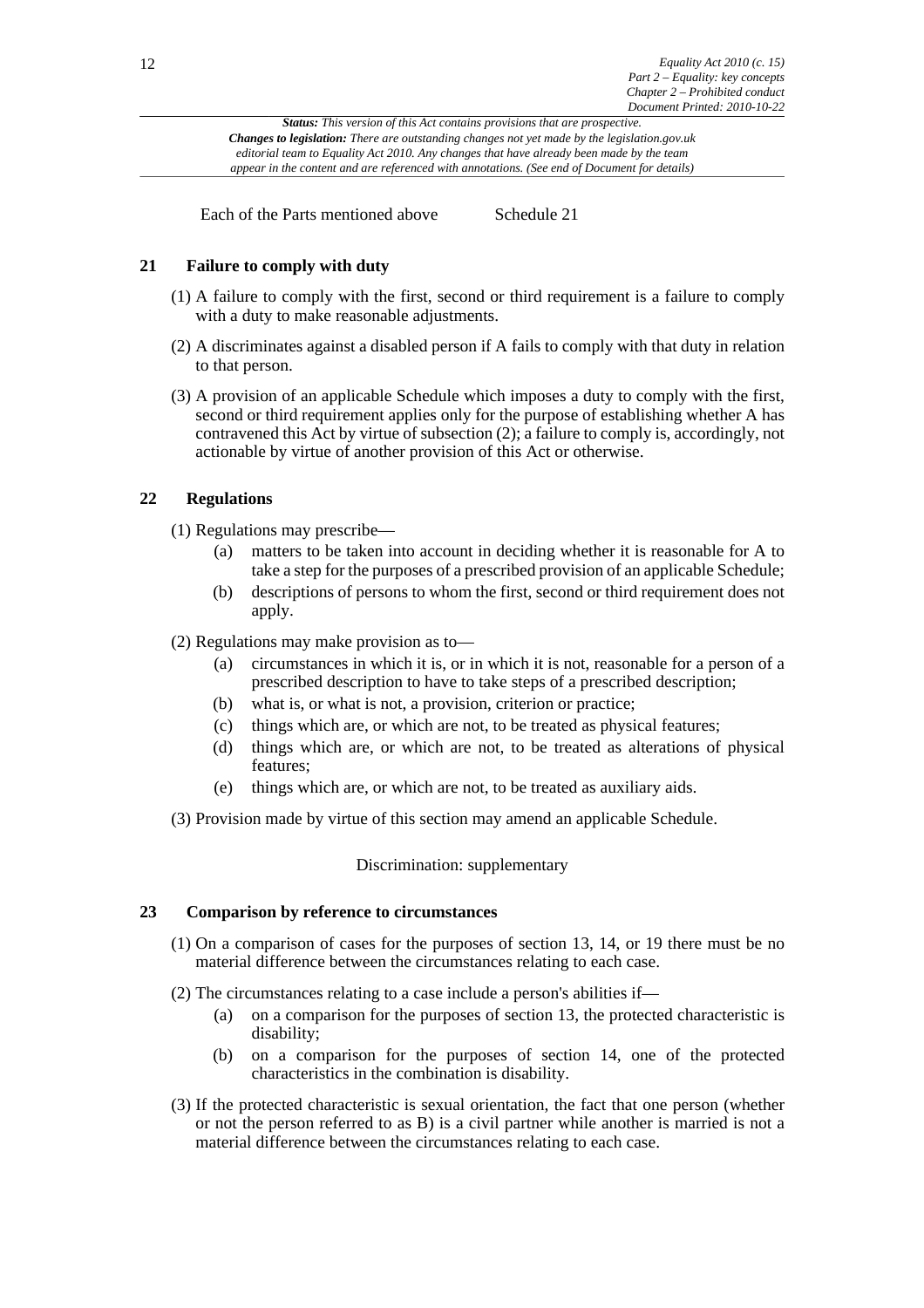### **24 Irrelevance of alleged discriminator's characteristics**

- (1) For the purpose of establishing a contravention of this Act by virtue of section 13(1), it does not matter whether A has the protected characteristic.
- (2) For the purpose of establishing a contravention of this Act by virtue of section 14(1), it does not matter—
	- (a) whether A has one of the protected characteristics in the combination;
	- (b) whether A has both.

### **25 References to particular strands of discrimination**

- (1) Age discrimination is—
	- (a) discrimination within section 13 because of age;
	- (b) discrimination within section 19 where the relevant protected characteristic is age.

(2) Disability discrimination is—

- (a) discrimination within section 13 because of disability;
- (b) discrimination within section 15;
- (c) discrimination within section 19 where the relevant protected characteristic is disability;
- (d) discrimination within section 21.
- (3) Gender reassignment discrimination is—
	- (a) discrimination within section 13 because of gender reassignment;
	- (b) discrimination within section 16;
	- (c) discrimination within section 19 where the relevant protected characteristic is gender reassignment.
- (4) Marriage and civil partnership discrimination is—
	- (a) discrimination within section 13 because of marriage and civil partnership;
	- (b) discrimination within section 19 where the relevant protected characteristic is marriage and civil partnership.
- (5) Pregnancy and maternity discrimination is discrimination within section 17 or 18.
- (6) Race discrimination is—
	- (a) discrimination within section 13 because of race;
	- (b) discrimination within section 19 where the relevant protected characteristic is race.
- (7) Religious or belief-related discrimination is—
	- (a) discrimination within section 13 because of religion or belief;
	- (b) discrimination within section 19 where the relevant protected characteristic is religion or belief.
- (8) Sex discrimination is—
	- (a) discrimination within section 13 because of sex;
	- (b) discrimination within section 19 where the relevant protected characteristic is sex.
- (9) Sexual orientation discrimination is—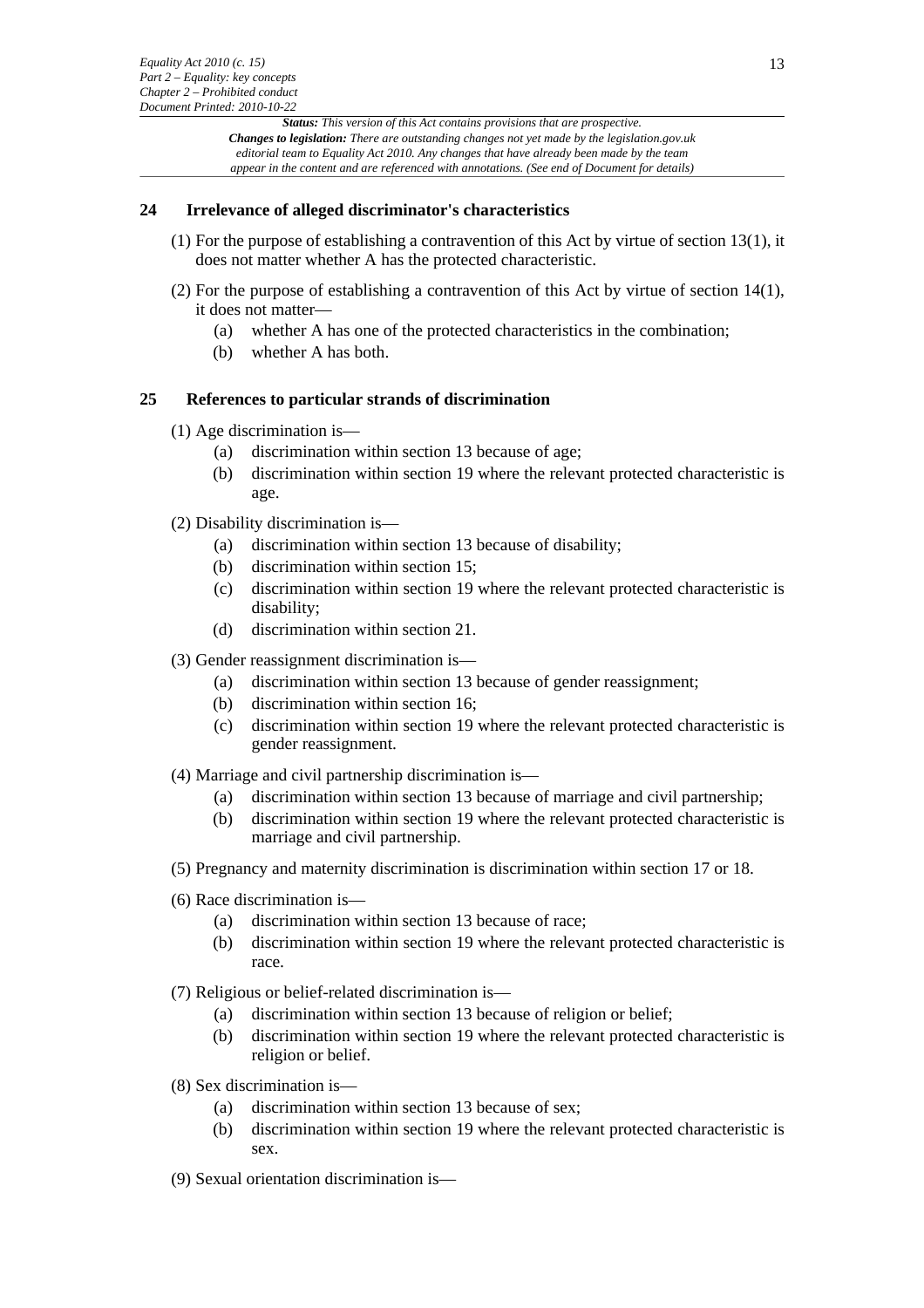- (a) discrimination within section 13 because of sexual orientation;
- (b) discrimination within section 19 where the relevant protected characteristic is sexual orientation.

## Other prohibited conduct

# **26 Harassment**

- (1) A person (A) harasses another (B) if—
	- (a) A engages in unwanted conduct related to a relevant protected characteristic, and
	- (b) the conduct has the purpose or effect of—
		- (i) violating B's dignity, or
		- (ii) creating an intimidating, hostile, degrading, humiliating or offensive environment for B.

### (2) A also harasses B if—

- (a) A engages in unwanted conduct of a sexual nature, and
- (b) the conduct has the purpose or effect referred to in subsection  $(1)(b)$ .
- (3) A also harasses B if—
	- (a) A or another person engages in unwanted conduct of a sexual nature or that is related to gender reassignment or sex,
	- (b) the conduct has the purpose or effect referred to in subsection  $(1)(b)$ , and
	- (c) because of B's rejection of or submission to the conduct, A treats B less favourably than A would treat B if B had not rejected or submitted to the conduct.
- $(4)$  In deciding whether conduct has the effect referred to in subsection  $(1)(b)$ , each of the following must be taken into account—
	- (a) the perception of B;
	- (b) the other circumstances of the case;
	- (c) whether it is reasonable for the conduct to have that effect.
- (5) The relevant protected characteristics are—

age; disability; gender reassignment; race; religion or belief; sex; sexual orientation.

# **27 Victimisation**

- (1) A person (A) victimises another person (B) if A subjects B to a detriment because—
	- (a) B does a protected act, or
	- (b) A believes that B has done, or may do, a protected act.
- (2) Each of the following is a protected act—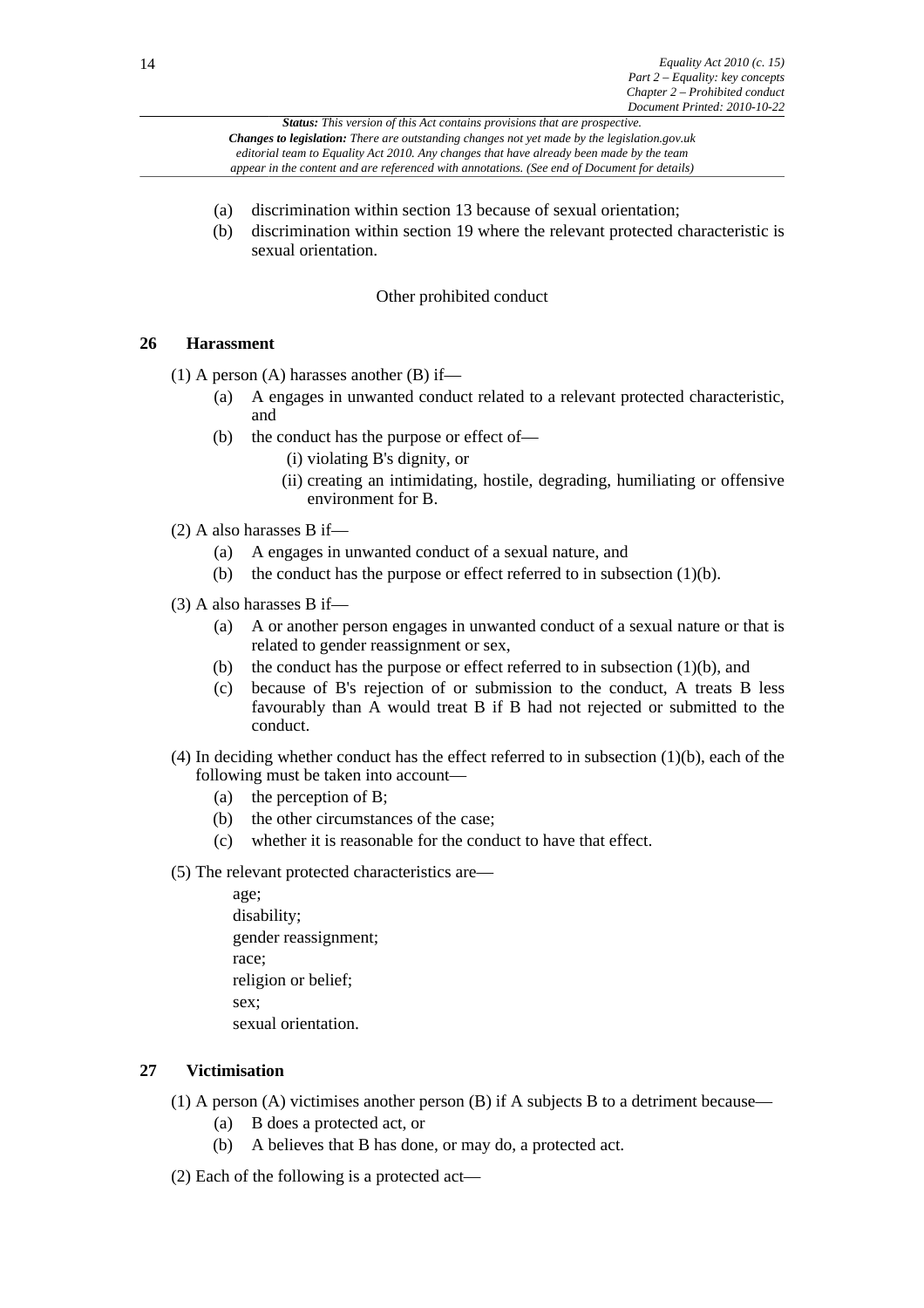- (a) bringing proceedings under this Act;
- (b) giving evidence or information in connection with proceedings under this Act;
- (c) doing any other thing for the purposes of or in connection with this Act;
- (d) making an allegation (whether or not express) that A or another person has contravened this Act.
- (3) Giving false evidence or information, or making a false allegation, is not a protected act if the evidence or information is given, or the allegation is made, in bad faith.
- (4) This section applies only where the person subjected to a detriment is an individual.
- (5) The reference to contravening this Act includes a reference to committing a breach of an equality clause or rule.

### **PART 3**

#### SERVICES AND PUBLIC FUNCTIONS

### Preliminary

### **28 Application of this Part**

- (1) This Part does not apply to the protected characteristic of—
	- (a) age, so far as relating to persons who have not attained the age of 18;
	- (b) marriage and civil partnership.
- (2) This Part does not apply to discrimination, harassment or victimisation—
	- (a) that is prohibited by Part 4 (premises), 5 (work) or 6 (education), or
	- (b) that would be so prohibited but for an express exception.
- (3) This Part does not apply to—
	- (a) a breach of an equality clause or rule;
	- (b) anything that would be a breach of an equality clause or rule but for section 69 or Part 2 of Schedule 7;
	- (c) a breach of a non-discrimination rule.

### Provision of services, etc.

#### **29 Provision of services, etc.**

- (1) A person (a "service-provider") concerned with the provision of a service to the public or a section of the public (for payment or not) must not discriminate against a person requiring the service by not providing the person with the service.
- (2) A service-provider (A) must not, in providing the service, discriminate against a person  $(B)$ —
	- (a) as to the terms on which A provides the service to B;
	- (b) by terminating the provision of the service to B;
	- (c) by subjecting B to any other detriment.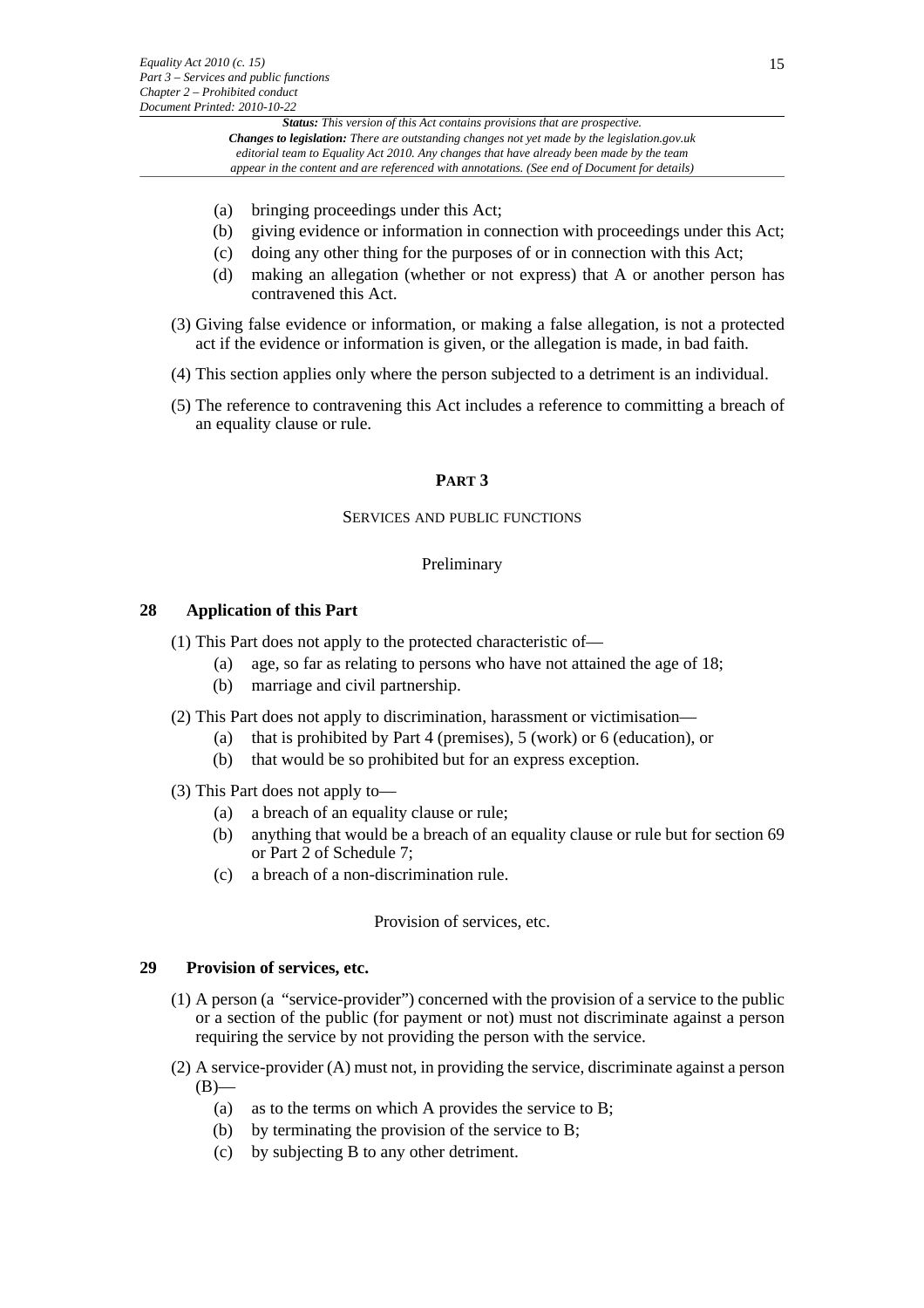- (3) A service-provider must not, in relation to the provision of the service, harass—
	- (a) a person requiring the service, or
	- (b) a person to whom the service-provider provides the service.
- (4) A service-provider must not victimise a person requiring the service by not providing the person with the service.
- (5) A service-provider (A) must not, in providing the service, victimise a person  $(B)$ 
	- (a) as to the terms on which A provides the service to B;
	- (b) by terminating the provision of the service to B;
	- (c) by subjecting B to any other detriment.
- (6) A person must not, in the exercise of a public function that is not the provision of a service to the public or a section of the public, do anything that constitutes discrimination, harassment or victimisation.
- (7) A duty to make reasonable adjustments applies to—
	- (a) a service-provider (and see also section 55(7));
	- (b) a person who exercises a public function that is not the provision of a service to the public or a section of the public.
- (8) In the application of section 26 for the purposes of subsection (3), and subsection (6) as it relates to harassment, neither of the following is a relevant protected characteristic—
	- (a) religion or belief;
	- (b) sexual orientation.
- (9) In the application of this section, so far as relating to race or religion or belief, to the granting of entry clearance (within the meaning of the Immigration Act 1971), it does not matter whether an act is done within or outside the United Kingdom.
- (10) Subsection (9) does not affect the application of any other provision of this Act to conduct outside England and Wales or Scotland.

#### Supplementary

#### **30 Ships and hovercraft**

- (1) This Part (subject to subsection (2)) applies only in such circumstances as are prescribed in relation to—
	- (a) transporting people by ship or hovercraft;
	- (b) a service provided on a ship or hovercraft.
- (2) Section 29(6) applies in relation to the matters referred to in paragraphs (a) and (b) of subsection  $(1)$ ; but in so far as it relates to disability discrimination, section  $29(6)$ applies to those matters only in such circumstances as are prescribed.
- (3) It does not matter whether the ship or hovercraft is within or outside the United Kingdom.
- (4) "Ship" has the same meaning as in the Merchant Shipping Act 1995.
- (5) "Hovercraft" has the same meaning as in the Hovercraft Act 1968.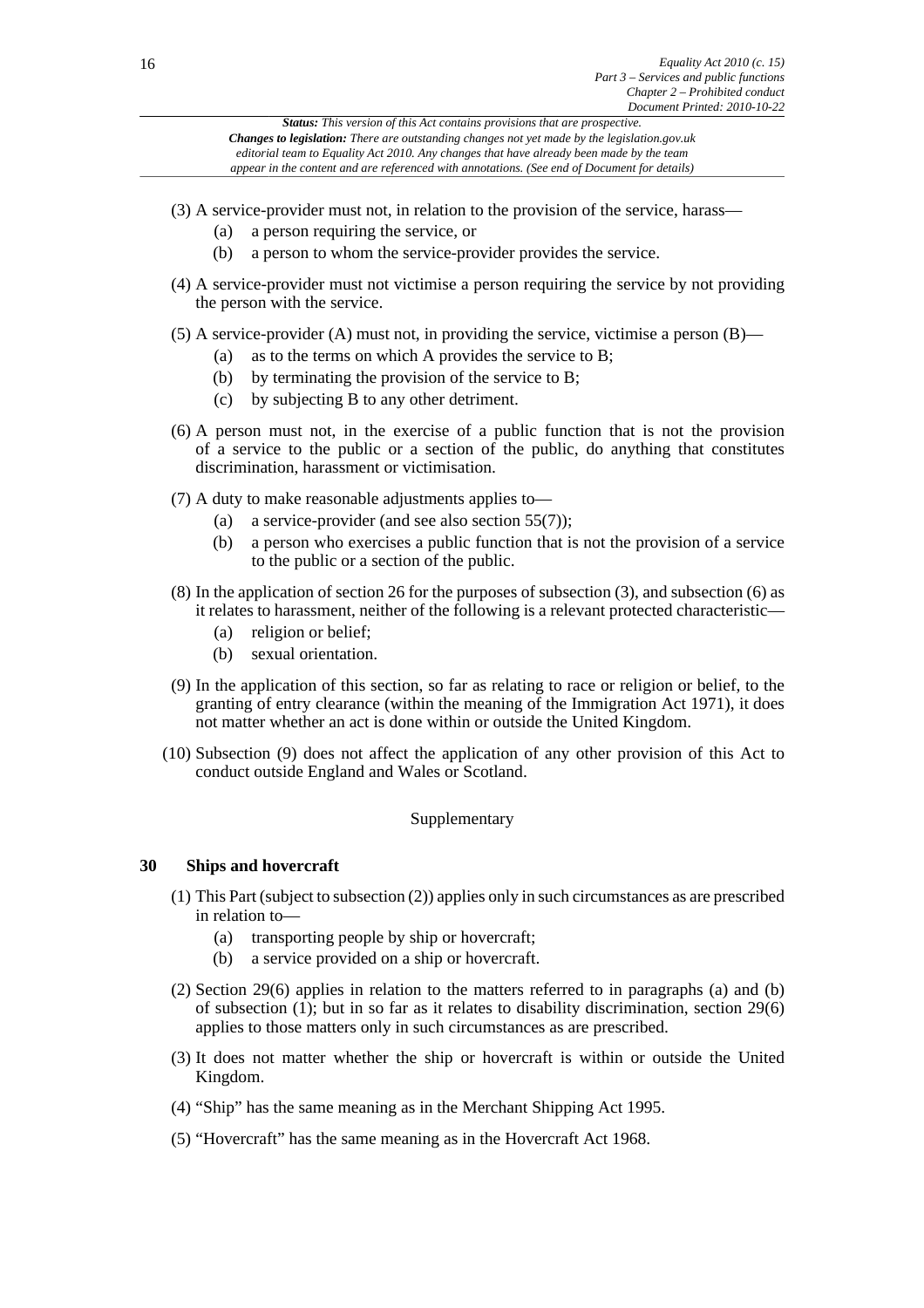(6) Nothing in this section affects the application of any other provision of this Act to conduct outside England and Wales or Scotland.

## **31 Interpretation and exceptions**

- (1) This section applies for the purposes of this Part.
- (2) A reference to the provision of a service includes a reference to the provision of goods or facilities.
- (3) A reference to the provision of a service includes a reference to the provision of a service in the exercise of a public function.
- (4) A public function is a function that is a function of a public nature for the purposes of the Human Rights Act 1998.
- (5) Where an employer arranges for another person to provide a service only to the employer's employees—
	- (a) the employer is not to be regarded as the service-provider, but
	- (b) the employees are to be regarded as a section of the public.
- (6) A reference to a person requiring a service includes a reference to a person who is seeking to obtain or use the service.
- (7) A reference to a service-provider not providing a person with a service includes a reference to—
	- (a) the service-provider not providing the person with a service of the quality that the service-provider usually provides to the public (or the section of it which includes the person), or
	- (b) the service-provider not providing the person with the service in the manner in which, or on the terms on which, the service-provider usually provides the service to the public (or the section of it which includes the person).
- (8) In relation to the provision of a service by either House of Parliament, the serviceprovider is the Corporate Officer of the House concerned; and if the service involves access to, or use of, a place in the Palace of Westminster which members of the public are allowed to enter, both Corporate Officers are jointly the service-provider.
- (9) Schedule 2 (reasonable adjustments) has effect.
- (10) Schedule 3 (exceptions) has effect.

### **PART 4**

#### **PREMISES**

### Preliminary

### **32 Application of this Part**

- (1) This Part does not apply to the following protected characteristics—
	- (a) age;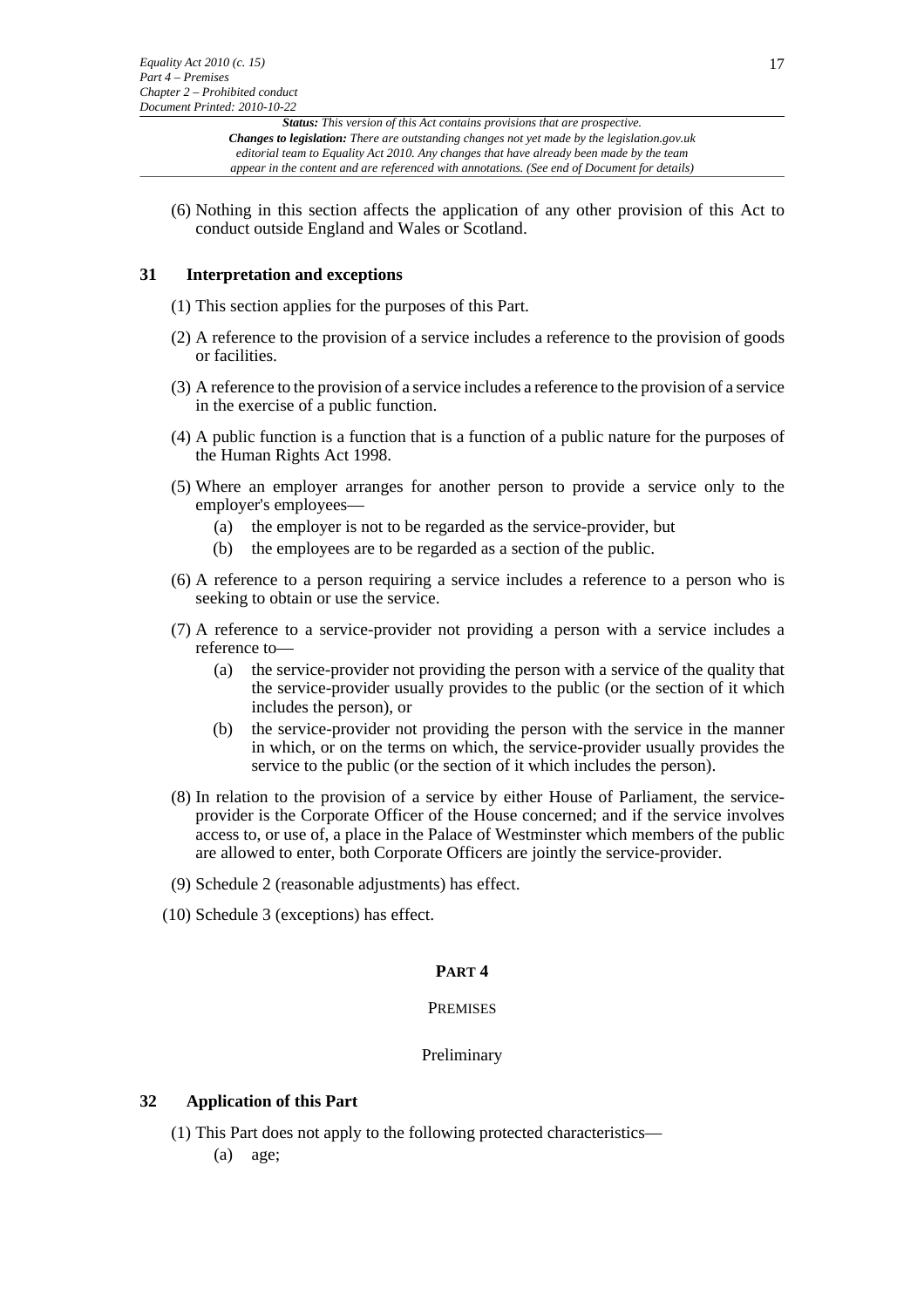- (b) marriage and civil partnership.
- (2) This Part does not apply to discrimination, harassment or victimisation—
	- (a) that is prohibited by Part 5 (work) or Part 6 (education), or
	- (b) that would be so prohibited but for an express exception.
- (3) This Part does not apply to the provision of accommodation if the provision—
	- (a) is generally for the purpose of short stays by individuals who live elsewhere, or
	- (b) is for the purpose only of exercising a public function or providing a service to the public or a section of the public.
- (4) The reference to the exercise of a public function, and the reference to the provision of a service, are to be construed in accordance with Part 3.
- (5) This Part does not apply to—
	- (a) a breach of an equality clause or rule;
	- (b) anything that would be a breach of an equality clause or rule but for section 69 or Part 2 of Schedule 7;
	- (c) a breach of a non-discrimination rule.

## Disposal and management

# **33 Disposals, etc.**

- (1) A person (A) who has the right to dispose of premises must not discriminate against another (B)—
	- (a) as to the terms on which A offers to dispose of the premises to B;
	- (b) by not disposing of the premises to B;
	- (c) in A's treatment of B with respect to things done in relation to persons seeking premises.
- (2) Where an interest in a commonhold unit cannot be disposed of unless a particular person is a party to the disposal, that person must not discriminate against a person by not being a party to the disposal.
- (3) A person who has the right to dispose of premises must not, in connection with anything done in relation to their occupation or disposal, harass—
	- (a) a person who occupies them;
	- (b) a person who applies for them.
- (4) A person (A) who has the right to dispose of premises must not victimise another  $(B)$ 
	- (a) as to the terms on which A offers to dispose of the premises to B;
	- (b) by not disposing of the premises to B;
	- (c) in A's treatment of B with respect to things done in relation to persons seeking premises.
- (5) Where an interest in a commonhold unit cannot be disposed of unless a particular person is a party to the disposal, that person must not victimise a person by not being a party to the disposal.
- (6) In the application of section 26 for the purposes of subsection (3), neither of the following is a relevant protected characteristic—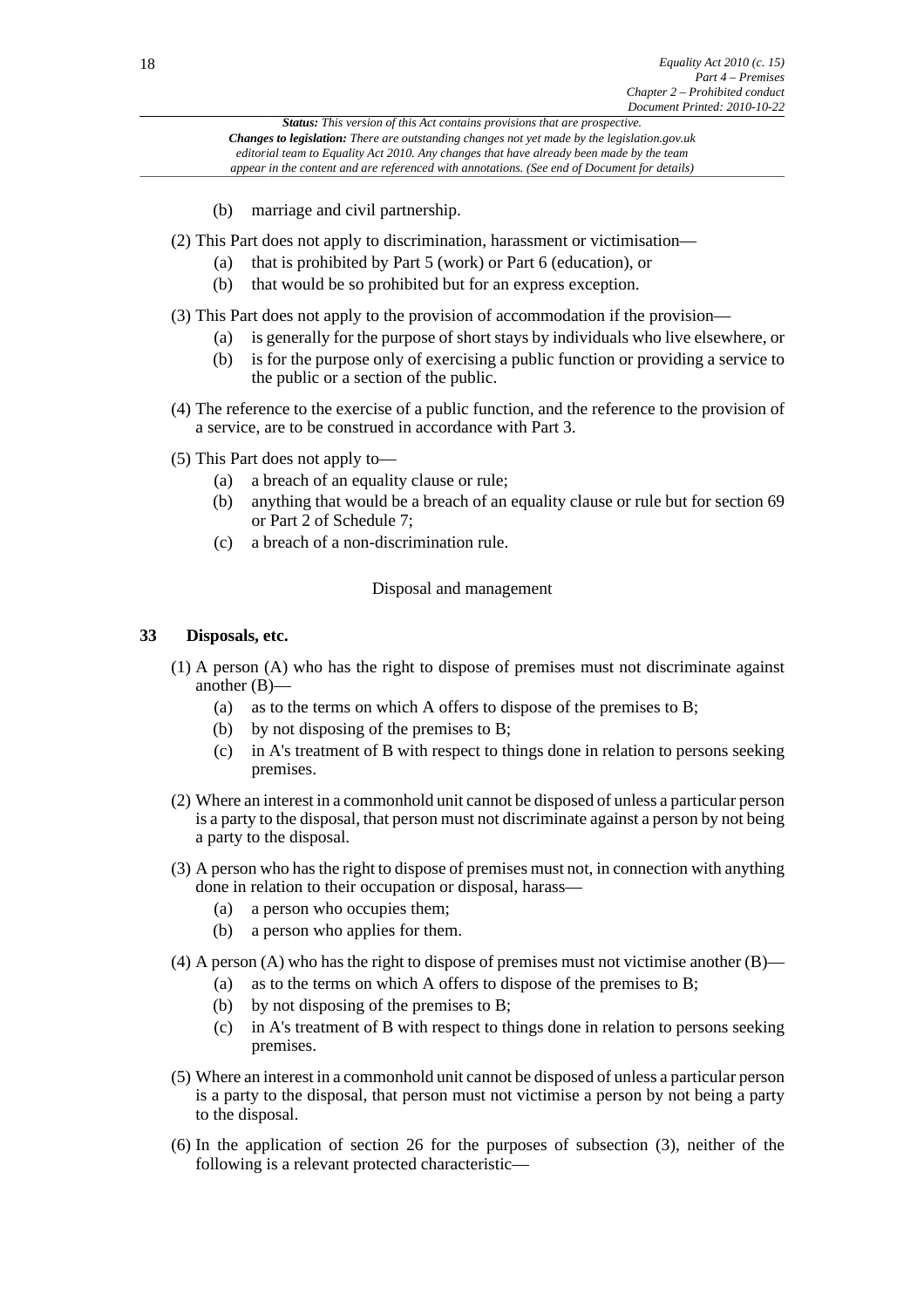- (a) religion or belief;
- (b) sexual orientation.

## **34 Permission for disposal**

- (1) A person whose permission is required for the disposal of premises must not discriminate against another by not giving permission for the disposal of the premises to the other.
- (2) A person whose permission is required for the disposal of premises must not, in relation to an application for permission to dispose of the premises, harass a person—
	- (a) who applies for permission to dispose of the premises, or
	- (b) to whom the disposal would be made if permission were given.
- (3) A person whose permission is required for the disposal of premises must not victimise another by not giving permission for the disposal of the premises to the other.
- (4) In the application of section 26 for the purposes of subsection (2), neither of the following is a relevant protected characteristic—
	- (a) religion or belief;
	- (b) sexual orientation.
- (5) This section does not apply to anything done in the exercise of a judicial function.

### **35 Management**

- (1) A person (A) who manages premises must not discriminate against a person (B) who occupies the premises—
	- (a) in the way in which A allows B, or by not allowing B, to make use of a benefit or facility;
	- (b) by evicting B (or taking steps for the purpose of securing B's eviction);
	- (c) by subjecting B to any other detriment.
- (2) A person who manages premises must not, in relation to their management, harass—
	- (a) a person who occupies them;
	- (b) a person who applies for them.
- (3) A person (A) who manages premises must not victimise a person (B) who occupies the premises—
	- (a) in the way in which A allows B, or by not allowing B, to make use of a benefit or facility;
	- (b) by evicting B (or taking steps for the purpose of securing B's eviction);
	- (c) by subjecting B to any other detriment.
- (4) In the application of section 26 for the purposes of subsection (2), neither of the following is a relevant protected characteristic—
	- (a) religion or belief;
	- (b) sexual orientation.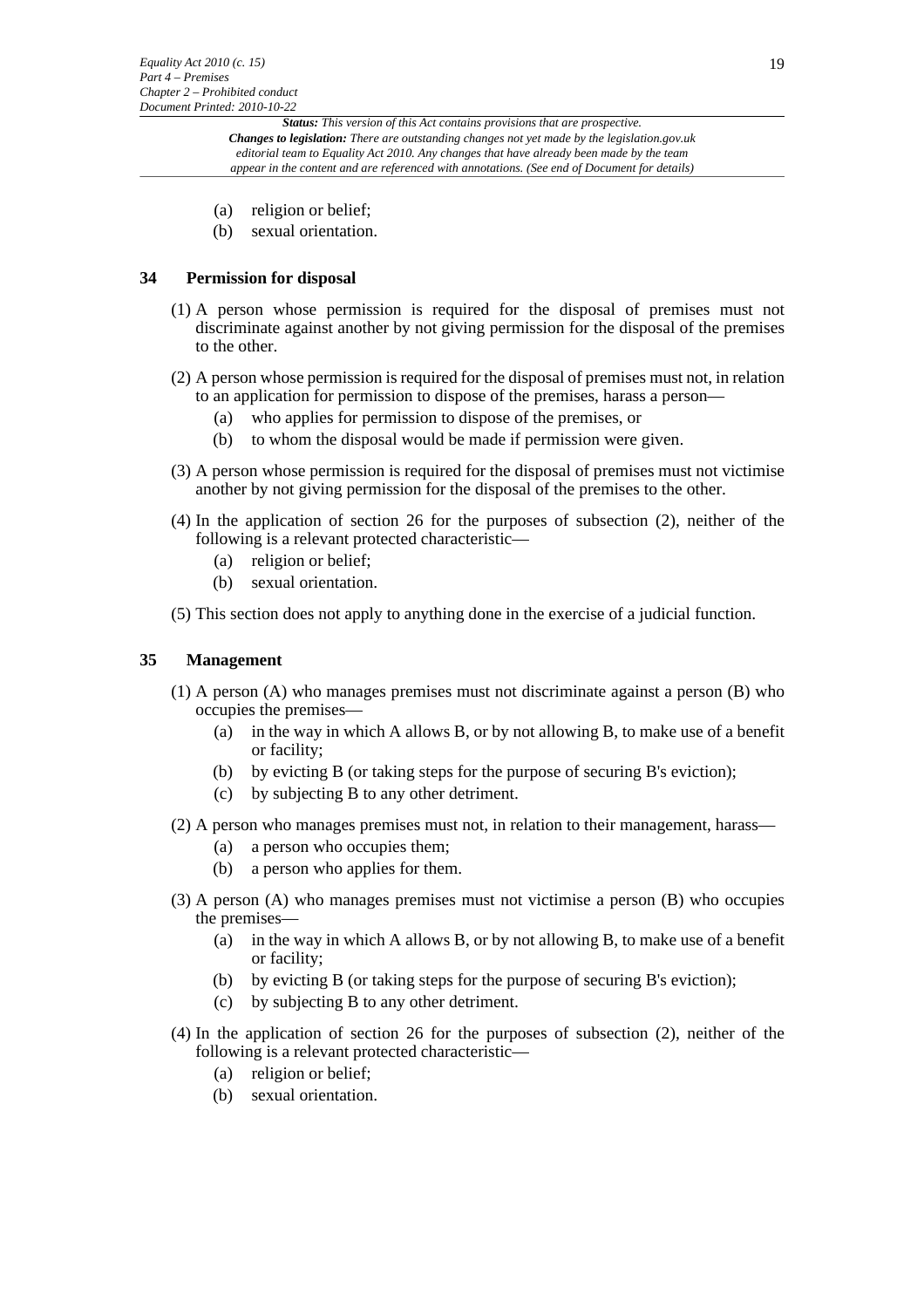Reasonable adjustments

## **36 Leasehold and commonhold premises and common parts**

(1) A duty to make reasonable adjustments applies to—

- (a) a controller of let premises;
- (b) a controller of premises to let;
- (c) a commonhold association;
- (d) a responsible person in relation to common parts.
- (2) A controller of let premises is—
	- (a) a person by whom premises are let, or
	- (b) a person who manages them.
- (3) A controller of premises to let is—
	- (a) a person who has premises to let, or
	- (b) a person who manages them.
- (4) The reference in subsection  $(1)(c)$  to a commonhold association is a reference to the association in its capacity as the person who manages a commonhold unit.
- (5) A responsible person in relation to common parts is—
	- (a) where the premises to which the common parts relate are let (and are not part of commonhold land or in Scotland), a person by whom the premises are let;
	- (b) where the premises to which the common parts relate are part of commonhold land, the commonhold association.
- (6) Common parts are—
	- (a) in relation to let premises (which are not part of commonhold land or in Scotland), the structure and exterior of, and any common facilities within or used in connection with, the building or part of a building which includes the premises;
	- (b) in relation to commonhold land, every part of the commonhold which is not for the time being a commonhold unit in accordance with the commonhold community statement.
- (7) A reference to letting includes a reference to sub-letting; and for the purposes of subsection  $(1)(a)$  and  $(b)$ , a reference to let premises includes premises subject to a right to occupy.
- (8) This section does not apply to premises of such description as may be prescribed.

### **37 Adjustments to common parts in Scotland**

- (1) The Scottish Ministers may by regulations provide that a disabled person is entitled to make relevant adjustments to common parts in relation to premises in Scotland.
- (2) The reference in subsection (1) to a disabled person is a reference to a disabled person who—
	- (a) is a tenant of the premises,
	- (b) is an owner of the premises, or
	- (c) is otherwise entitled to occupy the premises,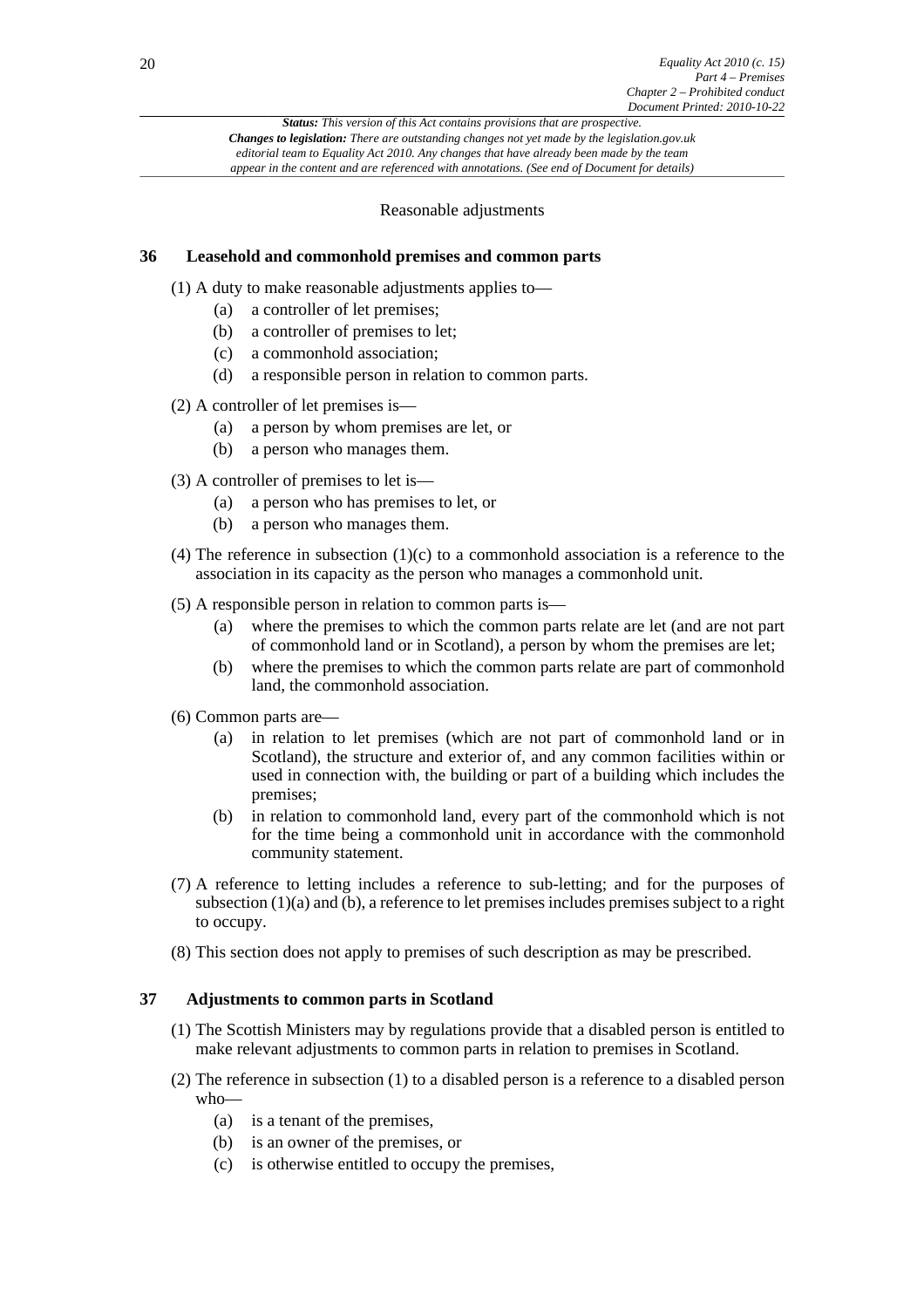and uses or intends to use the premises as the person's only or main home.

- (3) Before making regulations under subsection (1), the Scottish Ministers must consult a Minister of the Crown.
- (4) Regulations under subsection (1) may, in particular—
	- (a) prescribe things which are, or which are not, to be treated as relevant adjustments;
	- (b) prescribe circumstances in which the consent of an owner of the common parts is required before a disabled person may make an adjustment;
	- (c) provide that the consent to adjustments is not to be withheld unreasonably;
	- (d) prescribe matters to be taken into account, or to be disregarded, in deciding whether it is reasonable to consent to adjustments;
	- (e) prescribe circumstances in which consent to adjustments is to be taken to be withheld;
	- (f) make provision about the imposition of conditions on consent to adjustments;
	- (g) make provision as to circumstances in which the sheriff may make an order authorising a disabled person to carry out adjustments;
	- (h) make provision about the responsibility for costs arising (directly or indirectly) from an adjustment;
	- (i) make provision about the reinstatement of the common parts to the condition they were in before an adjustment was made;
	- (j) make provision about the giving of notice to the owners of the common parts and other persons;
	- (k) make provision about agreements between a disabled person and an owner of the common parts;
	- (l) make provision about the registration of information in the Land Register of Scotland or the recording of documents in the Register of Sasines relating to an entitlement of a disabled person or an obligation on an owner of the common parts;
	- (m) make provision about the effect of such registration or recording;
	- (n) make provision about who is to be treated as being, or as not being, a person entitled to occupy premises otherwise than as tenant or owner.
- (5) In this section—

"common parts" means, in relation to premises, the structure and exterior of, and any common facilities within or used in connection with, the building or part of a building which includes the premises but only in so far as the structure, exterior and common facilities are not solely owned by the owner of the premises;

"relevant adjustments" means, in relation to a disabled person, alterations or additions which are likely to avoid a substantial disadvantage to which the disabled person is put in using the common parts in comparison with persons who are not disabled.

#### Supplementary

### **38 Interpretation and exceptions**

(1) This section applies for the purposes of this Part.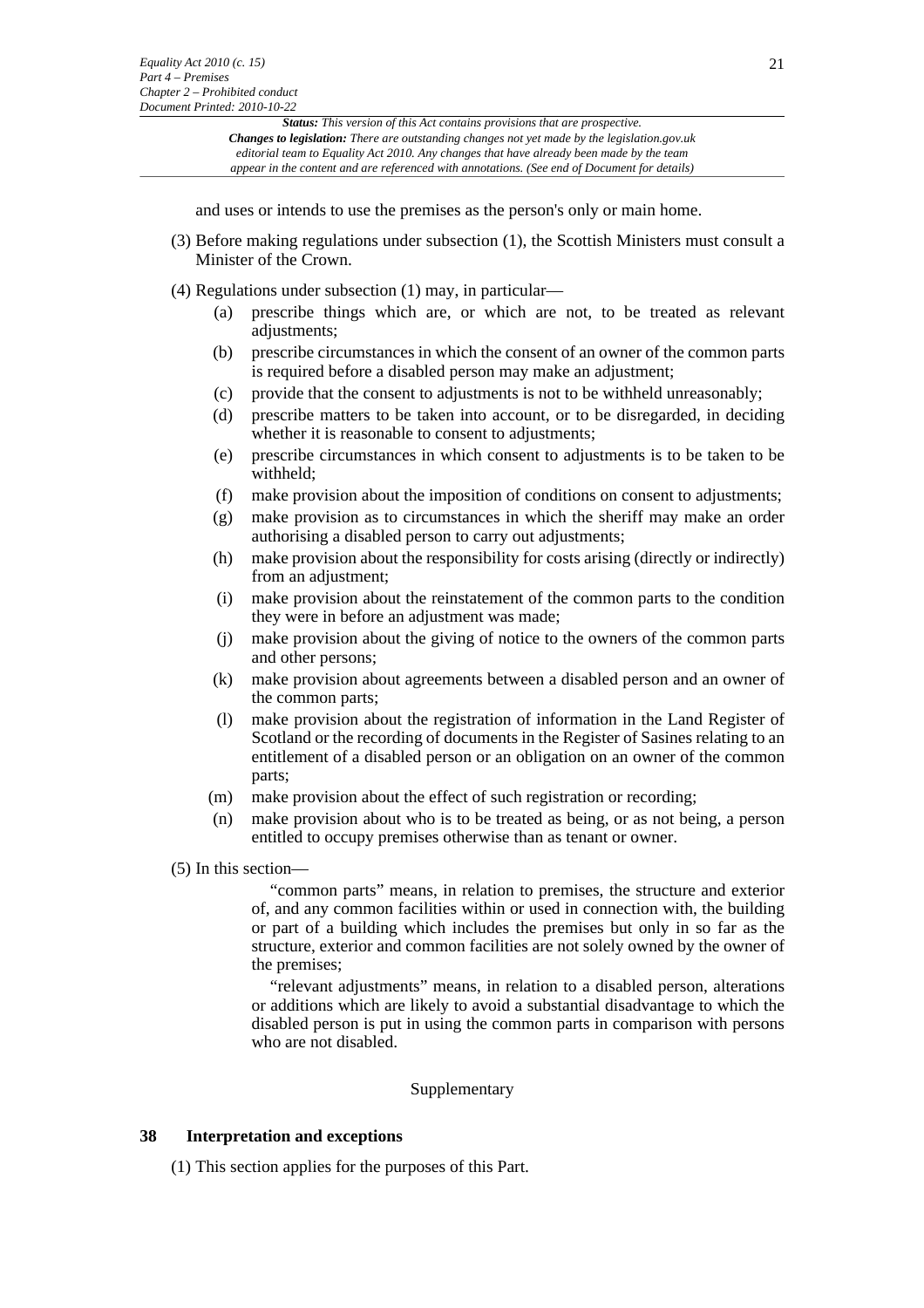- (2) A reference to premises is a reference to the whole or part of the premises.
- (3) A reference to disposing of premises includes, in the case of premises subject to a tenancy, a reference to—
	- (a) assigning the premises,
	- (b) sub-letting them, or
	- (c) parting with possession of them.
- (4) A reference to disposing of premises also includes a reference to granting a right to occupy them.
- (5) A reference to disposing of an interest in a commonhold unit includes a reference to creating an interest in a commonhold unit.
- (6) A reference to a tenancy is to a tenancy created (whether before or after the passing of this Act)—
	- (a) by a lease or sub-lease,
	- (b) by an agreement for a lease or sub-lease,
	- (c) by a tenancy agreement, or
	- (d) in pursuance of an enactment,

and a reference to a tenant is to be construed accordingly.

- (7) A reference to commonhold land, a commonhold association, a commonhold community statement, a commonhold unit or a unit-holder is to be construed in accordance with the Commonhold and Leasehold Reform Act 2002.
- (8) Schedule 4 (reasonable adjustments) has effect.
- (9) Schedule 5 (exceptions) has effect.

### **PART 5**

**WORK** 

# **CHAPTER 1**

### EMPLOYMENT, ETC.

### Employees

## **39 Employees and applicants**

- (1) An employer (A) must not discriminate against a person (B)—
	- (a) in the arrangements A makes for deciding to whom to offer employment;
	- (b) as to the terms on which A offers B employment;
	- (c) by not offering B employment.
- (2) An employer (A) must not discriminate against an employee of A's (B)—
	- (a) as to B's terms of employment;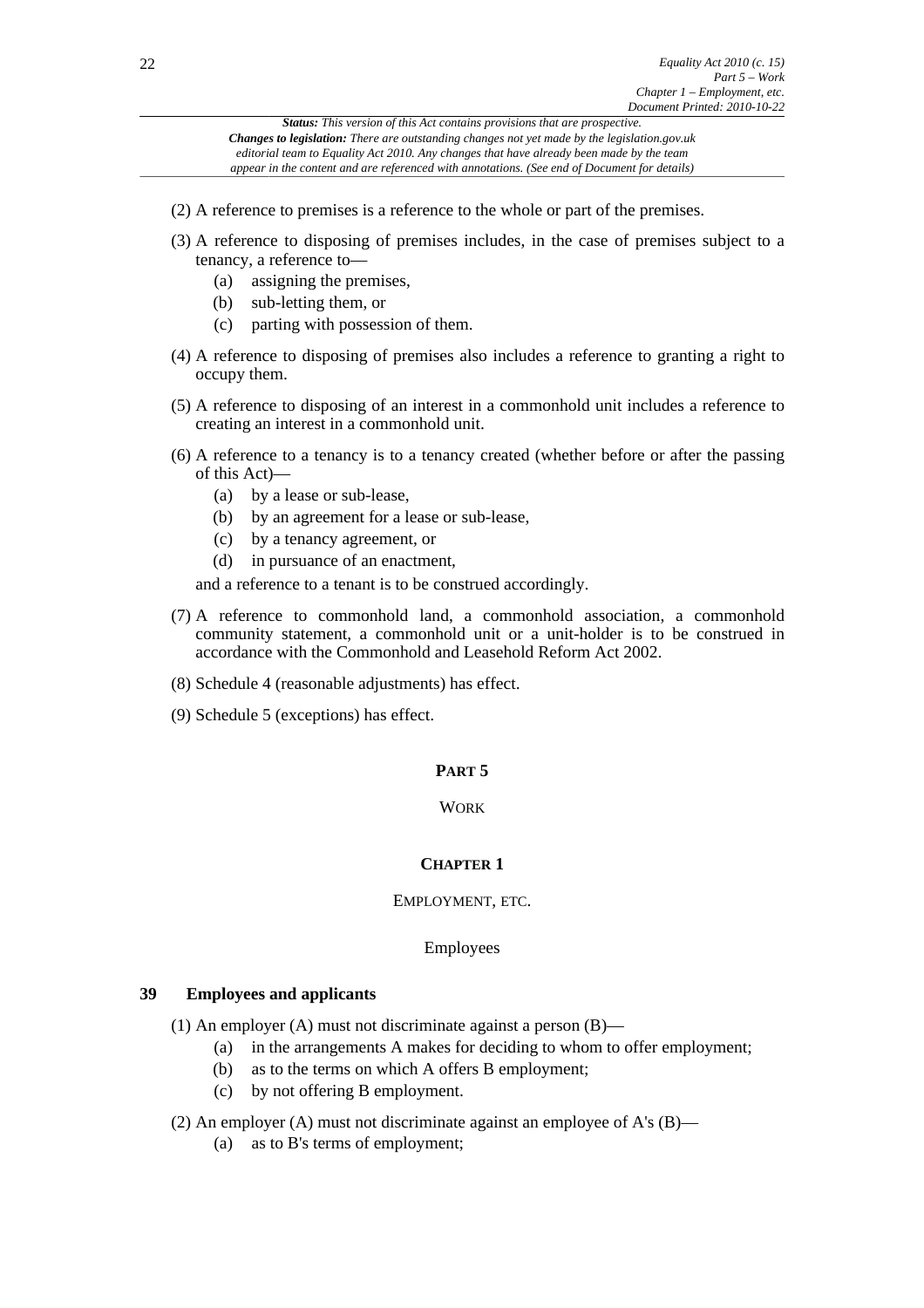- (b) in the way A affords B access, or by not affording B access, to opportunities for promotion, transfer or training or for receiving any other benefit, facility or service;
- (c) by dismissing B;
- (d) by subjecting B to any other detriment.

(3) An employer (A) must not victimise a person (B)—

- (a) in the arrangements A makes for deciding to whom to offer employment;
- (b) as to the terms on which A offers B employment;
- (c) by not offering B employment.

(4) An employer (A) must not victimise an employee of A's (B)—

- (a) as to B's terms of employment;
- (b) in the way A affords B access, or by not affording B access, to opportunities for promotion, transfer or training or for any other benefit, facility or service;
- (c) by dismissing B;
- (d) by subjecting B to any other detriment.
- (5) A duty to make reasonable adjustments applies to an employer.
- (6) Subsection (1)(b), so far as relating to sex or pregnancy and maternity, does not apply to a term that relates to pay—
	- (a) unless, were B to accept the offer, an equality clause or rule would have effect in relation to the term, or
	- (b) if paragraph (a) does not apply, except in so far as making an offer on terms including that term amounts to a contravention of subsection  $(1)(b)$  by virtue of section 13, 14 or 18.
- (7) In subsections (2)(c) and (4)(c), the reference to dismissing B includes a reference to the termination of B's employment—
	- (a) by the expiry of a period (including a period expiring by reference to an event or circumstance);
	- (b) by an act of B's (including giving notice) in circumstances such that B is entitled, because of A's conduct, to terminate the employment without notice.
- (8) Subsection (7)(a) does not apply if, immediately after the termination, the employment is renewed on the same terms.

### **40 Employees and applicants: harassment**

- (1) An employer (A) must not, in relation to employment by A, harass a person  $(B)$ 
	- (a) who is an employee of A's;
	- (b) who has applied to A for employment.
- (2) The circumstances in which A is to be treated as harassing B under subsection (1) include those where—
	- (a) a third party harasses B in the course of B's employment, and
	- (b) A failed to take such steps as would have been reasonably practicable to prevent the third party from doing so.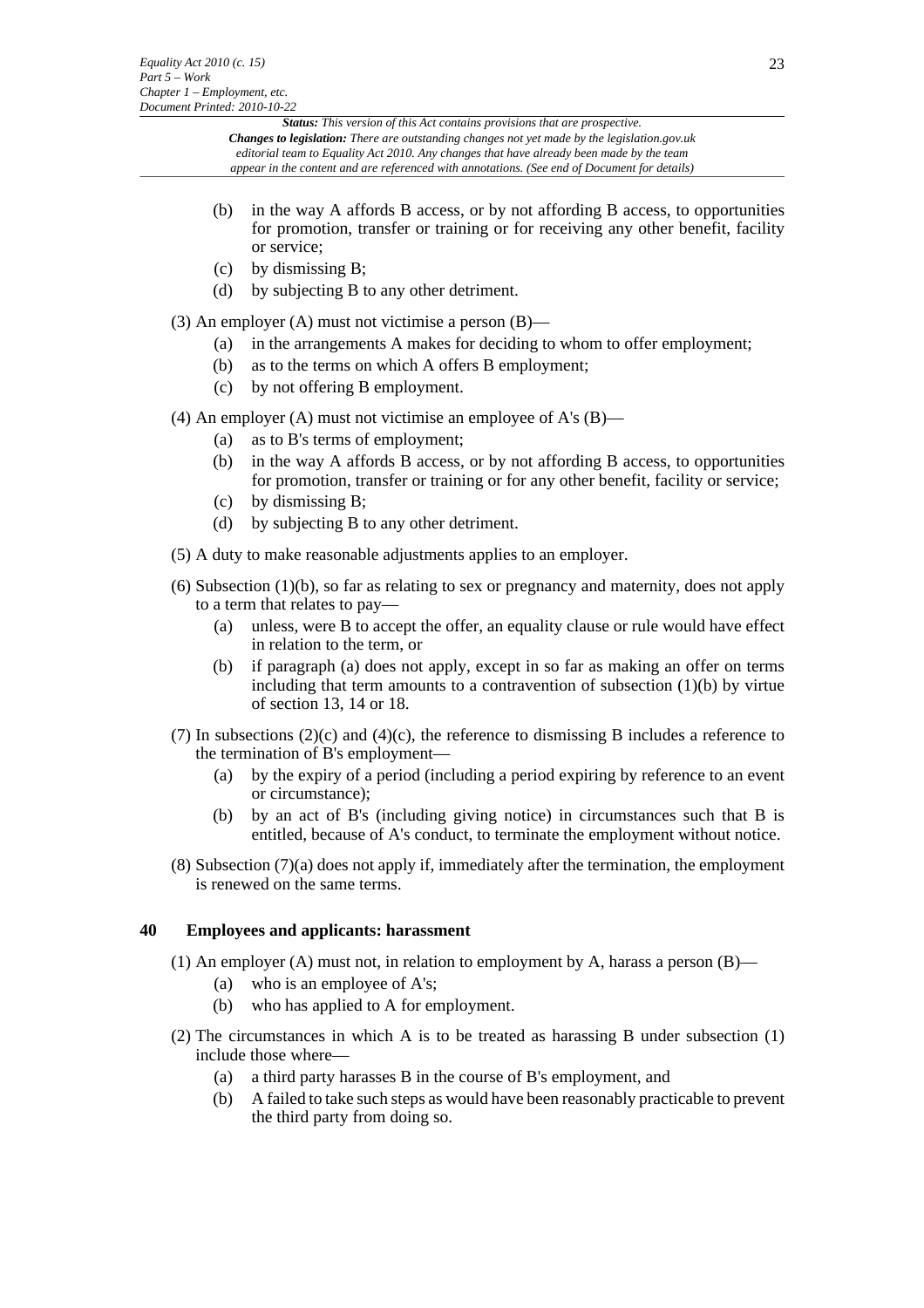- (3) Subsection (2) does not apply unless A knows that B has been harassed in the course of B's employment on at least two other occasions by a third party; and it does not matter whether the third party is the same or a different person on each occasion.
- (4) A third party is a person other than—
	- (a) A, or
	- (b) an employee of A's.

# **41 Contract workers**

- (1) A principal must not discriminate against a contract worker—
	- (a) as to the terms on which the principal allows the worker to do the work;
	- (b) by not allowing the worker to do, or to continue to do, the work;
	- (c) in the way the principal affords the worker access, or by not affording the worker access, to opportunities for receiving a benefit, facility or service;
	- (d) by subjecting the worker to any other detriment.
- (2) A principal must not, in relation to contract work, harass a contract worker.
- (3) A principal must not victimise a contract worker—
	- (a) as to the terms on which the principal allows the worker to do the work;
	- (b) by not allowing the worker to do, or to continue to do, the work;
	- (c) in the way the principal affords the worker access, or by not affording the worker access, to opportunities for receiving a benefit, facility or service;
	- (d) by subjecting the worker to any other detriment.
- (4) A duty to make reasonable adjustments applies to a principal (as well as to the employer of a contract worker).
- (5) A "principal" is a person who makes work available for an individual who is—
	- (a) employed by another person, and
	- (b) supplied by that other person in furtherance of a contract to which the principal is a party (whether or not that other person is a party to it).
- (6) "Contract work" is work such as is mentioned in subsection (5).
- (7) A "contract worker" is an individual supplied to a principal in furtherance of a contract such as is mentioned in subsection  $(5)(\overline{b})$ .

# Police officers

# **42 Identity of employer**

- (1) For the purposes of this Part, holding the office of constable is to be treated as employment—
	- (a) by the chief officer, in respect of any act done by the chief officer in relation to a constable or appointment to the office of constable;
	- (b) by the responsible authority, in respect of any act done by the authority in relation to a constable or appointment to the office of constable.
- (2) For the purposes of this Part, holding an appointment as a police cadet is to be treated as employment—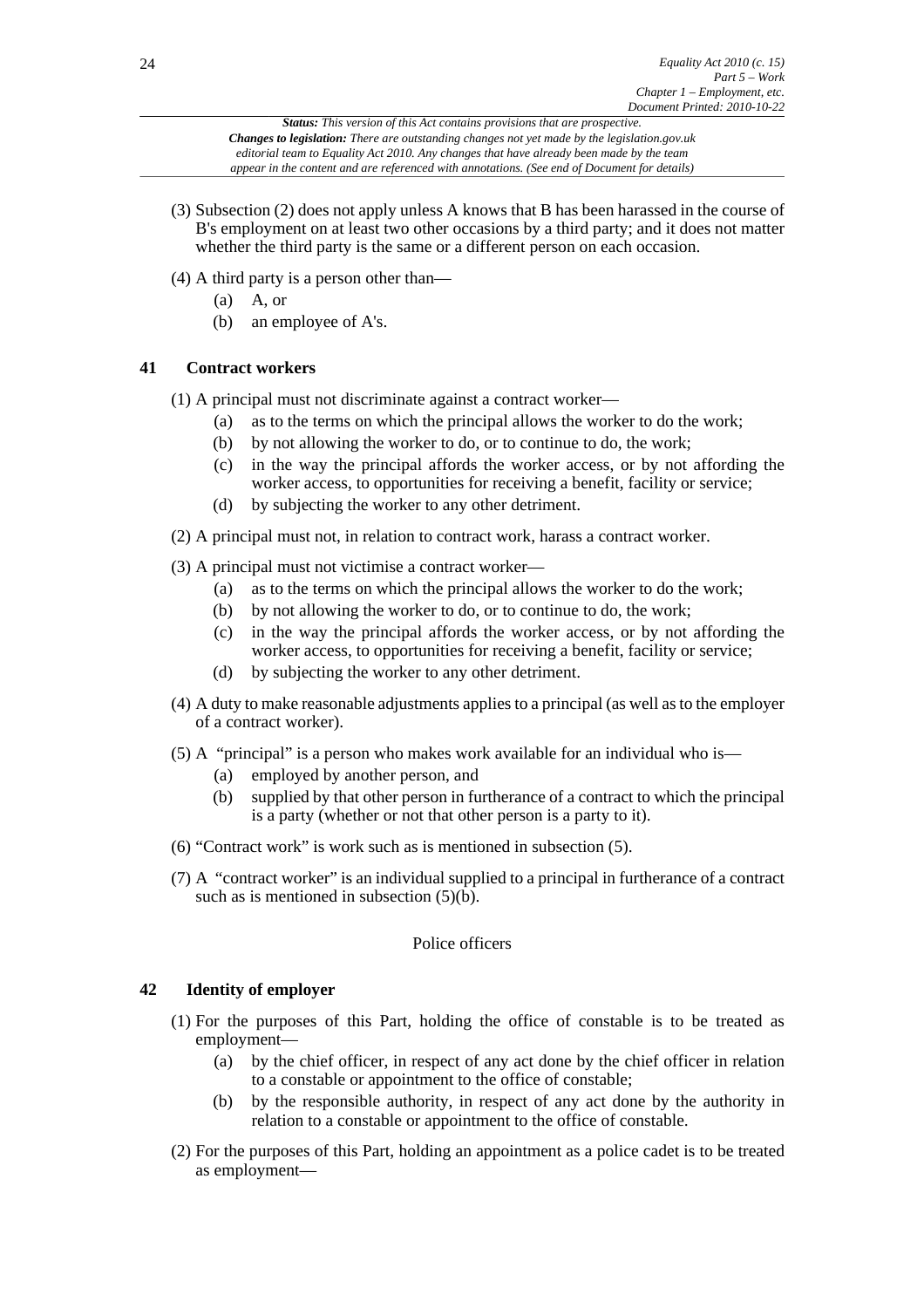- (a) by the chief officer, in respect of any act done by the chief officer in relation to a police cadet or appointment as one;
- (b) by the responsible authority, in respect of any act done by the authority in relation to a police cadet or appointment as one.
- (3) Subsection (1) does not apply to service with the Civil Nuclear Constabulary (as to which, see section 55(2) of the Energy Act 2004).
- (4) Subsection (1) does not apply to a constable at SOCA, SPSA or SCDEA.
- (5) A constable at SOCA or SPSA is to be treated as employed by it, in respect of any act done by it in relation to the constable.
- (6) A constable at SCDEA is to be treated as employed by the Director General of SCDEA, in respect of any act done by the Director General in relation to the constable.

### **43 Interpretation**

- (1) This section applies for the purposes of section 42.
- (2) "Chief officer" means—
	- (a) in relation to an appointment under a relevant Act, the chief officer of police for the police force to which the appointment relates;
	- (b) in relation to any other appointment, the person under whose direction and control the body of constables or other persons to which the appointment relates is;
	- (c) in relation to a constable or other person under the direction and control of a chief officer of police, that chief officer of police;
	- (d) in relation to any other constable or any other person, the person under whose direction and control the constable or other person is.
- (3) "Responsible authority" means—
	- (a) in relation to an appointment under a relevant Act, the police authority that maintains the police force to which the appointment relates;
	- (b) in relation to any other appointment, the person by whom a person would (if appointed) be paid;
	- (c) in relation to a constable or other person under the direction and control of a chief officer of police, the police authority that maintains the police force for which that chief officer is the chief officer of police;
	- (d) in relation to any other constable or any other person, the person by whom the constable or other person is paid.
- (4) "Police cadet" means a person appointed to undergo training with a view to becoming a constable.
- (5) "SOCA" means the Serious Organised Crime Agency; and a reference to a constable at SOCA is a reference to a constable seconded to it to serve as a member of its staff.
- (6) "SPSA" means the Scottish Police Services Authority; and a reference to a constable at SPSA is a reference to a constable—
	- (a) seconded to it to serve as a member of its staff, and
	- (b) not at SCDEA.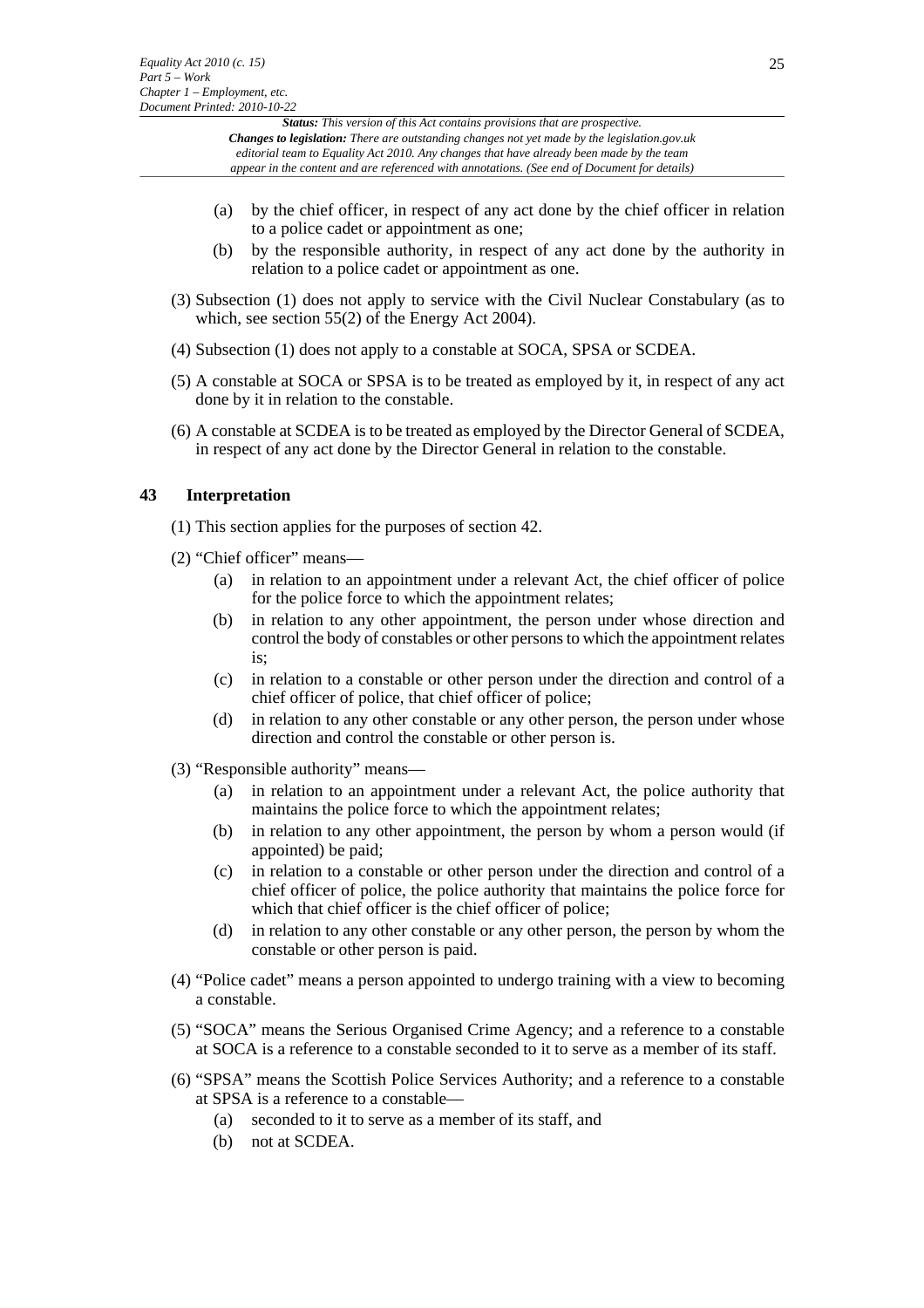- (7) "SCDEA" means the Scottish Crime and Drugs Enforcement Agency; and a reference to a constable at SCDEA is a reference to a constable who is a police member of it by virtue of paragraph  $7(2)(a)$  or (b) of Schedule 2 to the Police, Public Order and Criminal Justice (Scotland) Act 2006 (asp 10) (secondment).
- (8) For the purposes of this section, the relevant Acts are—
	- (a) the Metropolitan Police Act 1829;
	- (b) the City of London Police Act 1839;
	- (c) the Police (Scotland) Act 1967;
	- (d) the Police Act 1996.
- (9) A reference in subsection (2) or (3) to a chief officer of police includes, in relation to Scotland, a reference to a chief constable.

#### Partners

## **44 Partnerships**

- (1) A firm or proposed firm must not discriminate against a person—
	- (a) in the arrangements it makes for deciding to whom to offer a position as a partner;
	- (b) as to the terms on which it offers the person a position as a partner;
	- (c) by not offering the person a position as a partner.
- (2) A firm (A) must not discriminate against a partner  $(B)$ 
	- (a) as to the terms on which B is a partner;
	- (b) in the way A affords B access, or by not affording B access, to opportunities for promotion, transfer or training or for receiving any other benefit, facility or service;
	- (c) by expelling B;
	- (d) by subjecting B to any other detriment.
- (3) A firm must not, in relation to a position as a partner, harass—
	- (a) a partner;
	- (b) a person who has applied for the position.
- (4) A proposed firm must not, in relation to a position as a partner, harass a person who has applied for the position.
- (5) A firm or proposed firm must not victimise a person—
	- (a) in the arrangements it makes for deciding to whom to offer a position as a partner;
	- (b) as to the terms on which it offers the person a position as a partner;
	- (c) by not offering the person a position as a partner.
- $(6)$  A firm  $(A)$  must not victimise a partner  $(B)$ 
	- (a) as to the terms on which B is a partner;
	- (b) in the way A affords B access, or by not affording B access, to opportunities for promotion, transfer or training or for receiving any other benefit, facility or service;
	- (c) by expelling B;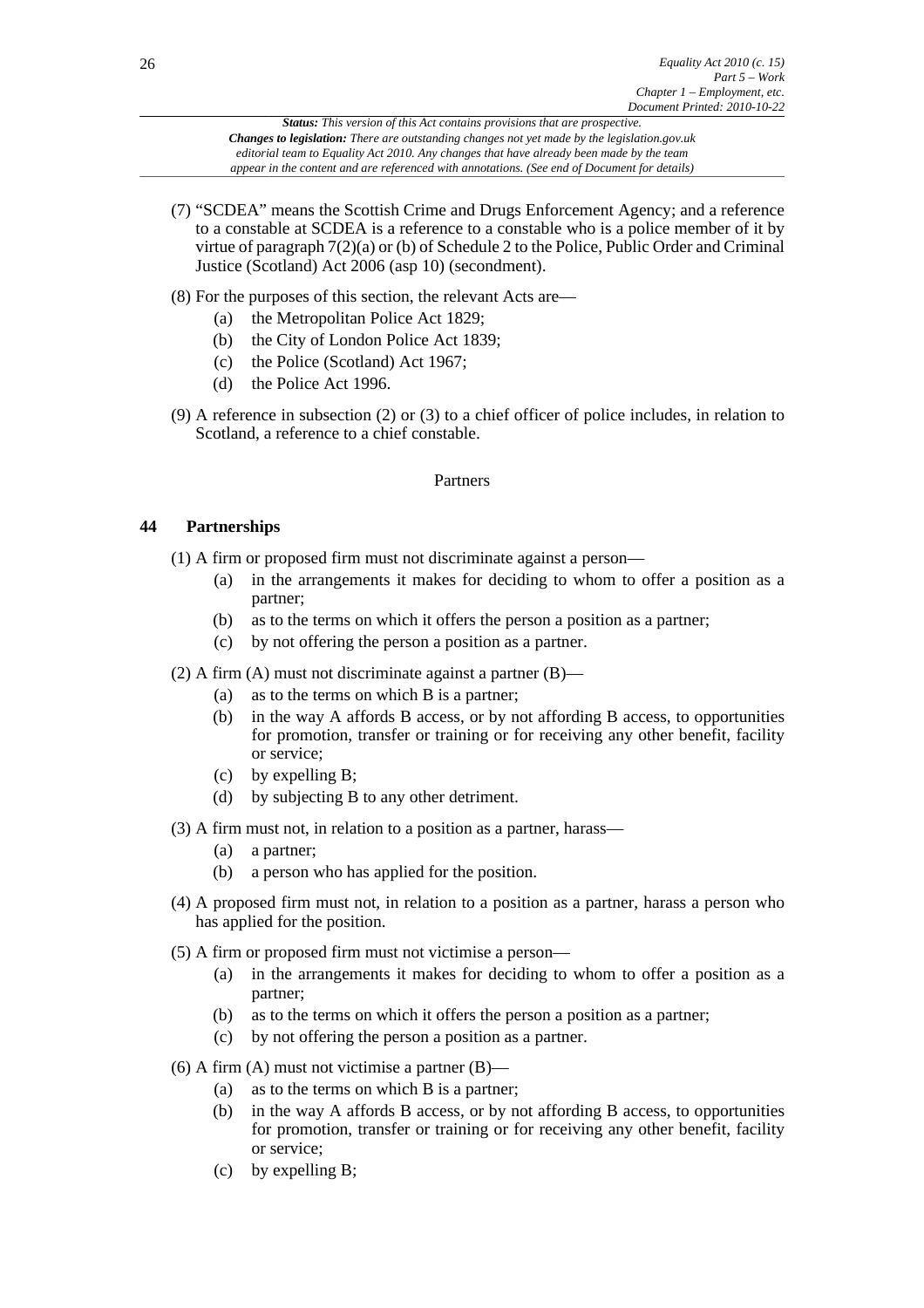- (d) by subjecting B to any other detriment.
- (7) A duty to make reasonable adjustments applies to—
	- (a) a firm;
	- (b) a proposed firm.
- (8) In the application of this section to a limited partnership within the meaning of the Limited Partnerships Act 1907, "partner" means a general partner within the meaning of that Act.

#### **45 Limited liability partnerships**

- (1) An LLP or proposed LLP must not discriminate against a person—
	- (a) in the arrangements it makes for deciding to whom to offer a position as a member;
	- (b) as to the terms on which it offers the person a position as a member;
	- (c) by not offering the person a position as a member.

(2) An LLP (A) must not discriminate against a member  $(B)$ —

- (a) as to the terms on which B is a member;
- (b) in the way A affords B access, or by not affording B access, to opportunities for promotion, transfer or training or for receiving any other benefit, facility or service;
- (c) by expelling B;
- (d) by subjecting B to any other detriment.
- (3) An LLP must not, in relation to a position as a member, harass—
	- (a) a member;
	- (b) a person who has applied for the position.
- (4) A proposed LLP must not, in relation to a position as a member, harass a person who has applied for the position.
- (5) An LLP or proposed LLP must not victimise a person—
	- (a) in the arrangements it makes for deciding to whom to offer a position as a member;
	- (b) as to the terms on which it offers the person a position as a member;
	- (c) by not offering the person a position as a member.
- $(6)$  An LLP  $(A)$  must not victimise a member  $(B)$ 
	- (a) as to the terms on which B is a member;
	- (b) in the way A affords B access, or by not affording B access, to opportunities for promotion, transfer or training or for receiving any other benefit, facility or service;
	- (c) by expelling B;
	- (d) by subjecting B to any other detriment.
- (7) A duty to make reasonable adjustments applies to—
	- (a) an LLP;
	- (b) a proposed LLP.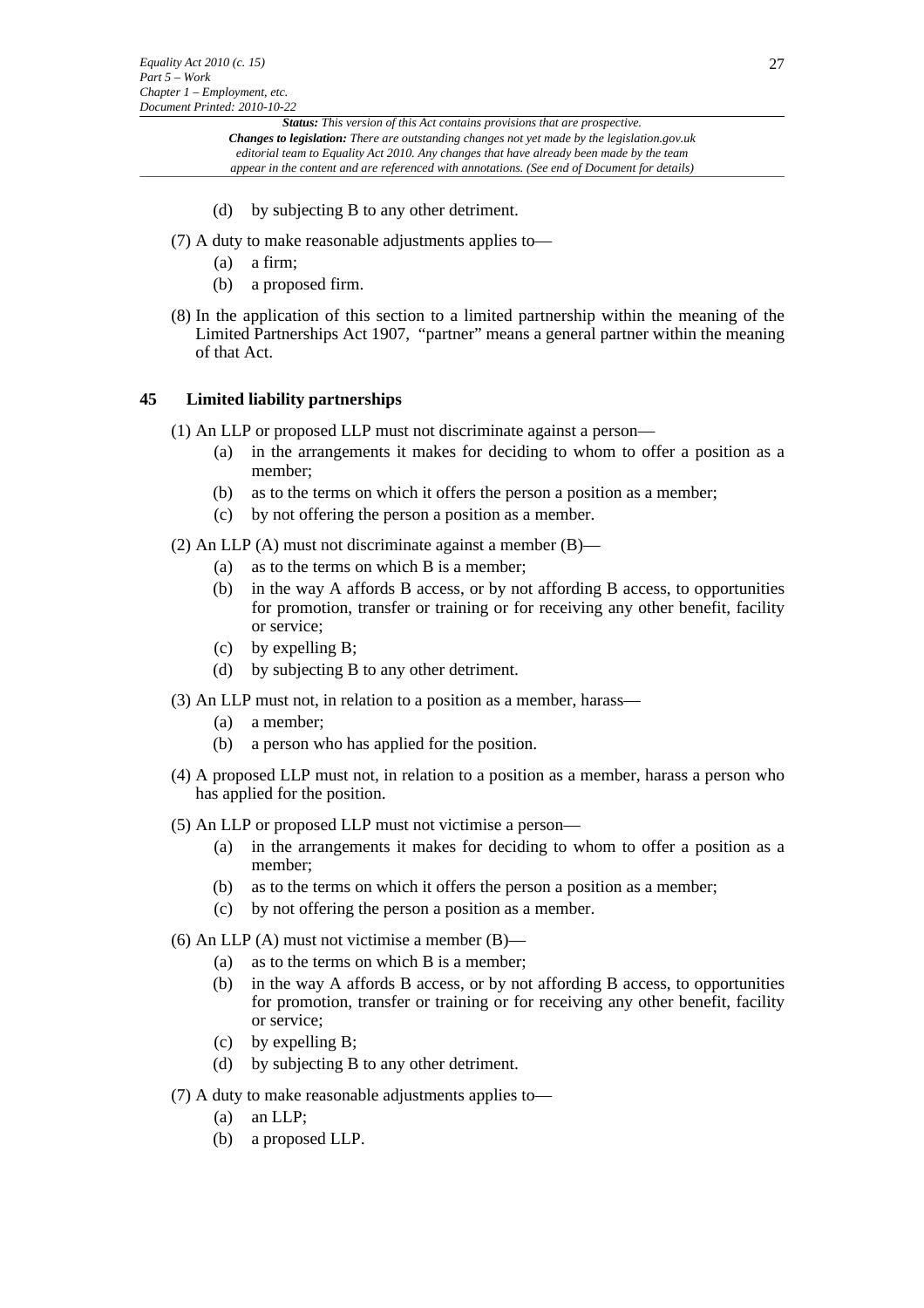## **46 Interpretation**

- (1) This section applies for the purposes of sections 44 and 45.
- (2) "Partnership" and "firm" have the same meaning as in the Partnership Act 1890.
- (3) "Proposed firm" means persons proposing to form themselves into a partnership.
- (4) "LLP" means a limited liability partnership (within the meaning of the Limited Liability Partnerships Act 2000).
- (5) "Proposed LLP" means persons proposing to incorporate an LLP with themselves as members.
- (6) A reference to expelling a partner of a firm or a member of an LLP includes a reference to the termination of the person's position as such—
	- (a) by the expiry of a period (including a period expiring by reference to an event or circumstance);
	- (b) by an act of the person (including giving notice) in circumstances such that the person is entitled, because of the conduct of other partners or members, to terminate the position without notice;
	- (c) (in the case of a partner of a firm) as a result of the dissolution of the partnership.
- (7) Subsection (6)(a) and (c) does not apply if, immediately after the termination, the position is renewed on the same terms.

## The Bar

# **47 Barristers**

- (1) A barrister (A) must not discriminate against a person (B)—
	- (a) in the arrangements A makes for deciding to whom to offer a pupillage or tenancy;
	- (b) as to the terms on which A offers B a pupillage or tenancy;
	- (c) by not offering B a pupillage or tenancy.
- (2) A barrister (A) must not discriminate against a person (B) who is a pupil or tenant—
	- (a) as to the terms on which B is a pupil or tenant;
	- (b) in the way A affords B access, or by not affording B access, to opportunities for training or gaining experience or for receiving any other benefit, facility or service;
	- (c) by terminating the pupillage;
	- (d) by subjecting B to pressure to leave chambers;
	- (e) by subjecting B to any other detriment.
- (3) A barrister must not, in relation to a pupillage or tenancy, harass—
	- (a) the pupil or tenant;
	- (b) a person who has applied for the pupillage or tenancy.
- (4) A barrister (A) must not victimise a person (B)—
	- (a) in the arrangements A makes for deciding to whom to offer a pupillage or tenancy;
	- (b) as to the terms on which A offers B a pupillage or tenancy;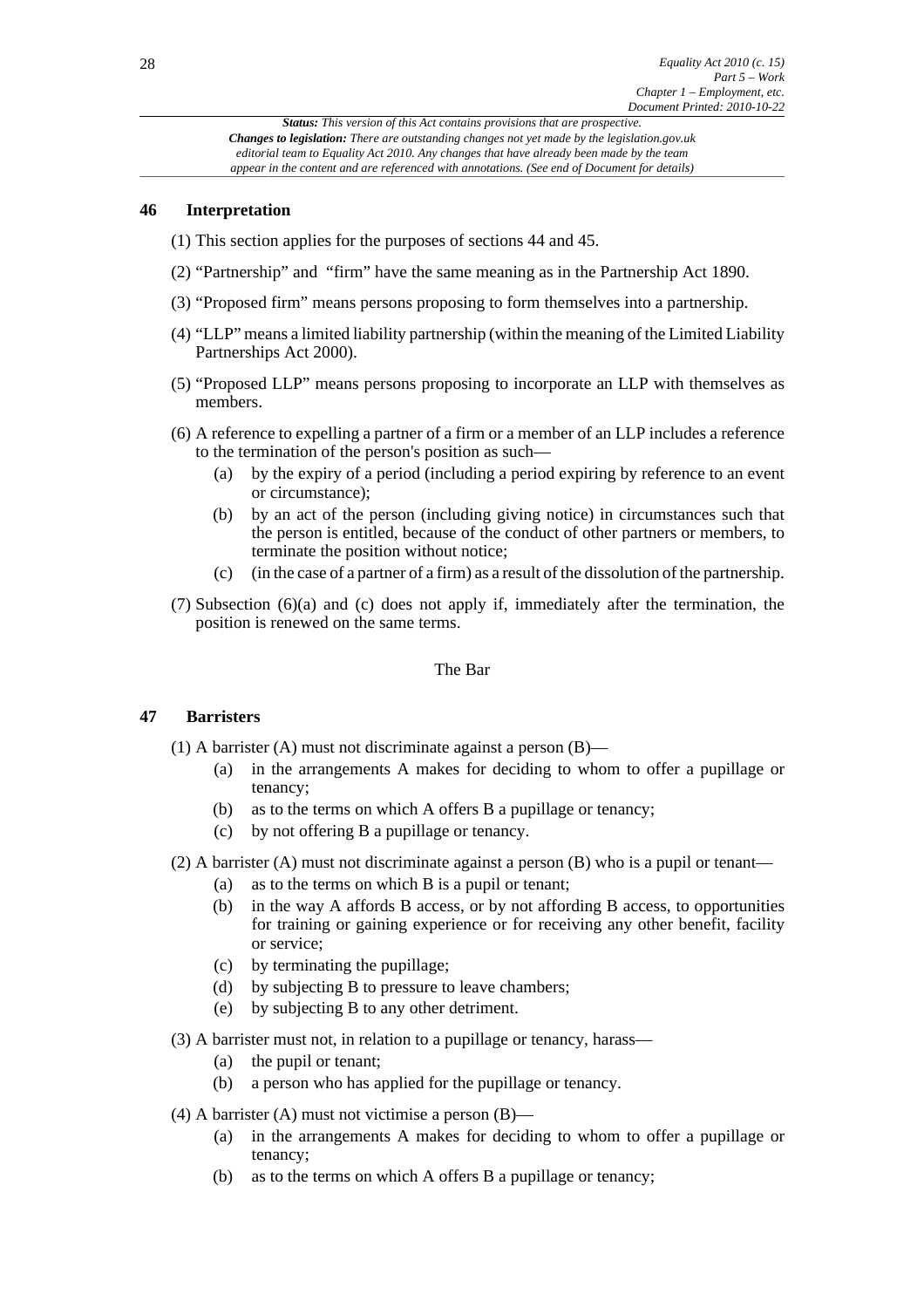- (c) by not offering B a pupillage or tenancy.
- (5) A barrister (A) must not victimise a person (B) who is a pupil or tenant—
	- (a) as to the terms on which B is a pupil or tenant;
	- (b) in the way A affords B access, or by not affording B access, to opportunities for training or gaining experience or for receiving any other benefit, facility or service;
	- (c) by terminating the pupillage;
	- (d) by subjecting B to pressure to leave chambers;
	- (e) by subjecting B to any other detriment.

### (6) A person must not, in relation to instructing a barrister—

- (a) discriminate against a barrister by subjecting the barrister to a detriment;
- (b) harass the barrister;
- (c) victimise the barrister.
- (7) A duty to make reasonable adjustments applies to a barrister.
- (8) The preceding provisions of this section (apart from subsection (6)) apply in relation to a barrister's clerk as they apply in relation to a barrister; and for that purpose the reference to a barrister's clerk includes a reference to a person who carries out the functions of a barrister's clerk.
- (9) A reference to a tenant includes a reference to a barrister who is permitted to work in chambers (including as a squatter or door tenant); and a reference to a tenancy is to be construed accordingly.

#### **48 Advocates**

- (1) An advocate (A) must not discriminate against a person (B)—
	- (a) in the arrangements A makes for deciding who to take as A's devil or to whom to offer membership of a stable;
	- (b) as to the terms on which A offers to take B as A's devil or offers B membership of a stable;
	- (c) by not offering to take B as A's devil or not offering B membership of a stable.
- (2) An advocate (A) must not discriminate against a person (B) who is a devil or a member of a stable—
	- (a) as to the terms on which B is a devil or a member of the stable;
	- (b) in the way A affords B access, or by not affording B access, to opportunities for training or gaining experience or for receiving any other benefit, facility or service;
	- (c) by terminating A's relationship with B (where B is a devil);
	- (d) by subjecting B to pressure to leave the stable;
	- (e) by subjecting B to any other detriment.
- (3) An advocate must not, in relation to a relationship with a devil or membership of a stable, harass—
	- (a) a devil or member;
	- (b) a person who has applied to be taken as the advocate's devil or to become a member of the stable.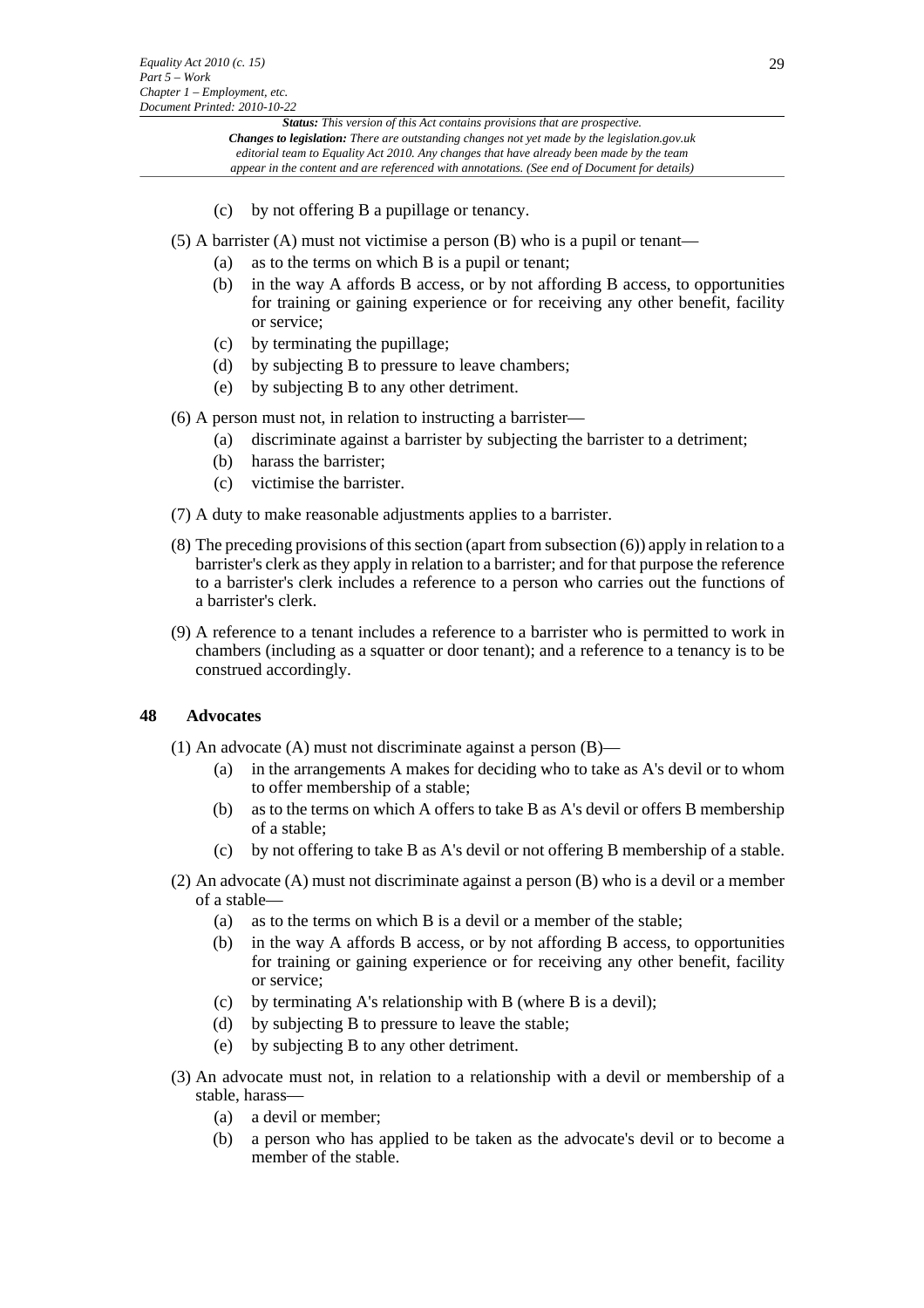(4) An advocate (A) must not victimise a person (B)—

- (a) in the arrangements A makes for deciding who to take as A's devil or to whom to offer membership of a stable;
- (b) as to the terms on which A offers to take B as A's devil or offers B membership of a stable;
- (c) by not offering to take B as A's devil or not offering B membership of a stable.
- (5) An advocate (A) must not victimise a person (B) who is a devil or a member of a stable —
	- (a) as to the terms on which B is a devil or a member of the stable;
	- (b) in the way A affords B access, or by not affording B access, to opportunities for training or gaining experience or for receiving any other benefit, facility or service;
	- (c) by terminating A's relationship with B (where B is a devil);
	- (d) by subjecting B to pressure to leave the stable;
	- (e) by subjecting B to any other detriment.

(6) A person must not, in relation to instructing an advocate—

- (a) discriminate against the advocate by subjecting the advocate to a detriment;
- (b) harass the advocate;
- (c) victimise the advocate.
- (7) A duty to make reasonable adjustments applies to an advocate.
- (8) This section (apart from subsection (6)) applies in relation to an advocate's clerk as it applies in relation to an advocate; and for that purpose the reference to an advocate's clerk includes a reference to a person who carries out the functions of an advocate's clerk.
- (9) "Advocate" means a practising member of the Faculty of Advocates.

# Office-holders

# **49 Personal offices: appointments, etc.**

(1) This section applies in relation to personal offices.

- (2) A personal office is an office or post—
	- (a) to which a person is appointed to discharge a function personally under the direction of another person, and
	- in respect of which an appointed person is entitled to remuneration.
- (3) A person (A) who has the power to make an appointment to a personal office must not discriminate against a person (B)—
	- (a) in the arrangements A makes for deciding to whom to offer the appointment;
	- (b) as to the terms on which A offers B the appointment;
	- (c) by not offering B the appointment.
- (4) A person who has the power to make an appointment to a personal office must not, in relation to the office, harass a person seeking, or being considered for, the appointment.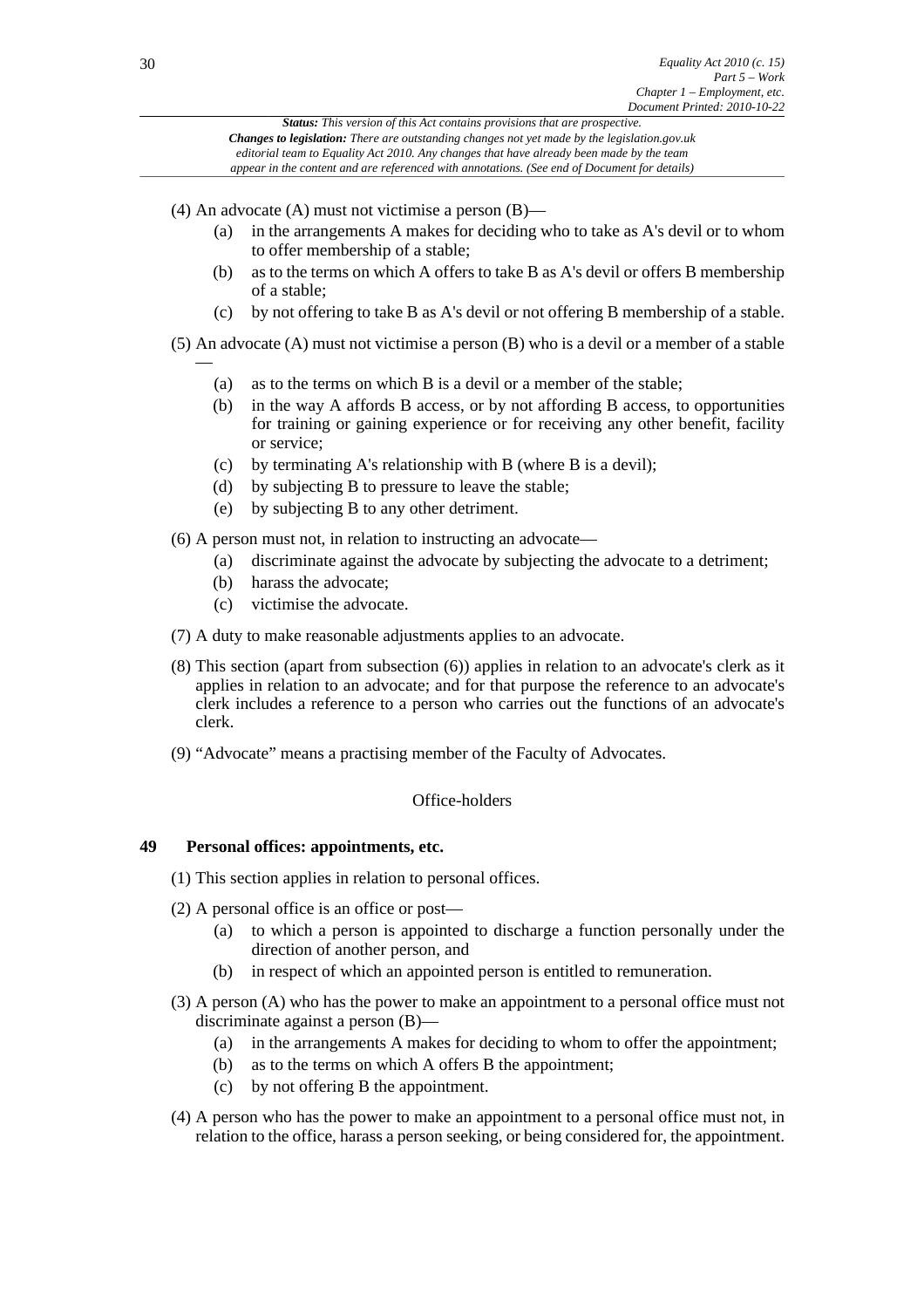- (5) A person (A) who has the power to make an appointment to a personal office must not victimise a person (B)—
	- (a) in the arrangements A makes for deciding to whom to offer the appointment;
	- (b) as to the terms on which A offers B the appointment;
	- (c) by not offering B the appointment.
- (6) A person (A) who is a relevant person in relation to a personal office must not discriminate against a person (B) appointed to the office—
	- (a) as to the terms of B's appointment;
	- (b) in the way A affords B access, or by not affording B access, to opportunities for promotion, transfer or training or for receiving any other benefit, facility or service;
	- (c) by terminating B's appointment;
	- (d) by subjecting B to any other detriment.
- (7) A relevant person in relation to a personal office must not, in relation to that office, harass a person appointed to it.
- (8) A person (A) who is a relevant person in relation to a personal office must not victimise a person (B) appointed to the office—
	- (a) as to the terms of B's appointment;
	- (b) in the way A affords B access, or by not affording B access, to opportunities for promotion, transfer or training or for receiving any other benefit, facility or service;
	- (c) by terminating B's appointment;
	- (d) by subjecting B to any other detriment.
- (9) A duty to make reasonable adjustments applies to—
	- (a) a person who has the power to make an appointment to a personal office;
	- (b) a relevant person in relation to a personal office.
- $(10)$  For the purposes of subsection  $(2)(a)$ , a person is to be regarded as discharging functions personally under the direction of another person if that other person is entitled to direct the person as to when and where to discharge the functions.
- (11) For the purposes of subsection (2)(b), a person is not to be regarded as entitled to remuneration merely because the person is entitled to payments—
	- (a) in respect of expenses incurred by the person in discharging the functions of the office or post, or
	- (b) by way of compensation for the loss of income or benefits the person would or might have received had the person not been discharging the functions of the office or post.
- (12) Subsection (3)(b), so far as relating to sex or pregnancy and maternity, does not apply to a term that relates to pay—
	- (a) unless, were B to accept the offer, an equality clause or rule would have effect in relation to the term, or
	- (b) if paragraph (a) does not apply, except in so far as making an offer on terms including that term amounts to a contravention of subsection (3)(b) by virtue of section 13, 14 or 18.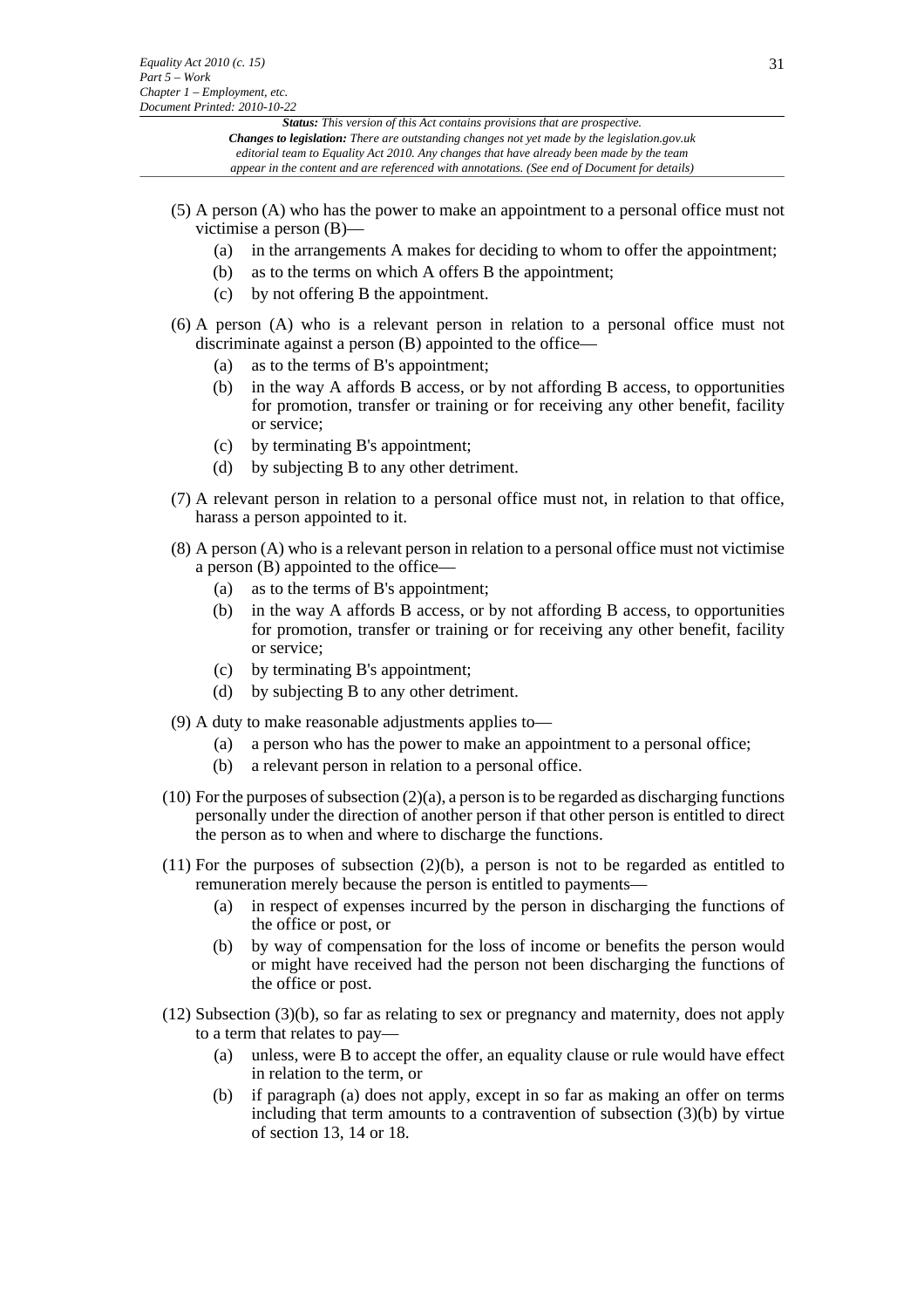## **50 Public offices: appointments, etc.**

- (1) This section and section 51 apply in relation to public offices.
- (2) A public office is—
	- (a) an office or post, appointment to which is made by a member of the executive;
	- (b) an office or post, appointment to which is made on the recommendation of, or subject to the approval of, a member of the executive;
	- (c) an office or post, appointment to which is made on the recommendation of, or subject to the approval of, the House of Commons, the House of Lords, the National Assembly for Wales or the Scottish Parliament.
- (3) A person (A) who has the power to make an appointment to a public office within subsection  $(2)(a)$  or (b) must not discriminate against a person  $(B)$ —
	- (a) in the arrangements A makes for deciding to whom to offer the appointment;
	- (b) as to the terms on which A offers B the appointment;
	- (c) by not offering B the appointment.
- (4) A person who has the power to make an appointment to a public office within subsection (2)(a) or (b) must not, in relation to the office, harass a person seeking, or being considered for, the appointment.
- (5) A person (A) who has the power to make an appointment to a public office within subsection (2)(a) or (b) must not victimise a person  $(B)$ —
	- (a) in the arrangements A makes for deciding to whom to offer the appointment;
	- (b) as to the terms on which A offers B the appointment;
	- (c) by not offering B the appointment.
- (6) A person (A) who is a relevant person in relation to a public office within subsection (2) (a) or (b) must not discriminate against a person (B) appointed to the office—
	- (a) as to B's terms of appointment;
	- (b) in the way A affords B access, or by not affording B access, to opportunities for promotion, transfer or training or for receiving any other benefit, facility or service;
	- (c) by terminating the appointment;
	- (d) by subjecting B to any other detriment.
- (7) A person (A) who is a relevant person in relation to a public office within subsection (2)  $(c)$  must not discriminate against a person  $(B)$  appointed to the office—
	- (a) as to B's terms of appointment;
	- (b) in the way A affords B access, or by not affording B access, to opportunities for promotion, transfer or training or for receiving any other benefit, facility or service;
	- (c) by subjecting B to any other detriment (other than by terminating the appointment).
- (8) A relevant person in relation to a public office must not, in relation to that office, harass a person appointed to it.
- (9) A person (A) who is a relevant person in relation to a public office within subsection (2) (a) or (b) must not victimise a person (B) appointed to the office—
	- (a) as to B's terms of appointment;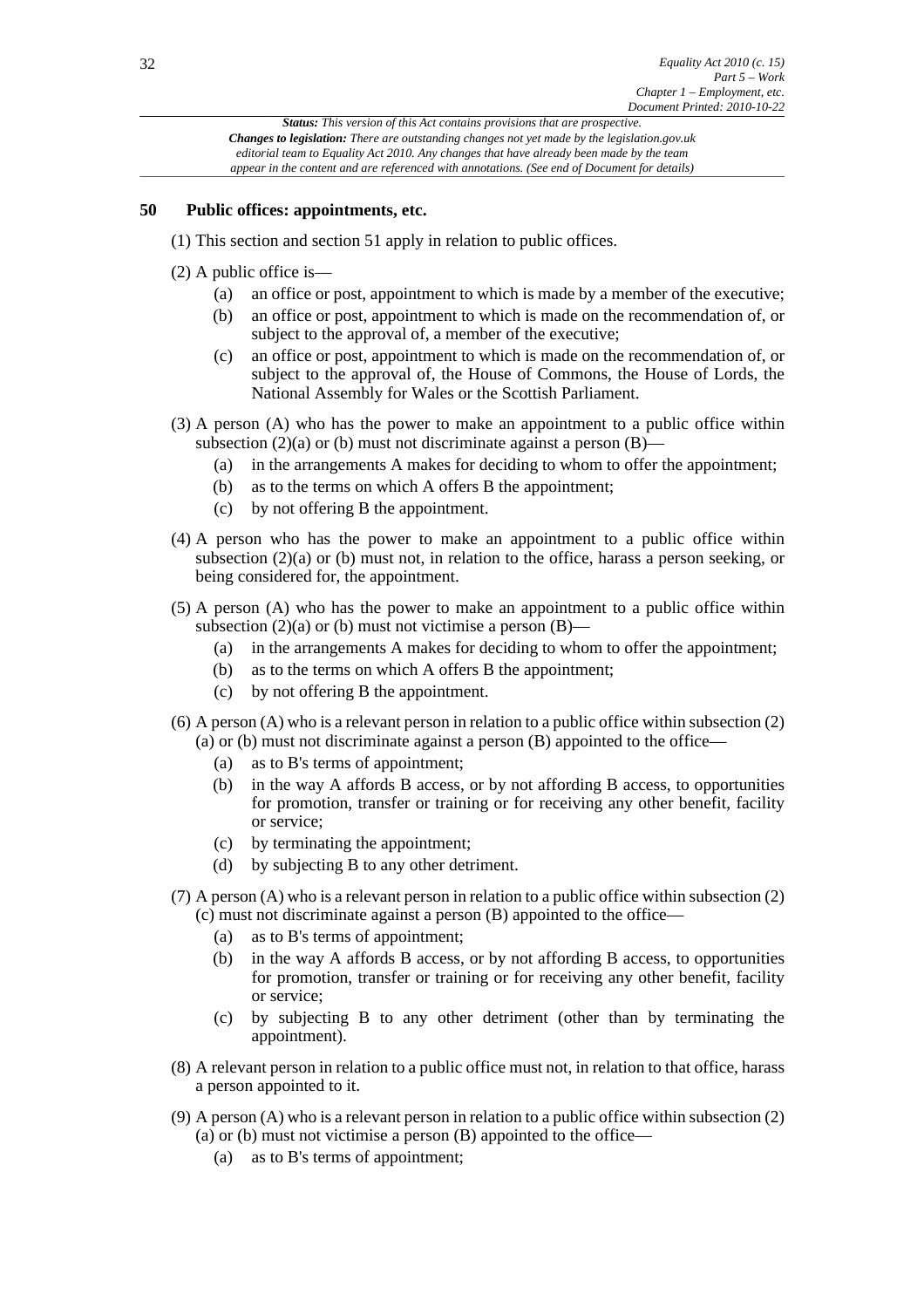- (b) in the way A affords B access, or by not affording B access, to opportunities for promotion, transfer or training or for receiving any other benefit, facility or service;
- (c) by terminating the appointment;
- (d) by subjecting B to any other detriment.
- $(10)$  A person (A) who is a relevant person in relation to a public office within subsection  $(2)$ (c) must not victimise a person (B) appointed to the office—
	- (a) as to B's terms of appointment;
	- (b) in the way A affords B access, or by not affording B access, to opportunities for promotion, transfer or training or for receiving any other benefit, facility or service;
	- (c) by subjecting B to any other detriment (other than by terminating the appointment).
- (11) A duty to make reasonable adjustments applies to—
	- (a) a relevant person in relation to a public office;
	- (b) a person who has the power to make an appointment to a public office within subsection  $(2)(a)$  or  $(b)$ .
- (12) Subsection (3)(b), so far as relating to sex or pregnancy and maternity, does not apply to a term that relates to pay—
	- (a) unless, were B to accept the offer, an equality clause or rule would have effect in relation to the term, or
	- (b) if paragraph (a) does not apply, except in so far as making an offer on terms including that term amounts to a contravention of subsection (3)(b) by virtue of section 13, 14 or 18.

### **51 Public offices: recommendations for appointments, etc.**

- (1) A person (A) who has the power to make a recommendation for or give approval to an appointment to a public office within section  $50(2)(a)$  or (b), must not discriminate against a person (B)—
	- (a) in the arrangements A makes for deciding who to recommend for appointment or to whose appointment to give approval;
	- (b) by not recommending B for appointment to the office;
	- (c) by making a negative recommendation of B for appointment to the office;
	- (d) by not giving approval to the appointment of B to the office.
- (2) A person who has the power to make a recommendation for or give approval to an appointment to a public office within section  $50(2)(a)$  or (b) must not, in relation to the office, harass a person seeking or being considered for the recommendation or approval.
- (3) A person (A) who has the power to make a recommendation for or give approval to an appointment to a public office within section  $50(2)(a)$  or (b), must not victimise a person (B)—
	- (a) in the arrangements A makes for deciding who to recommend for appointment or to whose appointment to give approval;
	- (b) by not recommending B for appointment to the office;
	- (c) by making a negative recommendation of B for appointment to the office;
	- (d) by not giving approval to the appointment of B to the office.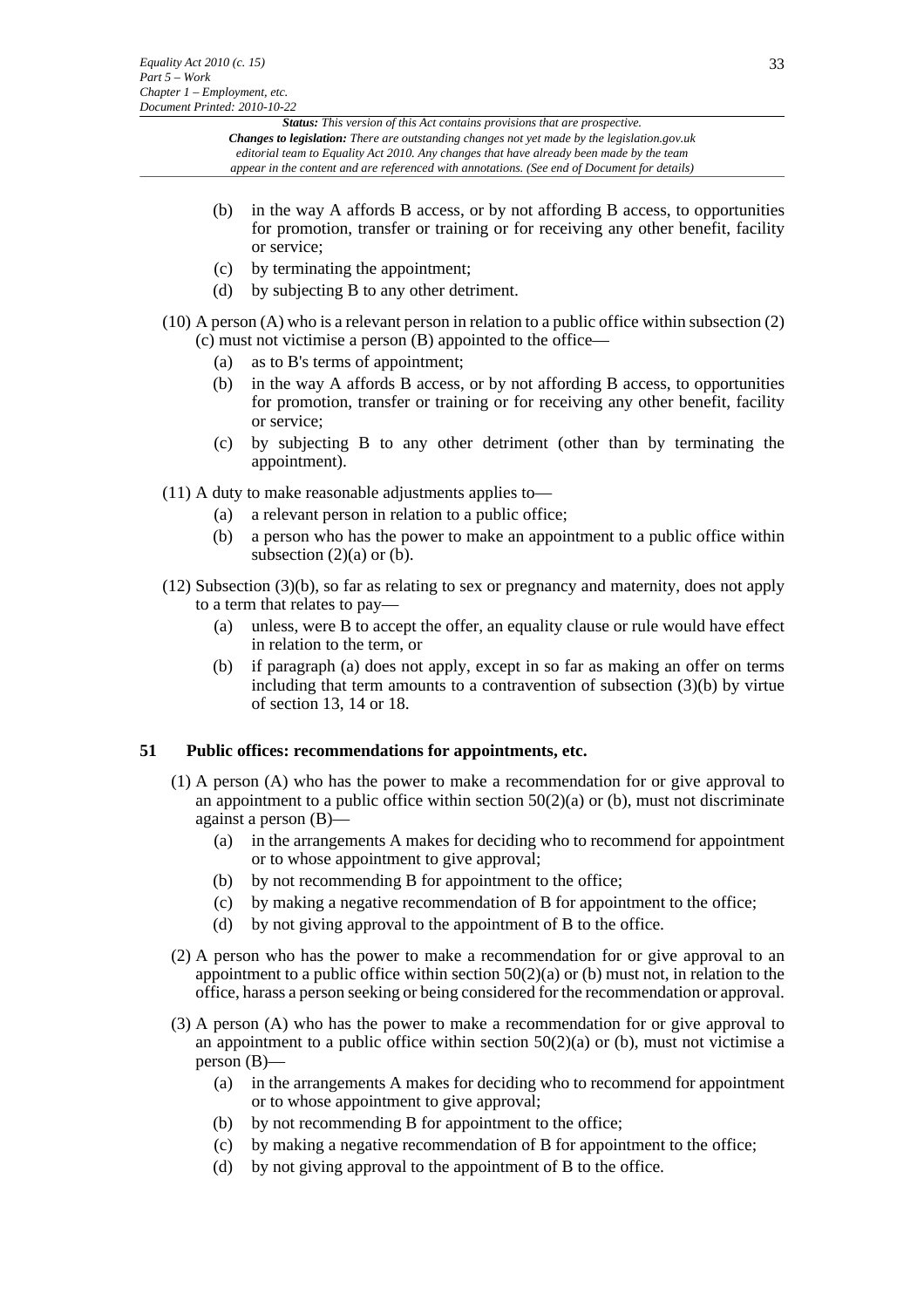- (4) A duty to make reasonable adjustments applies to a person who has the power to make a recommendation for or give approval to an appointment to a public office within section  $50(2)(a)$  or (b).
- (5) A reference in this section to a person who has the power to make a recommendation for or give approval to an appointment to a public office within section  $50(2)(a)$  is a reference only to a relevant body which has that power; and for that purpose "relevant body" means a body established—
	- (a) by or in pursuance of an enactment, or
	- (b) by a member of the executive.

# **52 Interpretation and exceptions**

- (1) This section applies for the purposes of sections 49 to 51.
- (2) "Personal office" has the meaning given in section 49.
- (3) "Public office" has the meaning given in section 50.
- (4) An office or post which is both a personal office and a public office is to be treated as being a public office only.
- (5) Appointment to an office or post does not include election to it.
- (6) "Relevant person", in relation to an office, means the person who, in relation to a matter specified in the first column of the table, is specified in the second column (but a reference to a relevant person does not in any case include the House of Commons, the House of Lords, the National Assembly for Wales or the Scottish Parliament).

| <i>Matter</i>                                     | <b>Relevant person</b>                                                                                                                                                                              |
|---------------------------------------------------|-----------------------------------------------------------------------------------------------------------------------------------------------------------------------------------------------------|
| A term of appointment                             | The person who has the power to set the<br>term.                                                                                                                                                    |
| Access to an opportunity                          | The person who has the power to afford<br>access to the opportunity (or, if there is<br>no such person, the person who has the<br>power to make the appointment).                                   |
| Terminating an appointment                        | The person who has the power to<br>terminate the appointment.                                                                                                                                       |
| Subjecting an appointee to any other<br>detriment | The person who has the power in relation<br>to the matter to which the conduct in<br>question relates (or, if there is no such<br>person, the person who has the power to<br>make the appointment). |
| Harassing an appointee                            | The person who has the power in relation<br>to the matter to which the conduct in<br>question relates.                                                                                              |

- (7) A reference to terminating a person's appointment includes a reference to termination of the appointment—
	- (a) by the expiry of a period (including a period expiring by reference to an event or circumstance);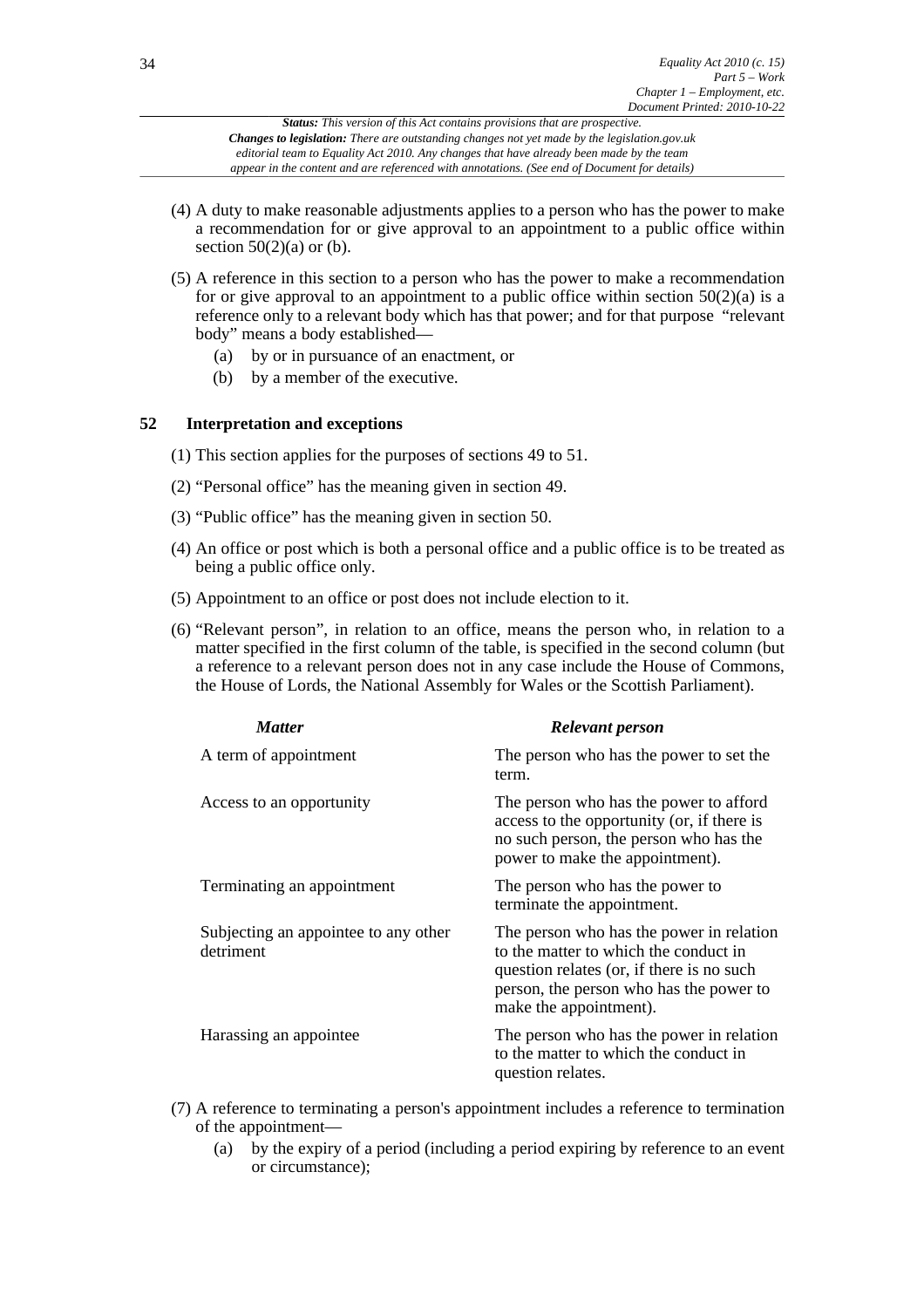- (b) by an act of the person (including giving notice) in circumstances such that the person is entitled, because of the relevant person's conduct, to terminate the appointment without notice.
- $(8)$  Subsection  $(7)(a)$  does not apply if, immediately after the termination, the appointment is renewed on the same terms.
- (9) Schedule 6 (excluded offices) has effect.

## Qualifications

# **53 Qualifications bodies**

- (1) A qualifications body (A) must not discriminate against a person (B)—
	- (a) in the arrangements A makes for deciding upon whom to confer a relevant qualification;
	- (b) as to the terms on which it is prepared to confer a relevant qualification on B;
	- (c) by not conferring a relevant qualification on B.
- (2) A qualifications body (A) must not discriminate against a person (B) upon whom A has conferred a relevant qualification—
	- (a) by withdrawing the qualification from B;
	- (b) by varying the terms on which B holds the qualification;
	- (c) by subjecting B to any other detriment.
- (3) A qualifications body must not, in relation to conferment by it of a relevant qualification, harass—
	- (a) a person who holds the qualification, or
	- (b) a person who applies for it.
- (4) A qualifications body (A) must not victimise a person (B)—
	- (a) in the arrangements A makes for deciding upon whom to confer a relevant qualification;
	- (b) as to the terms on which it is prepared to confer a relevant qualification on B;
	- (c) by not conferring a relevant qualification on B.
- (5) A qualifications body (A) must not victimise a person (B) upon whom A has conferred a relevant qualification—
	- (a) by withdrawing the qualification from B;
	- (b) by varying the terms on which B holds the qualification;
	- (c) by subjecting B to any other detriment.
- (6) A duty to make reasonable adjustments applies to a qualifications body.
- (7) The application by a qualifications body of a competence standard to a disabled person is not disability discrimination unless it is discrimination by virtue of section 19.

# **54 Interpretation**

- (1) This section applies for the purposes of section 53.
- (2) A qualifications body is an authority or body which can confer a relevant qualification.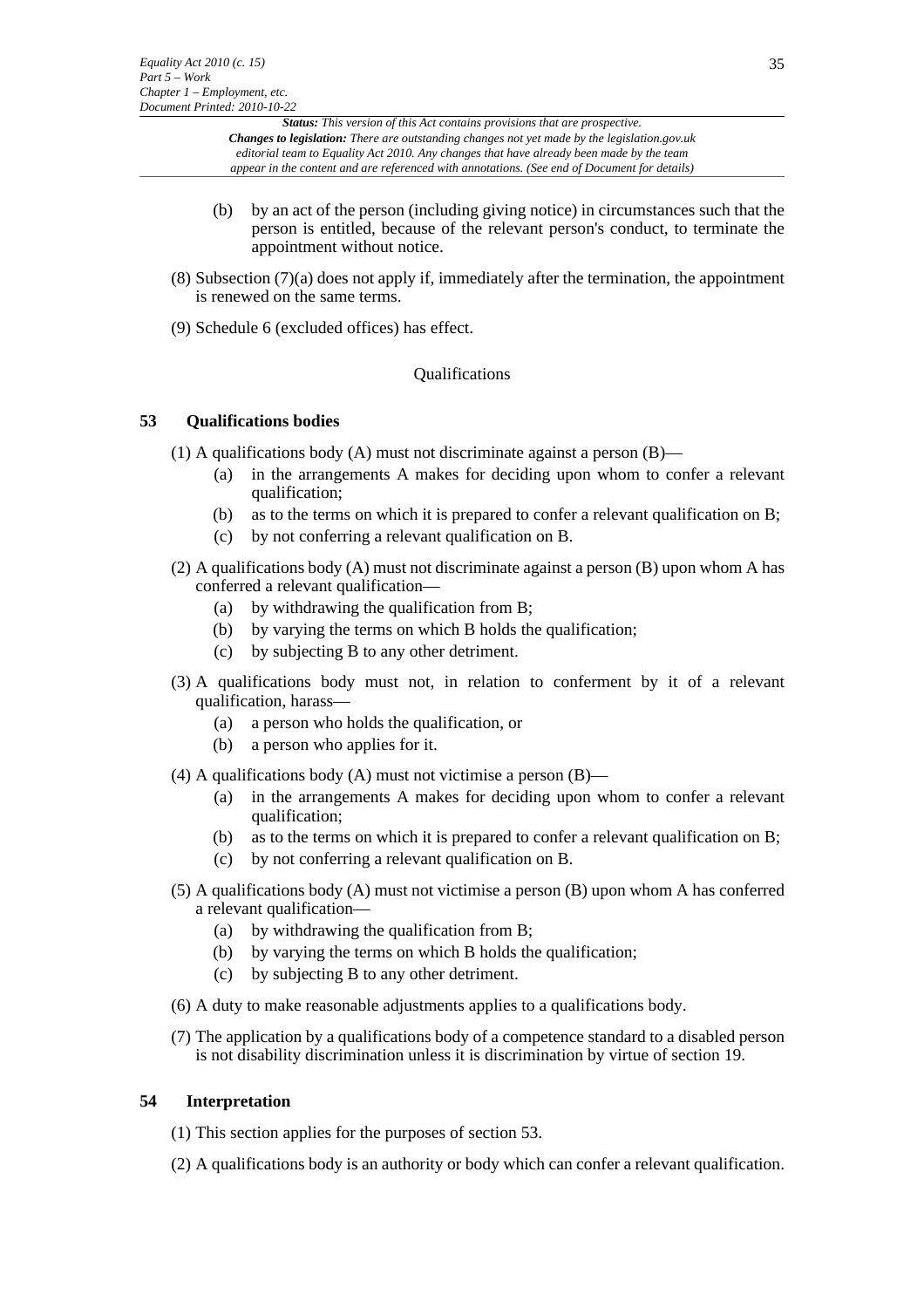- (3) A relevant qualification is an authorisation, qualification, recognition, registration, enrolment, approval or certification which is needed for, or facilitates engagement in, a particular trade or profession.
- (4) An authority or body is not a qualifications body in so far as—
	- (a) it can confer a qualification to which section 96 applies,
	- (b) it is the responsible body of a school to which section 85 applies,
	- (c) it is the governing body of an institution to which section 91 applies,
	- (d) it exercises functions under the Education Acts, or
	- (e) it exercises functions under the Education (Scotland) Act 1980.
- (5) A reference to conferring a relevant qualification includes a reference to renewing or extending the conferment of a relevant qualification.
- (6) A competence standard is an academic, medical or other standard applied for the purpose of determining whether or not a person has a particular level of competence or ability.

## Employment services

### **55 Employment service-providers**

- (1) A person (an "employment service-provider") concerned with the provision of an employment service must not discriminate against a person—
	- (a) in the arrangements the service-provider makes for selecting persons to whom to provide, or to whom to offer to provide, the service;
	- (b) as to the terms on which the service-provider offers to provide the service to the person;
	- (c) by not offering to provide the service to the person.
- (2) An employment service-provider (A) must not, in relation to the provision of an employment service, discriminate against a person (B)—
	- (a) as to the terms on which A provides the service to B;
	- (b) by not providing the service to B;
	- (c) by terminating the provision of the service to B;
	- (d) by subjecting B to any other detriment.
- (3) An employment service-provider must not, in relation to the provision of an employment service, harass—
	- (a) a person who asks the service-provider to provide the service;
	- (b) a person for whom the service-provider provides the service.
- (4) An employment service-provider (A) must not victimise a person (B)—
	- (a) in the arrangements A makes for selecting persons to whom to provide, or to whom to offer to provide, the service;
	- (b) as to the terms on which A offers to provide the service to B;
	- (c) by not offering to provide the service to B.
- (5) An employment service-provider (A) must not, in relation to the provision of an employment service, victimise a person (B)—
	- (a) as to the terms on which A provides the service to B;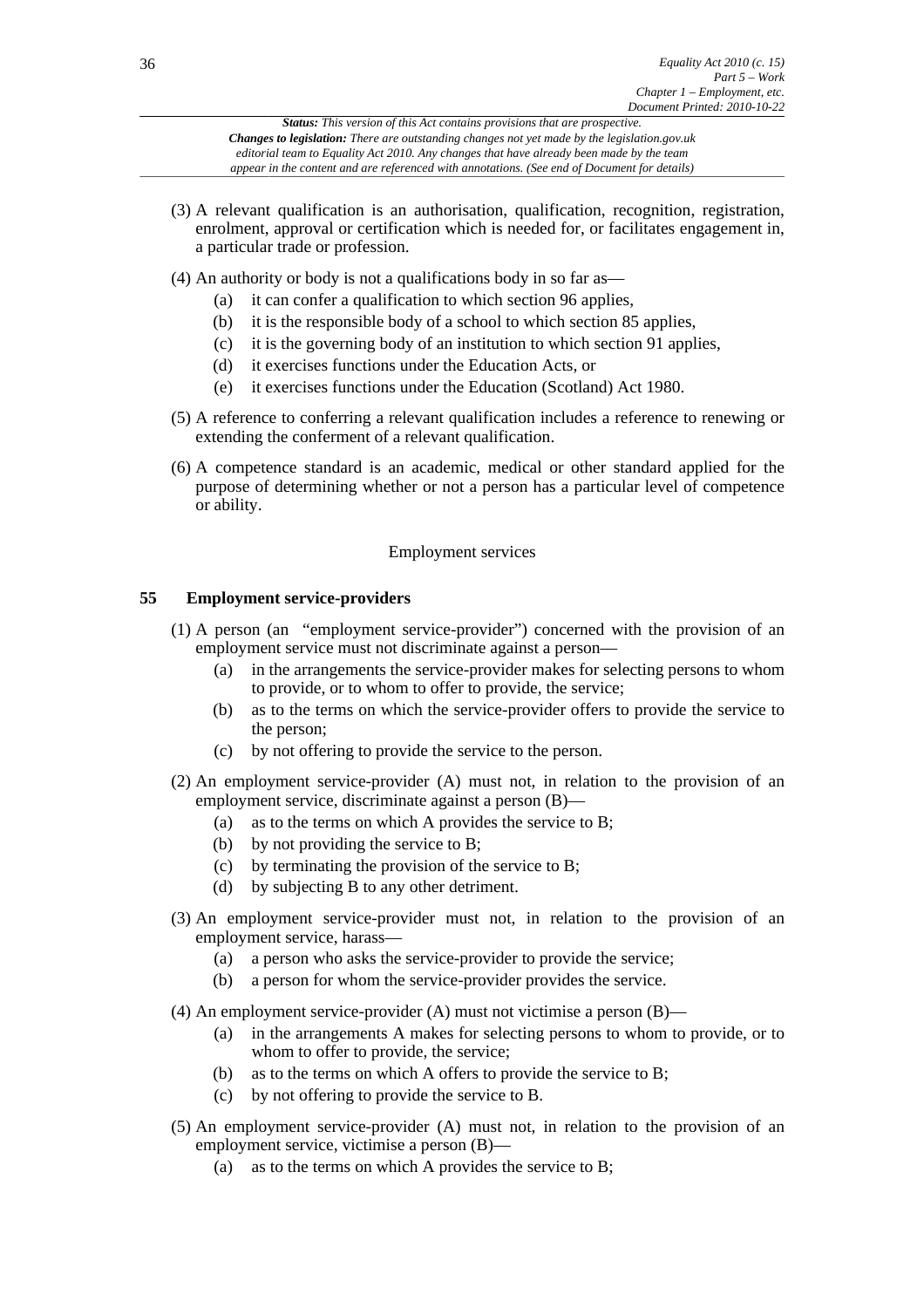- (b) by not providing the service to B;
- (c) by terminating the provision of the service to B;
- (d) by subjecting B to any other detriment.
- (6) A duty to make reasonable adjustments applies to an employment service-provider, except in relation to the provision of a vocational service.
- (7) The duty imposed by section 29(7)(a) applies to a person concerned with the provision of a vocational service; but a failure to comply with that duty in relation to the provision of a vocational service is a contravention of this Part for the purposes of Part 9 (enforcement).

# **56 Interpretation**

- (1) This section applies for the purposes of section 55.
- (2) The provision of an employment service includes—
	- (a) the provision of vocational training;
	- (b) the provision of vocational guidance;
	- (c) making arrangements for the provision of vocational training or vocational guidance;
	- (d) the provision of a service for finding employment for persons;
	- (e) the provision of a service for supplying employers with persons to do work;
	- (f) the provision of a service in pursuance of arrangements made under section 2 of the Employment and Training Act 1973 (functions of the Secretary of State relating to employment);
	- (g) the provision of a service in pursuance of arrangements made or a direction given under section 10 of that Act (careers services);
	- (h) the exercise of a function in pursuance of arrangements made under section  $2(3)$ of the Enterprise and New Towns (Scotland) Act 1990 (functions of Scottish Enterprise, etc. relating to employment);
	- (i) an assessment related to the conferment of a relevant qualification within the meaning of section 53 above (except in so far as the assessment is by the qualifications body which confers the qualification).
- (3) This section does not apply in relation to training or guidance in so far as it is training or guidance in relation to which another provision of this Part applies.
- (4) This section does not apply in relation to training or guidance for pupils of a school to which section 85 applies in so far as it is training or guidance to which the responsible body of the school has power to afford access (whether as the responsible body of that school or as the responsible body of any other school at which the training or guidance is provided).
- (5) This section does not apply in relation to training or guidance for students of an institution to which section 91 applies in so far as it is training or guidance to which the governing body of the institution has power to afford access.
- (6) "Vocational training" means—
	- (a) training for employment, or
	- (b) work experience (including work experience the duration of which is not agreed until after it begins).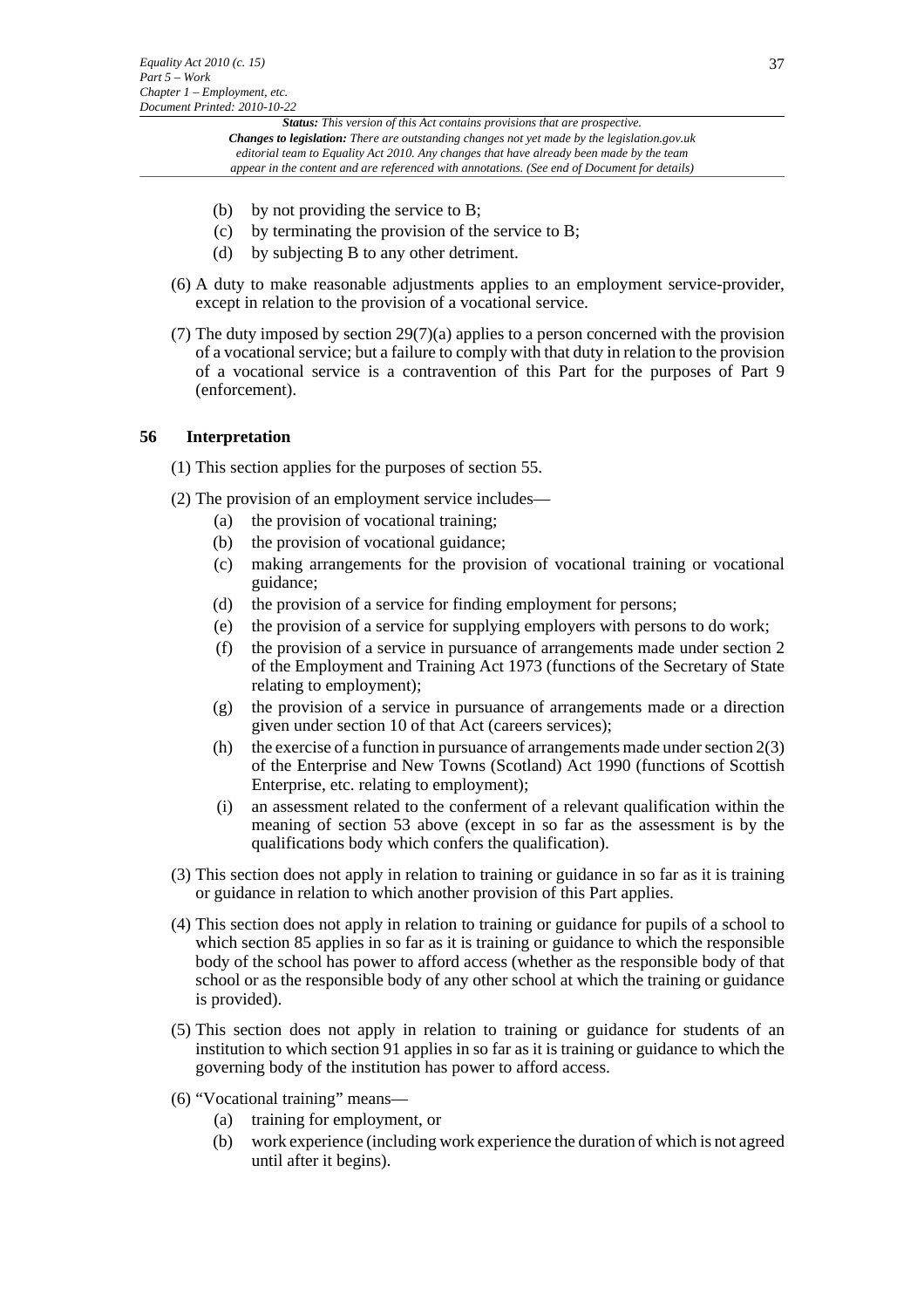- (7) A reference to the provision of a vocational service is a reference to the provision of an employment service within subsection  $(2)(a)$  to  $(d)$  (or an employment service within subsection (2)(f) or (g) in so far as it is also an employment service within subsection (2)  $(a)$  to  $(d)$ ; and for that purpose—
	- (a) the references to an employment service within subsection  $(2)(a)$  do not include a reference to vocational training within the meaning given by subsection (6) (b), and
	- (b) the references to an employment service within subsection  $(2)(d)$  also include a reference to a service for assisting persons to retain employment.
- (8) A reference to training includes a reference to facilities for training.

# Trade organisations

# **57 Trade organisations**

- (1) A trade organisation (A) must not discriminate against a person  $(B)$ 
	- (a) in the arrangements A makes for deciding to whom to offer membership of the organisation;
	- (b) as to the terms on which it is prepared to admit B as a member;
	- (c) by not accepting B's application for membership.
- (2) A trade organisation (A) must not discriminate against a member (B)—
	- (a) in the way it affords B access, or by not affording B access, to opportunities for receiving a benefit, facility or service;
	- (b) by depriving B of membership;
	- (c) by varying the terms on which B is a member;
	- (d) by subjecting B to any other detriment.
- (3) A trade organisation must not, in relation to membership of it, harass—
	- (a) a member, or
	- (b) an applicant for membership.
- (4) A trade organisation (A) must not victimise a person (B)—
	- (a) in the arrangements A makes for deciding to whom to offer membership of the organisation;
	- (b) as to the terms on which it is prepared to admit B as a member;
	- (c) by not accepting B's application for membership.
- (5) A trade organisation (A) must not victimise a member  $(B)$ 
	- (a) in the way it affords B access, or by not affording B access, to opportunities for receiving a benefit, facility or service;
	- (b) by depriving B of membership;
	- (c) by varying the terms on which B is a member;
	- (d) by subjecting B to any other detriment.
- (6) A duty to make reasonable adjustments applies to a trade organisation.
- (7) A trade organisation is—
	- (a) an organisation of workers,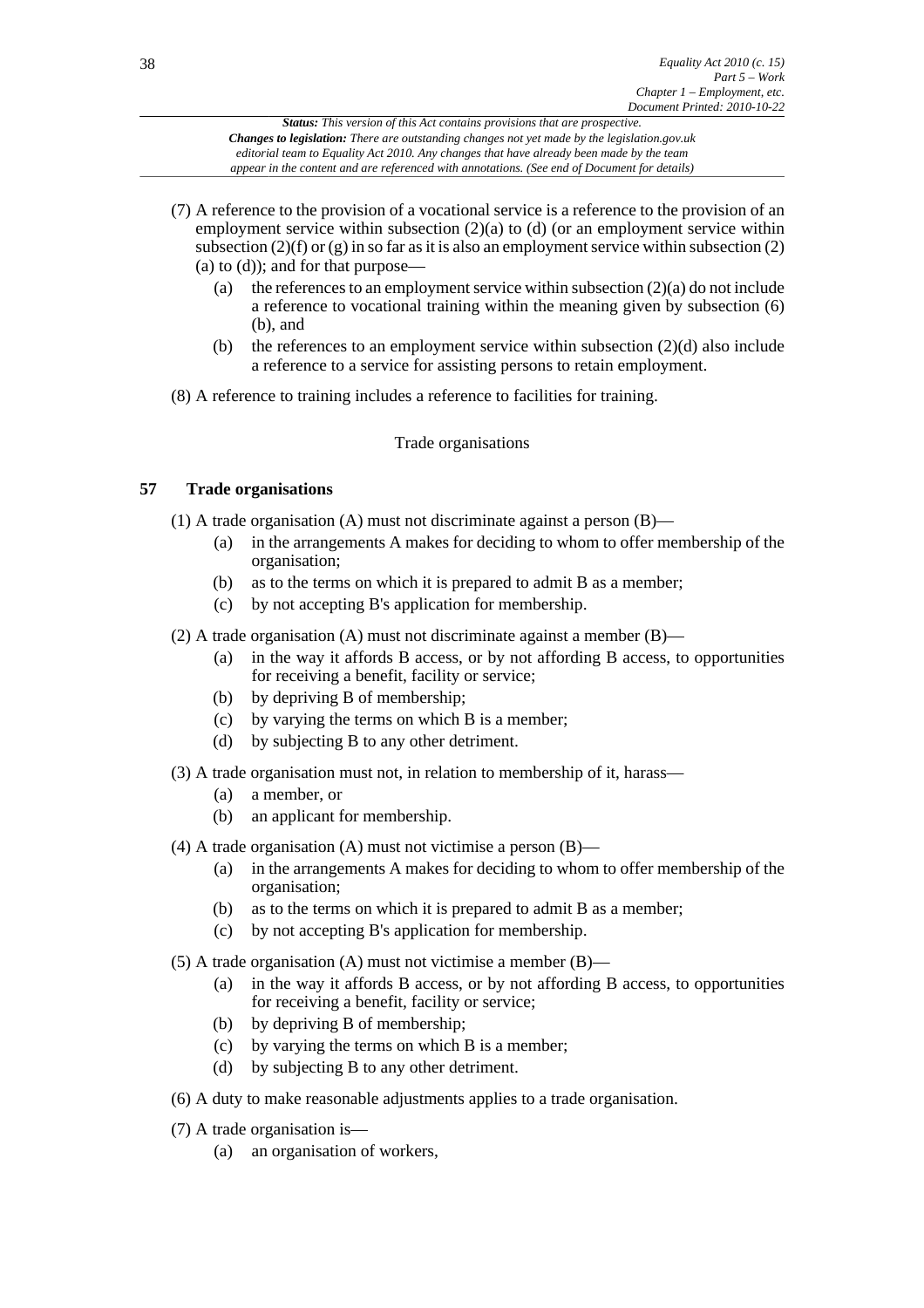- (b) an organisation of employers, or
- (c) any other organisation whose members carry on a particular trade or profession for the purposes of which the organisation exists.

## Local authority members

## **58 Official business of members**

- (1) A local authority must not discriminate against a member of the authority in relation to the member's carrying out of official business—
	- (a) in the way the authority affords the member access, or by not affording the member access, to opportunities for training or for receiving any other facility;
	- (b) by subjecting the member to any other detriment.
- (2) A local authority must not, in relation to a member's carrying out of official business, harass the member.
- (3) A local authority must not victimise a member of the authority in relation to the member's carrying out of official business—
	- (a) in the way the authority affords the member access, or by not affording the member access, to opportunities for training or for receiving any other facility;
	- (b) by subjecting the member to any other detriment.
- (4) A member of a local authority is not subjected to a detriment for the purposes of subsection (1)(b) or (3)(b) only because the member is—
	- (a) not appointed or elected to an office of the authority,
	- (b) not appointed or elected to, or to an office of, a committee or sub-committee of the authority, or
	- (c) not appointed or nominated in exercise of an appointment power of the authority.
- $(5)$  In subsection  $(4)(c)$ , an appointment power of a local authority is a power of the authority, or of a group of bodies including the authority, to make—
	- (a) appointments to a body;
	- (b) nominations for appointment to a body.
- (6) A duty to make reasonable adjustments applies to a local authority.

# **59 Interpretation**

- (1) This section applies for the purposes of section 58.
- (2) "Local authority" means—
	- (a) a county council in England;
	- (b) a district council in England;
	- (c) the Greater London Authority;
	- (d) a London borough council;
	- (e) the Common Council of the City of London;
	- (f) the Council of the Isles of Scilly;
	- (g) a parish council in England;
	- (h) a county council in Wales;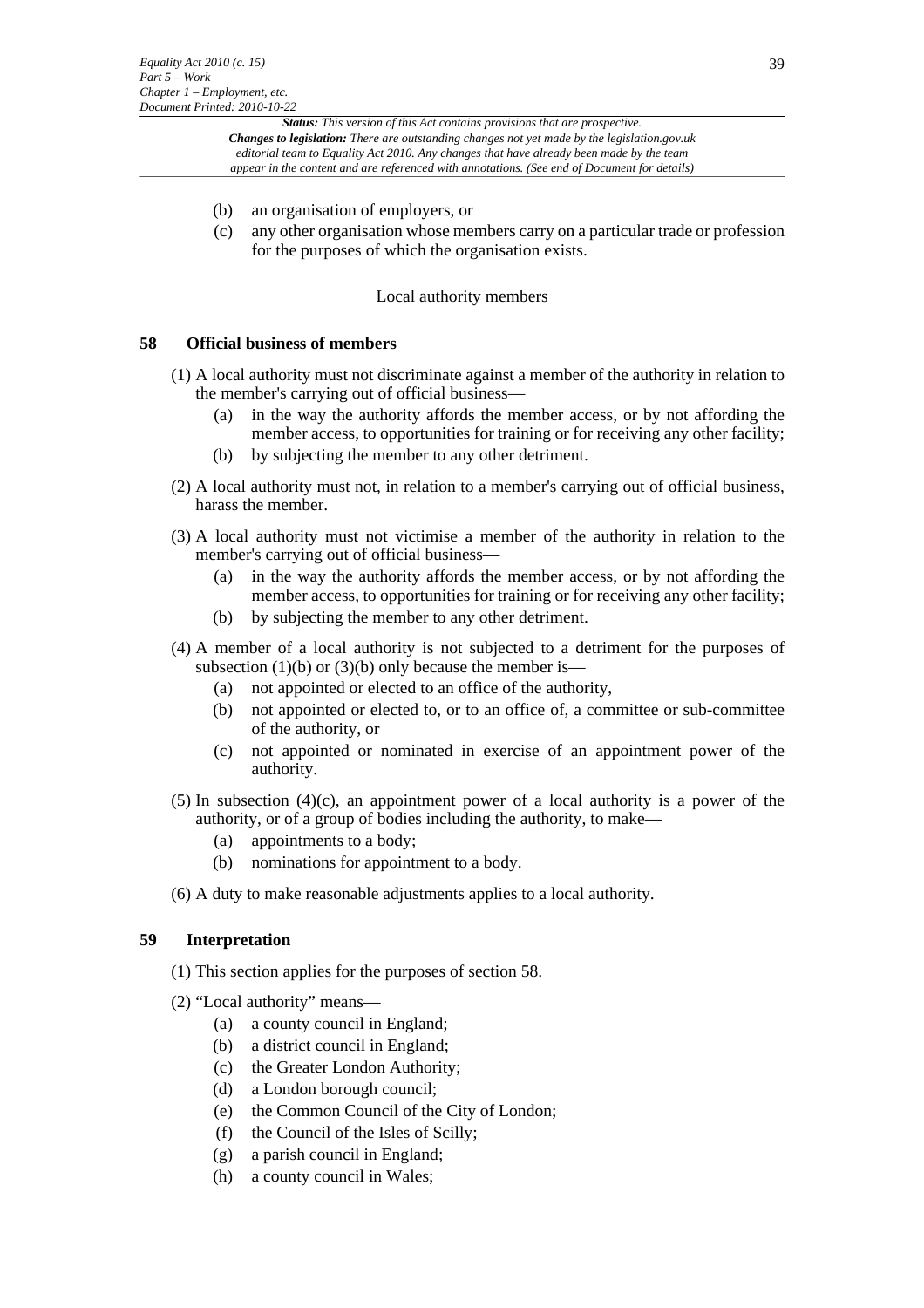- (i) a community council in Wales;
- (j) a county borough council in Wales;
- (k) a council constituted under section 2 of the Local Government etc. (Scotland) Act 1994;
- (l) a community council in Scotland.
- (3) A Minister of the Crown may by order amend subsection (2) so as to add, vary or omit a reference to a body which exercises functions that have been conferred on a local authority within paragraph (a) to (l).
- (4) A reference to the carrying-out of official business by a person who is a member of a local authority is a reference to the doing of anything by the person—
	- (a) as a member of the authority,
	- (b) as a member of a body to which the person is appointed by, or appointed following nomination by, the authority or a group of bodies including the authority, or
	- (c) as a member of any other public body.
- (5) "Member", in relation to the Greater London Authority, means—
	- (a) the Mayor of London;
	- (b) a member of the London Assembly.

## Recruitment

# **60 Enquiries about disability and health**

- (1) A person (A) to whom an application for work is made must not ask about the health of the applicant (B)—
	- (a) before offering work to B, or
	- (b) where A is not in a position to offer work to B, before including B in a pool of applicants from whom A intends (when in a position to do so) to select a person to whom to offer work.
- (2) A contravention of subsection (1) (or a contravention of section 111 or 112 that relates to a contravention of subsection (1)) is enforceable as an unlawful act under Part 1 of the Equality Act 2006 (and, by virtue of section 120(8), is enforceable only by the Commission under that Part).
- (3) A does not contravene a relevant disability provision merely by asking about B's health; but A's conduct in reliance on information given in response may be a contravention of a relevant disability provision.
- (4) Subsection (5) applies if B brings proceedings before an employment tribunal on a complaint that A's conduct in reliance on information given in response to a question about B's health is a contravention of a relevant disability provision.
- (5) In the application of section 136 to the proceedings, the particulars of the complaint are to be treated for the purposes of subsection (2) of that section as facts from which the tribunal could decide that A contravened the provision.
- (6) This section does not apply to a question that A asks in so far as asking the question is necessary for the purpose of—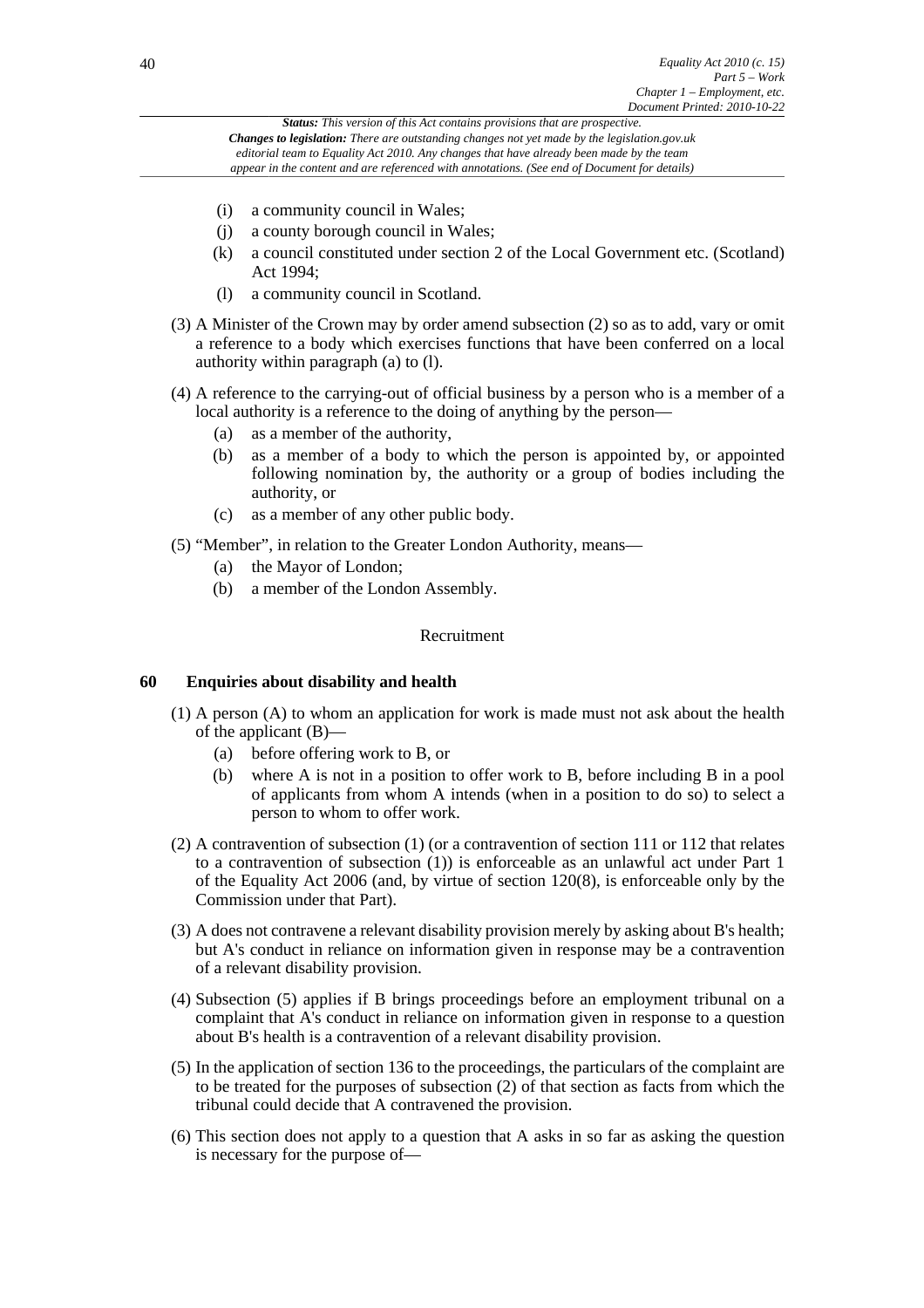- (a) establishing whether B will be able to comply with a requirement to undergo an assessment or establishing whether a duty to make reasonable adjustments is or will be imposed on A in relation to B in connection with a requirement to undergo an assessment,
- (b) establishing whether B will be able to carry out a function that is intrinsic to the work concerned,
- (c) monitoring diversity in the range of persons applying to A for work,
- (d) taking action to which section 158 would apply if references in that section to persons who share (or do not share) a protected characteristic were references to disabled persons (or persons who are not disabled) and the reference to the characteristic were a reference to disability, or
- (e) if A applies in relation to the work a requirement to have a particular disability, establishing whether B has that disability.
- (7) In subsection (6)(b), where A reasonably believes that a duty to make reasonable adjustments would be imposed on A in relation to B in connection with the work, the reference to a function that is intrinsic to the work is to be read as a reference to a function that would be intrinsic to the work once A complied with the duty.
- (8) Subsection (6)(e) applies only if A shows that, having regard to the nature or context of the work—
	- (a) the requirement is an occupational requirement, and
	- (b) the application of the requirement is a proportionate means of achieving a legitimate aim.
- (9) "Work" means employment, contract work, a position as a partner, a position as a member of an LLP, a pupillage or tenancy, being taken as a devil, membership of a stable, an appointment to a personal or public office, or the provision of an employment service; and the references in subsection (1) to offering a person work are, in relation to contract work, to be read as references to allowing a person to do the work.
- (10) A reference to offering work is a reference to making a conditional or unconditional offer of work (and, in relation to contract work, is a reference to allowing a person to do the work subject to fulfilment of one or more conditions).
- (11) The following, so far as relating to discrimination within section 13 because of disability, are relevant disability provisions—
	- (a) section  $39(1)(a)$  or (c);
	- (b) section  $41(1)(b)$ ;
	- (c) section  $44(1)(a)$  or (c);
	- (d) section  $45(1)(a)$  or (c);
	- (e) section  $47(1)(a)$  or (c);
	- (f) section  $48(1)(a)$  or (c);
	- (g) section  $49(3)(a)$  or (c);
	- (h) section  $50(3)(a)$  or (c);
	- $(i)$  section 51(1);
	- (i) section  $55(1)(a)$  or (c).
- (12) An assessment is an interview or other process designed to give an indication of a person's suitability for the work concerned.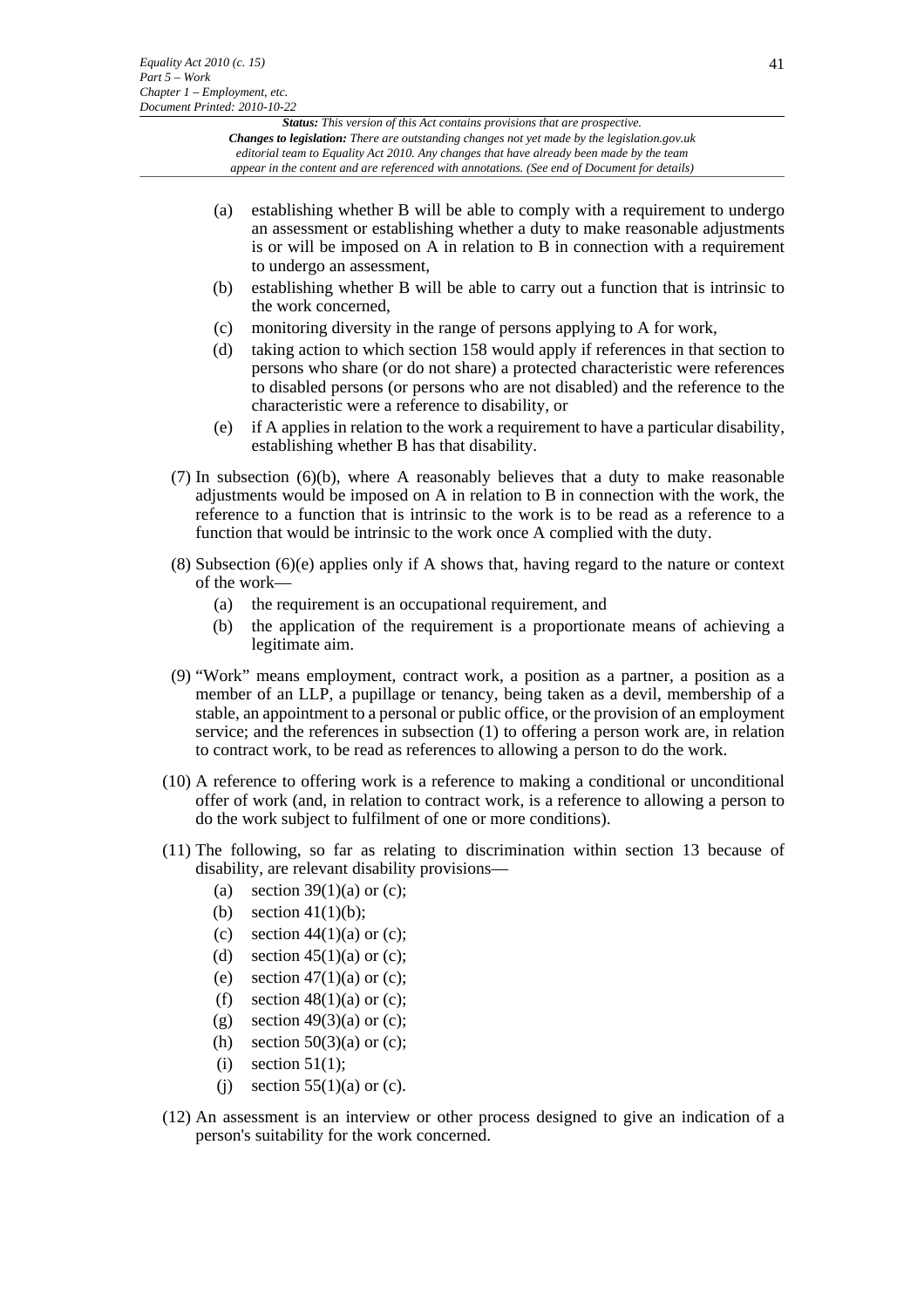- (13) For the purposes of this section, whether or not a person has a disability is to be regarded as an aspect of that person's health.
- (14) This section does not apply to anything done for the purpose of vetting applicants for work for reasons of national security.

## **CHAPTER 2**

#### OCCUPATIONAL PENSION SCHEMES

## **61 Non-discrimination rule**

- (1) An occupational pension scheme must be taken to include a non-discrimination rule.
- (2) A non-discrimination rule is a provision by virtue of which a responsible person  $(A)$ 
	- (a) must not discriminate against another person (B) in carrying out any of A's functions in relation to the scheme;
	- (b) must not, in relation to the scheme, harass B;
	- (c) must not, in relation to the scheme, victimise B.
- (3) The provisions of an occupational pension scheme have effect subject to the nondiscrimination rule.
- (4) The following are responsible persons—
	- (a) the trustees or managers of the scheme;
	- (b) an employer whose employees are, or may be, members of the scheme;
	- (c) a person exercising an appointing function in relation to an office the holder of which is, or may be, a member of the scheme.
- (5) A non-discrimination rule does not apply in relation to a person who is a pension credit member of a scheme.
- (6) An appointing function is any of the following—
	- (a) the function of appointing a person;
	- (b) the function of terminating a person's appointment;
	- (c) the function of recommending a person for appointment;
	- (d) the function of approving an appointment.
- (7) A breach of a non-discrimination rule is a contravention of this Part for the purposes of Part 9 (enforcement).
- (8) It is not a breach of a non-discrimination rule for the employer or the trustees or managers of a scheme to maintain or use in relation to the scheme rules, practices, actions or decisions relating to age which are of a description specified by order by a Minister of the Crown.
- (9) An order authorising the use of rules, practices, actions or decisions which are not in use before the order comes into force must not be made unless the Minister consults such persons as the Minister thinks appropriate.
- (10) A non-discrimination rule does not have effect in relation to an occupational pension scheme in so far as an equality rule has effect in relation to it (or would have effect in relation to it but for Part 2 of Schedule 7).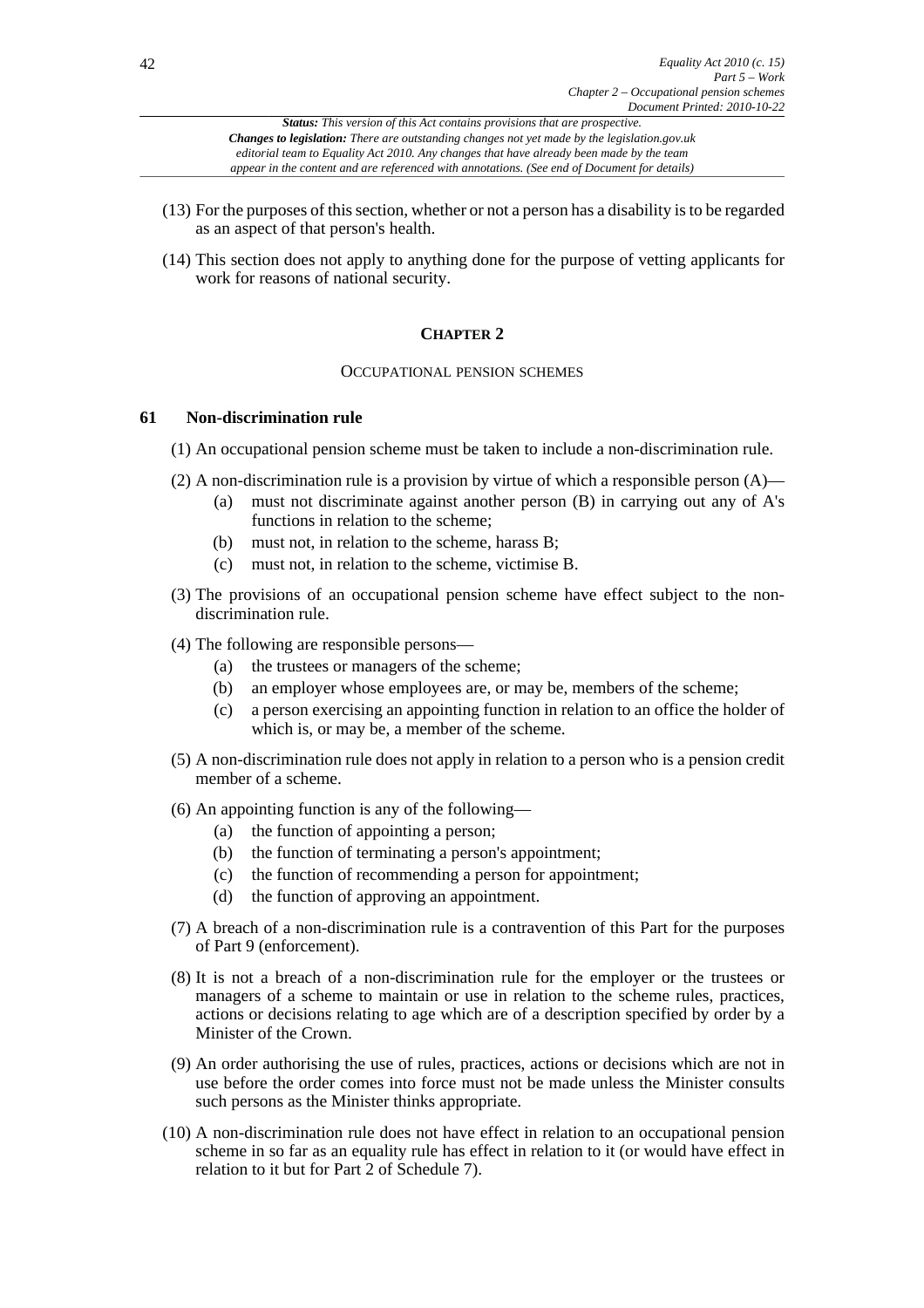(11) A duty to make reasonable adjustments applies to a responsible person.

# **62 Non-discrimination alterations**

- (1) This section applies if the trustees or managers of an occupational pension scheme do not have power to make non-discrimination alterations to the scheme.
- (2) This section also applies if the trustees or managers of an occupational pension scheme have power to make non-discrimination alterations to the scheme but the procedure for doing so—
	- (a) is liable to be unduly complex or protracted, or
	- (b) involves obtaining consents which cannot be obtained or which can be obtained only with undue delay or difficulty.
- (3) The trustees or managers may by resolution make non-discrimination alterations to the scheme.
- (4) Non-discrimination alterations may have effect in relation to a period before the date on which they are made.
- (5) Non-discrimination alterations to an occupational pension scheme are such alterations to the scheme as may be required for the provisions of the scheme to have the effect that they have in consequence of section  $61(3)$ .

# **63 Communications**

- (1) In their application to communications the following provisions apply in relation to a disabled person who is a pension credit member of an occupational pension scheme as they apply in relation to a disabled person who is a deferred member or pensioner member of the scheme—
	- (a) section 61;
	- (b) section 120;
	- (c) section 126;
	- (d) paragraph 19 of Schedule 8 (and such other provisions of that Schedule as apply for the purposes of that paragraph).

(2) Communications include—

- (a) the provision of information;
- (b) the operation of a dispute resolution procedure.

## **CHAPTER 3**

# EQUALITY OF TERMS

## Sex equality

## **64 Relevant types of work**

(1) Sections 66 to 70 apply where—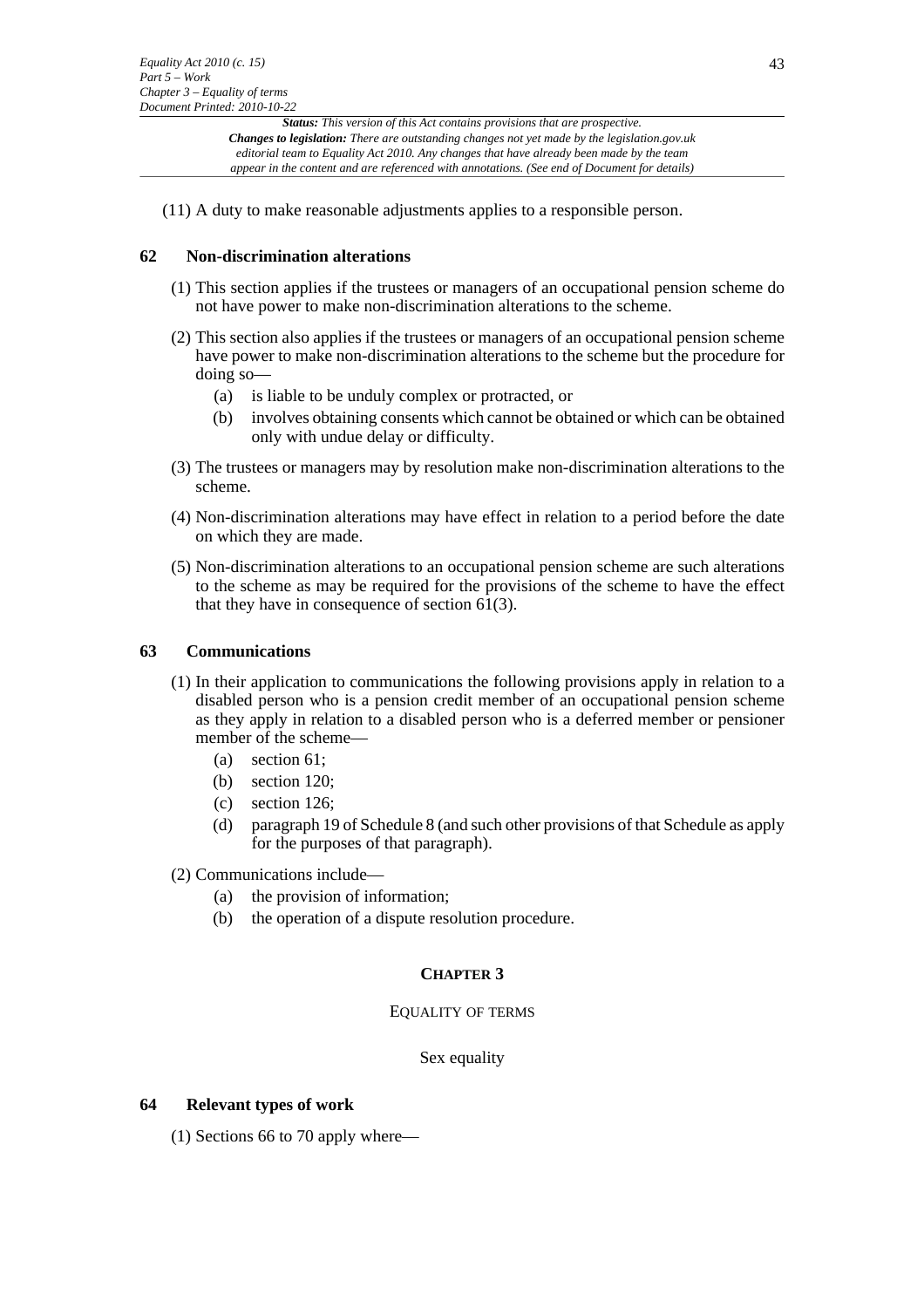- (a) a person (A) is employed on work that is equal to the work that a comparator of the opposite sex  $(B)$  does;
- (b) a person (A) holding a personal or public office does work that is equal to the work that a comparator of the opposite sex (B) does.
- (2) The references in subsection (1) to the work that B does are not restricted to work done contemporaneously with the work done by A.

# **65 Equal work**

- (1) For the purposes of this Chapter, A's work is equal to that of B if it is—
	- (a) like B's work,
	- (b) rated as equivalent to B's work, or
	- (c) of equal value to B's work.
- (2) A's work is like B's work if—
	- (a) A's work and B's work are the same or broadly similar, and
	- (b) such differences as there are between their work are not of practical importance in relation to the terms of their work.
- (3) So on a comparison of one person's work with another's for the purposes of subsection (2), it is necessary to have regard to—
	- (a) the frequency with which differences between their work occur in practice, and
	- (b) the nature and extent of the differences.
- (4) A's work is rated as equivalent to B's work if a job evaluation study—
	- (a) gives an equal value to A's job and B's job in terms of the demands made on a worker, or
	- (b) would give an equal value to A's job and B's job in those terms were the evaluation not made on a sex-specific system.
- (5) A system is sex-specific if, for the purposes of one or more of the demands made on a worker, it sets values for men different from those it sets for women.
- (6) A's work is of equal value to B's work if it is—
	- (a) neither like B's work nor rated as equivalent to B's work, but
	- (b) nevertheless equal to B's work in terms of the demands made on A by reference to factors such as effort, skill and decision-making.

# **66 Sex equality clause**

- (1) If the terms of A's work do not (by whatever means) include a sex equality clause, they are to be treated as including one.
- (2) A sex equality clause is a provision that has the following effect—
	- (a) if a term of A's is less favourable to A than a corresponding term of B's is to B, A's term is modified so as not to be less favourable;
	- (b) if A does not have a term which corresponds to a term of B's that benefits B, A's terms are modified so as to include such a term.
- (3) Subsection (2)(a) applies to a term of A's relating to membership of or rights under an occupational pension scheme only in so far as a sex equality rule would have effect in relation to the term.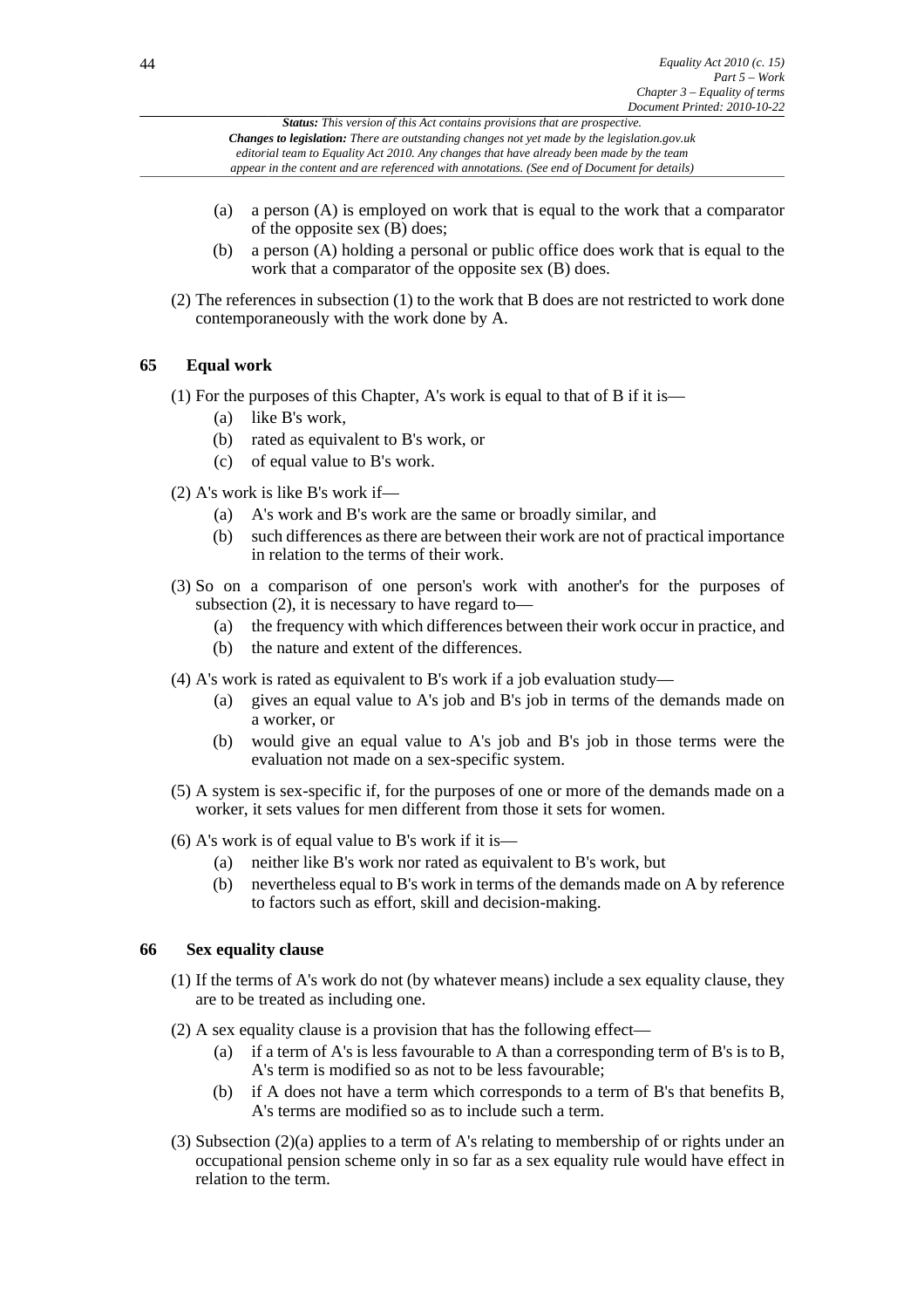(4) In the case of work within section  $(5(1)(b))$ , a reference in subsection (2) above to a term includes a reference to such terms (if any) as have not been determined by the rating of the work (as well as those that have).

# **67 Sex equality rule**

- (1) If an occupational pension scheme does not include a sex equality rule, it is to be treated as including one.
- (2) A sex equality rule is a provision that has the following effect
	- if a relevant term is less favourable to A than it is to B, the term is modified so as not to be less favourable;
	- (b) if a term confers a relevant discretion capable of being exercised in a way that would be less favourable to A than to B, the term is modified so as to prevent the exercise of the discretion in that way.
- (3) A term is relevant if it is—
	- (a) a term on which persons become members of the scheme, or
	- (b) a term on which members of the scheme are treated.
- (4) A discretion is relevant if its exercise in relation to the scheme is capable of affecting—
	- (a) the way in which persons become members of the scheme, or
	- (b) the way in which members of the scheme are treated.
- (5) The reference in subsection (3)(b) to a term on which members of a scheme are treated includes a reference to the term as it has effect for the benefit of dependants of members.
- (6) The reference in subsection  $(4)(b)$  to the way in which members of a scheme are treated includes a reference to the way in which they are treated as the scheme has effect for the benefit of dependants of members.
- (7) If the effect of a relevant matter on persons of the same sex differs according to their family, marital or civil partnership status, a comparison for the purposes of this section of the effect of that matter on persons of the opposite sex must be with persons who have the same status.
- (8) A relevant matter is—
	- (a) a relevant term;
	- (b) a term conferring a relevant discretion;
	- (c) the exercise of a relevant discretion in relation to an occupational pension scheme.
- (9) This section, so far as relating to the terms on which persons become members of an occupational pension scheme, does not have effect in relation to pensionable service before 8 April 1976.
- (10) This section, so far as relating to the terms on which members of an occupational pension scheme are treated, does not have effect in relation to pensionable service before 17 May 1990.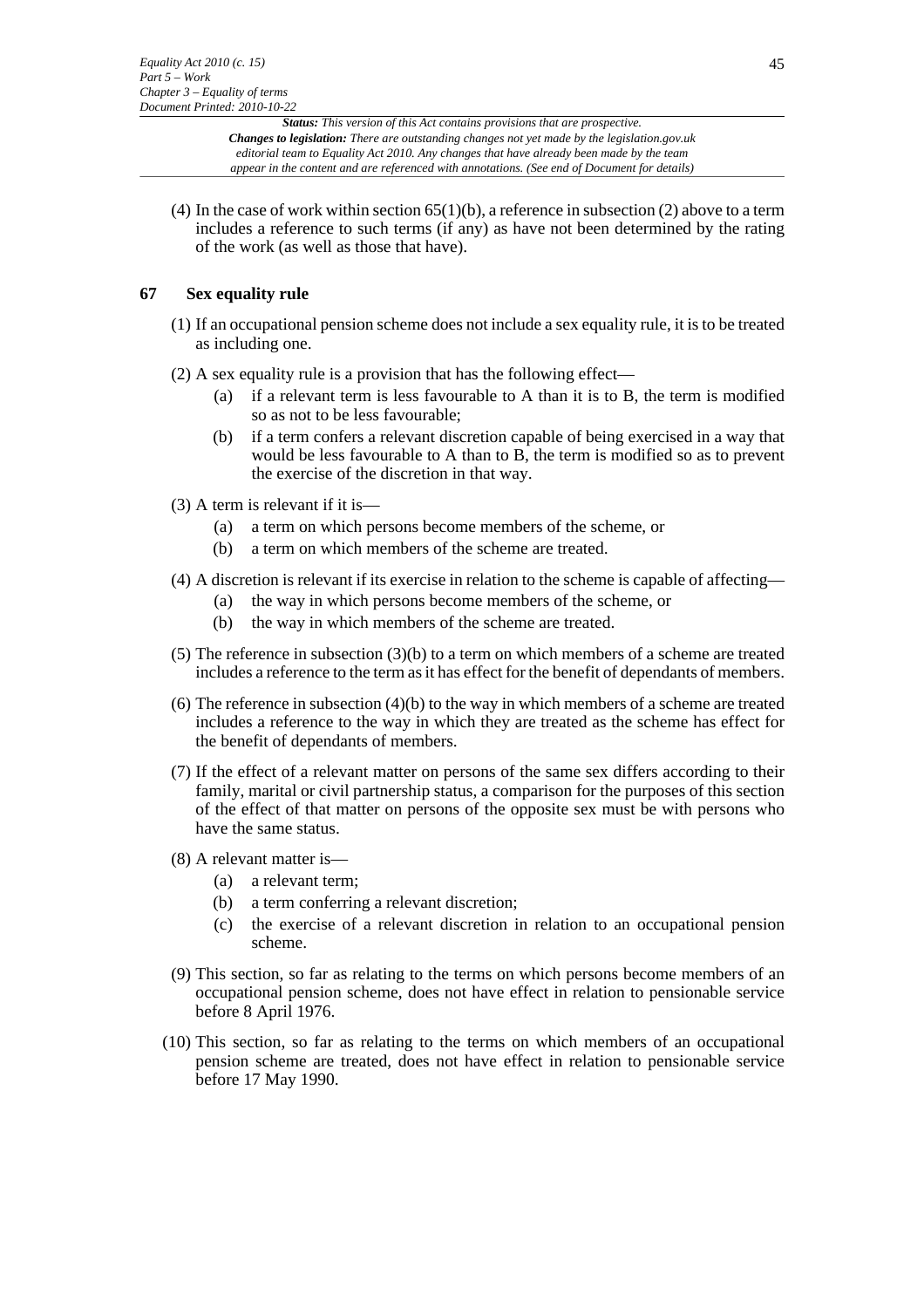## **68 Sex equality rule: consequential alteration of schemes**

- (1) This section applies if the trustees or managers of an occupational pension scheme do not have power to make sex equality alterations to the scheme.
- (2) This section also applies if the trustees or managers of an occupational pension scheme have power to make sex equality alterations to the scheme but the procedure for doing so—
	- (a) is liable to be unduly complex or protracted, or
	- (b) involves obtaining consents which cannot be obtained or which can be obtained only with undue delay or difficulty.
- (3) The trustees or managers may by resolution make sex equality alterations to the scheme.
- (4) Sex equality alterations may have effect in relation to a period before the date on which they are made.
- (5) Sex equality alterations to an occupational pension scheme are such alterations to the scheme as may be required to secure conformity with a sex equality rule.

#### **69 Defence of material factor**

- (1) The sex equality clause in A's terms has no effect in relation to a difference between A's terms and B's terms if the responsible person shows that the difference is because of a material factor reliance on which—
	- (a) does not involve treating A less favourably because of A's sex than the responsible person treats B, and
	- (b) if the factor is within subsection (2), is a proportionate means of achieving a legitimate aim.
- (2) A factor is within this subsection if A shows that, as a result of the factor, A and persons of the same sex doing work equal to A's are put at a particular disadvantage when compared with persons of the opposite sex doing work equal to A's.
- (3) For the purposes of subsection (1), the long-term objective of reducing inequality between men's and women's terms of work is always to be regarded as a legitimate aim.
- (4) A sex equality rule has no effect in relation to a difference between A and B in the effect of a relevant matter if the trustees or managers of the scheme in question show that the difference is because of a material factor which is not the difference of sex.
- (5) "Relevant matter" has the meaning given in section 67.
- (6) For the purposes of this section, a factor is not material unless it is a material difference between A's case and B's.

# **70 Exclusion of sex discrimination provisions**

- (1) The relevant sex discrimination provision has no effect in relation to a term of A's that—
	- (a) is modified by, or included by virtue of, a sex equality clause or rule, or
	- (b) would be so modified or included but for section 69 or Part 2 of Schedule 7.
- (2) Neither of the following is sex discrimination for the purposes of the relevant sex discrimination provision—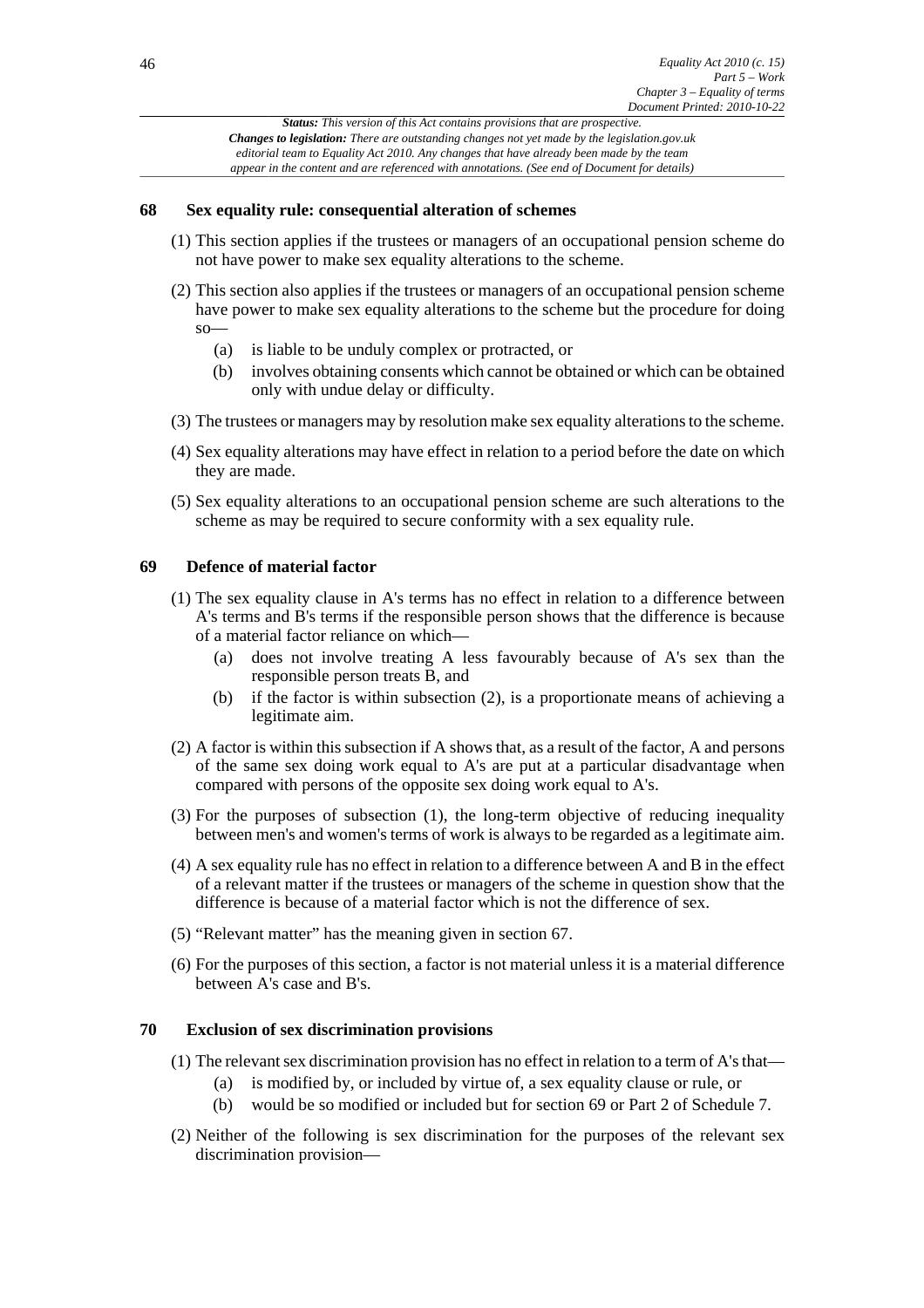- (a) the inclusion in A's terms of a term that is less favourable as referred to in section  $66(2)(a)$ ;
- (b) the failure to include in A's terms a corresponding term as referred to in section  $66(2)(b)$ .
- (3) The relevant sex discrimination provision is, in relation to work of a description given in the first column of the table, the provision referred to in the second column so far as relating to sex.

| <b>Description of work</b>        | <b>Provision</b> |
|-----------------------------------|------------------|
| Employment                        | Section $39(2)$  |
| Appointment to a personal office. | Section $49(6)$  |
| Appointment to a public office    | Section $50(6)$  |

# **71 Sex discrimination in relation to contractual pay**

- (1) This section applies in relation to a term of a person's work—
	- (a) that relates to pay, but
	- (b) in relation to which a sex equality clause or rule has no effect.
- (2) The relevant sex discrimination provision (as defined by section 70) has no effect in relation to the term except in so far as treatment of the person amounts to a contravention of the provision by virtue of section 13 or 14.

Pregnancy and maternity equality

## **72 Relevant types of work**

Sections 73 to 76 apply where a woman—

- (a) is employed, or
- (b) holds a personal or public office.

# **73 Maternity equality clause**

- (1) If the terms of the woman's work do not (by whatever means) include a maternity equality clause, they are to be treated as including one.
- (2) A maternity equality clause is a provision that, in relation to the terms of the woman's work, has the effect referred to in section 74(1), (6) and (8).
- (3) In the case of a term relating to membership of or rights under an occupational pension scheme, a maternity equality clause has only such effect as a maternity equality rule would have.

## **74 Maternity equality clause: pay**

(1) A term of the woman's work that provides for maternity-related pay to be calculated by reference to her pay at a particular time is, if each of the following three conditions is satisfied, modified as mentioned in subsection (5).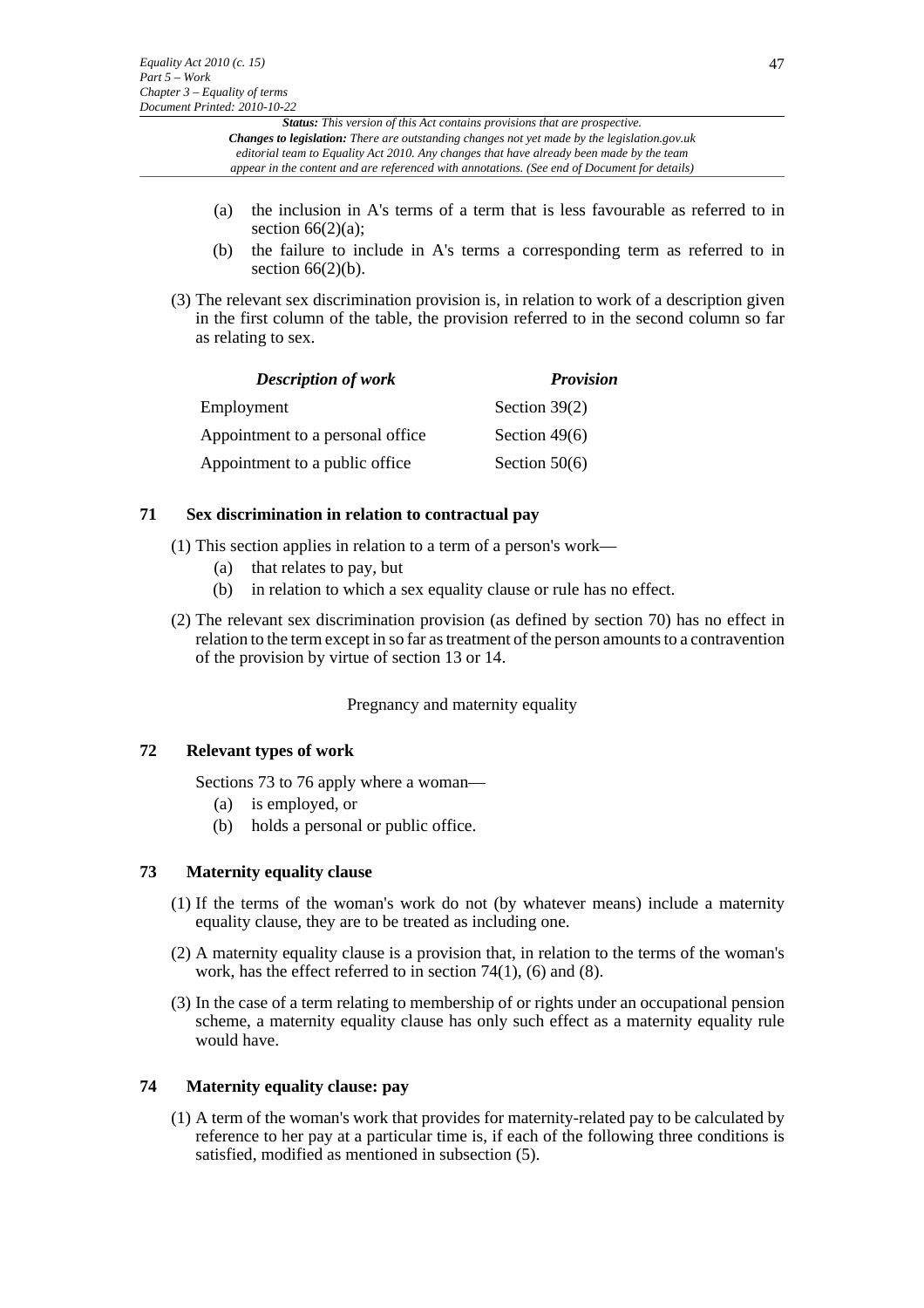- (2) The first condition is that, after the time referred to in subsection (1) but before the end of the protected period—
	- (a) her pay increases, or
	- (b) it would have increased had she not been on maternity leave.
- (3) The second condition is that the maternity-related pay is not—
	- (a) what her pay would have been had she not been on maternity leave, or
	- (b) the difference between the amount of statutory maternity pay to which she is entitled and what her pay would have been had she not been on maternity leave.
- (4) The third condition is that the terms of her work do not provide for the maternity-related pay to be subject to—
	- (a) an increase as mentioned in subsection (2)(a), or
	- (b) an increase that would have occurred as mentioned in subsection (2)(b).
- (5) The modification referred to in subsection (1) is a modification to provide for the maternity-related pay to be subject to—
	- (a) any increase as mentioned in subsection  $(2)(a)$ , or
	- (b) any increase that would have occurred as mentioned in subsection (2)(b).
- (6) A term of her work that—
	- (a) provides for pay within subsection (7), but
	- (b) does not provide for her to be given the pay in circumstances in which she would have been given it had she not been on maternity leave,

is modified so as to provide for her to be given it in circumstances in which it would normally be given.

- (7) Pay is within this subsection if it is—
	- (a) pay (including pay by way of bonus) in respect of times before the woman is on maternity leave,
	- (b) pay by way of bonus in respect of times when she is on compulsory maternity leave, or
	- (c) pay by way of bonus in respect of times after the end of the protected period.
- (8) A term of the woman's work that—
	- (a) provides for pay after the end of the protected period, but
	- (b) does not provide for it to be subject to an increase to which it would have been subject had she not been on maternity leave,

is modified so as to provide for it to be subject to the increase.

- (9) Maternity-related pay is pay (other than statutory maternity pay) to which a woman is entitled—
	- (a) as a result of being pregnant, or
	- (b) in respect of times when she is on maternity leave.
- (10) A reference to the protected period is to be construed in accordance with section 18.

# **75 Maternity equality rule**

(1) If an occupational pension scheme does not include a maternity equality rule, it is to be treated as including one.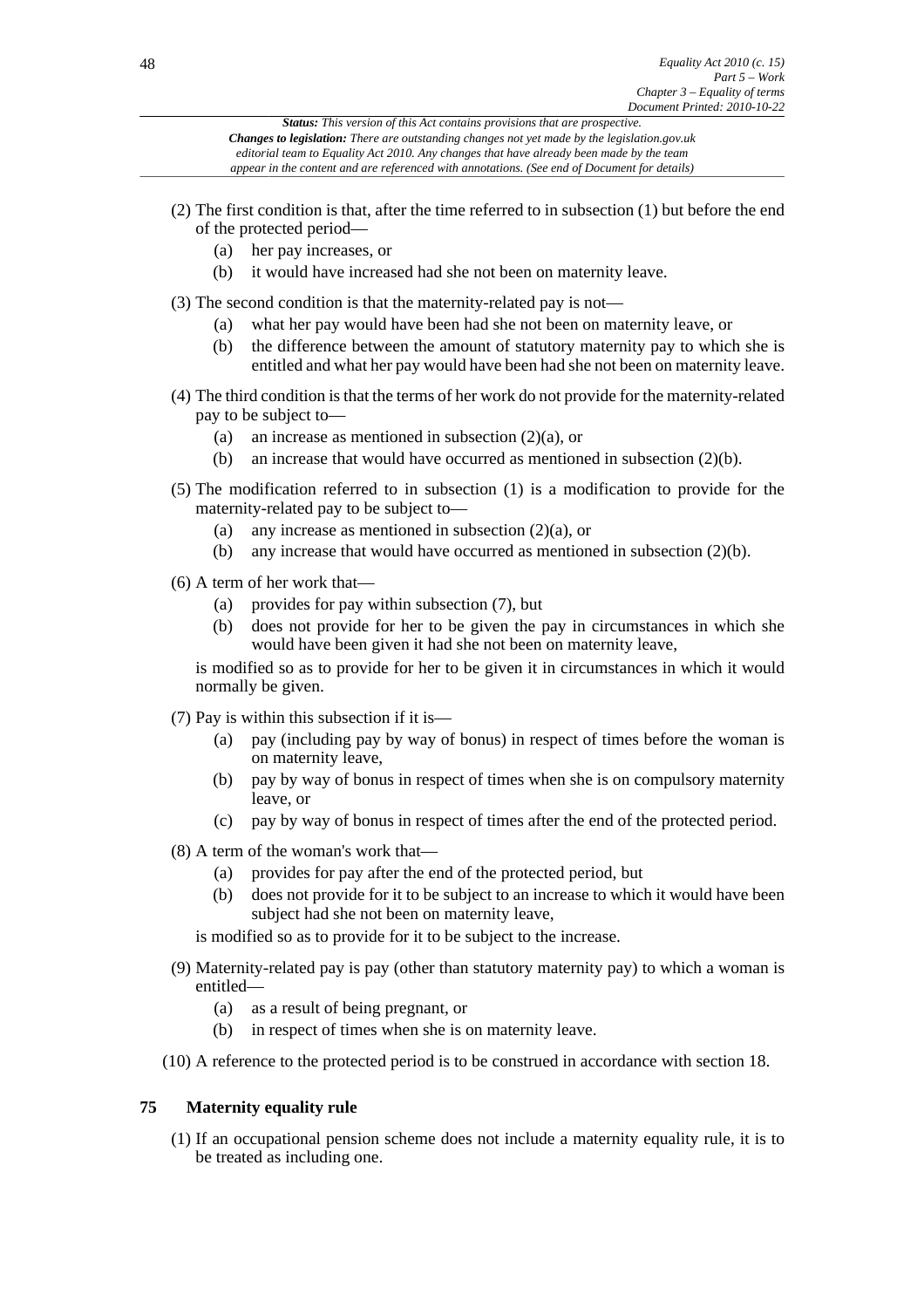- (2) A maternity equality rule is a provision that has the effect set out in subsections (3) and (4).
- (3) If a relevant term does not treat time when the woman is on maternity leave as it treats time when she is not, the term is modified so as to treat time when she is on maternity leave as time when she is not.
- (4) If a term confers a relevant discretion capable of being exercised so that time when she is on maternity leave is treated differently from time when she is not, the term is modified so as not to allow the discretion to be exercised in that way.
- (5) A term is relevant if it is—
	- (a) a term relating to membership of the scheme,
	- (b) a term relating to the accrual of rights under the scheme, or
	- (c) a term providing for the determination of the amount of a benefit payable under the scheme.
- (6) A discretion is relevant if its exercise is capable of affecting—
	- (a) membership of the scheme,
	- (b) the accrual of rights under the scheme, or
	- (c) the determination of the amount of a benefit payable under the scheme.
- (7) This section does not require the woman's contributions to the scheme in respect of time when she is on maternity leave to be determined otherwise than by reference to the amount she is paid in respect of that time.
- (8) This section, so far as relating to time when she is on ordinary maternity leave but is not being paid by her employer, applies only in a case where the expected week of childbirth began on or after 6 April 2003.
- (9) This section, so far as relating to time when she is on additional maternity leave but is not being paid by her employer—
	- (a) does not apply to the accrual of rights under the scheme in any case;
	- (b) applies for other purposes only in a case where the expected week of childbirth began on or after 5 October 2008.
- (10) In this section—
	- (a) a reference to being on maternity leave includes a reference to having been on maternity leave, and
	- (b) a reference to being paid by the employer includes a reference to receiving statutory maternity pay from the employer.

# **76 Exclusion of pregnancy and maternity discrimination provisions**

- (1) The relevant pregnancy and maternity discrimination provision has no effect in relation to a term of the woman's work that is modified by a maternity equality clause or rule.
- (2) The inclusion in the woman's terms of a term that requires modification by virtue of section 73(2) or (3) is not pregnancy and maternity discrimination for the purposes of the relevant pregnancy and maternity discrimination provision.
- (3) The relevant pregnancy and maternity discrimination provision is, in relation to a description of work given in the first column of the table, the provision referred to in the second column so far as relating to pregnancy and maternity.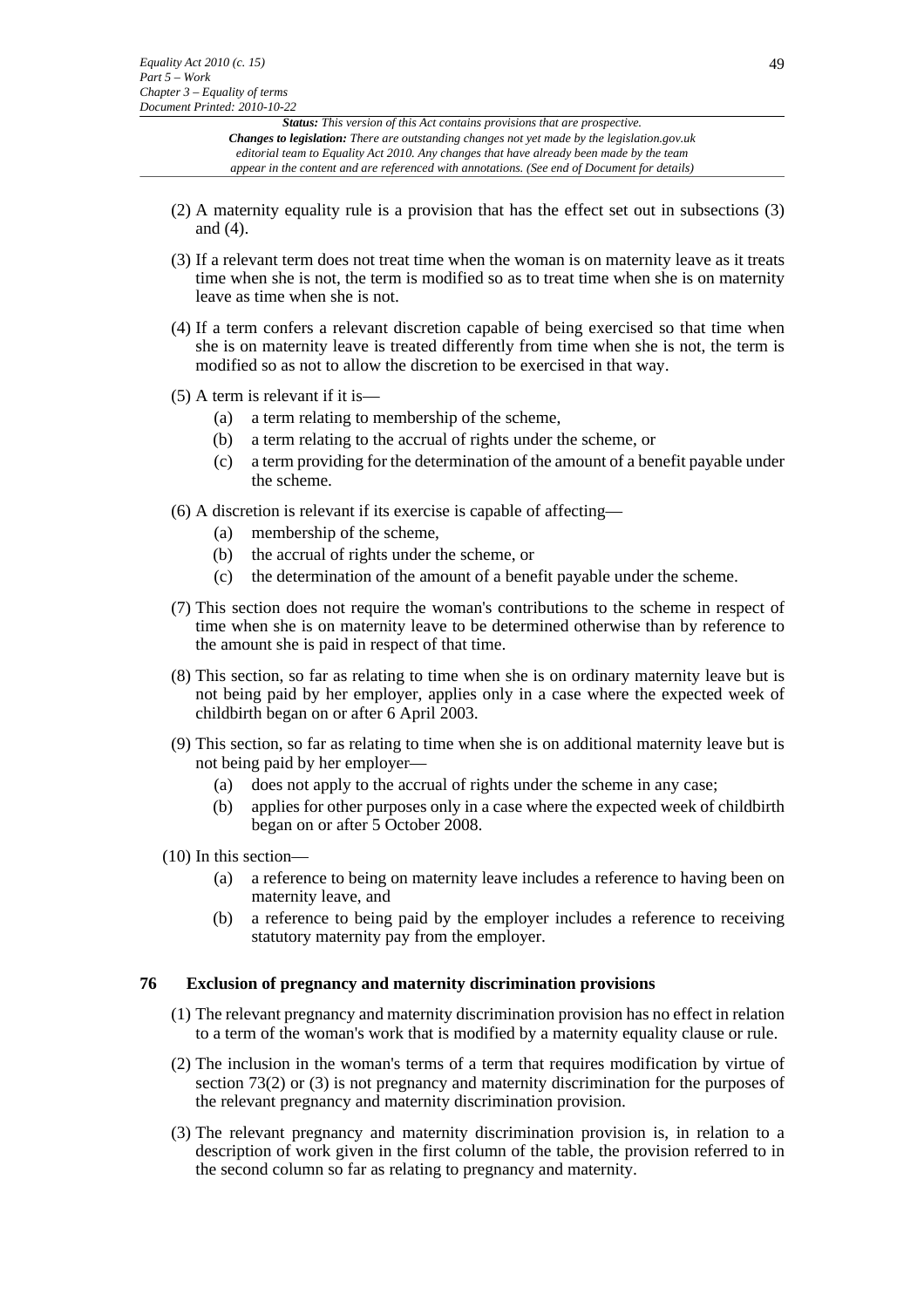| <b>Description of work</b>       | <b>Provision</b> |
|----------------------------------|------------------|
| Employment                       | Section $39(2)$  |
| Appointment to a personal office | Section $49(6)$  |
| Appointment to a public office.  | Section $50(6)$  |

# Disclosure of information

# **77 Discussions about pay**

- (1) A term of a person's work that purports to prevent or restrict the person (P) from disclosing or seeking to disclose information about the terms of P's work is unenforceable against P in so far as P makes or seeks to make a relevant pay disclosure.
- (2) A term of a person's work that purports to prevent or restrict the person (P) from seeking disclosure of information from a colleague about the terms of the colleague's work is unenforceable against P in so far as P seeks a relevant pay disclosure from the colleague; and "colleague" includes a former colleague in relation to the work in question.
- (3) A disclosure is a relevant pay disclosure if made for the purpose of enabling the person who makes it, or the person to whom it is made, to find out whether or to what extent there is, in relation to the work in question, a connection between pay and having (or not having) a particular protected characteristic.
- (4) The following are to be treated as protected acts for the purposes of the relevant victimisation provision—
	- (a) seeking a disclosure that would be a relevant pay disclosure;
	- (b) making or seeking to make a relevant pay disclosure;
	- (c) receiving information disclosed in a relevant pay disclosure.
- (5) The relevant victimisation provision is, in relation to a description of work specified in the first column of the table, section 27 so far as it applies for the purposes of a provision mentioned in the second column.

| <b>Description of work</b>       | <b>Provision by virtue of which</b><br>section 27 has effect |
|----------------------------------|--------------------------------------------------------------|
| Employment                       | Section 39 $(3)$ or $(4)$                                    |
| Appointment to a personal office | Section 49 $(5)$ or $(8)$                                    |
| Appointment to a public office.  | Section 50(5) or $(9)$                                       |

# **78 Gender pay gap information**

- (1) Regulations may require employers to publish information relating to the pay of employees for the purpose of showing whether, by reference to factors of such description as is prescribed, there are differences in the pay of male and female employees.
- (2) This section does not apply to—
	- (a) an employer who has fewer than 250 employees;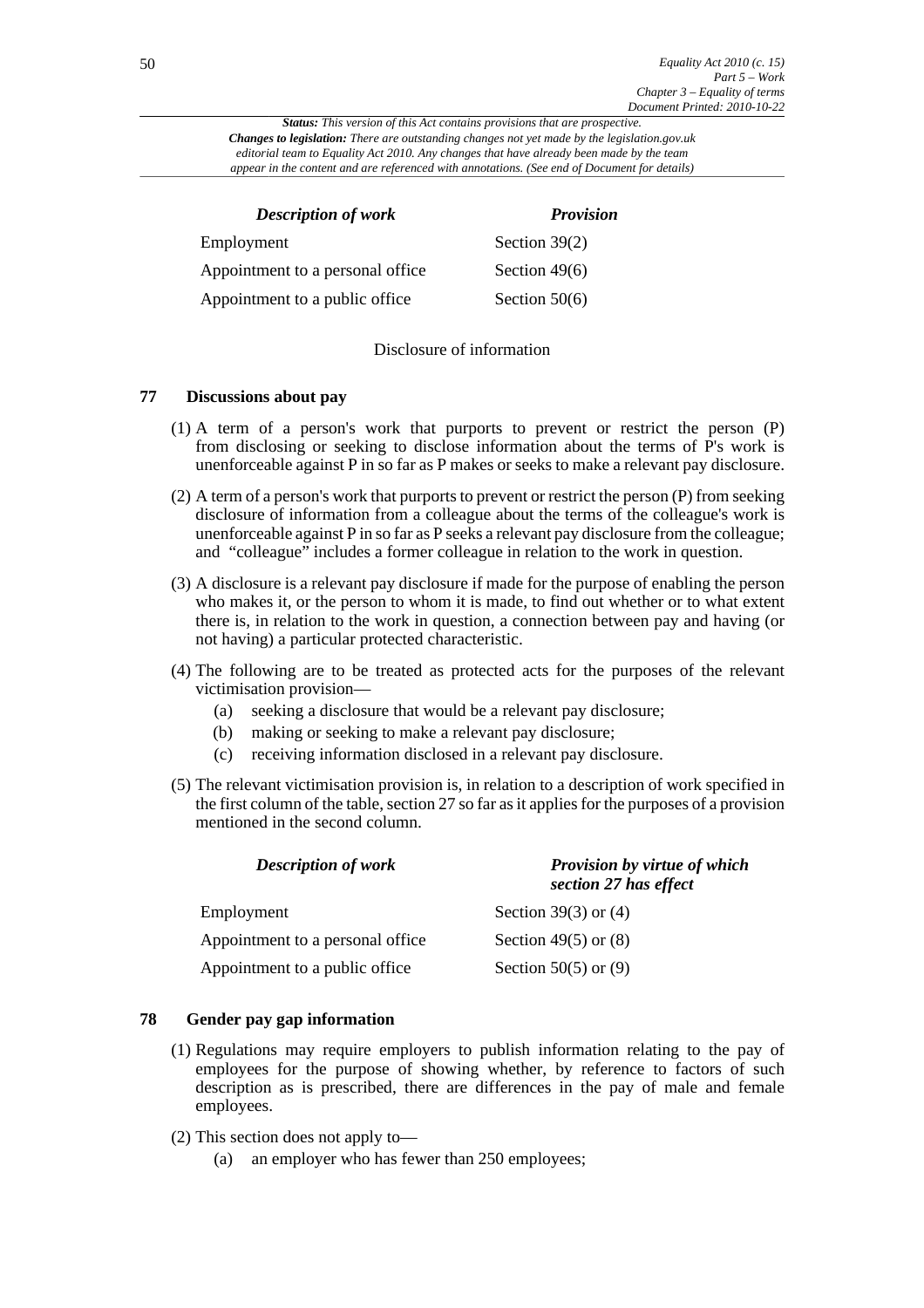- (b) a person specified in Schedule 19;
- (c) a government department or part of the armed forces not specified in that Schedule.

(3) The regulations may prescribe—

- (a) descriptions of employer;
- (b) descriptions of employee;
- (c) how to calculate the number of employees that an employer has;
- (d) descriptions of information;
- (e) the time at which information is to be published;
- (f) the form and manner in which it is to be published.
- (4) Regulations under subsection (3)(e) may not require an employer, after the first publication of information, to publish information more frequently than at intervals of 12 months.
- (5) The regulations may make provision for a failure to comply with the regulations—
	- (a) to be an offence punishable on summary conviction by a fine not exceeding level 5 on the standard scale;
	- (b) to be enforced, otherwise than as an offence, by such means as are prescribed.
- (6) The reference to a failure to comply with the regulations includes a reference to a failure by a person acting on behalf of an employer.

## Supplementary

# **79 Comparators**

- (1) This section applies for the purposes of this Chapter.
- (2) If A is employed, B is a comparator if subsection (3) or (4) applies.
- (3) This subsection applies if—
	- (a) B is employed by A's employer or by an associate of A's employer, and
	- (b) A and B work at the same establishment.
- (4) This subsection applies if—
	- (a) B is employed by A's employer or an associate of A's employer,
	- (b) B works at an establishment other than the one at which A works, and
	- (c) common terms apply at the establishments (either generally or as between A and B).
- (5) If A holds a personal or public office, B is a comparator if—
	- (a) B holds a personal or public office, and
	- (b) the person responsible for paying A is also responsible for paying B.
- (6) If A is a relevant member of the House of Commons staff, B is a comparator if—
	- (a) B is employed by the person who is A's employer under subsection (6) of section 195 of the Employment Rights Act 1996, or
	- (b) if subsection (7) of that section applies in A's case, B is employed by the person who is A's employer under that subsection.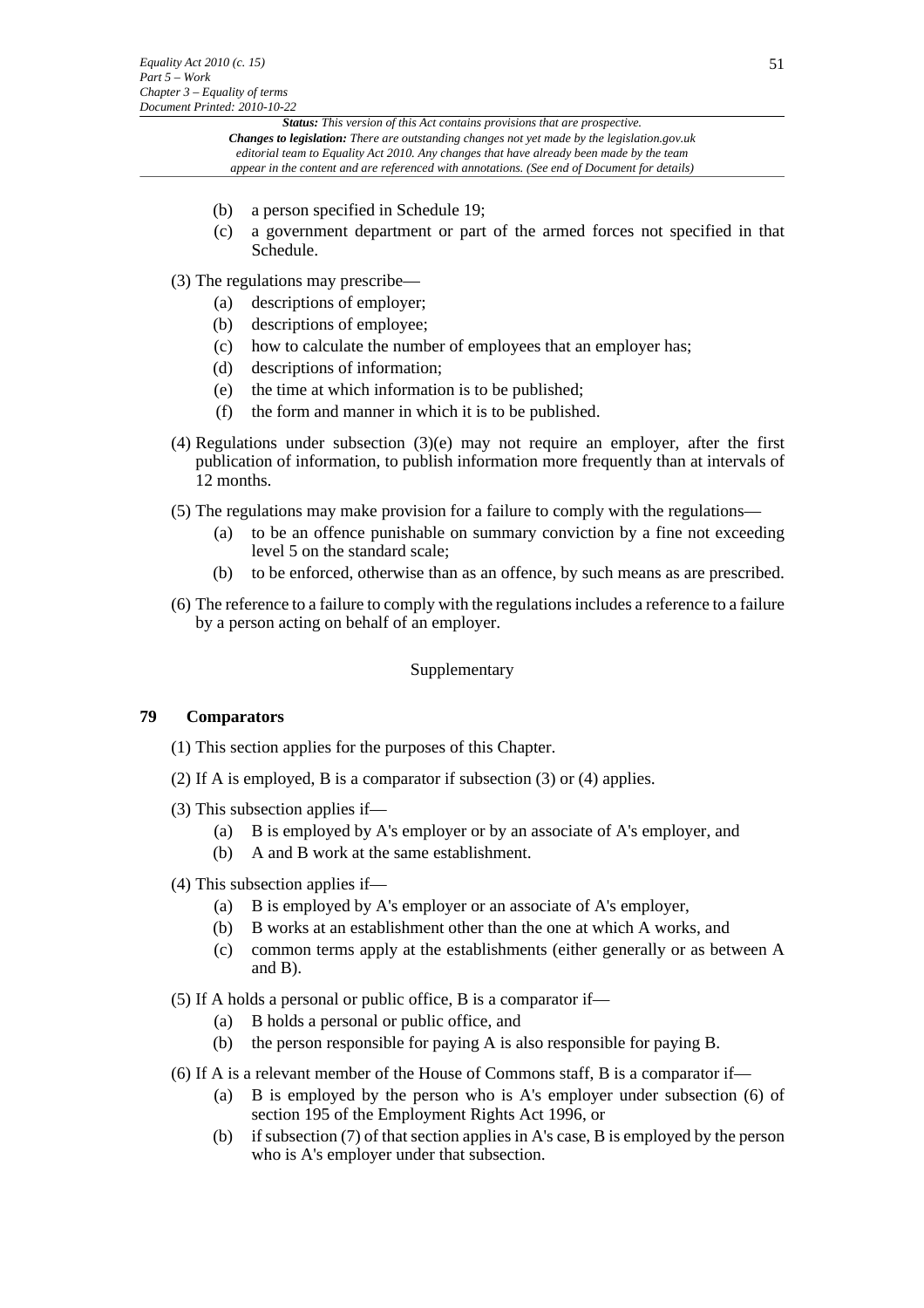- (7) If A is a relevant member of the House of Lords staff, B is a comparator if B is also a relevant member of the House of Lords staff.
- (8) Section 42 does not apply to this Chapter; accordingly, for the purposes of this Chapter only, holding the office of constable is to be treated as holding a personal office.
- (9) For the purposes of this section, employers are associated if—
	- (a) one is a company of which the other (directly or indirectly) has control, or
	- (b) both are companies of which a third person (directly or indirectly) has control.

# **80 Interpretation and exceptions**

- (1) This section applies for the purposes of this Chapter.
- (2) The terms of a person's work are—
	- (a) if the person is employed, the terms of the person's employment that are in the person's contract of employment, contract of apprenticeship or contract to do work personally;
	- (b) if the person holds a personal or public office, the terms of the person's appointment to the office.
- (3) If work is not done at an establishment, it is to be treated as done at the establishment with which it has the closest connection.
- (4) A person (P) is the responsible person in relation to another person if—
	- (a) P is the other's employer;
	- (b) P is responsible for paying remuneration in respect of a personal or public office that the other holds.
- (5) A job evaluation study is a study undertaken with a view to evaluating, in terms of the demands made on a person by reference to factors such as effort, skill and decisionmaking, the jobs to be done—
	- (a) by some or all of the workers in an undertaking or group of undertakings, or
	- (b) in the case of the armed forces, by some or all of the members of the armed forces.
- (6) In the case of Crown employment, the reference in subsection  $(5)(a)$  to an undertaking is to be construed in accordance with section 191(4) of the Employment Rights Act 1996.
- (7) "Civil partnership status" has the meaning given in section 124(1) of the Pensions Act 1995.
- (8) Schedule 7 (exceptions) has effect.

# **CHAPTER 4**

#### SUPPLEMENTARY

## **81 Ships and hovercraft**

- (1) This Part applies in relation to—
	- (a) work on ships,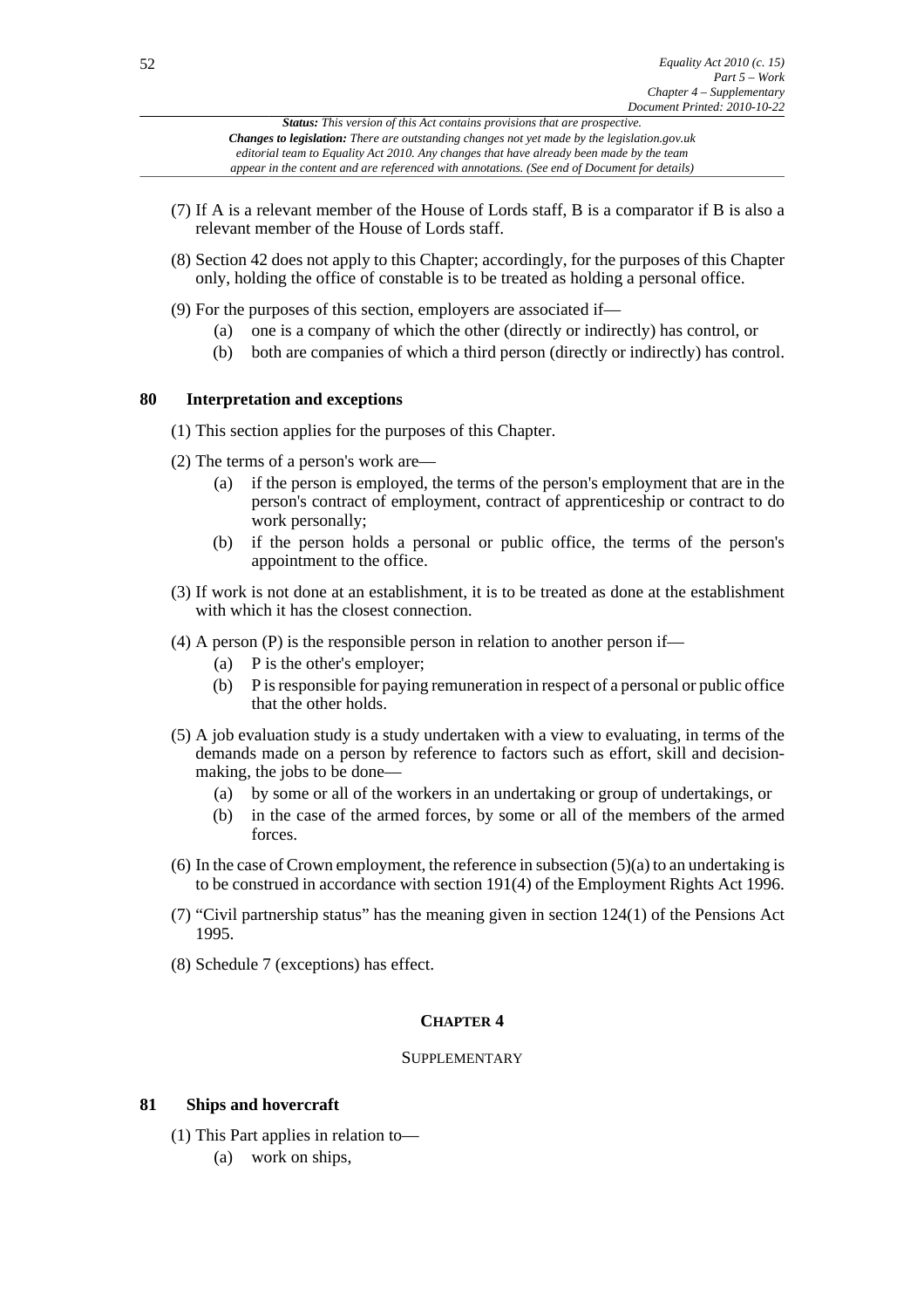- (b) work on hovercraft, and
- (c) seafarers,

only in such circumstances as are prescribed.

- (2) For the purposes of this section, it does not matter whether employment arises or work is carried out within or outside the United Kingdom.
- (3) "Ship" has the same meaning as in the Merchant Shipping Act 1995.
- (4) "Hovercraft" has the same meaning as in the Hovercraft Act 1968.
- (5) "Seafarer" means a person employed or engaged in any capacity on board a ship or hovercraft.
- (6) Nothing in this section affects the application of any other provision of this Act to conduct outside England and Wales or Scotland.

#### **82 Offshore work**

- (1) Her Majesty may by Order in Council provide that in the case of persons in offshore work—
	- (a) specified provisions of this Part apply (with or without modification);
	- (b) Northern Ireland legislation making provision for purposes corresponding to any of the purposes of this Part applies (with or without modification).
- (2) The Order may—
	- (a) provide for these provisions, as applied by the Order, to apply to individuals (whether or not British citizens) and bodies corporate (whether or not incorporated under the law of a part of the United Kingdom), whether or not such application affects activities outside the United Kingdom;
	- (b) make provision for conferring jurisdiction on a specified court or class of court or on employment tribunals in respect of offences, causes of action or other matters arising in connection with offshore work;
	- (c) exclude from the operation of section 3 of the Territorial Waters Jurisdiction Act 1878 (consents required for prosecutions) proceedings for offences under the provisions mentioned in subsection (1) in connection with offshore work;
	- (d) provide that such proceedings must not be brought without such consent as may be required by the Order.
- (3) "Offshore work" is work for the purposes of—
	- (a) activities in the territorial sea adjacent to the United Kingdom,
	- (b) activities such as are mentioned in subsection (2) of section 11 of the Petroleum Act 1998 in waters within subsection (8)(b) or (c) of that section, or
	- (c) activities mentioned in paragraphs (a) and (b) of section 87(1) of the Energy Act 2004 in waters to which that section applies.
- (4) Work includes employment, contract work, a position as a partner or as a member of an LLP, or an appointment to a personal or public office.
- (5) Northern Ireland legislation includes an enactment contained in, or in an instrument under, an Act that forms part of the law of Northern Ireland.
- (6) In the application to Northern Ireland of subsection  $(2)(b)$ , the reference to employment tribunals is to be read as a reference to industrial tribunals.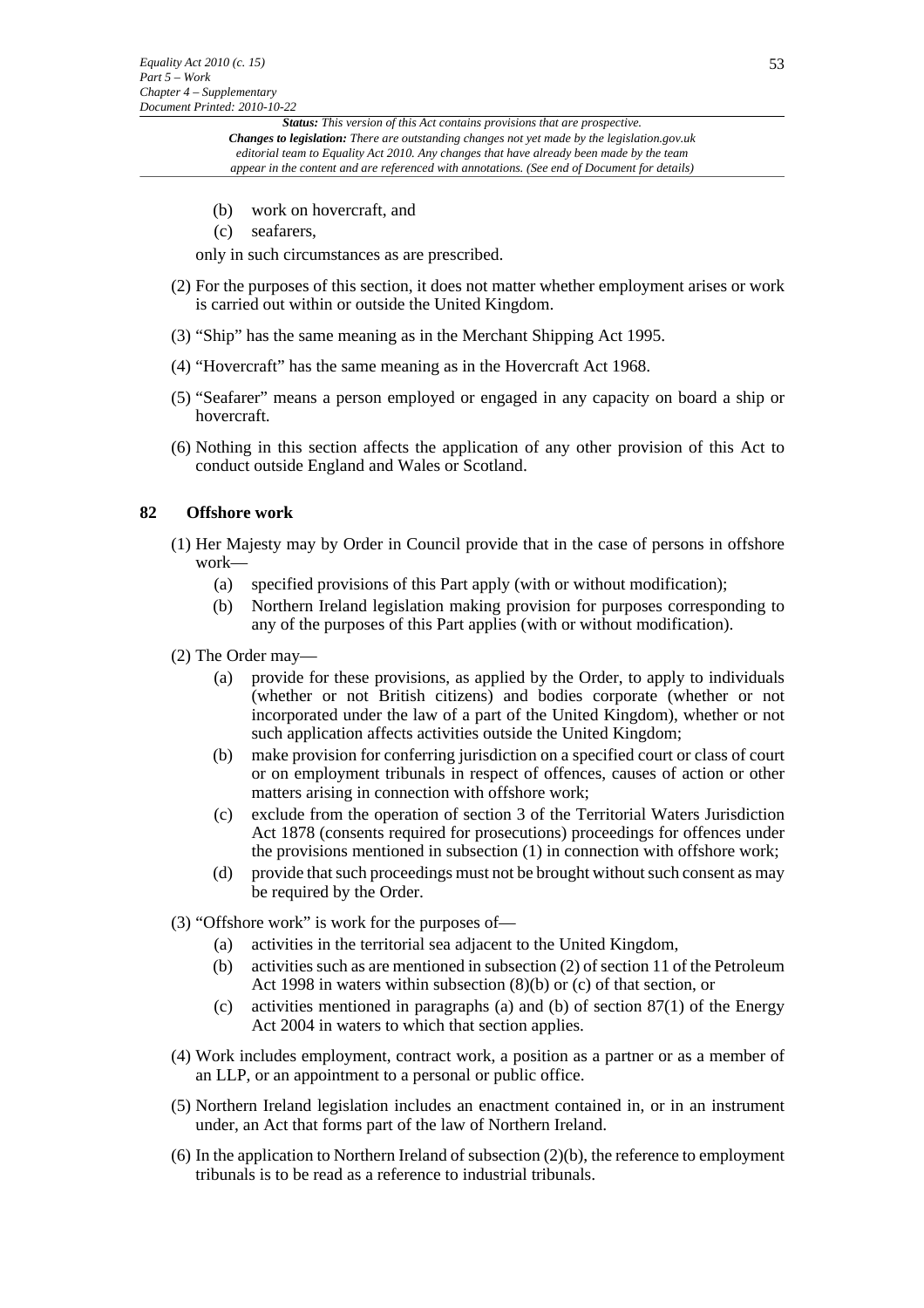(7) Nothing in this section affects the application of any other provision of this Act to conduct outside England and Wales or Scotland.

# **83 Interpretation and exceptions**

- (1) This section applies for the purposes of this Part.
- (2) "Employment" means—
	- (a) employment under a contract of employment, a contract of apprenticeship or a contract personally to do work;
	- (b) Crown employment;
	- (c) employment as a relevant member of the House of Commons staff;
	- (d) employment as a relevant member of the House of Lords staff.
- (3) This Part applies to service in the armed forces as it applies to employment by a private person; and for that purpose—
	- (a) references to terms of employment, or to a contract of employment, are to be read as including references to terms of service;
	- (b) references to associated employers are to be ignored.
- (4) A reference to an employer or an employee, or to employing or being employed, is (subject to section  $212(11)$ ) to be read with subsections (2) and (3); and a reference to an employer also includes a reference to a person who has no employees but is seeking to employ one or more other persons.
- (5) "Relevant member of the House of Commons staff" has the meaning given in section 195 of the Employment Rights Act 1996; and such a member of staff is an employee of—
	- (a) the person who is the employer of that member under subsection (6) of that section, or
	- (b) if subsection (7) of that section applies in the case of that member, the person who is the employer of that member under that subsection.
- (6) "Relevant member of the House of Lords staff" has the meaning given in section 194 of that Act (which provides that such a member of staff is an employee of the Corporate Officer of the House of Lords).
- (7) In the case of a person in Crown employment, or in employment as a relevant member of the House of Commons staff, a reference to the person's dismissal is a reference to the termination of the person's employment.
- (8) A reference to a personal or public office, or to an appointment to a personal or public office, is to be construed in accordance with section 52.
- (9) "Crown employment" has the meaning given in section 191 of the Employment Rights Act 1996.
- (10) Schedule 8 (reasonable adjustments) has effect.
- (11) Schedule 9 (exceptions) has effect.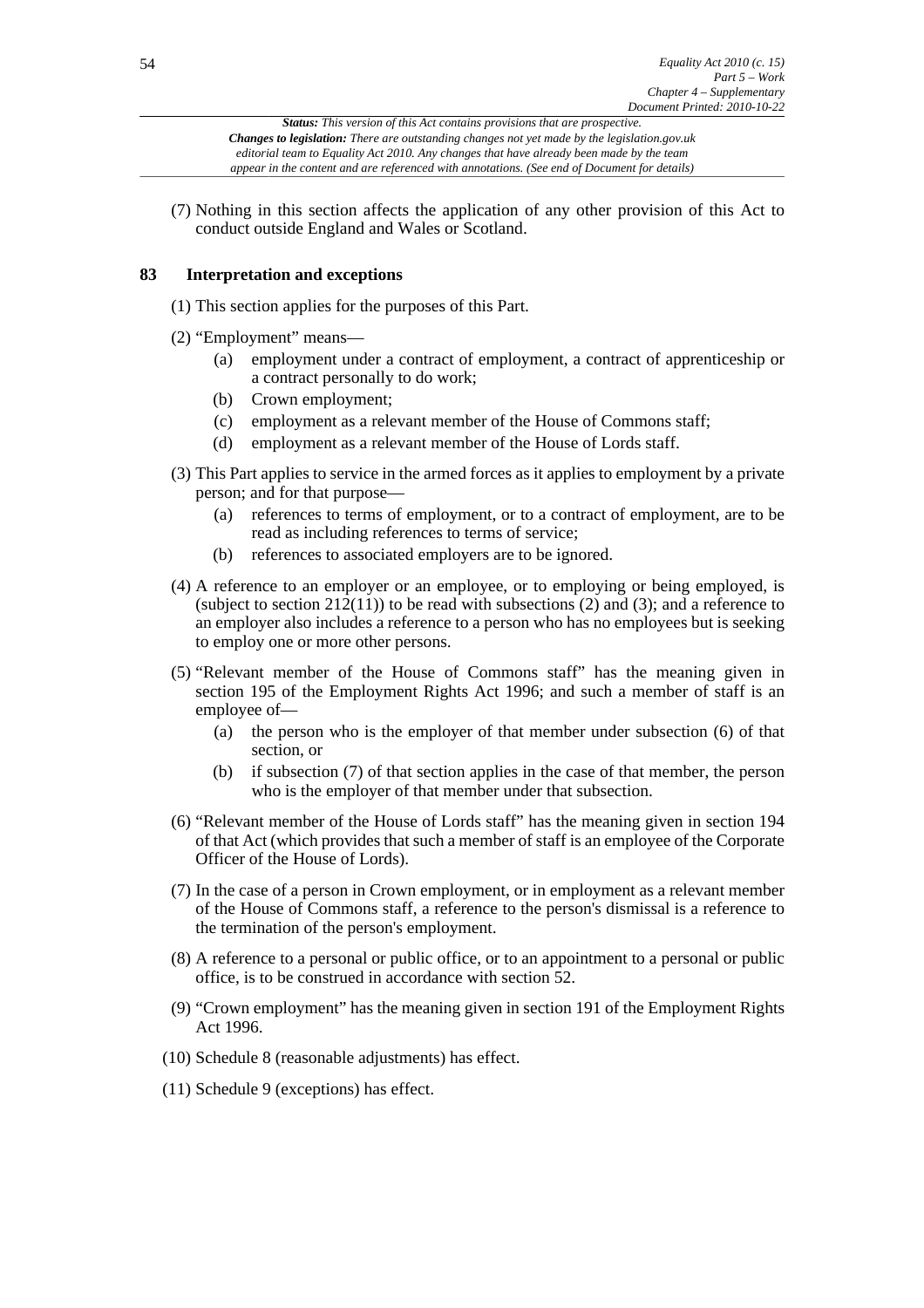#### **PART 6**

#### EDUCATION

# **CHAPTER 1**

# SCHOOLS

# **84 Application of this Chapter**

This Chapter does not apply to the following protected characteristics—

- (a) age;
- (b) marriage and civil partnership.

# **85 Pupils: admission and treatment, etc.**

- (1) The responsible body of a school to which this section applies must not discriminate against a person—
	- (a) in the arrangements it makes for deciding who is offered admission as a pupil;
	- (b) as to the terms on which it offers to admit the person as a pupil;
	- (c) by not admitting the person as a pupil.

# (2) The responsible body of such a school must not discriminate against a pupil—

- (a) in the way it provides education for the pupil;
- (b) in the way it affords the pupil access to a benefit, facility or service;
- (c) by not providing education for the pupil;
- (d) by not affording the pupil access to a benefit, facility or service;
- (e) by excluding the pupil from the school;
- (f) by subjecting the pupil to any other detriment.
- (3) The responsible body of such a school must not harass—
	- (a) a pupil;
	- (b) a person who has applied for admission as a pupil.
- (4) The responsible body of such a school must not victimise a person—
	- (a) in the arrangements it makes for deciding who is offered admission as a pupil;
	- (b) as to the terms on which it offers to admit the person as a pupil;
	- (c) by not admitting the person as a pupil.
- (5) The responsible body of such a school must not victimise a pupil—
	- (a) in the way it provides education for the pupil;
	- (b) in the way it affords the pupil access to a benefit, facility or service;
	- (c) by not providing education for the pupil;
	- (d) by not affording the pupil access to a benefit, facility or service;
	- (e) by excluding the pupil from the school;
	- (f) by subjecting the pupil to any other detriment.
- (6) A duty to make reasonable adjustments applies to the responsible body of such a school.
- (7) In relation to England and Wales, this section applies to—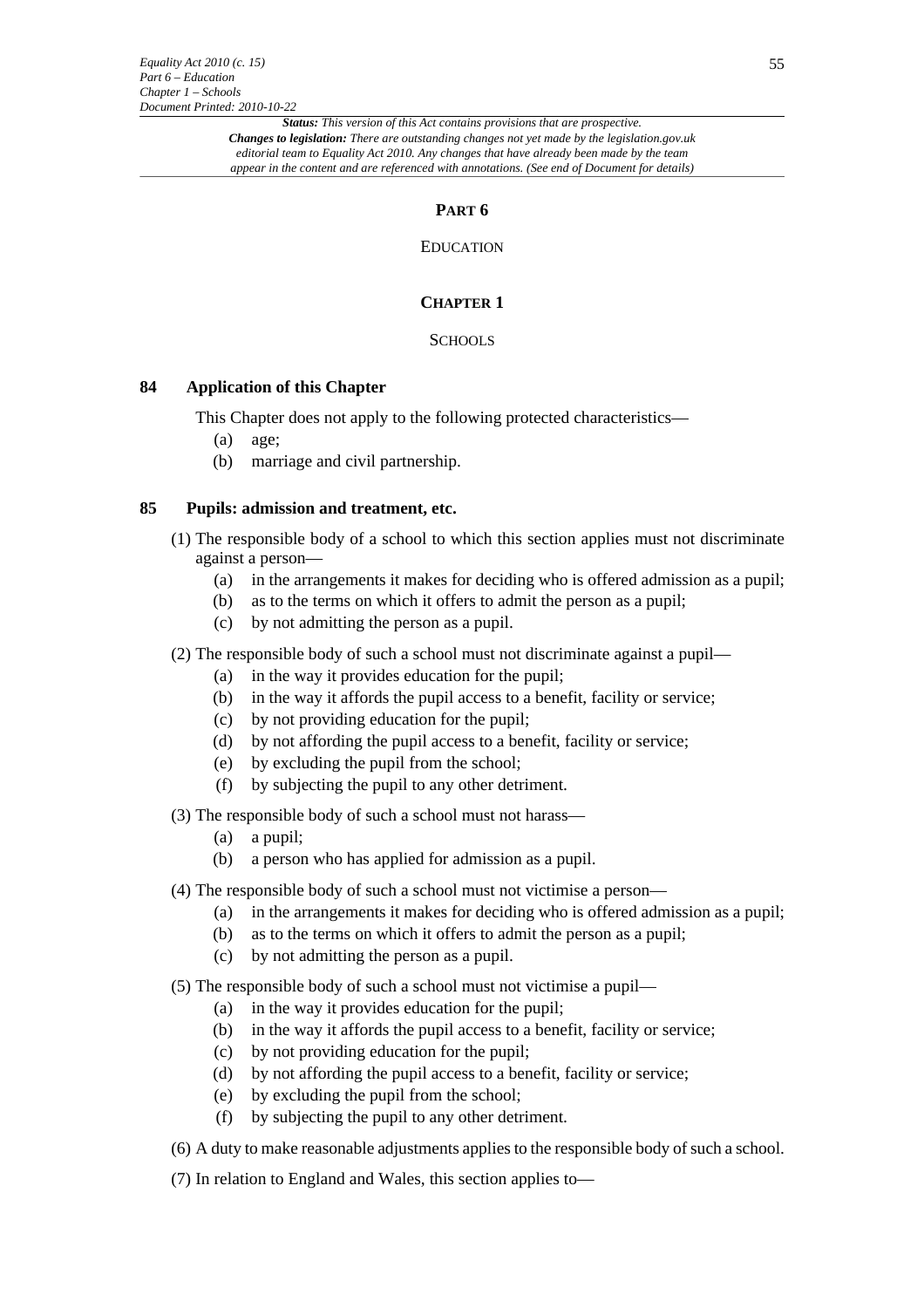- (a) a school maintained by a local authority;
- (b) an independent educational institution (other than a special school);
- (c) a special school (not maintained by a local authority).

(8) In relation to Scotland, this section applies to—

- (a) a school managed by an education authority;
- (b) an independent school;
- (c) a school in respect of which the managers are for the time being receiving grants under section 73(c) or (d) of the Education (Scotland) Act 1980.
- (9) The responsible body of a school to which this section applies is—
	- (a) if the school is within subsection  $(7)(a)$ , the local authority or governing body;
	- (b) if it is within subsection  $(7)(b)$  or (c), the proprietor;
	- (c) if it is within subsection  $(8)(a)$ , the education authority;
	- (d) if it is within subsection  $(8)(b)$ , the proprietor;
	- (e) if it is within subsection  $(8)(c)$ , the managers.
- (10) In the application of section 26 for the purposes of subsection (3), none of the following is a relevant protected characteristic—
	- (a) gender reassignment;
	- (b) religion or belief;
	- (c) sexual orientation.

# **86 Victimisation of pupils, etc. for conduct of parents, etc.**

- (1) This section applies for the purposes of section 27 in its application to section 85(4) or (5).
- (2) The references to B in paragraphs (a) and (b) of subsection (1) of section 27 include a reference to a parent or sibling of the child in question.
- (3) Giving false evidence or information, or making a false allegation, in good faith is not a protected act in a case where—
	- (a) the evidence or information is given, or the allegation is made, by a parent or sibling of the child, and
	- (b) the child has acted in bad faith.
- (4) Giving false evidence or information, or making a false allegation, in bad faith, is a protected act in a case where—
	- (a) the evidence or information is given, or the allegation is made, by a parent or sibling of the child, and
	- (b) the child has acted in good faith.
- (5) In this section—

"child" means a person who has not attained the age of 18;

"sibling" means a brother or sister, a half-brother or half-sister, or a stepbrother or stepsister.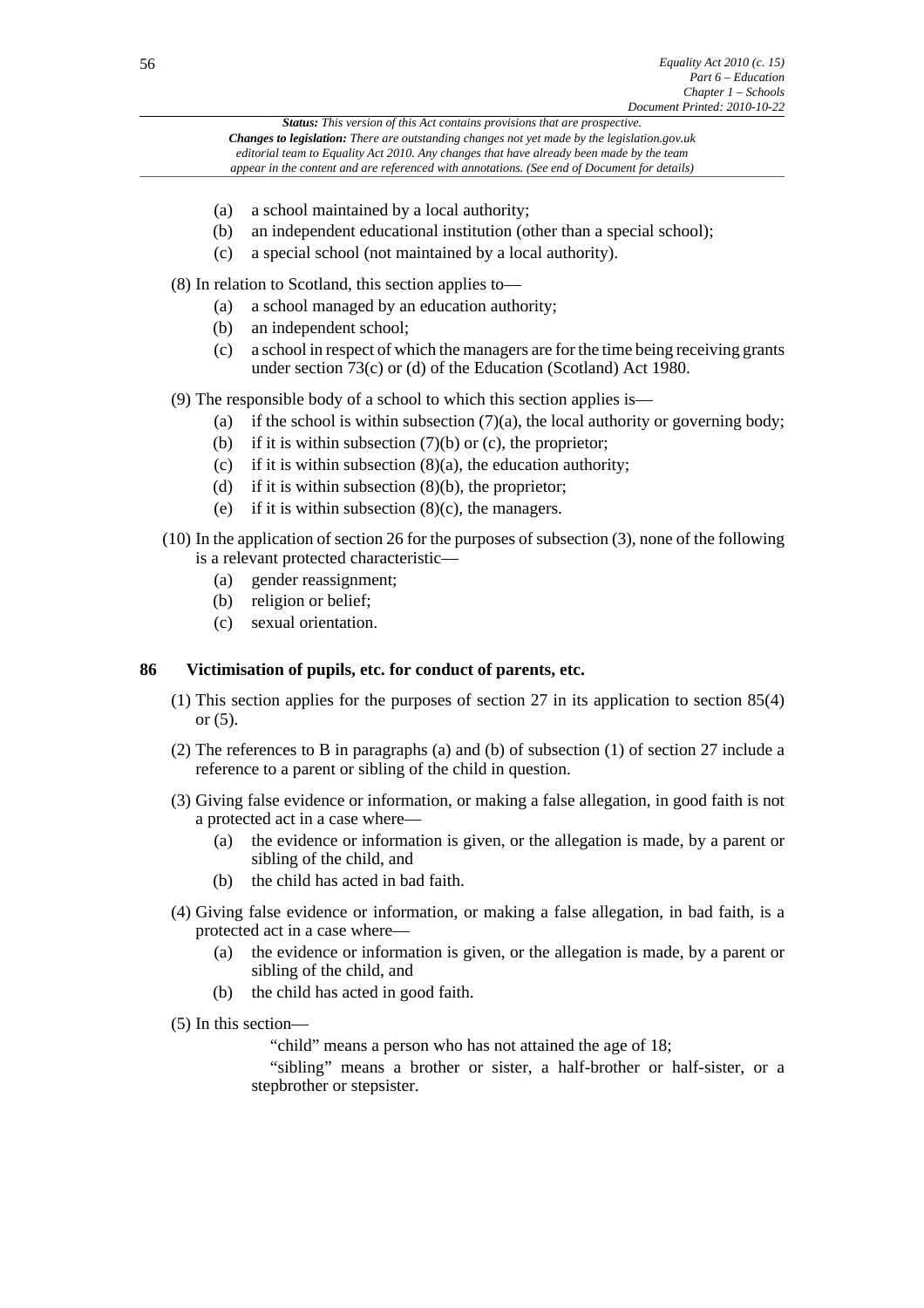## **87 Application of certain powers under Education Act 1996**

- (1) Sections 496 and 497 of the Education Act 1996 (powers to give directions where responsible body of school in default of obligations, etc.) apply to the performance of a duty under section 85.
- (2) But neither of sections 496 and 497 of that Act applies to the performance of a duty under that section by the proprietor of an independent educational institution (other than a special school).

#### **88 Disabled pupils: accessibility**

Schedule 10 (accessibility) has effect.

#### **89 Interpretation and exceptions**

(1) This section applies for the purposes of this Chapter.

- (2) Nothing in this Chapter applies to anything done in connection with the content of the curriculum.
- (3) "Pupil"—
	- (a) in relation to England and Wales, has the meaning given in section 3(1) of the Education Act 1996;
	- (b) in relation to Scotland, has the meaning given in section 135(1) of the Education (Scotland) Act 1980.
- (4) "Proprietor"—
	- (a) in relation to a school in England and Wales, has the meaning given in section 579(1) of the Education Act 1996;
	- (b) in relation to a school in Scotland, has the meaning given in section 135(1) of the Education (Scotland) Act 1980.
- (5) "School"—
	- (a) in relation to England and Wales, has the meaning given in section 4 of the Education Act 1996;
	- (b) in relation to Scotland, has the meaning given in section 135(1) of the Education (Scotland) Act 1980.
- (6) A reference to a school includes a reference to an independent educational institution in England; and a reference to an independent educational institution in England is to be construed in accordance with Chapter 1 of Part 4 of the Education and Skills Act 2008.
- (7) A reference to an independent educational institution is a reference to—
	- (a) an independent educational institution in England, or
	- (b) an independent school in Wales.
- (8) "Independent school"—
	- (a) in relation to Wales, has the meaning given in section 463 of the Education Act 1996;
	- (b) in relation to Scotland, has the meaning given in section  $135(1)$  of the Education (Scotland) Act 1980.
- (9) "Special school" has the meaning given in section 337 of the Education Act 1996.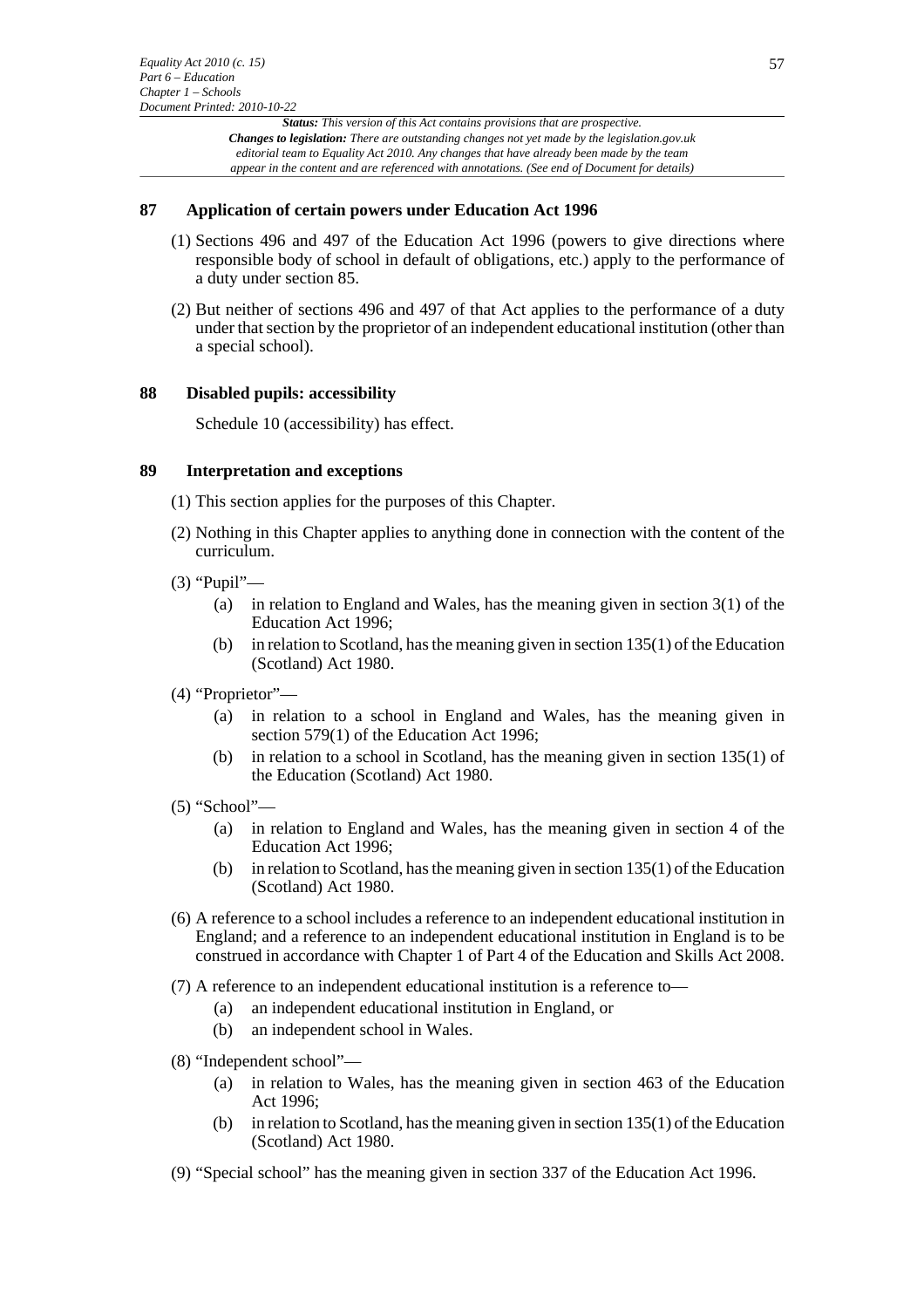(10) "Local authority" means—

- (a) in relation to England, an English local authority within the meaning of section 162 of the Education and Inspections Act 2006;
- (b) in relation to Wales, a Welsh local authority within the meaning of that section.
- (11) "Education authority", in relation to Scotland, has the meaning given in section 135(1) of the Education (Scotland) Act 1980.

(12) Schedule 11 (exceptions) has effect.

# **CHAPTER 2**

## FURTHER AND HIGHER EDUCATION

## **90 Application of this Chapter**

This Chapter does not apply to the protected characteristic of marriage and civil partnership.

# **91 Students: admission and treatment, etc.**

- (1) The responsible body of an institution to which this section applies must not discriminate against a person—
	- (a) in the arrangements it makes for deciding who is offered admission as a student;
	- (b) as to the terms on which it offers to admit the person as a student;
	- (c) by not admitting the person as a student.
- (2) The responsible body of such an institution must not discriminate against a student—
	- (a) in the way it provides education for the student;
	- (b) in the way it affords the student access to a benefit, facility or service;
	- (c) by not providing education for the student;
	- (d) by not affording the student access to a benefit, facility or service;
	- (e) by excluding the student;
	- (f) by subjecting the student to any other detriment.
- (3) The responsible body of such an institution must not discriminate against a disabled person—
	- (a) in the arrangements it makes for deciding upon whom to confer a qualification;
	- (b) as to the terms on which it is prepared to confer a qualification on the person;
	- (c) by not conferring a qualification on the person;
	- (d) by withdrawing a qualification from the person or varying the terms on which the person holds it.
- (4) Subsection (3) applies only to disability discrimination.
- (5) The responsible body of such an institution must not harass—
	- (a) a student;
	- (b) a person who has applied for admission as a student;
	- (c) a disabled person who holds or has applied for a qualification conferred by the institution.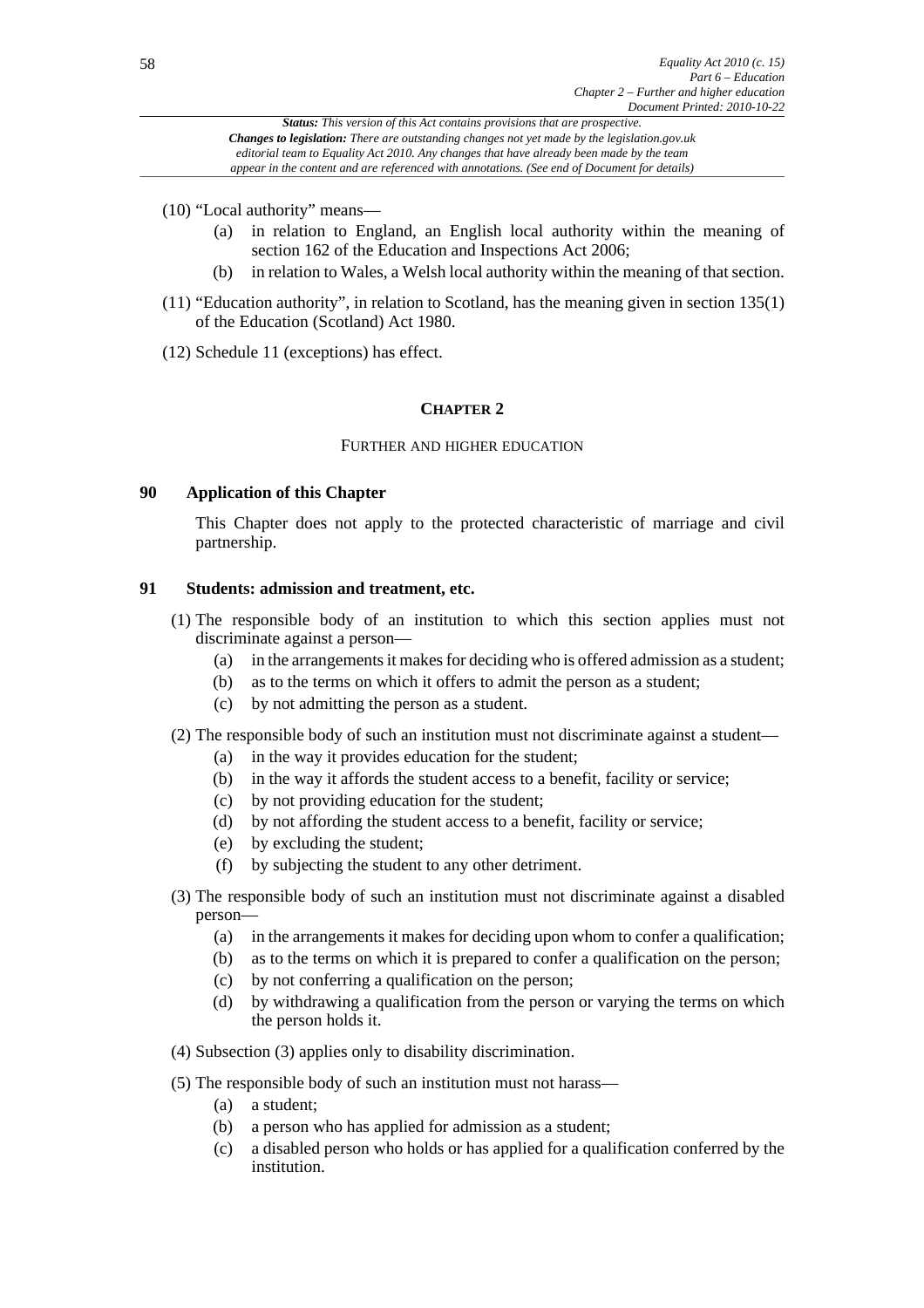- (6) The responsible body of such an institution must not victimise a person—
	- (a) in the arrangements it makes for deciding who is offered admission as a student;
	- (b) as to the terms on which it offers to admit the person as a student;
	- (c) by not admitting the person as a student.
- (7) The responsible body of such an institution must not victimise a student—
	- (a) in the way it provides education for the student;
	- (b) in the way it affords the student access to a benefit, facility or service;
	- (c) by not providing education for the student;
	- (d) by not affording the student access to a benefit, facility or service;
	- (e) by excluding the student;
	- (f) by subjecting the student to any other detriment.
- (8) The responsible body of such an institution must not victimise a disabled person—
	- (a) in the arrangements it makes for deciding upon whom to confer a qualification;
	- (b) as to the terms on which it is prepared to confer a qualification on the person;
	- (c) by not conferring a qualification on the person;
	- (d) by withdrawing a qualification from the person or varying the terms on which the person holds it.
- (9) A duty to make reasonable adjustments applies to the responsible body of such an institution.
- (10) In relation to England and Wales, this section applies to—
	- (a) a university;
	- (b) any other institution within the higher education sector;
	- (c) an institution within the further education sector.
- (11) In relation to Scotland, this section applies to—
	- (a) a university;
	- (b) a designated institution;
	- (c) a college of further education.
- (12) A responsible body is—
	- (a) in the case of an institution within subsection  $(10)(a)$ , (b) or (c), the governing body;
	- (b) in the case of an institution within subsection  $(11)(a)$  or (b), the governing body;
	- (c) in the case of a college of further education under the management of a board of management, the board of management;
	- (d) in the case of any other college of further education, any board of governors of the college or any person responsible for the management of the college, whether or not formally constituted as a governing body or board of governors.

#### **92 Further and higher education courses**

- (1) The responsible body in relation to a course to which this section applies must not discriminate against a person—
	- (a) in the arrangements it makes for deciding who is enrolled on the course;
	- (b) as to the terms on which it offers to enrol the person on the course;
	- (c) by not accepting the person's application for enrolment.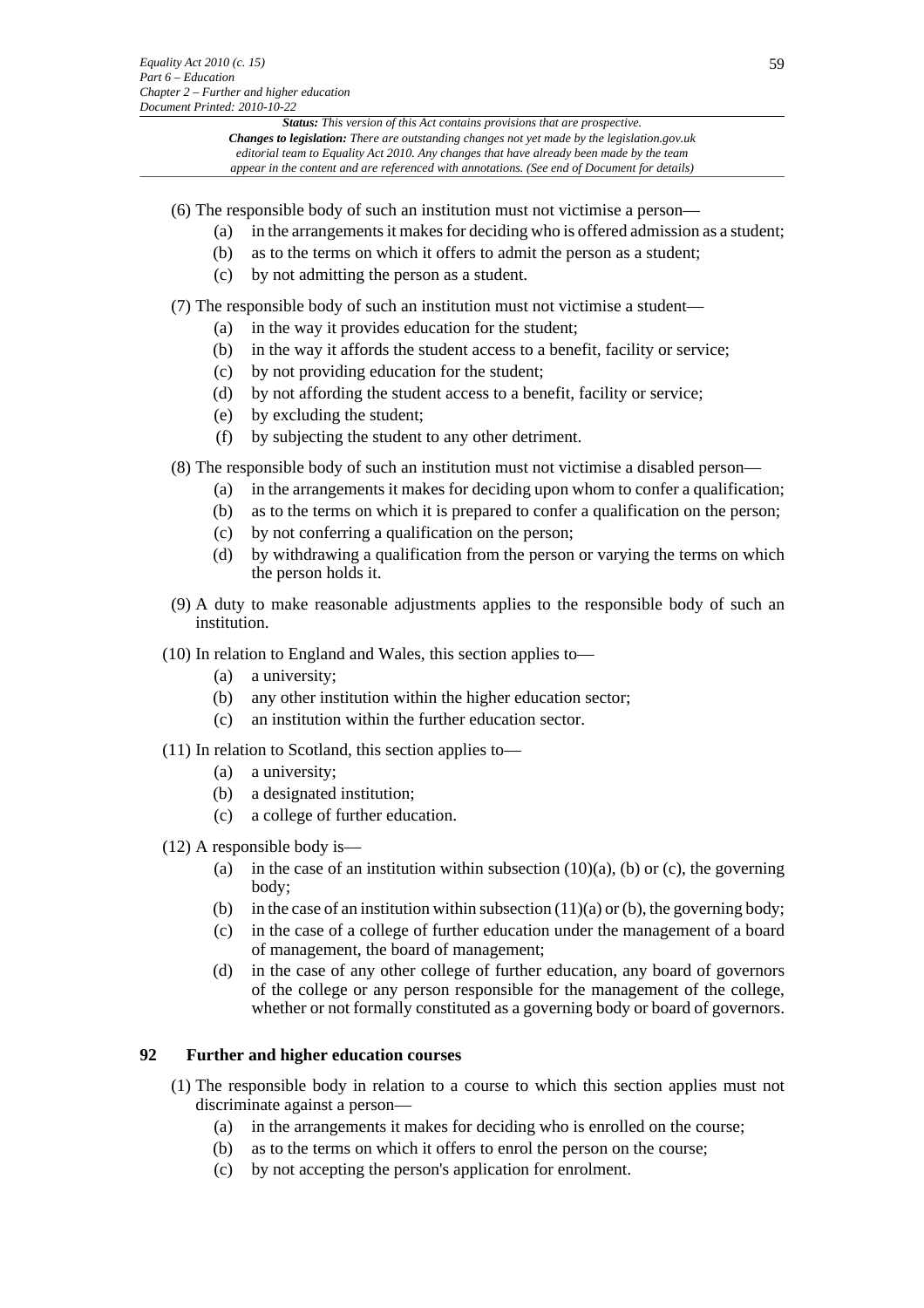- (2) The responsible body in relation to such a course must not discriminate against a person who is enrolled on the course in the services it provides or offers to provide.
- (3) The responsible body in relation to such a course must not harass a person who—
	- (a) seeks enrolment on the course;
	- (b) is enrolled on the course;
	- (c) is a user of services provided by the body in relation to the course.
- (4) The responsible body in relation to such a course must not victimise a person—
	- (a) in the arrangements it makes for deciding who is enrolled on the course;
	- (b) as to the terms on which it offers to enrol the person on the course;
	- (c) by not accepting the person's application for enrolment.
- (5) The responsible body in relation to such a course must not victimise a person who is enrolled on the course in the services it provides or offers to provide.
- (6) A duty to make reasonable adjustments applies to the responsible body.
- (7) This section applies to—
	- (a) a course of further or higher education secured by a responsible body in England or Wales;
	- (b) a course of education provided by the governing body of a maintained school under section 80 of the School Standards and Framework Act 1998;
	- (c) a course of further education secured by an education authority in Scotland.
- (8) A responsible body is—
	- (a) a local authority in England or Wales, for the purposes of subsection  $(7)(a)$ ;
	- (b) the governing body of a maintained school, for the purposes of subsection (7) (b);
	- (c) an education authority in Scotland, for the purposes of subsection (7)(c).
- (9) In this section—

"course", in relation to further education, includes each component part of a course if there is no requirement imposed on persons registered for a component part of the course to register for another component part of the course;

"enrolment" includes registration for a component part of a course;

"maintained school" has the meaning given in section 20(7) of the School Standards and Framework Act 1998;

"services" means services of any description which are provided wholly or mainly for persons enrolled on a course to which this section applies.

# **93 Recreational or training facilities**

- (1) The responsible body in relation to facilities to which this section applies must not discriminate against a person—
	- (a) in the arrangements it makes for deciding who is provided with the facilities;
	- (b) as to the terms on which it offers to provide the facilities to the person;
	- (c) by not accepting the person's application for provision of the facilities.
- (2) The responsible body in relation to such facilities must not discriminate against a person who is provided with the facilities in the services it provides or offers to provide.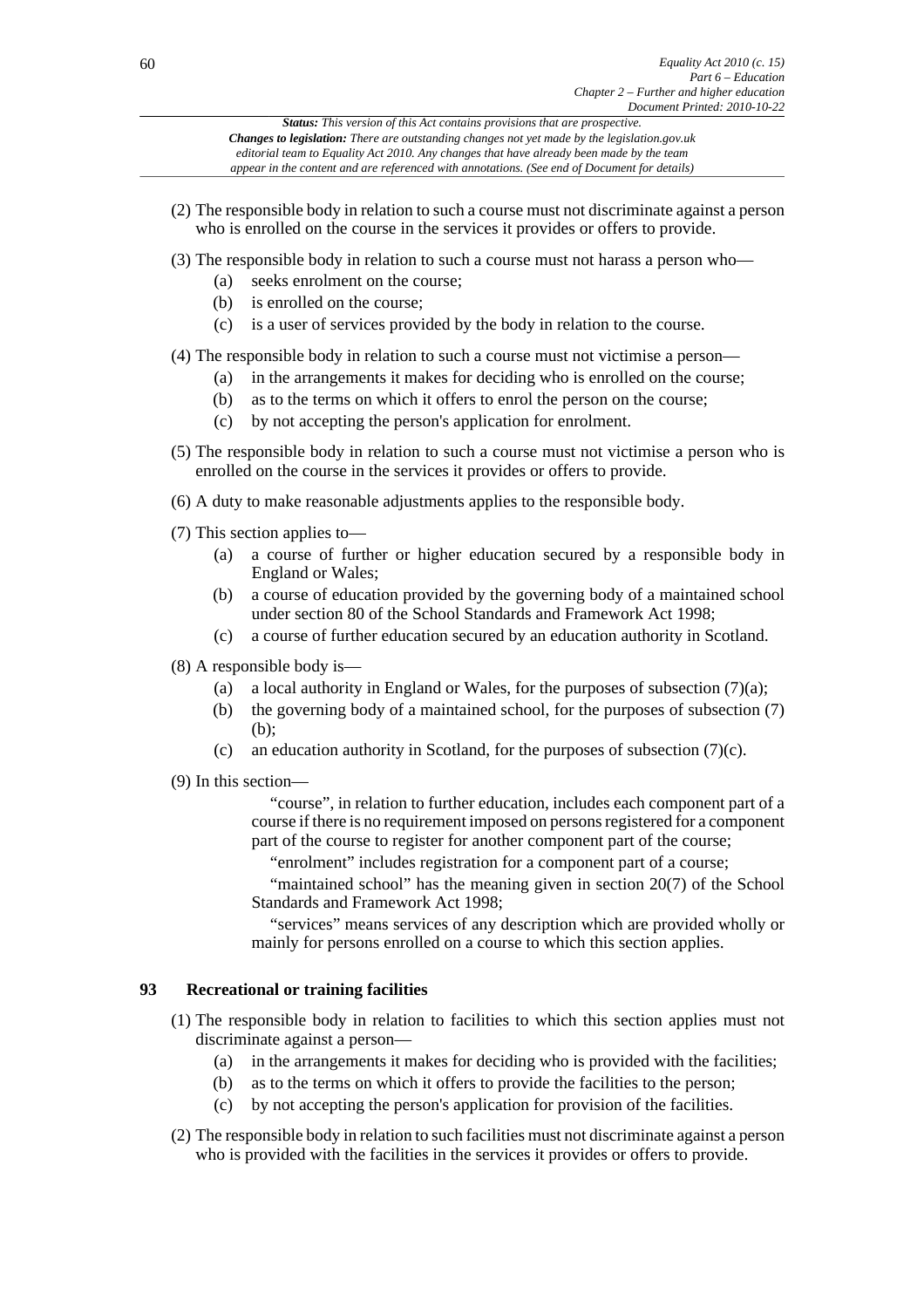# (3) The responsible body in relation to such facilities must not harass a person who—

- (a) seeks to have the facilities provided;
- (b) is provided with the facilities;
- (c) is a user of services provided by the body in relation to the facilities.
- (4) The responsible body in relation to such facilities must not victimise a person—
	- (a) in the arrangements it makes for deciding who is provided with the facilities;
	- (b) as to the terms on which it offers to provide the facilities to the person;
	- (c) by not accepting the person's application for provision of the facilities.
- (5) The responsible body in relation to such facilities must not victimise a person who is provided with the facilities in the services it provides or offers to provide.
- (6) A duty to make reasonable adjustments applies to the responsible body.
- (7) This section applies to—
	- (a) facilities secured by a local authority in England under section 507A or 507B of the Education Act 1996;
	- (b) facilities secured by a local authority in Wales under section 508 of that Act;
	- (c) recreational or training facilities provided by an education authority in Scotland.
- (8) A responsible body is—
	- (a) a local authority in England, for the purposes of subsection  $(7)(a)$ ;
	- (b) a local authority in Wales, for the purposes of subsection  $(7)(b)$ ;
	- (c) an education authority in Scotland, for the purposes of subsection (7)(c).
- (9) This section does not apply to the protected characteristic of age, so far as relating to persons who have not attained the age of 18.

# **94 Interpretation and exceptions**

- (1) This section applies for the purposes of this Chapter.
- (2) Nothing in this Chapter applies to anything done in connection with the content of the curriculum.
- (3) A reference to a student, in relation to an institution, is a reference to a person for whom education is provided by the institution.
- (4) A reference to a university includes a reference to a university college and a college, school or hall of a university.
- (5) A reference to an institution within the further or higher education sector is to be construed in accordance with section 91 of the Further and Higher Education Act 1992.
- (6) "Further education"—
	- (a) in relation to England and Wales, has the meaning given in section 2 of the Education Act 1996;
	- (b) in relation to Scotland, has the meaning given in section 1(3) of the Further and Higher Education (Scotland) Act 1992.
- (7) "Higher education"—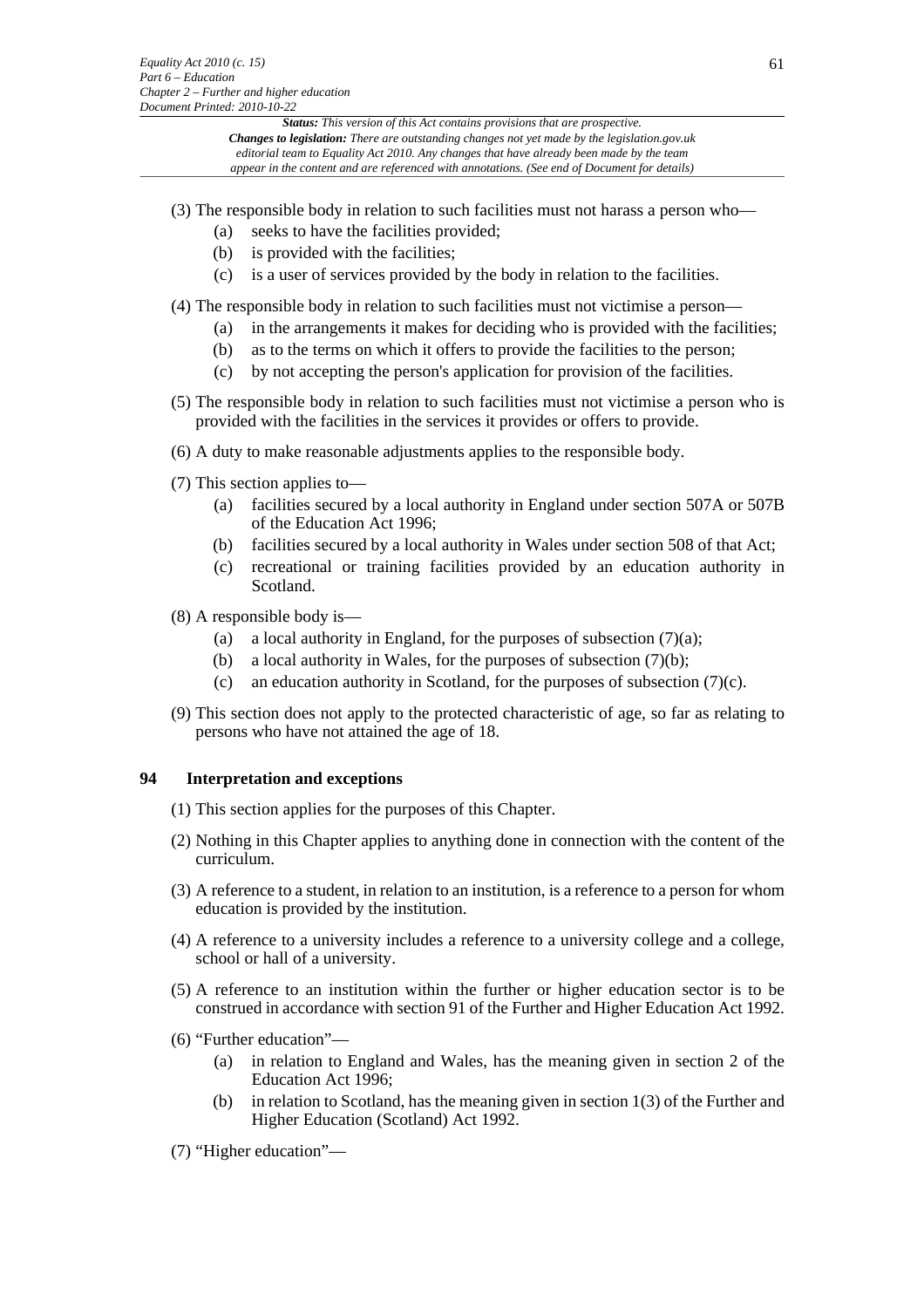- (a) in relation to England and Wales, means education provided by means of a course of a description mentioned in Schedule 6 to the Education Reform Act 1988;
- (b) in relation to Scotland, has the meaning given in section 38 of the Further and Higher Education (Scotland) Act 1992.
- (8) "College of further education" has the meaning given in section 36 of the Further and Higher Education (Scotland) Act 1992.
- (9) "Designated institution" has the meaning given in section 44 of that Act.
- (10) "Local authority" means—
	- (a) in relation to England, an English local authority within the meaning of section 162 of the Education and Inspections Act 2006;
	- (b) in relation to Wales, a Welsh local authority within the meaning of that section.
- (11) "Education authority" has the meaning given by section 135(1) of the Education (Scotland) Act 1980.
- (12) Schedule 12 (exceptions) has effect.

# **CHAPTER 3**

#### GENERAL QUALIFICATIONS BODIES

## **95 Application of this Chapter**

This Chapter does not apply to the protected characteristic of marriage and civil partnership.

# **96 Qualifications bodies**

- (1) A qualifications body (A) must not discriminate against a person  $(B)$ 
	- (a) in the arrangements A makes for deciding upon whom to confer a relevant qualification;
	- (b) as to the terms on which it is prepared to confer a relevant qualification on B;
	- (c) by not conferring a relevant qualification on B.
- (2) A qualifications body (A) must not discriminate against a person (B) upon whom A has conferred a relevant qualification—
	- (a) by withdrawing the qualification from B;
	- (b) by varying the terms on which B holds the qualification;
	- (c) by subjecting B to any other detriment.
- (3) A qualifications body must not, in relation to conferment by it of a relevant qualification, harass—
	- (a) a person who holds the qualification, or
	- (b) a person who applies for it.
- (4) A qualifications body (A) must not victimise a person  $(B)$ 
	- (a) in the arrangements A makes for deciding upon whom to confer a relevant qualification;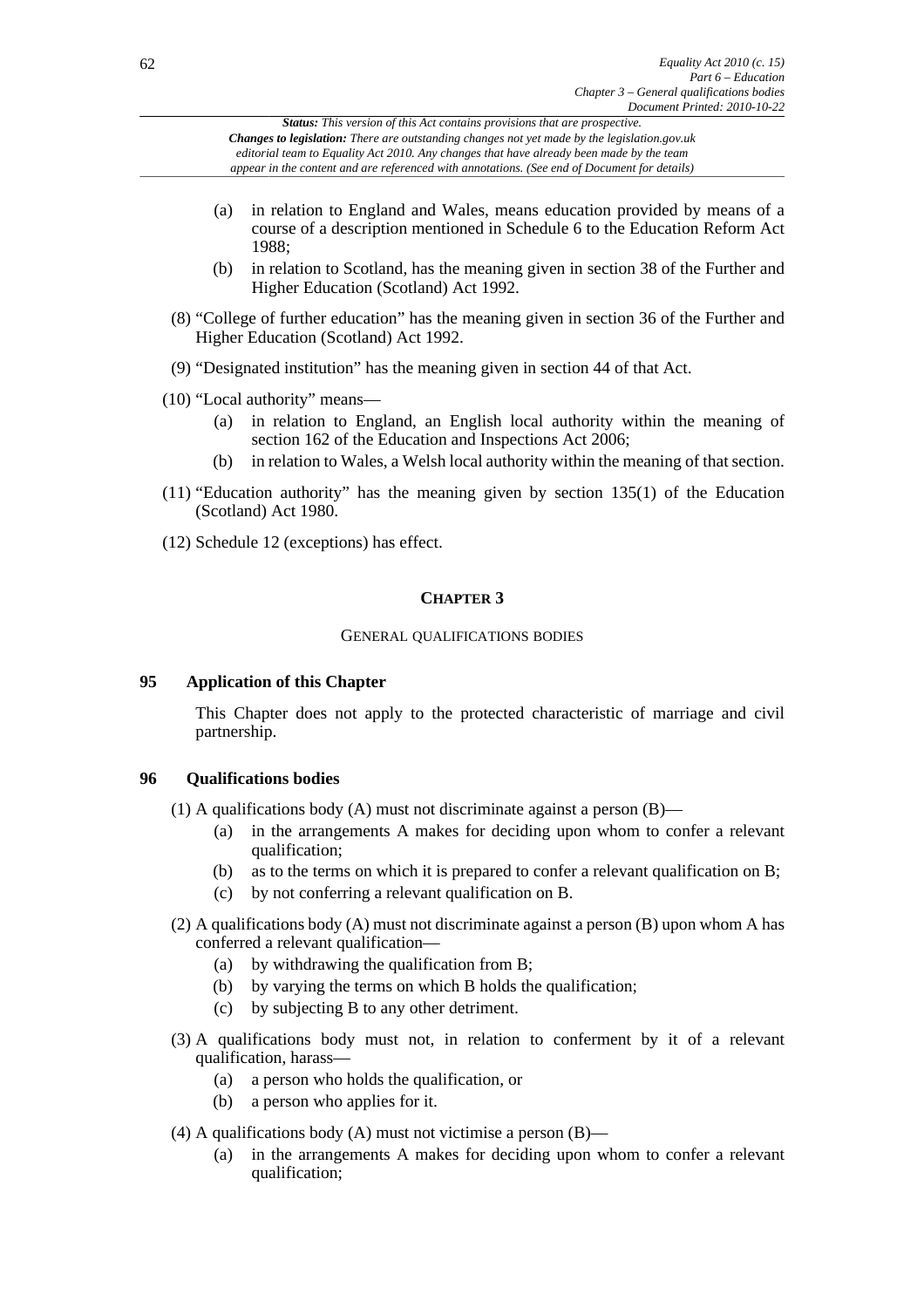- (b) as to the terms on which it is prepared to confer a relevant qualification on B;
- (c) by not conferring a relevant qualification on B.
- (5) A qualifications body (A) must not victimise a person (B) upon whom A has conferred a relevant qualification—
	- (a) by withdrawing the qualification from B;
	- (b) by varying the terms on which B holds the qualification;
	- (c) by subjecting B to any other detriment.
- (6) A duty to make reasonable adjustments applies to a qualifications body.
- (7) Subsection (6) does not apply to the body in so far as the appropriate regulator specifies provisions, criteria or practices in relation to which the body—
	- (a) is not subject to a duty to make reasonable adjustments;
	- (b) is subject to a duty to make reasonable adjustments, but in relation to which such adjustments as the regulator specifies should not be made.
- (8) For the purposes of subsection (7) the appropriate regulator must have regard to—
	- (a) the need to minimise the extent to which disabled persons are disadvantaged in attaining the qualification because of their disabilities;
	- (b) the need to secure that the qualification gives a reliable indication of the knowledge, skills and understanding of a person upon whom it is conferred;
	- (c) the need to maintain public confidence in the qualification.
- (9) The appropriate regulator—
	- (a) must not specify any matter for the purposes of subsection (7) unless it has consulted such persons as it thinks appropriate;
	- (b) must publish matters so specified (including the date from which they are to have effect) in such manner as is prescribed.
- (10) The appropriate regulator is—
	- (a) in relation to a qualifications body that confers qualifications in England, a person prescribed by a Minister of the Crown;
	- (b) in relation to a qualifications body that confers qualifications in Wales, a person prescribed by the Welsh Ministers;
	- (c) in relation to a qualifications body that confers qualifications in Scotland, a person prescribed by the Scottish Ministers.
- (11) For the purposes of subsection (10), a qualification is conferred in a part of Great Britain if there are, or may reasonably be expected to be, persons seeking to obtain the qualification who are or will be assessed for those purposes wholly or mainly in that part.

#### **97 Interpretation**

- (1) This section applies for the purposes of section 96.
- (2) A qualifications body is an authority or body which can confer a relevant qualification.
- (3) A relevant qualification is an authorisation, qualification, approval or certification of such description as may be prescribed—
	- (a) in relation to conferments in England, by a Minister of the Crown;
	- (b) in relation to conferments in Wales, by the Welsh Ministers;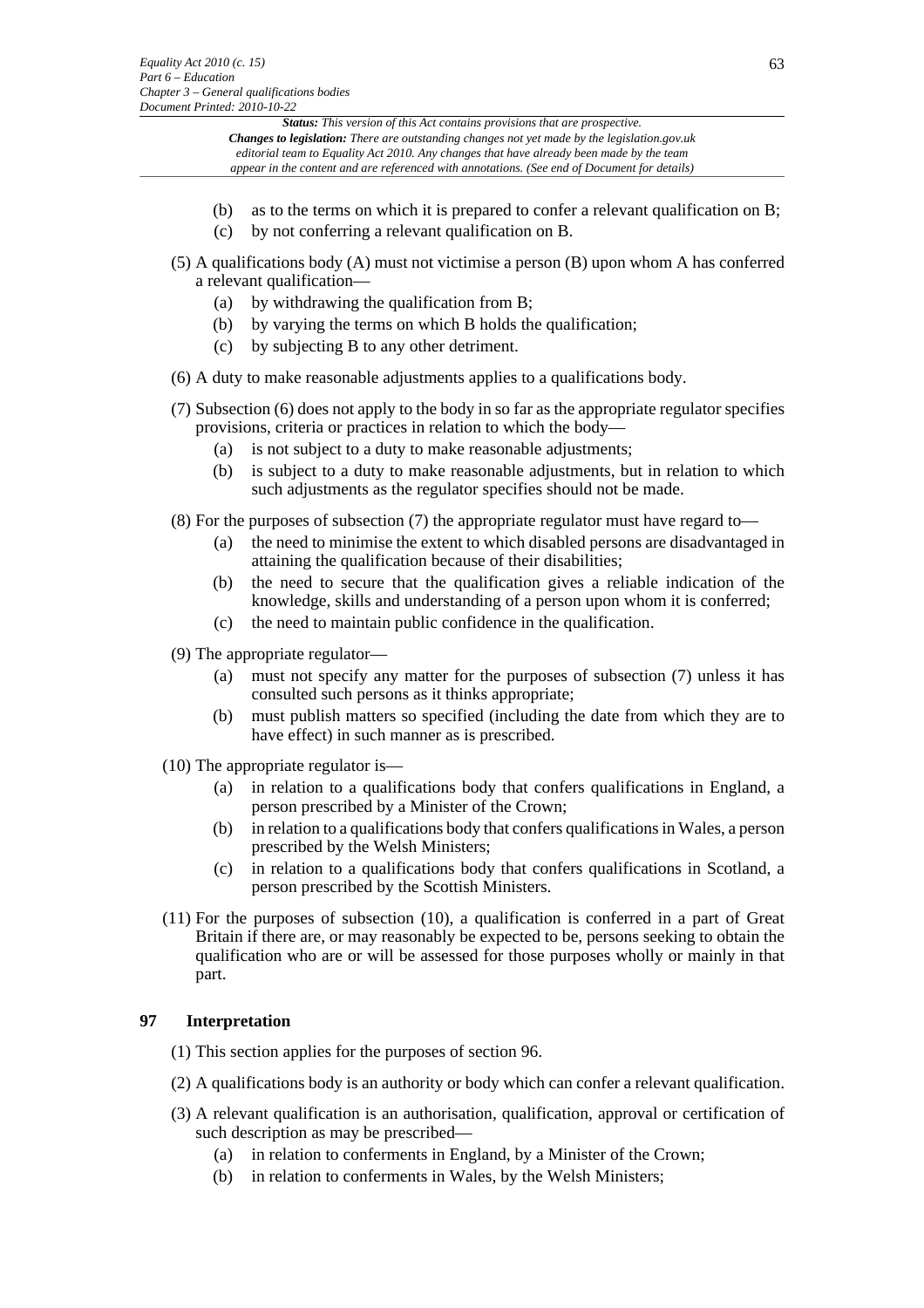- (c) in relation to conferments in Scotland, by the Scottish Ministers.
- (4) An authority or body is not a qualifications body in so far as—
	- (a) it is the responsible body of a school to which section 85 applies,
	- (b) it is the governing body of an institution to which section 91 applies,
	- (c) it exercises functions under the Education Acts, or
	- (d) it exercises functions under the Education (Scotland) Act 1980.
- (5) A qualifications body does not include an authority or body of such description, or in such circumstances, as may be prescribed.
- (6) A reference to conferring a relevant qualification includes a reference—
	- (a) to renewing or extending the conferment of a relevant qualification;
	- (b) to authenticating a relevant qualification conferred by another person.
- (7) A reference in section 96(8), (10) or (11) to a qualification is a reference to a relevant qualification.
- (8) Subsection (11) of section 96 applies for the purposes of subsection (3) of this section as it applies for the purposes of subsection (10) of that section.

# **CHAPTER 4**

#### **MISCELLANEOUS**

# **98 Reasonable adjustments**

Schedule 13 (reasonable adjustments) has effect.

# **99 Educational charities and endowments**

Schedule 14 (educational charities and endowments) has effect.

# **PART 7**

## **ASSOCIATIONS**

## Preliminary

## **100 Application of this Part**

- (1) This Part does not apply to the protected characteristic of marriage and civil partnership.
- (2) This Part does not apply to discrimination, harassment or victimisation—
	- (a) that is prohibited by Part 3 (services and public functions), Part 4 (premises), Part 5 (work) or Part 6 (education), or
	- (b) that would be so prohibited but for an express exception.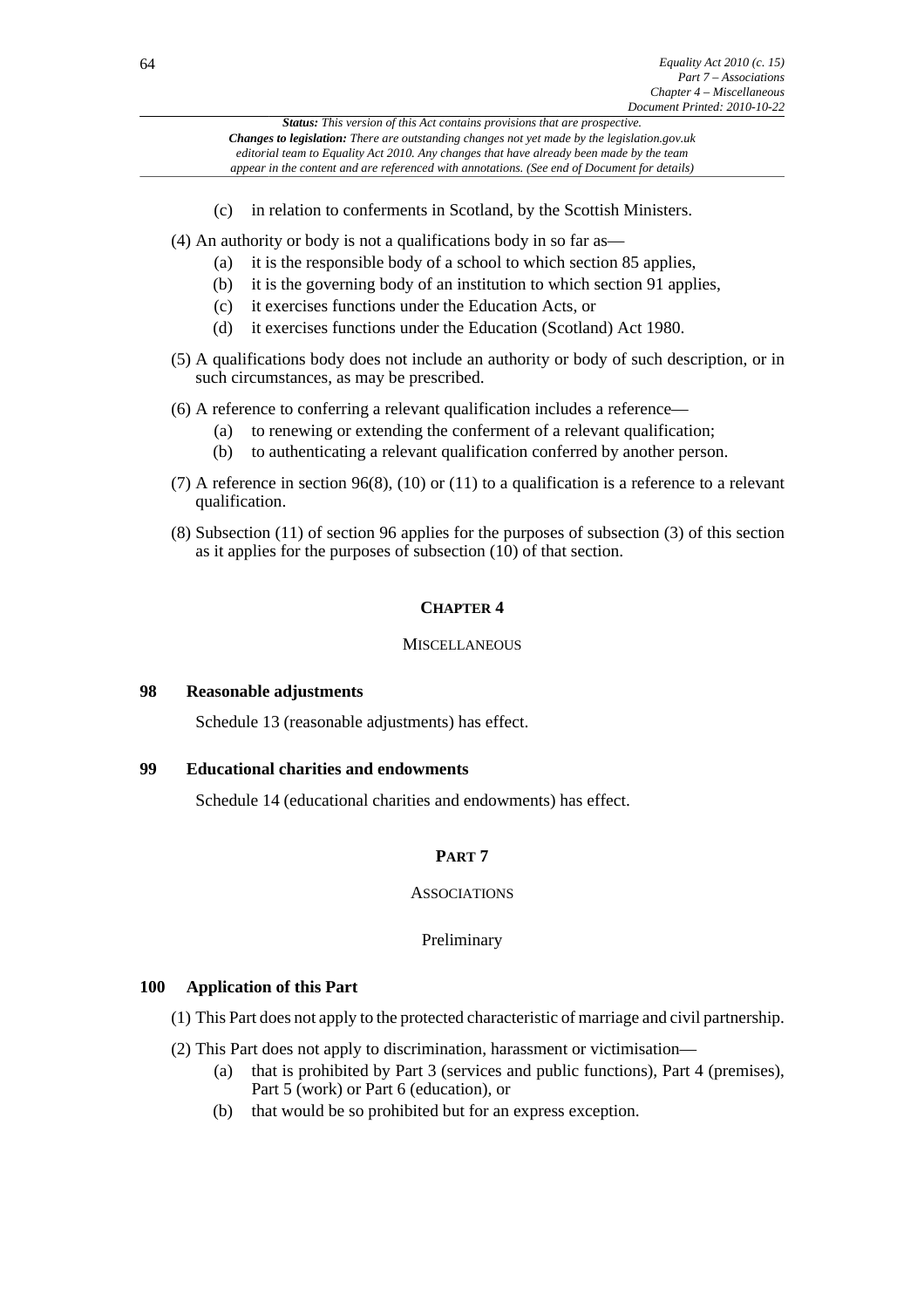# Membership, etc.

# **101 Members and associates**

(1) An association (A) must not discriminate against a person (B)—

- (a) in the arrangements A makes for deciding who to admit to membership;
- (b) as to the terms on which A is prepared to admit B to membership;
- (c) by not accepting B's application for membership.

(2) An association (A) must not discriminate against a member (B)—

- (a) in the way A affords B access, or by not affording B access, to a benefit, facility or service;
- (b) by depriving B of membership;
- (c) by varying B's terms of membership;
- (d) by subjecting B to any other detriment.
- (3) An association (A) must not discriminate against an associate (B)—
	- (a) in the way A affords B access, or by not affording B access, to a benefit, facility or service;
	- (b) by depriving B of B's rights as an associate;
	- (c) by varying B's rights as an associate;
	- (d) by subjecting B to any other detriment.
- (4) An association must not harass—
	- (a) a member;
	- (b) a person seeking to become a member;
	- (c) an associate.
- (5) An association (A) must not victimise a person (B)—
	- (a) in the arrangements A makes for deciding who to admit to membership;
	- (b) as to the terms on which A is prepared to admit B to membership;
	- (c) by not accepting B's application for membership.
- (6) An association (A) must not victimise a member (B)—
	- (a) in the way A affords B access, or by not affording B access, to a benefit, facility or service;
	- (b) by depriving B of membership;
	- (c) by varying B's terms of membership;
	- (d) by subjecting B to any other detriment.

(7) An association (A) must not victimise an associate (B)—

- (a) in the way A affords B access, or by not affording B access, to a benefit, facility or service;
- (b) by depriving B of B's rights as an associate;
- (c) by varying B's rights as an associate;
- (d) by subjecting B to any other detriment.

# **102 Guests**

(1) An association (A) must not discriminate against a person (B)—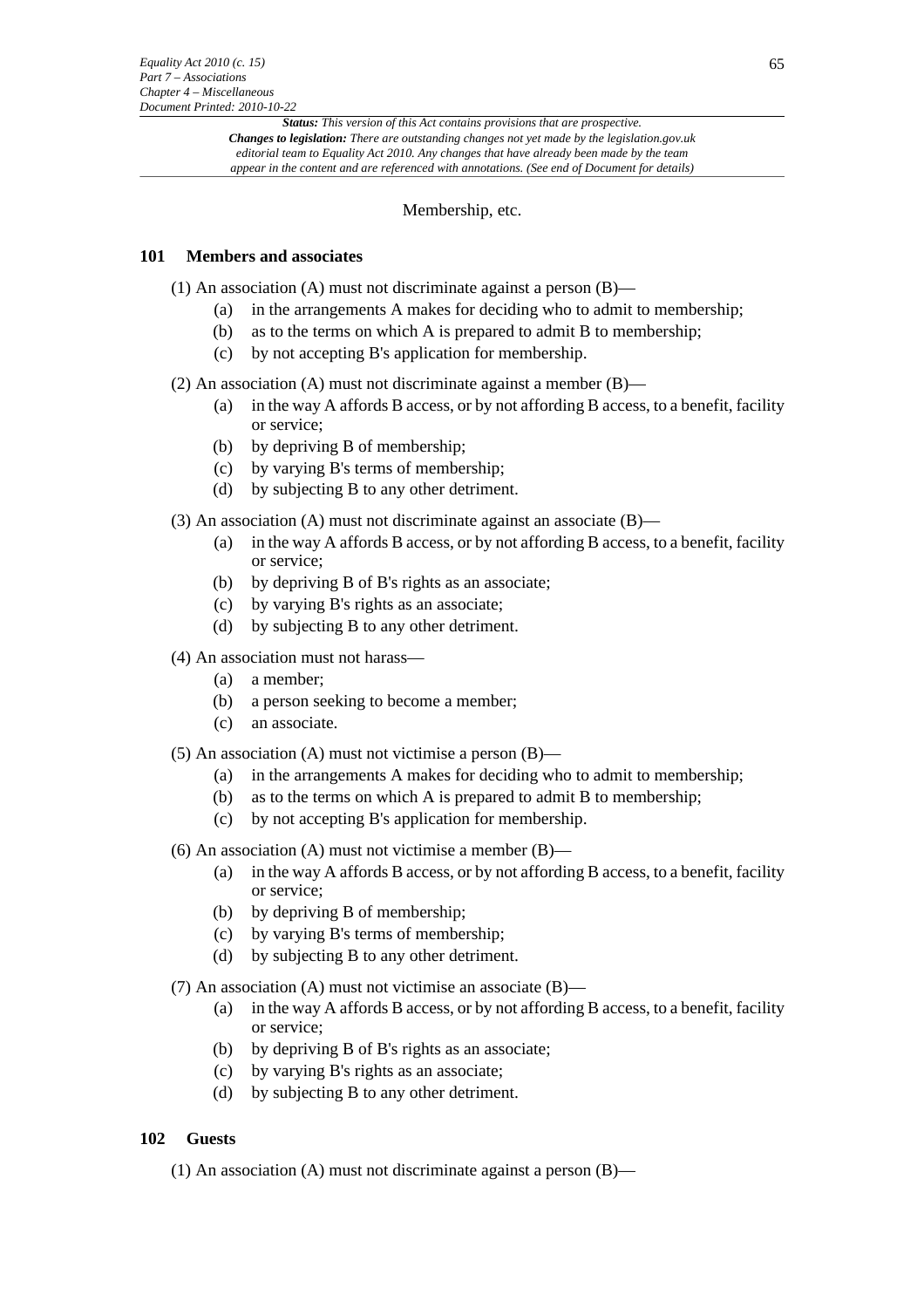- (a) in the arrangements A makes for deciding who to invite, or who to permit to be invited, as a guest;
- (b) as to the terms on which A is prepared to invite B, or to permit B to be invited, as a guest;
- (c) by not inviting B, or not permitting B to be invited, as a guest.
- (2) An association (A) must not discriminate against a guest (B) invited by A or with A's permission (whether express or implied)—
	- (a) in the way A affords B access, or by not affording B access, to a benefit, facility or service;
	- (b) by subjecting B to any other detriment.
- (3) An association must not harass—
	- (a) a guest;
	- (b) a person seeking to be a guest.
- (4) An association (A) must not victimise a person (B)—
	- (a) in the arrangements A makes for deciding who to invite, or who to permit to be invited, as a guest;
	- (b) as to the terms on which A is prepared to invite B, or to permit B to be invited, as a guest;
	- (c) by not inviting B, or not permitting B to be invited, as a guest.
- (5) An association (A) must not victimise a guest (B) invited by A or with A's permission (whether express or implied)—
	- (a) in the way A affords B access, or by not affording B access, to a benefit, facility or service;
	- (b) by subjecting B to any other detriment.

## **103 Sections 101 and 102: further provision**

- (1) A duty to make reasonable adjustments applies to an association.
- (2) In the application of section 26 for the purposes of section 101(4) or 102(3), neither of the following is a relevant protected characteristic—
	- (a) religion or belief;
	- (b) sexual orientation.

Special provision for political parties

# **104 Selection of candidates**

- (1) This section applies to an association which is a registered political party.
- (2) A person does not contravene this Part only by acting in accordance with selection arrangements.
- (3) Selection arrangements are arrangements—
	- (a) which the party makes for regulating the selection of its candidates in a relevant election,
	- (b) the purpose of which is to reduce inequality in the party's representation in the body concerned, and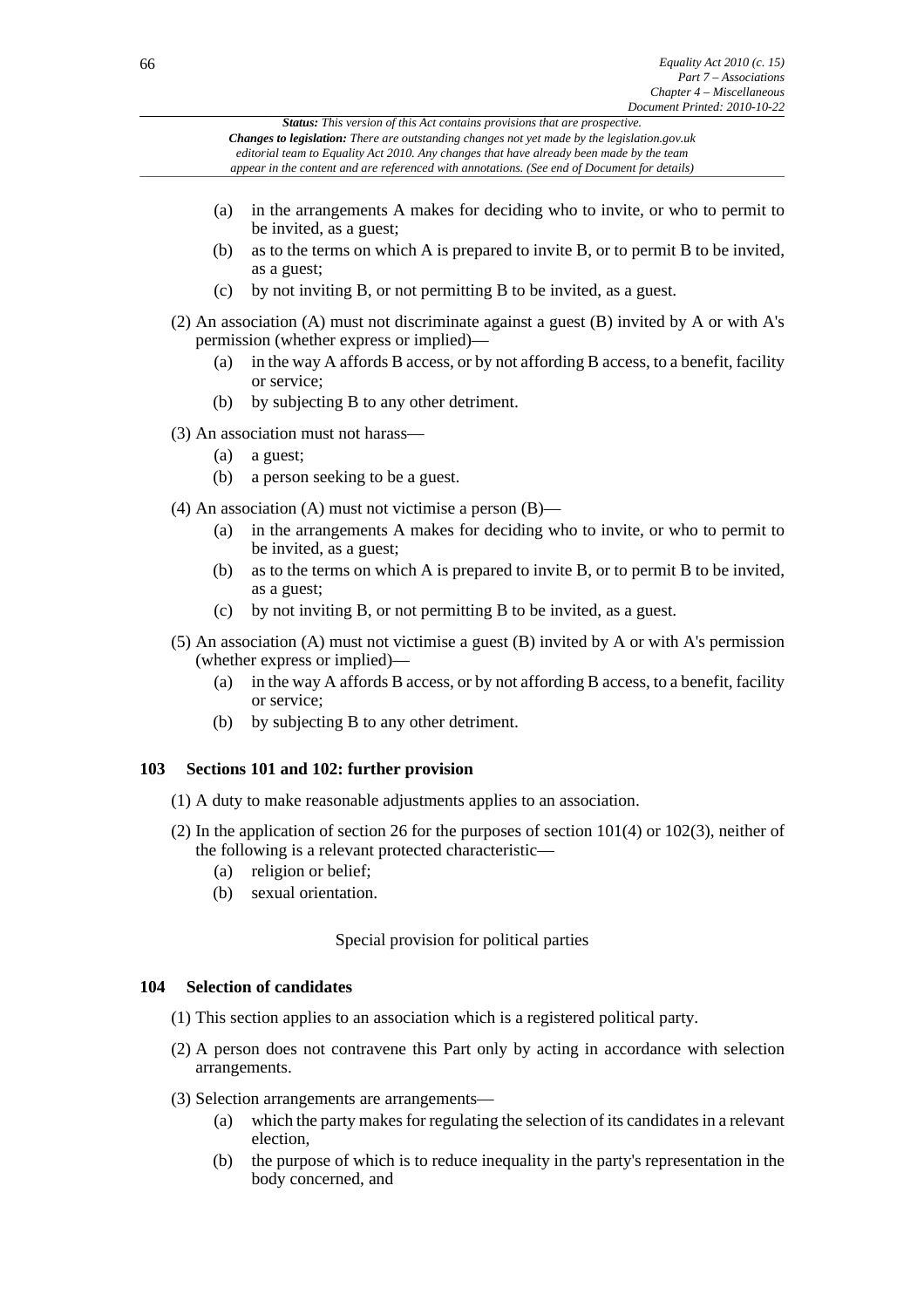- (c) which, subject to subsection (7), are a proportionate means of achieving that purpose.
- (4) The reference in subsection  $(3)(b)$  to inequality in a party's representation in a body is a reference to inequality between—
	- (a) the number of the party's candidates elected to be members of the body who share a protected characteristic, and
	- (b) the number of the party's candidates so elected who do not share that characteristic.
- (5) For the purposes of subsection (4), persons share the protected characteristic of disability if they are disabled persons (and section  $6(3)(b)$ ) is accordingly to be ignored).
- (6) Selection arrangements do not include short-listing only such persons as have a particular protected characteristic.
- (7) But subsection (6) does not apply to the protected characteristic of sex; and subsection (3)(c) does not apply to short-listing in reliance on this subsection.
- (8) The following elections are relevant elections—
	- (a) Parliamentary Elections;
	- (b) elections to the European Parliament;
	- (c) elections to the Scottish Parliament;
	- (d) elections to the National Assembly for Wales;
	- (e) local government elections within the meaning of section 191, 203 or 204 of the Representation of the People Act 1983 (excluding elections for the Mayor of London).

## **105 Time-limited provision**

- (1) Section 104(7) and the words ", subject to subsection (7)," in section  $104(3)(c)$  are repealed at the end of 2030 unless an order is made under subsection (2).
- (2) At any time before the end of 2030, a Minister of the Crown may by order provide that subsection (1) is to have effect with the substitution of a later time for that for the time being specified there.
- (3) In section 3 of the Sex Discrimination (Election Candidates) Act 2002 (expiry of that Act), in subsection (1) for "2015" substitute " 2030".
- (4) The substitution made by subsection (3) does not affect the power to substitute a later time by order under section 3 of that Act.

## **106 Information about diversity in range of candidates, etc.**

- (1) This section applies to an association which is a registered political party.
- (2) If the party had candidates at a relevant election, the party must, in accordance with regulations, publish information relating to protected characteristics of persons who come within a description prescribed in the regulations in accordance with subsection (3).
- (3) One or more of the following descriptions may be prescribed for the purposes of subsection (2)—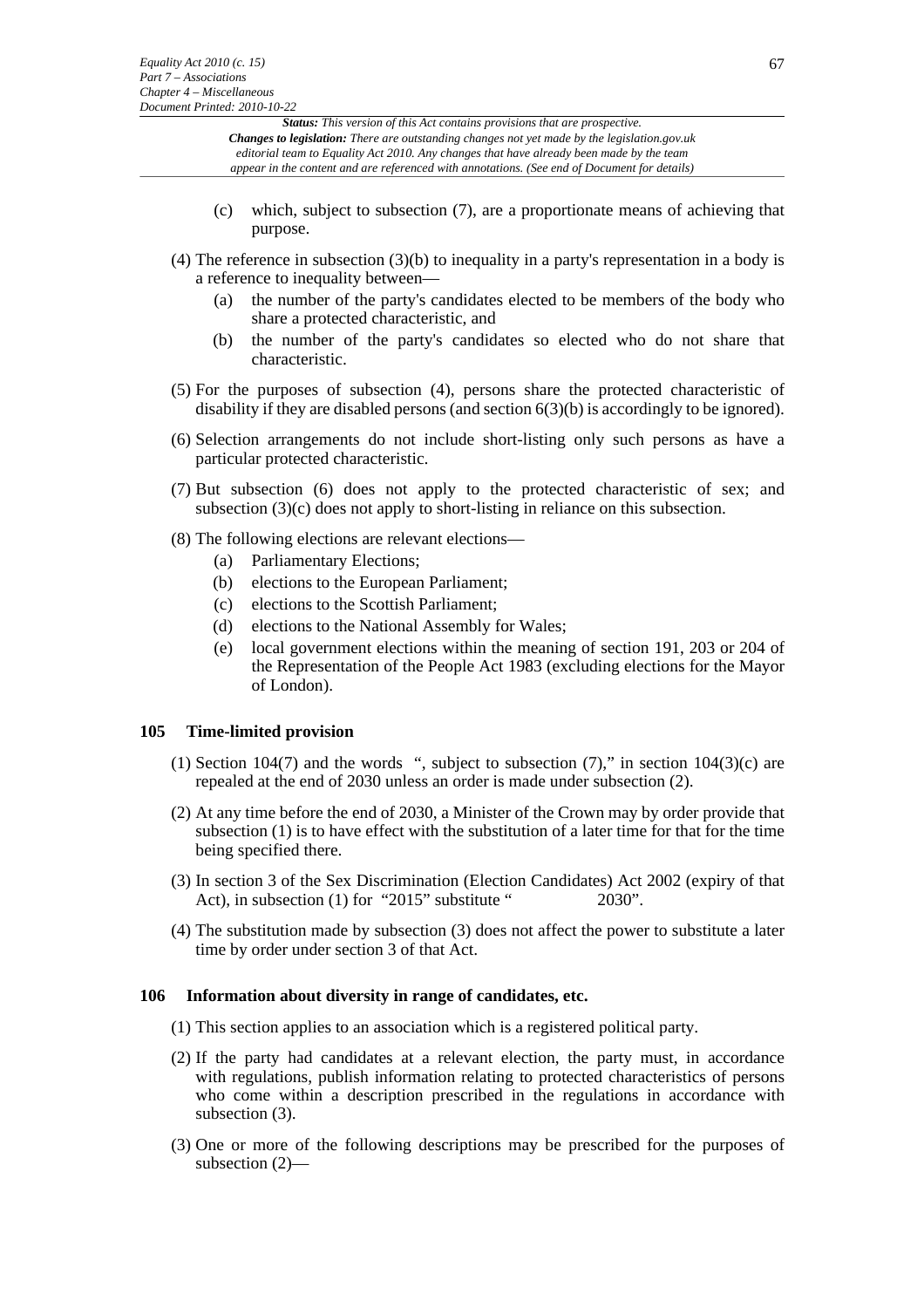- (a) successful applicants for nomination as a candidate at the relevant election;
- (b) unsuccessful applicants for nomination as a candidate at that election;
- (c) candidates elected at that election;
- (d) candidates who are not elected at that election.
- (4) The duty imposed by subsection (2) applies only in so far as it is possible to publish information in a manner that ensures that no person to whom the information relates can be identified from that information.
- (5) The following elections are relevant elections—
	- (a) Parliamentary Elections;
	- (b) elections to the European Parliament;
	- (c) elections to the Scottish Parliament;
	- (d) elections to the National Assembly for Wales.
- (6) This section does not apply to the following protected characteristics—
	- (a) marriage and civil partnership;
	- (b) pregnancy and maternity.
- (7) The regulations may provide that the information to be published—
	- (a) must (subject to subsection (6)) relate to all protected characteristics or only to such as are prescribed;
	- (b) must include a statement, in respect of each protected characteristic to which the information relates, of the proportion that the number of persons who provided the information to the party bears to the number of persons who were asked to provide it.
- (8) Regulations under this section may prescribe—
	- (a) descriptions of information;
	- (b) descriptions of political party to which the duty is to apply;
	- (c) the time at which information is to be published;
	- (d) the form and manner in which information is to be published;
	- (e) the period for which information is to be published.
- (9) Provision by virtue of subsection (8)(b) may, in particular, provide that the duty imposed by subsection (2) does not apply to a party which had candidates in fewer constituencies in the election concerned than a prescribed number.
- (10) Regulations under this section—
	- (a) may provide that the duty imposed by subsection (2) applies only to such relevant elections as are prescribed;
	- (b) may provide that a by-election or other election to fill a vacancy is not to be treated as a relevant election or is to be so treated only to a prescribed extent;
	- (c) may amend this section so as to provide for the duty imposed by subsection (2) to apply in the case of additional descriptions of election.
- (11) Nothing in this section authorises a political party to require a person to provide information to it.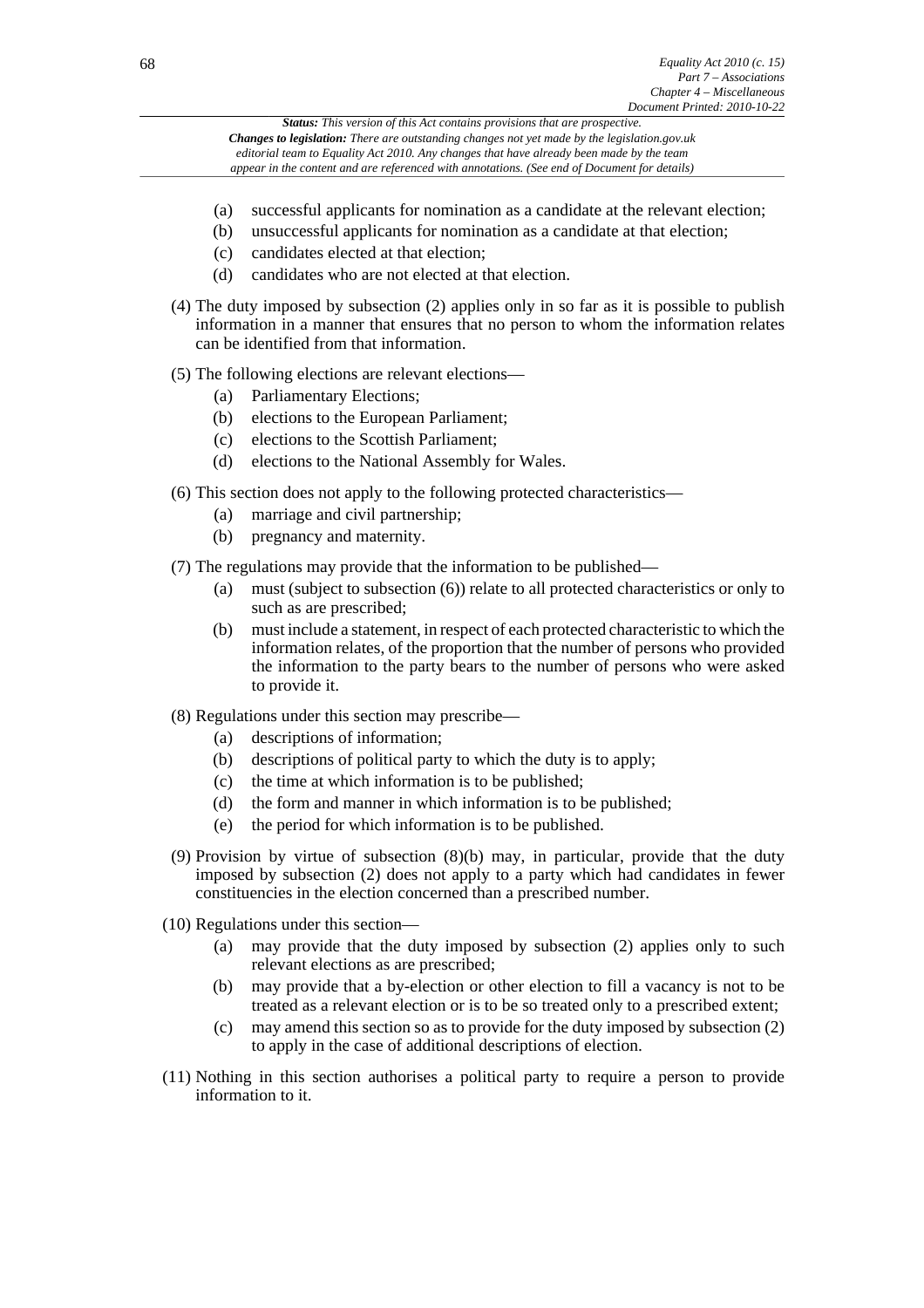#### Supplementary

#### **107 Interpretation and exceptions**

- (1) This section applies for the purposes of this Part.
- (2) An "association" is an association of persons—
	- (a) which has at least 25 members, and
	- (b) admission to membership of which is regulated by the association's rules and involves a process of selection.
- (3) A Minister of the Crown may by order amend subsection (2)(a) so as to substitute a different number for that for the time being specified there.
- (4) It does not matter—
	- (a) whether an association is incorporated;
	- (b) whether its activities are carried on for profit.
- (5) Membership is membership of any description; and a reference to a member is to be construed accordingly.
- (6) A person is an "associate", in relation to an association, if the person—
	- (a) is not a member of the association, but
	- (b) in accordance with the association's rules, has some or all of the rights as a member as a result of being a member of another association.
- (7) A reference to a registered political party is a reference to a party registered in the Great Britain register under Part 2 of the Political Parties, Elections and Referendums Act 2000.
- (8) Schedule 15 (reasonable adjustments) has effect.
- (9) Schedule 16 (exceptions) has effect.

# **PART 8**

#### PROHIBITED CONDUCT: ANCILLARY

#### **108 Relationships that have ended**

- (1) A person (A) must not discriminate against another (B) if—
	- (a) the discrimination arises out of and is closely connected to a relationship which used to exist between them, and
	- (b) conduct of a description constituting the discrimination would, if it occurred during the relationship, contravene this Act.
- $(2)$  A person  $(A)$  must not harass another  $(B)$  if—
	- (a) the harassment arises out of and is closely connected to a relationship which used to exist between them, and
	- (b) conduct of a description constituting the harassment would, if it occurred during the relationship, contravene this Act.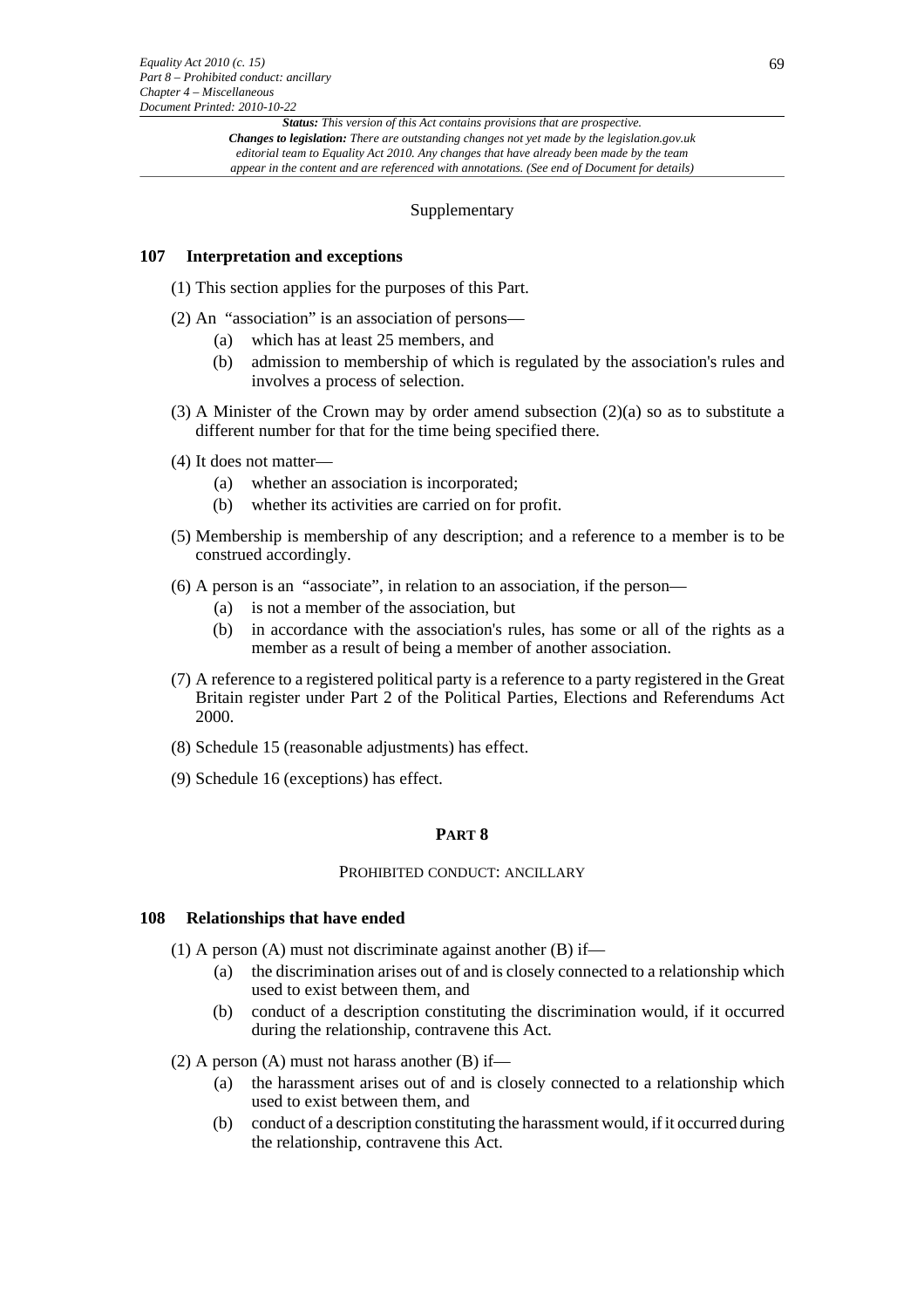- (3) It does not matter whether the relationship ends before or after the commencement of this section.
- (4) A duty to make reasonable adjustments applies to A in so far as B continues to be placed at a substantial disadvantage as mentioned in section 20.
- (5) For the purposes of subsection (4), sections 20, 21 and 22 and the applicable Schedules are to be construed as if the relationship had not ended.
- (6) For the purposes of Part 9 (enforcement), a contravention of this section relates to the Part of this Act that would have been contravened if the relationship had not ended.
- (7) But conduct is not a contravention of this section in so far as it also amounts to victimisation of B by A.

## **109 Liability of employers and principals**

- (1) Anything done by a person (A) in the course of A's employment must be treated as also done by the employer.
- (2) Anything done by an agent for a principal, with the authority of the principal, must be treated as also done by the principal.
- (3) It does not matter whether that thing is done with the employer's or principal's knowledge or approval.
- (4) In proceedings against A's employer (B) in respect of anything alleged to have been done by A in the course of A's employment it is a defence for B to show that B took all reasonable steps to prevent A—
	- (a) from doing that thing, or
	- (b) from doing anything of that description.
- (5) This section does not apply to offences under this Act (other than offences under Part 12 (disabled persons: transport)).

## **110 Liability of employees and agents**

- (1) A person (A) contravenes this section if—
	- (a) A is an employee or agent,
	- (b) A does something which, by virtue of section 109(1) or (2), is treated as having been done by A's employer or principal (as the case may be), and
	- (c) the doing of that thing by A amounts to a contravention of this Act by the employer or principal (as the case may be).
- (2) It does not matter whether, in any proceedings, the employer is found not to have contravened this Act by virtue of section 109(4).
- (3) A does not contravene this section if—
	- (a) A relies on a statement by the employer or principal that doing that thing is not a contravention of this Act, and
	- (b) it is reasonable for A to do so.
- (4) A person (B) commits an offence if B knowingly or recklessly makes a statement mentioned in subsection (3)(a) which is false or misleading in a material respect.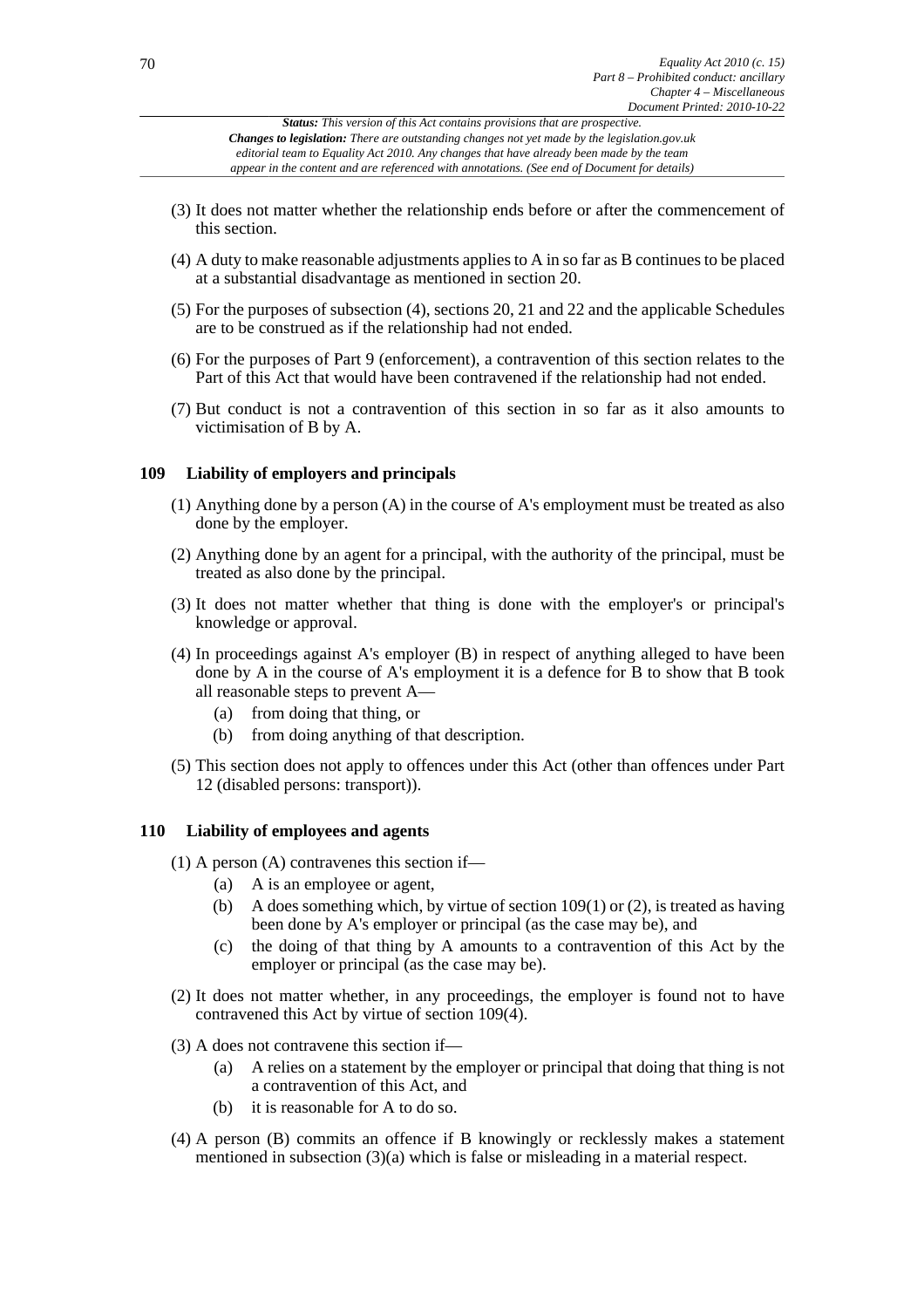- (5) A person guilty of an offence under subsection (4) is liable on summary conviction to a fine not exceeding level 5 on the standard scale.
- (6) Part 9 (enforcement) applies to a contravention of this section by A as if it were the contravention mentioned in subsection (1)(c).
- (7) The reference in subsection (1)(c) to a contravention of this Act does not include a reference to disability discrimination in contravention of Chapter 1 of Part 6 (schools).

## **111 Instructing, causing or inducing contraventions**

- (1) A person (A) must not instruct another (B) to do in relation to a third person (C) anything which contravenes Part 3, 4, 5, 6 or 7 or section  $108(1)$  or (2) or  $112(1)$  (a basic contravention).
- $(2)$  A person (A) must not cause another (B) to do in relation to a third person (C) anything which is a basic contravention.
- (3) A person (A) must not induce another (B) to do in relation to a third person (C) anything which is a basic contravention.
- (4) For the purposes of subsection (3), inducement may be direct or indirect.
- (5) Proceedings for a contravention of this section may be brought—
	- (a) by B, if B is subjected to a detriment as a result of A's conduct;
	- (b) by C, if C is subjected to a detriment as a result of A's conduct;
	- (c) by the Commission.
- (6) For the purposes of subsection (5), it does not matter whether—
	- (a) the basic contravention occurs;
	- (b) any other proceedings are, or may be, brought in relation to A's conduct.
- (7) This section does not apply unless the relationship between A and B is such that A is in a position to commit a basic contravention in relation to B.
- (8) A reference in this section to causing or inducing a person to do something includes a reference to attempting to cause or induce the person to do it.
- (9) For the purposes of Part 9 (enforcement), a contravention of this section is to be treated as relating—
	- (a) in a case within subsection  $(5)(a)$ , to the Part of this Act which, because of the relationship between A and B, A is in a position to contravene in relation to B;
	- (b) in a case within subsection (5)(b), to the Part of this Act which, because of the relationship between B and C, B is in a position to contravene in relation to C.

## **112 Aiding contraventions**

- (1) A person (A) must not knowingly help another (B) to do anything which contravenes Part 3, 4, 5, 6 or 7 or section 108(1) or (2) or 111 (a basic contravention).
- (2) It is not a contravention of subsection  $(1)$  if—
	- (a) A relies on a statement by B that the act for which the help is given does not contravene this Act, and
	- (b) it is reasonable for A to do so.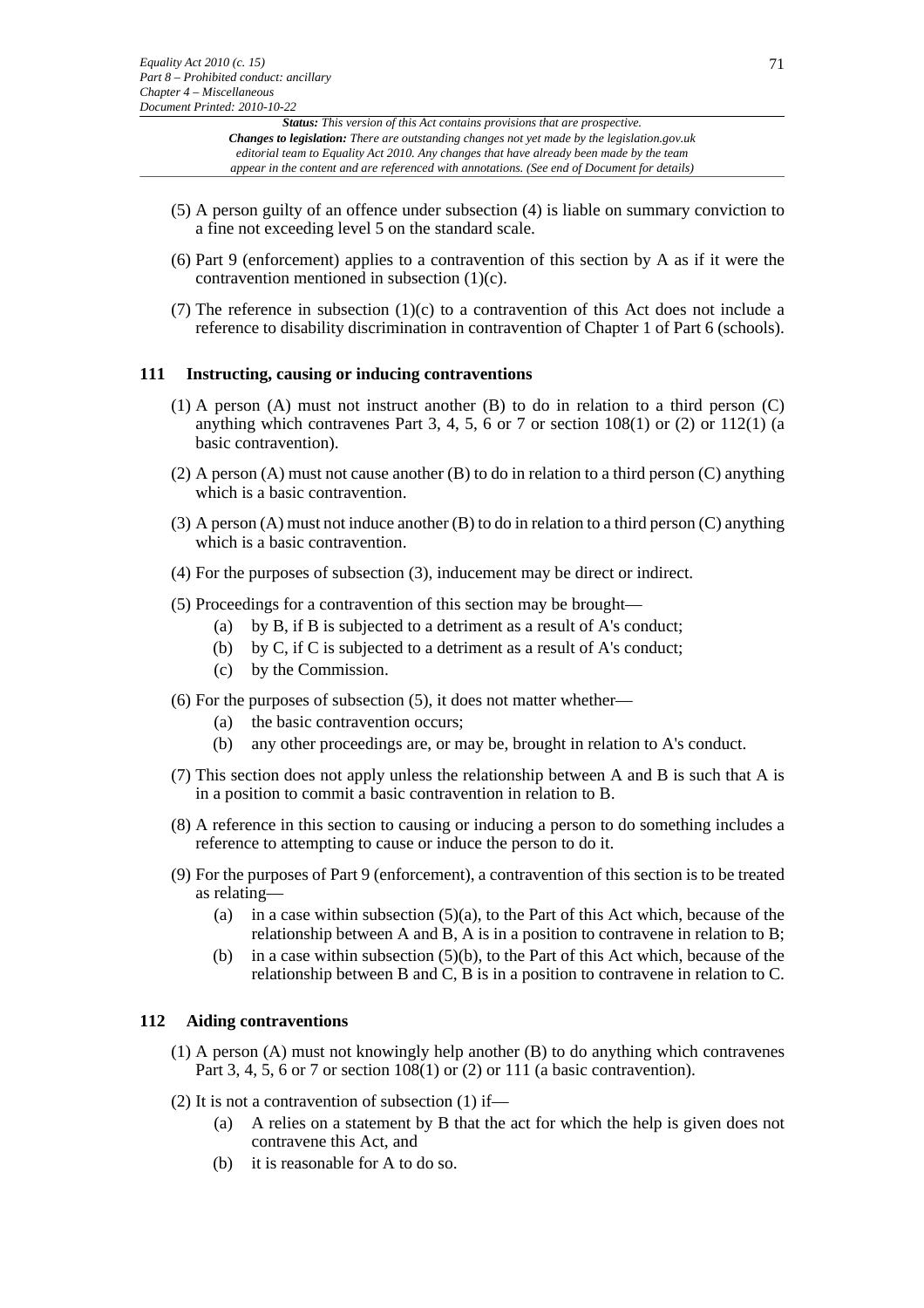- (3) B commits an offence if B knowingly or recklessly makes a statement mentioned in subsection (2)(a) which is false or misleading in a material respect.
- (4) A person guilty of an offence under subsection (3) is liable on summary conviction to a fine not exceeding level 5 on the standard scale.
- (5) For the purposes of Part 9 (enforcement), a contravention of this section is to be treated as relating to the provision of this Act to which the basic contravention relates.
- (6) The reference in subsection (1) to a basic contravention does not include a reference to disability discrimination in contravention of Chapter 1 of Part 6 (schools).

## **PART 9**

## ENFORCEMENT

# **CHAPTER 1**

## **INTRODUCTORY**

## **113 Proceedings**

- (1) Proceedings relating to a contravention of this Act must be brought in accordance with this Part.
- (2) Subsection (1) does not apply to proceedings under Part 1 of the Equality Act 2006.
- (3) Subsection (1) does not prevent—
	- (a) a claim for judicial review;
	- (b) proceedings under the Immigration Acts;
	- (c) proceedings under the Special Immigration Appeals Commission Act 1997;
	- (d) in Scotland, an application to the supervisory jurisdiction of the Court of Session.
- (4) This section is subject to any express provision of this Act conferring jurisdiction on a court or tribunal.
- (5) The reference to a contravention of this Act includes a reference to a breach of an equality clause or rule.
- (6) Chapters 2 and 3 do not apply to proceedings relating to an equality clause or rule except in so far as Chapter 4 provides for that.
- (7) This section does not apply to—
	- (a) proceedings for an offence under this Act;
	- (b) proceedings relating to a penalty under Part 12 (disabled persons: transport).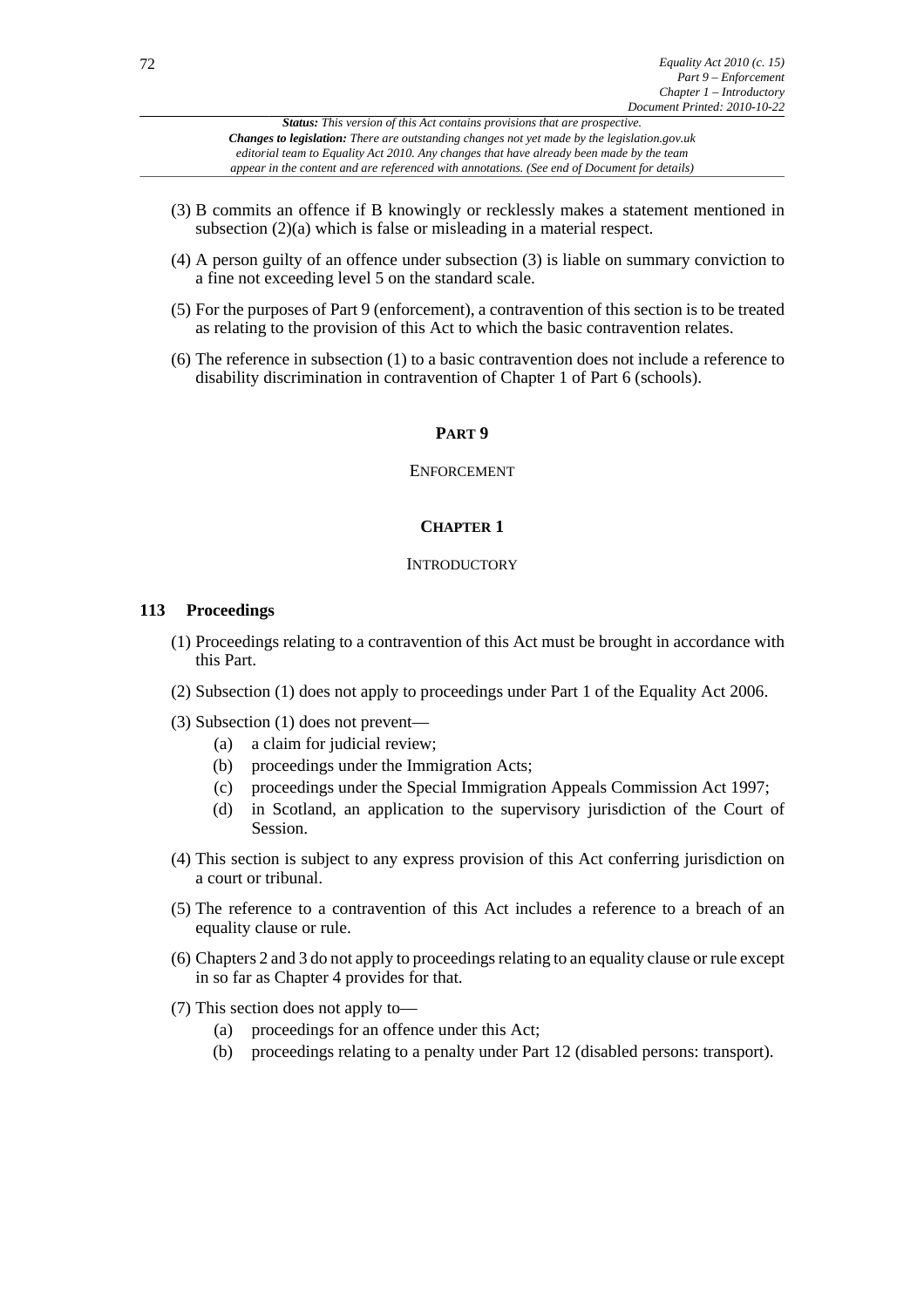### **CHAPTER 2**

### CIVIL COURTS

## **114 Jurisdiction**

- (1) A county court or, in Scotland, the sheriff has jurisdiction to determine a claim relating to—
	- (a) a contravention of Part 3 (services and public functions);
	- (b) a contravention of Part 4 (premises);
	- (c) a contravention of Part 6 (education);
	- (d) a contravention of Part 7 (associations);
	- (e) a contravention of section 108, 111 or 112 that relates to Part 3, 4, 6 or 7.
- (2) Subsection (1)(a) does not apply to a claim within section 115.
- (3) Subsection (1)(c) does not apply to a claim within section 116.
- (4) Subsection (1)(d) does not apply to a contravention of section 106.
- (5) For the purposes of proceedings on a claim within subsection  $(1)(a)$ 
	- (a) a decision in proceedings on a claim mentioned in section 115(1) that an act is a contravention of Part 3 is binding;
	- (b) it does not matter whether the act occurs outside the United Kingdom.
- (6) The county court or sheriff—
	- (a) must not grant an interim injunction or interdict unless satisfied that no criminal matter would be prejudiced by doing so:
	- (b) must grant an application to stay or sist proceedings under subsection (1) on grounds of prejudice to a criminal matter unless satisfied the matter will not be prejudiced.
- (7) In proceedings in England and Wales on a claim within subsection (1), the power under section 63(1) of the County Courts Act 1984 (appointment of assessors) must be exercised unless the judge is satisfied that there are good reasons for not doing so.
- (8) In proceedings in Scotland on a claim within subsection (1), the power under rule 44.3 of Schedule 1 to the Sheriff Court (Scotland) Act 1907 (appointment of assessors) must be exercised unless the sheriff is satisfied that there are good reasons for not doing so.
- (9) The remuneration of an assessor appointed by virtue of subsection (8) is to be at a rate determined by the Lord President of the Court of Session.

### **115 Immigration cases**

- (1) A claim is within this section if it relates to the act of an immigration authority in taking a relevant decision and—
	- (a) the question whether the act is a contravention of Part 3 has been or could be raised on an appeal which is pending, or could be brought, under the immigration provisions, or
	- (b) it has been decided on an appeal under those provisions that the act is not a contravention of Part 3.
- (2) The relevant decision is not—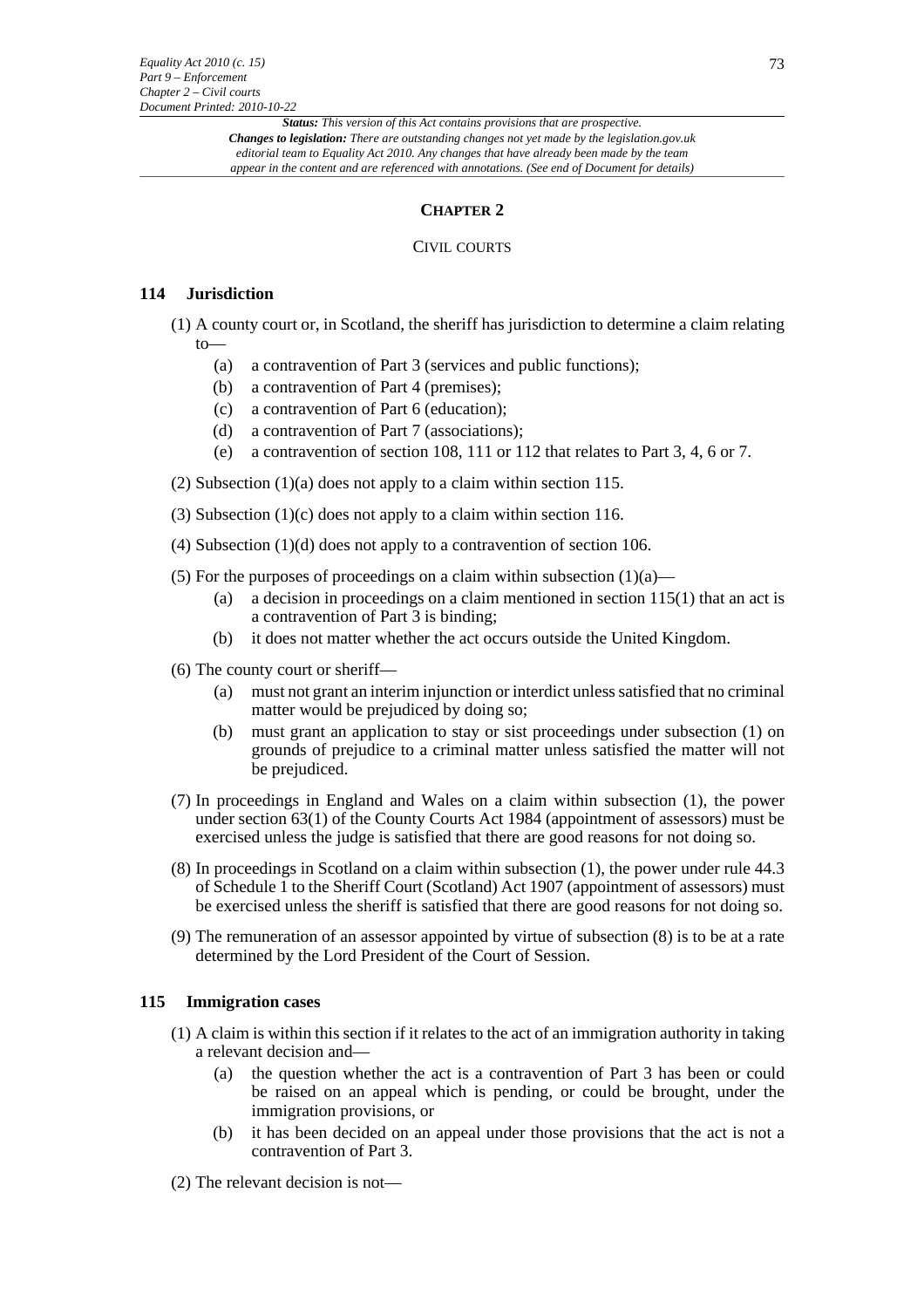- (a) subject to challenge in proceedings on a claim within section  $114(1)(a)$ , or
- (b) affected by the decision of a court in such proceedings.
- (3) For the purposes of subsection  $(1)(a)$  a power to grant permission to appeal out of time must be ignored.
- (4) Each of the following is an immigration authority—
	- (a) the Secretary of State;
	- (b) an immigration officer;
	- (c) a person responsible for the grant or refusal of entry clearance (within the meaning of section 33(1) of the Immigration Act 1971).
- (5) The immigration provisions are—
	- (a) the Special Immigration Appeals Commission Act 1997, or
	- (b) Part 5 of the Nationality, Immigration and Asylum Act 2002.
- (6) A relevant decision is—
	- (a) a decision under the Immigration Acts relating to the entitlement of a person to enter or remain in the United Kingdom;
	- (b) a decision on an appeal under the immigration provisions relating to a decision within paragraph (a).
- (7) An appeal is pending if it is pending for the purposes of section 104 of the Nationality, Immigration and Asylum Act 2002 or (as the case may be) for the purposes of that section as it is applied by section  $2(2)(j)$  of the Special Immigration Appeals Commission Act 1997.

# **116 Education cases**

- (1) A claim is within this section if it may be made to—
	- (a) the First-tier Tribunal in accordance with Part 2 of Schedule 17,
	- (b) the Special Educational Needs Tribunal for Wales in accordance with Part 2 of that Schedule, or
	- (c) an Additional Support Needs Tribunal for Scotland in accordance with Part 3 of that Schedule.
- (2) A claim is also within this section if it must be made in accordance with appeal arrangements within the meaning of Part 4 of that Schedule.
- (3) Schedule 17 (disabled pupils: enforcement) has effect.

## **117 National security**

- (1) Rules of court may, in relation to proceedings on a claim within section 114, confer power as mentioned in subsections (2) to (4); but a power so conferred is exercisable only if the court thinks it expedient to do so in the interests of national security.
- (2) The rules may confer power to exclude from all or part of the proceedings—
	- (a) the claimant or pursuer;
	- (b) a representative of the claimant or pursuer;
	- (c) an assessor.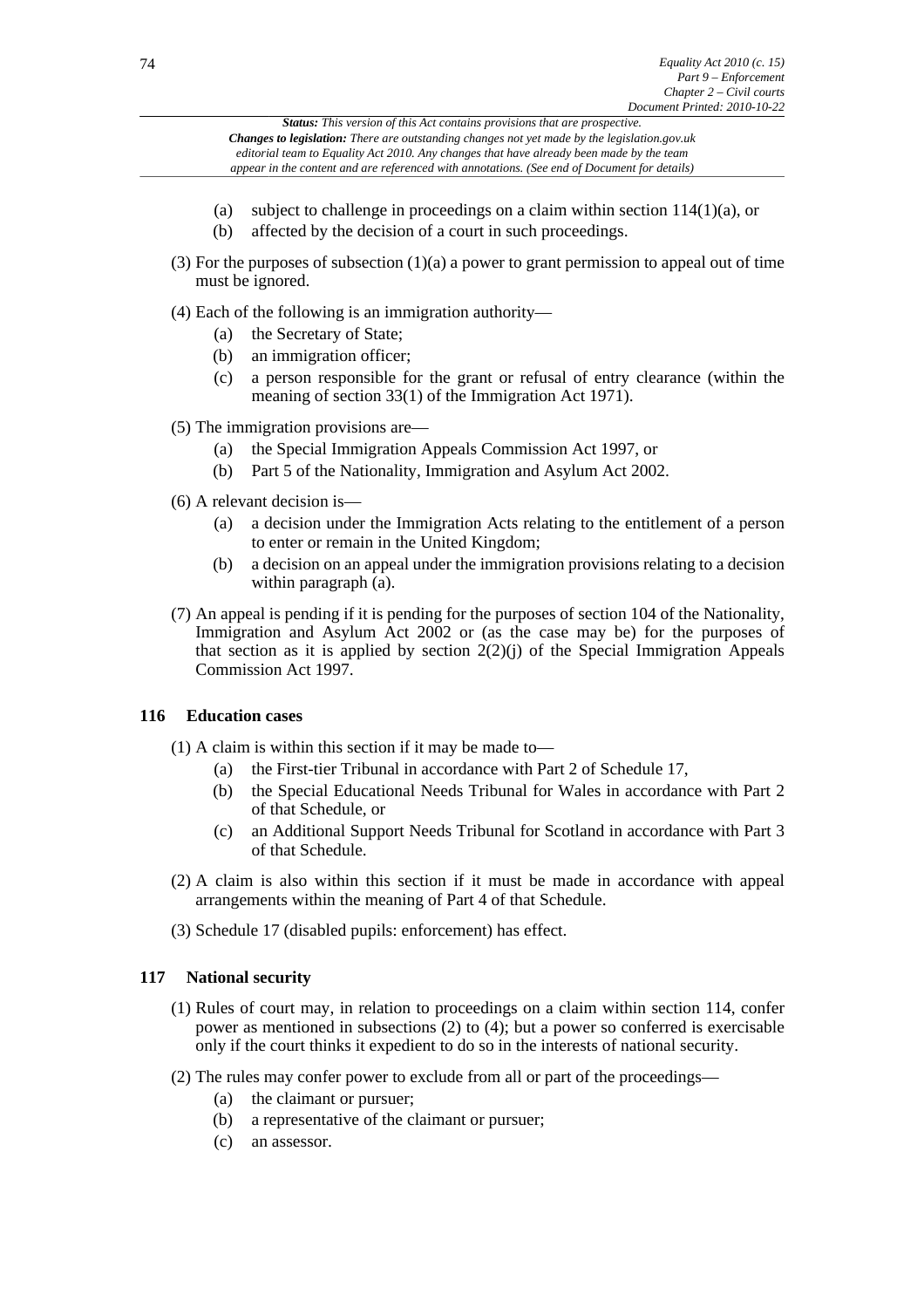- (3) The rules may confer power to permit a claimant, pursuer or representative who has been excluded to make a statement to the court before the commencement of the proceedings, or part of the proceedings, to which the exclusion relates.
- (4) The rules may confer power to take steps to keep secret all or part of the reasons for the court's decision.
- (5) The Attorney General or, in Scotland, the Advocate General for Scotland may appoint a person to represent the interests of a claimant or pursuer in, or in any part of, proceedings to which an exclusion by virtue of subsection  $(2)(a)$  or (b) relates.
- $(6)$  A person (P) may be appointed under subsection  $(5)$  only if—
	- (a) in relation to proceedings in England and Wales, P is a person who, for the purposes of the Legal Services Act 2007, is an authorised person in relation to an activity which constitutes the exercise of a right of audience or the conduct of litigation;
	- (b) in relation to proceedings in Scotland, P is an advocate or qualified to practice as a solicitor in Scotland.
- (7) P is not responsible to the person whose interests P is appointed to represent.

## **118 Time limits**

- (1) Proceedings on a claim within section 114 may not be brought after the end of—
	- (a) the period of 6 months starting with the date of the act to which the claim relates, or
	- (b) such other period as the county court or sheriff thinks just and equitable.
- (2) If subsection (3) or (4) applies, subsection (1)(a) has effect as if for "6 months" there were substituted " 9 months".
- (3) This subsection applies if—
	- (a) the claim relates to the act of a qualifying institution, and
	- (b) a complaint relating to the act is referred under the student complaints scheme before the end of the period of 6 months starting with the date of the act.
- (4) This subsection applies if—
	- (a) the claim relates to a dispute referred for conciliation in pursuance of arrangements under section 27 of the Equality Act 2006, and
	- (b) subsection (3) does not apply.
- (5) If it has been decided under the immigration provisions that the act of an immigration authority in taking a relevant decision is a contravention of Part 3 (services and public functions), subsection (1) has effect as if for paragraph (a) there were substituted—
	- "(a) the period of 6 months starting with the day after the expiry of the period during which, as a result of section 114(2), proceedings could not be brought in reliance on section  $114(1)(a)$ ;"
- (6) For the purposes of this section—
	- (a) conduct extending over a period is to be treated as done at the end of the period;
	- (b) failure to do something is to be treated as occurring when the person in question decided on it.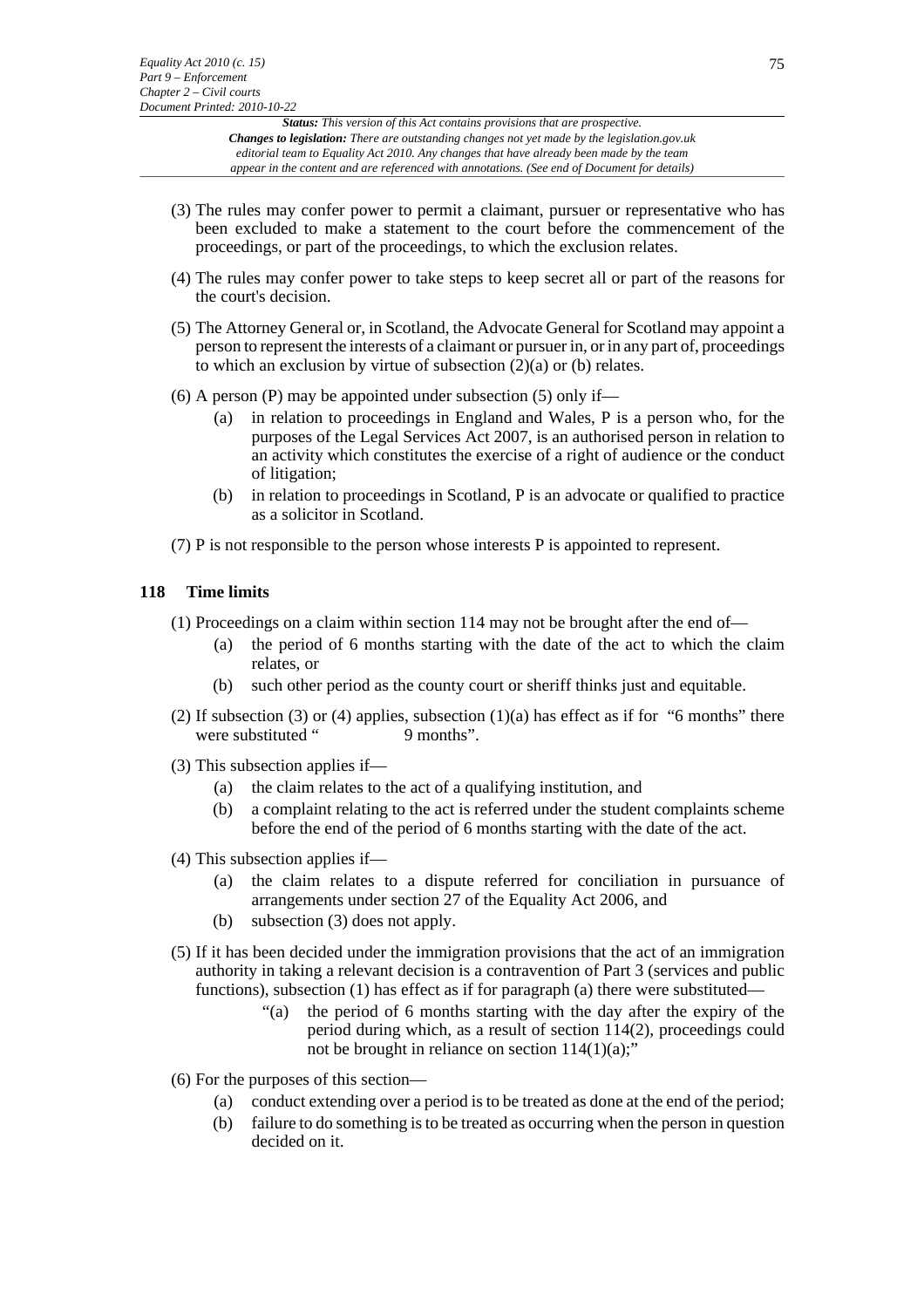- (7) In the absence of evidence to the contrary, a person (P) is to be taken to decide on failure to do something—
	- (a) when P does an act inconsistent with doing it, or
	- (b) if P does no inconsistent act, on the expiry of the period in which P might reasonably have been expected to do it.
- (8) In this section—

"immigration authority", "immigration provisions" and "relevant decision" each have the meaning given in section 115;

"qualifying institution" has the meaning given in section 11 of the Higher Education Act 2004;

"the student complaints scheme" means a scheme for the review of qualifying complaints (within the meaning of section 12 of that Act) that is provided by the designated operator (within the meaning of section 13(5)(b) of that Act).

# **119 Remedies**

- (1) This section applies if a county court or the sheriff finds that there has been a contravention of a provision referred to in section 114(1).
- (2) The county court has power to grant any remedy which could be granted by the High Court—
	- (a) in proceedings in tort;
	- (b) on a claim for judicial review.
- (3) The sheriff has power to make any order which could be made by the Court of Session—
	- (a) in proceedings for reparation;
	- (b) on a petition for judicial review.
- (4) An award of damages may include compensation for injured feelings (whether or not it includes compensation on any other basis).
- (5) Subsection (6) applies if the county court or sheriff—
	- (a) finds that a contravention of a provision referred to in section 114(1) is established by virtue of section 19, but
	- (b) is satisfied that the provision, criterion or practice was not applied with the intention of discriminating against the claimant or pursuer.
- (6) The county court or sheriff must not make an award of damages unless it first considers whether to make any other disposal.
- (7) The county court or sheriff must not grant a remedy other than an award of damages or the making of a declaration unless satisfied that no criminal matter would be prejudiced by doing so.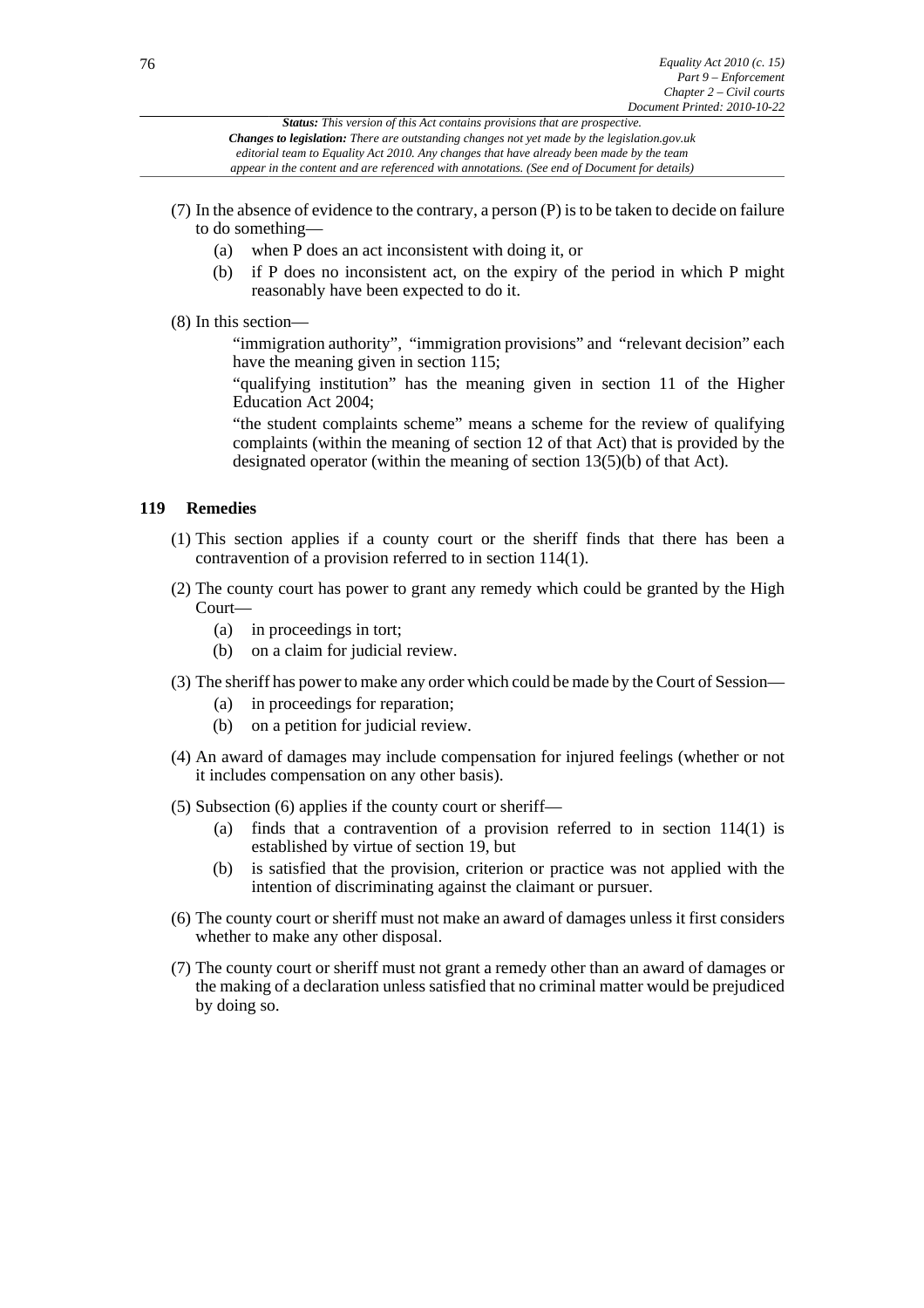### **CHAPTER 3**

#### EMPLOYMENT TRIBUNALS

#### **120 Jurisdiction**

- (1) An employment tribunal has, subject to section 121, jurisdiction to determine a complaint relating to—
	- (a) a contravention of Part 5 (work);
	- (b) a contravention of section 108, 111 or 112 that relates to Part 5.
- (2) An employment tribunal has jurisdiction to determine an application by a responsible person (as defined by section 61) for a declaration as to the rights of that person and a worker in relation to a dispute about the effect of a non-discrimination rule.
- (3) An employment tribunal also has jurisdiction to determine an application by the trustees or managers of an occupational pension scheme for a declaration as to their rights and those of a member in relation to a dispute about the effect of a non-discrimination rule.
- (4) An employment tribunal also has jurisdiction to determine a question that—
	- (a) relates to a non-discrimination rule, and
	- (b) is referred to the tribunal by virtue of section 122.
- (5) In proceedings before an employment tribunal on a complaint relating to a breach of a non-discrimination rule, the employer—
	- (a) is to be treated as a party, and
	- (b) is accordingly entitled to appear and be heard.
- (6) Nothing in this section affects such jurisdiction as the High Court, a county court, the Court of Session or the sheriff has in relation to a non-discrimination rule.
- (7) Subsection (1)(a) does not apply to a contravention of section 53 in so far as the act complained of may, by virtue of an enactment, be subject to an appeal or proceedings in the nature of an appeal.
- (8) In subsection (1), the references to Part 5 do not include a reference to section 60(1).

#### **121 Armed forces cases**

- (1) Section 120(1) does not apply to a complaint relating to an act done when the complainant was serving as a member of the armed forces unless—
	- (a) the complainant has made a service complaint about the matter, and
	- (b) the complaint has not been withdrawn.
- (2) If the complaint is made under the service complaint procedures, it is to be treated for the purposes of subsection  $(1)(b)$  as withdrawn if—
	- (a) neither the officer to whom it is made nor a superior officer refers it to the Defence Council, and
	- (b) the complainant does not apply for it to be referred to the Defence Council.
- (3) If the complaint is made under the old service redress procedures, it is to be treated for the purposes of subsection  $(1)(b)$  as withdrawn if the complainant does not submit it to the Defence Council under those procedures.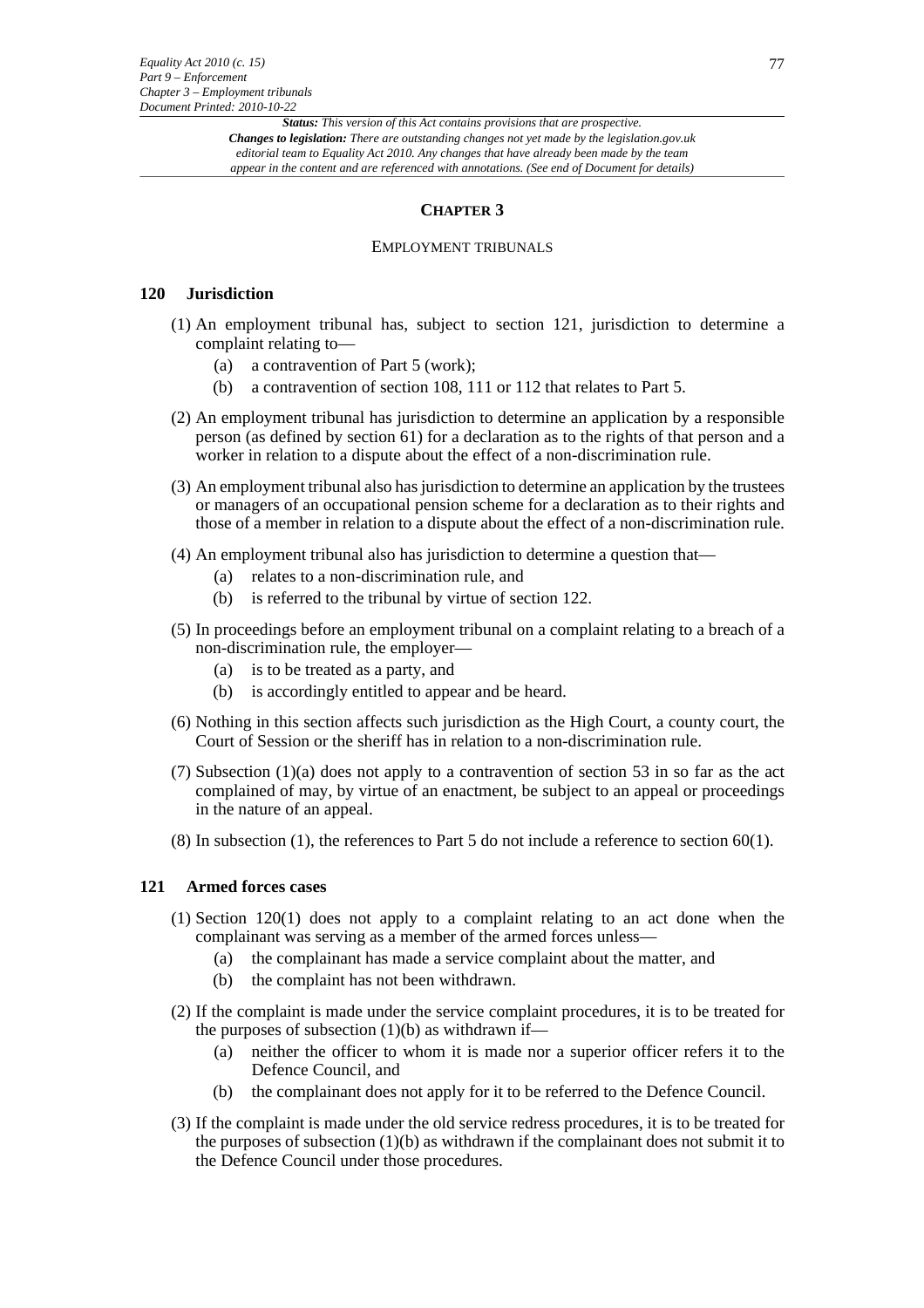- (4) The reference in subsection (3) to the old service redress procedures is a reference to the procedures (other than those relating to the making of a report on a complaint to Her Majesty) referred to in—
	- (a) section 180 of the Army Act 1955,
	- (b) section 180 of the Air Force Act 1955, or
	- (c) section 130 of the Naval Discipline Act 1957.
- (5) The making of a complaint to an employment tribunal in reliance on subsection (1) does not affect the continuation of the service complaint procedures or (as the case may be) the old service redress procedures.

# **122 References by court to tribunal, etc.**

- (1) If it appears to a court in which proceedings are pending that a claim or counter-claim relating to a non-discrimination rule could more conveniently be determined by an employment tribunal, the court may strike out the claim or counter-claim.
- (2) If in proceedings before a court a question arises about a non-discrimination rule, the court may (whether or not on an application by a party to the proceedings)—
	- (a) refer the question, or direct that it be referred by a party to the proceedings, to an employment tribunal for determination, and
	- (b) stay or sist the proceedings in the meantime.

# **123 Time limits**

- (1) Proceedings on a complaint within section 120 may not be brought after the end of—
	- (a) the period of 3 months starting with the date of the act to which the complaint relates, or
	- (b) such other period as the employment tribunal thinks just and equitable.
- (2) Proceedings may not be brought in reliance on section  $121(1)$  after the end of—
	- (a) the period of 6 months starting with the date of the act to which the proceedings relate, or
	- (b) such other period as the employment tribunal thinks just and equitable.
- (3) For the purposes of this section—
	- (a) conduct extending over a period is to be treated as done at the end of the period;
	- (b) failure to do something is to be treated as occurring when the person in question decided on it.
- (4) In the absence of evidence to the contrary, a person (P) is to be taken to decide on failure to do something—
	- (a) when P does an act inconsistent with doing it, or
	- (b) if P does no inconsistent act, on the expiry of the period in which P might reasonably have been expected to do it.

# **124 Remedies: general**

(1) This section applies if an employment tribunal finds that there has been a contravention of a provision referred to in section 120(1).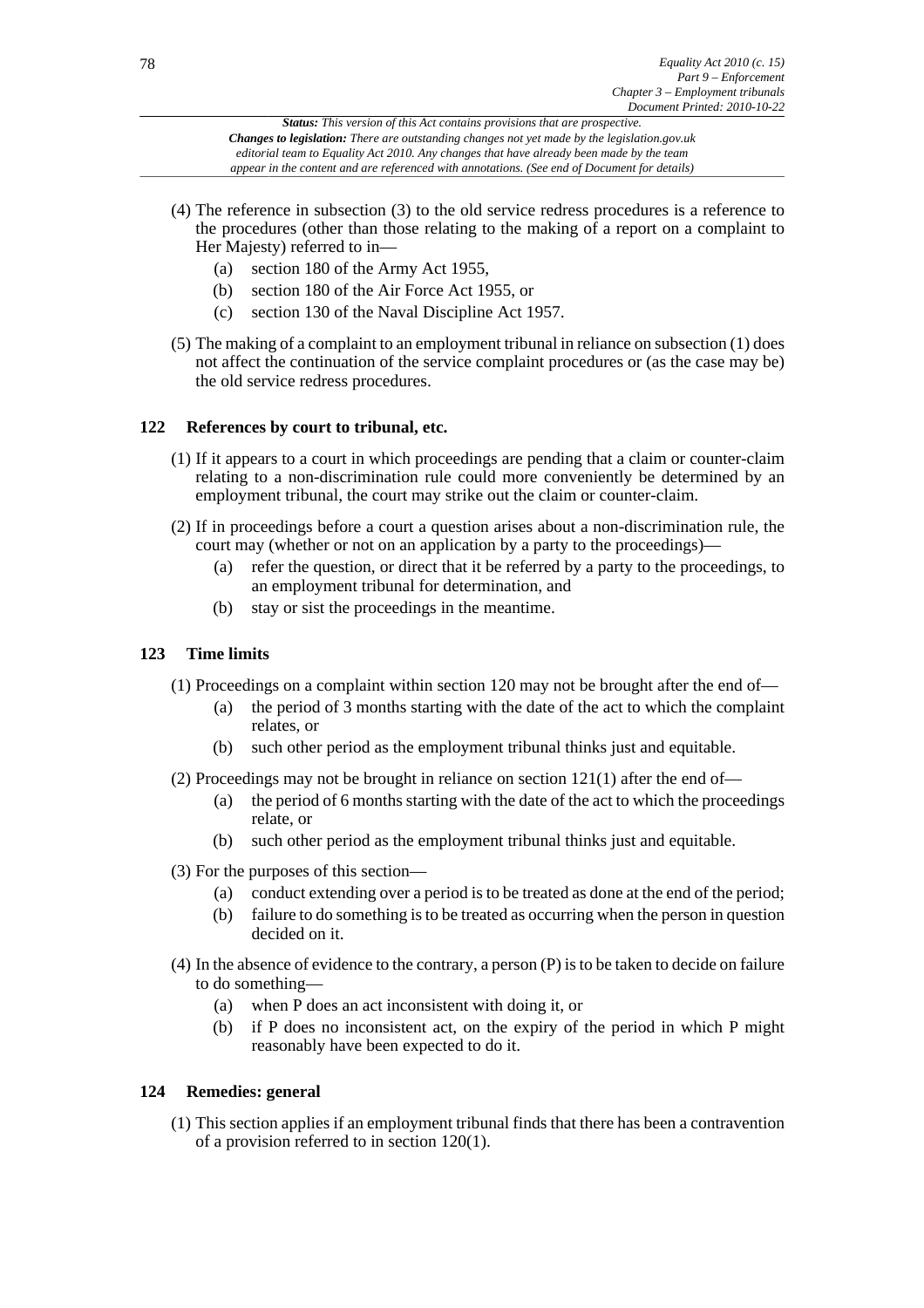(2) The tribunal may—

- (a) make a declaration as to the rights of the complainant and the respondent in relation to the matters to which the proceedings relate;
- (b) order the respondent to pay compensation to the complainant;
- (c) make an appropriate recommendation.
- (3) An appropriate recommendation is a recommendation that within a specified period the respondent takes specified steps for the purpose of obviating or reducing the adverse effect of any matter to which the proceedings relate—
	- (a) on the complainant;
	- (b) on any other person.
- (4) Subsection (5) applies if the tribunal—
	- (a) finds that a contravention is established by virtue of section 19, but
	- (b) is satisfied that the provision, criterion or practice was not applied with the intention of discriminating against the complainant.
- (5) It must not make an order under subsection  $(2)(b)$  unless it first considers whether to act under subsection  $(2)(a)$  or  $(c)$ .
- (6) The amount of compensation which may be awarded under subsection (2)(b) corresponds to the amount which could be awarded by a county court or the sheriff under section 119.
- (7) If a respondent fails, without reasonable excuse, to comply with an appropriate recommendation in so far as it relates to the complainant, the tribunal may—
	- (a) if an order was made under subsection  $(2)(b)$ , increase the amount of compensation to be paid;
	- (b) if no such order was made, make one.

### **125 Remedies: national security**

- (1) In national security proceedings, an appropriate recommendation (as defined by section 124) must not be made in relation to a person other than the complainant if the recommendation would affect anything done by—
	- (a) the Security Service,
	- (b) the Secret Intelligence Service,
	- (c) the Government Communications Headquarters, or
	- (d) a part of the armed forces which is, in accordance with a requirement of the Secretary of State, assisting the Government Communications Headquarters.
- (2) National security proceedings are—
	- (a) proceedings to which a direction under section 10(3) of the Employment Tribunals Act 1996 (national security) relates;
	- (b) proceedings to which an order under section 10(4) of that Act relates;
	- (c) proceedings (or the part of proceedings) to which a direction pursuant to regulations made under section 10(5) of that Act relates;
	- (d) proceedings (or the part of proceedings) in relation to which an employment tribunal acts pursuant to regulations made under section 10(6) of that Act.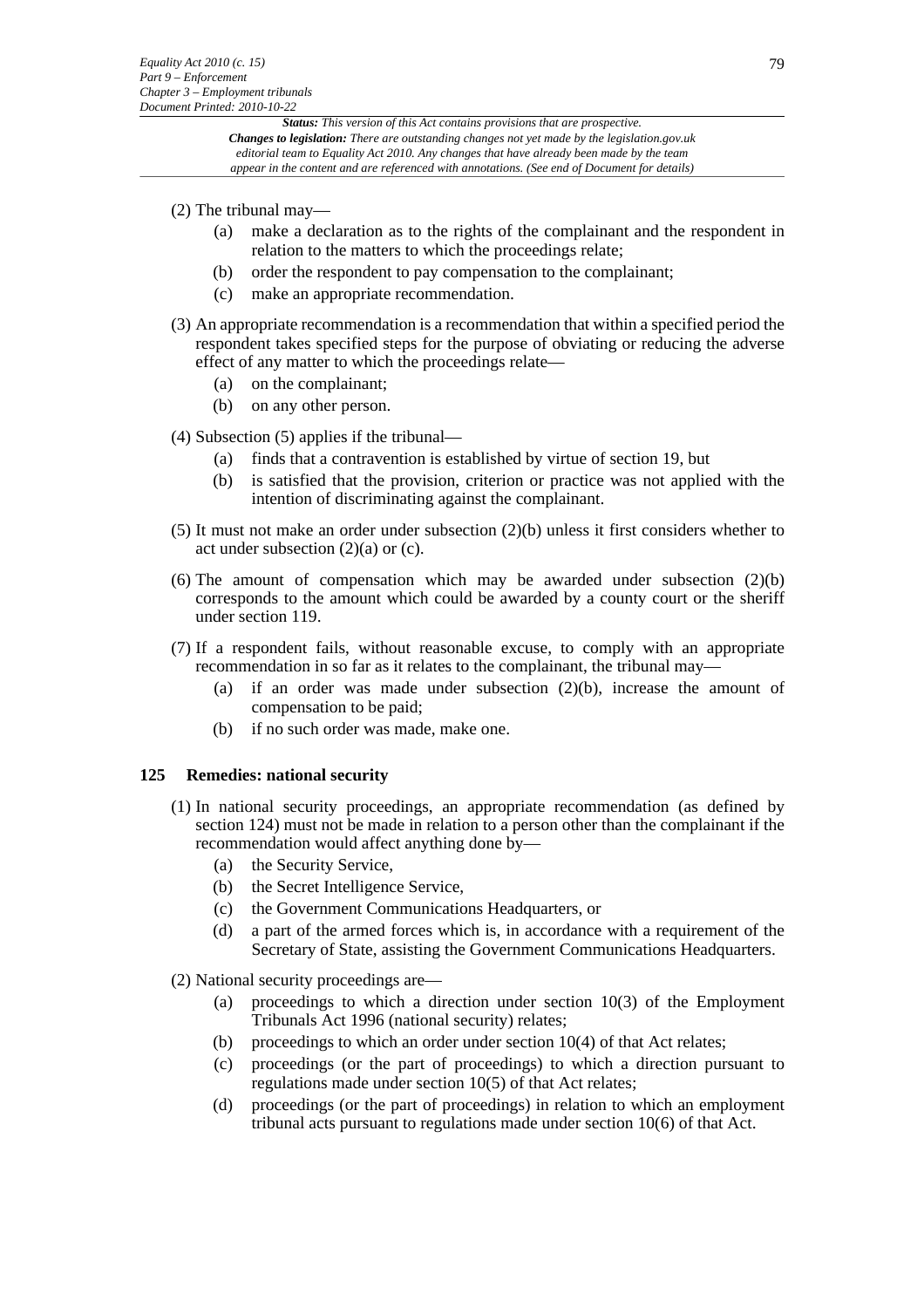## **126 Remedies: occupational pension schemes**

- (1) This section applies if an employment tribunal finds that there has been a contravention of a provision referred to in section 120(1) in relation to—
	- (a) the terms on which persons become members of an occupational pension scheme, or
	- (b) the terms on which members of an occupational pension scheme are treated.
- (2) In addition to anything which may be done by the tribunal under section 124 the tribunal may also by order declare—
	- (a) if the complaint relates to the terms on which persons become members of a scheme, that the complainant has a right to be admitted to the scheme;
	- (b) if the complaint relates to the terms on which members of the scheme are treated, that the complainant has a right to membership of the scheme without discrimination.
- (3) The tribunal may not make an order under subsection (2)(b) of section 124 unless—
	- (a) the compensation is for injured feelings, or
	- (b) the order is made by virtue of subsection (7) of that section.
- (4) An order under subsection (2)—
	- (a) may make provision as to the terms on which or the capacity in which the claimant is to enjoy the admission or membership;
	- (b) may have effect in relation to a period before the order is made.

# **CHAPTER 4**

### EQUALITY OF TERMS

## **127 Jurisdiction**

- (1) An employment tribunal has, subject to subsection (6), jurisdiction to determine a complaint relating to a breach of an equality clause or rule.
- (2) The jurisdiction conferred by subsection (1) includes jurisdiction to determine a complaint arising out of a breach of an equality clause or rule; and a reference in this Chapter to a complaint relating to such a breach is to be read accordingly.
- (3) An employment tribunal also has jurisdiction to determine an application by a responsible person for a declaration as to the rights of that person and a worker in relation to a dispute about the effect of an equality clause or rule.
- (4) An employment tribunal also has jurisdiction to determine an application by the trustees or managers of an occupational pension scheme for a declaration as to their rights and those of a member in relation to a dispute about the effect of an equality rule.
- (5) An employment tribunal also has jurisdiction to determine a question that—
	- (a) relates to an equality clause or rule, and
	- (b) is referred to the tribunal by virtue of section 128(2).
- (6) This section does not apply to a complaint relating to an act done when the complainant was serving as a member of the armed forces unless—
	- (a) the complainant has made a service complaint about the matter, and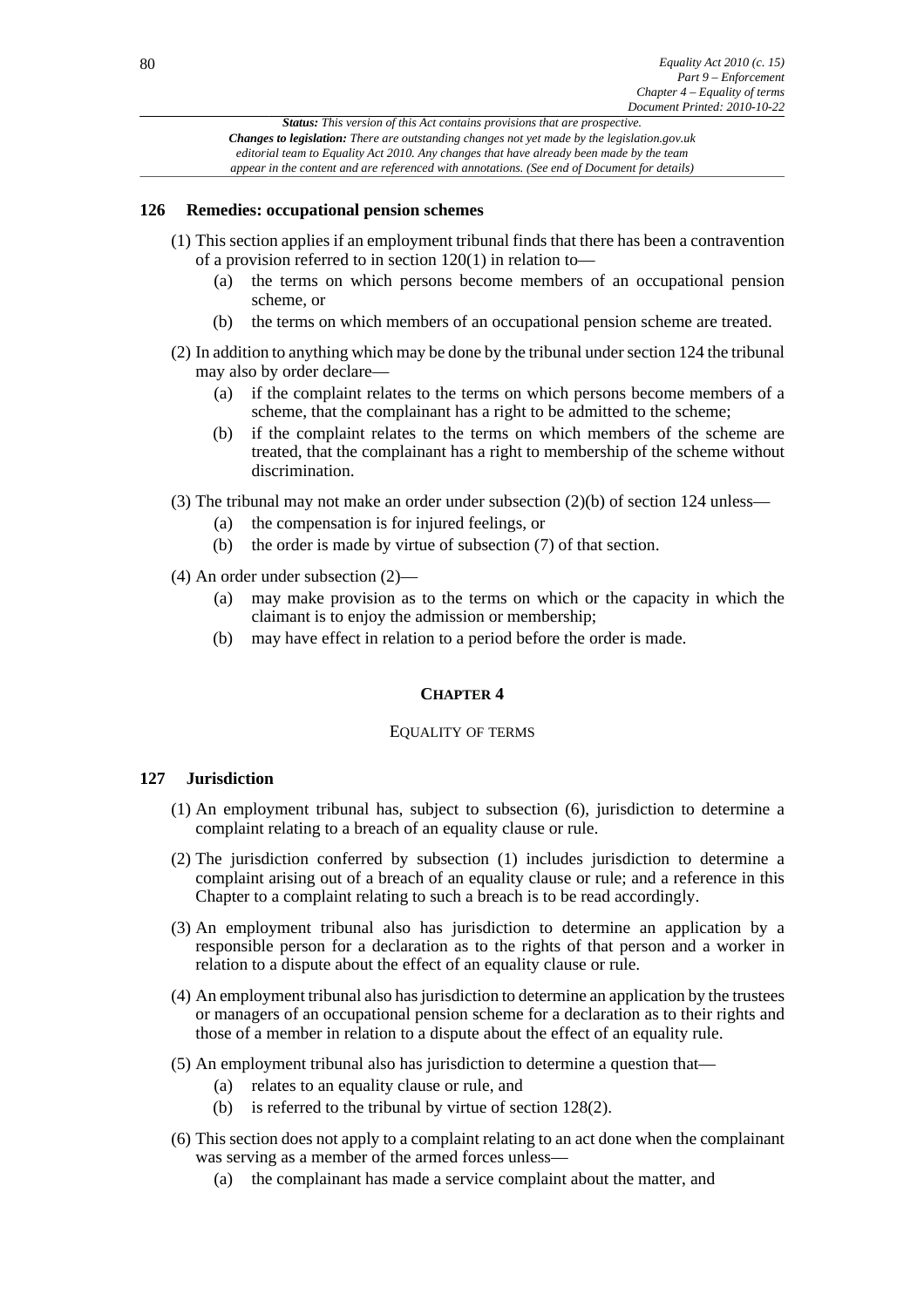- (b) the complaint has not been withdrawn.
- (7) Subsections (2) to (5) of section 121 apply for the purposes of subsection (6) of this section as they apply for the purposes of subsection (1) of that section.
- (8) In proceedings before an employment tribunal on a complaint relating to a breach of an equality rule, the employer—
	- (a) is to be treated as a party, and
	- (b) is accordingly entitled to appear and be heard.
- (9) Nothing in this section affects such jurisdiction as the High Court, a county court, the Court of Session or the sheriff has in relation to an equality clause or rule.

#### **128 References by court to tribunal, etc.**

- (1) If it appears to a court in which proceedings are pending that a claim or counter-claim relating to an equality clause or rule could more conveniently be determined by an employment tribunal, the court may strike out the claim or counter-claim.
- (2) If in proceedings before a court a question arises about an equality clause or rule, the court may (whether or not on an application by a party to the proceedings)—
	- (a) refer the question, or direct that it be referred by a party to the proceedings, to an employment tribunal for determination, and
	- (b) stay or sist the proceedings in the meantime.

# **129 Time limits**

- (1) This section applies to—
	- (a) a complaint relating to a breach of an equality clause or rule;
	- (b) an application for a declaration referred to in section 127(3) or (4).
- (2) Proceedings on the complaint or application may not be brought in an employment tribunal after the end of the qualifying period.
- (3) If the complaint or application relates to terms of work other than terms of service in the armed forces, the qualifying period is, in a case mentioned in the first column of the table, the period mentioned in the second column.

| Case                                                                                     | <b>Qualifying period</b>                                                                                                                                        |
|------------------------------------------------------------------------------------------|-----------------------------------------------------------------------------------------------------------------------------------------------------------------|
| A standard case                                                                          | The period of 6 months beginning<br>with the last day of the employment or<br>appointment.                                                                      |
| A stable work case (but not if it is also a<br>concealment or incapacity case (or both)) | The period of 6 months beginning with<br>the day on which the stable working<br>relationship ended.                                                             |
| A concealment case (but not if it is also<br>an incapacity case)                         | The period of 6 months beginning with<br>the day on which the worker discovered<br>(or could with reasonable diligence have<br>discovered) the qualifying fact. |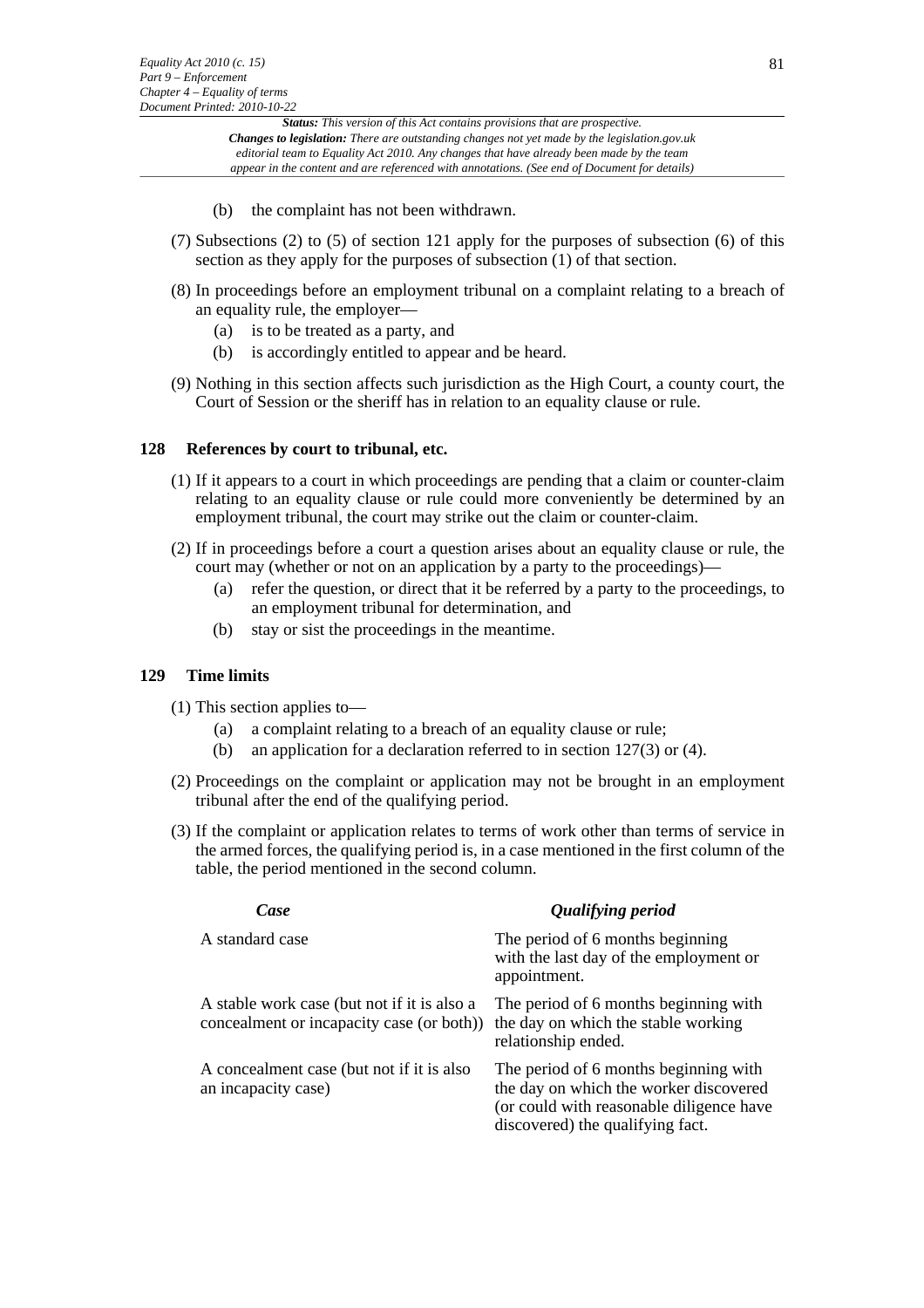| <b>Status:</b> This version of this Act contains provisions that are prospective.                   |
|-----------------------------------------------------------------------------------------------------|
| <b>Changes to legislation:</b> There are outstanding changes not yet made by the legislation.gov.uk |
| editorial team to Equality Act 2010. Any changes that have already been made by the team            |
| appear in the content and are referenced with annotations. (See end of Document for details)        |

| An incapacity case (but not if it is also a<br>concealment case) | The period of 6 months beginning with<br>the day on which the worker ceased to<br>have the incapacity.                                                         |
|------------------------------------------------------------------|----------------------------------------------------------------------------------------------------------------------------------------------------------------|
| A case which is a concealment case and<br>an incapacity case.    | The period of 6 months beginning with<br>the later of the days on which the period<br>would begin if the case were merely a<br>concealment or incapacity case. |

(4) If the complaint or application relates to terms of service in the armed forces, the qualifying period is, in a case mentioned in the first column of the table, the period mentioned in the second column.

| Case                                                             | <b>Qualifying period</b>                                                                                                                                        |
|------------------------------------------------------------------|-----------------------------------------------------------------------------------------------------------------------------------------------------------------|
| A standard case                                                  | The period of 9 months beginning with<br>the last day of the period of service<br>during which the complaint arose.                                             |
| A concealment case (but not if it is also<br>an incapacity case) | The period of 9 months beginning with<br>the day on which the worker discovered<br>(or could with reasonable diligence have<br>discovered) the qualifying fact. |
| An incapacity case (but not if it is also a<br>concealment case) | The period of 9 months beginning with<br>the day on which the worker ceased to<br>have the incapacity.                                                          |
| A case which is a concealment case and<br>an incapacity case.    | The period of 9 months beginning with<br>the later of the days on which the period<br>would begin if the case were merely a<br>concealment or incapacity case.  |

### **130 Section 129: supplementary**

- (1) This section applies for the purposes of section 129.
- (2) A standard case is a case which is not—
	- (a) a stable work case,
	- (b) a concealment case,
	- (c) an incapacity case, or
	- (d) a concealment case and an incapacity case.
- (3) A stable work case is a case where the proceedings relate to a period during which there was a stable working relationship between the worker and the responsible person (including any time after the terms of work had expired).
- (4) A concealment case in proceedings relating to an equality clause is a case where—
	- (a) the responsible person deliberately concealed a qualifying fact from the worker, and
	- (b) the worker did not discover (or could not with reasonable diligence have discovered) the qualifying fact until after the relevant day.
- (5) A concealment case in proceedings relating to an equality rule is a case where—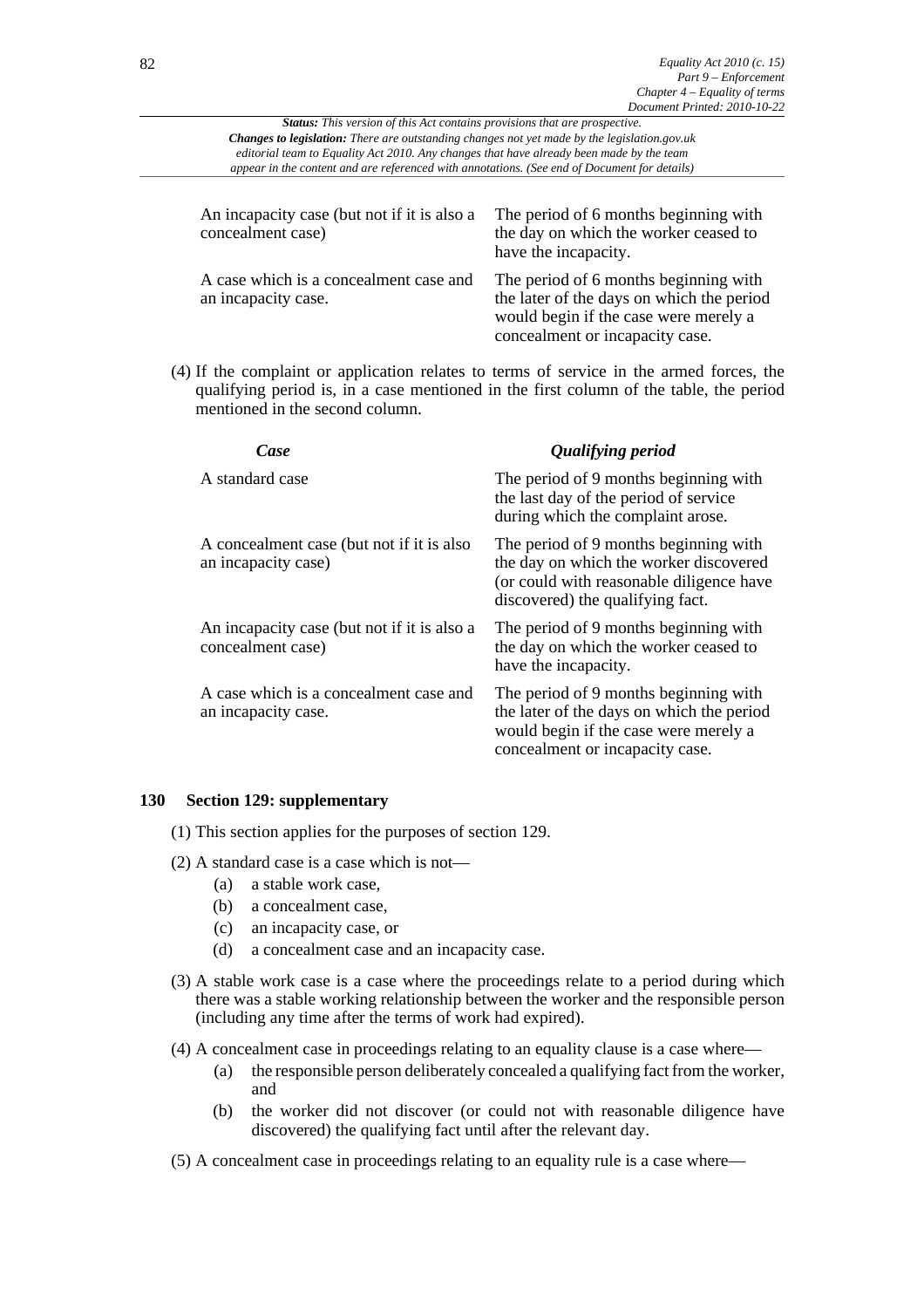- (a) the employer or the trustees or managers of the occupational pension scheme in question deliberately concealed a qualifying fact from the member, and
- (b) the member did not discover (or could not with reasonable diligence have discovered) the qualifying fact until after the relevant day.
- (6) A qualifying fact for the purposes of subsection (4) or (5) is a fact—
	- (a) which is relevant to the complaint, and
	- (b) without knowledge of which the worker or member could not reasonably have been expected to bring the proceedings.
- (7) An incapacity case in proceedings relating to an equality clause with respect to terms of work other than terms of service in the armed forces is a case where the worker had an incapacity during the period of 6 months beginning with the later of—
	- (a) the relevant day, or
	- (b) the day on which the worker discovered (or could with reasonable diligence have discovered) the qualifying fact deliberately concealed from the worker by the responsible person.
- (8) An incapacity case in proceedings relating to an equality clause with respect to terms of service in the armed forces is a case where the worker had an incapacity during the period of 9 months beginning with the later of—
	- (a) the last day of the period of service during which the complaint arose, or
	- (b) the day on which the worker discovered (or could with reasonable diligence have discovered) the qualifying fact deliberately concealed from the worker by the responsible person.
- (9) An incapacity case in proceedings relating to an equality rule is a case where the member of the occupational pension scheme in question had an incapacity during the period of 6 months beginning with the later of—
	- (a) the relevant day, or
	- (b) the day on which the member discovered (or could with reasonable diligence have discovered) the qualifying fact deliberately concealed from the member by the employer or the trustees or managers of the scheme.
- (10) The relevant day for the purposes of this section is—
	- (a) the last day of the employment or appointment, or
	- (b) the day on which the stable working relationship between the worker and the responsible person ended.

## **131 Assessment of whether work is of equal value**

- (1) This section applies to proceedings before an employment tribunal on—
	- (a) a complaint relating to a breach of an equality clause or rule, or
	- (b) a question referred to the tribunal by virtue of section 128(2).
- (2) Where a question arises in the proceedings as to whether one person's work is of equal value to another's, the tribunal may, before determining the question, require a member of the panel of independent experts to prepare a report on the question.
- (3) The tribunal may withdraw a requirement that it makes under subsection (2); and, if it does so, it may—
	- (a) request the panel member to provide it with specified documentation;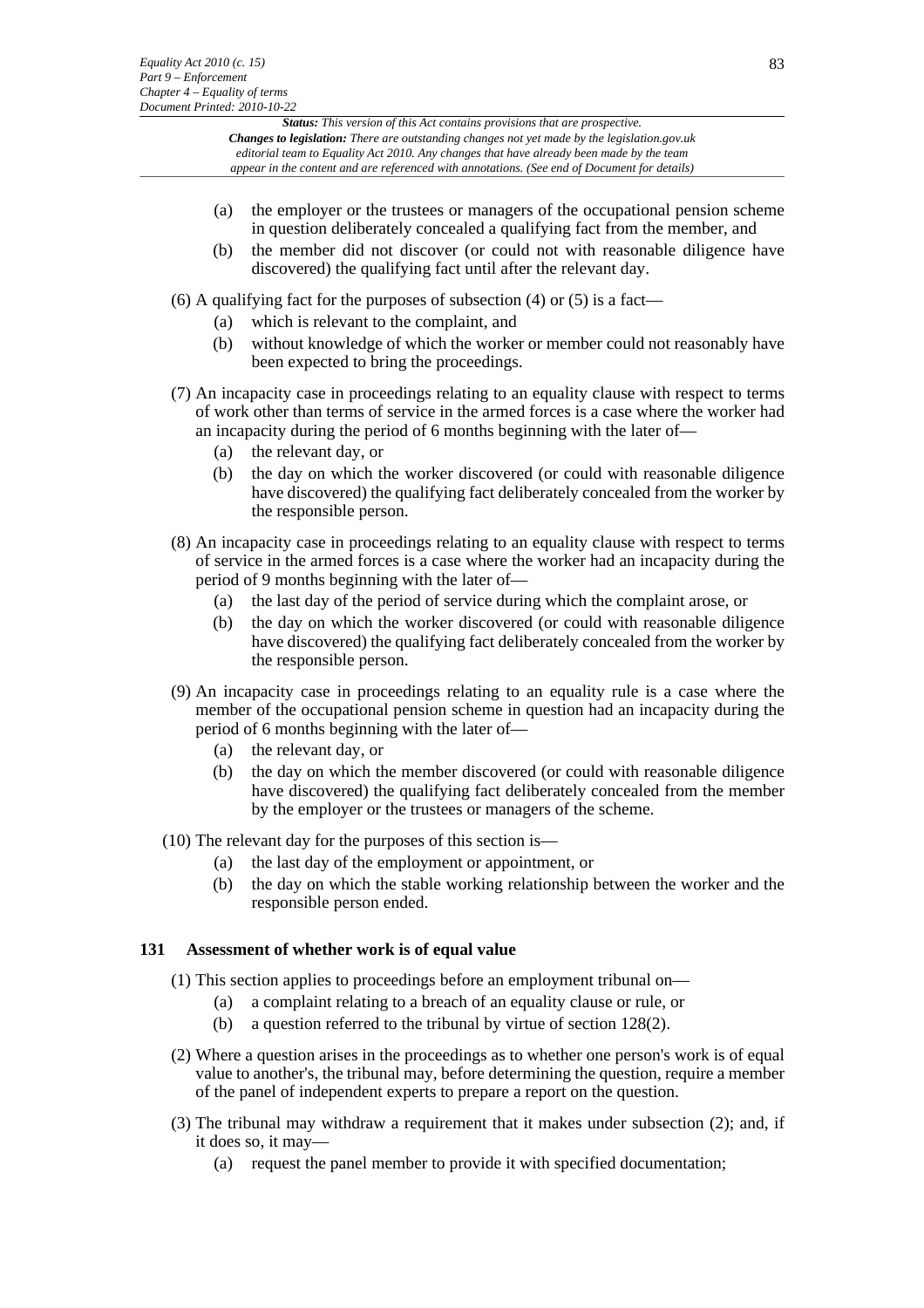- (b) make such other requests to that member as are connected with the withdrawal of the requirement.
- (4) If the tribunal requires the preparation of a report under subsection (2) (and does not withdraw the requirement), it must not determine the question unless it has received the report.
- (5) Subsection (6) applies where—
	- (a) a question arises in the proceedings as to whether the work of one person (A) is of equal value to the work of another (B), and
	- (b) A's work and B's work have been given different values by a job evaluation study.
- (6) The tribunal must determine that A's work is not of equal value to B's work unless it has reasonable grounds for suspecting that the evaluation contained in the study—
	- (a) was based on a system that discriminates because of sex, or
	- (b) is otherwise unreliable.
- (7) For the purposes of subsection (6)(a), a system discriminates because of sex if a difference (or coincidence) between values that the system sets on different demands is not justifiable regardless of the sex of the person on whom the demands are made.
- (8) A reference to a member of the panel of independent experts is a reference to a person—
	- (a) who is for the time being designated as such by the Advisory, Conciliation and Arbitration Service (ACAS) for the purposes of this section, and
	- (b) who is neither a member of the Council of ACAS nor one of its officers or members of staff.
- (9) "Job evaluation study" has the meaning given in section 80(5).

## **132 Remedies in non-pensions cases**

- (1) This section applies to proceedings before a court or employment tribunal on a complaint relating to a breach of an equality clause, other than a breach with respect to membership of or rights under an occupational pension scheme.
- (2) If the court or tribunal finds that there has been a breach of the equality clause, it may—
	- (a) make a declaration as to the rights of the parties in relation to the matters to which the proceedings relate;
	- (b) order an award by way of arrears of pay or damages in relation to the complainant.
- (3) The court or tribunal may not order a payment under subsection (2)(b) in respect of a time before the arrears day.
- (4) In relation to proceedings in England and Wales, the arrears day is, in a case mentioned in the first column of the table, the day mentioned in the second column.

| Case                                                                                                     | Arrears day                                                                         |
|----------------------------------------------------------------------------------------------------------|-------------------------------------------------------------------------------------|
| A standard case                                                                                          | The day falling 6 years before the day on<br>which the proceedings were instituted. |
| A concealment case or an incapacity case The day on which the breach first<br>(or a case which is both). | occurred.                                                                           |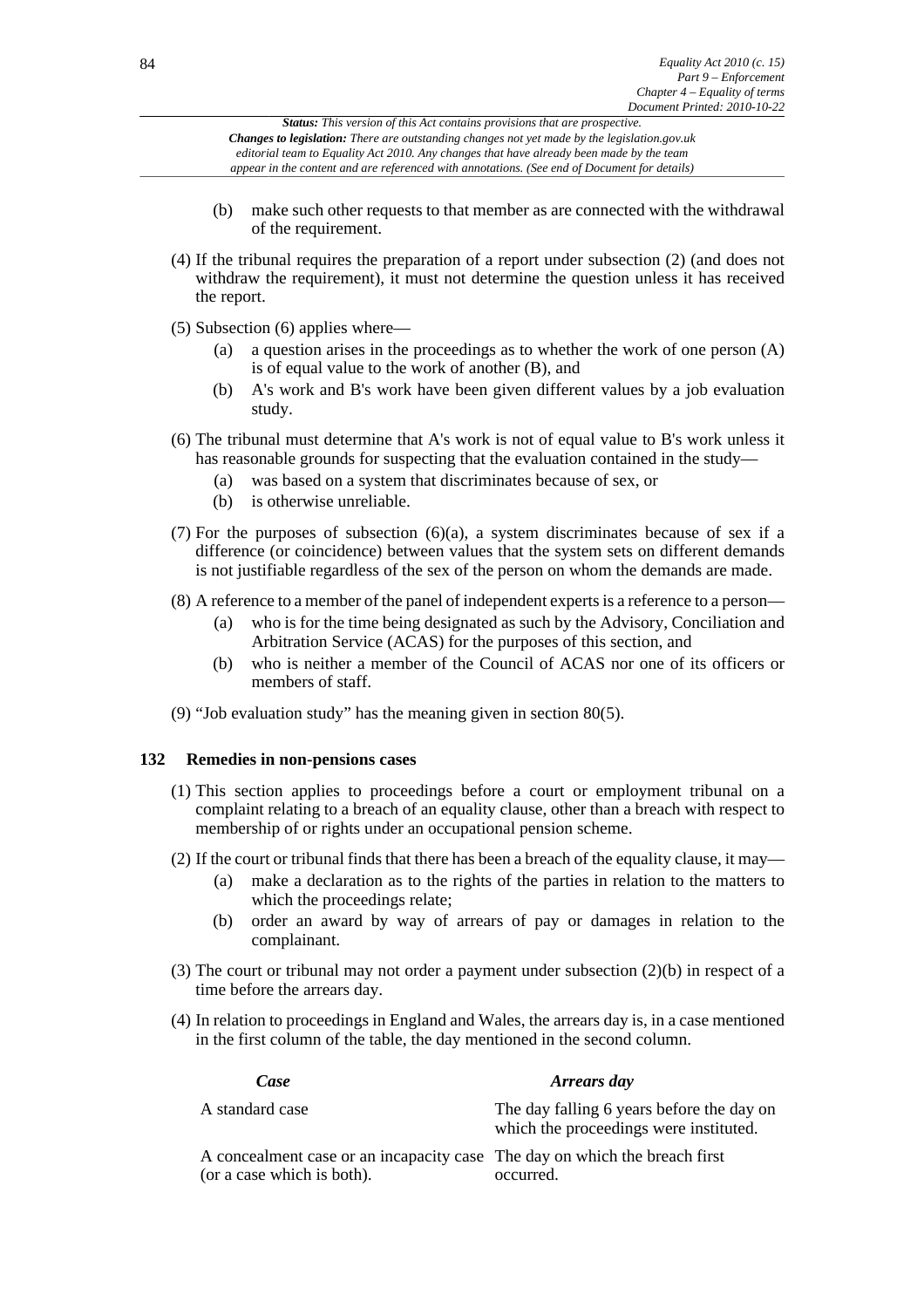- (5) In relation to proceedings in Scotland, the arrears day is the first day of—
	- (a) the period of 5 years ending with the day on which the proceedings were commenced, or
	- (b) if the case involves a relevant incapacity, or a relevant fraud or error, the period of 20 years ending with that day.

## **133 Remedies in pensions cases**

—

- (1) This section applies to proceedings before a court or employment tribunal on a complaint relating to—
	- (a) a breach of an equality rule, or
	- (b) a breach of an equality clause with respect to membership of, or rights under, an occupational pension scheme.
- (2) If the court or tribunal finds that there has been a breach as referred to in subsection (1)
	- (a) it may make a declaration as to the rights of the parties in relation to the matters to which the proceedings relate;
	- (b) it must not order arrears of benefits or damages or any other amount to be paid to the complainant.
- (3) Subsection (2)(b) does not apply if the proceedings are proceedings to which section 134 applies.
- (4) If the breach relates to a term on which persons become members of the scheme, the court or tribunal may declare that the complainant is entitled to be admitted to the scheme with effect from a specified date.
- (5) A date specified for the purposes of subsection (4) must not be before 8 April 1976.
- (6) If the breach relates to a term on which members of the scheme are treated, the court or tribunal may declare that the complainant is, in respect of a specified period, entitled to secure the rights that would have accrued if the breach had not occurred.
- (7) A period specified for the purposes of subsection (6) must not begin before 17 May 1990.
- (8) If the court or tribunal makes a declaration under subsection (6), the employer must provide such resources to the scheme as are necessary to secure for the complainant (without contribution or further contribution by the complainant or other members) the rights referred to in that subsection.

### **134 Remedies in claims for arrears brought by pensioner members**

- (1) This section applies to proceedings before a court or employment tribunal on a complaint by a pensioner member of an occupational pension scheme relating to a breach of an equality clause or rule with respect to a term on which the member is treated.
- (2) If the court or tribunal finds that there has been a breach referred to in subsection (1), it may—
	- (a) make a declaration as to the rights of the complainant and the respondent in relation to the matters to which the proceedings relate;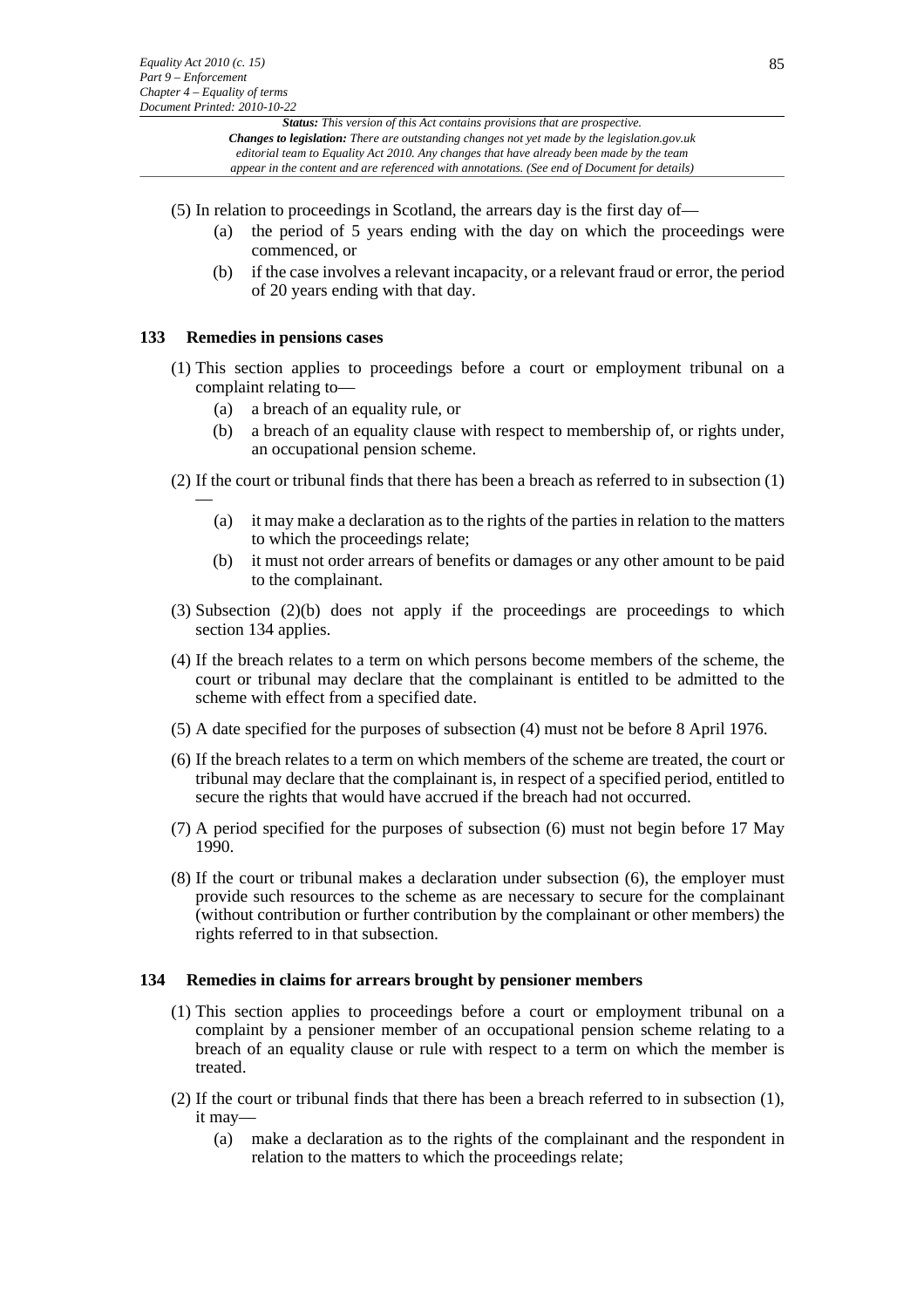- (b) order an award by way of arrears of benefits or damages or of any other amount in relation to the complainant.
- (3) The court or tribunal must not order an award under subsection (2)(b) in respect of a time before the arrears day.
- (4) If the court or tribunal orders an award under subsection (2)(b), the employer must provide such resources to the scheme as are necessary to secure for the complainant (without contribution or further contribution by the complainant or other members) the amount of the award.
- (5) In relation to proceedings in England and Wales, the arrears day is, in a case mentioned in the first column of the table, the day mentioned in the second column.

| Case                                                                                                     | Arrears day                                                                        |
|----------------------------------------------------------------------------------------------------------|------------------------------------------------------------------------------------|
| A standard case                                                                                          | The day falling 6 years before the day on<br>which the proceedings were commenced. |
| A concealment case or an incapacity case The day on which the breach first<br>(or a case which is both). | occurred.                                                                          |

- (6) In relation to proceedings in Scotland, the arrears day is the first day of—
	- (a) the period of 5 years ending with the day on which the proceedings were commenced, or
	- (b) if the case involves a relevant incapacity, or a relevant fraud or error, the period of 20 years ending with that day.

# **135 Supplementary**

- (1) This section applies for the purposes of sections 132 to 134.
- (2) A standard case is a case which is not—
	- (a) a concealment case,
	- (b) an incapacity case, or
	- (c) a concealment case and an incapacity case.
- (3) A concealment case in relation to an equality clause is a case where—
	- (a) the responsible person deliberately concealed a qualifying fact (as defined by section 130) from the worker, and
	- (b) the worker commenced the proceedings before the end of the period of 6 years beginning with the day on which the worker discovered (or could with reasonable diligence have discovered) the qualifying fact.
- (4) A concealment case in relation to an equality rule is a case where—
	- (a) the employer or the trustees or managers of the occupational pension scheme in question deliberately concealed a qualifying fact (as defined by section 130) from the member, and
	- (b) the member commenced the proceedings before the end of the period of 6 years beginning with the day on which the member discovered (or could with reasonable diligence have discovered) the qualifying fact.
- (5) An incapacity case is a case where the worker or member—
	- (a) had an incapacity when the breach first occurred, and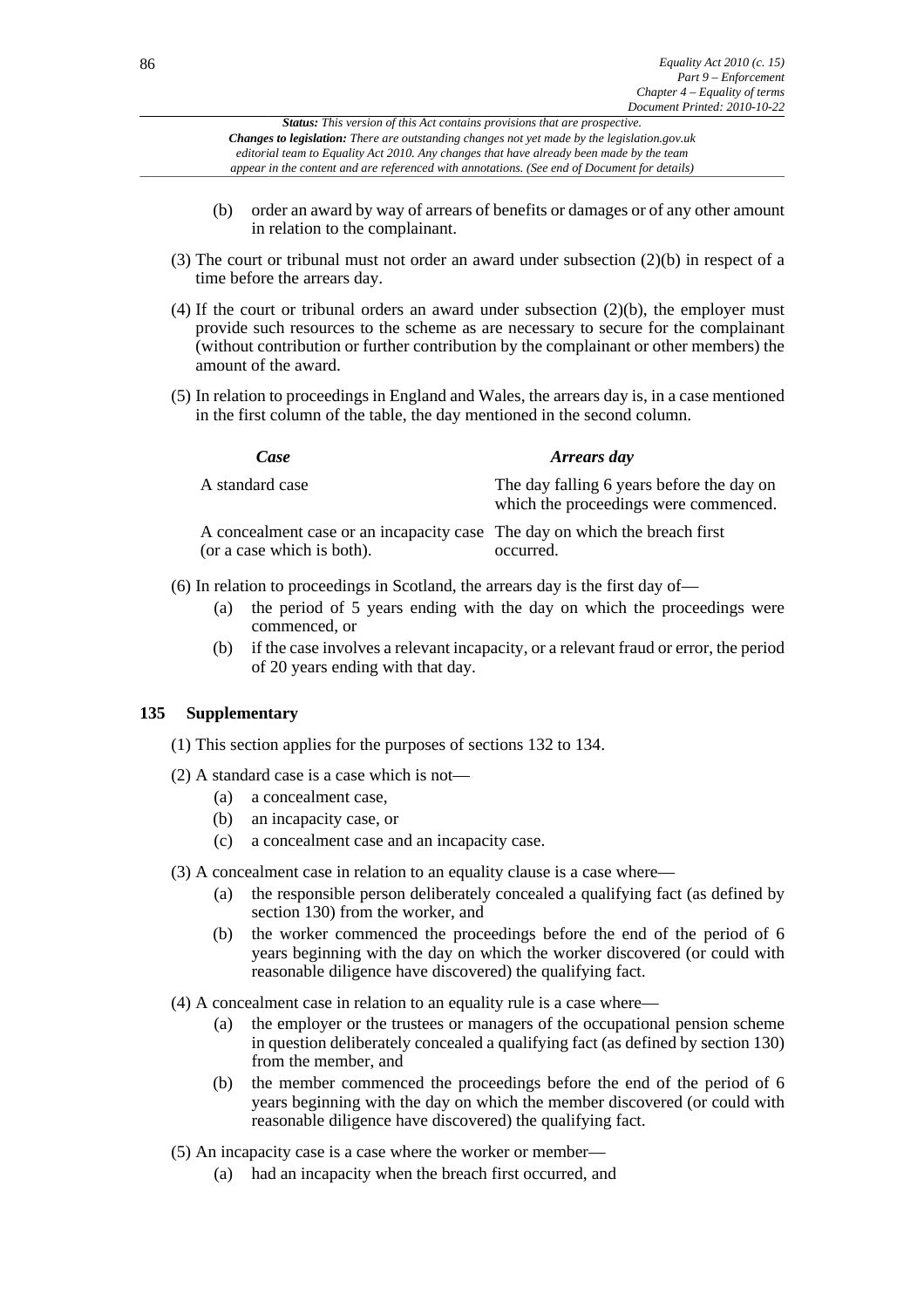- (b) commenced the proceedings before the end of the period of 6 years beginning with the day on which the worker or member ceased to have the incapacity.
- (6) A case involves a relevant incapacity or a relevant fraud or error if the period of 5 years referred to in section  $132(5)(a)$  is, as a result of subsection (7) below, reckoned as a period of more than 20 years.
- (7) For the purposes of the reckoning referred to in subsection (6), no account is to be taken of time when the worker or member—
	- (a) had an incapacity, or
	- (b) was induced by a relevant fraud or error to refrain from commencing proceedings (not being a time after the worker or member could with reasonable diligence have discovered the fraud or error).
- (8) For the purposes of subsection (7)—
	- (a) a fraud is relevant in relation to an equality clause if it is a fraud on the part of the responsible person;
	- (b) an error is relevant in relation to an equality clause if it is induced by the words or conduct of the responsible person;
	- (c) a fraud is relevant in relation to an equality rule if it is a fraud on the part of the employer or the trustees or managers of the scheme;
	- (d) an error is relevant in relation to an equality rule if it is induced by the words or conduct of the employer or the trustees or managers of the scheme.
- (9) A reference in subsection (8) to the responsible person, the employer or the trustees or managers includes a reference to a person acting on behalf of the person or persons concerned.
- $(10)$  In relation to terms of service, a reference in section 132(5) or subsection (3) or (5) (b) of this section to commencing proceedings is to be read as a reference to making a service complaint.
- (11) A reference to a pensioner member of a scheme includes a reference to a person who is entitled to the present payment of pension or other benefits derived through a member.
- (12) In relation to proceedings before a court—
	- (a) a reference to a complaint is to be read as a reference to a claim, and
	- (b) a reference to a complainant is to be read as a reference to a claimant.

### **CHAPTER 5**

#### **MISCELLANEOUS**

### **136 Burden of proof**

- (1) This section applies to any proceedings relating to a contravention of this Act.
- (2) If there are facts from which the court could decide, in the absence of any other explanation, that a person (A) contravened the provision concerned, the court must hold that the contravention occurred.
- (3) But subsection (2) does not apply if A shows that A did not contravene the provision.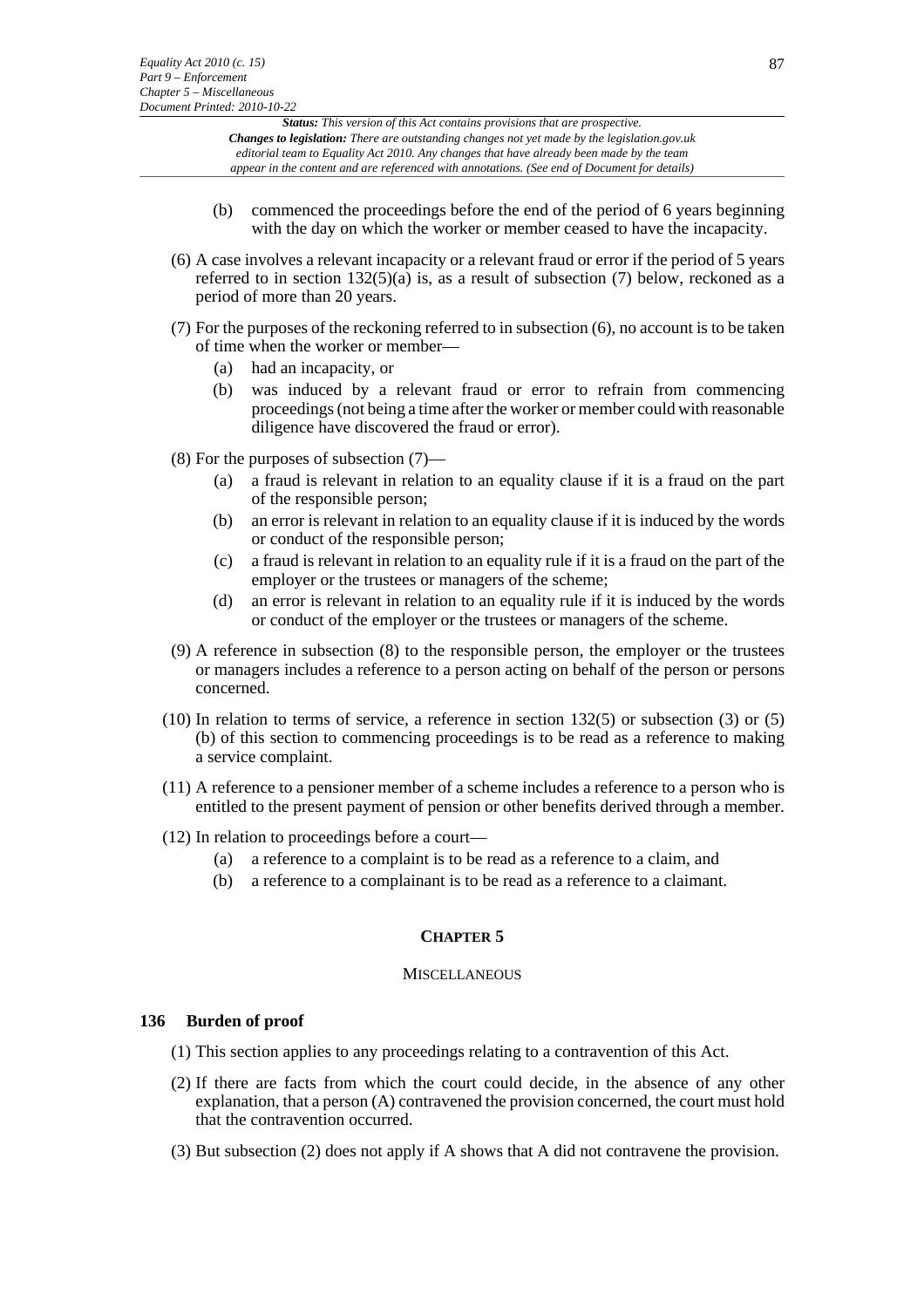- (4) The reference to a contravention of this Act includes a reference to a breach of an equality clause or rule.
- (5) This section does not apply to proceedings for an offence under this Act.
- (6) A reference to the court includes a reference to—
	- (a) an employment tribunal;
	- (b) the Asylum and Immigration Tribunal;
	- (c) the Special Immigration Appeals Commission;
	- (d) the First-tier Tribunal;
	- (e) the Special Educational Needs Tribunal for Wales;
	- (f) an Additional Support Needs Tribunal for Scotland.

## **137 Previous findings**

- (1) A finding in relevant proceedings in respect of an act which has become final is to be treated as conclusive in proceedings under this Act.
- (2) Relevant proceedings are proceedings before a court or employment tribunal under any of the following—
	- (a) section 19 or 20 of the Race Relations Act 1968;
	- (b) the Equal Pay Act 1970;
	- (c) the Sex Discrimination Act 1975;
	- (d) the Race Relations Act 1976;
	- (e) section 6(4A) of the Sex Discrimination Act 1986;
	- (f) the Disability Discrimination Act 1995;
	- (g) Part 2 of the Equality Act 2006;
	- (h) the Employment Equality (Religion and Belief) Regulations 2003 (S.I. 2003/1660);
	- (i) the Employment Equality (Sexual Orientation) Regulations 2003 (S.I. 2003/1661);
	- (j) the Employment Equality (Age) Regulations 2006 (S.I. 2006/1031);
	- (k) the Equality Act (Sexual Orientation) Regulations 2007 (S.I. 2007/1263).
- (3) A finding becomes final—
	- (a) when an appeal against the finding is dismissed, withdrawn or abandoned, or
	- (b) when the time for appealing expires without an appeal having been brought.

### **138 Obtaining information, etc.**

- (1) In this section—
	- (a) P is a person who thinks that a contravention of this Act has occurred in relation to P;
	- (b) R is a person who P thinks has contravened this Act.
- (2) A Minister of the Crown must by order prescribe—
	- (a) forms by which P may question R on any matter which is or may be relevant;
	- (b) forms by which R may answer questions by P.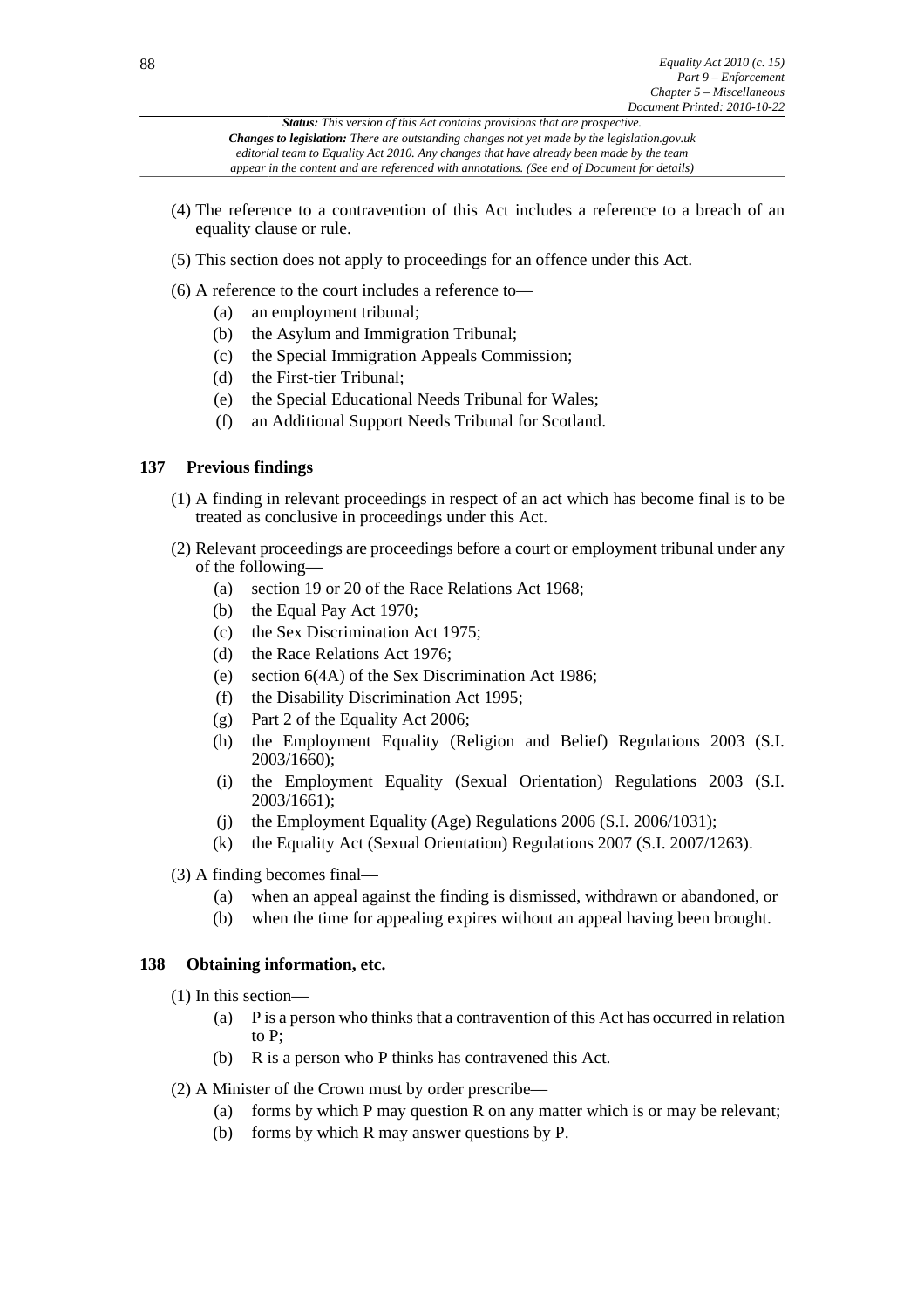- (3) A question by P or an answer by R is admissible as evidence in proceedings under this Act (whether or not the question or answer is contained in a prescribed form).
- (4) A court or tribunal may draw an inference from—
	- (a) a failure by R to answer a question by P before the end of the period of 8 weeks beginning with the day on which the question is served;
	- (b) an evasive or equivocal answer.

(5) Subsection (4) does not apply if—

- (a) R reasonably asserts that to have answered differently or at all might have prejudiced a criminal matter;
- (b) R reasonably asserts that to have answered differently or at all would have revealed the reason for not commencing or not continuing criminal proceedings;
- (c) R's answer is of a kind specified for the purposes of this paragraph by order of a Minister of the Crown;
- (d) R's answer is given in circumstances specified for the purposes of this paragraph by order of a Minister of the Crown;
- (e) R's failure to answer occurs in circumstances specified for the purposes of this paragraph by order of a Minister of the Crown.
- (6) The reference to a contravention of this Act includes a reference to a breach of an equality clause or rule.
- (7) A Minister of the Crown may by order—
	- (a) prescribe the period within which a question must be served to be admissible under subsection (3);
	- (b) prescribe the manner in which a question by P, or an answer by R, may be served.
- (8) This section—
	- (a) does not affect any other enactment or rule of law relating to interim or preliminary matters in proceedings before a county court, the sheriff or an employment tribunal, and
	- (b) has effect subject to any enactment or rule of law regulating the admissibility of evidence in such proceedings.

## **139 Interest**

- (1) Regulations may make provision—
	- (a) for enabling an employment tribunal to include interest on an amount awarded by it in proceedings under this Act;
	- (b) specifying the manner in which, and the periods and rate by reference to which, the interest is to be determined.
- (2) Regulations may modify the operation of an order made under section 14 of the Employment Tribunals Act 1996 (power to make provision as to interest on awards) in so far as it relates to an award in proceedings under this Act.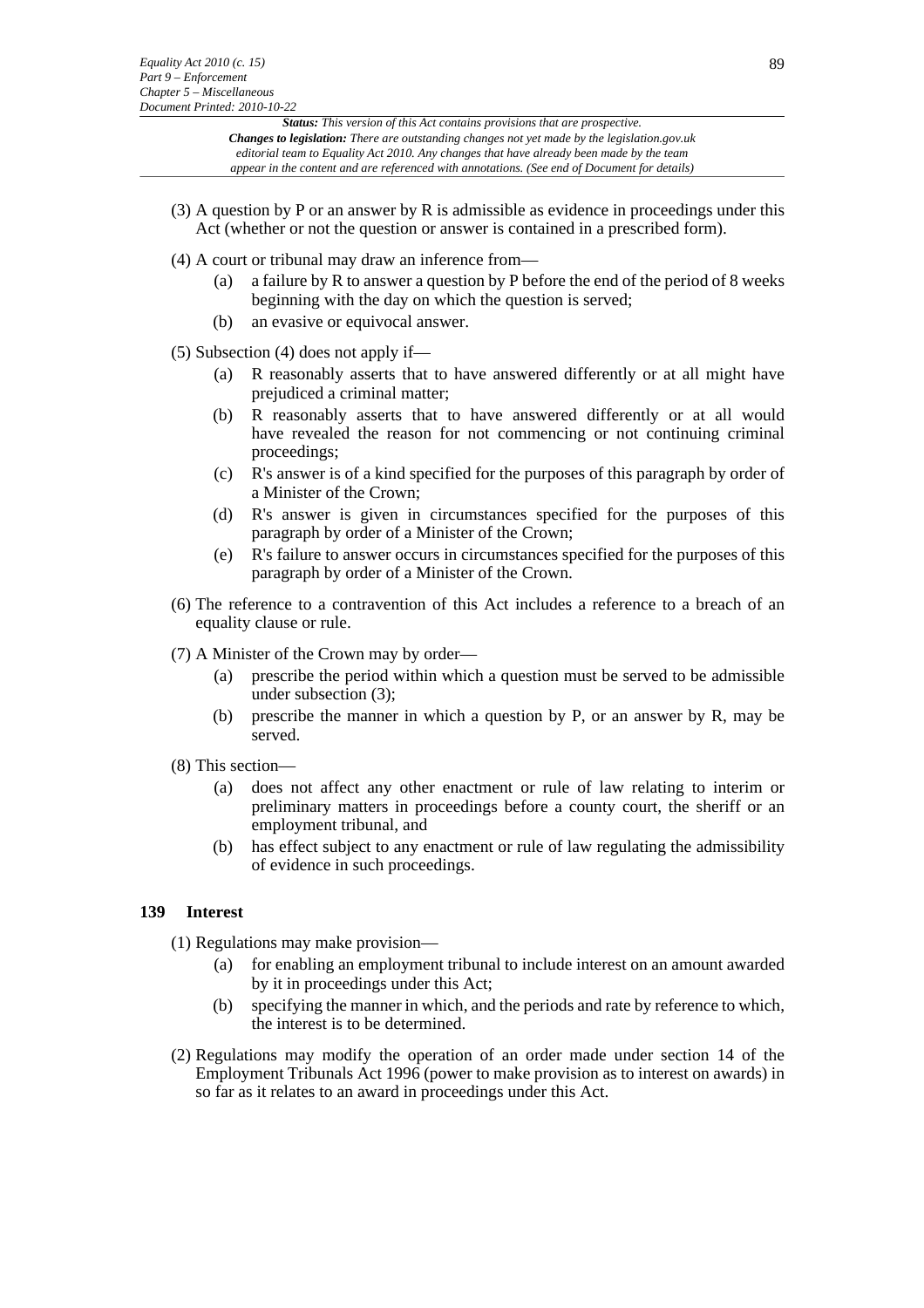## **140 Conduct giving rise to separate proceedings**

- (1) This section applies in relation to conduct which has given rise to two or more separate proceedings under this Act, with at least one being for a contravention of section 111 (instructing, causing or inducing contraventions).
- (2) A court may transfer proceedings to an employment tribunal.
- (3) An employment tribunal may transfer proceedings to a court.
- (4) A court or employment tribunal is to be taken for the purposes of this Part to have jurisdiction to determine a claim or complaint transferred to it under this section; accordingly—
	- (a) a reference to a claim within section 114(1) includes a reference to a claim transferred to a court under this section, and
	- (b) a reference to a complaint within section 120(1) includes a reference to a complaint transferred to an employment tribunal under this section.
- (5) A court or employment tribunal may not make a decision that is inconsistent with an earlier decision in proceedings arising out of the conduct.
- (6) "Court" means—
	- (a) in relation to proceedings in England and Wales, a county court;
	- (b) in relation to proceedings in Scotland, the sheriff.

### **141 Interpretation, etc.**

 $\overline{\phantom{a}}$ 

- (1) This section applies for the purposes of this Part.
- (2) A reference to the responsible person, in relation to an equality clause or rule, is to be construed in accordance with Chapter 3 of Part 5.
- (3) A reference to a worker is a reference to the person to the terms of whose work the proceedings in question relate; and, for the purposes of proceedings relating to an equality rule or a non-discrimination rule, a reference to a worker includes a reference to a member of the occupational pension scheme in question.
- (4) A reference to the terms of a person's work is to be construed in accordance with Chapter 3 of Part 5.
- (5) A reference to a member of an occupational pension scheme includes a reference to a prospective member.
- (6) In relation to proceedings in England and Wales, a person has an incapacity if the person
	- (a) has not attained the age of 18, or
	- (b) lacks capacity (within the meaning of the Mental Capacity Act 2005).
- (7) In relation to proceedings in Scotland, a person has an incapacity if the person—
	- (a) has not attained the age of 16, or
	- (b) is incapable (within the meaning of the Adults with Incapacity (Scotland) Act 2000 (asp 4)).
- (8) "Service complaint" means a complaint under section 334 of the Armed Forces Act 2006; and "service complaint procedures" means the procedures prescribed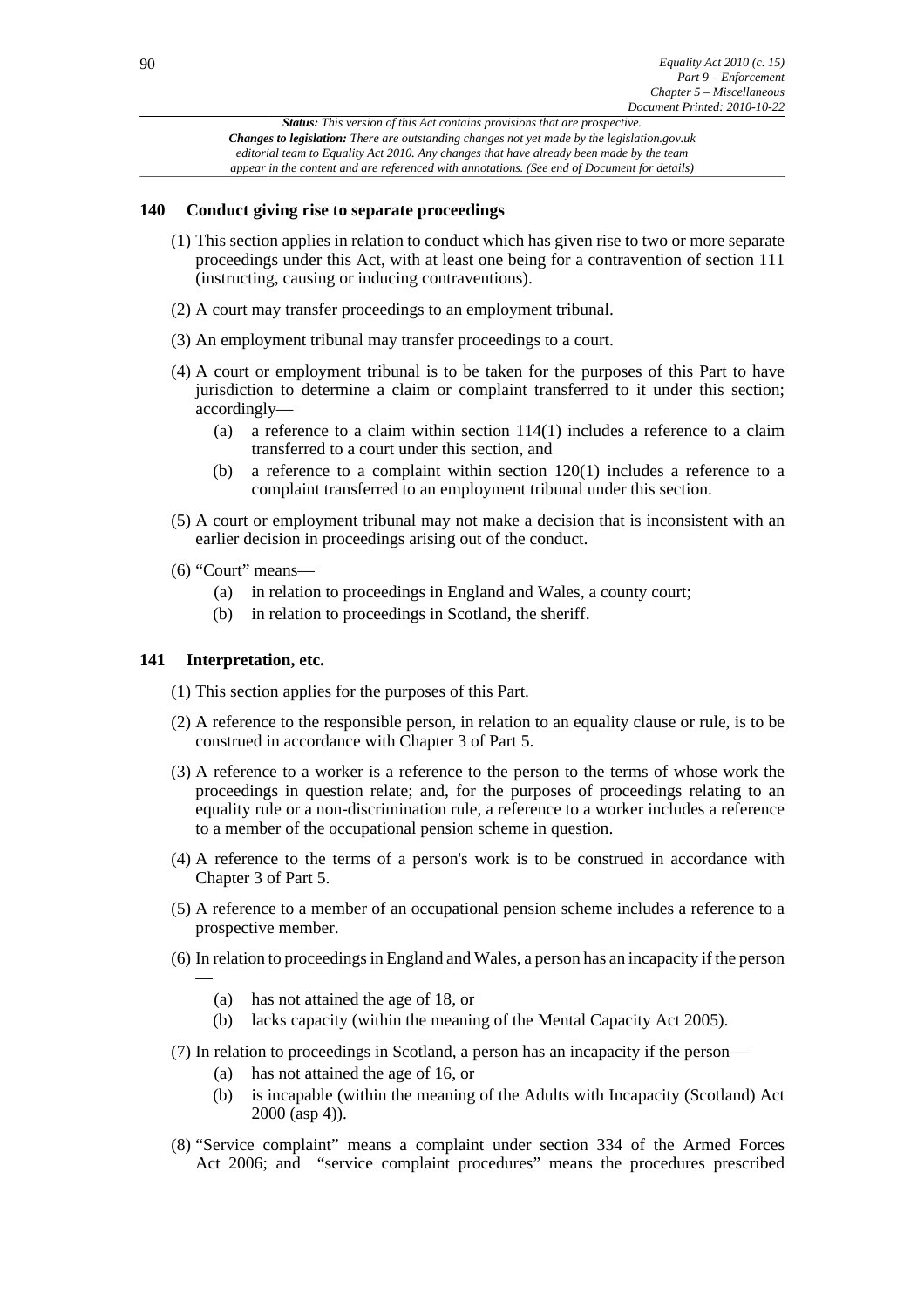by regulations under that section (except in so far as relating to references under section 337 of that Act).

- (9) "Criminal matter" means—
	- (a) an investigation into the commission of an alleged offence;
	- (b) a decision whether to commence criminal proceedings;
	- (c) criminal proceedings.

## **PART 10**

## CONTRACTS, ETC.

### Contracts and other agreements

### **142 Unenforceable terms**

- (1) A term of a contract is unenforceable against a person in so far as it constitutes, promotes or provides for treatment of that or another person that is of a description prohibited by this Act.
- (2) A relevant non-contractual term is unenforceable against a person in so far as it constitutes, promotes or provides for treatment of that or another person that is of a description prohibited by this Act, in so far as this Act relates to disability.
- (3) A relevant non-contractual term is a term which—
	- (a) is a term of an agreement that is not a contract, and
	- (b) relates to the provision of an employment service within section  $56(2)(a)$  to (e) or to the provision under a group insurance arrangement of facilities by way of insurance.
- (4) A reference in subsection (1) or (2) to treatment of a description prohibited by this Act does not include—
	- (a) a reference to the inclusion of a term in a contract referred to in section  $70(2)$ (a) or 76(2), or
	- (b) a reference to the failure to include a term in a contract as referred to in section  $70(2)(b)$ .
- (5) Subsection (4) does not affect the application of section 148(2) to this section.

### **143 Removal or modification of unenforceable terms**

- (1) A county court or the sheriff may, on an application by a person who has an interest in a contract or other agreement which includes a term that is unenforceable as a result of section 142, make an order for the term to be removed or modified.
- (2) An order under this section must not be made unless every person who would be affected by it—
	- (a) has been given notice of the application (except where notice is dispensed with in accordance with rules of court), and
	- (b) has been afforded an opportunity to make representations to the county court or sheriff.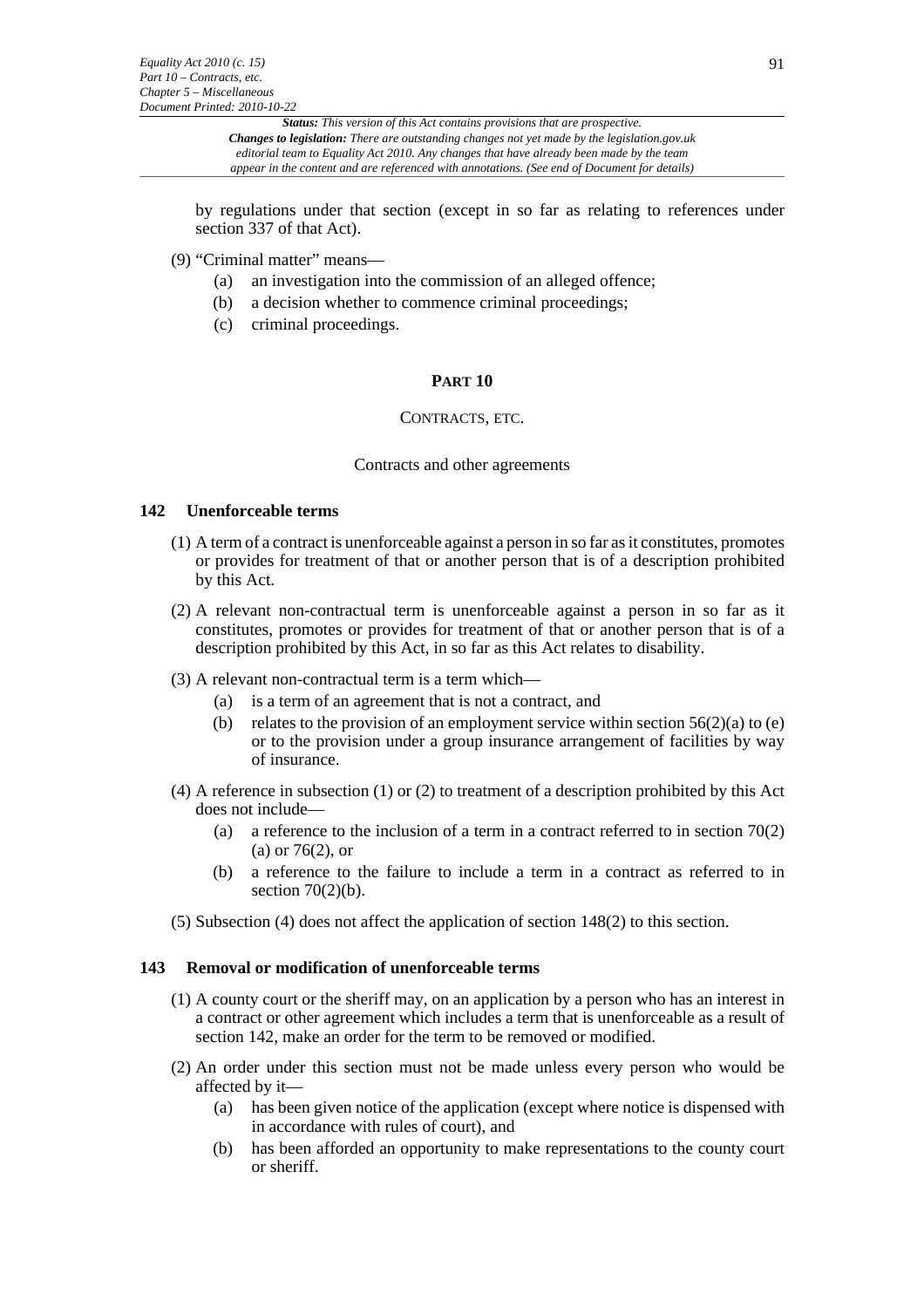(3) An order under this section may include provision in respect of a period before the making of the order.

# **144 Contracting out**

- (1) A term of a contract is unenforceable by a person in whose favour it would operate in so far as it purports to exclude or limit a provision of or made under this Act.
- (2) A relevant non-contractual term (as defined by section 142) is unenforceable by a person in whose favour it would operate in so far as it purports to exclude or limit a provision of or made under this Act, in so far as the provision relates to disability.
- (3) This section does not apply to a contract which settles a claim within section 114.
- (4) This section does not apply to a contract which settles a complaint within section 120 if the contract—
	- (a) is made with the assistance of a conciliation officer, or
	- (b) is a qualifying compromise contract.
- (5) A contract within subsection (4) includes a contract which settles a complaint relating to a breach of an equality clause or rule or of a non-discrimination rule.
- (6) A contract within subsection (4) includes an agreement by the parties to a dispute to submit the dispute to arbitration if—
	- (a) the dispute is covered by a scheme having effect by virtue of an order under section 212A of the Trade Union and Labour Relations (Consolidation) Act 1992, and
	- (b) the agreement is to submit the dispute to arbitration in accordance with the scheme.

Collective agreements and rules of undertakings

## **145 Void and unenforceable terms**

- (1) A term of a collective agreement is void in so far as it constitutes, promotes or provides for treatment of a description prohibited by this Act.
- (2) A rule of an undertaking is unenforceable against a person in so far as it constitutes, promotes or provides for treatment of the person that is of a description prohibited by this Act.

### **146 Declaration in respect of void term, etc.**

- (1) A qualifying person (P) may make a complaint to an employment tribunal that a term is void, or that a rule is unenforceable, as a result of section 145.
- (2) But subsection (1) applies only if—
	- (a) the term or rule may in the future have effect in relation to P, and
	- (b) where the complaint alleges that the term or rule provides for treatment of a description prohibited by this Act, P may in the future be subjected to treatment that would (if P were subjected to it in present circumstances) be of that description.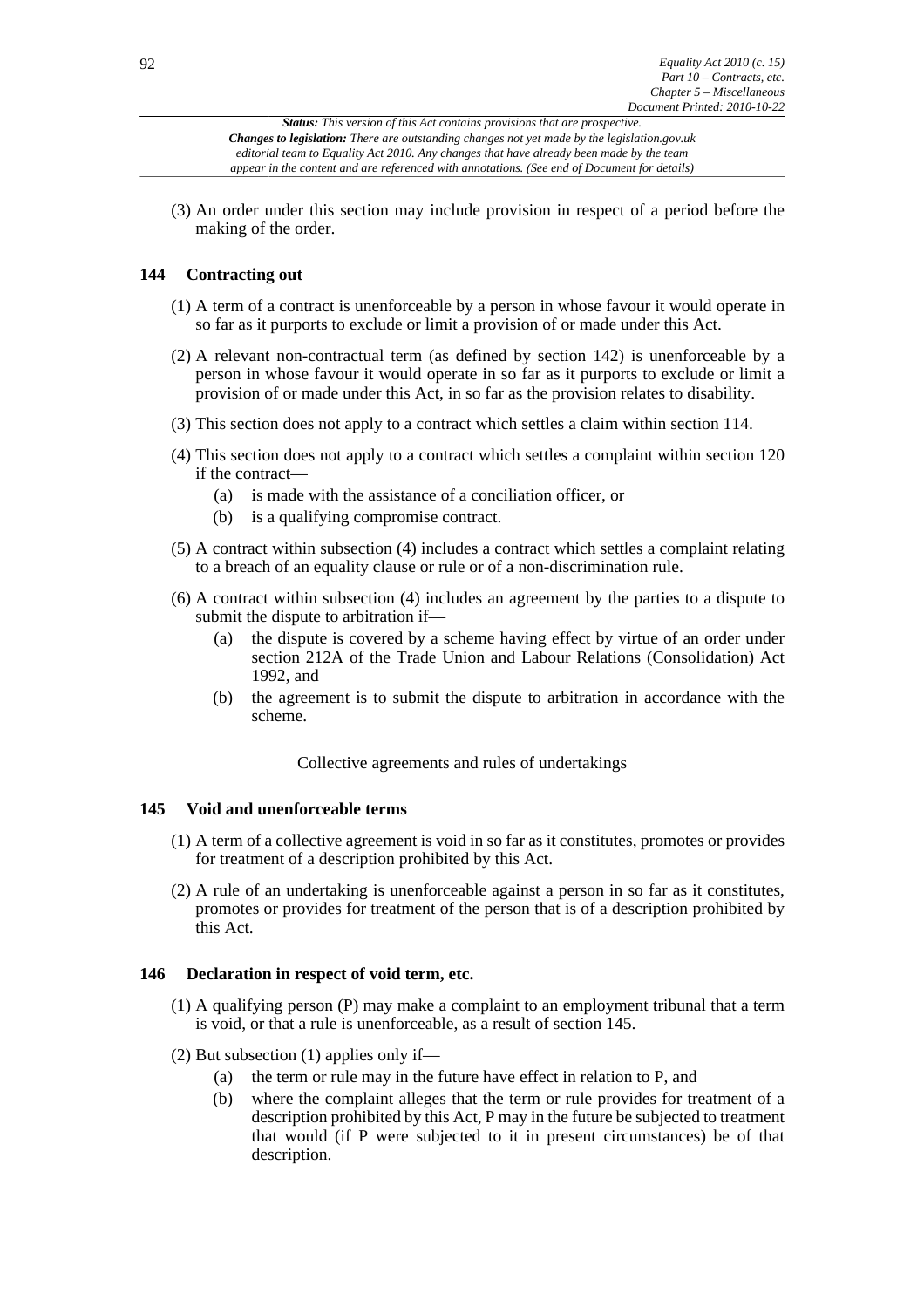- (3) If the tribunal finds that the complaint is well-founded, it must make an order declaring that the term is void or the rule is unenforceable.
- (4) An order under this section may include provision in respect of a period before the making of the order.
- (5) In the case of a complaint about a term of a collective agreement, where the term is one made by or on behalf of a person of a description specified in the first column of the table, a qualifying person is a person of a description specified in the second column.

| Description of person who made<br>collective agreement | <b>Qualifying person</b>                                                                                                         |
|--------------------------------------------------------|----------------------------------------------------------------------------------------------------------------------------------|
| Employer                                               | A person who is, or is seeking to be, an<br>employee of that employer                                                            |
| Organisation of employers                              | A person who is, or is seeking to be,<br>an employee of an employer who is a<br>member of that organisation                      |
| Association of organisations of<br>employers           | A person who is, or is seeking to be,<br>an employee of an employer who is<br>a member of an organisation in that<br>association |

(6) In the case of a complaint about a rule of an undertaking, where the rule is one made by or on behalf of a person of a description specified in the first column of the table, a qualifying person is a person of a description specified in the second column.

| Description of person who made<br>rule of undertaking | <b>Qualifying person</b>                                                      |
|-------------------------------------------------------|-------------------------------------------------------------------------------|
| Employer                                              | A person who is, or is seeking to be, an<br>employee of that employer         |
| Trade organisation or qualifications body             | A person who is, or is seeking to be, a<br>member of the organisation or body |
|                                                       | A person upon whom the body has<br>conferred a relevant qualification         |
|                                                       | A person seeking conferment by the<br>body of a relevant qualification        |

Supplementary

### **147 Meaning of "qualifying compromise contract"**

- (1) This section applies for the purposes of this Part.
- (2) A qualifying compromise contract is a contract in relation to which each of the conditions in subsection (3) is met.
- (3) Those conditions are that—
	- (a) the contract is in writing,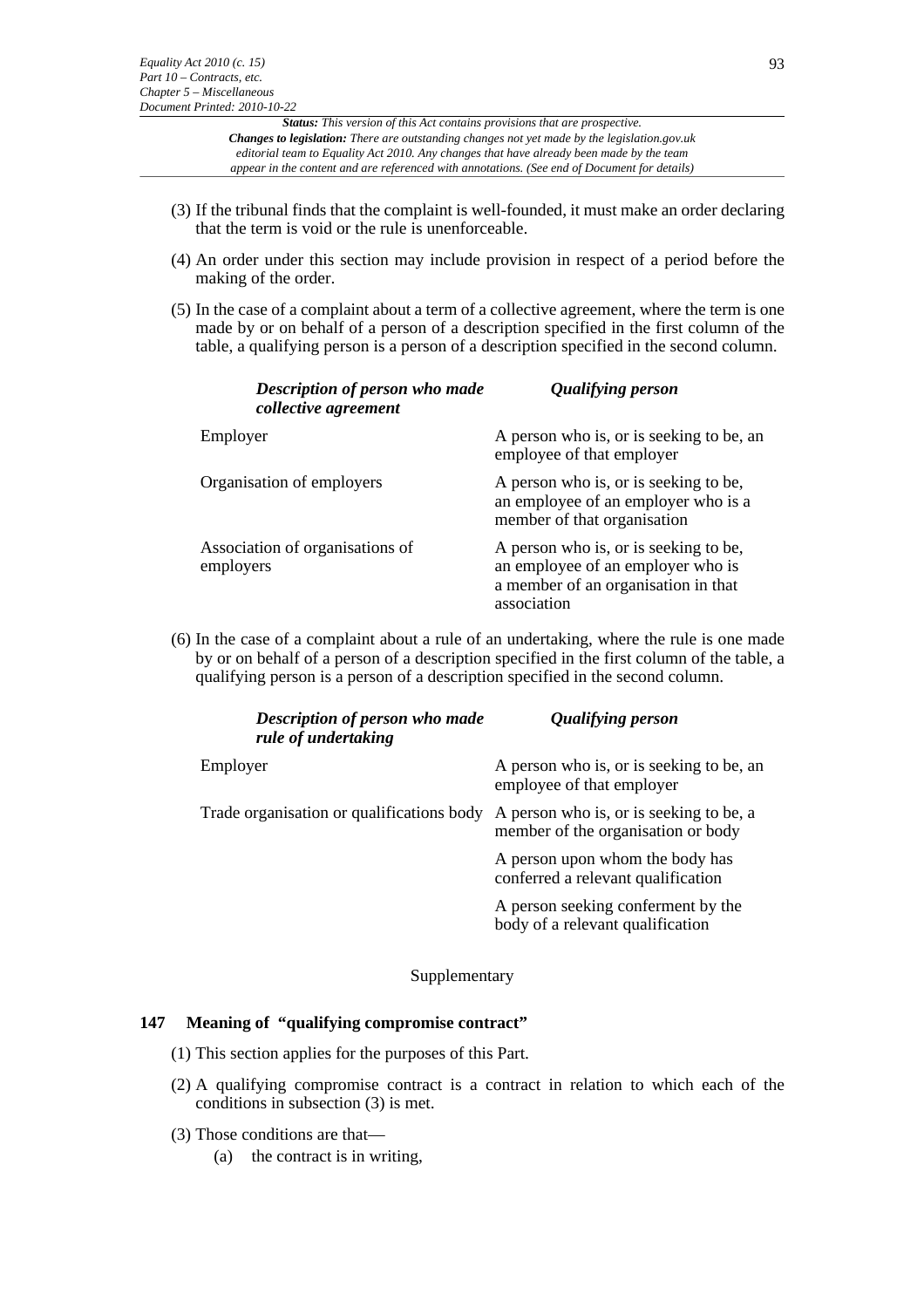- (b) the contract relates to the particular complaint,
- (c) the complainant has, before entering into the contract, received advice from an independent adviser about its terms and effect (including, in particular, its effect on the complainant's ability to pursue the complaint before an employment tribunal),
- (d) on the date of the giving of the advice, there is in force a contract of insurance, or an indemnity provided for members of a profession or professional body, covering the risk of a claim by the complainant in respect of loss arising from the advice,
- (e) the contract identifies the adviser, and
- (f) the contract states that the conditions in paragraphs  $(c)$  and  $(d)$  are met.

(4) Each of the following is an independent adviser—

- (a) a qualified lawyer;
- (b) an officer, official, employee or member of an independent trade union certified in writing by the trade union as competent to give advice and as authorised to do so on its behalf;
- (c) a worker at an advice centre (whether as an employee or a volunteer) certified in writing by the centre as competent to give advice and as authorised to do so on its behalf;
- (d) a person of such description as may be specified by order.
- (5) Despite subsection (4), none of the following is an independent adviser in relation to a qualifying compromise contract—
	- (a) a person who is a party to the contract or the complaint;
	- (b) a person who is connected to a person within paragraph (a);
	- (c) a person who is employed by a person within paragraph (a) or (b);
	- (d) a person who is acting for a person within paragraph (a) or (b) in relation to the contract or the complaint;
	- (e) a person within subsection (4)(b) or (c), if the trade union or advice centre is a person within paragraph (a) or (b);
	- (f) a person within subsection  $(4)(c)$  to whom the complainant makes a payment for the advice.
- (6) A "qualified lawyer", for the purposes of subsection  $(4)(a)$ , is—
	- (a) in relation to England and Wales, a person who, for the purposes of the Legal Services Act 2007, is an authorised person in relation to an activity which constitutes the exercise of a right of audience or the conduct of litigation;
	- (b) in relation to Scotland, an advocate (whether in practice as such or employed to give legal advice) or a solicitor who holds a practising certificate.
- (7) "Independent trade union" has the meaning given in section 5 of the Trade Union and Labour Relations (Consolidation) Act 1992.
- (8) Two persons are connected for the purposes of subsection (5) if—
	- (a) one is a company of which the other (directly or indirectly) has control, or
	- (b) both are companies of which a third person (directly or indirectly) has control.
- (9) Two persons are also connected for the purposes of subsection (5) in so far as a connection between them gives rise to a conflict of interest in relation to the contract or the complaint.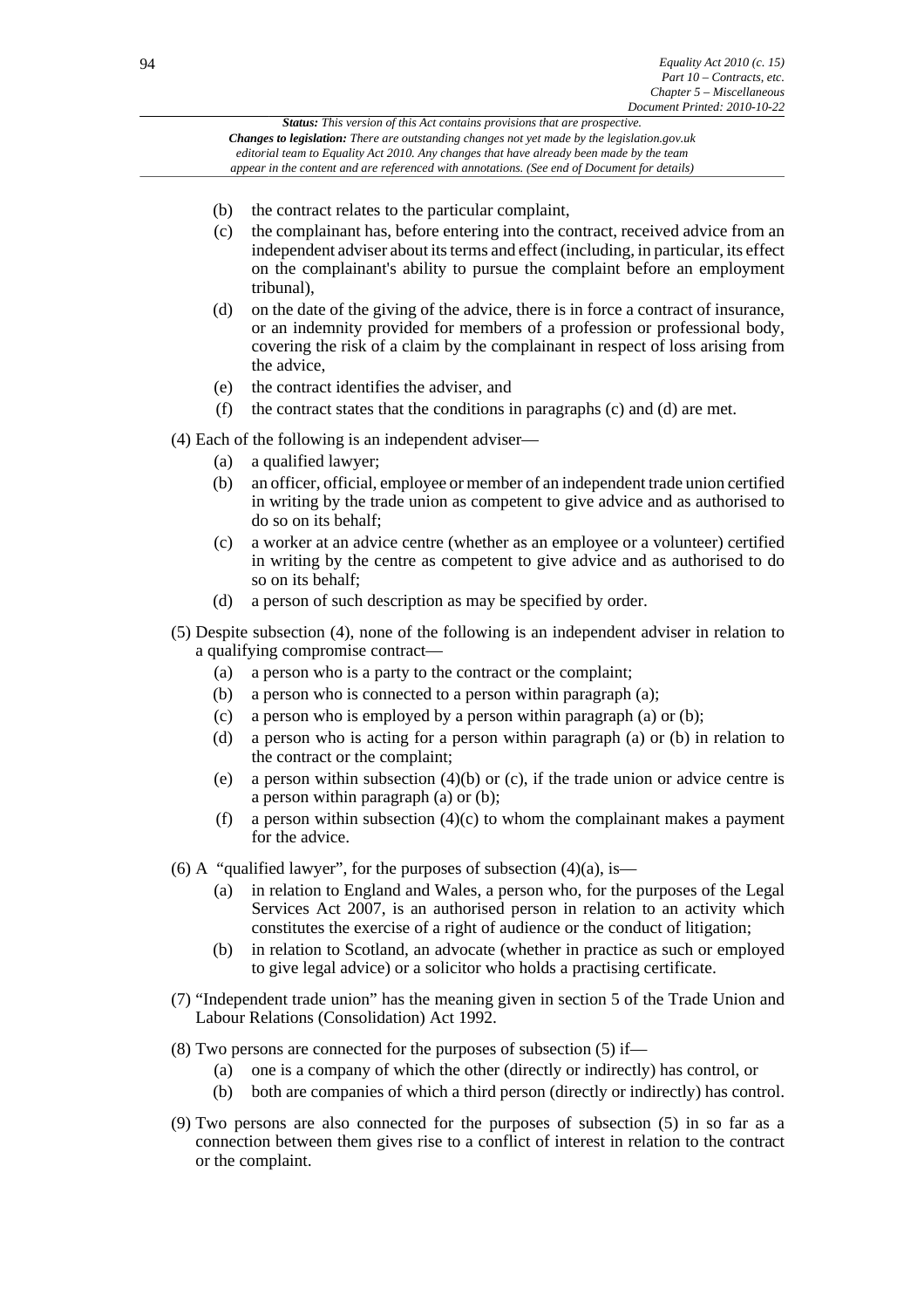### **148 Interpretation**

- (1) This section applies for the purposes of this Part.
- (2) A reference to treatment of a description prohibited by this Act does not include treatment in so far as it is treatment that would contravene—
	- (a) Part 1 (public sector duty regarding socio-economic inequalities), or
	- (b) Chapter 1 of Part 11 (public sector equality duty).
- (3) "Group insurance arrangement" means an arrangement between an employer and another person for the provision by that other person of facilities by way of insurance to the employer's employees (or a class of those employees).
- (4) "Collective agreement" has the meaning given in section 178 of the Trade Union and Labour Relations (Consolidation) Act 1992.
- (5) A rule of an undertaking is a rule within subsection (6) or (7).
- (6) A rule within this subsection is a rule made by a trade organisation or a qualifications body for application to—
	- (a) its members or prospective members,
	- (b) persons on whom it has conferred a relevant qualification, or
	- (c) persons seeking conferment by it of a relevant qualification.
- (7) A rule within this subsection is a rule made by an employer for application to—
	- (a) employees,
	- (b) persons who apply for employment, or
	- (c) persons the employer considers for employment.
- (8) "Trade organisation", "qualifications body" and "relevant qualification" each have the meaning given in Part 5 (work).

#### **PART 11**

#### ADVANCEMENT OF EQUALITY

#### **CHAPTER 1**

### PUBLIC SECTOR EQUALITY DUTY

## **149 Public sector equality duty**

- (1) A public authority must, in the exercise of its functions, have due regard to the need to—
	- (a) eliminate discrimination, harassment, victimisation and any other conduct that is prohibited by or under this Act;
	- (b) advance equality of opportunity between persons who share a relevant protected characteristic and persons who do not share it;
	- (c) foster good relations between persons who share a relevant protected characteristic and persons who do not share it.
- (2) A person who is not a public authority but who exercises public functions must, in the exercise of those functions, have due regard to the matters mentioned in subsection (1).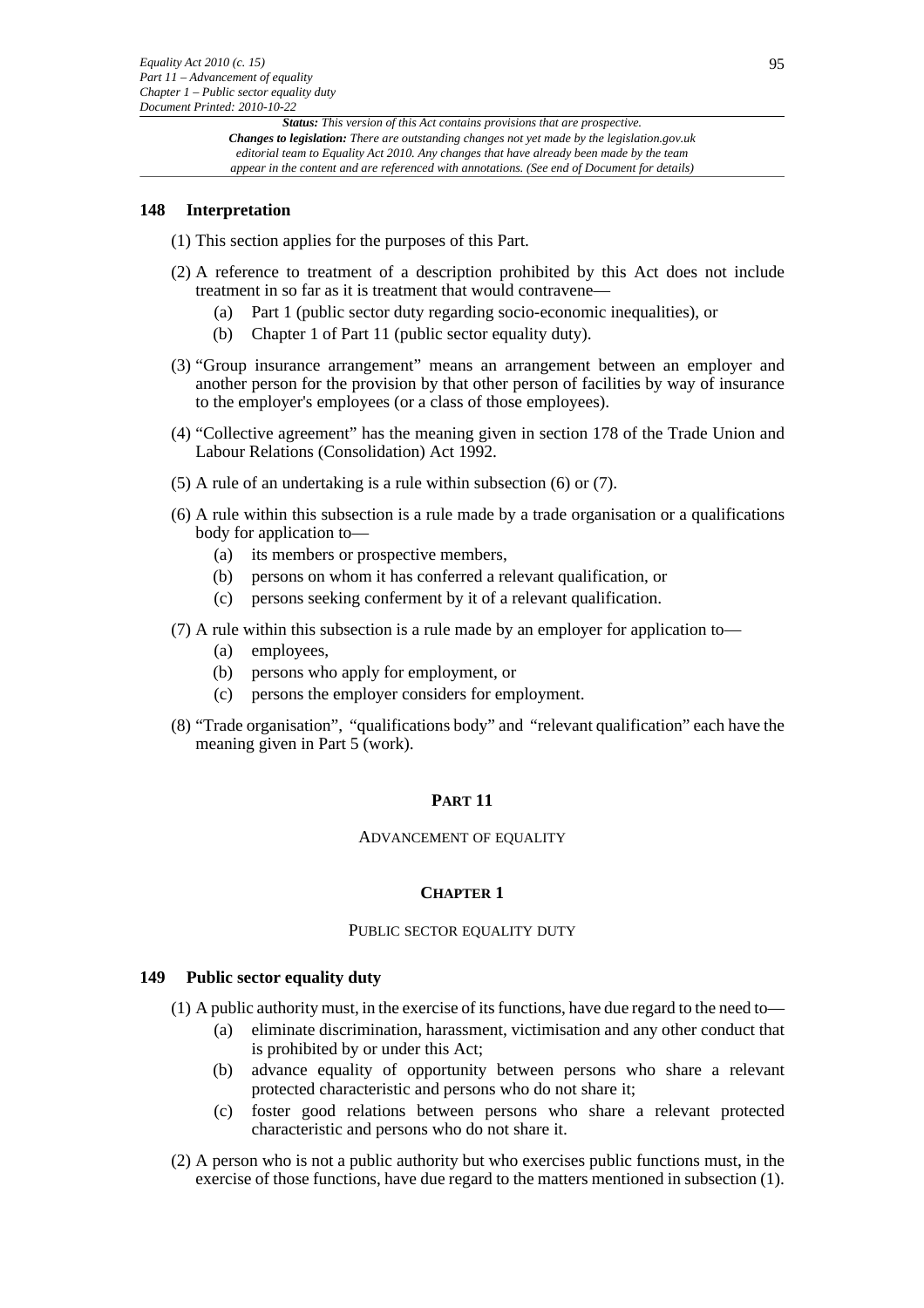- (3) Having due regard to the need to advance equality of opportunity between persons who share a relevant protected characteristic and persons who do not share it involves having due regard, in particular, to the need to—
	- (a) remove or minimise disadvantages suffered by persons who share a relevant protected characteristic that are connected to that characteristic;
	- (b) take steps to meet the needs of persons who share a relevant protected characteristic that are different from the needs of persons who do not share it;
	- (c) encourage persons who share a relevant protected characteristic to participate in public life or in any other activity in which participation by such persons is disproportionately low.
- (4) The steps involved in meeting the needs of disabled persons that are different from the needs of persons who are not disabled include, in particular, steps to take account of disabled persons' disabilities.
- (5) Having due regard to the need to foster good relations between persons who share a relevant protected characteristic and persons who do not share it involves having due regard, in particular, to the need to—
	- (a) tackle prejudice, and
	- (b) promote understanding.
- (6) Compliance with the duties in this section may involve treating some persons more favourably than others; but that is not to be taken as permitting conduct that would otherwise be prohibited by or under this Act.
- (7) The relevant protected characteristics are—

age; disability; gender reassignment; pregnancy and maternity; race; religion or belief; sex; sexual orientation.

- (8) A reference to conduct that is prohibited by or under this Act includes a reference to—
	- (a) a breach of an equality clause or rule;
	- (b) a breach of a non-discrimination rule.
- (9) Schedule 18 (exceptions) has effect.

# **150 Public authorities and public functions**

- (1) A public authority is a person who is specified in Schedule 19.
- (2) In that Schedule—

Part 1 specifies public authorities generally;

Part 2 specifies relevant Welsh authorities;

Part 3 specifies relevant Scottish authorities.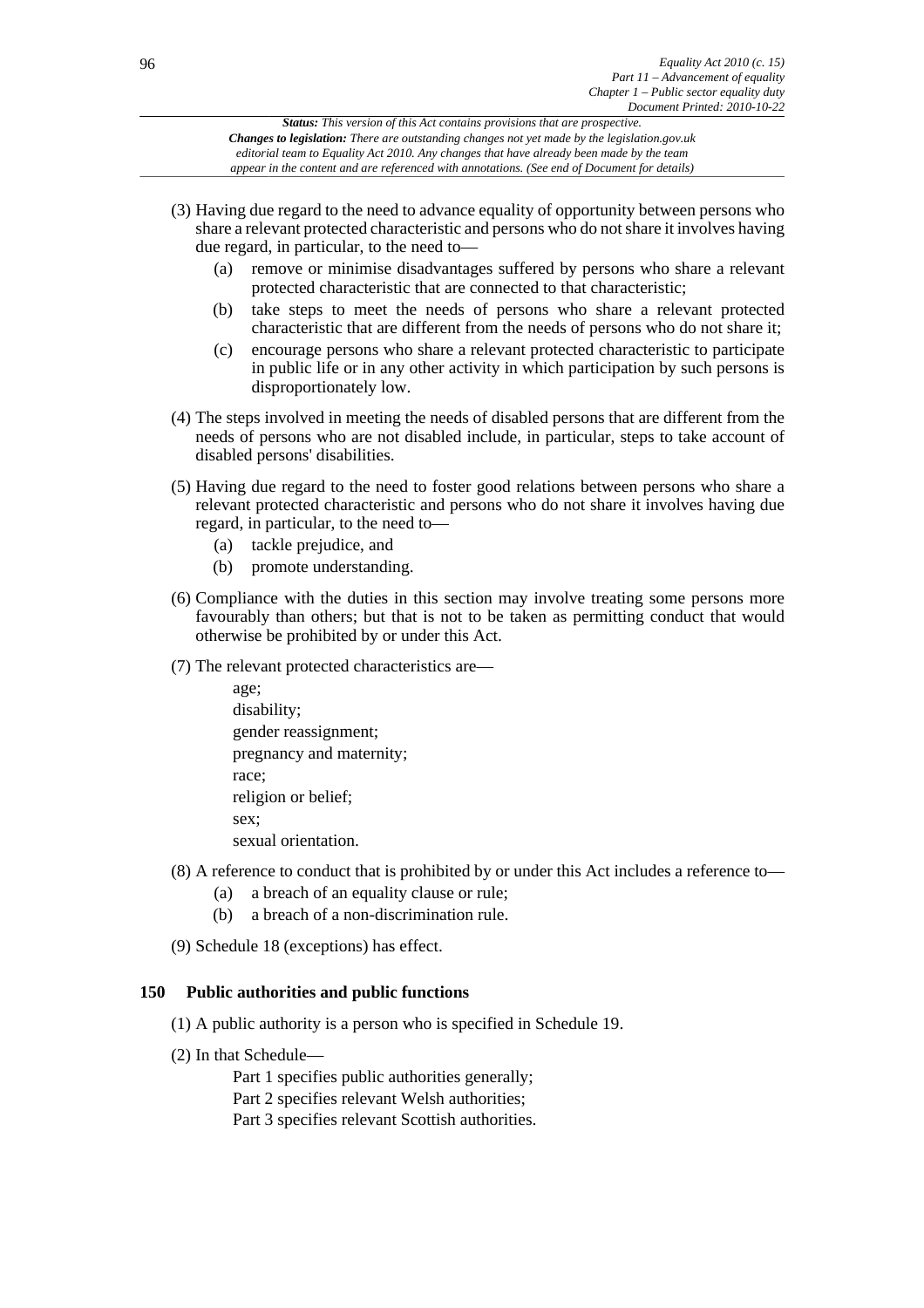- (3) A public authority specified in Schedule 19 is subject to the duty imposed by section 149(1) in relation to the exercise of all of its functions unless subsection (4) applies.
- (4) A public authority specified in that Schedule in respect of certain specified functions is subject to that duty only in respect of the exercise of those functions.
- (5) A public function is a function that is a function of a public nature for the purposes of the Human Rights Act 1998.

### **151 Power to specify public authorities**

- (1) A Minister of the Crown may by order amend Part 1, 2 or 3 of Schedule 19.
- (2) The Welsh Ministers may by order amend Part 2 of Schedule 19.
- (3) The Scottish Ministers may by order amend Part 3 of Schedule 19.
- (4) The power under subsection (1), (2) or (3) may not be exercised so as to—
	- (a) add an entry to Part 1 relating to a relevant Welsh or Scottish authority or a cross-border Welsh or Scottish authority;
	- (b) add an entry to Part 2 relating to a person who is not a relevant Welsh authority;
	- (c) add an entry to Part 3 relating to a person who is not a relevant Scottish authority.
- (5) A Minister of the Crown may by order amend Schedule 19 so as to make provision relating to a cross-border Welsh or Scottish authority.
- (6) On the first exercise of the power under subsection (5) to add an entry relating to a crossborder Welsh or Scottish authority to Schedule 19, a Minister of the Crown must—
	- (a) add a Part 4 to the Schedule for cross-border authorities, and
	- (b) add the cross-border Welsh or Scottish authority to that Part.
- (7) Any subsequent exercise of the power under subsection (5) to add an entry relating to a cross-border Welsh or Scottish authority to Schedule 19 must add that entry to Part 4 of the Schedule.
- (8) An order may not be made under this section so as to extend the application of section 149 unless the person making it considers that the extension relates to a person by whom a public function is exercisable.
- (9) An order may not be made under this section so as to extend the application of section 149 to—
	- (a) the exercise of a function referred to in paragraph 3 of Schedule 18 (judicial functions, etc);
	- (b) a person listed in paragraph 4(2)(a) to (e) of that Schedule (Parliament, devolved legislatures and General Synod);
	- (c) the exercise of a function listed in paragraph 4(3) of that Schedule (proceedings in Parliament or devolved legislatures).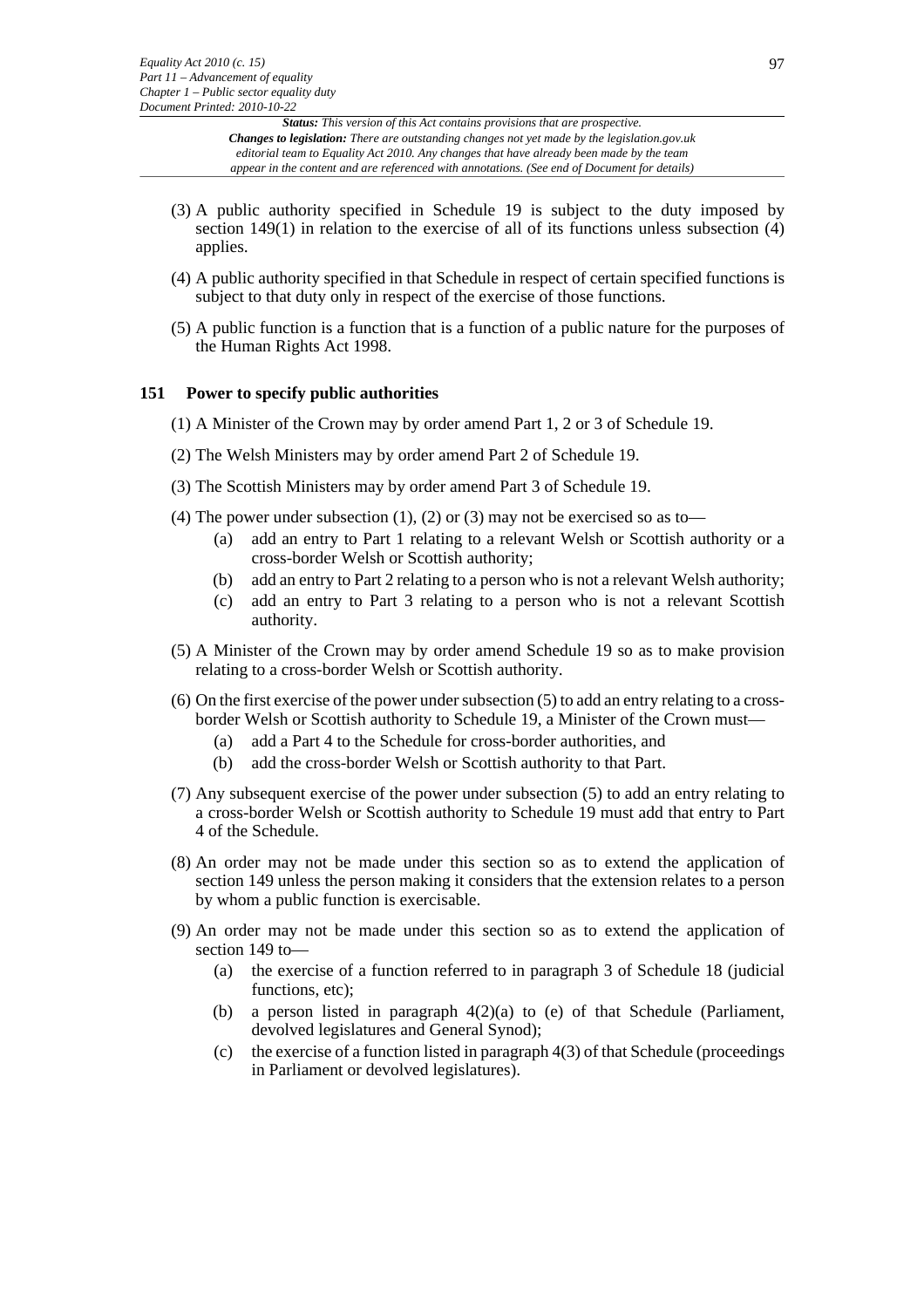## **152 Power to specify public authorities: consultation and consent**

(1) Before making an order under a provision specified in the first column of the Table, a Minister of the Crown must consult the person or persons specified in the second column.

| <b>Provision</b>                                                           | <b>Consultees</b>      |
|----------------------------------------------------------------------------|------------------------|
| Section $151(1)$                                                           | The Commission         |
| Section 151(1), so far as relating to a<br>relevant Welsh authority        | The Welsh Ministers    |
| Section 151(1), so far as relating to a<br>relevant Scottish authority     | The Scottish Ministers |
| Section $151(5)$                                                           | The Commission         |
| Section 151(5), so far as relating to a<br>cross-border Welsh authority    | The Welsh Ministers    |
| Section 151(5), so far as relating to a<br>cross-border Scottish authority | The Scottish Ministers |

- (2) Before making an order under section 151(2), the Welsh Ministers must—
	- (a) obtain the consent of a Minister of the Crown, and
	- (b) consult the Commission.
- (3) Before making an order under section 151(3), the Scottish Ministers must—
	- (a) obtain the consent of a Minister of the Crown, and
	- (b) consult the Commission.

# **153 Power to impose specific duties**

- (1) A Minister of the Crown may by regulations impose duties on a public authority specified in Part 1 of Schedule 19 for the purpose of enabling the better performance by the authority of the duty imposed by section 149(1).
- (2) The Welsh Ministers may by regulations impose duties on a public authority specified in Part 2 of Schedule 19 for that purpose.
- (3) The Scottish Ministers may by regulations impose duties on a public authority specified in Part 3 of Schedule 19 for that purpose.
- (4) Before making regulations under this section, the person making them must consult the Commission.

### **154 Power to impose specific duties: cross-border authorities**

- (1) If a Minister of the Crown exercises the power in section 151(5) to add an entry for a public authority to Part 4 of Schedule 19, the Minister must include after the entry a letter specified in the first column of the Table in subsection (3).
- (2) Where a letter specified in the first column of the Table in subsection (3) is included after an entry for a public authority in Part 4 of Schedule 19, the person specified in the second column of the Table—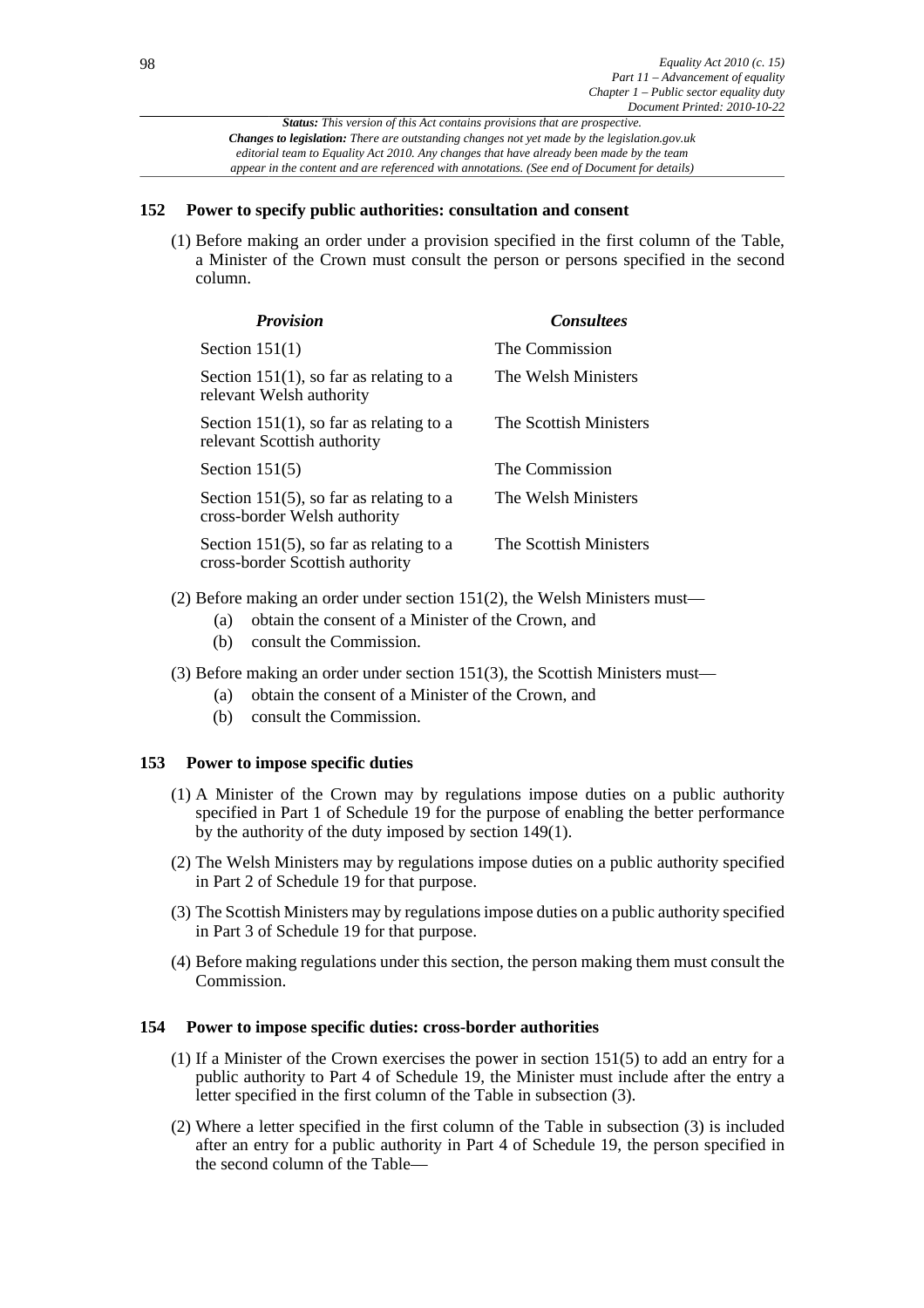- (a) may by regulations impose duties on the authority for the purpose of enabling the better performance by the authority of the duty imposed by section 149(1), subject to such limitations as are specified in that column;
- (b) must in making the regulations comply with the procedural requirement specified in that column.

(3) This is the Table—

| Letter | <b>Person by whom</b><br>regulations<br>may be made<br>and procedural<br>requirements                                                                                                       |
|--------|---------------------------------------------------------------------------------------------------------------------------------------------------------------------------------------------|
| A      | Regulations may be<br>made by a Minister of the<br>Crown in relation to the<br>authority's functions that<br>are not devolved Welsh<br>functions.                                           |
|        | The Minister of the Crown must consult the Welsh<br>Ministers before making the regulations.                                                                                                |
|        | Regulations may be made by the Welsh Ministers in<br>relation to the authority's devolved Welsh functions.                                                                                  |
|        | The Welsh Ministers must consult a Minister of the<br>Crown before making the regulations.                                                                                                  |
| B      | Regulations may be<br>made by a Minister of the<br>Crown in relation to the<br>authority's functions that<br>are not devolved Scottish<br>functions.                                        |
|        | The Minister of the Crown must consult the Scottish<br>Ministers before making the regulations.                                                                                             |
|        | Regulations may be made by the Scottish Ministers in<br>relation to the authority's devolved Scottish functions.                                                                            |
|        | The Scottish Ministers must consult a Minister of the<br>Crown before making the regulations.                                                                                               |
| C      | Regulations may be<br>made by a Minister of<br>the Crown in relation to<br>the authority's functions<br>that are neither devolved<br>Welsh functions nor<br>devolved Scottish<br>functions. |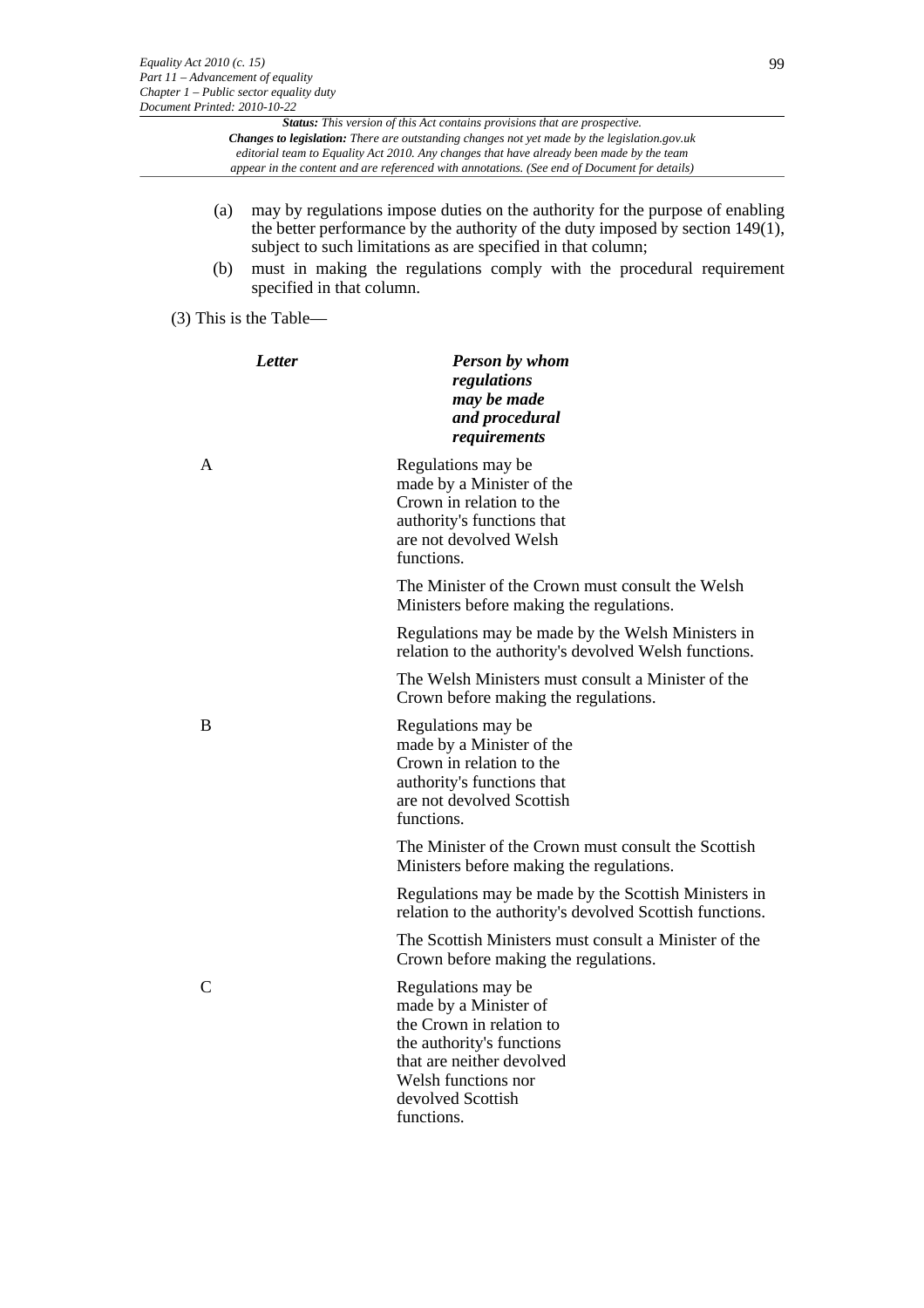> The Minister of the Crown must consult the Welsh Ministers and the Scottish Ministers before making the regulations.

Regulations may be made by the Welsh Ministers in relation to the authority's devolved Welsh functions.

The Welsh Ministers must consult a Minister of the Crown before making the regulations.

Regulations may be made by the Scottish Ministers in relation to the authority's devolved Scottish functions.

The Scottish Ministers must consult a Minister of the Crown before making the regulations.

D

The regulations may be made by a Minister of the Crown.

The Minister of the Crown must consult the Welsh Ministers before making the regulations.

(4) Before making regulations under subsection (2), the person making them must consult the Commission.

# **155 Power to impose specific duties: supplementary**

- (1) Regulations under section 153 or 154 may require a public authority to consider such matters as may be specified from time to time by—
	- (a) a Minister of the Crown, where the regulations are made by a Minister of the Crown;
	- (b) the Welsh Ministers, where the regulations are made by the Welsh Ministers;
	- (c) the Scottish Ministers, where the regulations are made by the Scottish Ministers.
- (2) Regulations under section 153 or 154 may impose duties on a public authority that is a contracting authority within the meaning of the Public Sector Directive in connection with its public procurement functions.
- (3) In subsection (2)—

"public procurement functions" means functions the exercise of which is regulated by the Public Sector Directive;

"the Public Sector Directive" means Directive [2004/18/EC](http://www.opsi.gov.uk/legislation/european/directive/2004/0018) of the European Parliament and of the Council of 31 March 2004 on the coordination of procedures for the award of public works contracts, public supply contracts and public service contracts, as amended from time to time.

- (4) Subsections (1) and (2) do not affect the generality of section 153 or 154(2)(a).
- (5) A duty imposed on a public authority under section 153 or 154 may be modified or removed by regulations made by—
	- (a) a Minister of the Crown, where the original duty was imposed by regulations made by a Minister of the Crown;
	- (b) the Welsh Ministers, where the original duty was imposed by regulations made by the Welsh Ministers;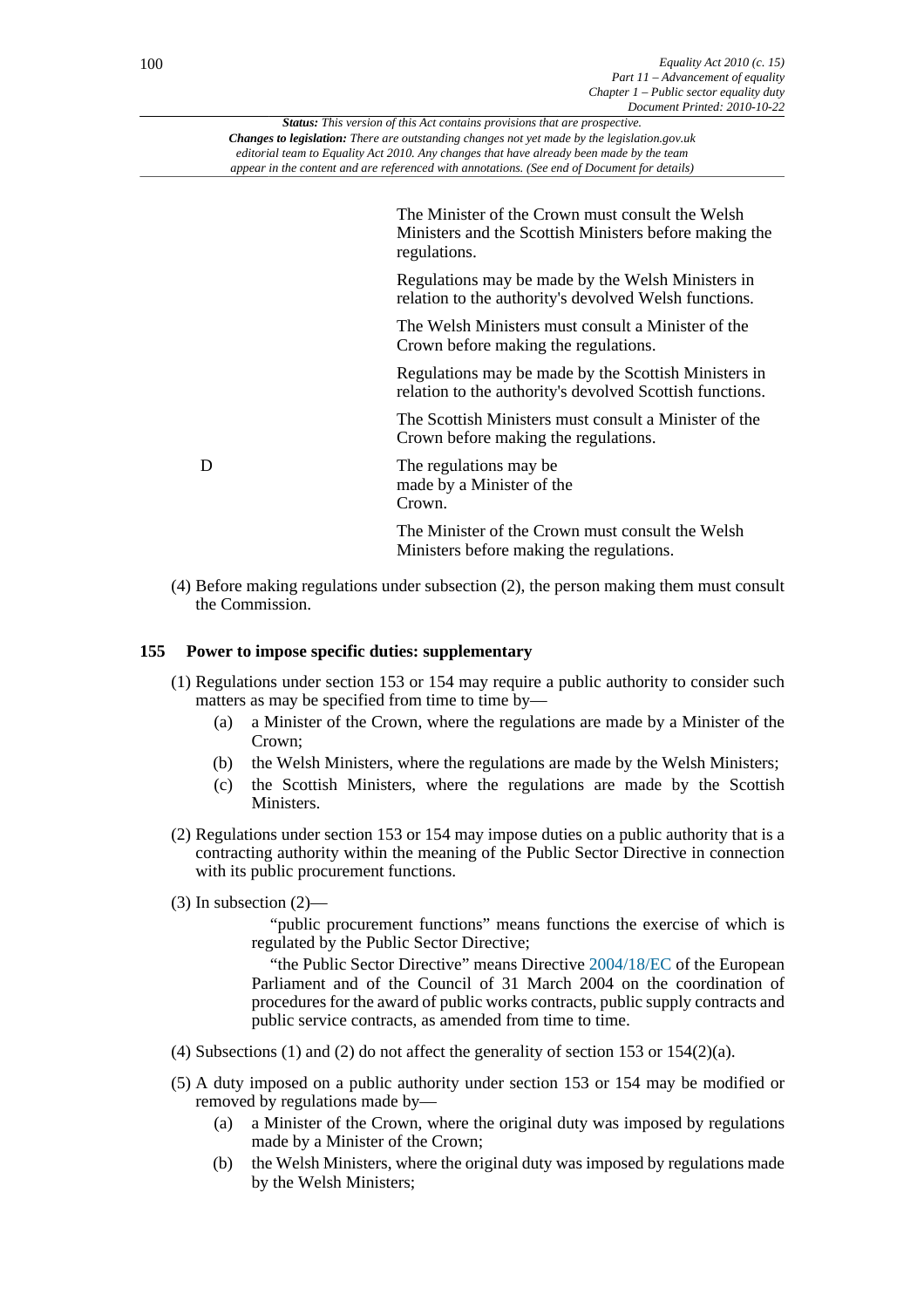(c) the Scottish Ministers, where the original duty was imposed by regulations made by the Scottish Ministers.

# **156 Enforcement**

A failure in respect of a performance of a duty imposed by or under this Chapter does not confer a cause of action at private law.

## **157 Interpretation**

 $\overline{\phantom{a}}$ 

- (1) This section applies for the purposes of this Chapter.
- (2) A relevant Welsh authority is a person (other than the Assembly Commission) whose functions—
	- (a) are exercisable only in or as regards Wales, and
	- (b) are wholly or mainly devolved Welsh functions.
- (3) A cross-border Welsh authority is a person other than a relevant Welsh authority (or the Assembly Commission) who has any function that—
	- (a) is exercisable in or as regards Wales, and
	- (b) is a devolved Welsh function.
- (4) The Assembly Commission has the same meaning as in the Government of Wales Act 2006.
- (5) A function is a devolved Welsh function if it relates to—
	- (a) a matter in respect of which functions are exercisable by the Welsh Ministers, the First Minister for Wales or the Counsel General to the Welsh Assembly Government, or
	- (b) a matter within the legislative competence of the National Assembly for Wales.
- (6) A relevant Scottish authority is a public body, public office or holder of a public office
	- (a) which is not a cross-border Scottish authority or the Scottish Parliamentary Corporate Body,
	- (b) whose functions are exercisable only in or as regards Scotland, and
	- (c) at least some of whose functions do not relate to reserved matters.
- (7) A cross-border Scottish authority is a cross-border public authority within the meaning given by section 88(5) of the Scotland Act 1998.
- (8) A function is a devolved Scottish function if it—
	- (a) is exercisable in or as regards Scotland, and
	- (b) does not relate to reserved matters.
- (9) Reserved matters has the same meaning as in the Scotland Act 1998.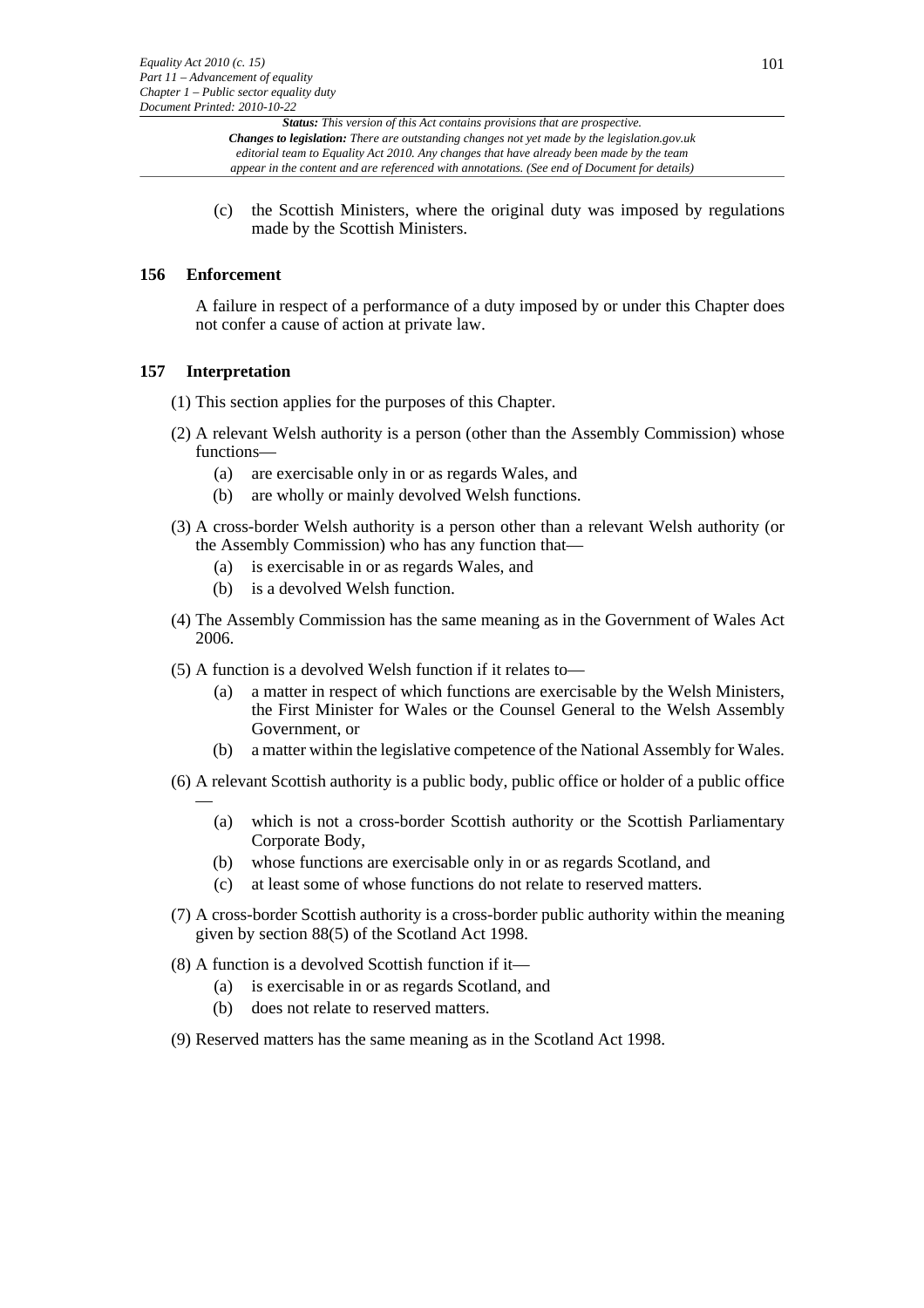## **CHAPTER 2**

### POSITIVE ACTION

### **158 Positive action: general**

(1) This section applies if a person (P) reasonably thinks that—

- (a) persons who share a protected characteristic suffer a disadvantage connected to the characteristic,
- (b) persons who share a protected characteristic have needs that are different from the needs of persons who do not share it, or
- (c) participation in an activity by persons who share a protected characteristic is disproportionately low.
- (2) This Act does not prohibit P from taking any action which is a proportionate means of achieving the aim of—
	- (a) enabling or encouraging persons who share the protected characteristic to overcome or minimise that disadvantage,
	- (b) meeting those needs, or
	- (c) enabling or encouraging persons who share the protected characteristic to participate in that activity.
- (3) Regulations may specify action, or descriptions of action, to which subsection (2) does not apply.
- (4) This section does not apply to—
	- (a) action within section 159(3), or
	- (b) anything that is permitted by virtue of section 104.
- (5) If section 104(7) is repealed by virtue of section 105, this section will not apply to anything that would have been so permitted but for the repeal.
- (6) This section does not enable P to do anything that is prohibited by or under an enactment other than this Act.

#### **159 Positive action: recruitment and promotion**

- (1) This section applies if a person (P) reasonably thinks that—
	- (a) persons who share a protected characteristic suffer a disadvantage connected to the characteristic, or
	- (b) participation in an activity by persons who share a protected characteristic is disproportionately low.
- (2) Part 5 (work) does not prohibit P from taking action within subsection (3) with the aim of enabling or encouraging persons who share the protected characteristic to—
	- (a) overcome or minimise that disadvantage, or
	- (b) participate in that activity.
- (3) That action is treating a person (A) more favourably in connection with recruitment or promotion than another person (B) because A has the protected characteristic but B does not.
- (4) But subsection (2) applies only if—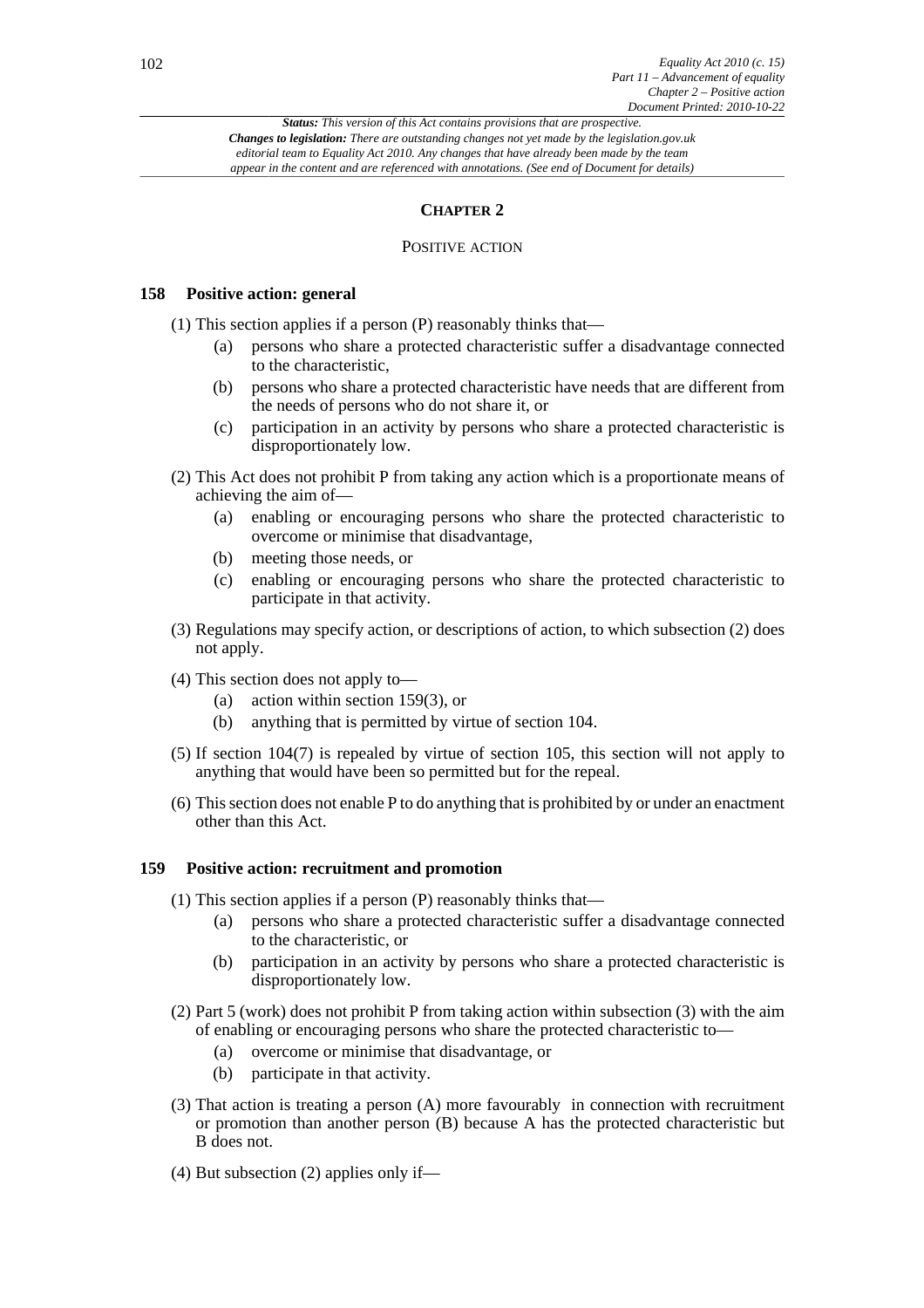- (a) A is as qualified as B to be recruited or promoted,
- (b) P does not have a policy of treating persons who share the protected characteristic more favourably in connection with recruitment or promotion than persons who do not share it, and
- (c) taking the action in question is a proportionate means of achieving the aim referred to in subsection (2).

(5) "Recruitment" means a process for deciding whether to—

- (a) offer employment to a person,
- (b) make contract work available to a contract worker,
- (c) offer a person a position as a partner in a firm or proposed firm,
- (d) offer a person a position as a member of an LLP or proposed LLP,
- (e) offer a person a pupillage or tenancy in barristers' chambers,
- (f) take a person as an advocate's devil or offer a person membership of an advocate's stable,
- (g) offer a person an appointment to a personal office,
- (h) offer a person an appointment to a public office, recommend a person for such an appointment or approve a person's appointment to a public office, or
- (i) offer a person a service for finding employment.
- (6) This section does not enable P to do anything that is prohibited by or under an enactment other than this Act.

### **PART 12**

### DISABLED PERSONS: TRANSPORT

## **CHAPTER 1**

## TAXIS, ETC.

### **160 Taxi accessibility regulations**

- (1) The Secretary of State may make regulations (in this Chapter referred to as "taxi accessibility regulations") for securing that it is possible for disabled persons—
	- (a) to get into and out of taxis in safety;
	- (b) to do so while in wheelchairs;
	- (c) to travel in taxis in safety and reasonable comfort;
	- (d) to do so while in wheelchairs.
- (2) The regulations may, in particular, require a regulated taxi to conform with provision as to—
	- (a) the size of a door opening for the use of passengers;
	- (b) the floor area of the passenger compartment;
	- (c) the amount of headroom in the passenger compartment;
	- (d) the fitting of restraining devices designed to ensure the stability of a wheelchair while the taxi is moving.
- (3) The regulations may also—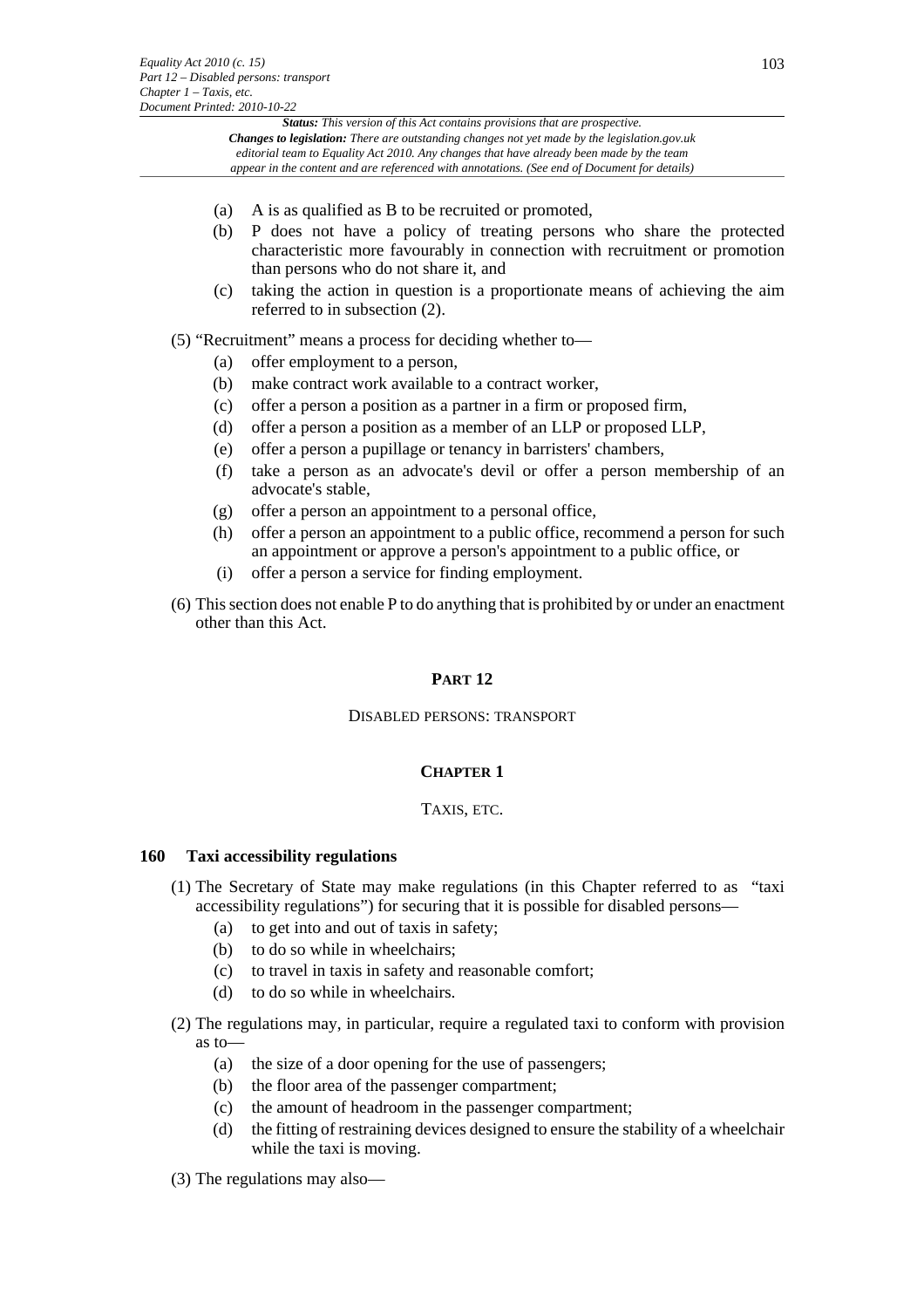- (a) require the driver of a regulated taxi which is plying for hire, or which has been hired, to comply with provisions as to the carrying of ramps or other devices designed to facilitate the loading and unloading of wheelchairs;
- (b) require the driver of a regulated taxi in which a disabled person is being carried while in a wheelchair to comply with provisions as to the position in which the wheelchair is to be secured.
- (4) The driver of a regulated taxi which is plying for hire or has been hired commits an offence—
	- (a) by failing to comply with a requirement of the regulations, or
	- (b) if the taxi fails to conform with any provision of the regulations with which it is required to conform.
- (5) A person guilty of an offence under subsection (4) is liable on summary conviction to a fine not exceeding level 3 on the standard scale.
- (6) In this section—

"passenger compartment" has such meaning as is specified in taxi accessibility regulations;

"regulated taxi" means a taxi to which taxi accessibility regulations are expressed to apply.

# **161 Control of numbers of licensed taxis: exception**

- (1) This section applies if—
	- (a) an application for a licence in respect of a vehicle is made under section 37 of the Town Police Clauses Act 1847,
	- (b) it is possible for a disabled person—
		- (i) to get into and out of the vehicle in safety,
		- (ii) to travel in the vehicle in safety and reasonable comfort, and
		- (iii) to do the things mentioned in sub-paragraphs (i) and (ii) while in a wheelchair of a size prescribed by the Secretary of State, and
	- (c) the proportion of taxis licensed in respect of the area to which the licence would (if granted) apply that conform to the requirement in paragraph (b) is less than the proportion that is prescribed by the Secretary of State.
- (2) Section 16 of the Transport Act 1985 (which modifies the provisions of the Town Police Clauses Act 1847 about hackney carriages to allow a licence to ply for hire to be refused in order to limit the number of licensed carriages) does not apply in relation to the vehicle; and those provisions of the Town Police Clauses Act 1847 are to have effect subject to this section.
- (3) In section 16 of the Transport Act 1985, after "shall" insert " (subject to section 161 of the Equality Act 2010)".

# **162 Designated transport facilities**

- (1) The appropriate authority may by regulations provide for the application of any taxi provision (with or without modification) to—
	- (a) vehicles used for the provision of services under a franchise agreement, or
	- (b) drivers of such vehicles.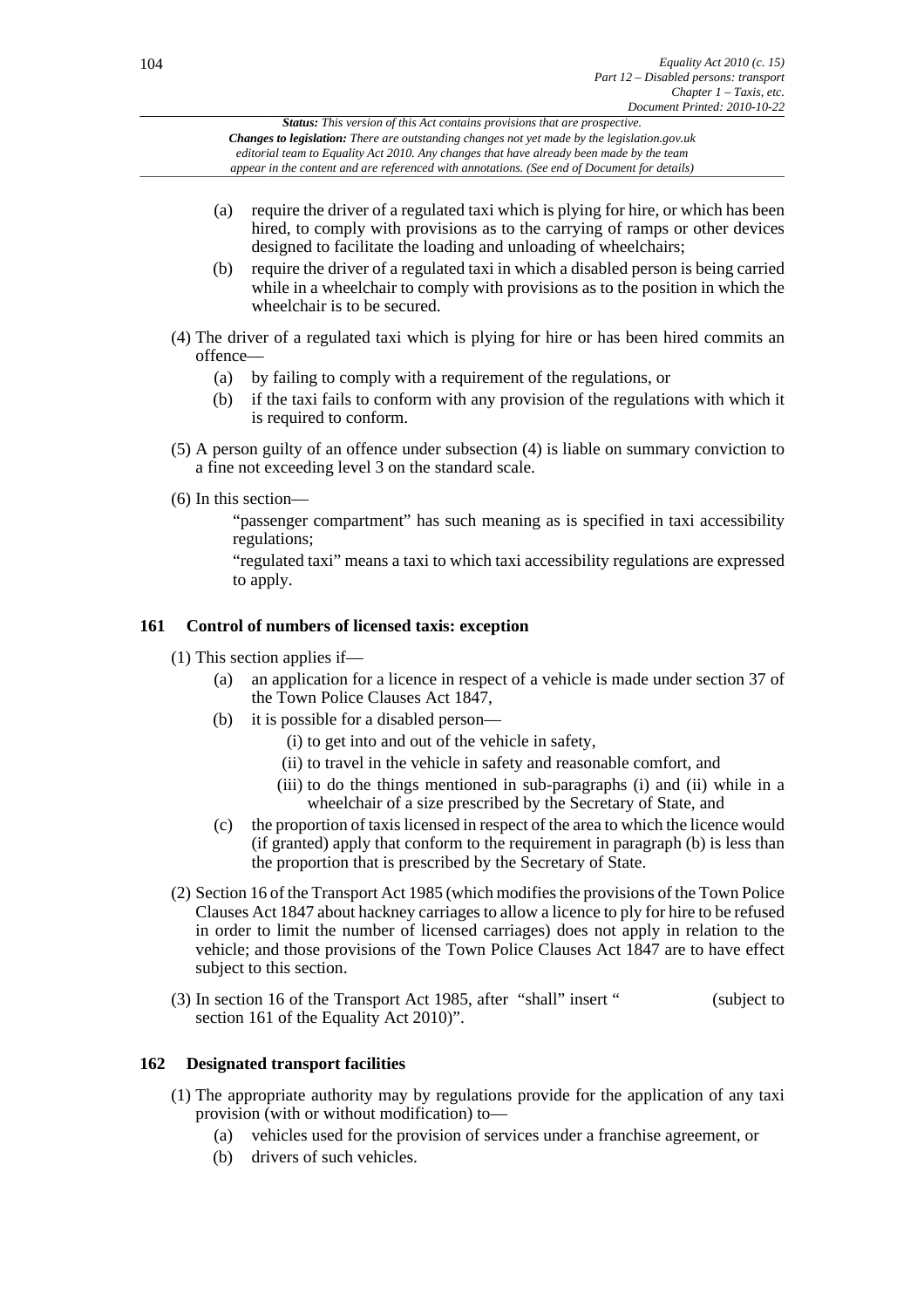- (2) A franchise agreement is a contract entered into by the operator of a designated transport facility for the provision, by the other party to the contract, of hire car services—
	- (a) for members of the public using any part of the facility, and
	- (b) which involve vehicles entering any part of the facility.
- (3) In this section—
	- "appropriate authority" means—
	- (a) in relation to transport facilities in England and Wales, the Secretary of State;
	- (b) in relation to transport facilities in Scotland, the Scottish Ministers;

"designated" means designated by order made by the appropriate authority; "hire car" has such meaning as is prescribed by the appropriate authority;

"operator", in relation to a transport facility, means a person who is concerned with the management or operation of the facility;

"taxi provision" means a provision of—

- (a) this Chapter, or
- (b) regulations made in pursuance of section 20(2A) of the Civic Government (Scotland) Act 1982,

which applies in relation to taxis or drivers of taxis;

"transport facility" means premises which form part of a port, airport, railway station or bus station.

(4) For the purposes of section 2(2) of the European Communities Act 1972 (implementation of EU obligations), the Secretary of State may exercise a power conferred by this section on the Scottish Ministers.

# **163 Taxi licence conditional on compliance with taxi accessibility regulations**

- (1) A licence for a taxi to ply for hire must not be granted unless the vehicle conforms with the provisions of taxi accessibility regulations with which a vehicle is required to conform if it is licensed.
- (2) Subsection (1) does not apply if a licence is in force in relation to the vehicle at any time during the period of 28 days immediately before the day on which the licence is granted.
- (3) The Secretary of State may by order provide for subsection (2) to cease to have effect on a specified date.
- (4) The power under subsection (3) may be exercised differently for different areas or localities.

### **164 Exemption from taxi accessibility regulations**

- (1) The Secretary of State may by regulations provide for a relevant licensing authority to apply for an order (an "exemption order") exempting the authority from the requirements of section 163.
- (2) Regulations under subsection (1) may, in particular, make provision requiring an authority proposing to apply for an exemption order—
	- (a) to carry out such consultation as is specified;
	- (b) to publish its proposals in the specified manner;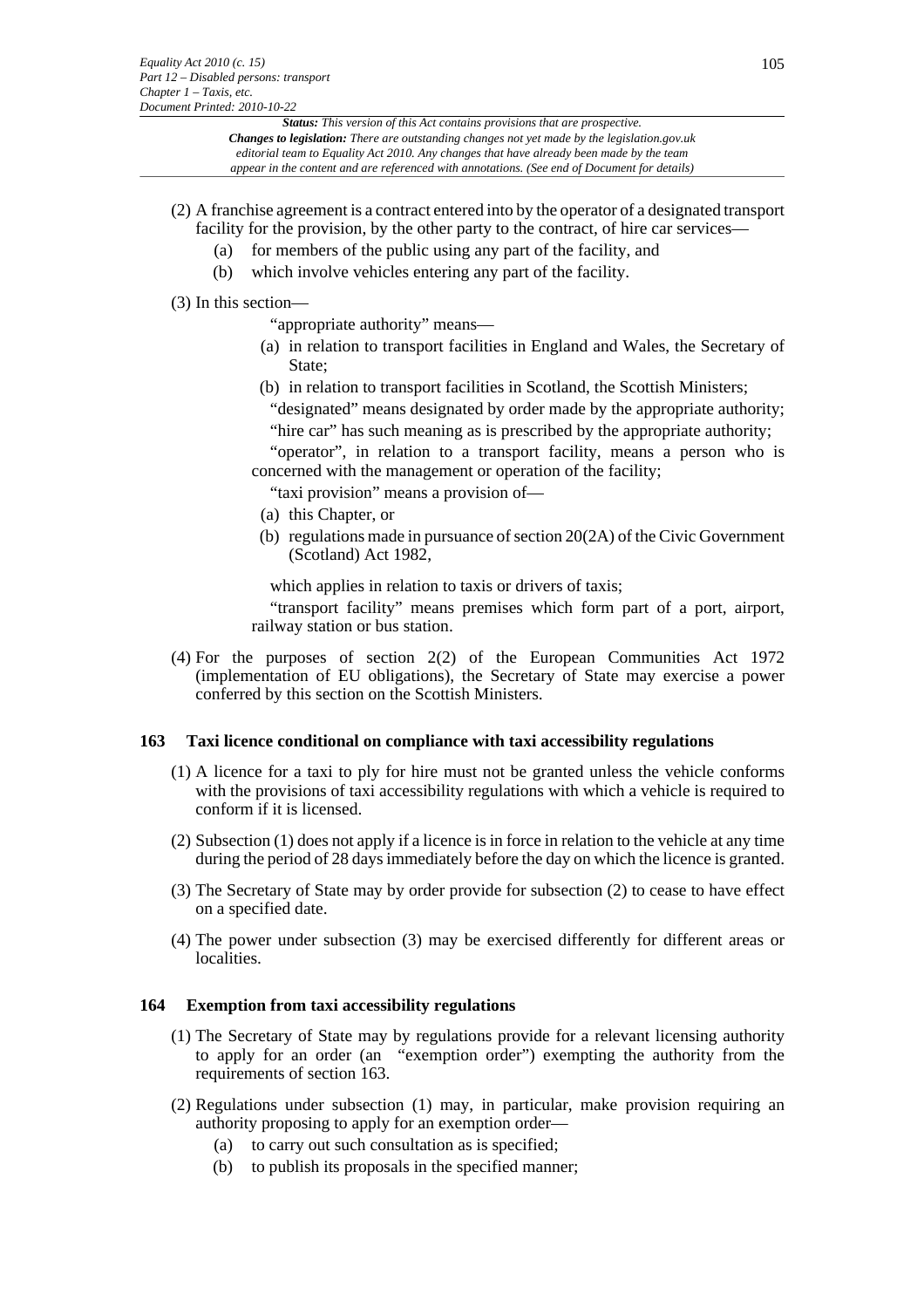- (c) before applying for the order, to consider representations made about the proposal;
- (d) to make the application in the specified form.

In this subsection "specified" means specified in the regulations.

(3) An authority may apply for an exemption order only if it is satisfied—

- (a) that, having regard to the circumstances in its area, it is inappropriate for section 163 to apply, and
- (b) that the application of that section would result in an unacceptable reduction in the number of taxis in its area.
- (4) After consulting the Disabled Persons Transport Advisory Committee and such other persons as the Secretary of State thinks appropriate, the Secretary of State may—
	- (a) make an exemption order in the terms of the application for the order;
	- (b) make an exemption order in such other terms as the Secretary of State thinks appropriate;
	- (c) refuse to make an exemption order.
- (5) The Secretary of State may by regulations make provision requiring a taxi plying for hire in an area in respect of which an exemption order is in force to conform with provisions of the regulations as to the fitting and use of swivel seats.
- (6) Regulations under subsection (5) may make provision corresponding to section 163.
- (7) In this section—

"relevant licensing authority" means an authority responsible for licensing taxis in any area of England and Wales other than the area to which the Metropolitan Public Carriage Act 1869 applies;

"swivel seats" has such meaning as is specified in regulations under subsection (5).

## **165 Passengers in wheelchairs**

- (1) This section imposes duties on the driver of a designated taxi which has been hired—
	- (a) by or for a disabled person who is in a wheelchair, or
	- (b) by another person who wishes to be accompanied by a disabled person who is in a wheelchair.
- (2) This section also imposes duties on the driver of a designated private hire vehicle, if a person within paragraph (a) or (b) of subsection (1) has indicated to the driver that the person wishes to travel in the vehicle.
- (3) For the purposes of this section—
	- (a) a taxi or private hire vehicle is "designated" if it appears on a list maintained under section 167;
	- (b) "the passenger" means the disabled person concerned.
- (4) The duties are—
	- (a) to carry the passenger while in the wheelchair;
	- (b) not to make any additional charge for doing so;
	- (c) if the passenger chooses to sit in a passenger seat, to carry the wheelchair;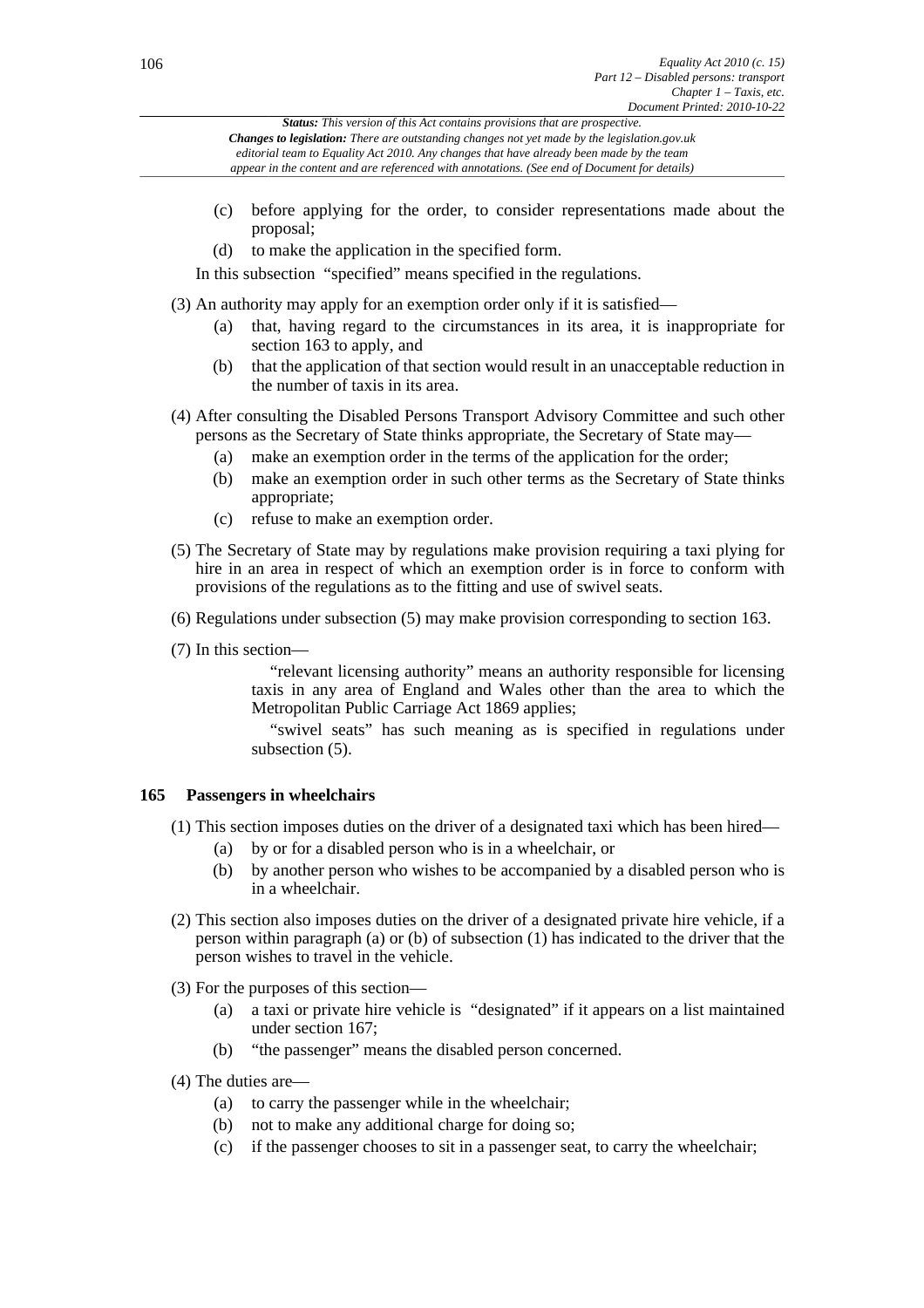- (d) to take such steps as are necessary to ensure that the passenger is carried in safety and reasonable comfort;
- (e) to give the passenger such mobility assistance as is reasonably required.

(5) Mobility assistance is assistance—

- (a) to enable the passenger to get into or out of the vehicle;
- (b) if the passenger wishes to remain in the wheelchair, to enable the passenger to get into and out of the vehicle while in the wheelchair;
- (c) to load the passenger's luggage into or out of the vehicle;
- (d) if the passenger does not wish to remain in the wheelchair, to load the wheelchair into or out of the vehicle.
- (6) This section does not require the driver—
	- (a) unless the vehicle is of a description prescribed by the Secretary of State, to carry more than one person in a wheelchair, or more than one wheelchair, on any one journey;
	- (b) to carry a person in circumstances in which it would otherwise be lawful for the driver to refuse to carry the person.
- (7) A driver of a designated taxi or designated private hire vehicle commits an offence by failing to comply with a duty imposed on the driver by this section.
- (8) A person guilty of an offence under subsection (7) is liable on summary conviction to a fine not exceeding level 3 on the standard scale.
- (9) It is a defence for a person charged with the offence to show that at the time of the alleged offence—
	- (a) the vehicle conformed to the accessibility requirements which applied to it, but
	- (b) it would not have been possible for the wheelchair to be carried safely in the vehicle.
- (10) In this section and sections 166 and 167 "private hire vehicle" means—
	- (a) a vehicle licensed under section 48 of the Local Government (Miscellaneous Provisions) Act 1976;
	- (b) a vehicle licensed under section 7 of the Private Hire Vehicles (London) Act 1998;
	- (c) a vehicle licensed under an equivalent provision of a local enactment;
	- (d) a private hire car licensed under section 10 of the Civic Government (Scotland) Act 1982.

### **166 Passengers in wheelchairs: exemption certificates**

- (1) A licensing authority must issue a person with a certificate exempting the person from the duties imposed by section  $165$  (an "exemption certificate") if satisfied that it is appropriate to do so—
	- (a) on medical grounds, or
	- (b) on the ground that the person's physical condition makes it impossible or unreasonably difficult for the person to comply with those duties.
- (2) An exemption certificate is valid for such period as is specified in the certificate.
- (3) The driver of a designated taxi is exempt from the duties imposed by section 165 if—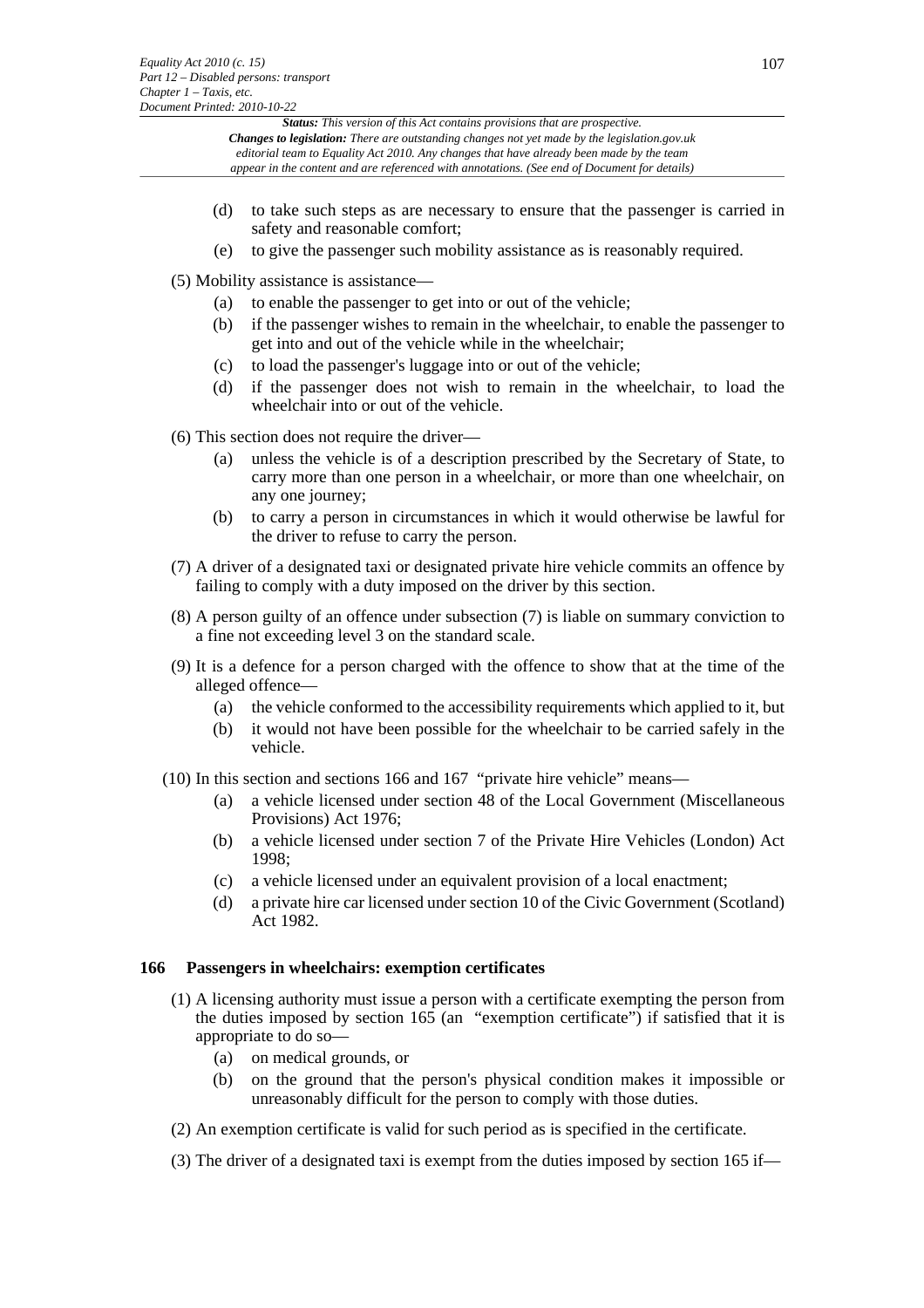- (a) an exemption certificate issued to the driver is in force, and
- (b) the prescribed notice of the exemption is exhibited on the taxi in the prescribed manner.
- (4) The driver of a designated private hire vehicle is exempt from the duties imposed by section 165 if—
	- (a) an exemption certificate issued to the driver is in force, and
	- (b) the prescribed notice of the exemption is exhibited on the vehicle in the prescribed manner.
- (5) For the purposes of this section, a taxi or private hire vehicle is "designated" if it appears on a list maintained under section 167.
- (6) In this section and section 167 "licensing authority", in relation to any area, means the authority responsible for licensing taxis or, as the case may be, private hire vehicles in that area.

## **167 Lists of wheelchair-accessible vehicles**

- (1) For the purposes of section 165, a licensing authority may maintain a list of vehicles falling within subsection (2).
- (2) A vehicle falls within this subsection if—
	- (a) it is either a taxi or a private hire vehicle, and
	- (b) it conforms to such accessibility requirements as the licensing authority thinks fit.
- (3) A licensing authority may, if it thinks fit, decide that a vehicle may be included on a list maintained under this section only if it is being used, or is to be used, by the holder of a special licence under that licence.
- (4) In subsection (3) "special licence" has the meaning given by section 12 of the Transport Act 1985 (use of taxis or hire cars in providing local services).
- (5) "Accessibility requirements" are requirements for securing that it is possible for disabled persons in wheelchairs—
	- (a) to get into and out of vehicles in safety, and
	- (b) to travel in vehicles in safety and reasonable comfort,

either staying in their wheelchairs or not (depending on which they prefer).

- (6) The Secretary of State may issue guidance to licensing authorities as to—
	- (a) the accessibility requirements which they should apply for the purposes of this section;
	- (b) any other aspect of their functions under or by virtue of this section.
- (7) A licensing authority which maintains a list under subsection (1) must have regard to any guidance issued under subsection (6).

### **168 Assistance dogs in taxis**

(1) This section imposes duties on the driver of a taxi which has been hired—

(a) by or for a disabled person who is accompanied by an assistance dog, or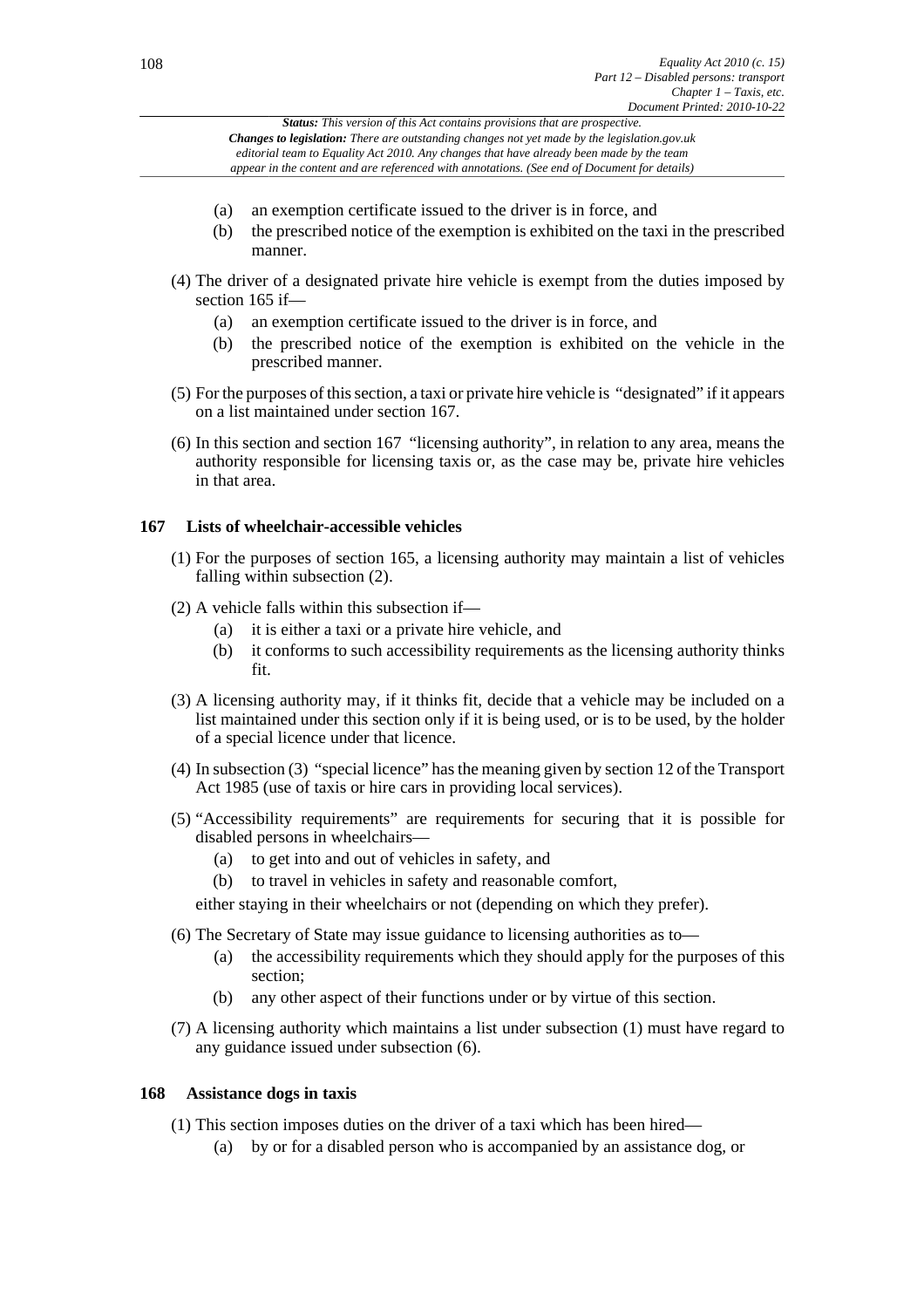- (b) by another person who wishes to be accompanied by a disabled person with an assistance dog.
- (2) The driver must—
	- (a) carry the disabled person's dog and allow it to remain with that person;
	- (b) not make any additional charge for doing so.
- (3) The driver of a taxi commits an offence by failing to comply with a duty imposed by this section.
- (4) A person guilty of an offence under this section is liable on summary conviction to a fine not exceeding level 3 on the standard scale.

## **169 Assistance dogs in taxis: exemption certificates**

- (1) A licensing authority must issue a person with a certificate exempting the person from the duties imposed by section 168 (an "exemption certificate") if satisfied that it is appropriate to do so on medical grounds.
- (2) In deciding whether to issue an exemption certificate the authority must have regard, in particular, to the physical characteristics of the taxi which the person drives or those of any kind of taxi in relation to which the person requires the certificate.
- (3) An exemption certificate is valid—
	- (a) in respect of a specified taxi or a specified kind of taxi;
	- (b) for such period as is specified in the certificate.
- (4) The driver of a taxi is exempt from the duties imposed by section 168 if—
	- (a) an exemption certificate issued to the driver is in force with respect to the taxi, and
	- (b) the prescribed notice of the exemption is exhibited on the taxi in the prescribed manner.

The power to make regulations under paragraph (b) is exercisable by the Secretary of State.

- (5) In this section "licensing authority" means—
	- (a) in relation to the area to which the Metropolitan Public Carriage Act 1869 applies, Transport for London;
	- (b) in relation to any other area in England and Wales, the authority responsible for licensing taxis in that area.

## **170 Assistance dogs in private hire vehicles**

- (1) The operator of a private hire vehicle commits an offence by failing or refusing to accept a booking for the vehicle—
	- (a) if the booking is requested by or on behalf of a disabled person or a person who wishes to be accompanied by a disabled person, and
	- (b) the reason for the failure or refusal is that the disabled person will be accompanied by an assistance dog.
- (2) The operator commits an offence by making an additional charge for carrying an assistance dog which is accompanying a disabled person.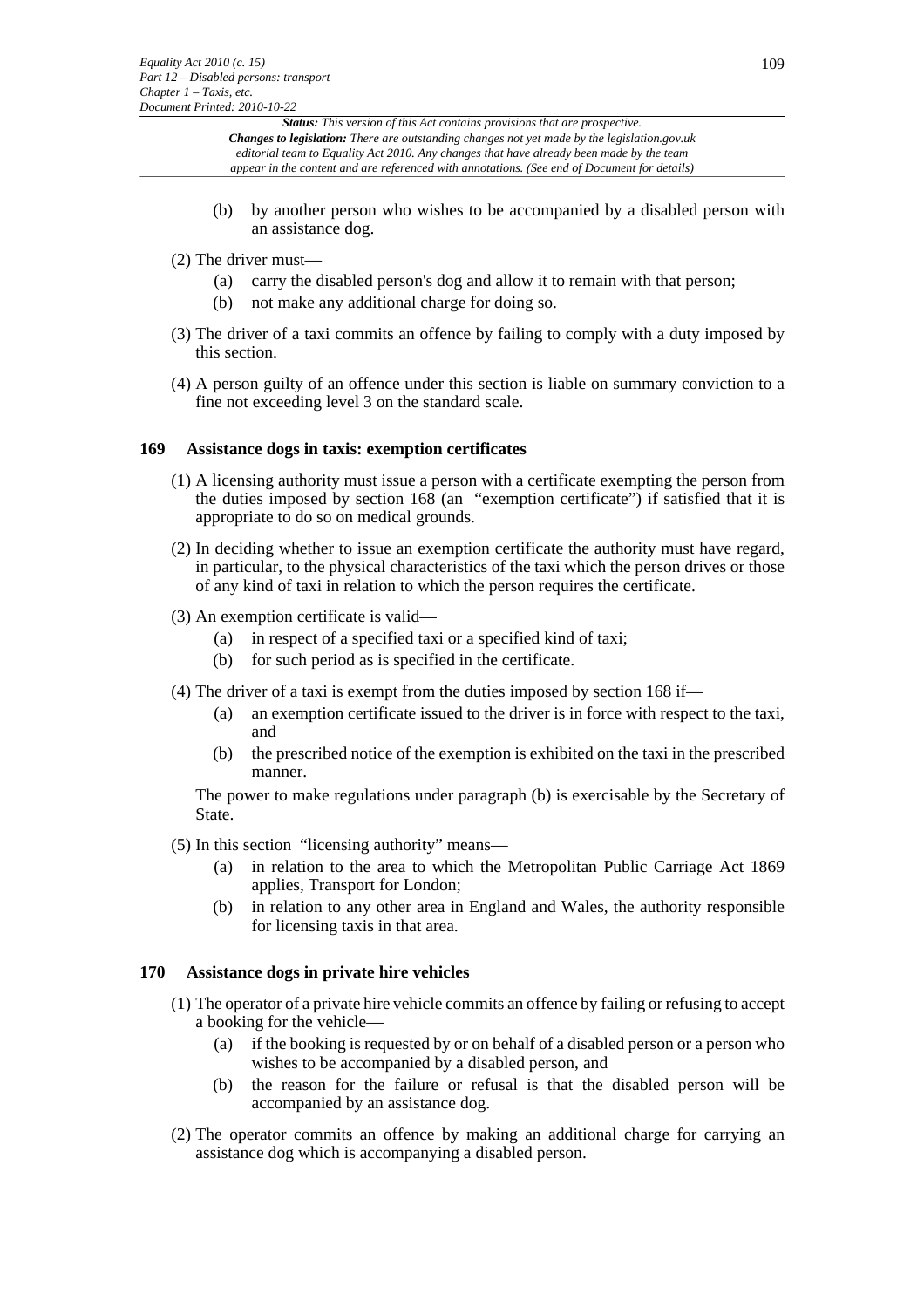- (3) The driver of a private hire vehicle commits an offence by failing or refusing to carry out a booking accepted by the operator—
	- (a) if the booking is made by or on behalf of a disabled person or a person who wishes to be accompanied by a disabled person, and
	- (b) the reason for the failure or refusal is that the disabled person is accompanied by an assistance dog.
- (4) A person guilty of an offence under this section is liable on summary conviction to a fine not exceeding level 3 on the standard scale.
- (5) In this section—

"driver" means a person who holds a licence under—

- (a) section 13 of the Private Hire Vehicles (London) Act 1998 ("the 1998 Act"),
- (b) section 51 of the Local Government (Miscellaneous Provisions) Act 1976 ("the 1976 Act"), or
- (c) an equivalent provision of a local enactment;

"licensing authority", in relation to any area in England and Wales, means the authority responsible for licensing private hire vehicles in that area;

"operator" means a person who holds a licence under—

- (a) section 3 of the 1998 Act,
- (b) section 55 of the 1976 Act, or
- (c) an equivalent provision of a local enactment;

"private hire vehicle" means a vehicle licensed under—

- (a) section 6 of the 1998 Act,
- (b) section 48 of the 1976 Act, or
- (c) an equivalent provision of a local enactment.

## **171 Assistance dogs in private hire vehicles: exemption certificates**

- (1) A licensing authority must issue a driver with a certificate exempting the driver from the offence under section 170(3) (an "exemption certificate") if satisfied that it is appropriate to do so on medical grounds.
- (2) In deciding whether to issue an exemption certificate the authority must have regard, in particular, to the physical characteristics of the private hire vehicle which the person drives or those of any kind of private hire vehicle in relation to which the person requires the certificate.
- (3) An exemption certificate is valid—
	- (a) in respect of a specified private hire vehicle or a specified kind of private hire vehicle;
	- (b) for such period as is specified in the certificate.
- (4) A driver does not commit an offence under section 170(3) if—
	- (a) an exemption certificate issued to the driver is in force with respect to the private hire vehicle, and
	- (b) the prescribed notice of the exemption is exhibited on the vehicle in the prescribed manner.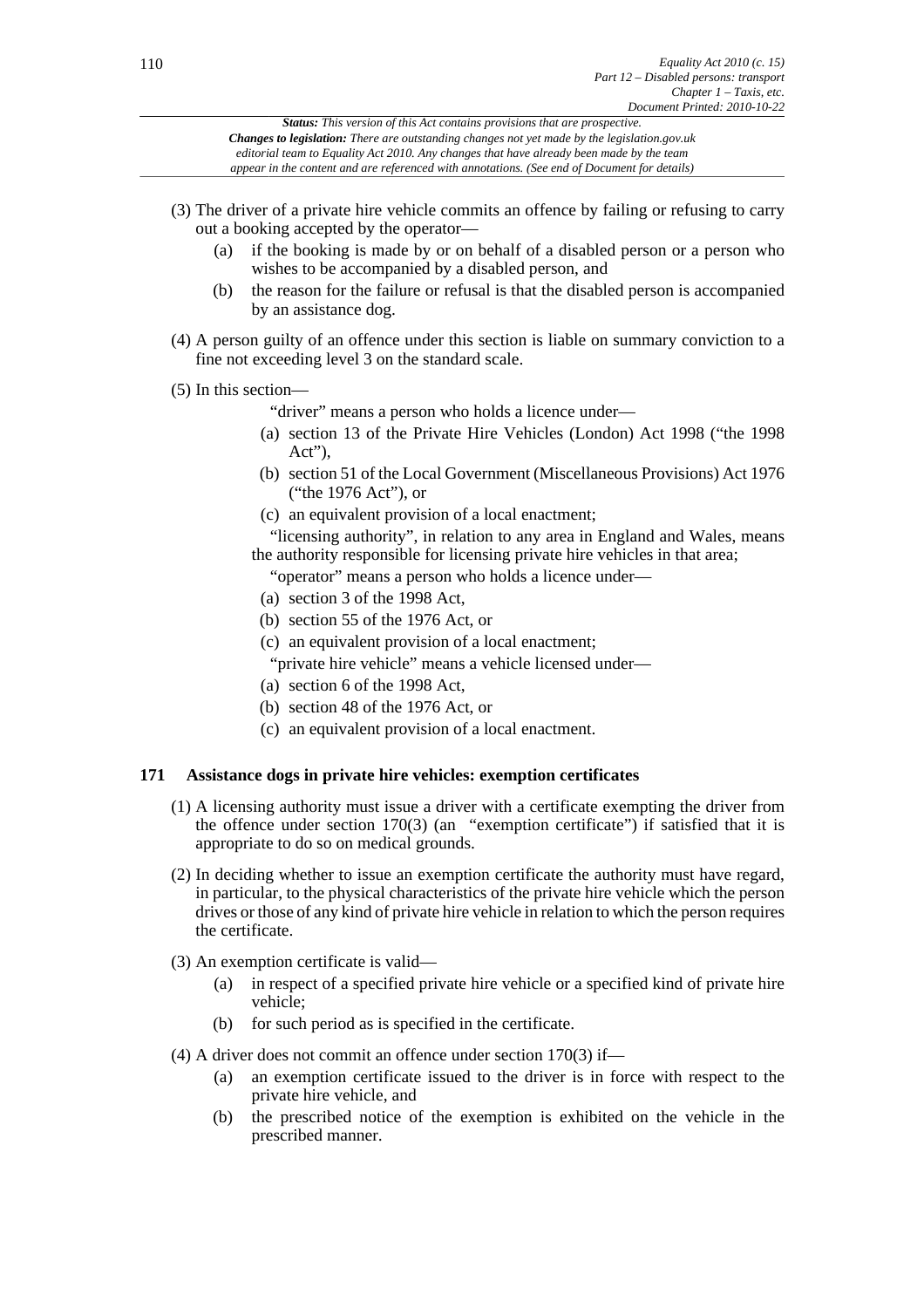The power to make regulations under paragraph (b) is exercisable by the Secretary of State.

(5) In this section "driver", "licensing authority" and "private hire vehicle" have the same meaning as in section 170.

# **172 Appeals**

- (1) A person who is aggrieved by the refusal of a licensing authority in England and Wales to issue an exemption certificate under section 166, 169 or 171 may appeal to a magistrates' court before the end of the period of 28 days beginning with the date of the refusal.
- (2) A person who is aggrieved by the refusal of a licensing authority in Scotland to issue an exemption certificate under section 166 may appeal to the sheriff before the end of the period of 28 days beginning with the date of the refusal.
- (3) On an appeal under subsection (1) or (2), the magistrates' court or sheriff may direct the licensing authority to issue the exemption certificate to have effect for such period as is specified in the direction.
- (4) A person who is aggrieved by the decision of a licensing authority to include a vehicle on a list maintained under section 167 may appeal to a magistrates' court or, in Scotland, the sheriff before the end of the period of 28 days beginning with the date of the inclusion.

## **173 Interpretation**

(1) In this Chapter—

"accessibility requirements" has the meaning given in section 167(5); "assistance dog" means—

- (a) a dog which has been trained to guide a blind person;
- (b) a dog which has been trained to assist a deaf person;
- (c) a dog which has been trained by a prescribed charity to assist a disabled person who has a disability that consists of epilepsy or otherwise affects the person's mobility, manual dexterity, physical co-ordination or ability to lift, carry or otherwise move everyday objects;
- (d) a dog of a prescribed category which has been trained to assist a disabled person who has a disability (other than one falling within paragraph (c)) of a prescribed kind;

"taxi"—

- (a) means a vehicle which is licensed under section 37 of the Town Police Clauses Act 1847 or section 6 of the Metropolitan Public Carriage Act 1869, and
- (b) in sections 162 and 165 to 167, also includes a taxi licensed under section 10 of the Civic Government (Scotland) Act 1982,

but does not include a vehicle drawn by a horse or other animal;

"taxi accessibility regulations" has the meaning given by section 160(1).

(2) A power to make regulations under paragraph (c) or (d) of the definition of "assistance dog" in subsection (1) is exercisable by the Secretary of State.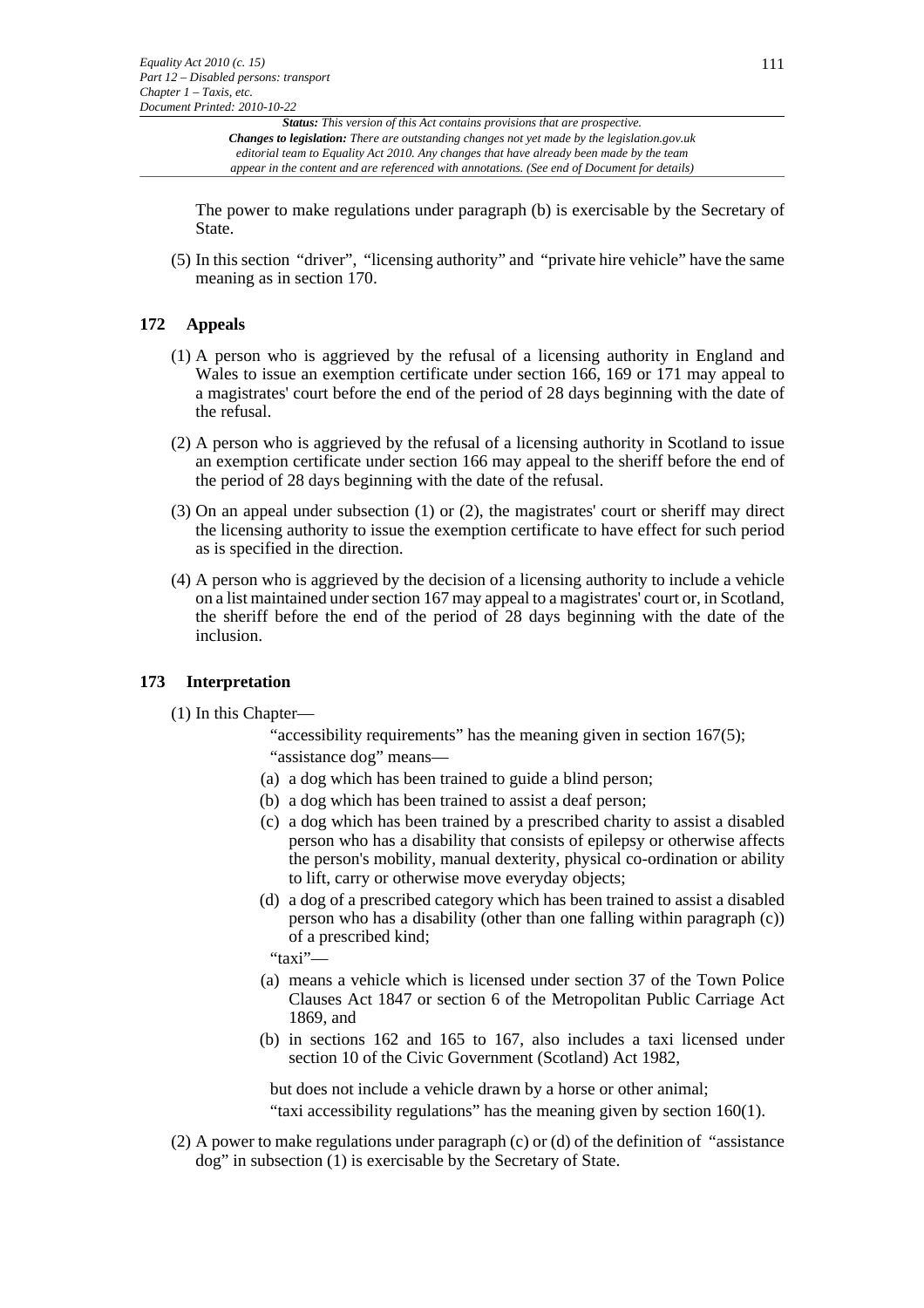## **CHAPTER 2**

#### PUBLIC SERVICE VEHICLES

## **174 PSV accessibility regulations**

- (1) The Secretary of State may make regulations (in this Chapter referred to as "PSV accessibility regulations") for securing that it is possible for disabled persons—
	- (a) to get on to and off regulated public service vehicles in safety and without unreasonable difficulty (and, in the case of disabled persons in wheelchairs, to do so while remaining in their wheelchairs), and
	- (b) to travel in such vehicles in safety and reasonable comfort.
- (2) The regulations may, in particular, make provision as to the construction, use and maintenance of regulated public service vehicles, including provision as to—
	- (a) the fitting of equipment to vehicles;
	- (b) equipment to be carried by vehicles;
	- (c) the design of equipment to be fitted to, or carried by, vehicles;
	- (d) the fitting and use of restraining devices designed to ensure the stability of wheelchairs while vehicles are moving;
	- (e) the position in which wheelchairs are to be secured while vehicles are moving.
- (3) In this section "public service vehicle" means a vehicle which is—
	- (a) adapted to carry more than 8 passengers, and
	- (b) a public service vehicle for the purposes of the Public Passenger Vehicles Act 1981;

and in this Chapter "regulated public service vehicle" means a public service vehicle to which PSV accessibility regulations are expressed to apply.

- (4) The regulations may make different provision—
	- (a) as respects different classes or descriptions of vehicle;
	- (b) as respects the same class or description of vehicle in different circumstances.
- (5) The Secretary of State must not make regulations under this section or section 176 or 177 without consulting—
	- (a) the Disabled Persons Transport Advisory Committee, and
	- (b) such other representative organisations as the Secretary of State thinks fit.

## **175 Offence of contravening PSV accessibility regulations**

- (1) A person commits an offence by—
	- (a) contravening a provision of PSV accessibility regulations;
	- (b) using on a road a regulated public service vehicle which does not conform with a provision of the regulations with which it is required to conform;
	- (c) causing or permitting such a regulated public service vehicle to be used on a road.
- (2) A person guilty of an offence under this section is liable on summary conviction to a fine not exceeding level 4 on the standard scale.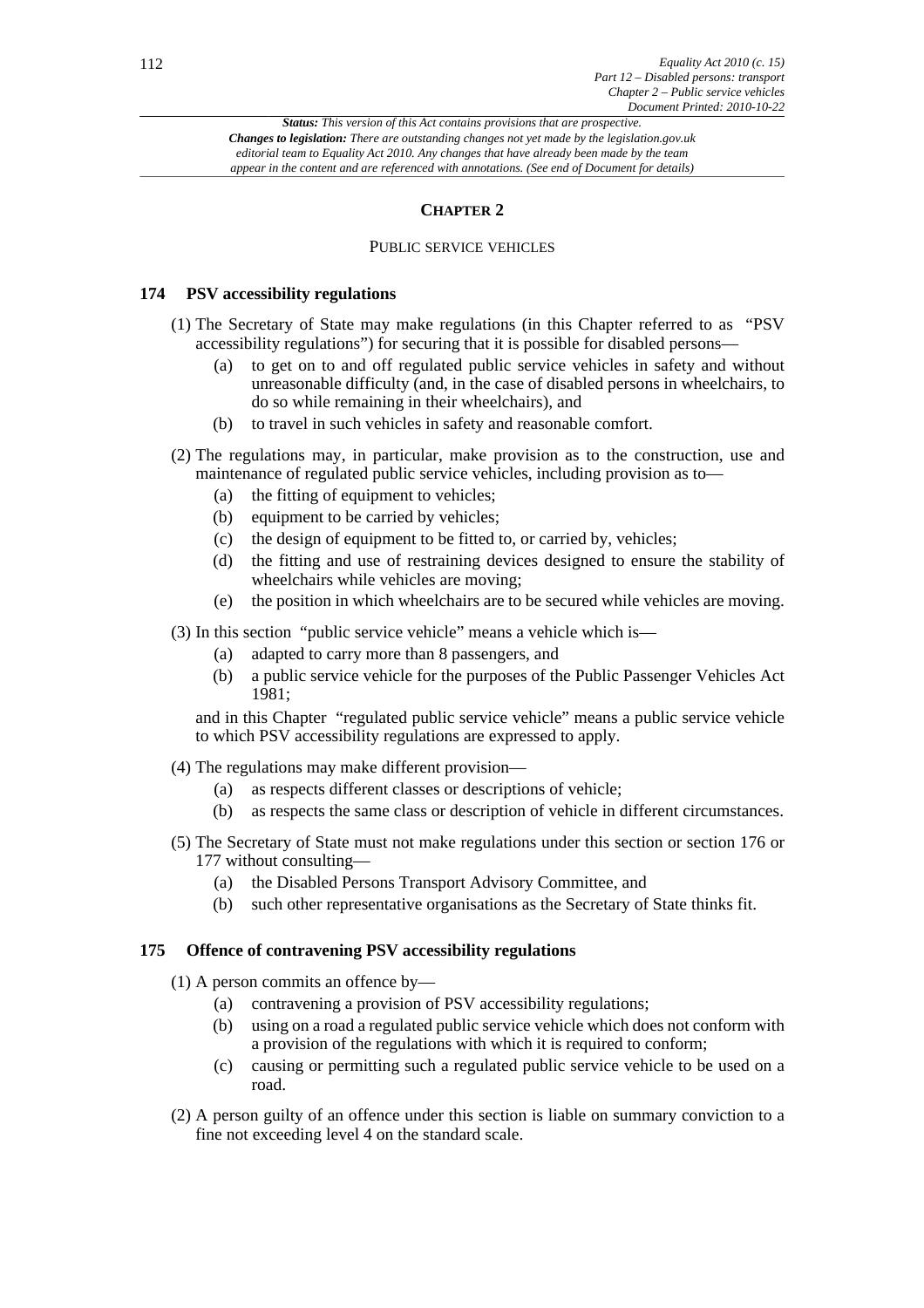- (3) If an offence under this section committed by a body corporate is committed with the consent or connivance of, or is attributable to neglect on the part of, a responsible person, the responsible person as well as the body corporate is guilty of the offence.
- (4) In subsection (3) a responsible person, in relation to a body corporate, is—
	- (a) a director, manager, secretary or similar officer;
	- (b) a person purporting to act in the capacity of a person mentioned in paragraph (a);
	- (c) in the case of a body corporate whose affairs are managed by its members, a member.
- (5) If, in Scotland, an offence committed by a partnership or an unincorporated association is committed with the consent or connivance of, or is attributable to neglect on the part of, a partner or person concerned in the management of the association, the partner or person as well as the partnership or association is guilty of the offence.

# **176 Accessibility certificates**

- (1) A regulated public service vehicle must not be used on a road unless—
	- (a) a vehicle examiner has issued a certificate (an "accessibility certificate") that such provisions of PSV accessibility regulations as are prescribed are satisfied in respect of the vehicle, or
	- (b) an approval certificate has been issued under section 177 in respect of the vehicle.
- (2) Regulations may make provision—
	- (a) with respect to applications for, and the issue of, accessibility certificates;
	- (b) providing for the examination of vehicles in respect of which applications have been made;
	- (c) with respect to the issue of copies of accessibility certificates which have been lost or destroyed.
- (3) The operator of a regulated public service vehicle commits an offence if the vehicle is used in contravention of this section.
- (4) A person guilty of an offence under this section is liable on summary conviction to a fine not exceeding level 4 on the standard scale.
- (5) A power to make regulations under this section is exercisable by the Secretary of State.
- (6) In this section "operator" has the same meaning as in the Public Passenger Vehicles Act 1981.

## **177 Approval certificates**

- (1) The Secretary of State may approve a vehicle for the purposes of this section if satisfied that such provisions of PSV accessibility regulations as are prescribed for the purposes of section 176 are satisfied in respect of the vehicle.
- (2) A vehicle which is so approved is referred to in this section as a "type vehicle".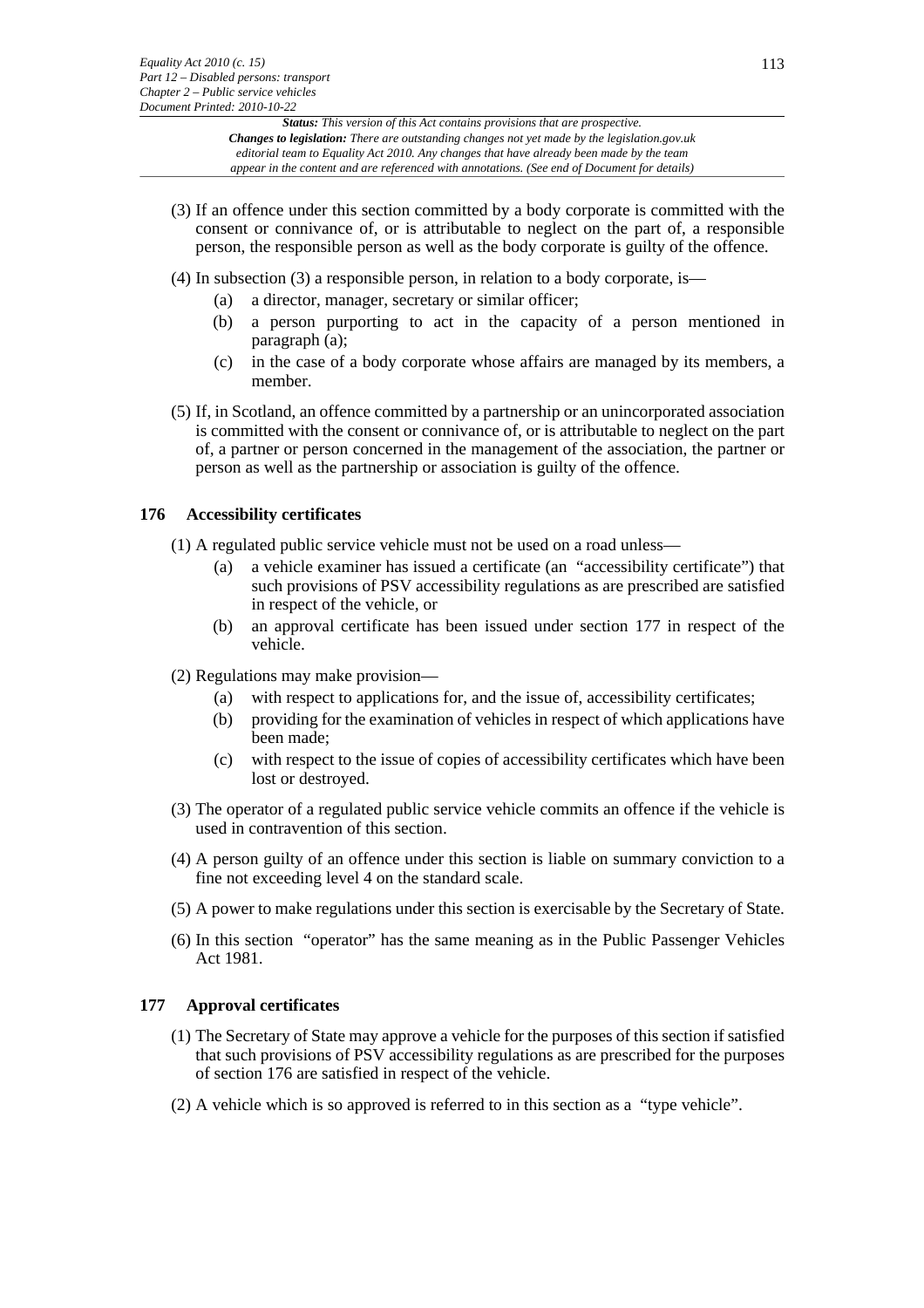- (3) Subsection (4) applies if a declaration in the prescribed form is made by an authorised person that a particular vehicle conforms in design, construction and equipment with a type vehicle.
- (4) A vehicle examiner may issue a certificate in the prescribed form (an "approval certificate") that it conforms to the type vehicle.
- (5) Regulations may make provision—
	- (a) with respect to applications for, and grants of, approval under subsection (1);
	- (b) with respect to applications for, and the issue of, approval certificates;
	- (c) providing for the examination of vehicles in respect of which applications have been made;
	- (d) with respect to the issue of copies of approval certificates in place of certificates which have been lost or destroyed.
- (6) The Secretary of State may at any time withdraw approval of a type vehicle.
- (7) If an approval is withdrawn—
	- (a) no further approval certificates are to be issued by reference to the type vehicle; but
	- (b) an approval certificate issued by reference to the type vehicle before the withdrawal continues to have effect for the purposes of section 176.
- (8) A power to make regulations under this section is exercisable by the Secretary of State.
- (9) In subsection (3) "authorised person" means a person authorised by the Secretary of State for the purposes of that subsection.

## **178 Special authorisations**

- (1) The Secretary of State may by order authorise the use on roads of—
	- (a) a regulated public service vehicle of a class or description specified by the order, or
	- (b) a regulated public service vehicle which is so specified.
- (2) Nothing in sections 174 to 177 prevents the use of a vehicle in accordance with the order.
- (3) The Secretary of State may by order make provision for securing that provisions of PSV accessibility regulations apply to regulated public service vehicles of a description specified by the order, subject to any modifications or exceptions specified by the order.
- (4) An order under subsection (1) or (3) may make the authorisation or provision (as the case may be) subject to such restrictions and conditions as are specified by or under the order.
- (5) Section 207(2) does not require an order under this section that applies only to a specified vehicle, or to vehicles of a specified person, to be made by statutory instrument; but such an order is as capable of being amended or revoked as an order made by statutory instrument.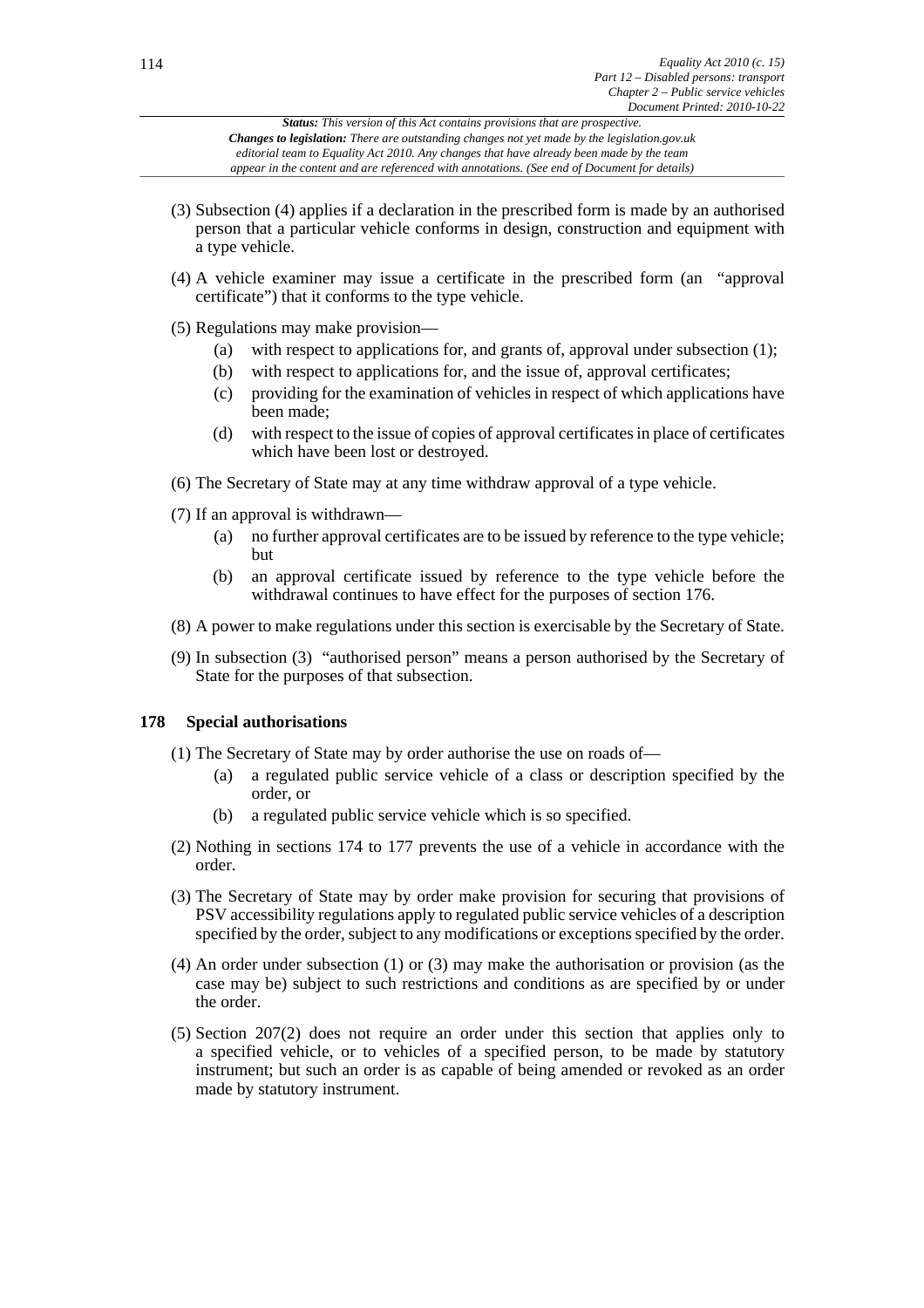# **179 Reviews and appeals**

- (1) Subsection (2) applies if the Secretary of State refuses an application for the approval of a vehicle under section 177(1) and, before the end of the prescribed period, the applicant —
	- (a) asks the Secretary of State to review the decision, and
	- (b) pays any fee fixed under section 180.
- (2) The Secretary of State must—
	- (a) review the decision, and
	- (b) in doing so, consider any representations made in writing by the applicant before the end of the prescribed period.
- (3) A person applying for an accessibility certificate or an approval certificate may appeal to the Secretary of State against the refusal of a vehicle examiner to issue the certificate.
- (4) An appeal must be made within the prescribed time and in the prescribed manner.
- (5) Regulations may make provision as to the procedure to be followed in connection with appeals.
- (6) On the determination of an appeal, the Secretary of State may—
	- (a) confirm, vary or reverse the decision appealed against;
	- (b) give directions to the vehicle examiner for giving effect to the Secretary of State's decision.
- (7) A power to make regulations under this section is exercisable by the Secretary of State.

## **180 Fees**

- (1) The Secretary of State may charge such fees, payable at such times, as are prescribed in respect of—
	- (a) applications for, and grants of, approval under section  $177(1)$ ;
	- (b) applications for, and the issue of, accessibility certificates and approval certificates;
	- (c) copies of such certificates;
	- (d) reviews and appeals under section 179.
- (2) Fees received by the Secretary of State must be paid into the Consolidated Fund.
- (3) The power to make regulations under subsection (1) is exercisable by the Secretary of State.
- (4) The regulations may make provision for the repayment of fees, in whole or in part, in such circumstances as are prescribed.
- (5) Before making the regulations the Secretary of State must consult such representative organisations as the Secretary of State thinks fit.

## **181 Interpretation**

In this Chapter—

"accessibility certificate" has the meaning given in section 176(1); "approval certificate" has the meaning given in section 177(4);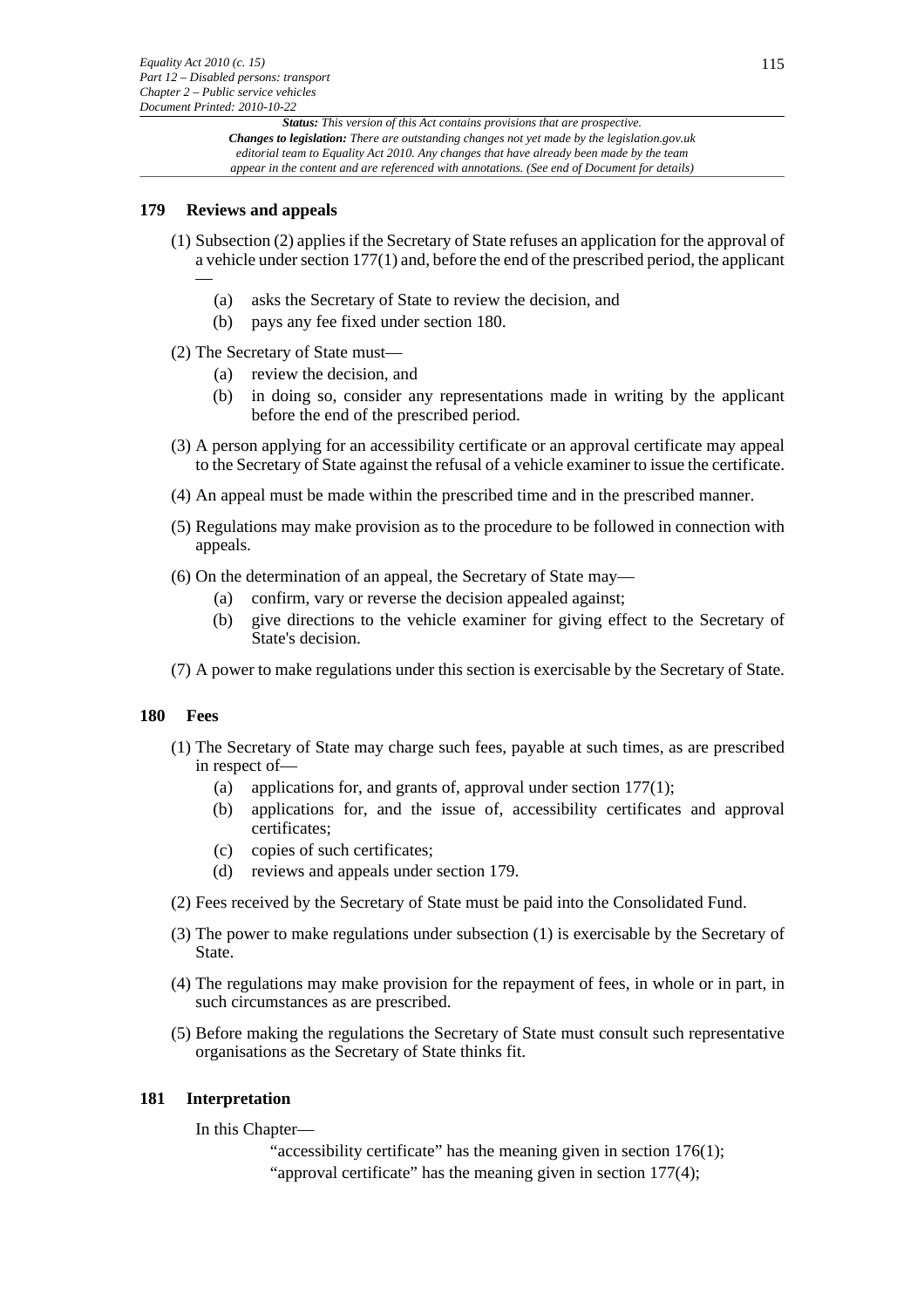"PSV accessibility regulations" has the meaning given in section 174(1); "regulated public service vehicle" has the meaning given in section 174(3).

# **CHAPTER 3**

# RAIL VEHICLES

# **182 Rail vehicle accessibility regulations**

- (1) The Secretary of State may make regulations (in this Chapter referred to as "rail vehicle accessibility regulations") for securing that it is possible for disabled persons—
	- (a) to get on to and off regulated rail vehicles in safety and without unreasonable difficulty;
	- (b) to do so while in wheelchairs;
	- (c) to travel in such vehicles in safety and reasonable comfort;
	- (d) to do so while in wheelchairs.
- (2) The regulations may, in particular, make provision as to the construction, use and maintenance of regulated rail vehicles including provision as to—
	- (a) the fitting of equipment to vehicles;
	- (b) equipment to be carried by vehicles;
	- (c) the design of equipment to be fitted to, or carried by, vehicles;
	- (d) the use of equipment fitted to, or carried by, vehicles;
	- (e) the toilet facilities to be provided in vehicles;
	- (f) the location and floor area of the wheelchair accommodation to be provided in vehicles;
	- (g) assistance to be given to disabled persons.
- (3) The regulations may contain different provision—
	- (a) as respects different classes or descriptions of rail vehicle;
	- (b) as respects the same class or description of rail vehicle in different circumstances;
	- (c) as respects different networks.
- (4) In this section—

"network" means any permanent way or other means of guiding or supporting rail vehicles, or any section of it;

"rail vehicle" means a vehicle constructed or adapted to carry passengers on a railway, tramway or prescribed system other than a vehicle used in the provision of a service for the carriage of passengers on the high-speed rail system or the conventional TEN rail system;

"regulated rail vehicle" means a rail vehicle to which provisions of rail vehicle accessibility regulations are expressed to apply.

 $(5)$  In subsection  $(4)$ —

"conventional TEN rail system" and "high-speed rail system" have the meaning given in regulation 2(3) of the Railways (Interoperability) Regulations 2006 (S.I. 2006/397);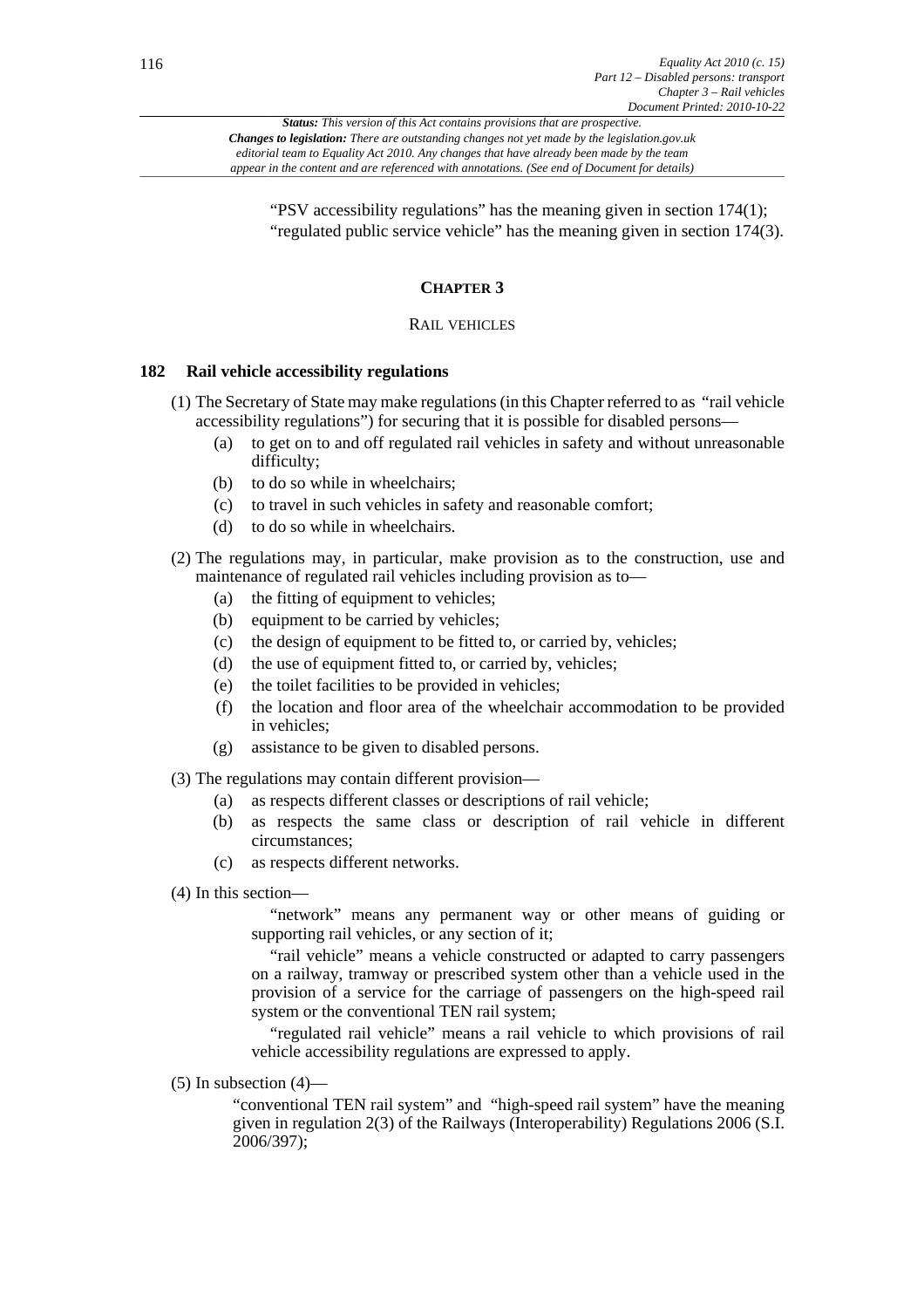"prescribed system" means a system using a mode of guided transport ("guided transport" having the same meaning as in the Transport and Works Act 1992) that is specified in rail vehicle accessibility regulations;

"railway" and "tramway" have the same meaning as in the Transport and Works Act 1992.

- (6) The Secretary of State must exercise the power to make rail vehicle accessibility regulations so as to secure that on and after 1 January 2020 every rail vehicle is a regulated rail vehicle.
- (7) Subsection (6) does not affect subsection (3), section  $183(1)$  or section  $207(4)(a)$ .
- (8) Before making regulations under subsection (1) or section 183, the Secretary of State must consult—
	- (a) the Disabled Persons Transport Advisory Committee, and
	- (b) such other representative organisations as the Secretary of State thinks fit.

# **183 Exemptions from rail vehicle accessibility regulations**

- (1) The Secretary of State may by order (an "exemption order")—
	- (a) authorise the use for carriage of a regulated rail vehicle even though the vehicle does not conform with the provisions of rail vehicle accessibility regulations with which it is required to conform;
	- (b) authorise a regulated rail vehicle to be used for carriage otherwise than in conformity with the provisions of rail vehicle accessibility regulations with which use of the vehicle is required to conform.
- (2) Authority under subsection  $(1)(a)$  or  $(b)$  may be for-
	- (a) a regulated rail vehicle that is specified or of a specified description,
	- (b) use in specified circumstances of a regulated rail vehicle, or
	- (c) use in specified circumstances of a regulated rail vehicle that is specified or of a specified description.
- (3) The Secretary of State may by regulations make provision as to exemption orders including, in particular, provision as to—
	- (a) the persons by whom applications for exemption orders may be made;
	- (b) the form in which applications are to be made;
	- (c) information to be supplied in connection with applications;
	- (d) the period for which exemption orders are to continue in force;
	- (e) the revocation of exemption orders.
- (4) After consulting the Disabled Persons Transport Advisory Committee and such other persons as the Secretary of State thinks appropriate, the Secretary of State may—
	- (a) make an exemption order in the terms of the application for the order;
	- (b) make an exemption order in such other terms as the Secretary of State thinks appropriate;
	- (c) refuse to make an exemption order.
- (5) The Secretary of State may make an exemption order subject to such conditions and restrictions as are specified.
- (6) "Specified" means specified in an exemption order.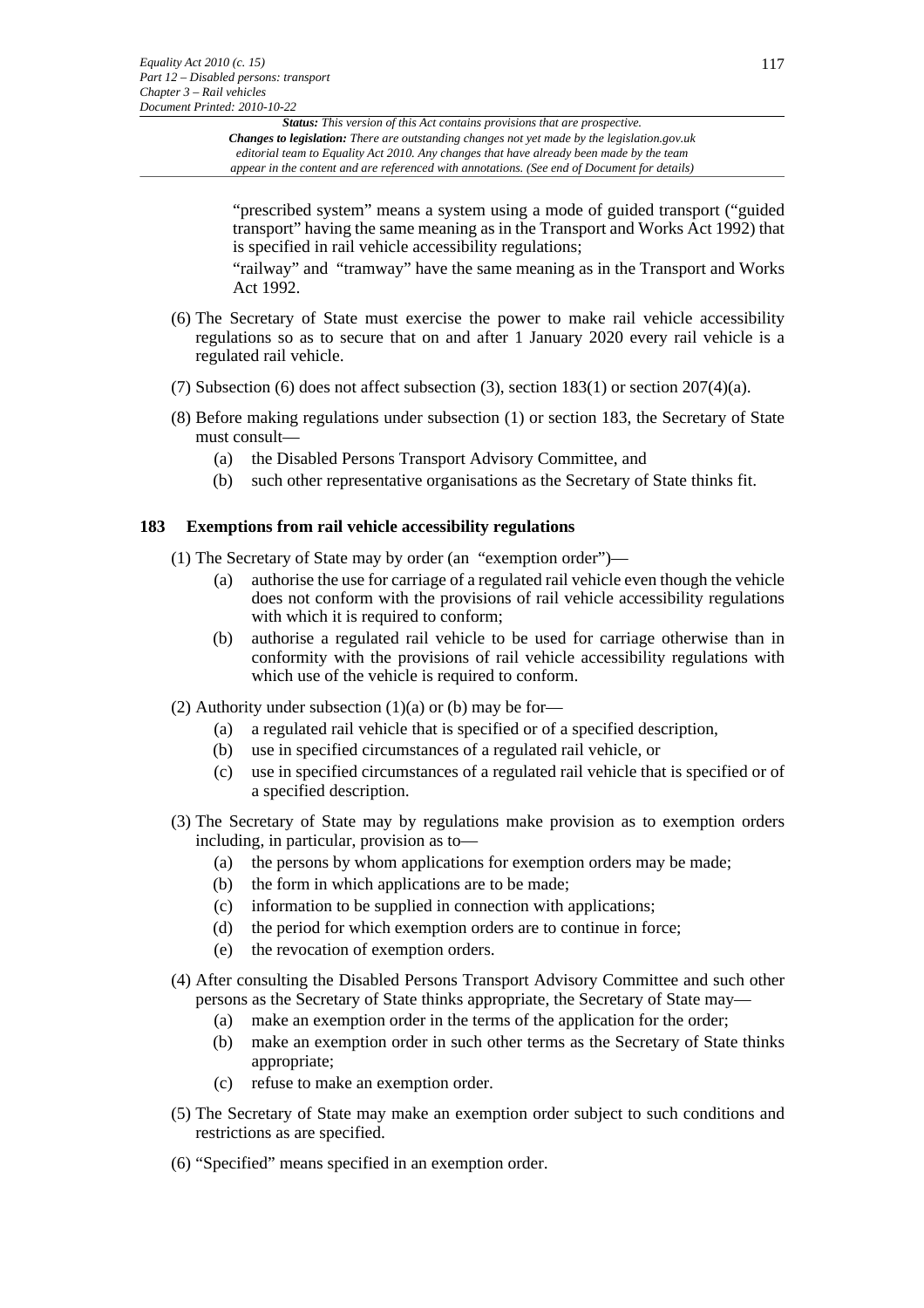# **184 Procedure for making exemption orders**

- (1) A statutory instrument that contains an order under section 183(1), if made without a draft having been laid before and approved by a resolution of each House of Parliament, is subject to annulment in pursuance of a resolution of either House.
- (2) The Secretary of State must consult the Disabled Persons Transport Advisory Committee before deciding which of the parliamentary procedures available under subsection (1) is to be adopted in connection with the making of any particular order under section 183(1).
- (3) An order under section 183(1) may be made without a draft of the instrument that contains it having been laid before and approved by a resolution of each House of Parliament only if—
	- (a) regulations under subsection (4) are in force; and
	- (b) the making of the order without such laying and approval is in accordance with the regulations.
- (4) The Secretary of State may by regulations set out the basis on which the Secretary of State, when making an order under section 183(1), will decide which of the parliamentary procedures available under subsection (1) is to be adopted in connection with the making of the order.
- (5) Before making regulations under subsection (4), the Secretary of State must consult—
	- (a) the Disabled Persons Transport Advisory Committee; and
	- (b) such other persons as the Secretary of State considers appropriate.

# **185 Annual report on exemption orders**

- (1) After the end of each calendar year the Secretary of State must prepare a report on—
	- (a) the exercise in that year of the power to make orders under section 183(1);
	- (b) the exercise in that year of the discretion under section 184(1).
- (2) A report under subsection (1) must (in particular) contain—
	- (a) details of each order made under section 183(1) in the year in question;
	- (b) details of consultation carried out under sections 183(4) and 184(2) in connection with orders made in that year under section 183(1).
- (3) The Secretary of State must lay before Parliament each report prepared under this section.

## **186 Rail vehicle accessibility: compliance**

- (1) Schedule 20 (rail vehicle accessibility: compliance) has effect.
- (2) This section and that Schedule are repealed at the end of 2010 if the Schedule is not brought into force (either fully or to any extent) before the end of that year.

# **Annotations:**

#### **Commencement Information**

**I1** [S. 186](http://www.legislation.gov.uk/id/ukpga/2010/15/section/186) partly in force; [s. 186\(2\)](http://www.legislation.gov.uk/id/ukpga/2010/15/section/186/2) in force at Royal Assent see s.  $216(1)(a)$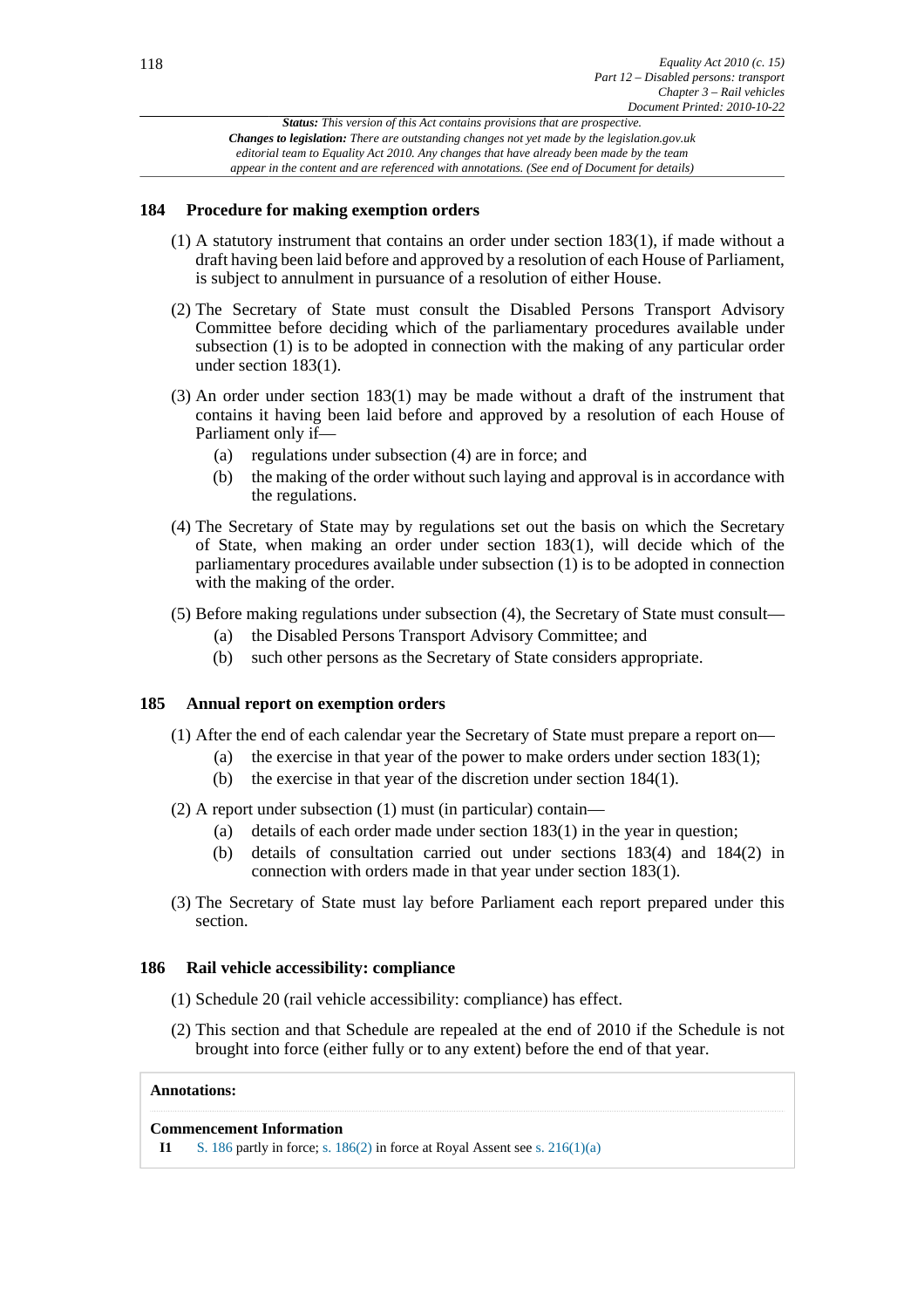## **187 Interpretation**

- (1) In this Chapter—
	- "rail vehicle" and "regulated rail vehicle" have the meaning given in section 182(4);

"rail vehicle accessibility regulations" has the meaning given in section 182(1).

(2) For the purposes of this Chapter a vehicle is used "for carriage" if it is used for the carriage of passengers.

## **CHAPTER 4**

#### SUPPLEMENTARY

## **188 Forgery, etc.**

- (1) In this section "relevant document" means—
	- (a) an exemption certificate issued under section 166, 169 or 171;
	- (b) a notice of a kind mentioned in section  $166(3)(b)$ ,  $169(4)(b)$  or  $171(4)(b)$ ;
	- (c) an accessibility certificate (see section 176);
	- (d) an approval certificate (see section 177).
- (2) A person commits an offence if, with intent to deceive, the person—
	- (a) forges, alters or uses a relevant document;
	- (b) lends a relevant document to another person;
	- (c) allows a relevant document to be used by another person;
	- (d) makes or has possession of a document which closely resembles a relevant document.
- (3) A person guilty of an offence under subsection (2) is liable—
	- (a) on summary conviction, to a fine not exceeding the statutory maximum;
	- (b) on conviction on indictment, to imprisonment for a term not exceeding 2 years or to a fine or to both.
- (4) A person commits an offence by knowingly making a false statement for the purpose of obtaining an accessibility certificate or an approval certificate.
- (5) A person guilty of an offence under subsection (4) is liable on summary conviction to a fine not exceeding level 4 on the standard scale.

#### **PART 13**

#### DISABILITY: MISCELLANEOUS

#### **189 Reasonable adjustments**

Schedule 21 (reasonable adjustments: supplementary) has effect.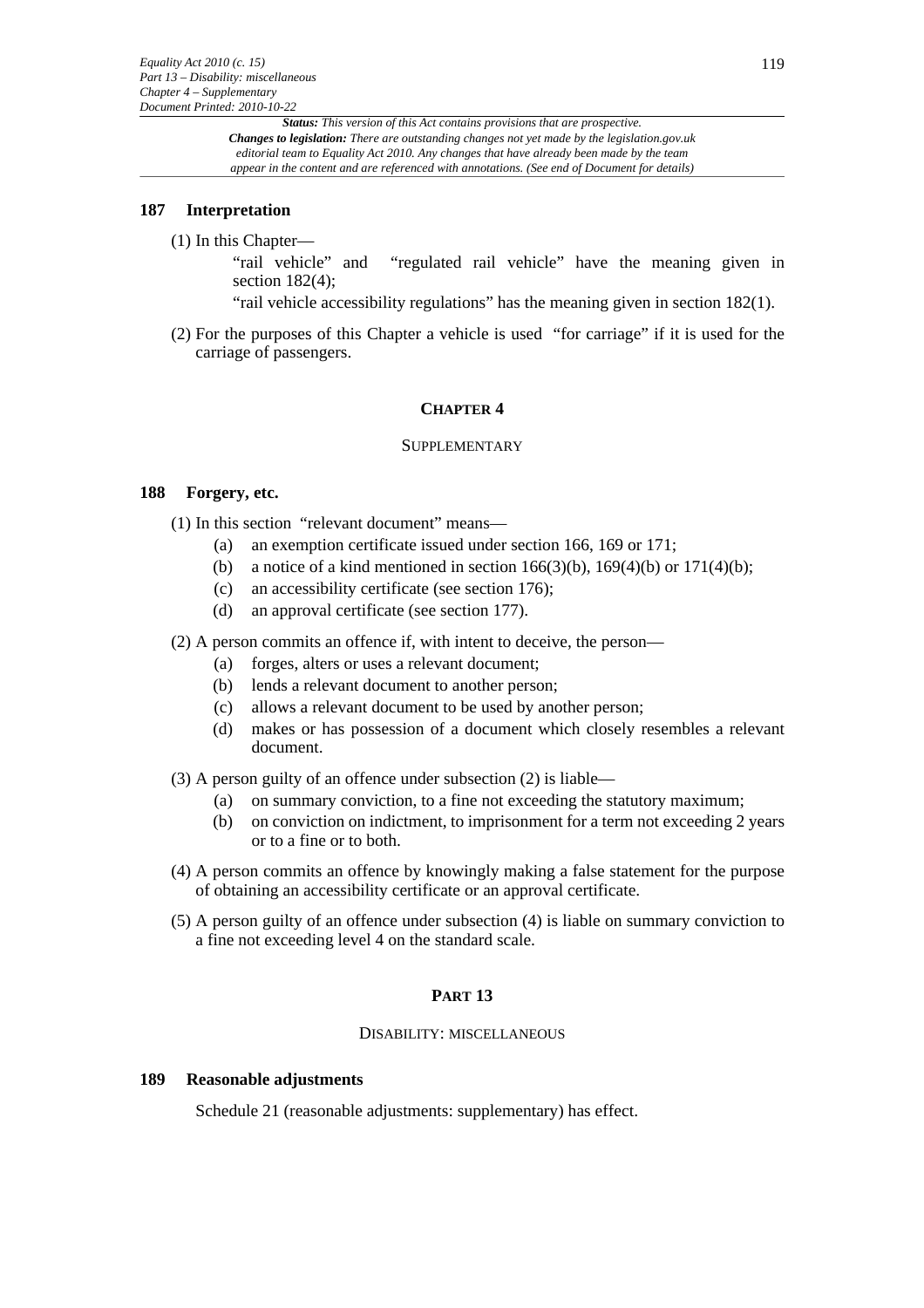# **190 Improvements to let dwelling houses**

- (1) This section applies in relation to a lease of a dwelling house if each of the following applies—
	- (a) the tenancy is not a protected tenancy, a statutory tenancy or a secure tenancy;
	- (b) the tenant or another person occupying or intending to occupy the premises is a disabled person;
	- (c) the disabled person occupies or intends to occupy the premises as that person's only or main home;
	- (d) the tenant is entitled, with the consent of the landlord, to make improvements to the premises;
	- (e) the tenant applies to the landlord for consent to make a relevant improvement.
- (2) Where the tenant applies in writing for the consent—
	- (a) if the landlord refuses to give consent, the landlord must give the tenant a written statement of the reason why the consent was withheld;
	- (b) if the landlord neither gives nor refuses to give consent within a reasonable time, consent must be taken to have been unreasonably withheld.
- (3) If the landlord gives consent subject to a condition which is unreasonable, the consent must be taken to have been unreasonably withheld.
- (4) If the landlord's consent is unreasonably withheld, it must be taken to have been given.
- (5) On any question as to whether—
	- (a) consent was unreasonably withheld, or
	- (b) a condition imposed was unreasonable,
	- it is for the landlord to show that it was not.
- (6) If the tenant fails to comply with a reasonable condition imposed by the landlord on the making of a relevant improvement, the failure is to be treated as a breach by the tenant of an obligation of the tenancy.
- (7) An improvement to premises is a relevant improvement if, having regard to the disabled peron's disability, it is likely to facilitate that person's enjoyment of the premises.
- (8) Subsections (2) to (7) apply only in so far as provision of a like nature is not made by the lease.
- (9) In this section—

"improvement" means an alteration in or addition to the premises and includes—

- (a) an addition to or alteration in the landlord's fittings and fixtures;
- (b) an addition or alteration connected with the provision of services to the premises;
- (c) the erection of a wireless or television aerial;
- (d) carrying out external decoration;

"lease" includes a sub-lease or other tenancy, and "landlord" and "tenant" are to be construed accordingly;

"protected tenancy" has the same meaning as in section 1 of the Rent Act 1977;

"statutory tenancy" is to be construed in accordance with section 2 of that Act;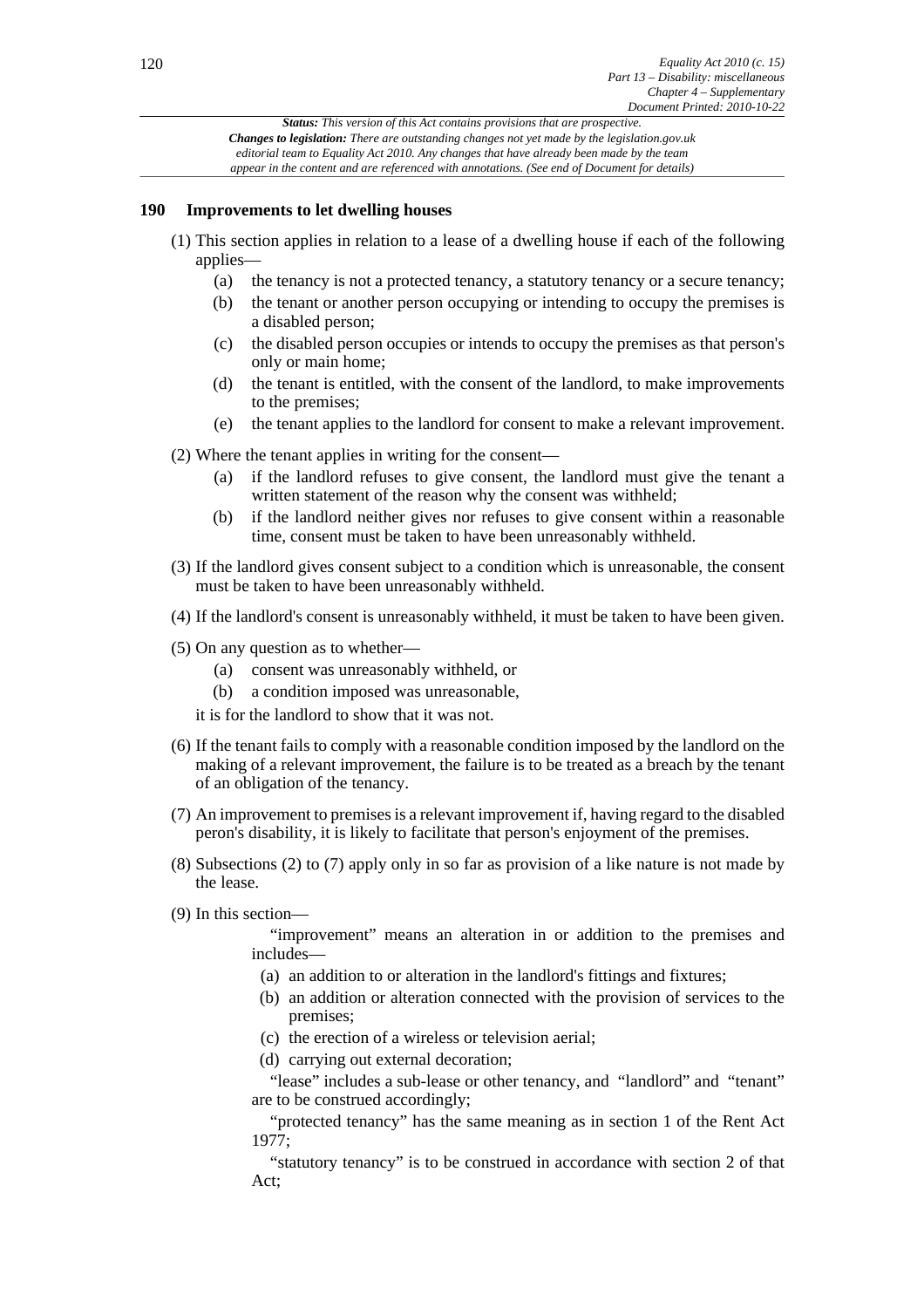"secure tenancy" has the same meaning as in section 79 of the Housing Act 1985.

## **PART 14**

#### GENERAL EXCEPTIONS

#### **191 Statutory provisions**

Schedule 22 (statutory provisions) has effect.

## **192 National security**

A person does not contravene this Act only by doing, for the purpose of safeguarding national security, anything it is proportionate to do for that purpose.

# **193 Charities**

- (1) A person does not contravene this Act only by restricting the provision of benefits to persons who share a protected characteristic if—
	- (a) the person acts in pursuance of a charitable instrument, and
	- (b) the provision of the benefits is within subsection (2).
- (2) The provision of benefits is within this subsection if it is—
	- (a) a proportionate means of achieving a legitimate aim, or
	- (b) for the purpose of preventing or compensating for a disadvantage linked to the protected characteristic.
- (3) It is not a contravention of this Act for—
	- (a) a person who provides supported employment to treat persons who have the same disability or a disability of a prescribed description more favourably than those who do not have that disability or a disability of such a description in providing such employment;
	- (b) a Minister of the Crown to agree to arrangements for the provision of supported employment which will, or may, have that effect.
- (4) If a charitable instrument enables the provision of benefits to persons of a class defined by reference to colour, it has effect for all purposes as if it enabled the provision of such benefits—
	- (a) to persons of the class which results if the reference to colour is ignored, or
	- (b) if the original class is defined by reference only to colour, to persons generally.
- (5) It is not a contravention of this Act for a charity to require members, or persons wishing to become members, to make a statement which asserts or implies membership or acceptance of a religion or belief; and for this purpose restricting the access by members to a benefit, facility or service to those who make such a statement is to be treated as imposing such a requirement.
- (6) Subsection (5) applies only if—
	- (a) the charity, or an organisation of which it is part, first imposed such a requirement before 18 May 2005, and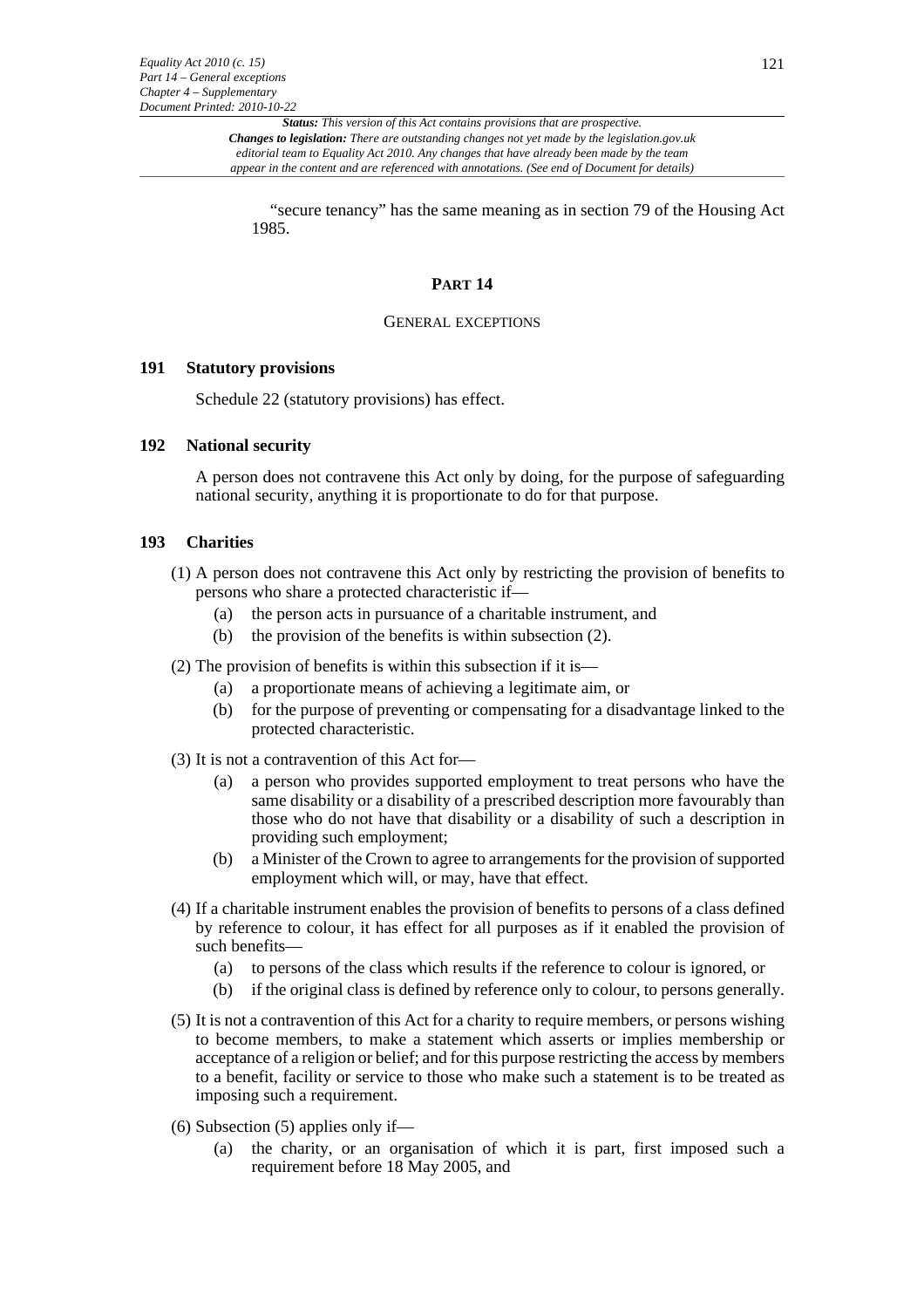- (b) the charity or organisation has not ceased since that date to impose such a requirement.
- (7) It is not a contravention of section 29 for a person, in relation to an activity which is carried on for the purpose of promoting or supporting a charity, to restrict participation in the activity to persons of one sex.
- (8) A charity regulator does not contravene this Act only by exercising a function in relation to a charity in a manner which the regulator thinks is expedient in the interests of the charity, having regard to the charitable instrument.
- (9) Subsection (1) does not apply to a contravention of—
	- (a) section 39;
	- (b) section 40;
	- (c) section 41;
	- (d) section 55, so far as relating to the provision of vocational training.

(10) Subsection (9) does not apply in relation to disability.

# **194 Charities: supplementary**

- (1) This section applies for the purposes of section 193.
- (2) That section does not apply to race, so far as relating to colour.
- (3) "Charity"—
	- (a) in relation to England and Wales, has the meaning given by section 1(1) of the Charities Act 2006;
	- (b) in relation to Scotland, means a body entered in the Scottish Charity Register.
- (4) "Charitable instrument" means an instrument establishing or governing a charity (including an instrument made or having effect before the commencement of this section).
- (5) The charity regulators are—
	- (a) the Charity Commission for England and Wales;
	- (b) the Scottish Charity Regulator.
- (6) Section 107(5) applies to references in subsection (5) of section 193 to members, or persons wishing to become members, of a charity.
- (7) "Supported employment" means facilities provided, or in respect of which payments are made, under section 15 of the Disabled Persons (Employment) Act 1944.

# **195 Sport**

- (1) A person does not contravene this Act, so far as relating to sex, only by doing anything in relation to the participation of another as a competitor in a gender-affected activity.
- (2) A person does not contravene section 29, 33, 34 or 35, so far as relating to gender reassignment, only by doing anything in relation to the participation of a transsexual person as a competitor in a gender-affected activity if it is necessary to do so to secure in relation to the activity—
	- (a) fair competition, or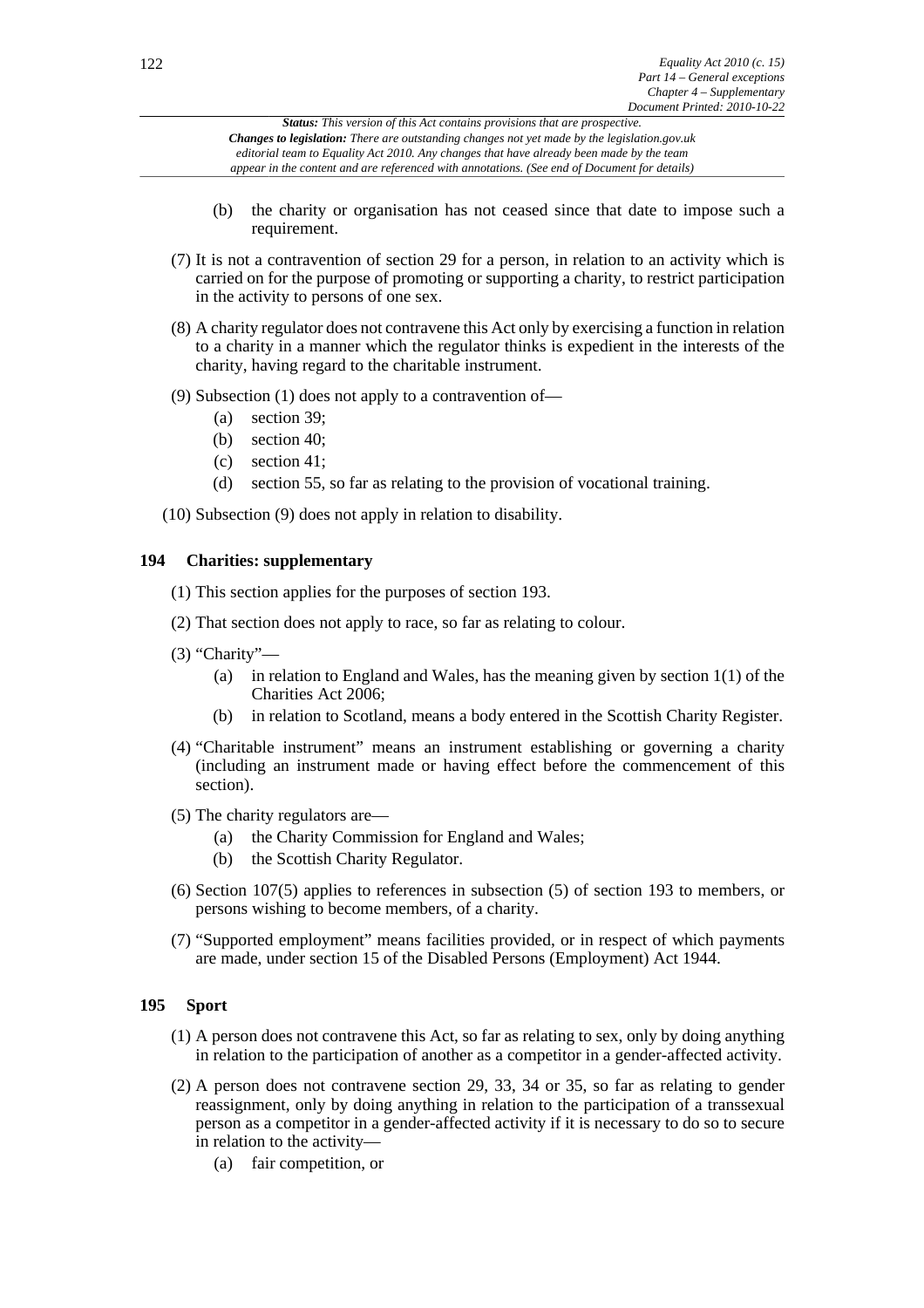- (b) the safety of competitors.
- (3) A gender-affected activity is a sport, game or other activity of a competitive nature in circumstances in which the physical strength, stamina or physique of average persons of one sex would put them at a disadvantage compared to average persons of the other sex as competitors in events involving the activity.
- (4) In considering whether a sport, game or other activity is gender-affected in relation to children, it is appropriate to take account of the age and stage of development of children who are likely to be competitors.
- (5) A person who does anything to which subsection (6) applies does not contravene this Act only because of the nationality or place of birth of another or because of the length of time the other has been resident in a particular area or place.
- (6) This subsection applies to—
	- (a) selecting one or more persons to represent a country, place or area or a related association, in a sport or game or other activity of a competitive nature;
	- (b) doing anything in pursuance of the rules of a competition so far as relating to eligibility to compete in a sport or game or other such activity.

# **196 General**

Schedule 23 (general exceptions) has effect.

## **197 Age**

- (1) A Minister of the Crown may by order amend this Act to provide that any of the following does not contravene this Act so far as relating to age—
	- (a) specified conduct;
	- (b) anything done for a specified purpose;
	- (c) anything done in pursuance of arrangements of a specified description.
- (2) Specified conduct is conduct—
	- (a) of a specified description,
	- (b) carried out in specified circumstances, or
	- (c) by or in relation to a person of a specified description.
- (3) An order under this section may—
	- (a) confer on a Minister of the Crown or the Treasury a power to issue guidance about the operation of the order (including, in particular, guidance about the steps that may be taken by persons wishing to rely on an exception provided for by the order);
	- (b) require the Minister or the Treasury to carry out consultation before issuing guidance under a power conferred by virtue of paragraph (a);
	- (c) make provision (including provision to impose a requirement) that refers to guidance issued under a power conferred by virtue of paragraph (a).
- (4) Guidance given by a Minister of the Crown or the Treasury in anticipation of the making of an order under this section is, on the making of the order, to be treated as if it has been issued in accordance with the order.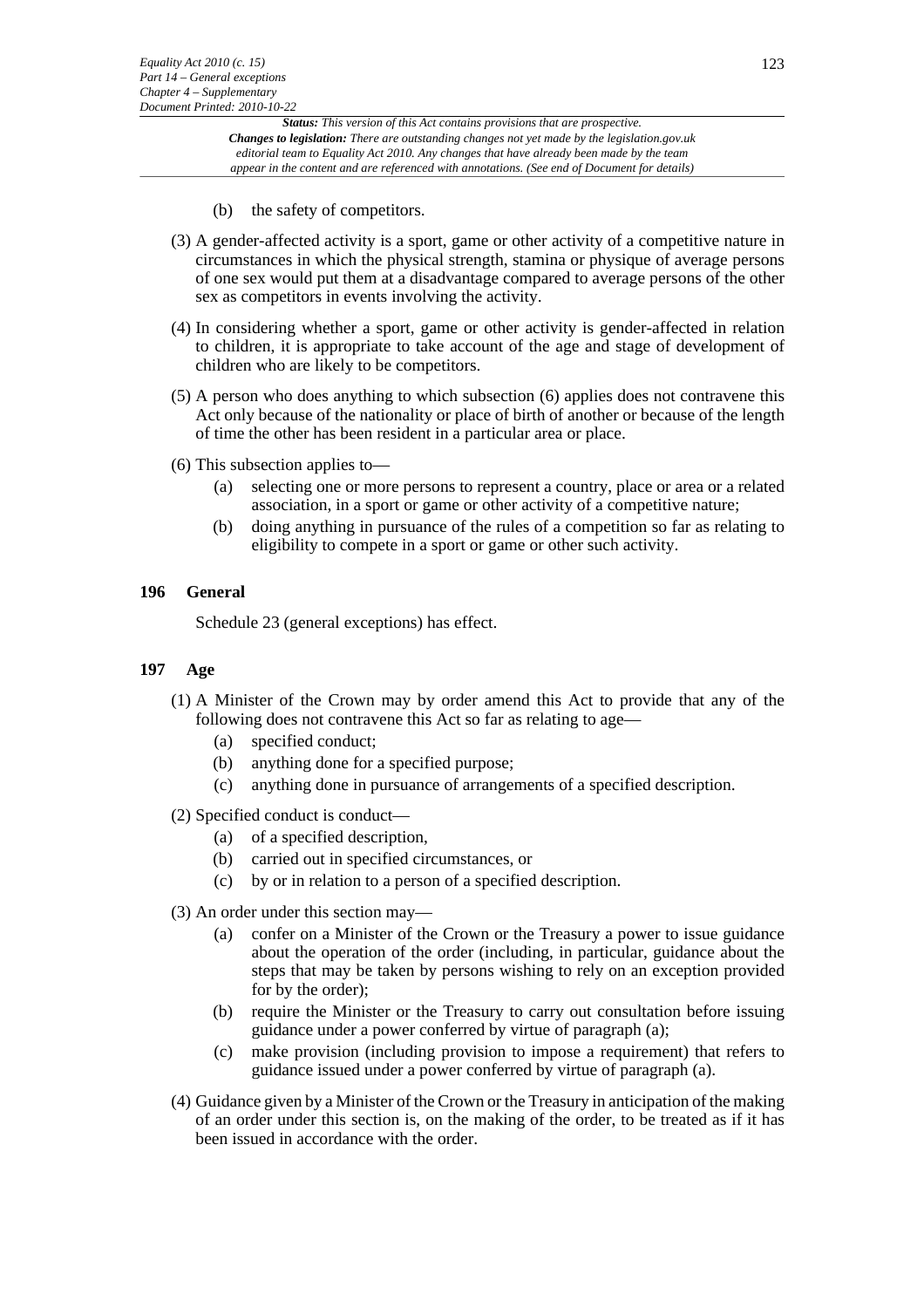- (5) For the purposes of satisfying a requirement imposed by virtue of subsection (3)(b), the Minister or the Treasury may rely on consultation carried out before the making of the order that imposes the requirement (including consultation carried out before the commencement of this section).
- (6) Provision by virtue of subsection (3)(c) may, in particular, refer to provisions of the guidance that themselves refer to a document specified in the guidance.
- (7) Guidance issued (or treated as issued) under a power conferred by virtue of subsection  $(3)(a)$  comes into force on such day as the person who issues the guidance may by order appoint; and an order under this subsection may include the text of the guidance or of extracts from it.
- (8) This section is not affected by any provision of this Act which makes special provision in relation to age.
- (9) The references to this Act in subsection (1) do not include references to—
	- (a) Part 5 (work);
	- (b) Chapter 2 of Part 6 (further and higher education).

# **PART 15**

## FAMILY PROPERTY

#### **198 Abolition of husband's duty to maintain wife**

The rule of common law that a husband must maintain his wife is abolished.

#### **199 Abolition of presumption of advancement**

- (1) The presumption of advancement (by which, for example, a husband is presumed to be making a gift to his wife if he transfers property to her, or purchases property in her name) is abolished.
- (2) The abolition by subsection (1) of the presumption of advancement does not have effect in relation to—
	- (a) anything done before the commencement of this section, or
	- (b) anything done pursuant to any obligation incurred before the commencement of this section.

#### **200 Amendment of Married Women's Property Act 1964**

- (1) In section 1 of the Married Women's Property Act 1964 (money and property derived from housekeeping allowance made by husband to be treated as belonging to husband and wife in equal shares)—
	- (a) for "the husband for" substitute " either of them for", and
	- (b) for "the husband and the wife" substitute " them".
- (2) Accordingly, that Act may be cited as the Matrimonial Property Act 1964.
- (3) The amendments made by this section do not have effect in relation to any allowance made before the commencement of this section.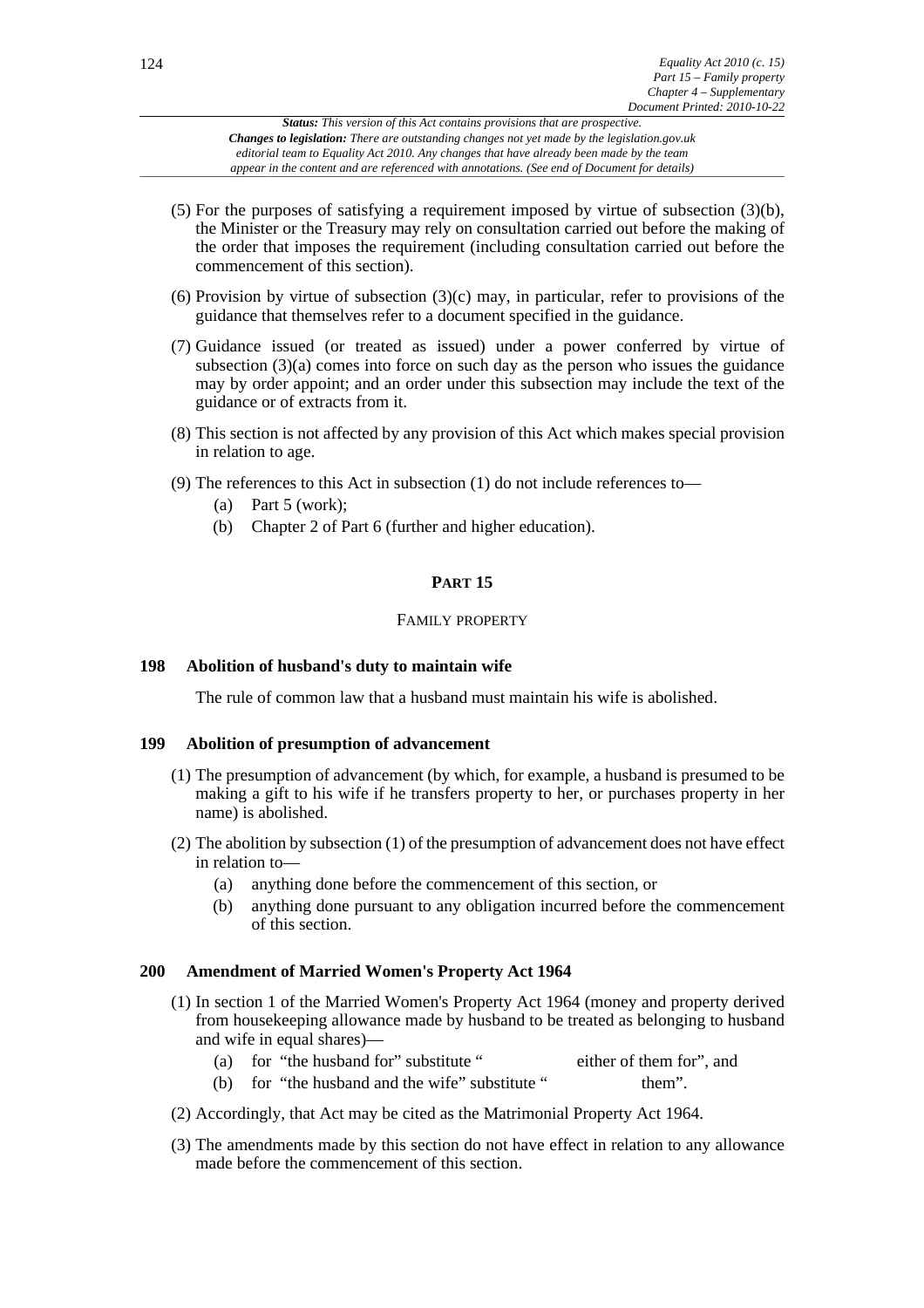#### **201 Civil partners: housekeeping allowance**

(1) After section 70 of the Civil Partnership Act 2004 insert—

#### "**70A Money and property derived from housekeeping allowance**

Section 1 of the Matrimonial Property Act 1964 (money and property derived from housekeeping allowance to be treated as belonging to husband and wife in equal shares) applies in relation to—

- (a) money derived from any allowance made by a civil partner for the expenses of the civil partnership home or for similar purposes, and
- (b) any property acquired out of such money,

as it applies in relation to money derived from any allowance made by a husband or wife for the expenses of the matrimonial home or for similar purposes, and any property acquired out of such money."

(2) The amendment made by this section does not have effect in relation to any allowance made before the commencement of this section.

#### **PART 16**

#### GENERAL AND MISCELLANEOUS

#### Civil partnerships

#### **202 Civil partnerships on religious premises**

- (1) The Civil Partnership Act 2004 is amended as follows.
- (2) Omit section 6(1)(b) and (2) (prohibition on use of religious premises for registration of civil partnership).
- (3) In section 6A (power to approve premises for registration of civil partnership), after subsection (2), insert—
	- "(2A) Regulations under this section may provide that premises approved for the registration of civil partnerships may differ from those premises approved for the registration of civil marriages.
	- (2B) Provision by virtue of subsection (2)(b) may, in particular, provide that applications for approval of premises may only be made with the consent (whether general or specific) of a person specified, or a person of a description specified, in the provision.
	- (2C) The power conferred by section 258(2), in its application to the power conferred by this section, includes in particular—
		- (a) power to make provision in relation to religious premises that differs from provision in relation to other premises;
		- (b) power to make different provision for different kinds of religious premises."

(4) In that section, after subsection (3), insert—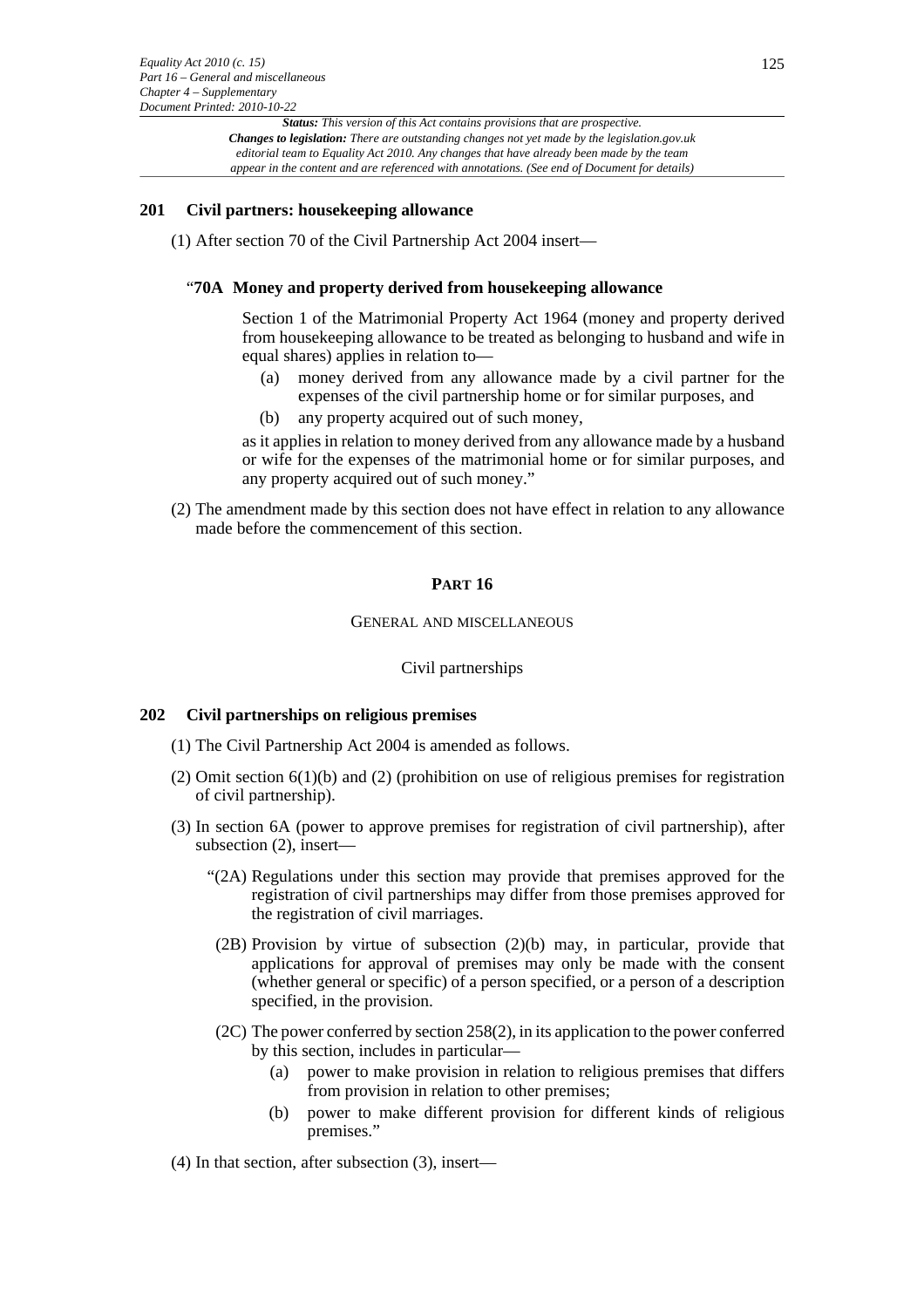- "(3A) For the avoidance of doubt, nothing in this Act places an obligation on religious organisations to host civil partnerships if they do not wish to do so.
- (3B) "Civil marriage" means marriage solemnised otherwise than according to the rites of the Church of England or any other religious usages.
- (3C) "Religious premises" means premises which—
	- (a) are used solely or mainly for religious purposes, or
	- (b) have been so used and have not subsequently been used solely or mainly for other purposes."

# EU obligations

## **203 Harmonisation**

(1) This section applies if—

- (a) there is a Community obligation of the United Kingdom which a Minister of the Crown thinks relates to the subject matter of the Equality Acts,
- (b) the obligation is to be implemented by the exercise of the power under section 2(2) of the European Communities Act 1972 (the implementing power), and
- (c) the Minister thinks that it is appropriate to make harmonising provision in the Equality Acts.
- (2) The Minister may by order make the harmonising provision.
- (3) If the Minister proposes to make an order under this section, the Minister must consult persons and organisations the Minister thinks are likely to be affected by the harmonising provision.
- (4) If, as a result of the consultation under subsection (3), the Minister thinks it appropriate to change the whole or part of the proposal, the Minister must carry out such further consultation with respect to the changes as the Minister thinks appropriate.
- (5) The Equality Acts are the Equality Act 2006 and this Act.
- (6) Harmonising provision is provision made in relation to relevant subject matter of the Equality Acts—
	- (a) which corresponds to the implementing provision, or
	- (b) which the Minister thinks is necessary or expedient in consequence of or related to provision made in pursuance of paragraph (a) or the implementing provision.
- (7) The implementing provision is provision made or to be made in exercise of the implementing power in relation to so much of the subject matter of the Equality Acts as implements a Community obligation.
- (8) Relevant subject matter of the Equality Acts is so much of the subject matter of those Acts as does not implement a Community obligation.
- (9) A harmonising provision may amend a provision of the Equality Acts.
- (10) The reference to this Act does not include a reference to this section or Schedule 24 or to a provision specified in that Schedule.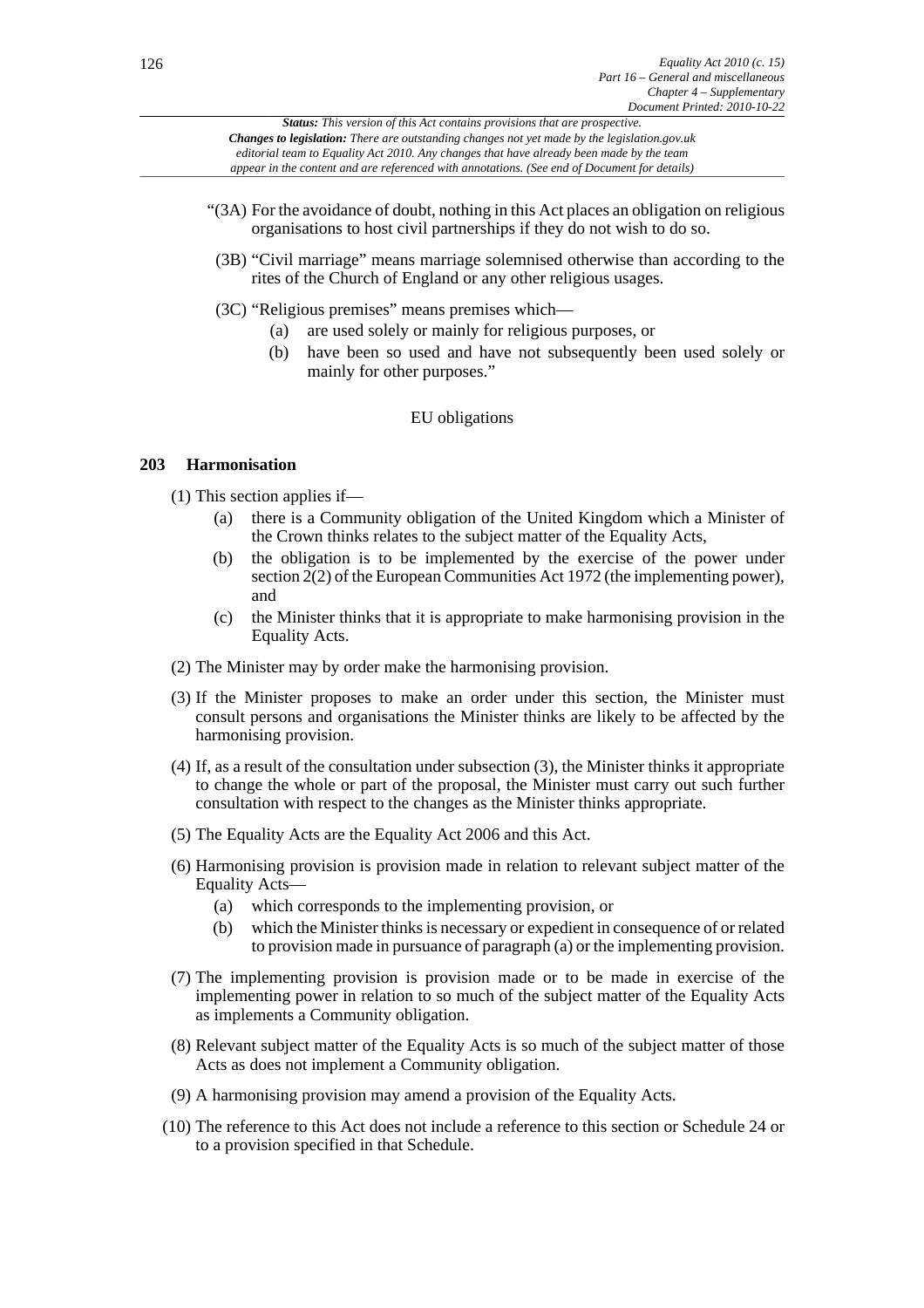- (11) A Minister of the Crown must report to Parliament on the exercise of the power under subsection (2)—
	- (a) at the end of the period of 2 years starting on the day this section comes into force;
	- (b) at the end of each succeeding period of 2 years.

# **204 Harmonisation: procedure**

- (1) If, after the conclusion of the consultation required under section 203, the Minister thinks it appropriate to proceed with the making of an order under that section, the Minister must lay before Parliament—
	- (a) a draft of a statutory instrument containing the order, together with
	- (b) an explanatory document.
- (2) The explanatory document must—
	- (a) introduce and give reasons for the harmonising provision;
	- (b) explain why the Minister thinks that the conditions in subsection (1) of section 203 are satisfied;
	- (c) give details of the consultation carried out under that section;
	- (d) give details of the representations received as a result of the consultation;
	- (e) give details of such changes as were made as a result of the representations.
- (3) Where a person making representations in response to the consultation has requested the Minister not to disclose them, the Minister must not disclose them under subsection (2) (d) if, or to the extent that, to do so would (disregarding any connection with proceedings in Parliament) constitute an actionable breach of confidence.
- (4) If information in representations made by a person in response to consultation under section 203 relates to another person, the Minister need not disclose the information under subsection  $(2)(d)$  if or to the extent that—
	- (a) the Minister thinks that the disclosure of information could adversely affect the interests of that other person, and
	- (b) the Minister has been unable to obtain the consent of that other person to the disclosure.
- (5) The Minister may not act under subsection (1) before the end of the period of 12 weeks beginning with the day on which the consultation under section 203(3) begins.
- (6) Laying a draft of a statutory instrument in accordance with subsection (1) satisfies the condition as to laying imposed by subsection (8) of section 208, in so far as that subsection applies in relation to orders under section 203.

## Application

# **205 Crown application**

- (1) The following provisions of this Act bind the Crown—
	- (a) Part 1 (public sector duty regarding socio-economic inequalities);
	- (b) Part 3 (services and public functions), so far as relating to the exercise of public functions;
	- (c) Chapter 1 of Part 11 (public sector equality duty).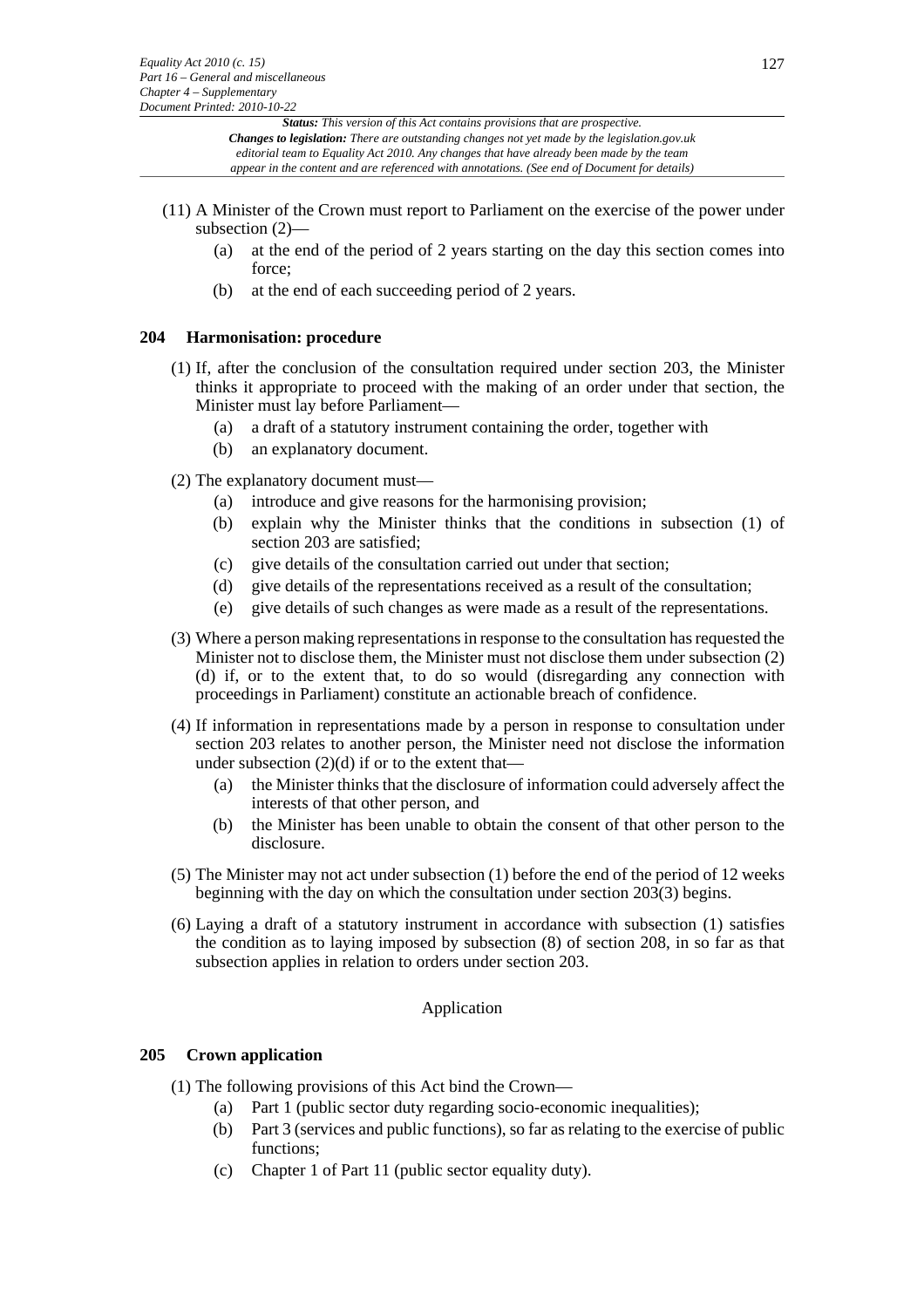- (2) Part 5 (work) binds the Crown as provided for by that Part.
- (3) The remainder of this Act applies to Crown acts as it applies to acts done by a private person.
- (4) For the purposes of subsection (3), an act is a Crown act if (and only if) it is done—
	- (a) by or on behalf of a member of the executive,
	- (b) by a statutory body acting on behalf of the Crown, or
	- (c) by or on behalf of the holder of a statutory office acting on behalf of the Crown.
- (5) A statutory body or office is a body or office established by an enactment.
- (6) The provisions of Parts 2 to 4 of the Crown Proceedings Act 1947 apply to proceedings against the Crown under this Act as they apply to proceedings in England and Wales which, as a result of section 23 of that Act, are treated for the purposes of Part 2 of that Act as civil proceedings by or against the Crown.
- (7) The provisions of Part 5 of that Act apply to proceedings against the Crown under this Act as they apply to proceedings in Scotland which, as a result of that Part, are treated as civil proceedings by or against the Crown.
- (8) But the proviso to section 44 of that Act (removal of proceedings from the sheriff to the Court of Session) does not apply to proceedings under this Act.

# **206 Information society services**

Schedule 25 (information society services) has effect.

## Subordinate legislation

# **207 Exercise of power**

- (1) A power to make an order or regulations under this Act is exercisable by a Minister of the Crown, unless there is express provision to the contrary.
- (2) Orders, regulations or rules under this Act must be made by statutory instrument.
- (3) Subsection (2) does not apply to—
	- (a) a transitional exemption order under Part 1 of Schedule 11,
	- (b) a transitional exemption order under Part 1 of Schedule 12, or
	- (c) an order under paragraph 1(3) of Schedule 14 that does not modify an enactment.
- (4) Orders or regulations under this Act—
	- (a) may make different provision for different purposes;
	- (b) may include consequential, incidental, supplementary, transitional, transitory or saving provision.
- (5) Nothing in section 163(4), 174(4) or 182(3) affects the generality of the power under subsection  $(4)(a)$ .
- (6) The power under subsection  $(4)(b)$ , in its application to section 37, 153, 154(2), 155(5), 197 or 216 or to paragraph 7(1) of Schedule 11 or paragraph 1(3) or 2(3) of Schedule 14,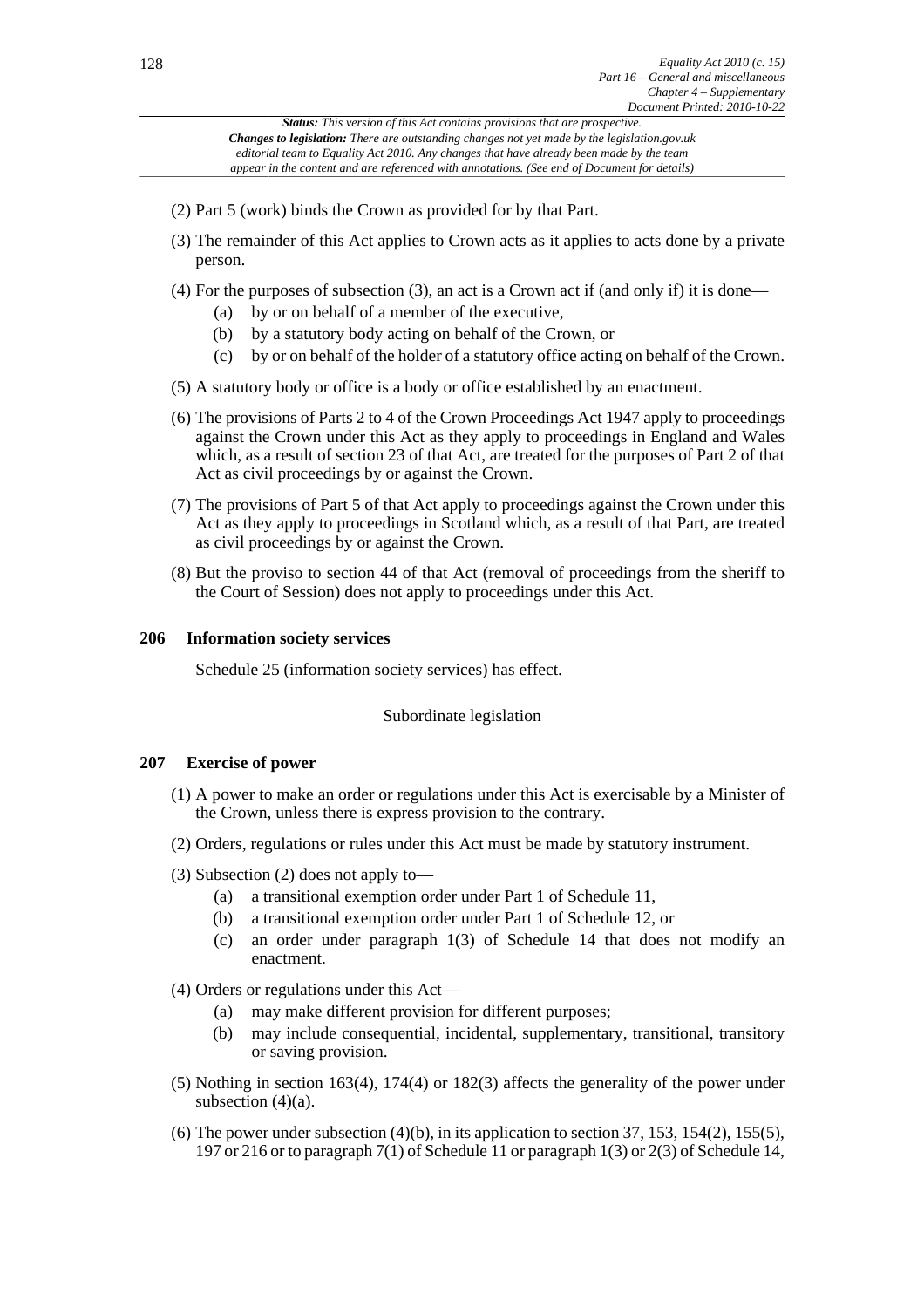includes power to amend an enactment (including, in the case of section 197 or 216, this Act).

- (7) In the case of section 216 (commencement), provision by virtue of subsection (4)(b) may be included in a separate order from the order that provides for the commencement to which the provision relates; and, for that purpose, it does not matter—
	- (a) whether the order providing for the commencement includes provision by virtue of subsection  $(4)(b)$ ;
	- (b) whether the commencement has taken place.
- (8) A statutory instrument containing an Order in Council under section 82 (offshore work) is subject to annulment in pursuance of a resolution of either House of Parliament.

## **208 Ministers of the Crown, etc.**

- (1) This section applies where the power to make an order or regulations under this Act is exercisable by a Minister of the Crown or the Treasury.
- (2) A statutory instrument containing (whether alone or with other provision) an order or regulations that amend this Act or another Act of Parliament, or an Act of the Scottish Parliament or an Act or Measure of the National Assembly for Wales, is subject to the affirmative procedure.
- (3) But a statutory instrument is not subject to the affirmative procedure by virtue of subsection (2) merely because it contains—
	- (a) an order under section 59 (local authority functions);
	- (b) an order under section 151 (power to amend list of public authorities for the purposes of the public sector equality duty) that provides for the omission of an entry where the authority concerned has ceased to exist or the variation of an entry where the authority concerned has changed its name;
	- (c) an order under paragraph 1(3) of Schedule 14 (educational charities and endowments) that modifies an enactment.
- (4) A statutory instrument containing (whether alone or with other provision) an order or regulations mentioned in subsection (5) is subject to the affirmative procedure.
- (5) The orders and regulations referred to in subsection (4) are—
	- (a) regulations under section 30 (services: ships and hovercraft);
	- (b) regulations under section 78 (gender pay gap information);
	- (c) regulations under section 81 (work: ships and hovercraft);
	- (d) an order under section 105 (election candidates: expiry of provision);
	- (e) regulations under section 106 (election candidates: diversity information);
	- (f) regulations under section 153 or 154(2) (public sector equality duty: powers to impose specific duties);
	- (g) regulations under section 184(4) (rail vehicle accessibility: procedure for exemption orders);
	- (h) an order under section 203 (EU obligations: harmonisation);
	- (i) regulations under paragraph 9(3) of Schedule 20 (rail vehicle accessibility: determination of turnover for purposes of penalties).
- (6) A statutory instrument that is not subject to the affirmative procedure by virtue of subsection (2) or (4) is subject to the negative procedure.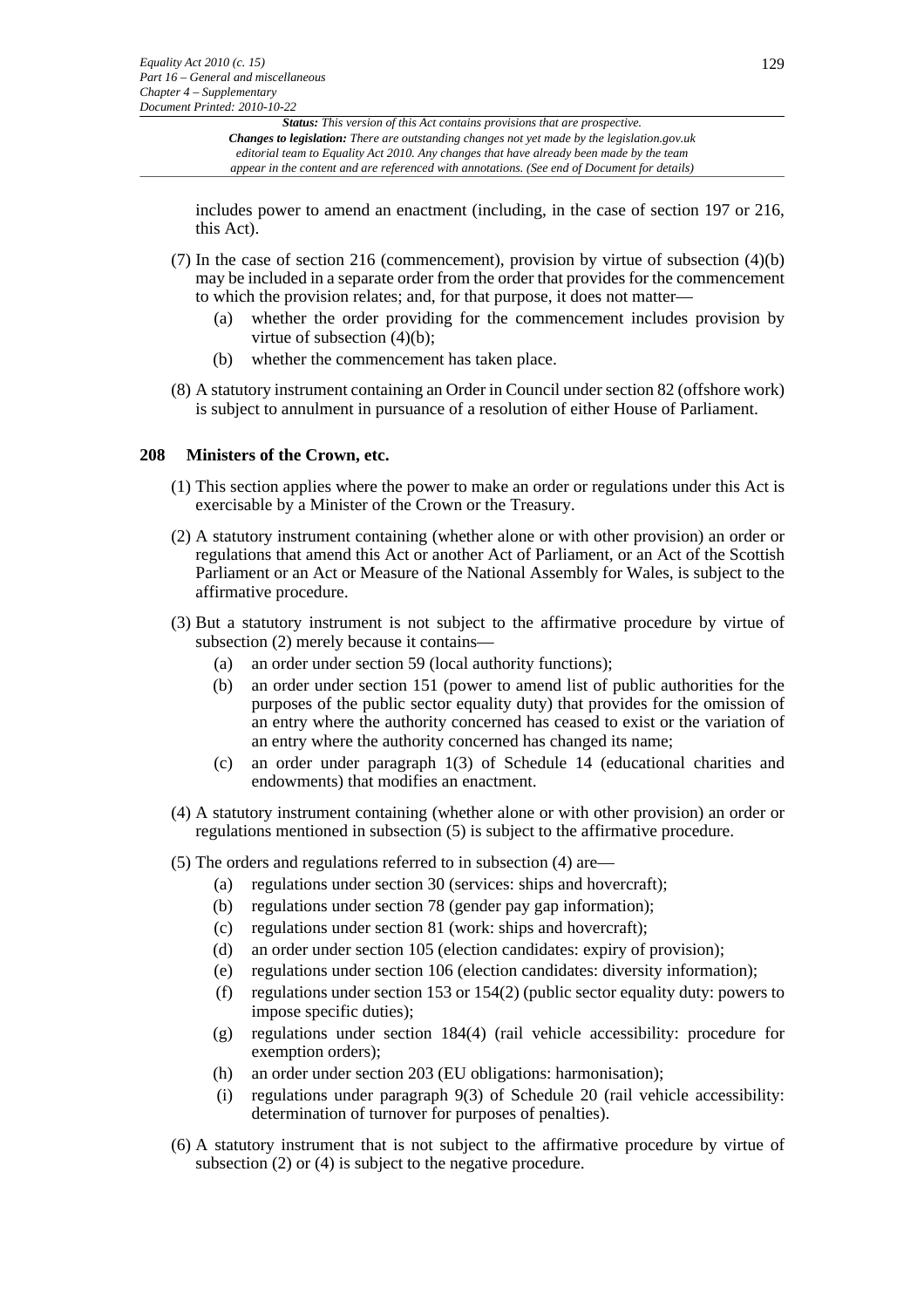- (7) But a statutory instrument is not subject to the negative procedure by virtue of subsection (6) merely because it contains—
	- (a) an order under section 183(1) (rail vehicle accessibility: exemptions);
	- (b) an order under section 216 (commencement) that—
		- (i) does not amend an Act of Parliament, an Act of the Scottish Parliament or an Act or Measure of the National Assembly for Wales, and
		- (ii) is not made in reliance on section 207(7).
- (8) If a statutory instrument is subject to the affirmative procedure, the order or regulations contained in it must not be made unless a draft of the instrument is laid before and approved by a resolution of each House of Parliament.
- (9) If a statutory instrument is subject to the negative procedure, it is subject to annulment in pursuance of a resolution of either House of Parliament.
- (10) If a draft of a statutory instrument containing an order or regulations under section 2, 151, 153, 154(2) or 155(5) would, apart from this subsection, be treated for the purposes of the Standing Orders of either House of Parliament as a hybrid instrument, it is to proceed in that House as if it were not a hybrid instrument.

# **209 The Welsh Ministers**

- (1) This section applies where the power to make an order or regulations under this Act is exercisable by the Welsh Ministers.
- (2) A statutory instrument containing (whether alone or with other provision) an order or regulations mentioned in subsection (3) is subject to the affirmative procedure.
- (3) The orders and regulations referred to in subsection (2) are—
	- (a) regulations under section 2 (socio-economic inequalities);
	- (b) an order under section 151 (power to amend list of public authorities for the purposes of the public sector equality duty);
	- (c) regulations under section 153 or 154(2) (public sector equality duty: powers to impose specific duties);
	- (d) regulations under section 155(5) that amend an Act of Parliament or an Act or Measure of the National Assembly for Wales (public sector equality duty: power to modify or remove specific duties).
- (4) But a statutory instrument is not subject to the affirmative procedure by virtue of subsection (2) merely because it contains an order under section 151 that provides for—
	- (a) the omission of an entry where the authority concerned has ceased to exist, or
	- (b) the variation of an entry where the authority concerned has changed its name.
- (5) A statutory instrument that is not subject to the affirmative procedure by virtue of subsection (2) is subject to the negative procedure.
- (6) If a statutory instrument is subject to the affirmative procedure, the order or regulations contained in it must not be made unless a draft of the instrument is laid before and approved by a resolution of the National Assembly for Wales.
- (7) If a statutory instrument is subject to the negative procedure, it is subject to annulment in pursuance of a resolution of the National Assembly for Wales.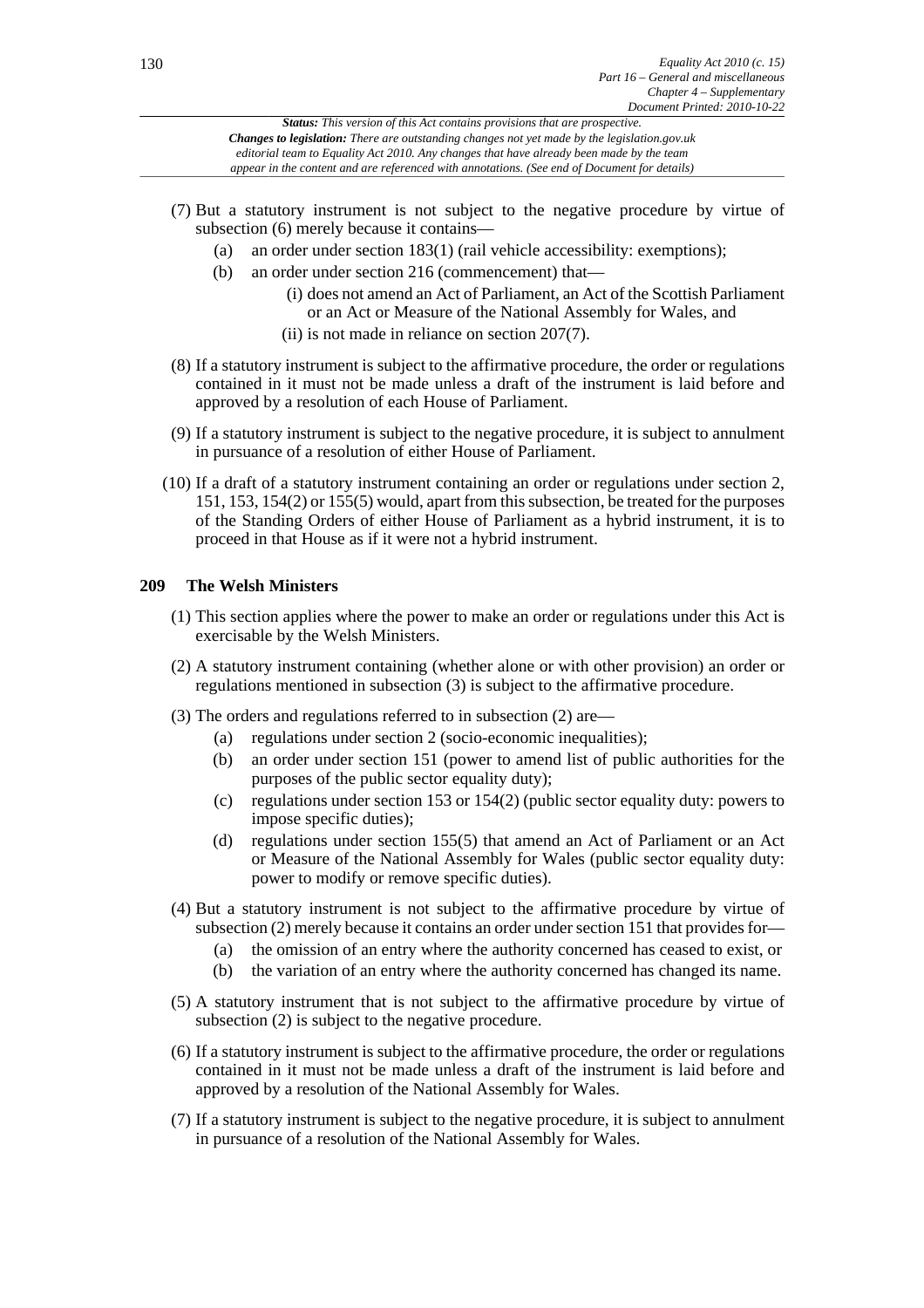## **210 The Scottish Ministers**

- (1) This section applies where the power to make an order, regulations or rules under this Act is exercisable by the Scottish Ministers.
- (2) A statutory instrument containing (whether alone or with other provision) an order or regulations mentioned in subsection (3) is subject to the affirmative procedure.
- (3) The orders and regulations referred to in subsection (2) are—
	- (a) regulations under section 2 (socio-economic inequalities);
	- (b) regulations under section 37 (power to make provision about adjustments to common parts in Scotland);
	- (c) an order under section 151 (power to amend list of public authorities for the purposes of the public sector equality duty);
	- (d) regulations under section 153 or 154(2) (public sector equality duty: powers to impose specific duties);
	- (e) regulations under section 155(5) that amend an Act of Parliament or an Act of the Scottish Parliament (public sector equality duty: power to modify or remove specific duties).
- (4) But a statutory instrument is not subject to the affirmative procedure by virtue of subsection (2) merely because it contains an order under section 151 that provides for
	- the omission of an entry where the authority concerned has ceased to exist, or
	- (b) the variation of an entry where the authority concerned has changed its name.
- (5) A statutory instrument that is not subject to the affirmative procedure by virtue of subsection (2) is subject to the negative procedure.
- (6) If a statutory instrument is subject to the affirmative procedure, the order or regulations contained in it must not be made unless a draft of the instrument is laid before and approved by a resolution of the Scottish Parliament.
- (7) If a statutory instrument is subject to the negative procedure, it is subject to annulment in pursuance of a resolution of the Scottish Parliament.

## Amendments, etc.

## **211 Amendments, repeals and revocations**

- (1) Schedule 26 (amendments) has effect.
- (2) Schedule 27 (repeals and revocations) has effect.

Interpretation

## **212 General interpretation**

(1) In this Act—

"armed forces" means any of the naval, military or air forces of the Crown; "the Commission" means the Commission for Equality and Human Rights; "detriment" does not, subject to subsection (5), include conduct which amounts to harassment;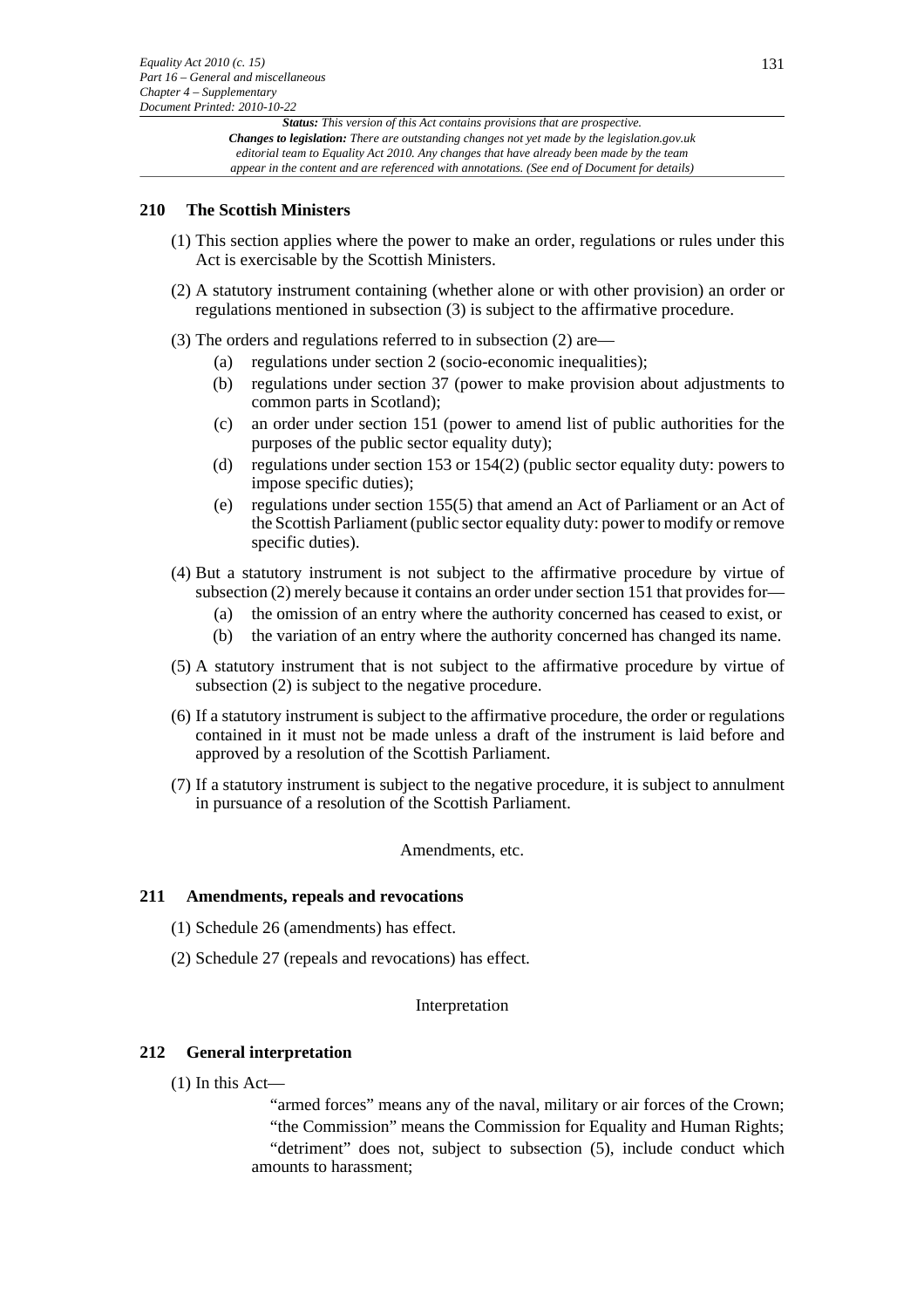"the Education Acts" has the meaning given in section 578 of the Education Act 1996;

"employment" and related expressions are (subject to subsection (11)) to be read with section 83;

"enactment" means an enactment contained in—

- (a) an Act of Parliament,
- (b) an Act of the Scottish Parliament,
- (c) an Act or Measure of the National Assembly for Wales, or
- (d) subordinate legislation;
	- "equality clause" means a sex equality clause or maternity equality clause; "equality rule" means a sex equality rule or maternity equality rule;

"man" means a male of any age;

"maternity equality clause" has the meaning given in section 73;

"maternity equality rule" has the meaning given in section 75;

"non-discrimination rule" has the meaning given in section 61;

"occupational pension scheme" has the meaning given in section 1 of the Pension Schemes Act 1993;

"parent" has the same meaning as in—

- (a) the Education Act 1996 (in relation to England and Wales);
- (b) the Education (Scotland) Act 1980 (in relation to Scotland);
	- "prescribed" means prescribed by regulations;
	- "profession" includes a vocation or occupation;
	- "sex equality clause" has the meaning given in section 66;
	- "sex equality rule" has the meaning given in section 67;

"subordinate legislation" means—

- (a) subordinate legislation within the meaning of the Interpretation Act 1978, or
- (b) an instrument made under an Act of the Scottish Parliament or an Act or Measure of the National Assembly for Wales;

"substantial" means more than minor or trivial;

"trade" includes any business;

"woman" means a female of any age.

- (2) A reference (however expressed) to an act includes a reference to an omission.
- (3) A reference (however expressed) to an omission includes (unless there is express provision to the contrary) a reference to—
	- (a) a deliberate omission to do something;
	- (b) a refusal to do it;
	- (c) a failure to do it.
- (4) A reference (however expressed) to providing or affording access to a benefit, facility or service includes a reference to facilitating access to the benefit, facility or service.
- (5) Where this Act disapplies a prohibition on harassment in relation to a specified protected characteristic, the disapplication does not prevent conduct relating to that characteristic from amounting to a detriment for the purposes of discrimination within section 13 because of that characteristic.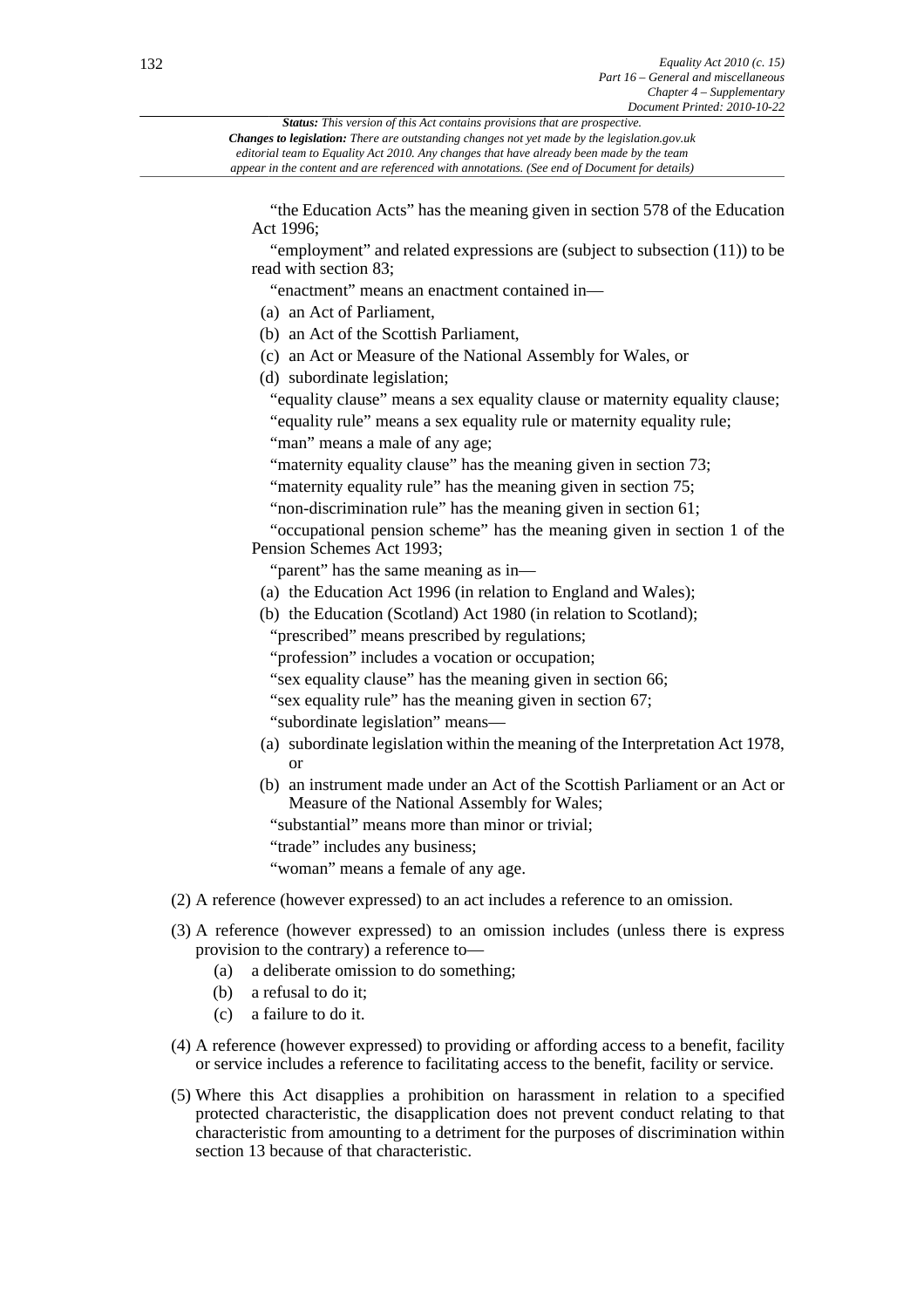- (6) A reference to occupation, in relation to premises, is a reference to lawful occupation.
- (7) The following are members of the executive—
	- (a) a Minister of the Crown;
	- (b) a government department;
	- (c) the Welsh Ministers, the First Minister for Wales or the Counsel General to the Welsh Assembly Government;
	- (d) any part of the Scottish Administration.
- (8) A reference to a breach of an equality clause or rule is a reference to a breach of a term modified by, or included by virtue of, an equality clause or rule.
- (9) A reference to a contravention of this Act does not include a reference to a breach of an equality clause or rule, unless there is express provision to the contrary.
- (10) "Member", in relation to an occupational pension scheme, means an active member, a deferred member or a pensioner member (within the meaning, in each case, given by section 124 of the Pensions Act 1995).
- (11) "Employer", "deferred member", "pension credit member", "pensionable service", "pensioner member" and "trustees or managers" each have, in relation to an occupational pension scheme, the meaning given by section 124 of the Pensions Act 1995.
- (12) A reference to the accrual of rights under an occupational pension scheme is to be construed in accordance with that section.
- (13) Nothing in section 28, 32, 84, 90, 95 or 100 is to be regarded as an express exception.

#### **213 References to maternity leave, etc.**

- (1) This section applies for the purposes of this Act.
- (2) A reference to a woman on maternity leave is a reference to a woman on—
	- (a) compulsory maternity leave,
	- (b) ordinary maternity leave, or
	- (c) additional maternity leave.
- (3) A reference to a woman on compulsory maternity leave is a reference to a woman absent from work because she satisfies the conditions prescribed for the purposes of section 72(1) of the Employment Rights Act 1996.
- (4) A reference to a woman on ordinary maternity leave is a reference to a woman absent from work because she is exercising the right to ordinary maternity leave.
- (5) A reference to the right to ordinary maternity leave is a reference to the right conferred by section 71(1) of the Employment Rights Act 1996.
- (6) A reference to a woman on additional maternity leave is a reference to a woman absent from work because she is exercising the right to additional maternity leave.
- (7) A reference to the right to additional maternity leave is a reference to the right conferred by section 73(1) of the Employment Rights Act 1996.
- (8) "Additional maternity leave period" has the meaning given in section 73(2) of that Act.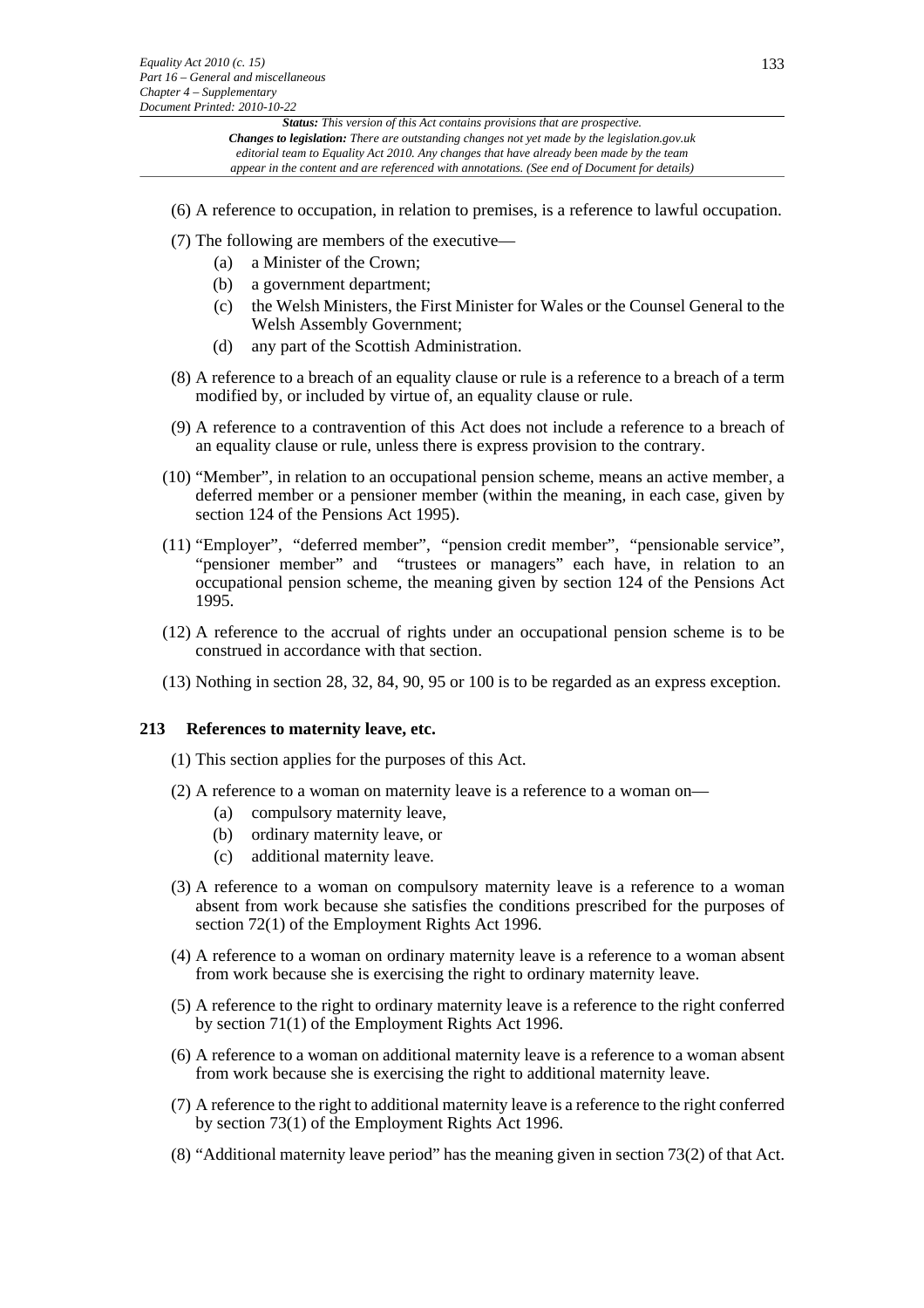# **214 Index of defined expressions**

Schedule 28 lists the places where expressions used in this Act are defined or otherwise explained.

Final provisions

## **215 Money**

There is to be paid out of money provided by Parliament any increase attributable to this Act in the expenses of a Minister of the Crown.

# **216 Commencement**

- (1) The following provisions come into force on the day on which this Act is passed—
	- (a) section 186(2) (rail vehicle accessibility: compliance);
	- (b) this Part (except sections 202 (civil partnerships on religious premises), 206 (information society services) and 211 (amendments, etc)).
- (2) Part 15 (family property) comes into force on such day as the Lord Chancellor may by order appoint.
- (3) The other provisions of this Act come into force on such day as a Minister of the Crown may by order appoint.

# **217 Extent**

- (1) This Act forms part of the law of England and Wales.
- (2) This Act, apart from section 190 (improvements to let dwelling houses) and Part 15 (family property), forms part of the law of Scotland.
- (3) Each of the following also forms part of the law of Northern Ireland—
	- (a) section 82 (offshore work);
	- (b) section 105(3) and (4) (expiry of Sex Discrimination (Election Candidates) Act 2002);
	- (c) section 199 (abolition of presumption of advancement).

## **218 Short title**

This Act may be cited as the Equality Act 2010.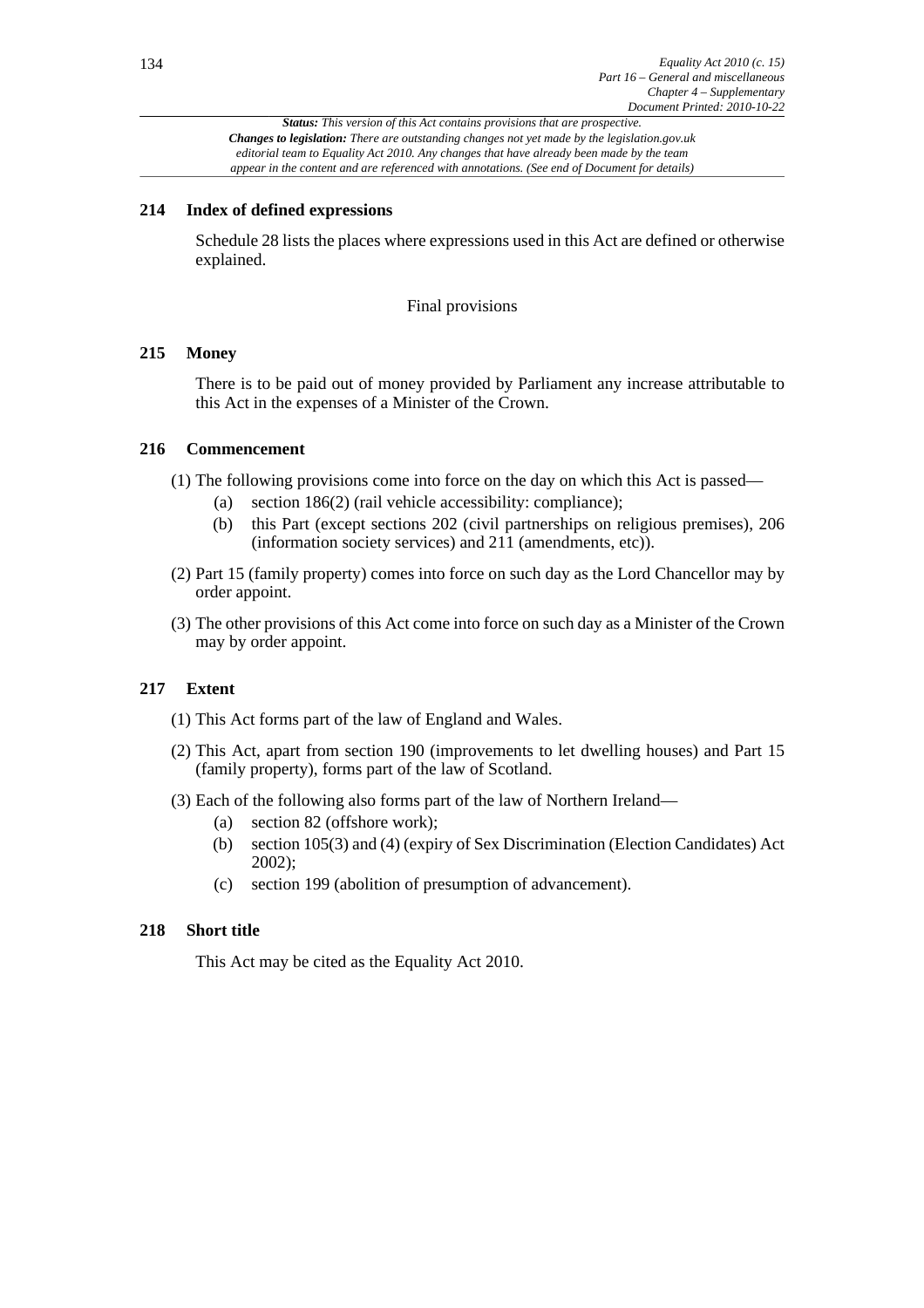# S C H E D U L E S

# SCHEDULE 1 Section 6

## DISABILITY: SUPPLEMENTARY PROVISION

## **PART 1**

#### DETERMINATION OF DISABILITY

## Impairment

**1** Regulations may make provision for a condition of a prescribed description to be, or not to be, an impairment.

#### Long-term effects

- **2** (1) The effect of an impairment is long-term if—
	- (a) it has lasted for at least 12 months,
	- (b) it is likely to last for at least 12 months, or
	- (c) it is likely to last for the rest of the life of the person affected.
	- (2) If an impairment ceases to have a substantial adverse effect on a person's ability to carry out normal day-to-day activities, it is to be treated as continuing to have that effect if that effect is likely to recur.
	- (3) For the purposes of sub-paragraph (2), the likelihood of an effect recurring is to be disregarded in such circumstances as may be prescribed.
	- (4) Regulations may prescribe circumstances in which, despite sub-paragraph (1), an effect is to be treated as being, or as not being, long-term.

#### Severe disfigurement

- **3** (1) An impairment which consists of a severe disfigurement is to be treated as having a substantial adverse effect on the ability of the person concerned to carry out normal day-to-day activities.
	- (2) Regulations may provide that in prescribed circumstances a severe disfigurement is not to be treated as having that effect.
	- (3) The regulations may, in particular, make provision in relation to deliberately acquired disfigurement.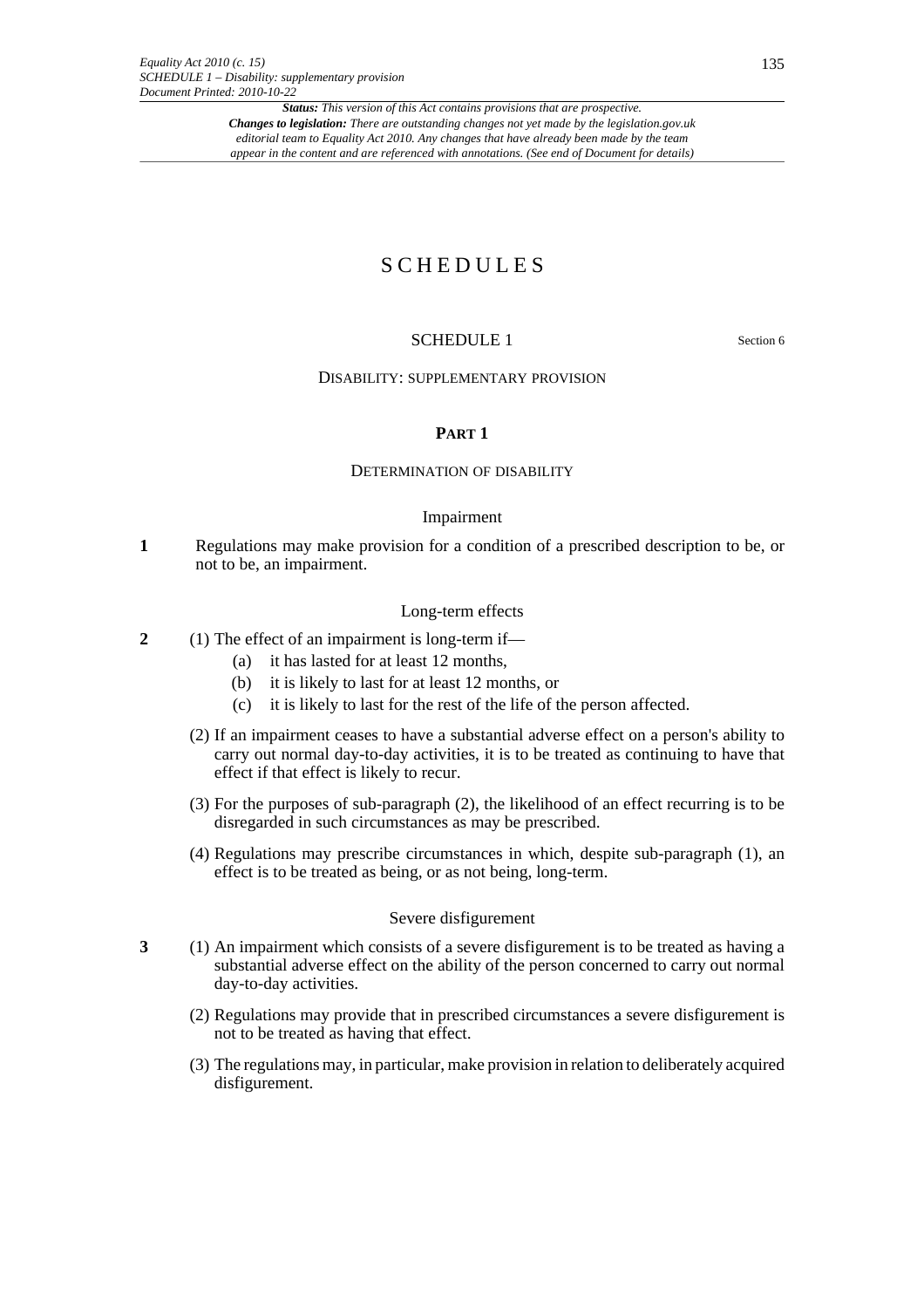| <b>Status:</b> This version of this Act contains provisions that are prospective.                   |  |
|-----------------------------------------------------------------------------------------------------|--|
| <b>Changes to legislation:</b> There are outstanding changes not yet made by the legislation gov.uk |  |
| editorial team to Equality Act 2010. Any changes that have already been made by the team            |  |
| appear in the content and are referenced with annotations. (See end of Document for details)        |  |
|                                                                                                     |  |

# Substantial adverse effects

**4** Regulations may make provision for an effect of a prescribed description on the ability of a person to carry out normal day-to-day activities to be treated as being, or as not being, a substantial adverse effect.

#### Effect of medical treatment

- **5** (1) An impairment is to be treated as having a substantial adverse effect on the ability of the person concerned to carry out normal day-to-day activities if—
	- (a) measures are being taken to treat or correct it, and
	- (b) but for that, it would be likely to have that effect.
	- (2) "Measures" includes, in particular, medical treatment and the use of a prosthesis or other aid.
	- (3) Sub-paragraph (1) does not apply—
		- (a) in relation to the impairment of a person's sight, to the extent that the impairment is, in the person's case, correctable by spectacles or contact lenses or in such other ways as may be prescribed;
		- (b) in relation to such other impairments as may be prescribed, in such circumstances as are prescribed.

#### Certain medical conditions

- **6** (1) Cancer, HIV infection and multiple sclerosis are each a disability.
	- (2) HIV infection is infection by a virus capable of causing the Acquired Immune Deficiency Syndrome.

#### Deemed disability

- **7** (1) Regulations may provide for persons of prescribed descriptions to be treated as having disabilities.
	- (2) The regulations may prescribe circumstances in which a person who has a disability is to be treated as no longer having the disability.
	- (3) This paragraph does not affect the other provisions of this Schedule.

#### Progressive conditions

- **8** (1) This paragraph applies to a person (P) if—
	- (a) P has a progressive condition,
	- (b) as a result of that condition P has an impairment which has (or had) an effect on P's ability to carry out normal day-to-day activities, but
	- (c) the effect is not (or was not) a substantial adverse effect.
	- (2) P is to be taken to have an impairment which has a substantial adverse effect if the condition is likely to result in P having such an impairment.
	- (3) Regulations may make provision for a condition of a prescribed description to be treated as being, or as not being, progressive.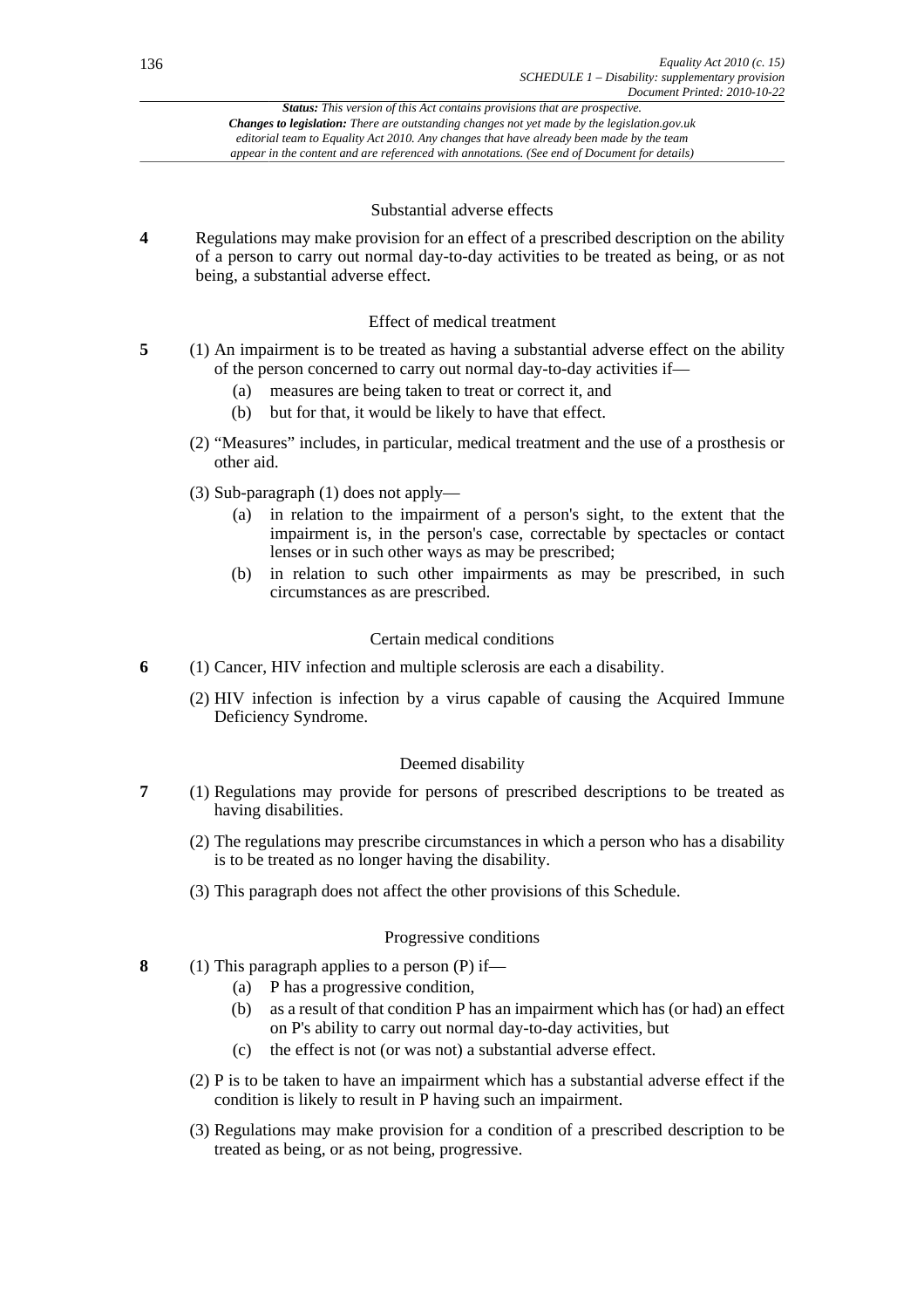## Past disabilities

- **9** (1) A question as to whether a person had a disability at a particular time ("the relevant time") is to be determined, for the purposes of section 6, as if the provisions of, or made under, this Act were in force when the act complained of was done had been in force at the relevant time.
	- (2) The relevant time may be a time before the coming into force of the provision of this Act to which the question relates.

# **PART 2**

# **GUIDANCE**

## Preliminary

**10** This Part of this Schedule applies in relation to guidance referred to in section 6(5).

## Examples

- **11** The guidance may give examples of—
	- (a) effects which it would, or would not, be reasonable, in relation to particular activities, to regard as substantial adverse effects;
	- (b) substantial adverse effects which it would, or would not, be reasonable to regard as long-term.

## Adjudicating bodies

- **12** (1) In determining whether a person is a disabled person, an adjudicating body must take account of such guidance as it thinks is relevant.
	- (2) An adjudicating body is—
		- (a) a court;
		- (b) a tribunal;
		- (c) a person (other than a court or tribunal) who may decide a claim relating to a contravention of Part 6 (education).

## Representations

- 13 Before issuing the guidance, the Minister must—
	- (a) publish a draft of it;
	- (b) consider any representations made to the Minister about the draft;
	- (c) make such modifications as the Minister thinks appropriate in the light of the representations.

## Parliamentary procedure

- **14** (1) If the Minister decides to proceed with proposed guidance, a draft of it must be laid before Parliament.
	- (2) If, before the end of the 40-day period, either House resolves not to approve the draft, the Minister must take no further steps in relation to the proposed guidance.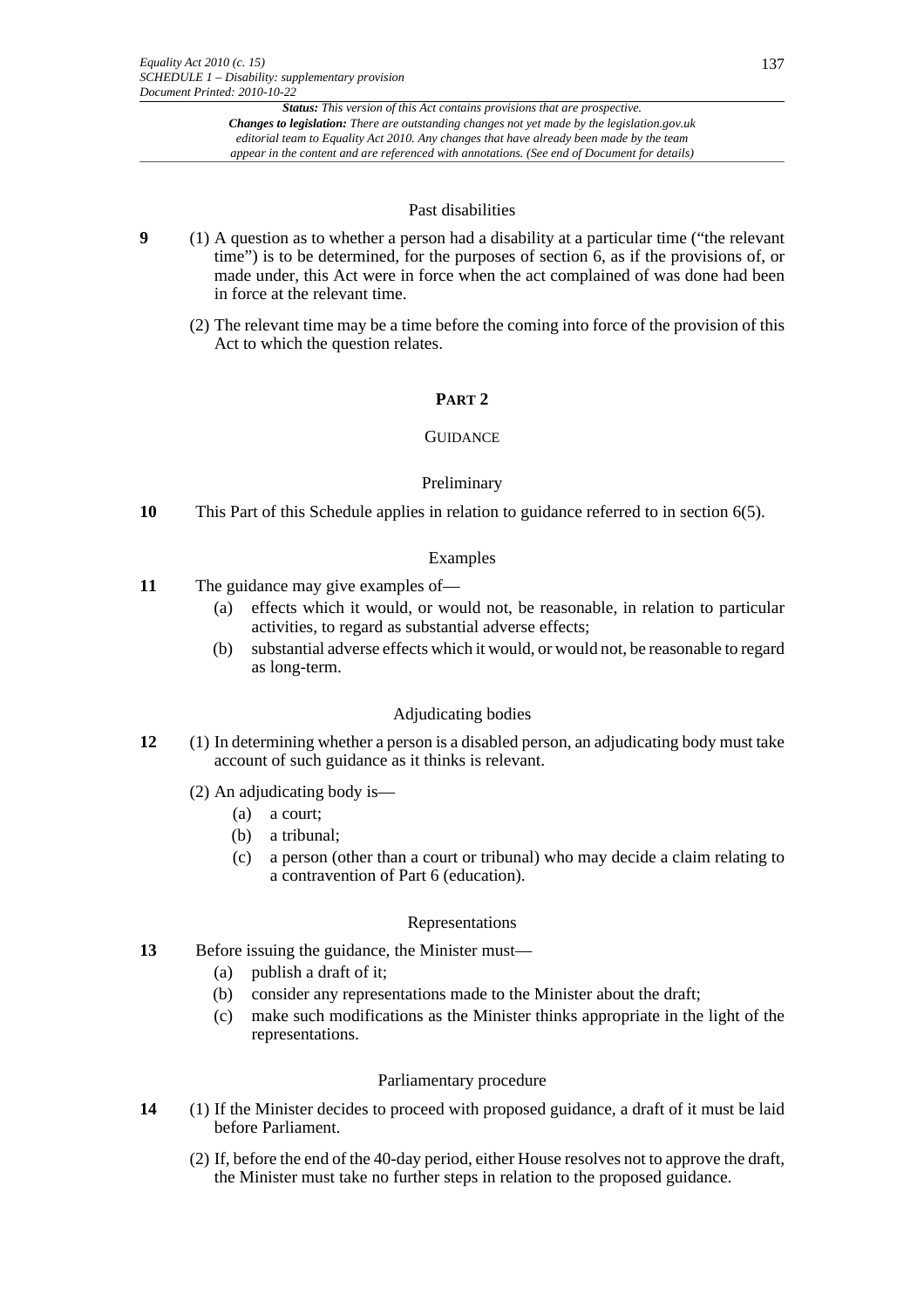- (3) If no such resolution is made before the end of that period, the Minister must issue the guidance in the form of the draft.
- (4) Sub-paragraph (2) does not prevent a new draft of proposed guidance being laid before Parliament.
- (5) The 40-day period—
	- (a) begins on the date on which the draft is laid before both Houses (or, if laid before each House on a different date, on the later date);
	- (b) does not include a period during which Parliament is prorogued or dissolved;
	- (c) does not include a period during which both Houses are adjourned for more than 4 days.

## Commencement

**15** The guidance comes into force on the day appointed by order by the Minister.

# Revision and revocation

- **16** (1) The Minister may—
	- (a) revise the whole or part of guidance and re-issue it;
	- (b) by order revoke guidance.
	- (2) A reference to guidance includes a reference to guidance which has been revised and re-issued.

# SCHEDULE 2 Section 31

## SERVICES AND PUBLIC FUNCTIONS: REASONABLE ADJUSTMENTS

# Preliminary

**1** This Schedule applies where a duty to make reasonable adjustments is imposed on A by this Part.

## The duty

- **2** (1) A must comply with the first, second and third requirements.
	- (2) For the purposes of this paragraph, the reference in section  $20(3)$ , (4) or (5) to a disabled person is to disabled persons generally.
	- (3) Section 20 has effect as if, in subsection (4), for "to avoid the disadvantage" there were substituted—
		- "(a) to avoid the disadvantage, or
		- (b) to adopt a reasonable alternative method of providing the service or exercising the function."
	- (4) In relation to each requirement, the relevant matter is the provision of the service, or the exercise of the function, by A.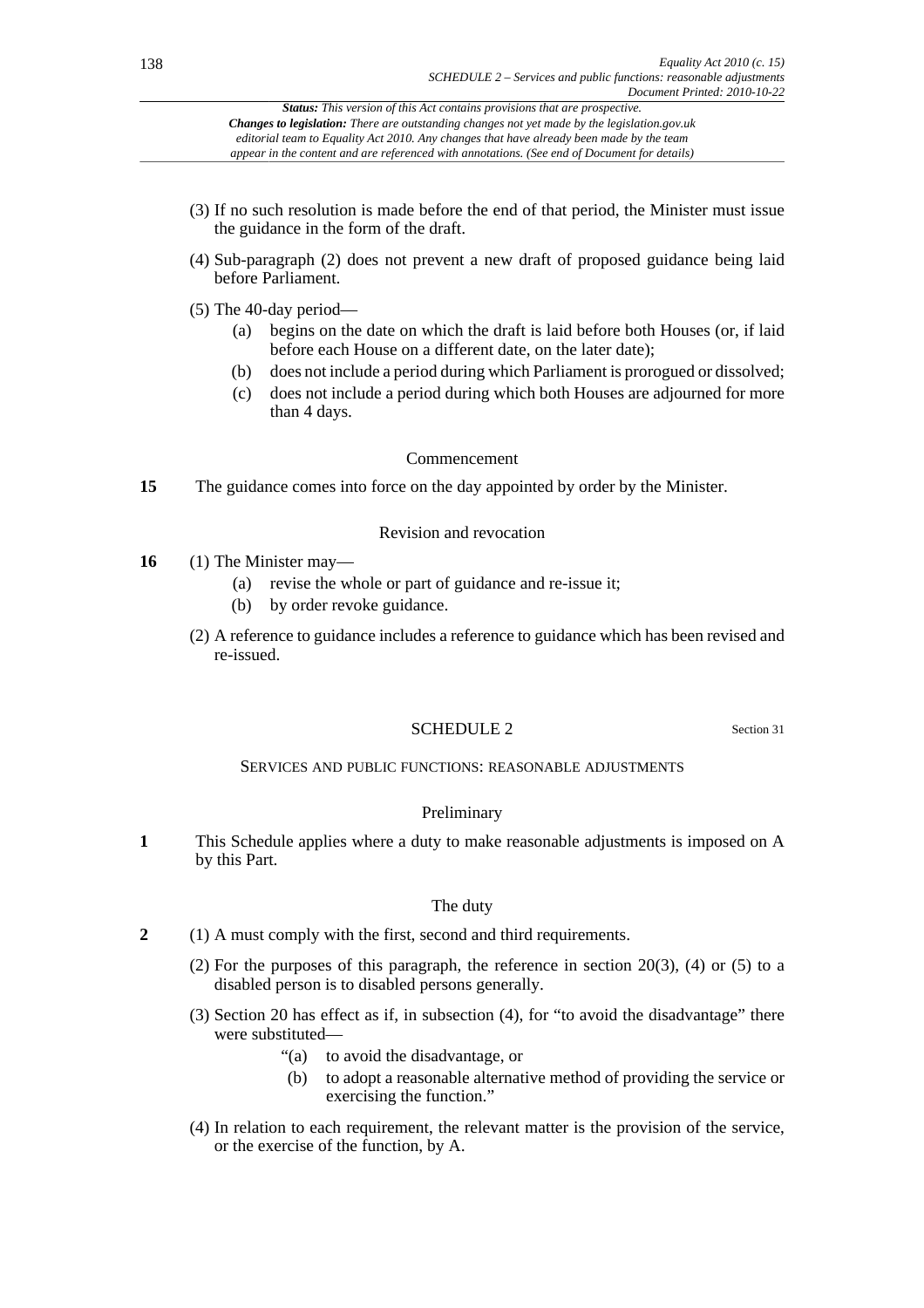- (5) Being placed at a substantial disadvantage in relation to the exercise of a function means—
	- (a) if a benefit is or may be conferred in the exercise of the function, being placed at a substantial disadvantage in relation to the conferment of the benefit, or
	- (b) if a person is or may be subjected to a detriment in the exercise of the function, suffering an unreasonably adverse experience when being subjected to the detriment.
- (6) In relation to the second requirement, a physical feature includes a physical feature brought by or on behalf of A, in the course of providing the service or exercising the function, on to premises other than those that A occupies (as well as including a physical feature in or on premises that A occupies).
- (7) If A is a service-provider, nothing in this paragraph requires A to take a step which would fundamentally alter—
	- (a) the nature of the service, or
	- (b) the nature of A's trade or profession.
- (8) If A exercises a public function, nothing in this paragraph requires A to take a step which A has no power to take.

## Special provision about transport

- **3** (1) This paragraph applies where A is concerned with the provision of a service which involves transporting people by land, air or water.
	- (2) It is never reasonable for A to have to take a step which would—
		- (a) involve the alteration or removal of a physical feature of a vehicle used in providing the service;
		- (b) affect whether vehicles are provided;
		- (c) affect what vehicles are provided;
		- (d) affect what happens in the vehicle while someone is travelling in it.
	- (3) But, for the purpose of complying with the first or third requirement, A may not rely on sub-paragraph (2)(b), (c) or (d) if the vehicle concerned is—
		- (a) a hire-vehicle designed and constructed for the carriage of passengers, comprising more than 8 seats in addition to the driver's seat and having a maximum mass not exceeding 5 tonnes,
		- (b) a hire-vehicle designed and constructed for the carriage of goods and having a maximum mass not exceeding 3.5 tonnes,
		- (c) a vehicle licensed under section 48 of the Local Government (Miscellaneous Provisions) Act 1976 or section 7 of the Private Hire Vehicles (London) Act 1998 (or under a provision of a local Act corresponding to either of those provisions),
		- (d) a private hire car (within the meaning of section 23 of the Civic Government (Scotland) Act 1982),
		- (e) a public service vehicle (within the meaning given by section 1 of the Public Passenger Vehicles Act 1981),
		- (f) a vehicle built or adapted to carry passengers on a railway or tramway (within the meaning, in each case, of the Transport and Works Act 1992),
		- (g) a taxi,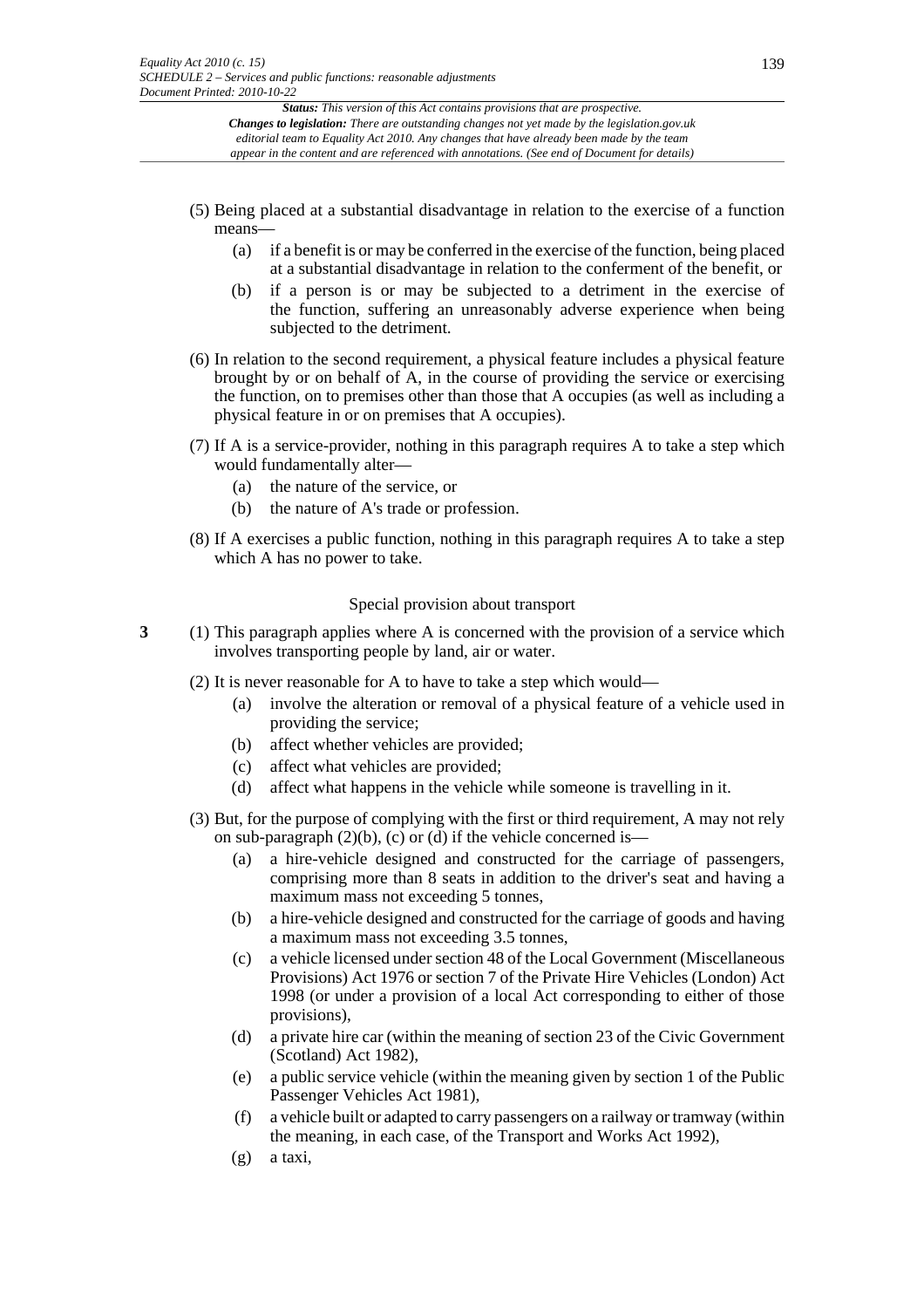- (h) a vehicle deployed to transport the driver and passengers of a vehicle that has broken down or is involved in an accident, or
- (i) a vehicle deployed on a system using a mode of guided transport (within the meaning of the Transport and Works Act 1992).
- (4) In so far as the second requirement requires A to adopt a reasonable alternative method of providing the service to disabled persons, A may not, for the purpose of complying with the requirement, rely on sub-paragraph  $(2)(b)$ ,  $(c)$  or  $(d)$  if the vehicle is within sub-paragraph (3)(h).
- (5) A may not, for the purpose of complying with the first, second or third requirement rely on sub-paragraph (2) of this paragraph if A provides the service by way of a hire-vehicle built to carry no more than 8 passengers.
- (6) For the purposes of sub-paragraph (5) in its application to the second requirement, a part of a vehicle is to be regarded as a physical feature if it requires alteration in order to facilitate the provision of—
	- (a) hand controls to enable a disabled person to operate braking and accelerator systems in the vehicle, or
	- (b) facilities for the stowage of a wheelchair.
- (7) For the purposes of sub-paragraph (6)(a), fixed seating and in-built electrical systems are not physical features; and for the purposes of sub-paragraph (6)(b), fixed seating is not a physical feature.
- (8) In the case of a vehicle within sub-paragraph (3), a relevant device is not an auxiliary aid for the purposes of the third requirement.
- (9) A relevant device is a device or structure, or equipment, the installation, operation or maintenance of which would necessitate making a permanent alteration to, or which would have a permanent effect on, the internal or external fabric of the vehicle.
- (10) Regulations may amend this paragraph so as to provide for sub-paragraph (2) not to apply, or to apply only so far as is prescribed, in relation to vehicles of a prescribed description.

## Interpretation

- **4** (1) This paragraph applies for the purposes of paragraph 3.
	- (2) A "hire-vehicle" is a vehicle hired (by way of a trade) under a hiring agreement to which section 66 of the Road Traffic Offenders Act 1988 applies.
	- (3) A "taxi", in England and Wales, is a vehicle—
		- (a) licensed under section 37 of the Town Police Clauses Act 1847,
		- (b) licensed under section 6 of the Metropolitan Public Carriage Act 1869, or
		- (c) drawn by one or more persons or animals.
	- (4) A "taxi", in Scotland, is—
		- (a) a hire car engaged, by arrangements made in a public place between the person to be transported (or a person acting on that person's behalf) and the driver, for a journey starting there and then, or
		- (b) a vehicle drawn by one or more persons or animals.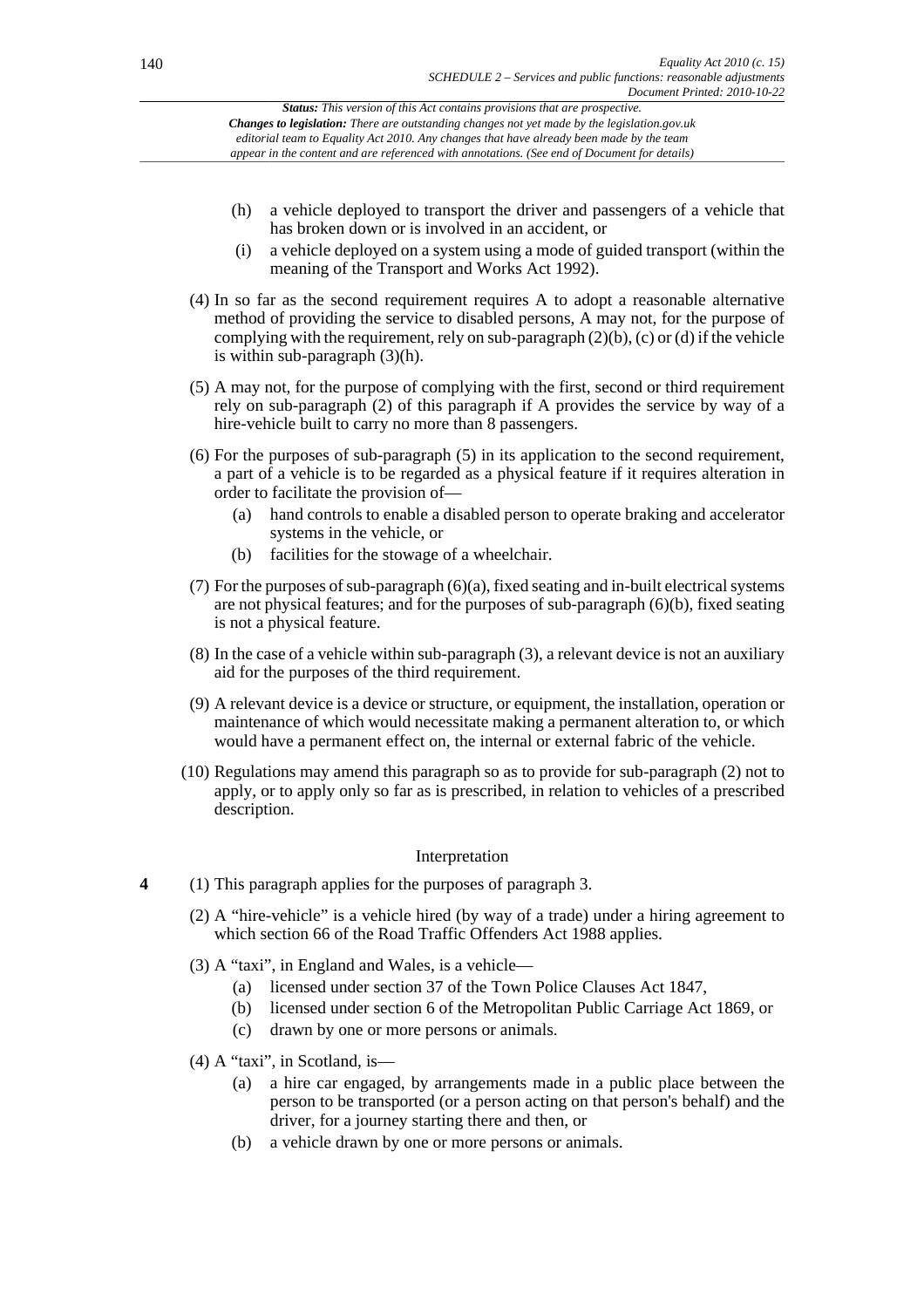#### SCHEDULE 3 Section 31

#### SERVICES AND PUBLIC FUNCTIONS: EXCEPTIONS

## **PART 1**

#### CONSTITUTIONAL MATTERS

#### Parliament

- **1** (1) Section 29 does not apply to the exercise of—
	- (a) a function of Parliament;
	- (b) a function exercisable in connection with proceedings in Parliament.
	- (2) Sub-paragraph (1) does not permit anything to be done to or in relation to an individual unless it is done by or in pursuance of a resolution or other deliberation of either House or of a Committee of either House.

## Legislation

- **2** (1) Section 29 does not apply to preparing, making or considering—
	- (a) an Act of Parliament;
	- (b) a Bill for an Act of Parliament;
	- (c) an Act of the Scottish Parliament;
	- (d) a Bill for an Act of the Scottish Parliament;
	- (e) an Act of the National Assembly for Wales;
	- (f) a Bill for an Act of the National Assembly for Wales.
	- (2) Section 29 does not apply to preparing, making, approving or considering—
		- (a) a Measure of the National Assembly for Wales;
		- (b) a proposed Measure of the National Assembly for Wales.
	- (3) Section 29 does not apply to preparing, making, confirming, approving or considering an instrument which is made under an enactment by—
		- (a) a Minister of the Crown;
		- (b) the Scottish Ministers or a member of the Scottish Executive;
		- (c) the Welsh Ministers, the First Minister for Wales or the Counsel General to the Welsh Assembly Government.
	- (4) Section 29 does not apply to preparing, making, confirming, approving or considering an instrument to which paragraph 6(a) of Schedule 2 to the Synodical Government Measure 1969 (1969 No. 2) (Measures, Canons, Acts of Synod, orders, etc.) applies.
	- (5) Section 29 does not apply to anything done in connection with the preparation, making, consideration, approval or confirmation of an instrument made by—
		- (a) Her Majesty in Council;
		- (b) the Privy Council.
	- (6) Section 29 does not apply to anything done in connection with the imposition of a requirement or condition which comes within Schedule 22 (statutory provisions).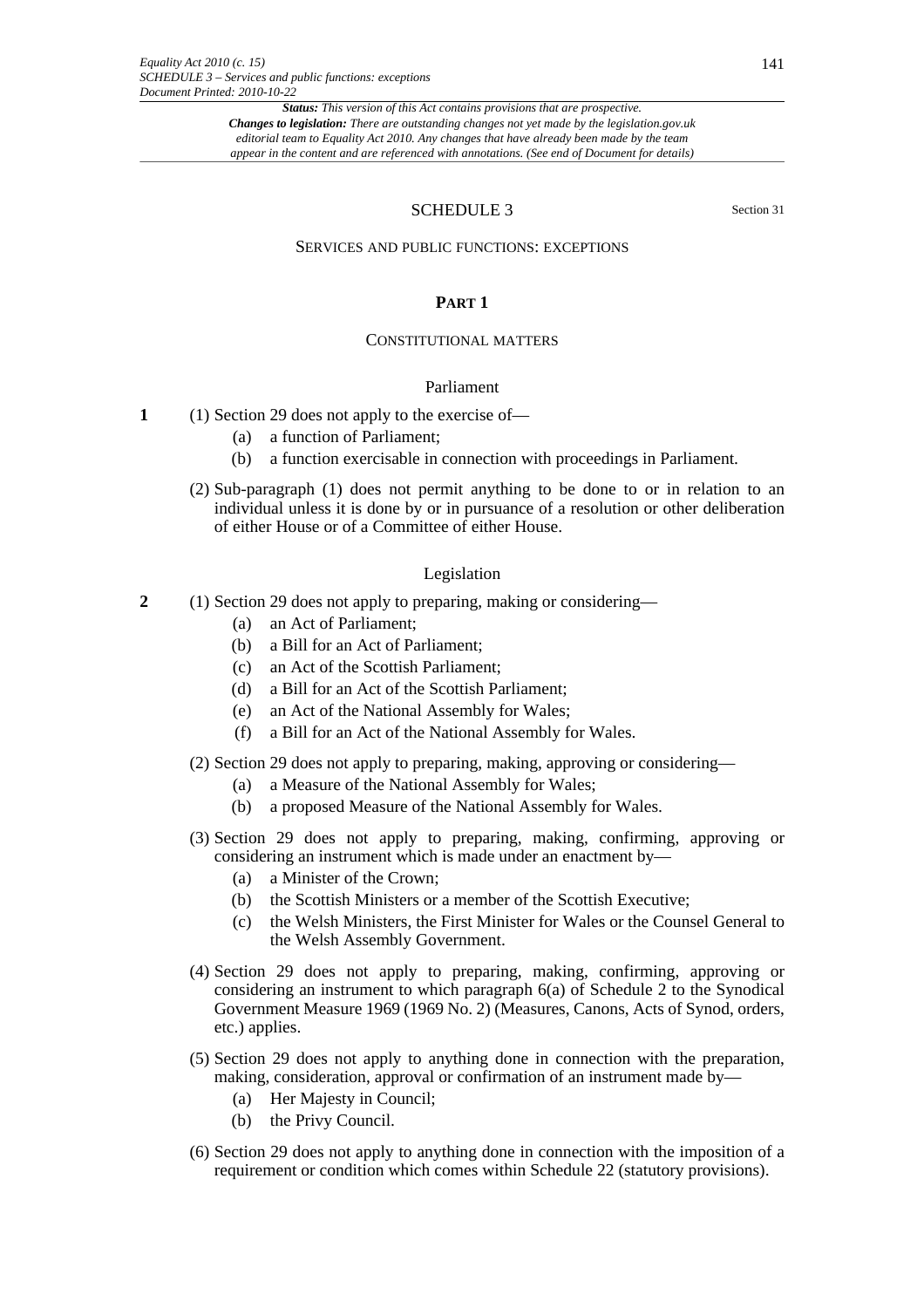*Status: This version of this Act contains provisions that are prospective.*

*Changes to legislation: There are outstanding changes not yet made by the legislation.gov.uk editorial team to Equality Act 2010. Any changes that have already been made by the team*

*appear in the content and are referenced with annotations. (See end of Document for details)*

# Judicial functions

- **3** (1) Section 29 does not apply to—
	- (a) a judicial function;
	- (b) anything done on behalf of, or on the instructions of, a person exercising a judicial function;
	- (c) a decision not to commence or continue criminal proceedings;
	- (d) anything done for the purpose of reaching, or in pursuance of, a decision not to commence or continue criminal proceedings.
	- (2) A reference in sub-paragraph (1) to a judicial function includes a reference to a judicial function conferred on a person other than a court or tribunal.

# Armed forces

- **4** (1) Section 29(6), so far as relating to relevant discrimination, does not apply to anything done for the purpose of ensuring the combat effectiveness of the armed forces.
	- (2) "Relevant discrimination" is—
		- (a) age discrimination;
		- (b) disability discrimination;
		- (c) gender reassignment discrimination;
		- (d) sex discrimination.

## Security services, etc.

- **5** Section 29 does not apply to—
	- (a) the Security Service;
	- (b) the Secret Intelligence Service;
	- (c) the Government Communications Headquarters;
	- (d) a part of the armed forces which is, in accordance with a requirement of the Secretary of State, assisting the Government Communications Headquarters.

# **PART 2**

# EDUCATION

- **6** In its application to a local authority in England and Wales, section 29, so far as relating to age discrimination or religious or belief-related discrimination, does not apply to—
	- (a) the exercise of the authority's functions under section 14 of the Education Act 1996 (provision of schools);
	- (b) the exercise of its function under section 13 of that Act in so far as it relates to a function of its under section 14 of that Act.
- **7** In its application to an education authority, section 29, so far as relating to age discrimination or religious or belief-related discrimination, does not apply to—
	- (a) the exercise of the authority's functions under section 17 of the Education (Scotland) Act 1980 (provision of schools);
	- (b) the exercise of its functions under section 1 of that Act, section 2 of the Standards in Scotland's Schools etc. Act 2000 (asp 6) or section 4 or 5 of the Education (Additional Support for Learning) (Scotland) Act 2004 (asp 4)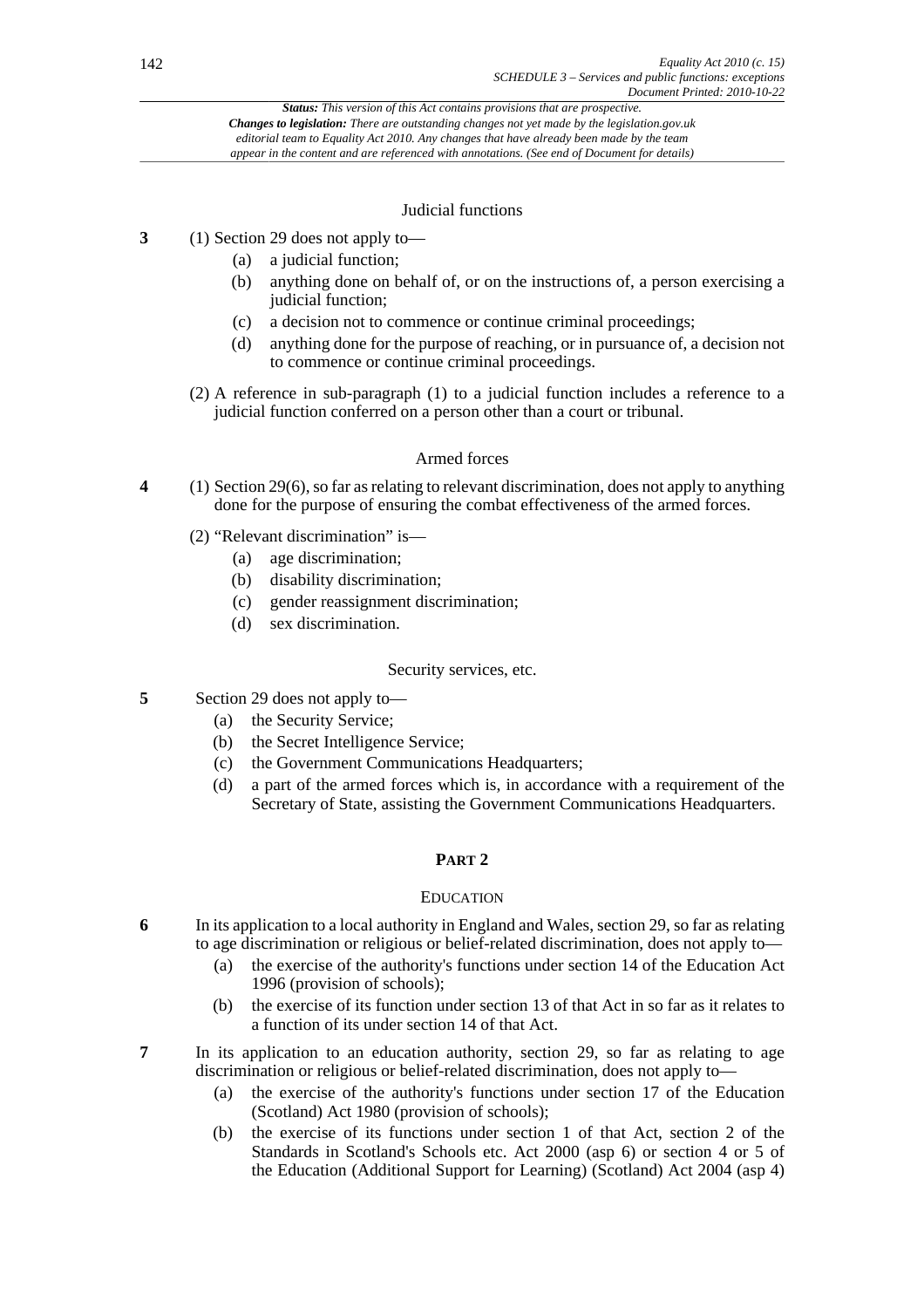(general responsibility for education) in so far as it relates to a matter specified in paragraph (a);

- (c) the exercise of its functions under subsection (1) of section 50 of the Education (Scotland) Act 1980 (education of pupils in exceptional circumstances) in so far as it consists of making arrangements of the description referred to in subsection (2) of that section.
- **8** (1) In its application to a local authority in England and Wales or an education authority, section 29, so far as relating to sex discrimination, does not apply to the exercise of the authority's functions in relation to the establishment of a school.
	- (2) But nothing in sub-paragraph (1) is to be taken as disapplying section 29 in relation to the exercise of the authority's functions under section 14 of the Education Act 1996 or section 17 of the Education (Scotland) Act 1982.
- **9** Section 29, so far as relating to age discrimination, does not apply in relation to anything done in connection with—
	- (a) the curriculum of a school,
	- (b) admission to a school,
	- (c) transport to or from a school, or
	- (d) the establishment, alteration or closure of schools.
- **10** (1) Section 29, so far as relating to disability discrimination, does not require a local authority in England or Wales exercising functions under the Education Acts or an education authority exercising relevant functions to remove or alter a physical feature.
	- (2) Relevant functions are functions under—
		- (a) the Education (Scotland) Act 1980,
		- (b) the Education (Scotland) Act 1996,
		- (c) the Standards in Scotland's Schools etc. Act 2000, or
		- (d) the Education (Additional Support for Learning) (Scotland) Act 2004.
- **11** Section 29, so far as relating to religious or belief-related discrimination, does not apply in relation to anything done in connection with—
	- (a) the curriculum of a school;
	- (b) admission to a school which has a religious ethos;
	- (c) acts of worship or other religious observance organised by or on behalf of a school (whether or not forming part of the curriculum);
	- (d) the responsible body of a school which has a religious ethos;
	- (e) transport to or from a school;
	- (f) the establishment, alteration or closure of schools.
- **12** This Part of this Schedule is to be construed in accordance with Chapter 1 of Part 6.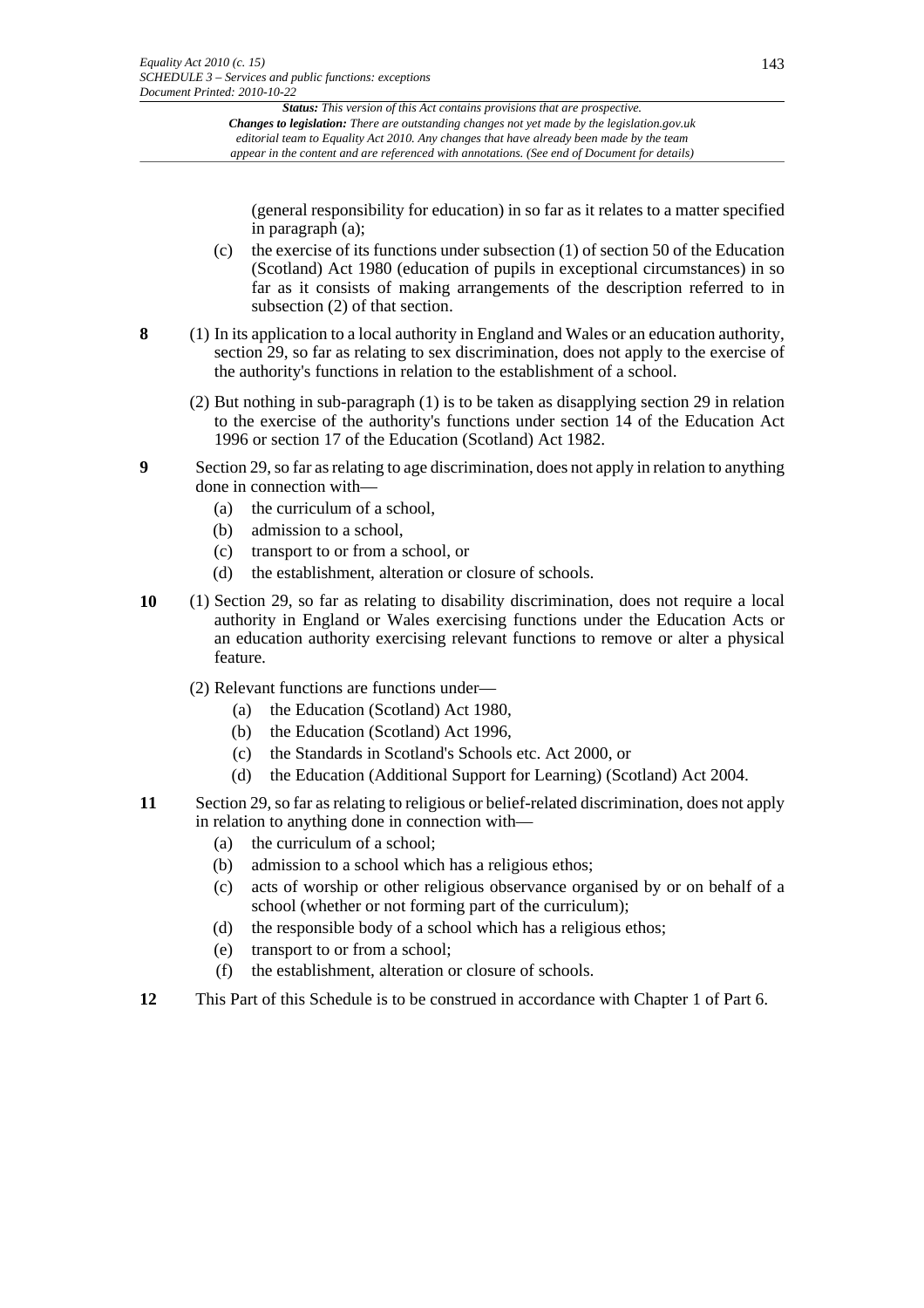# **PART 3**

## HEALTH AND CARE

#### Blood services

- **13** (1) A person operating a blood service does not contravene section 29 only by refusing to accept a donation of an individual's blood if—
	- (a) the refusal is because of an assessment of the risk to the public, or to the individual, based on clinical, epidemiological or other data obtained from a source on which it is reasonable to rely, and
	- (b) the refusal is reasonable.
	- (2) A blood service is a service for the collection and distribution of human blood for the purposes of medical services.
	- (3) "Blood" includes blood components.

#### Health and safety

- **14** (1) A service-provider (A) who refuses to provide the service to a pregnant woman does not discriminate against her in contravention of section 29 because she is pregnant if—
	- (a) A reasonably believes that providing her with the service would, because she is pregnant, create a risk to her health or safety,
	- (b) A refuses to provide the service to persons with other physical conditions, and
	- (c) the reason for that refusal is that A reasonably believes that providing the service to such persons would create a risk to their health or safety.
	- (2) A service-provider (A) who provides, or offers to provide, the service to a pregnant woman on conditions does not discriminate against her in contravention of section 29 because she is pregnant if—
		- (a) the conditions are intended to remove or reduce a risk to her health or safety,
		- (b) A reasonably believes that the provision of the service without the conditions would create a risk to her health or safety,
		- (c) A imposes conditions on the provision of the service to persons with other physical conditions, and
		- (d) the reason for the imposition of those conditions is that A reasonably believes that the provision of the service to such persons without those conditions would create a risk to their health or safety.

## Care within the family

**15** A person (A) does not contravene section 29 only by participating in arrangements under which (whether or not for reward) A takes into A's home, and treats as members of A's family, persons requiring particular care and attention.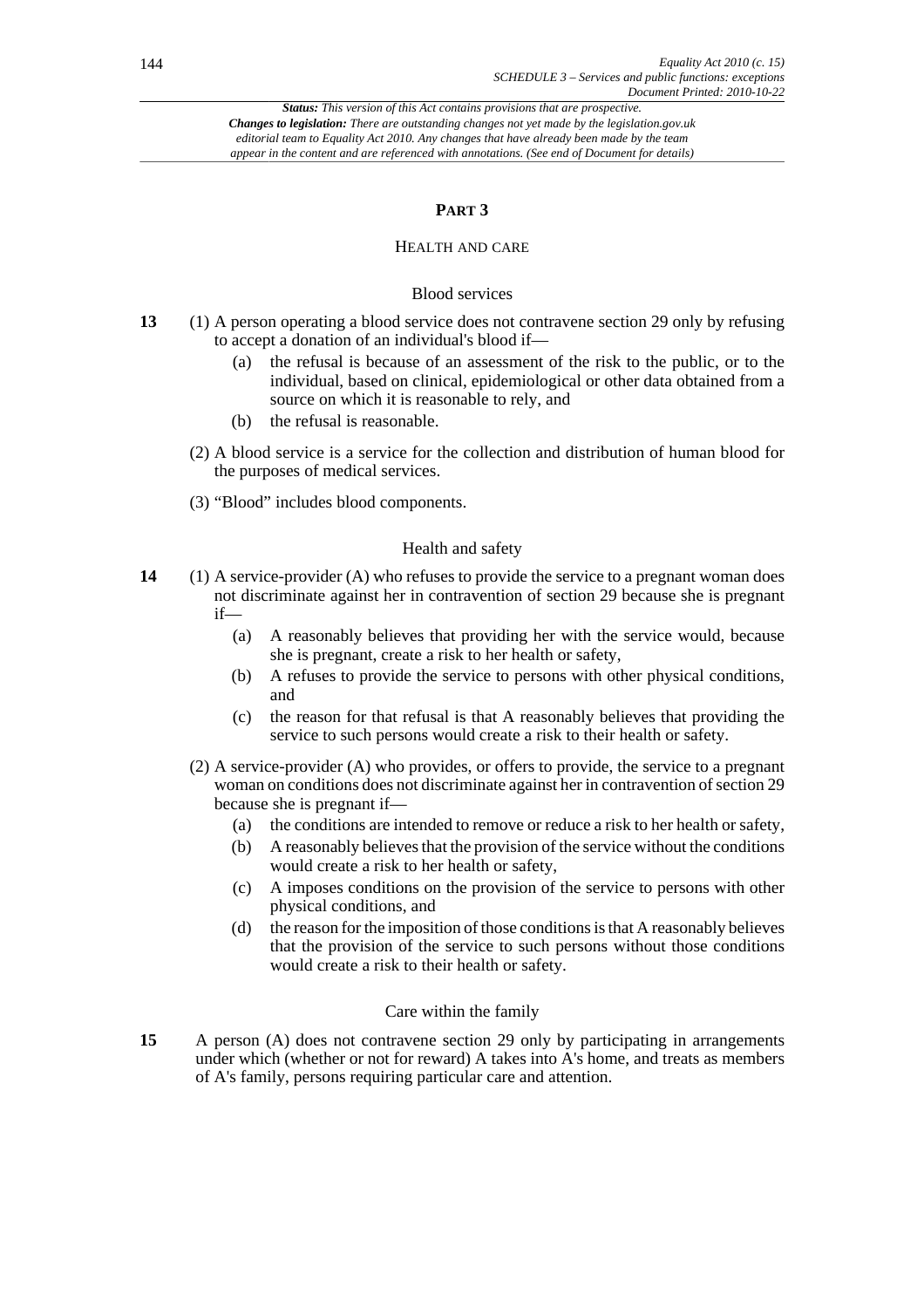## **PART 4**

# IMMIGRATION

## **Disability**

- **16** (1) This paragraph applies in relation to disability discrimination.
	- (2) Section 29 does not apply to—
		- (a) a decision within sub-paragraph (3);
		- (b) anything done for the purposes of or in pursuance of a decision within that sub-paragraph.
	- (3) A decision is within this sub-paragraph if it is a decision (whether or not taken in accordance with immigration rules) to do any of the following on the ground that doing so is necessary for the public good—
		- (a) to refuse entry clearance;
		- (b) to refuse leave to enter or remain in the United Kingdom;
		- (c) to cancel leave to enter or remain in the United Kingdom;
		- (d) to vary leave to enter or remain in the United Kingdom;
		- (e) to refuse an application to vary leave to enter or remain in the United Kingdom.
	- (4) Section 29 does not apply to—
		- (a) a decision taken, or guidance given, by the Secretary of State in connection with a decision within sub-paragraph (3);
		- (b) a decision taken in accordance with guidance given by the Secretary of State in connection with a decision within that sub-paragraph.

## Nationality and ethnic or national origins

- **17** (1) This paragraph applies in relation to race discrimination so far as relating to—
	- (a) nationality, or
	- (b) ethnic or national origins.
	- (2) Section 29 does not apply to anything done by a relevant person in the exercise of functions exercisable by virtue of a relevant enactment.
	- (3) A relevant person is—
		- (a) a Minister of the Crown acting personally, or
		- (b) a person acting in accordance with a relevant authorisation.
	- (4) A relevant authorisation is a requirement imposed or express authorisation given—
		- (a) with respect to a particular case or class of case, by a Minister of the Crown acting personally;
		- (b) with respect to a particular class of case, by a relevant enactment or by an instrument made under or by virtue of a relevant enactment.
	- (5) The relevant enactments are—
		- (a) the Immigration Acts,
		- (b) the Special Immigration Appeals Commission Act 1997,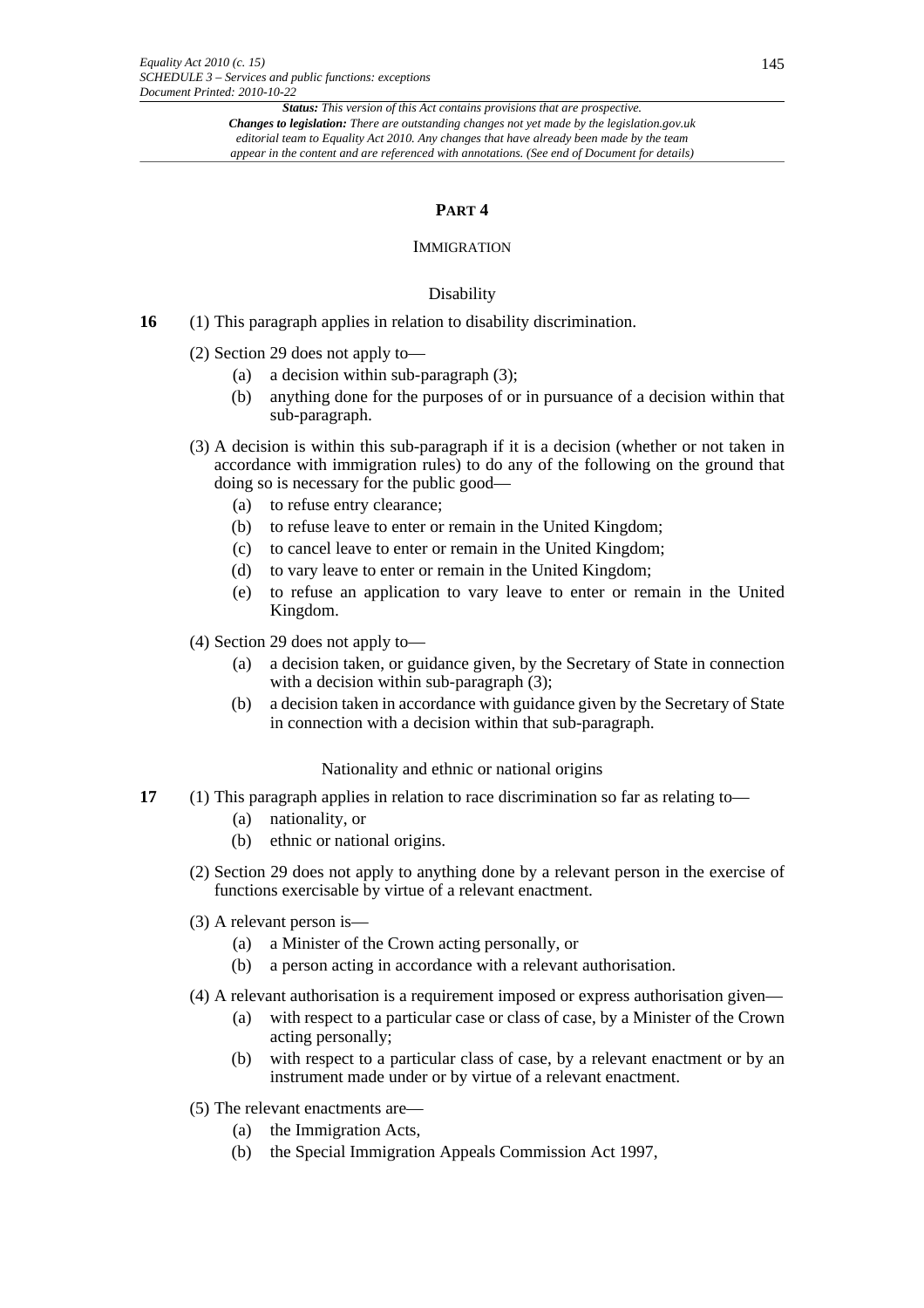- (c) a provision made under section 2(2) of the European Communities Act 1972 which relates to immigration or asylum, and
- (d) a provision of Community law which relates to immigration or asylum.
- (6) The reference in sub-paragraph  $(5)(a)$  to the Immigration Acts does not include a reference to—
	- (a) sections 28A to 28K of the Immigration Act 1971 (powers of arrest, entry and search, etc.), or
	- (b) section 14 of the Asylum and Immigration (Treatment of Claimants, etc.) Act 2004 (power of arrest).

# Religion or belief

- **18** (1) This paragraph applies in relation to religious or belief-related discrimination.
	- (2) Section 29 does not apply to a decision within sub-paragraph (3) or anything done for the purposes of or in pursuance of a decision within that sub-paragraph.
	- (3) A decision is within this sub-paragraph if it is a decision taken in accordance with immigration rules—
		- (a) to refuse entry clearance or leave to enter the United Kingdom, or to cancel leave to enter or remain in the United Kingdom, on the grounds that the exclusion of the person from the United Kingdom is conducive to the public good, or
		- (b) to vary leave to enter or remain in the United Kingdom, or to refuse an application to vary leave to enter or remain in the United Kingdom, on the grounds that it is undesirable to permit the person to remain in the United Kingdom.
	- (4) Section 29 does not apply to a decision within sub-paragraph (5), or anything done for the purposes of or in pursuance of a decision within that sub-paragraph, if the decision is taken on grounds mentioned in sub-paragraph (6).
	- (5) A decision is within this sub-paragraph if it is a decision (whether or not taken in accordance with immigration rules) in connection with an application for entry clearance or for leave to enter or remain in the United Kingdom.
	- (6) The grounds referred to in sub-paragraph (4) are—
		- (a) the grounds that a person holds an office or post in connection with a religion or belief or provides a service in connection with a religion or belief,
		- (b) the grounds that a religion or belief is not to be treated in the same way as certain other religions or beliefs, or
		- (c) the grounds that the exclusion from the United Kingdom of a person to whom paragraph (a) applies is conducive to the public good.
	- (7) Section 29 does not apply to—
		- (a) a decision taken, or guidance given, by the Secretary of State in connection with a decision within sub-paragraph (3) or (5);
		- (b) a decision taken in accordance with guidance given by the Secretary of State in connection with a decision within either of those sub-paragraphs.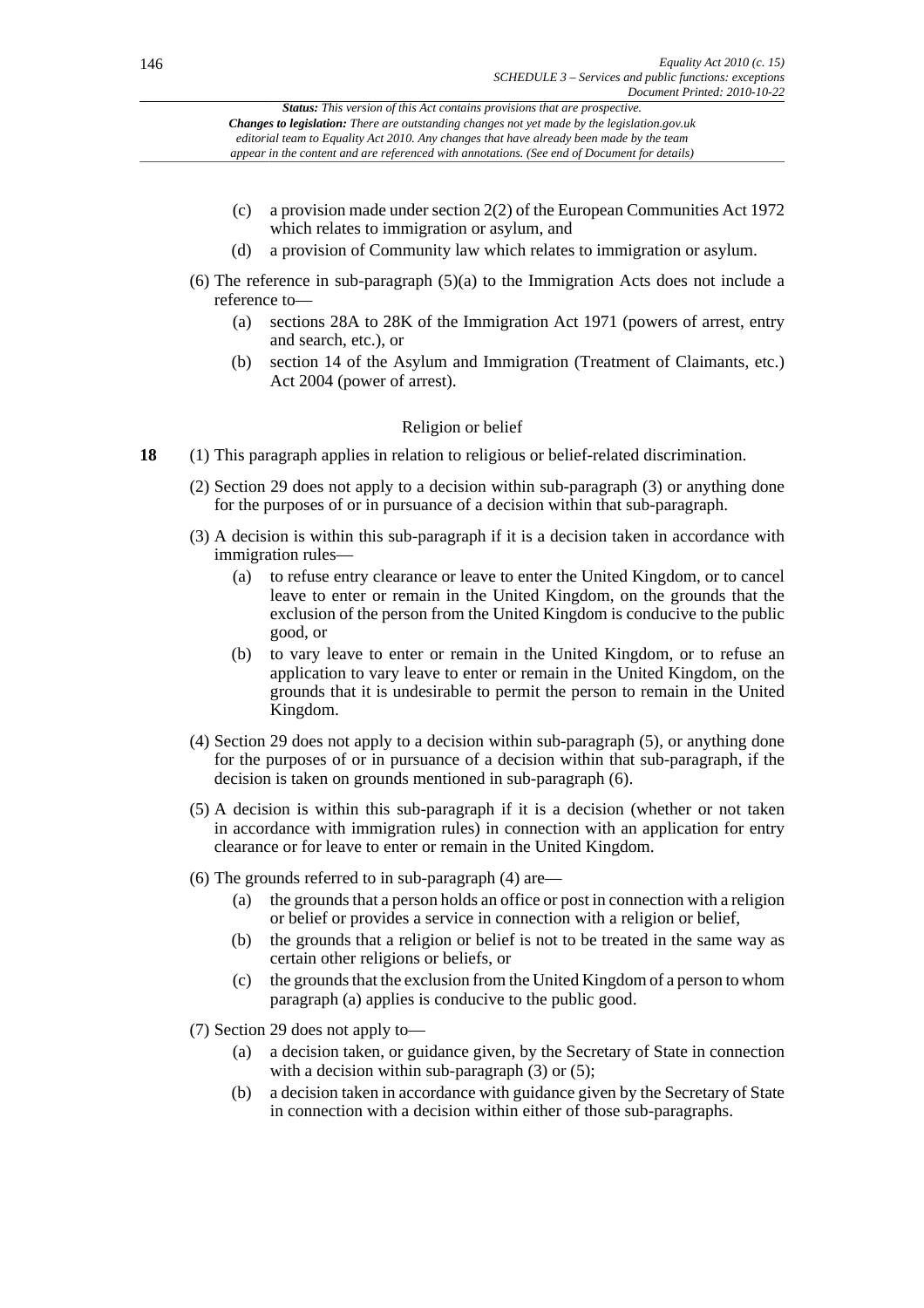#### Interpretation

**19** A reference to entry clearance, leave to enter or remain or immigration rules is to be construed in accordance with the Immigration Act 1971.

## **PART 5**

## INSURANCE, ETC.

# Services arranged by employer

- **20** (1) Section 29 does not apply to the provision of a relevant financial service if the provision is in pursuance of arrangements made by an employer for the serviceprovider to provide the service to the employer's employees, and other persons, as a consequence of the employment.
	- (2) "Relevant financial service" means—
		- (a) insurance or a related financial service, or
		- (b) a service relating to membership of or benefits under a personal pension scheme (within the meaning given by section 1 of the Pension Schemes Act 1993).

#### **Disability**

- **21** (1) It is not a contravention of section 29, so far as relating to disability discrimination, to do anything in connection with insurance business if—
	- (a) that thing is done by reference to information that is both relevant to the assessment of the risk to be insured and from a source on which it is reasonable to rely, and
	- (b) it is reasonable to do that thing.
	- (2) "Insurance business" means business which consists of effecting or carrying out contracts of insurance; and that definition is to be read with—
		- (a) section 22 of the Financial Services and Markets Act 2000,
		- (b) any relevant order under that Act, and
		- (c) Schedule 2 to that Act.

Sex, gender reassignment, pregnancy and maternity

- **22** (1) It is not a contravention of section 29, so far as relating to relevant discrimination, to do anything in relation to an annuity, life insurance policy, accident insurance policy or similar matter involving the assessment of risk if—
	- (a) that thing is done by reference to actuarial or other data from a source on which it is reasonable to rely, and
	- (b) it is reasonable to do that thing.
	- (2) In the case of a contract of insurance, or a contract for related financial services, entered into before 6 April 2008, sub-paragraph (1) applies only in relation to differences in premiums and benefits that are applicable to a person under the contract.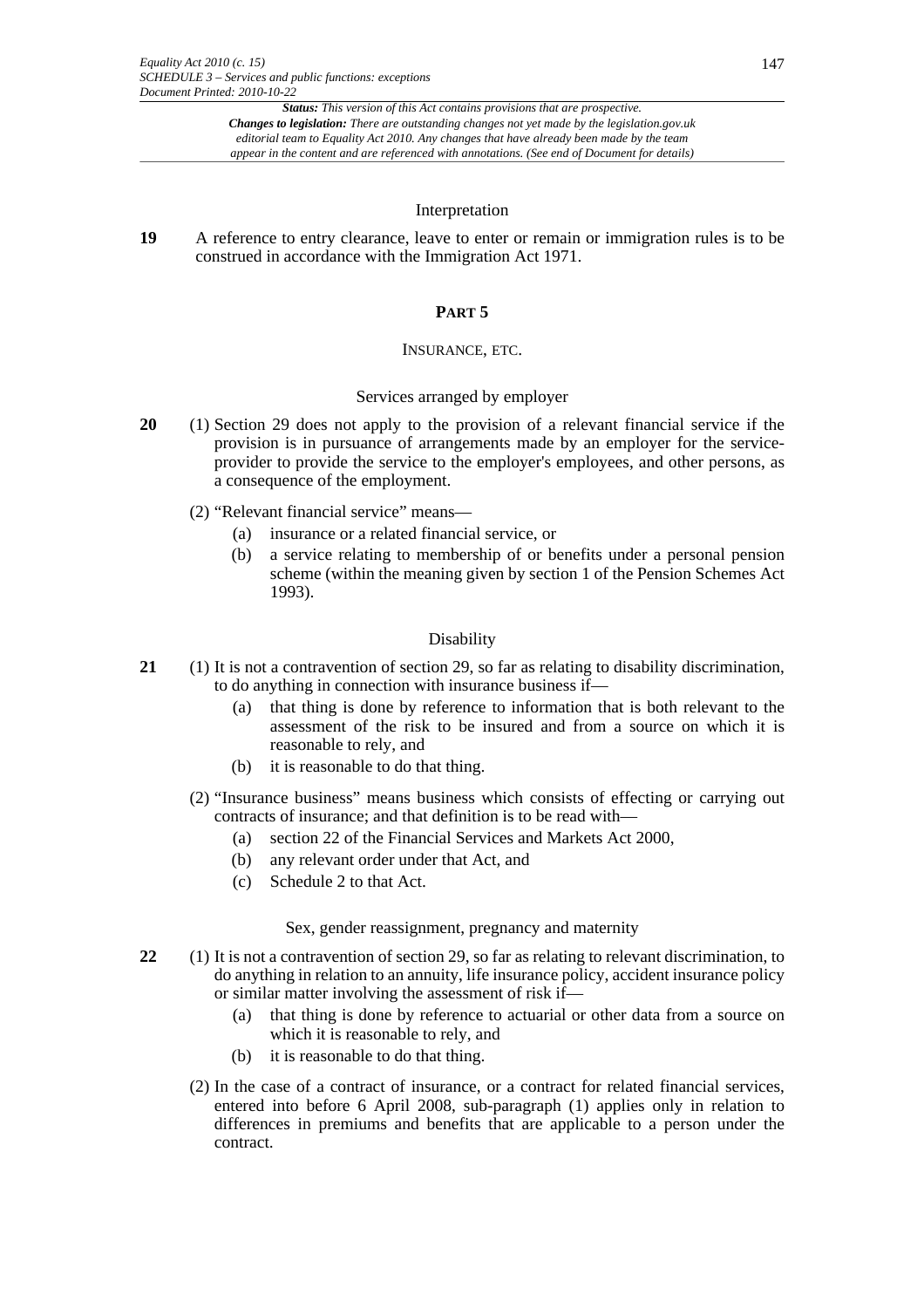- (3) In the case of a contract of insurance, or a contract for related financial services, entered into on or after 6 April 2008, sub-paragraph (1) applies only in relation to differences in premiums and benefits if—
	- (a) the use of sex as a factor in the assessment of risk is based on relevant and accurate actuarial and statistical data,
	- (b) the data are compiled, published (whether in full or in summary form) and regularly updated in accordance with guidance issued by the Treasury,
	- (c) the differences are proportionate having regard to the data, and
	- (d) the differences do not result from costs related to pregnancy or to a woman's having given birth in the period of 26 weeks ending on the day on which the thing in question is done.

# (4) "Relevant discrimination" is—

- (a) gender reassignment discrimination;
- (b) pregnancy and maternity discrimination;
- (c) sex discrimination.
- (5) For the purposes of the application of sub-paragraph (3) to gender reassignment discrimination by virtue of section 13, that section has effect as if in subsection (1), after "others" there were inserted " of B's sex".
- (6) In the application of sub-paragraph (3) to a contract entered into before 22 December 2008, paragraph (d) is to be ignored.

# Existing insurance policies

- **23** (1) It is not a contravention of section 29, so far as relating to relevant discrimination, to do anything in connection with insurance business in relation to an existing insurance policy.
	- (2) "Relevant discrimination" is—
		- (a) age discrimination;
		- (b) disability discrimination;
		- (c) gender reassignment discrimination;
		- (d) pregnancy and maternity discrimination;
		- (e) race discrimination;
		- (f) religious or belief-related discrimination;
		- (g) sex discrimination;
		- (h) sexual orientation discrimination.
	- (3) An existing insurance policy is a policy of insurance entered into before the date on which this paragraph comes into force.
	- (4) Sub-paragraph (1) does not apply where an existing insurance policy was renewed, or the terms of such a policy were reviewed, on or after the date on which this paragraph comes into force.
	- (5) A review of an existing insurance policy which was part of, or incidental to, a general reassessment by the service-provider of the pricing structure for a group of policies is not a review for the purposes of sub-paragraph (4).
	- (6) "Insurance business" has the meaning given in paragraph 21.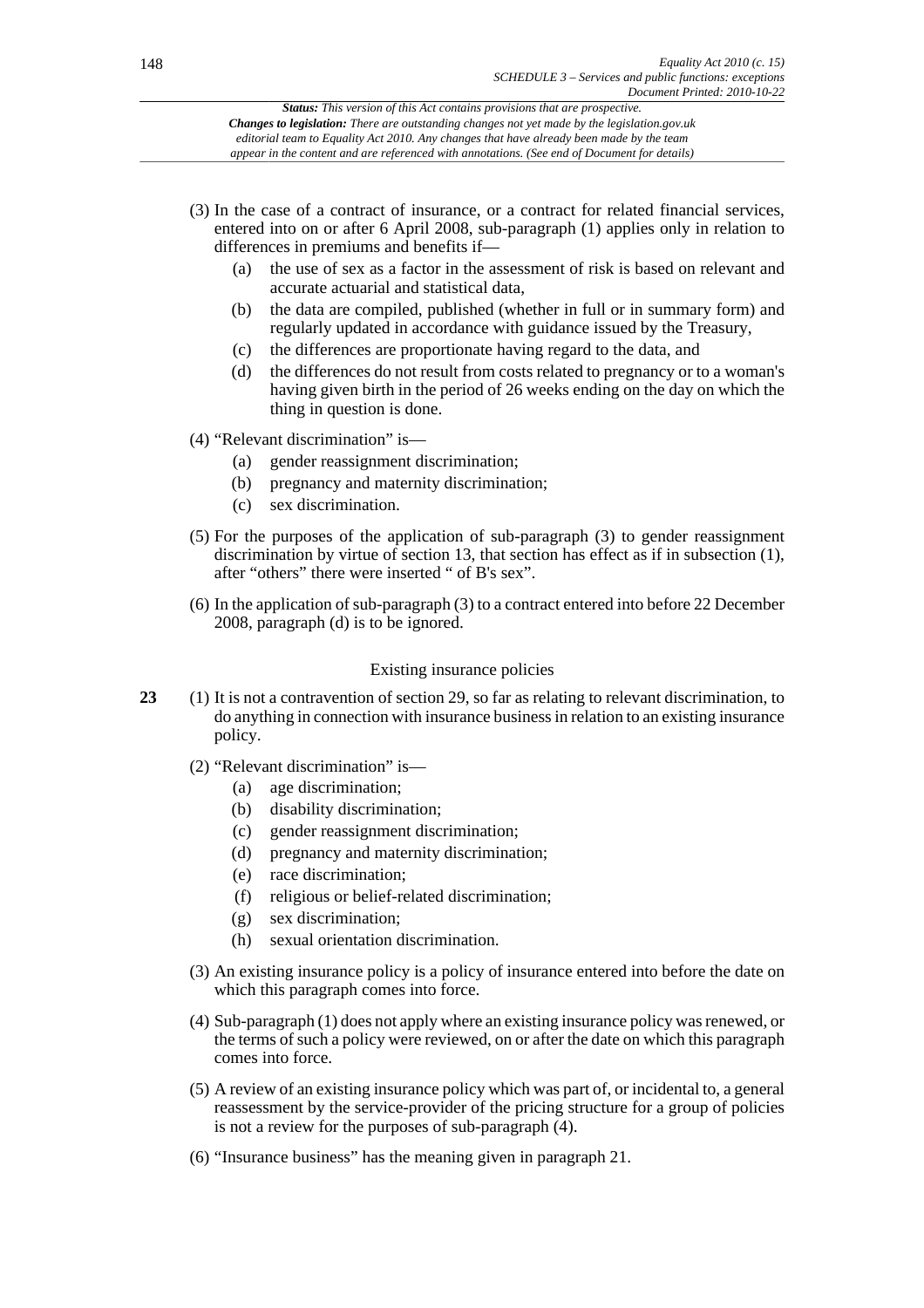## **PART 6**

#### MARRIAGE

### Gender reassignment: England and Wales

- **24** (1) A person does not contravene section 29, so far as relating to gender reassignment discrimination, only because of anything done in reliance on section 5B of the Marriage Act 1949 (solemnisation of marriages involving person of acquired gender).
	- (2) A person (A) whose consent to the solemnisation of the marriage of a person (B) is required under section 44(1) of the Marriage Act 1949 (solemnisation in registered building) does not contravene section 29, so far as relating to gender reassignment discrimination, by refusing to consent if A reasonably believes that B's gender has become the acquired gender under the Gender Recognition Act 2004.
	- (3) Sub-paragraph (4) applies to a person (A) who may, in a case that comes within the Marriage Act 1949 (other than the case mentioned in sub-paragraph (1)), solemnise marriages according to a form, rite or ceremony of a body of persons who meet for religious worship.
	- (4) A does not contravene section 29, so far as relating to gender reassignment discrimination, by refusing to solemnise, in accordance with a form, rite or ceremony as described in sub-paragraph (3), the marriage of a person (B) if A reasonably believes that B's gender has become the acquired gender under the Gender Recognition Act 2004.

#### Gender reassignment: Scotland

- **25** (1) An approved celebrant (A) does not contravene section 29, so far as relating to gender reassignment discrimination, only by refusing to solemnise the marriage of a person (B) if A reasonably believes that B's gender has become the acquired gender under the Gender Recognition Act 2004.
	- (2) In sub-paragraph (1) "approved celebrant" has the meaning given in section 8(2)(a) of the Marriage (Scotland) Act 1977 (persons who may solemnise marriage).

## **PART 7**

#### SEPARATE AND SINGLE SERVICES

#### Separate services for the sexes

- **26** (1) A person does not contravene section 29, so far as relating to sex discrimination, by providing separate services for persons of each sex if—
	- (a) a joint service for persons of both sexes would be less effective, and
	- (b) the limited provision is a proportionate means of achieving a legitimate aim.
	- (2) A person does not contravene section 29, so far as relating to sex discrimination, by providing separate services differently for persons of each sex if—
		- (a) a joint service for persons of both sexes would be less effective,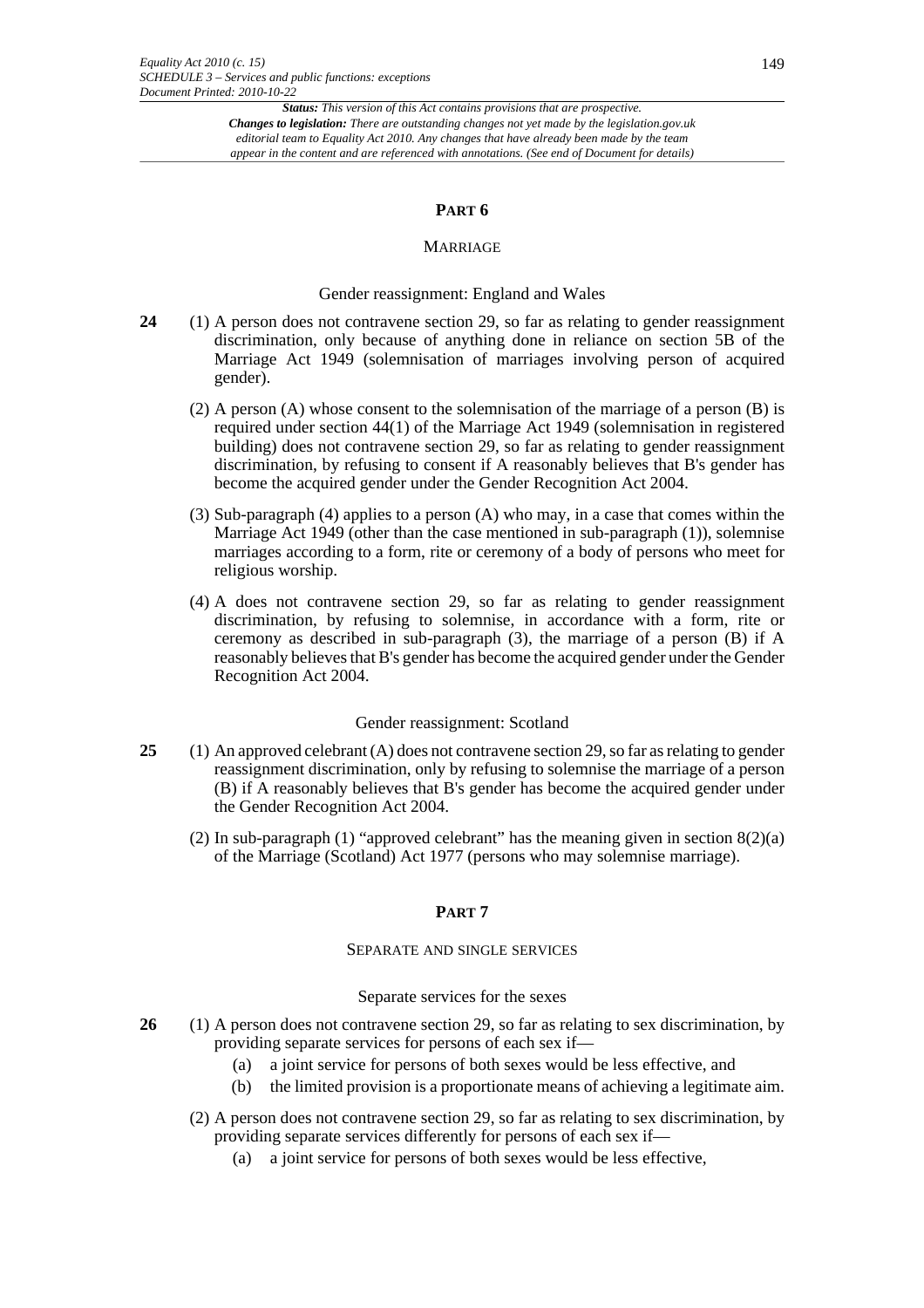- (b) the extent to which the service is required by one sex makes it not reasonably practicable to provide the service otherwise than as a separate service provided differently for each sex, and
- (c) the limited provision is a proportionate means of achieving a legitimate aim.
- (3) This paragraph applies to a person exercising a public function in relation to the provision of a service as it applies to the person providing the service.

# Single-sex services

- **27** (1) A person does not contravene section 29, so far as relating to sex discrimination, by providing a service only to persons of one sex if—
	- (a) any of the conditions in sub-paragraphs (2) to (7) is satisfied, and
	- (b) the limited provision is a proportionate means of achieving a legitimate aim.
	- (2) The condition is that only persons of that sex have need of the service.
	- (3) The condition is that—
		- (a) the service is also provided jointly for persons of both sexes, and
		- (b) the service would be insufficiently effective were it only to be provided jointly.
	- (4) The condition is that—
		- (a) a joint service for persons of both sexes would be less effective, and
		- (b) the extent to which the service is required by persons of each sex makes it not reasonably practicable to provide separate services.
	- (5) The condition is that the service is provided at a place which is, or is part of—
		- (a) a hospital, or
		- (b) another establishment for persons requiring special care, supervision or attention.
	- (6) The condition is that—
		- (a) the service is provided for, or is likely to be used by, two or more persons at the same time, and
		- (b) the circumstances are such that a person of one sex might reasonably object to the presence of a person of the opposite sex.
	- (7) The condition is that—
		- (a) there is likely to be physical contact between a person (A) to whom the service is provided and another person (B), and
		- (b) B might reasonably object if A were not of the same sex as B.
	- (8) This paragraph applies to a person exercising a public function in relation to the provision of a service as it applies to the person providing the service.

# Gender reassignment

**28** (1) A person does not contravene section 29, so far as relating to gender reassignment discrimination, only because of anything done in relation to a matter within subparagraph (2) if the conduct in question is a proportionate means of achieving a legitimate aim.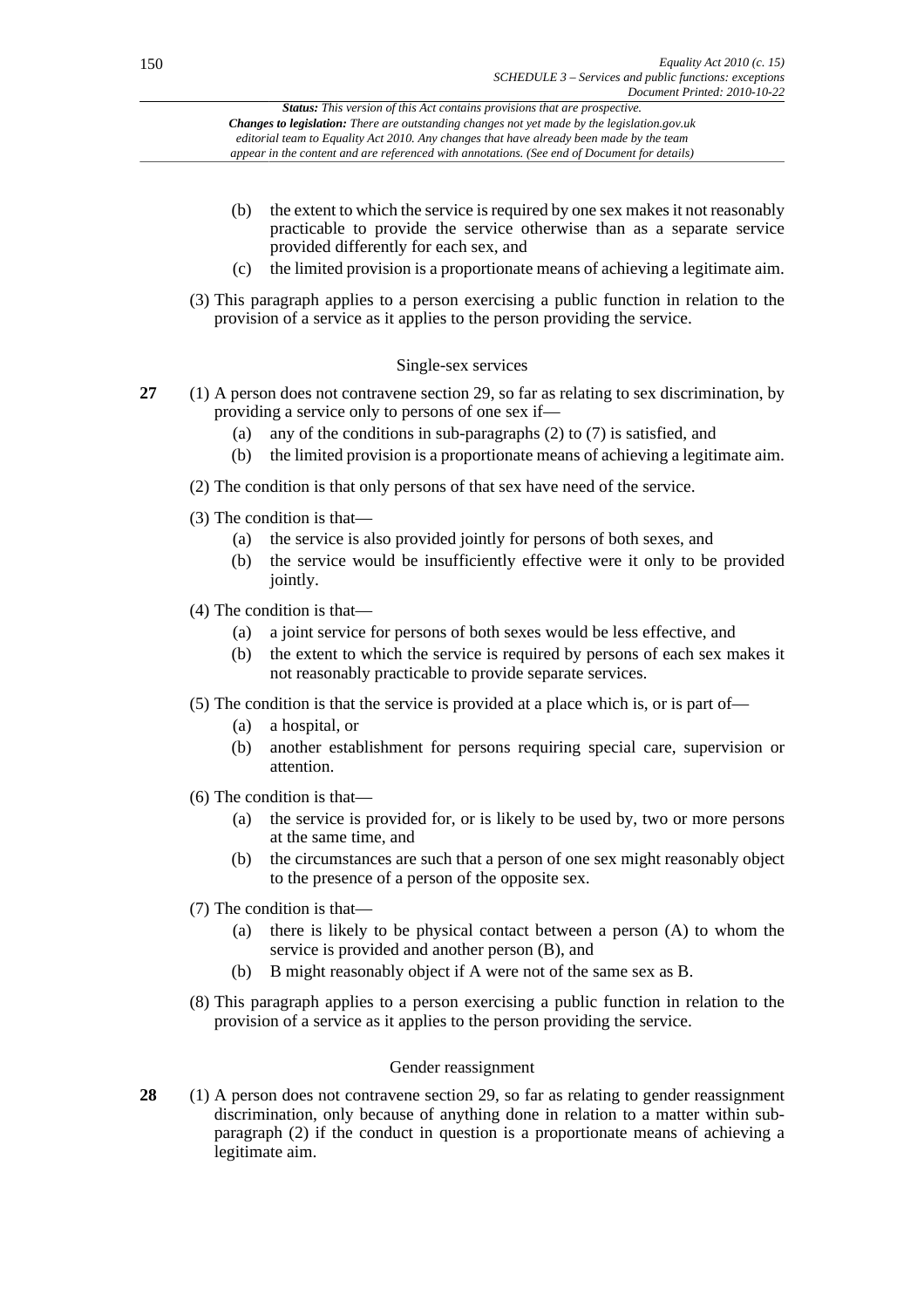*Status: This version of this Act contains provisions that are prospective.*

*Changes to legislation: There are outstanding changes not yet made by the legislation.gov.uk editorial team to Equality Act 2010. Any changes that have already been made by the team appear in the content and are referenced with annotations. (See end of Document for details)*

## (2) The matters are—

- (a) the provision of separate services for persons of each sex;
- (b) the provision of separate services differently for persons of each sex;
- (c) the provision of a service only to persons of one sex.

#### Services relating to religion

**29** (1) A minister does not contravene section 29, so far as relating to sex discrimination, by providing a service only to persons of one sex or separate services for persons of each sex, if—

- (a) the service is provided for the purposes of an organised religion,
- (b) it is provided at a place which is (permanently or for the time being) occupied or used for those purposes, and
- (c) the limited provision of the service is necessary in order to comply with the doctrines of the religion or is for the purpose of avoiding conflict with the strongly held religious convictions of a significant number of the religion's followers.
- (2) The reference to a minister is a reference to a minister of religion, or other person, who—
	- (a) performs functions in connection with the religion, and
	- (b) holds an office or appointment in, or is accredited, approved or recognised for purposes of, a relevant organisation in relation to the religion.
- (3) An organisation is a relevant organisation in relation to a religion if its purpose is—
	- (a) to practise the religion,
	- (b) to advance the religion,
	- (c) to teach the practice or principles of the religion,
	- (d) to enable persons of the religion to receive benefits, or to engage in activities, within the framework of that religion, or
	- (e) to foster or maintain good relations between persons of different religions.
- (4) But an organisation is not a relevant organisation in relation to a religion if its sole or main purpose is commercial.

Services generally provided only for persons who share a protected characteristic

- **30** If a service is generally provided only for persons who share a protected characteristic, a person (A) who normally provides the service for persons who share that characteristic does not contravene section 29(1) or (2)—
	- (a) by insisting on providing the service in the way A normally provides it, or
	- (b) if A reasonably thinks it is impracticable to provide the service to persons who do not share that characteristic, by refusing to provide the service.

# **PART 8**

TELEVISION, RADIO AND ON-LINE BROADCASTING AND DISTRIBUTION

**31** (1) Section 29 does not apply to the provision of a content service (within the meaning given by section 32(7) of the Communications Act 2003).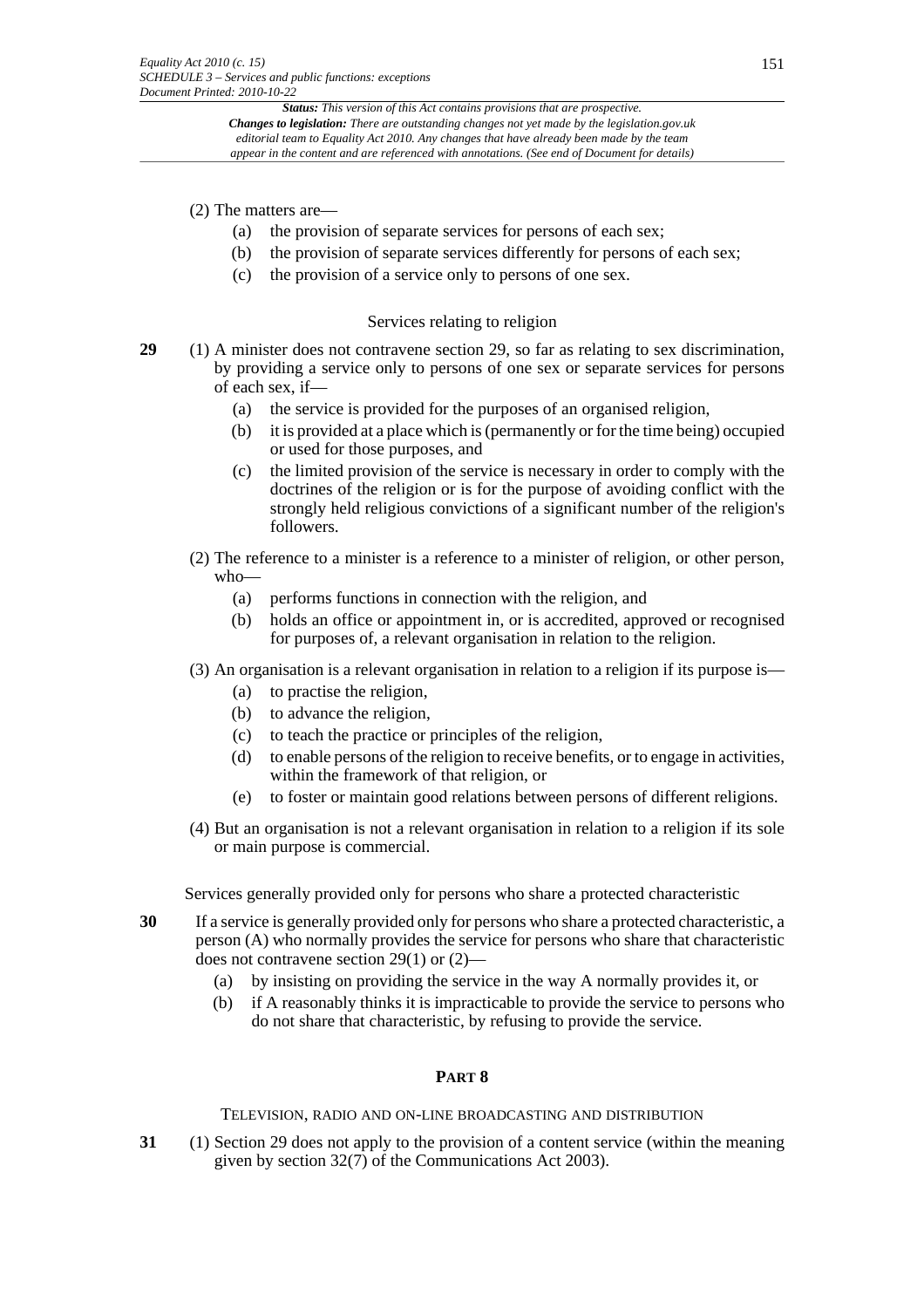(2) Sub-paragraph (1) does not apply to the provision of an electronic communications network, electronic communications service or associated facility (each of which has the same meaning as in that Act).

# **PART 9**

# TRANSPORT

# Application to disability

**32** This Part of this Schedule applies in relation to disability discrimination.

# Transport by air

- **33** (1) Section 29 does not apply to—
	- (a) transporting people by air;
	- (b) a service provided on a vehicle for transporting people by air.
	- (2) Section 29 does not apply to anything governed by Regulation [\(EC\) No 1107/2006](http://www.opsi.gov.uk/legislation/european/regulation/2006/1107) of the European Parliament and of the Council of 5 July 2006 concerning the rights of disabled persons and persons with reduced mobility when travelling by air.

# Transport by land

- **34** (1) Section 29 does not apply to transporting people by land, unless the vehicle concerned is—
	- (a) a hire-vehicle designed and constructed for the carriage of passengers and comprising no more than 8 seats in addition to the driver's seat,
	- (b) a hire-vehicle designed and constructed for the carriage of passengers, comprising more than 8 seats in addition to the driver's seat and having a maximum mass not exceeding 5 tonnes,
	- (c) a hire-vehicle designed and constructed for the carriage of goods and having a maximum mass not exceeding 3.5 tonnes,
	- (d) a vehicle licensed under section 48 of the Local Government (Miscellaneous Provisions) Act 1976 or section 7 of the Private Hire Vehicles (London) Act 1998 (or under a provision of a local Act corresponding to either of those provisions),
	- (e) a private hire car (within the meaning of section 23 of the Civic Government (Scotland) Act 1982),
	- (f) a public service vehicle (within the meaning given by section 1 of the Public Passenger Vehicles Act 1981),
	- (g) a vehicle built or adapted to carry passengers on a railway or tramway (within the meaning, in each case, of the Transport and Works Act 1992),
	- (h) a taxi,
	- (i) a vehicle deployed to transport the driver and passengers of a vehicle that has broken down or is involved in an accident, or
	- (j) a vehicle deployed on a system using a mode of guided transport (within the meaning of the Transport and Works Act 1992).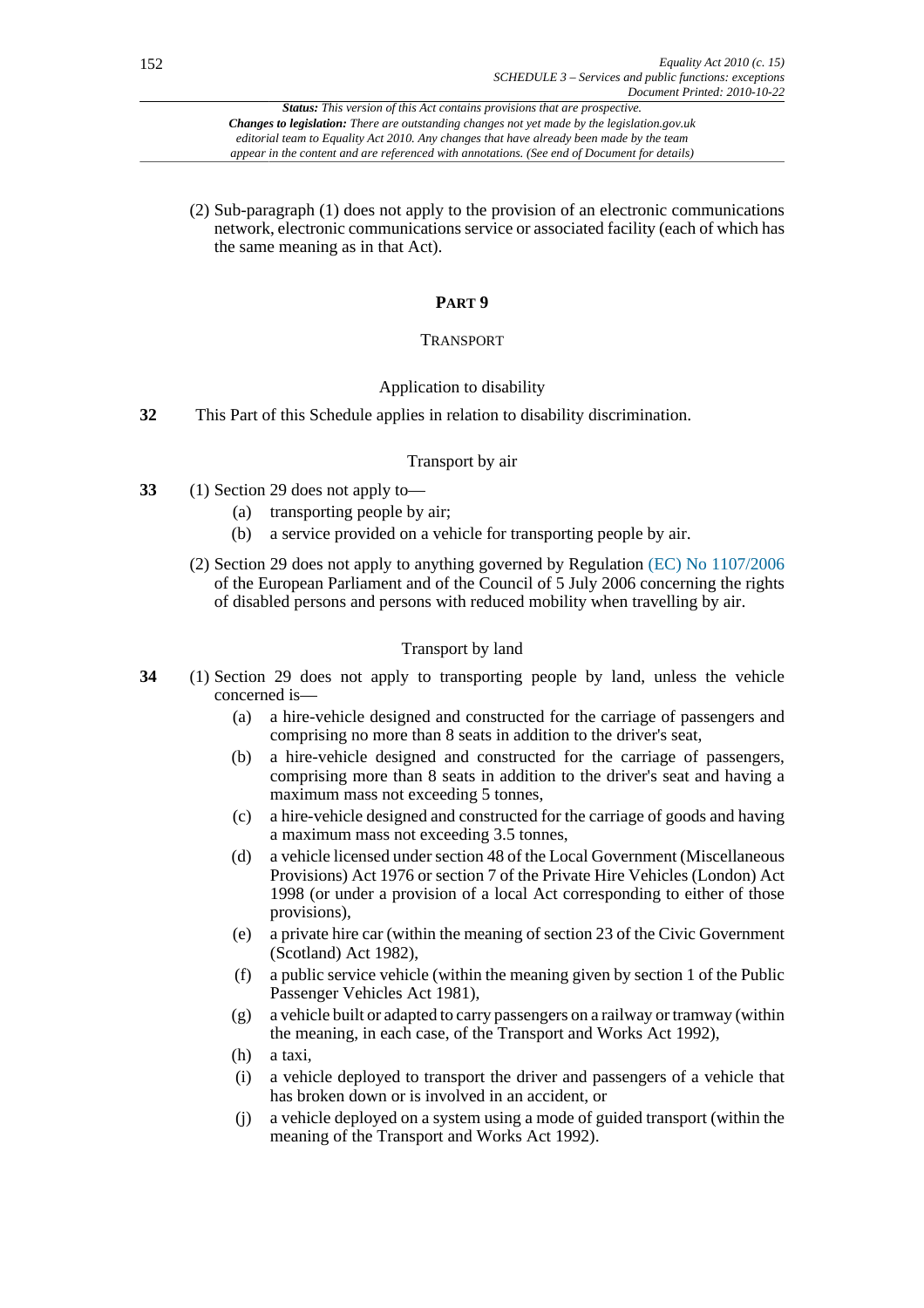(2) Paragraph 4 of Schedule 2 applies for the purposes of this paragraph as it applies for the purposes of paragraph 3 of that Schedule.

# **PART 10**

## **SUPPLEMENTARY**

# Power to amend

- **35** (1) A Minister of the Crown may by order amend this Schedule—
	- (a) so as to add, vary or omit an exception to section 29, so far as relating to disability, religion or belief or sexual orientation;
	- (b) so as to add, vary or omit an exception to section 29(6), so far as relating to gender reassignment, pregnancy and maternity, race or sex.

(2) But provision by virtue of sub-paragraph (1) may not amend this Schedule—

- (a) so as to omit an exception in paragraph 1, 2 or 3;
- (b) so as to reduce the extent to which an exception in paragraph 1, 2 or 3 applies.
- (3) For the purposes of an order under sub-paragraph  $(1)(a)$ , so far as relating to disability, which makes provision in relation to transport by air, it does not matter whether the transport is within or outside the United Kingdom.
- (4) Before making an order under this paragraph the Minister must consult the Commission.
- (5) Nothing in this paragraph affects the application of any other provision of this Act to conduct outside England and Wales or Scotland.

# SCHEDULE 4 Section 38

# PREMISES: REASONABLE ADJUSTMENTS

# Preliminary

**1** This Schedule applies where a duty to make reasonable adjustments is imposed on A by this Part.

#### The duty in relation to let premises

- **2** (1) This paragraph applies where A is a controller of let premises.
	- (2) A must comply with the first and third requirements.
	- (3) For the purposes of this paragraph, the reference in section 20(3) to a provision, criterion or practice of A's includes a reference to a term of the letting.
	- (4) For those purposes, the reference in section 20(3) or (5) to a disabled person is a reference to a disabled person who—
		- (a) is a tenant of the premises, or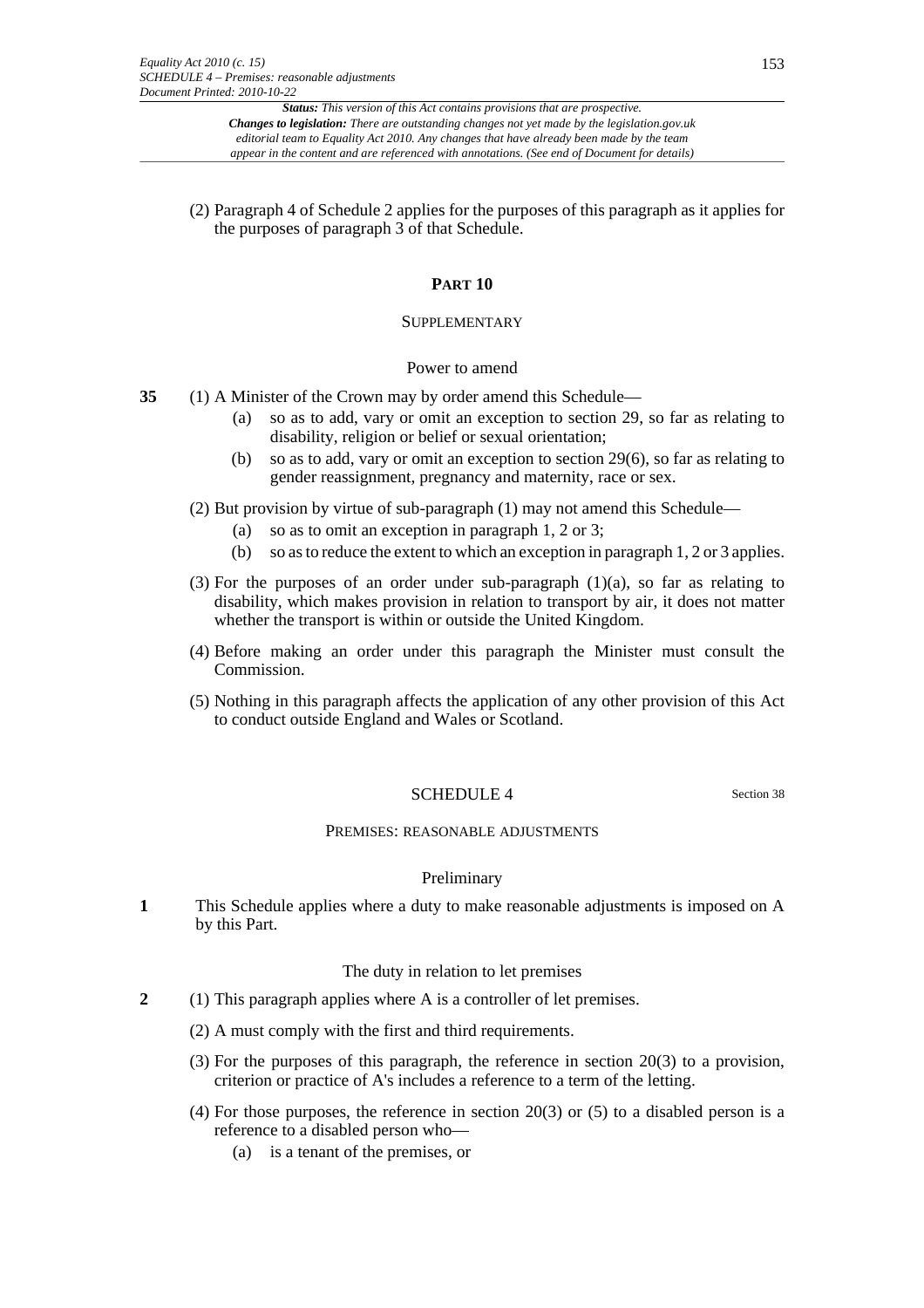- (b) is otherwise entitled to occupy them.
- (5) In relation to each requirement, the relevant matters are—
	- (a) the enjoyment of the premises;
	- (b) the use of a benefit or facility, entitlement to which arises as a result of the letting.
- (6) Sub-paragraph (2) applies only if A receives a request from or on behalf of the tenant or a person entitled to occupy the premises to take steps to avoid the disadvantage or provide the auxiliary aid.
- (7) If a term of the letting that prohibits the tenant from making alterations puts the disabled person at the disadvantage referred to in the first requirement, A is required to change the term only so far as is necessary to enable the tenant to make alterations to the let premises so as to avoid the disadvantage.
- (8) It is never reasonable for A to have to take a step which would involve the removal or alteration of a physical feature.
- (9) For the purposes of this paragraph, physical features do not include furniture, furnishings, materials, equipment or other chattels in or on the premises; and none of the following is an alteration of a physical feature—
	- (a) the replacement or provision of a sign or notice;
	- (b) the replacement of a tap or door handle;
	- (c) the replacement, provision or adaptation of a door bell or door entry system;
	- (d) changes to the colour of a wall, door or any other surface.
- (10) The terms of a letting include the terms of an agreement relating to it.

The duty in relation to premises to let

- **3** (1) This paragraph applies where A is a controller of premises to let.
	- (2) A must comply with the first and third requirements.
	- (3) For the purposes of this paragraph, the reference in section 20(3) or (5) to a disabled person is a reference to a disabled person who is considering taking a letting of the premises.
	- (4) In relation to each requirement, the relevant matter is becoming a tenant of the premises.
	- (5) Sub-paragraph (2) applies only if A receives a request by or on behalf of a disabled person within sub-paragraph (3) for A to take steps to avoid the disadvantage or provide the auxiliary aid.
	- (6) Nothing in this paragraph requires A to take a step which would involve the removal or alteration of a physical feature.
	- (7) Sub-paragraph (9) of paragraph 2 applies for the purposes of this paragraph as it applies for the purposes of that paragraph.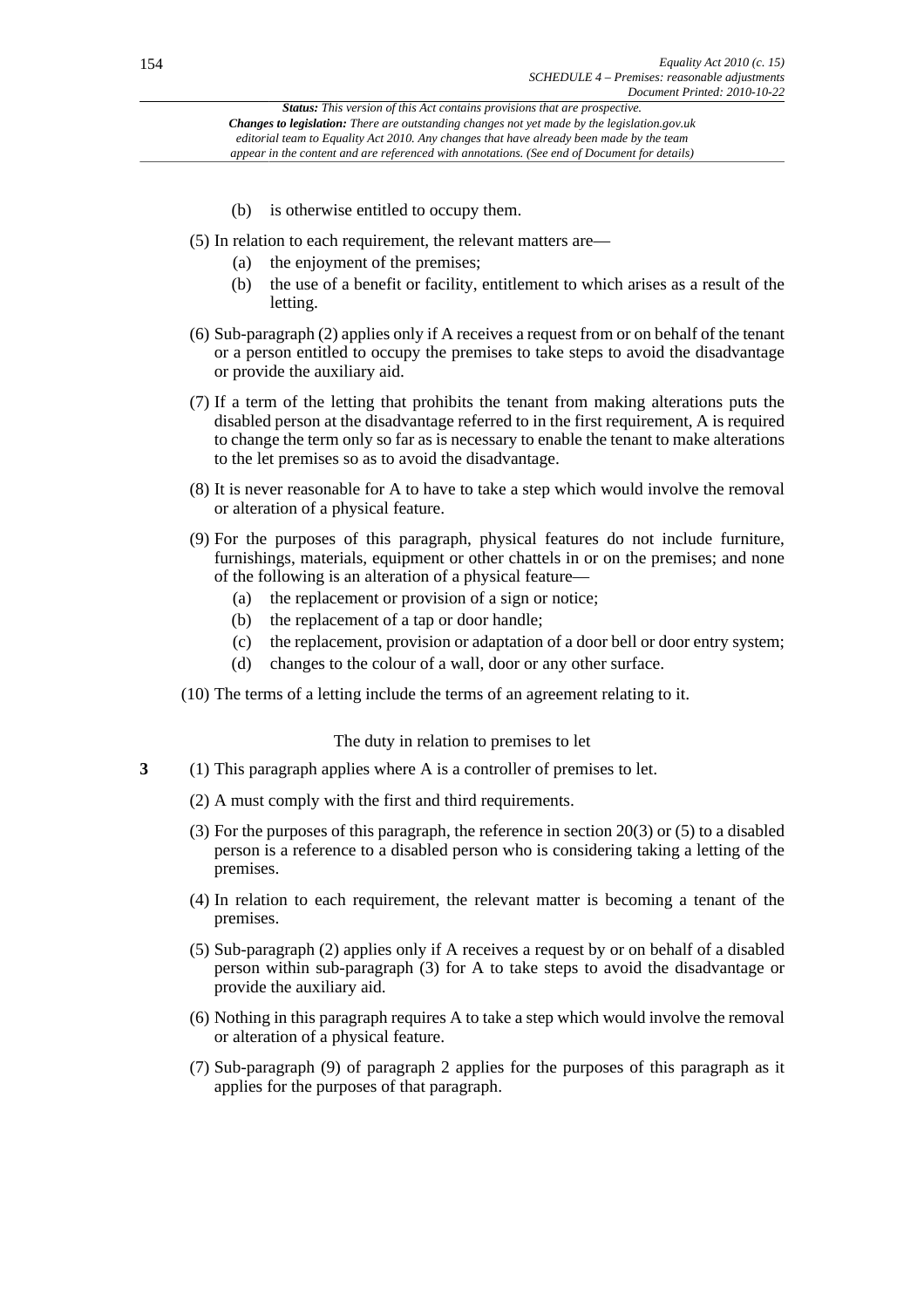The duty in relation to commonhold units

- **4** (1) This paragraph applies where A is a commonhold association; and the reference to a commonhold association is a reference to the association in its capacity as the person who manages a commonhold unit.
	- (2) A must comply with the first and third requirements.
	- (3) For the purposes of this paragraph, the reference in section 20(3) to a provision, criterion or practice of A's includes a reference to—
		- (a) a term of the commonhold community statement, or
		- (b) any other term applicable by virtue of the transfer of the unit to the unitholder.
	- (4) For those purposes, the reference in section 20(3) or (5) to a disabled person is a reference to a disabled person who—
		- (a) is the unit-holder, or
		- (b) is otherwise entitled to occupy the unit.
	- (5) In relation to each requirement, the relevant matters are—
		- (a) the enjoyment of the unit;
		- (b) the use of a benefit or facility, entitlement to which arises as a result of a term within sub-paragraph  $(3)(a)$  or  $(b)$ .
	- (6) Sub-paragraph (2) applies only if A receives a request from or on behalf of the unitholder or a person entitled to occupy the unit to take steps to avoid the disadvantage or provide the auxiliary aid.
	- (7) If a term within sub-paragraph (3)(a) or (b) that prohibits the unit-holder from making alterations puts the disabled person at the disadvantage referred to in the first requirement, A is required to change the term only so far as is necessary to enable the unit-holder to make alterations to the unit so as to avoid the disadvantage.
	- (8) It is never reasonable for A to have to take a step which would involve the removal or alteration of a physical feature; and sub-paragraph (9) of paragraph 2 applies in relation to a commonhold unit as it applies in relation to let premises.

# The duty in relation to common parts

- **5** (1) This paragraph applies where A is a responsible person in relation to common parts.
	- (2) A must comply with the second requirement.
	- (3) For the purposes of this paragraph, the reference in section 20(4) to a physical feature is a reference to a physical feature of the common parts.
	- (4) For those purposes, the reference in section 20(4) to a disabled person is a reference to a disabled person who—
		- (a) is a tenant of the premises,
		- (b) is a unit-holder, or
		- (c) is otherwise entitled to occupy the premises,

and uses or intends to use the premises as the person's only or main home.

(5) In relation to the second requirement, the relevant matter is the use of the common parts.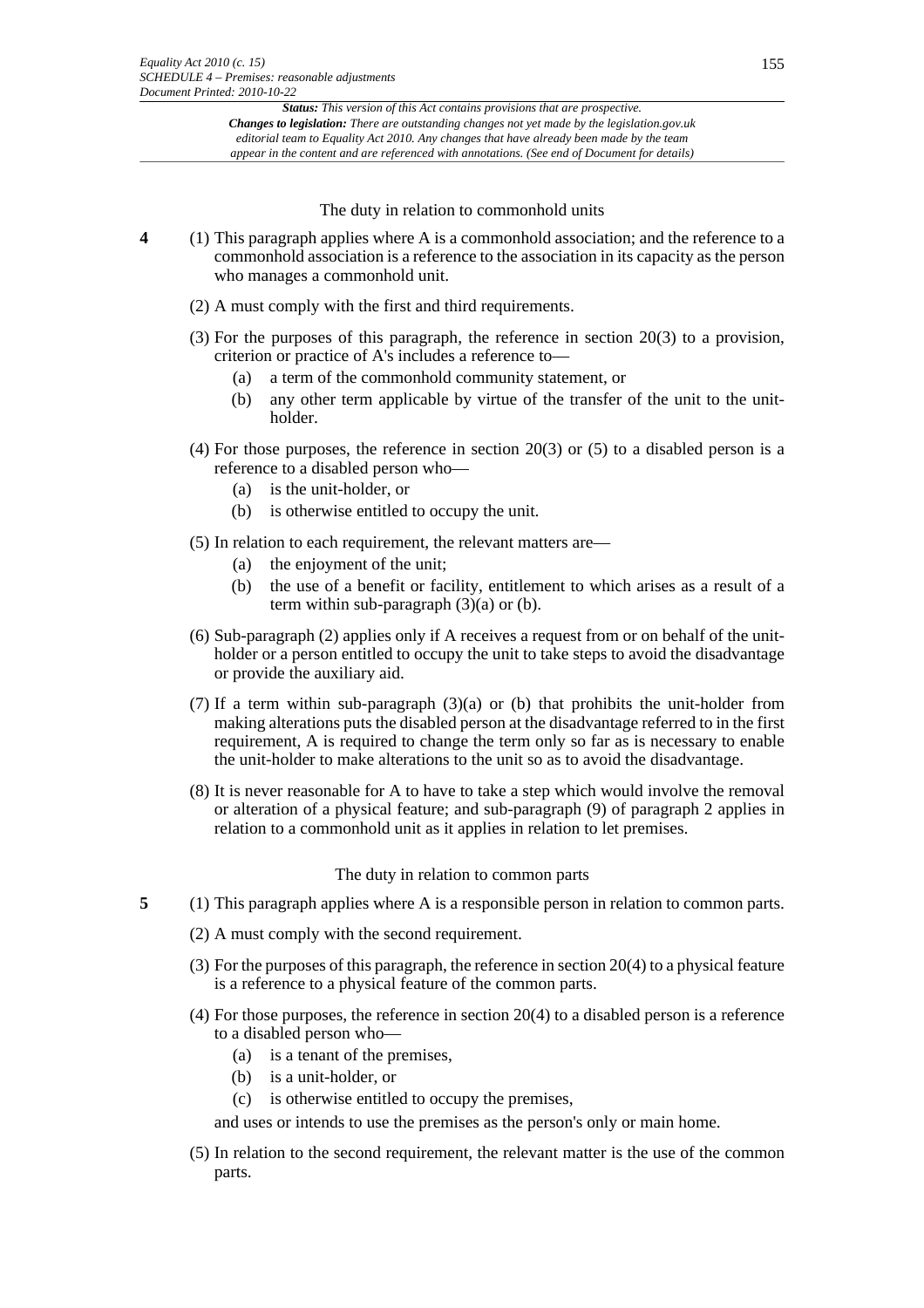(6) Sub-paragraph (2) applies only if—

- (a) A receives a request by or on behalf of a disabled person within subparagraph (4) for A to take steps to avoid the disadvantage, and
- (b) the steps requested are likely to avoid or reduce the disadvantage.

Consultation on adjustments relating to common parts

- **6** (1) In deciding whether it is reasonable to take a step for the purposes of paragraph 5, A must consult all persons A thinks would be affected by the step.
	- (2) The consultation must be carried out within a reasonable period of the request being made.
	- (3) A is not required to have regard to a view expressed against taking a step in so far as A reasonably believes that the view is expressed because of the disabled person's disability.
	- (4) Nothing in this paragraph affects anything a commonhold association is required to do pursuant to Part 1 of the Commonhold and Leasehold Reform Act 2002.

Agreement on adjustments relating to common parts

- **7** (1) If A decides that it is reasonable to take a step for the purposes of paragraph 5, A and the disabled person must agree in writing the rights and responsibilities of each of them in relation to the step.
	- (2) An agreement under this paragraph must, in particular, make provision as to the responsibilities of the parties in relation to—
		- (a) the costs of any work to be undertaken;
		- (b) other costs arising from the work;
		- (c) the restoration of the common parts to their former condition if the relevant disabled person stops living in the premises.
	- (3) It is always reasonable before the agreement is made for A to insist that the agreement should require the disabled person to pay—
		- (a) the costs referred to in paragraphs (a) and (b) of sub-paragraph (2), and
		- (b) the costs of the restoration referred to in paragraph (c) of that sub-paragraph.
	- (4) If an agreement under this paragraph is made, A's obligations under the agreement become part of A's interest in the common parts and pass on subsequent disposals accordingly.
	- (5) Regulations may require a party to an agreement under this paragraph to provide, in prescribed circumstances, prescribed information about the agreement to persons of a prescribed description.
	- (6) The regulations may require the information to be provided in a prescribed form.
	- (7) Regulations may make provision as to circumstances in which an agreement under this paragraph is to cease to have effect, in so far as the agreement does not itself make provision for termination.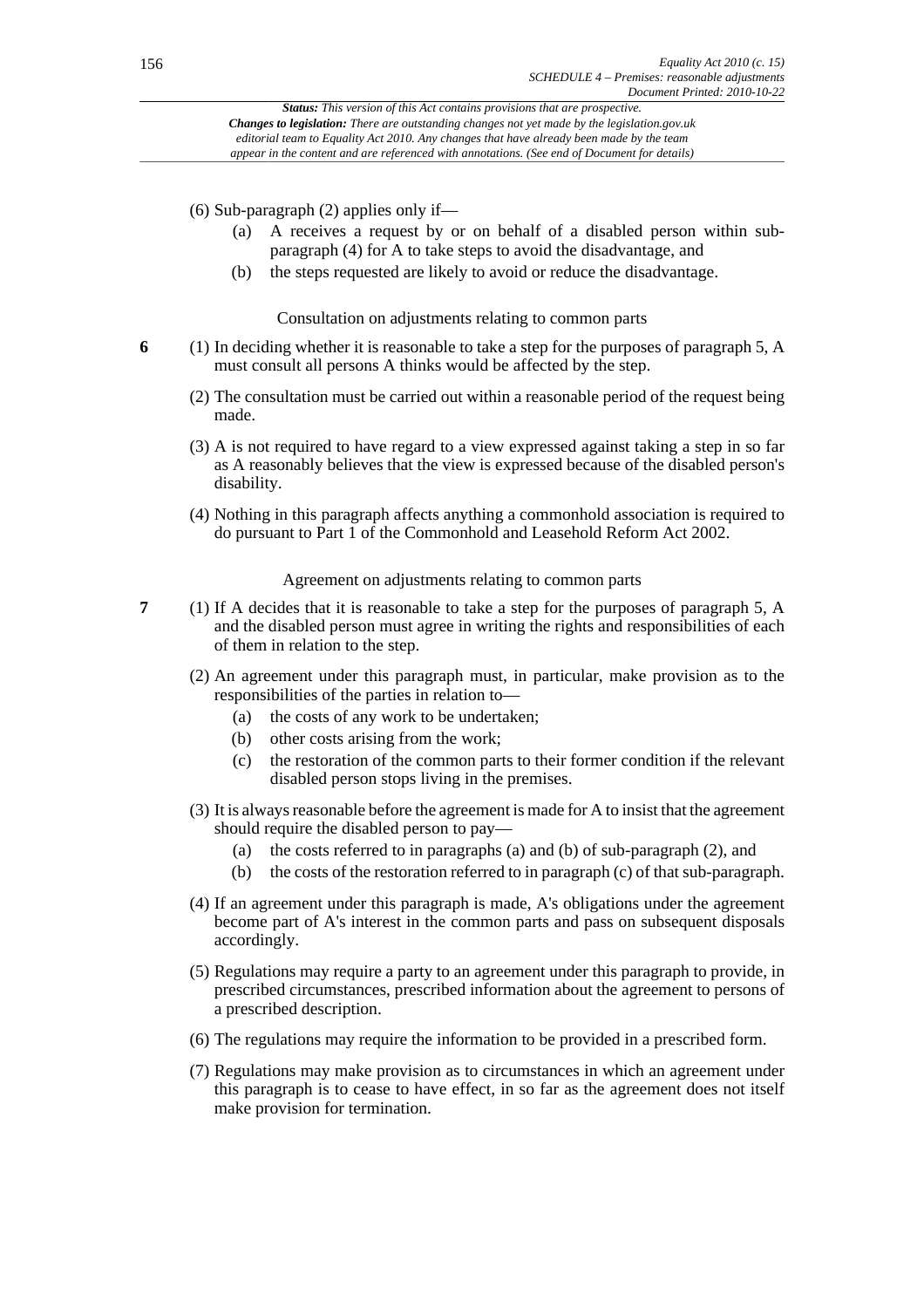$\overline{\phantom{a}}$ 

*Status: This version of this Act contains provisions that are prospective. Changes to legislation: There are outstanding changes not yet made by the legislation.gov.uk editorial team to Equality Act 2010. Any changes that have already been made by the team appear in the content and are referenced with annotations. (See end of Document for details)*

# Victimisation

- **8** (1) This paragraph applies where the relevant disabled person comes within paragraph  $2(4)(b)$ ,  $4(4)(b)$  or  $5(4)(c)$ .
	- (2) A must not, because of costs incurred in connection with taking steps to comply with a requirement imposed for the purposes of paragraph 2, 4 or 5, subject to a detriment
		- (a) a tenant of the premises, or
		- (b) the unit-holder.

# Regulations

**9** (1) This paragraph applies for the purposes of section 36 and this Schedule.

(2) Regulations may make provision as to—

- (a) circumstances in which premises are to be treated as let, or as not let, to a person;
- (b) circumstances in which premises are to be treated as being, or as not being, to let;
- (c) who is to be treated as being, or as not being, a person entitled to occupy premises otherwise than as tenant or unit-holder;
- (d) who is to be treated as being, or as not being, a person by whom premises are let;
- (e) who is to be treated as having, or as not having, premises to let;
- (f) who is to be treated as being, or as not being, a manager of premises.

(3) Provision made by virtue of this paragraph may amend this Schedule.

# SCHEDULE 5 Section 38

# PREMISES: EXCEPTIONS

# Owner-occupier

**1** (1) This paragraph applies to the private disposal of premises by an owner-occupier.

(2) A disposal is a private disposal only if the owner-occupier does not—

- (a) use the services of an estate agent for the purpose of disposing of the premises, or
- (b) publish (or cause to be published) an advertisement in connection with their disposal.
- (3) Section 33(1) applies only in so far as it relates to race.
- (4) Section 34(1) does not apply in so far as it relates to—
	- (a) religion or belief, or
	- (b) sexual orientation.
- (5) In this paragraph—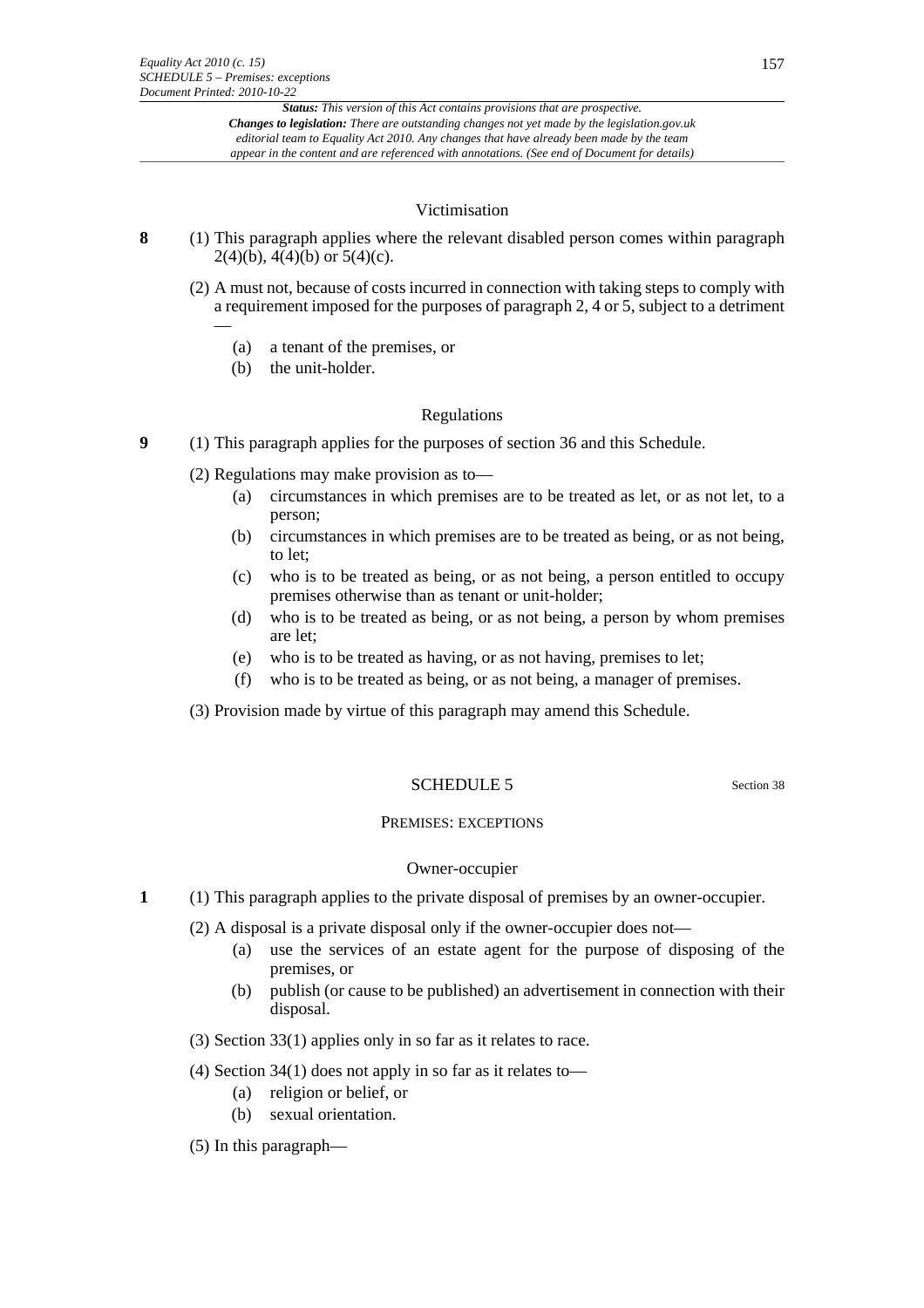*Status: This version of this Act contains provisions that are prospective.*

*Changes to legislation: There are outstanding changes not yet made by the legislation.gov.uk editorial team to Equality Act 2010. Any changes that have already been made by the team*

*appear in the content and are referenced with annotations. (See end of Document for details)*

"estate agent" means a person who, by way of profession or trade, provides services for the purpose of—

- (a) finding premises for persons seeking them, or
- (b) assisting in the disposal of premises;
	- "owner-occupier" means a person who—
- (a) owns an estate or interest in premises, and
- (b) occupies the whole of them.
- 2 (1) Section  $36(1)(a)$  does not apply if—
	- (a) the premises are, or have been, the only or main home of a person by whom they are let, and
	- (b) since entering into the letting, neither that person nor any other by whom they are let has used a manager for managing the premises.
	- (2) A manager is a person who, by profession or trade, manages let premises.
	- (3) Section  $36(1)(b)$  does not apply if—
		- (a) the premises are, or have been, the only or main home of a person who has them to let, and
		- (b) neither that person nor any other who has the premises to let uses the services of an estate agent for letting the premises.
	- (4) "Estate agent" has the meaning given in paragraph 1.

# Small premises

- **3** (1) This paragraph applies to anything done by a person in relation to the disposal, occupation or management of part of small premises if—
	- (a) the person or a relative of that person resides, and intends to continue to reside, in another part of the premises, and
	- (b) the premises include parts (other than storage areas and means of access) shared with residents of the premises who are not members of the same household as the resident mentioned in paragraph (a).
	- (2) Sections 33(1), 34(1) and 35(1) apply only in so far as they relate to race.
	- (3) Premises are small if—
		- (a) the only other persons occupying the accommodation occupied by the resident mentioned in sub-paragraph (1)(a) are members of the same household,
		- (b) the premises also include accommodation for at least one other household,
		- (c) the accommodation for each of those other households is let, or available for letting, on a separate tenancy or similar agreement, and
		- (d) the premises are not normally sufficient to accommodate more than two other households.
	- (4) Premises are also small if they are not normally sufficient to provide residential accommodation for more than six persons (in addition to the resident mentioned in sub-paragraph (1)(a) and members of the same household).
	- (5) In this paragraph, "relative" means—
		- (a) spouse or civil partner,
		- (b) unmarried partner,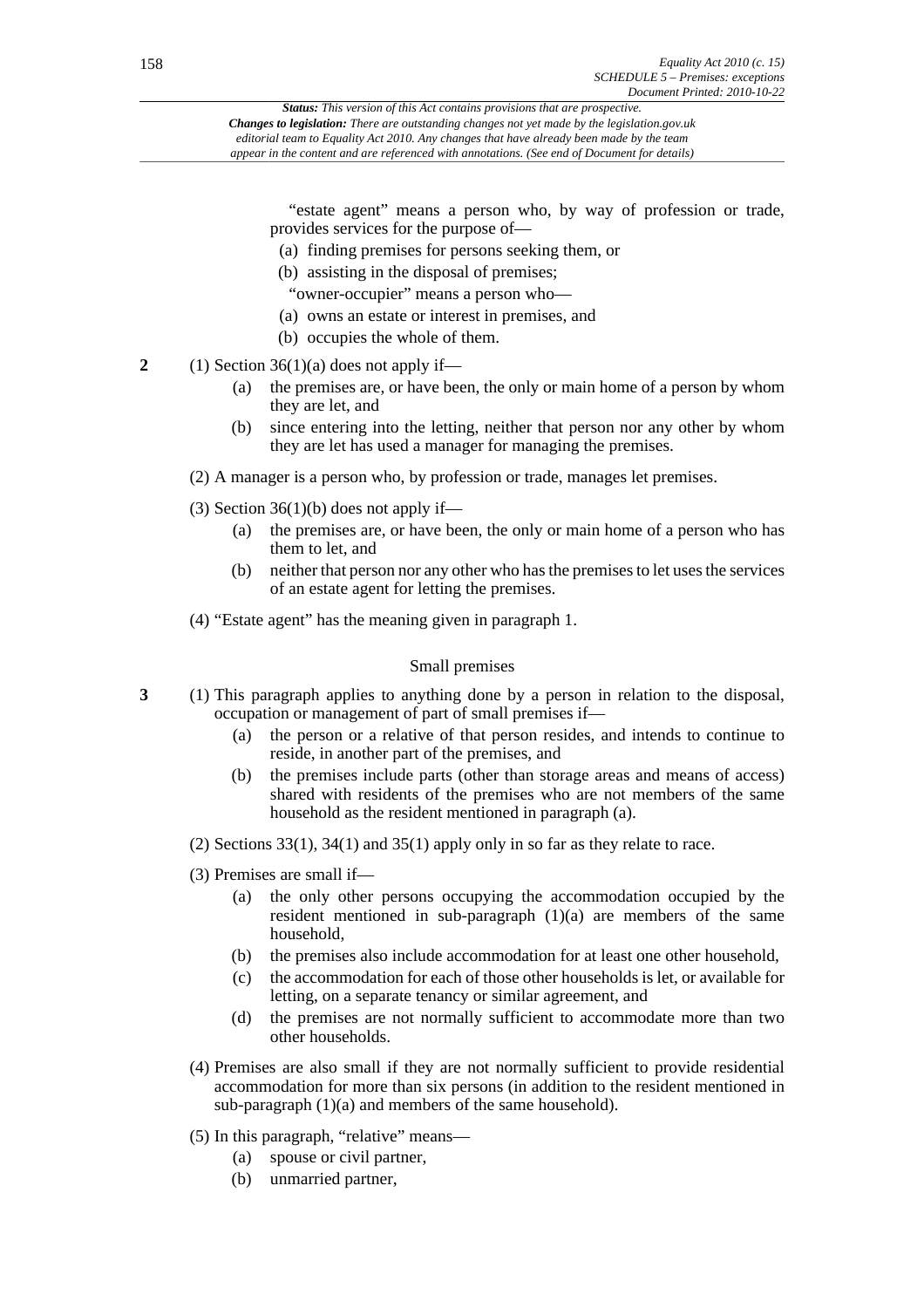*Status: This version of this Act contains provisions that are prospective.*

*Changes to legislation: There are outstanding changes not yet made by the legislation.gov.uk editorial team to Equality Act 2010. Any changes that have already been made by the team appear in the content and are referenced with annotations. (See end of Document for details)*

- (c) parent or grandparent,
- (d) child or grandchild (whether or not legitimate),
- (e) the spouse, civil partner or unmarried partner of a child or grandchild,
- (f) brother or sister (whether of full blood or half-blood), or
- (g) a relative within paragraph (c), (d), (e) or (f) whose relationship arises as a result of marriage or civil partnership.
- (6) In sub-paragraph (5), a reference to an unmarried partner is a reference to the other member of a couple consisting of—
	- (a) a man and a woman who are not married to each other but are living together as husband and wife, or
	- (b) two people of the same sex who are not civil partners of each other but are living together as if they were.
- **4** (1) Section 36(1) does not apply if—
	- (a) the premises in question are small premises,
	- (b) the relevant person or a relative of that person resides, and intends to continue to reside, in another part of the premises, and
	- (c) the premises include parts (other than storage areas and means of access) shared with residents of the premises who are not members of the same household as the resident mentioned in paragraph (b).
	- (2) The relevant person is the person who, for the purposes of section  $36(1)$ , is—
		- (a) the controller of the premises, or
		- (b) the responsible person in relation to the common parts to which the premises relate.
	- (3) "Small premises" and "relative" have the same meaning as in paragraph 3.
- **5** A Minister of the Crown may by order amend paragraph 3 or 4.

# SCHEDULE 6 Section 52

## OFFICE-HOLDERS: EXCLUDED OFFICES

## Work to which other provisions apply

- **1** (1) An office or post is not a personal or public office in so far as one or more of the provisions mentioned in sub-paragraph (2)—
	- (a) applies in relation to the office or post, or
	- (b) would apply in relation to the office or post but for the operation of some other provision of this Act.

# (2) Those provisions are—

- (a) section 39 (employment);
- (b) section 41 (contract work);
- (c) section 44 (partnerships).
- (d) section 45 (LLPs);
- (e) section 47 (barristers);
- (f) section 48 (advocates);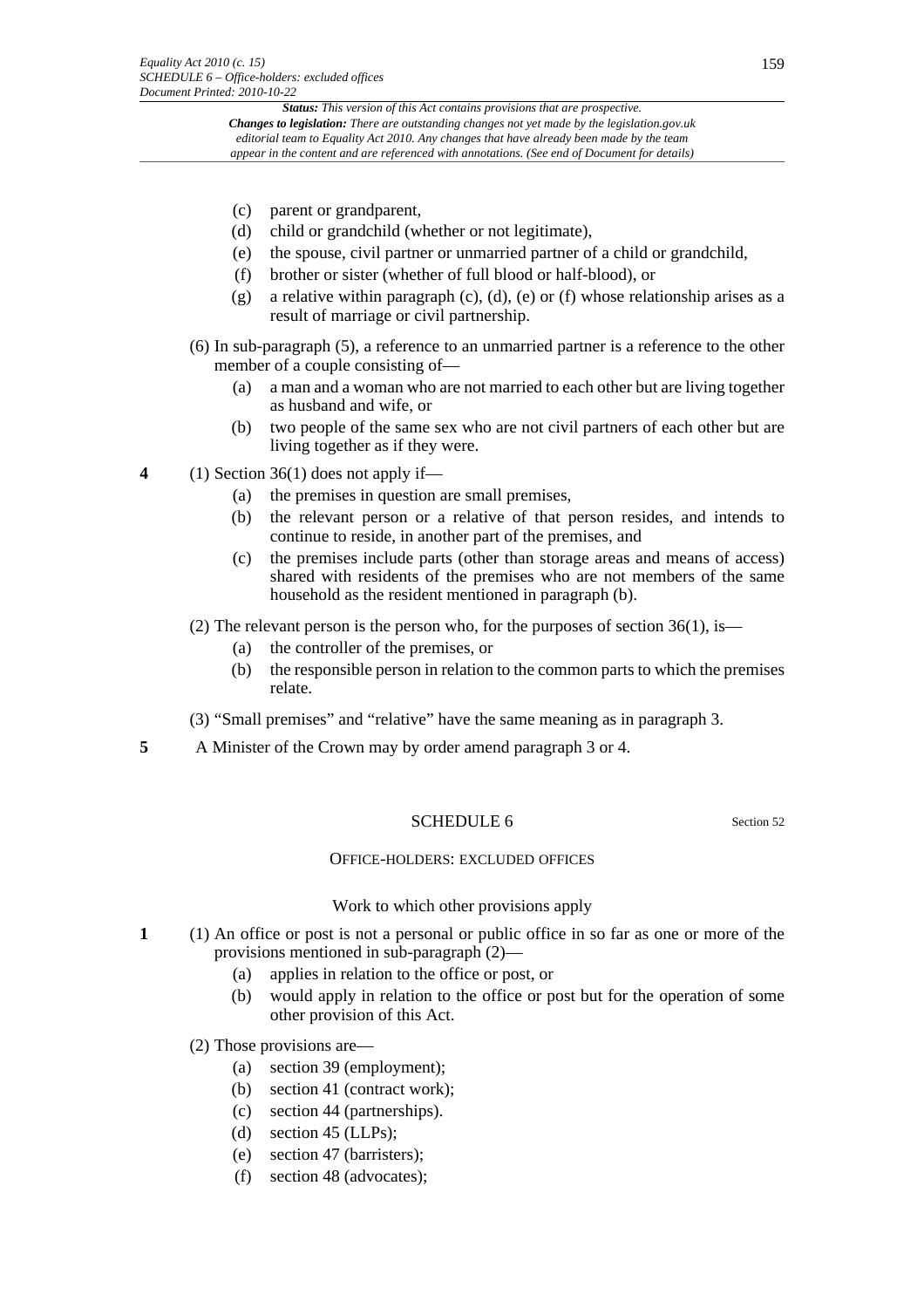|                |                                                 | Document Frinted, 2010-10-22<br><b>Status:</b> This version of this Act contains provisions that are prospective.<br><b>Changes to legislation:</b> There are outstanding changes not yet made by the legislation.gov.uk<br>editorial team to Equality Act 2010. Any changes that have already been made by the team<br>appear in the content and are referenced with annotations. (See end of Document for details) |
|----------------|-------------------------------------------------|----------------------------------------------------------------------------------------------------------------------------------------------------------------------------------------------------------------------------------------------------------------------------------------------------------------------------------------------------------------------------------------------------------------------|
|                | (g)<br>for such provision.                      | section 55 (employment services) so far as applying to the provision of work<br>experience within section $56(2)(a)$ or arrangements within section $56(2)(c)$                                                                                                                                                                                                                                                       |
|                |                                                 | Political offices                                                                                                                                                                                                                                                                                                                                                                                                    |
| $\overline{2}$ |                                                 | (1) An office or post is not a personal or public office if it is a political office.                                                                                                                                                                                                                                                                                                                                |
|                | Table—                                          | (2) A political office is an office or post set out in the second column of the following                                                                                                                                                                                                                                                                                                                            |
|                | Political<br>setting                            | Office or post                                                                                                                                                                                                                                                                                                                                                                                                       |
|                | <b>Houses of Parliament</b>                     | An office of the House<br>of Commons held by a<br>member of that House                                                                                                                                                                                                                                                                                                                                               |
|                |                                                 | An office of the House of Lords held by a member of<br>that House                                                                                                                                                                                                                                                                                                                                                    |
|                |                                                 | A Ministerial office within the meaning of section 2<br>of the House of Commons Disqualification Act 1975                                                                                                                                                                                                                                                                                                            |
|                |                                                 | The office of the Leader of the Opposition within<br>the meaning of the Ministerial and other Salaries Act<br>1975                                                                                                                                                                                                                                                                                                   |
|                |                                                 | The office of the Chief Opposition Whip, or of an<br>Assistant Opposition Whip, within the meaning of<br>that Act                                                                                                                                                                                                                                                                                                    |
|                | <b>Scottish Parliament</b>                      | An office of the Scottish<br>Parliament held by a<br>member of the Parliament                                                                                                                                                                                                                                                                                                                                        |
|                |                                                 | The office of a member of the Scottish Executive                                                                                                                                                                                                                                                                                                                                                                     |
|                |                                                 | The office of a junior Scottish Minister                                                                                                                                                                                                                                                                                                                                                                             |
|                | National Assembly for<br>Wales                  | An office of the National<br>Assembly for Wales<br>held by a member of the<br>Assembly                                                                                                                                                                                                                                                                                                                               |
|                |                                                 | The office of a member of the Welsh Assembly<br>Government                                                                                                                                                                                                                                                                                                                                                           |
|                | Local government in<br>England (outside London) | An office of a county<br>council, district council or<br>parish council in England<br>held by a member of the<br>council                                                                                                                                                                                                                                                                                             |
|                |                                                 | An office of the Council of the Isles of Scilly held by<br>a member of the Council                                                                                                                                                                                                                                                                                                                                   |
|                | Local government in<br>London                   | An office of the Greater<br>London Authority held by                                                                                                                                                                                                                                                                                                                                                                 |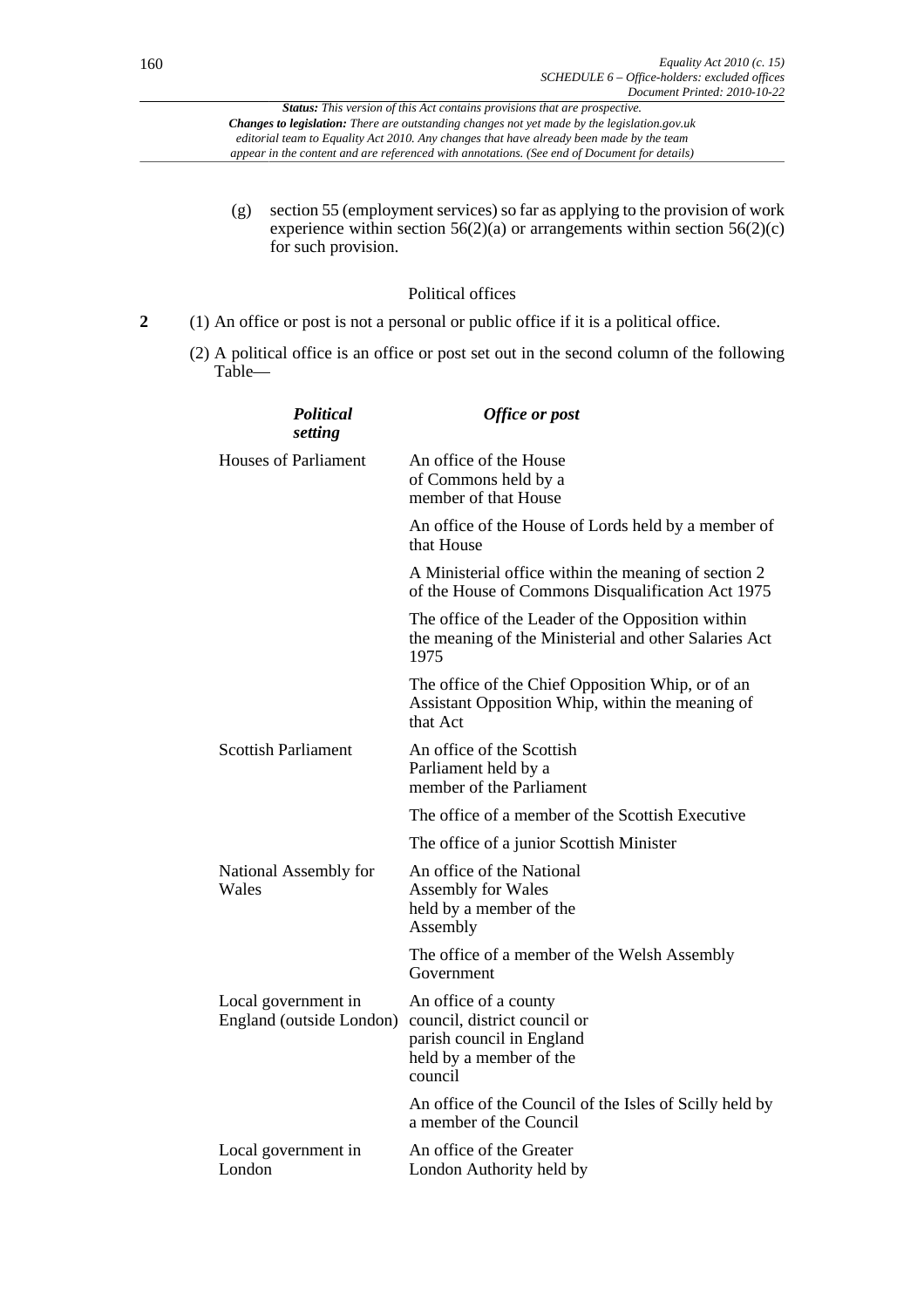|                                 | the Mayor of London or<br>a member of the London<br>Assembly                                                                                                 |
|---------------------------------|--------------------------------------------------------------------------------------------------------------------------------------------------------------|
|                                 | An office of a London borough council held by a<br>member of the council                                                                                     |
|                                 | An office of the Common Council of the City of<br>London held by a member of the Council                                                                     |
| Local government in<br>Wales    | An office of a county<br>council, county borough<br>council or community<br>council in Wales held by<br>a member of the council                              |
| Local government in<br>Scotland | An office of a council<br>constituted under<br>section 2 of the<br><b>Local Government</b><br>etc. (Scotland) Act 1994<br>held by a member of the<br>council |
|                                 | An office of a council established under section 51 of<br>the Local Government (Scotland) Act 1973 held by a<br>member of the council                        |
| Political parties               | An office of a registered<br>political party                                                                                                                 |

(3) The reference to a registered political party is a reference to a party registered in the Great Britain register under Part 2 of the Political Parties, Elections and Referendums Act 2000.

#### Honours etc.

**3** A life peerage (within the meaning of the Life Peerages Act 1958), or any other dignity or honour conferred by the Crown, is not a personal or public office.

# SCHEDULE 7 Section 80

# EQUALITY OF TERMS: EXCEPTIONS

# **PART 1**

# TERMS OF WORK

Compliance with laws regulating employment of women, etc.

- **1** Neither a sex equality clause nor a maternity equality clause has effect in relation to terms of work affected by compliance with laws regulating—
	- (a) the employment of women;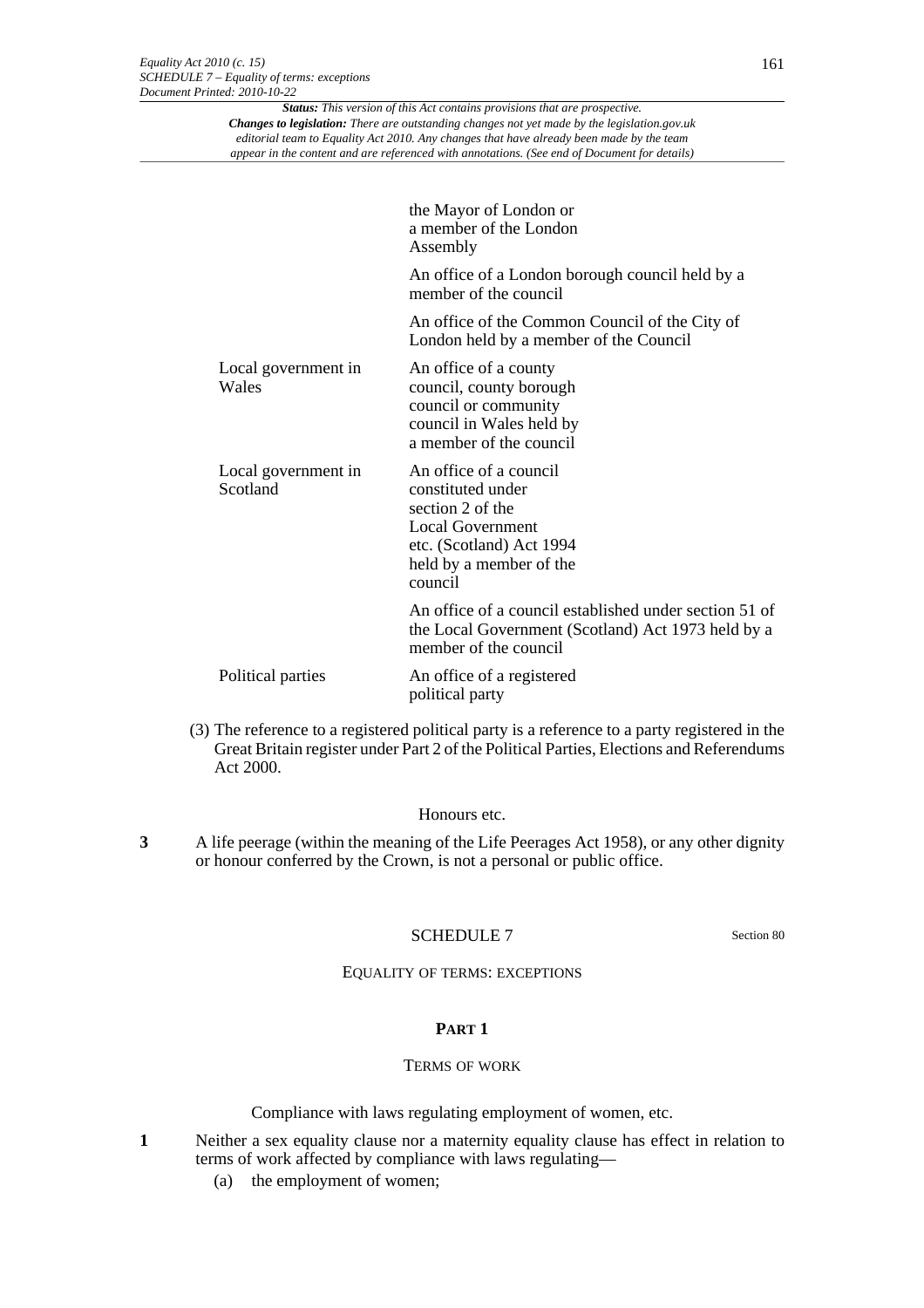| <b>Status:</b> This version of this Act contains provisions that are prospective.                   |  |
|-----------------------------------------------------------------------------------------------------|--|
| <b>Changes to legislation:</b> There are outstanding changes not yet made by the legislation gov.uk |  |
| editorial team to Equality Act 2010. Any changes that have already been made by the team            |  |
| appear in the content and are referenced with annotations. (See end of Document for details)        |  |
|                                                                                                     |  |

(b) the appointment of women to personal or public offices.

# Pregnancy, etc.

**2** A sex equality clause does not have effect in relation to terms of work affording special treatment to women in connection with pregnancy or childbirth.

# **PART 2**

# OCCUPATIONAL PENSION SCHEMES

# Preliminary

- **3** (1) A sex equality rule does not have effect in relation to a difference as between men and women in the effect of a relevant matter if the difference is permitted by or by virtue of this Part of this Schedule.
	- (2) "Relevant matter" has the meaning given in section 67.

# State retirement pensions

- **4** (1) This paragraph applies where a man and a woman are eligible, in such circumstances as may be prescribed, to receive different amounts by way of pension.
	- (2) The difference is permitted if, in prescribed circumstances, it is attributable only to differences between men and women in the retirement benefits to which, in prescribed circumstances, the man and woman are or would be entitled.
	- (3) "Retirement benefits" are benefits under sections 43 to 55 of the Social Security Contributions and Benefits Act 1992 (state retirement pensions).

# Actuarial factors

- **5** (1) A difference as between men and women is permitted if it consists of applying to the calculation of the employer's contributions to an occupational pension scheme actuarial factors which—
	- (a) differ for men and women, and
	- (b) are of such description as may be prescribed.
	- (2) A difference as between men and women is permitted if it consists of applying to the determination of benefits of such description as may be prescribed actuarial factors which differ for men and women.

# Power to amend

- **6** (1) Regulations may amend this Part of this Schedule so as to add, vary or omit provision about cases where a difference as between men and women in the effect of a relevant matter is permitted.
	- (2) The regulations may make provision about pensionable service before the date on which they come into force (but not about pensionable service before 17 May 1990).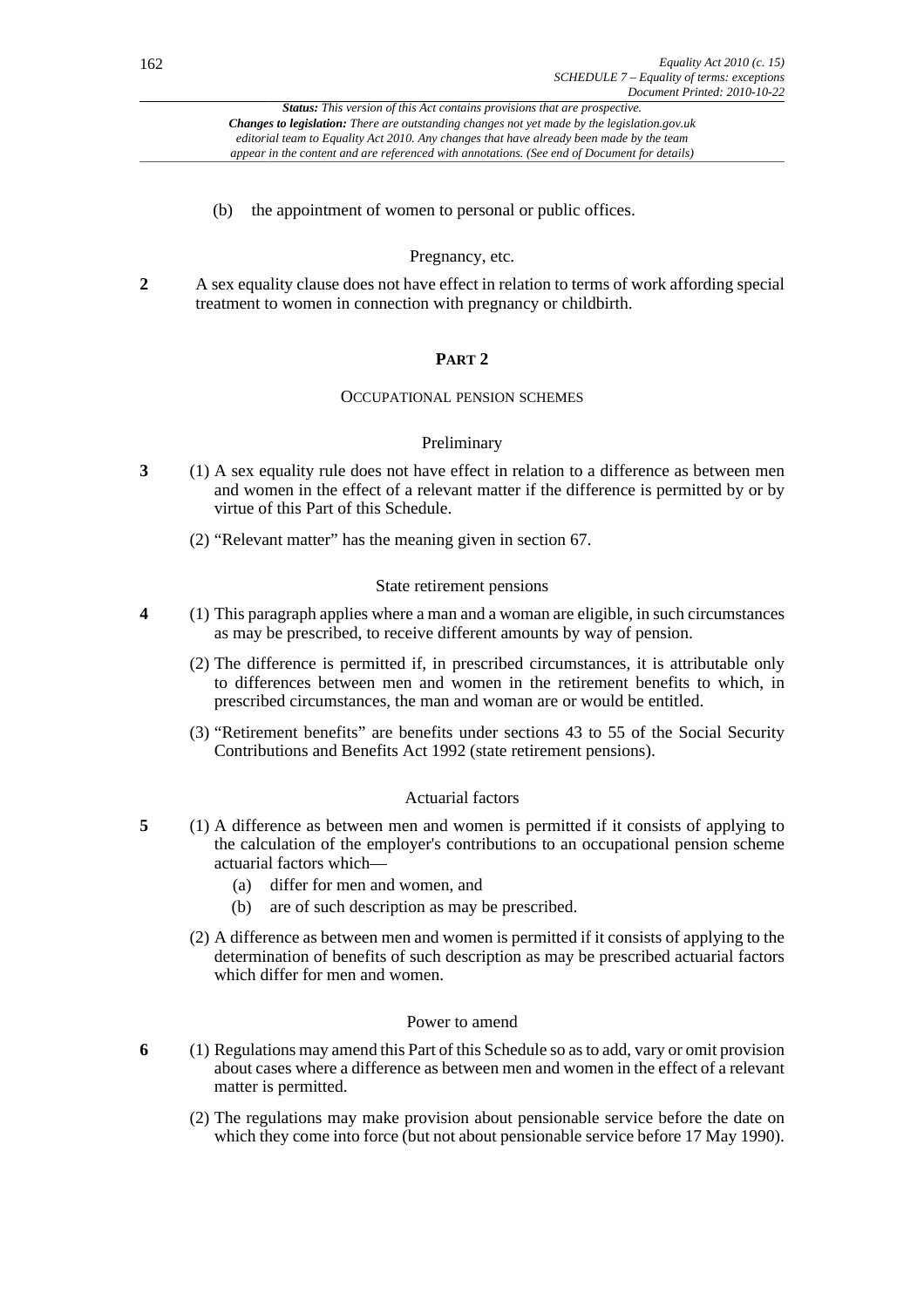#### SCHEDULE 8 Section 83

#### WORK: REASONABLE ADJUSTMENTS

# **PART 1**

## **INTRODUCTORY**

#### Preliminary

**1** This Schedule applies where a duty to make reasonable adjustments is imposed on A by this Part of this Act.

#### The duty

- **2** (1) A must comply with the first, second and third requirements.
	- (2) For the purposes of this paragraph—
		- (a) the reference in section 20(3) to a provision, criterion or practice is a reference to a provision, criterion or practice applied by or on behalf of A;
		- (b) the reference in section 20(4) to a physical feature is a reference to a physical feature of premises occupied by A;
		- (c) the reference in section 20(3), (4) or (5) to a disabled person is to an interested disabled person.
	- (3) In relation to the first and third requirements, a relevant matter is any matter specified in the first column of the applicable table in Part 2 of this Schedule.
	- (4) In relation to the second requirement, a relevant matter is—
		- (a) a matter specified in the second entry of the first column of the applicable table in Part 2 of this Schedule, or
		- (b) where there is only one entry in a column, a matter specified there.
	- (5) If two or more persons are subject to a duty to make reasonable adjustments in relation to the same interested disabled person, each of them must comply with the duty so far as it is reasonable for each of them to do so.
- **3** (1) This paragraph applies if a duty to make reasonable adjustments is imposed on A by section 55 (except where the employment service which A provides is the provision of vocational training within the meaning given by section  $56(6)(b)$ ).
	- (2) The reference in section 20(3), (4) and (5) to a disabled person is a reference to an interested disabled person.
	- (3) In relation to each requirement, the relevant matter is the employment service which A provides.
	- (4) Sub-paragraph (5) of paragraph 2 applies for the purposes of this paragraph as it applies for the purposes of that paragraph.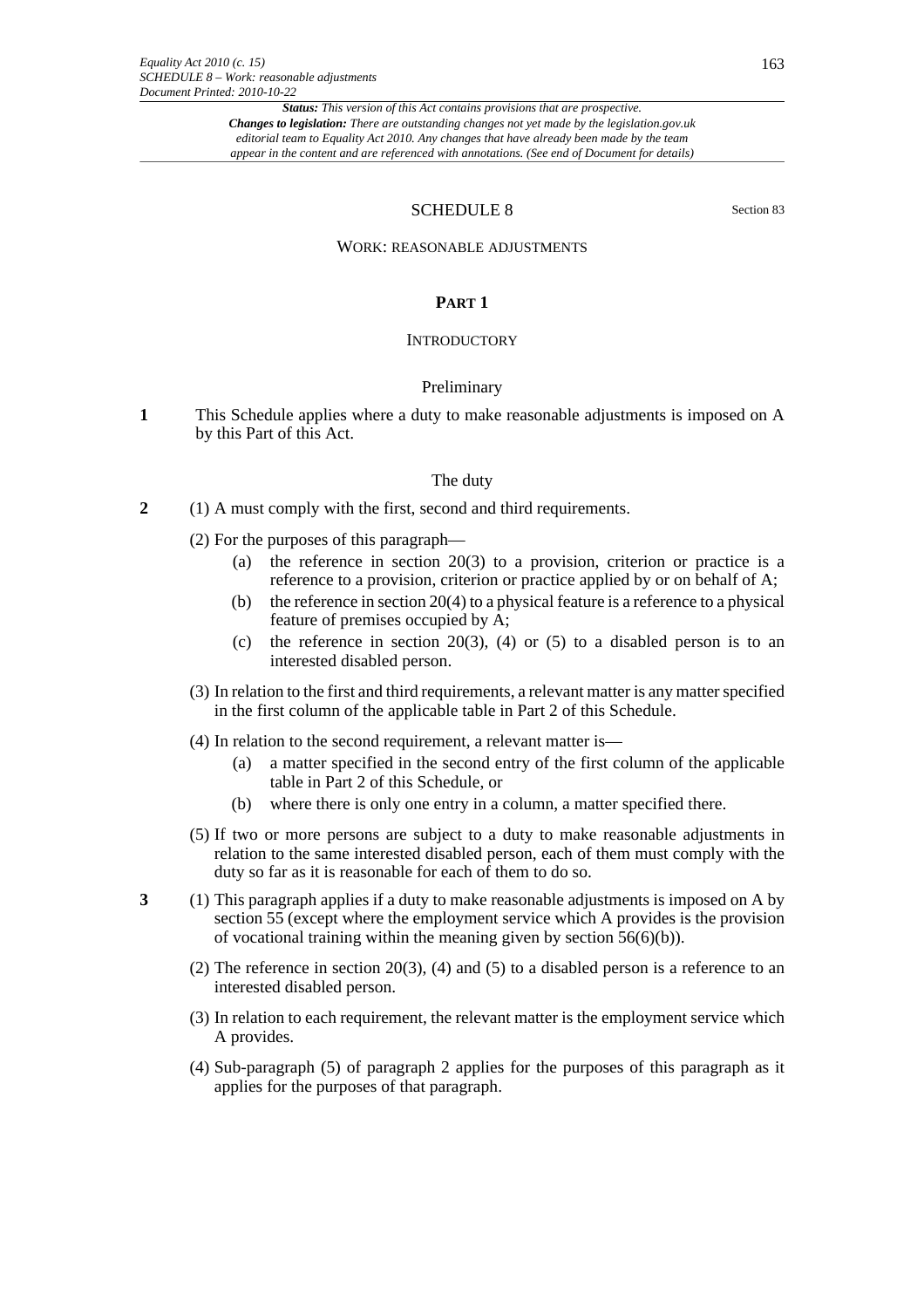# **PART 2**

## INTERESTED DISABLED PERSON

# Preliminary

**4** An interested disabled person is a disabled person who, in relation to a relevant matter, is of a description specified in the second column of the applicable table in this Part of this Schedule.

Employers (see section 39)

**5** (1) This paragraph applies where A is an employer.

—

| <b>Relevant matter</b>                   | <b>Description of disabled</b><br>person                                                          |
|------------------------------------------|---------------------------------------------------------------------------------------------------|
| Deciding to whom to offer<br>employment. | A person who is, or has notified A that<br>the person may be, an applicant for the<br>employment. |
| Employment by A.                         | An applicant for employment by A.<br>An employee of A's.                                          |

- (2) Where A is the employer of a disabled contract worker (B), A must comply with the first, second and third requirements on each occasion when B is supplied to a principal to do contract work.
- (3) In relation to the first requirement (as it applies for the purposes of sub-paragraph (2))
	- (a) the reference in section 20(3) to a provision, criterion or practice is a reference to a provision, criterion or practice applied by or on behalf of all or most of the principals to whom B is or might be supplied,
	- (b) the reference to being put at a substantial disadvantage is a reference to being likely to be put at a substantial disadvantage that is the same or similar in the case of each of the principals referred to in paragraph (a), and
	- (c) the requirement imposed on A is a requirement to take such steps as it would be reasonable for A to have to take if the provision, criterion or practice were applied by or on behalf of A.
- (4) In relation to the second requirement (as it applies for the purposes of subparagraph (2))—
	- (a) the reference in section  $20(4)$  to a physical feature is a reference to a physical feature of premises occupied by each of the principals referred to in subparagraph (3)(a),
	- (b) the reference to being put at a substantial disadvantage is a reference to being likely to be put at a substantial disadvantage that is the same or similar in the case of each of those principals, and
	- (c) the requirement imposed on A is a requirement to take such steps as it would be reasonable for  $\overline{A}$  to have to take if the premises were occupied by  $A$ .
- (5) In relation to the third requirement (as it applies for the purposes of subparagraph (2))—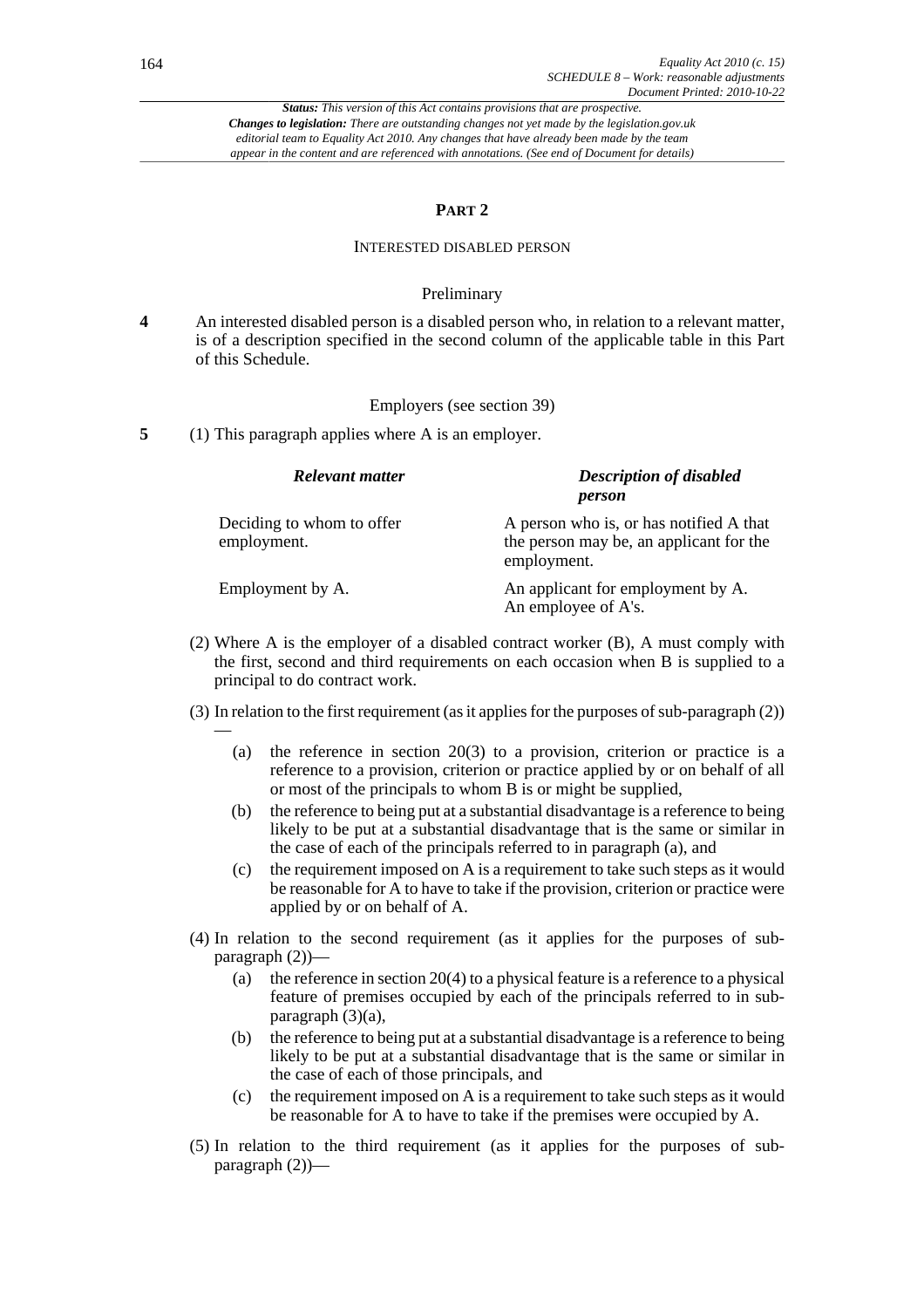- (a) the reference in section 20(5) to being put at a substantial disadvantage is a reference to being likely to be put at a substantial disadvantage that is the same or similar in the case of each of the principals referred to in subparagraph (3)(a), and
- (b) the requirement imposed on A is a requirement to take such steps as it would be reasonable for A to have to take if A were the person to whom B was supplied.

Principals in contract work (see section 41)

**6** (1) This paragraph applies where A is a principal.

| <b>Relevant matter</b>                      | <b>Description of disabled</b><br>person                                                      |
|---------------------------------------------|-----------------------------------------------------------------------------------------------|
| Contract work that A may make<br>available. | A person who is, or has notified A that<br>the person may be, an applicant to do<br>the work. |
| Contract work that A makes available.       | A person who is supplied to do the<br>work.                                                   |

(2) A is not required to do anything that a disabled person's employer is required to do by virtue of paragraph 5.

# Partnerships (see section 44)

**7** (1) This paragraph applies where A is a firm or a proposed firm.

| <b>Relevant matter</b>                                | <b>Description of disabled</b><br>person                                                       |
|-------------------------------------------------------|------------------------------------------------------------------------------------------------|
| Deciding to whom to offer a position as<br>a partner. | A person who is, or has notified A that<br>the person may be, a candidate for the<br>position. |
| A position as a partner.                              | A candidate for the position.<br>The partner who holds the position.                           |

- (2) Where a firm or proposed firm (A) is required by this Schedule to take a step in relation to an interested disabled person (B)—
	- (a) the cost of taking the step is to be treated as an expense of A;
	- (b) the extent to which B should (if B is or becomes a partner) bear the cost is not to exceed such amount as is reasonable (having regard in particular to B's entitlement to share in A's profits).

LLPs (see section 45)

**8** (1) This paragraph applies where A is an LLP or a proposed LLP.

*Relevant matter Description of disabled person*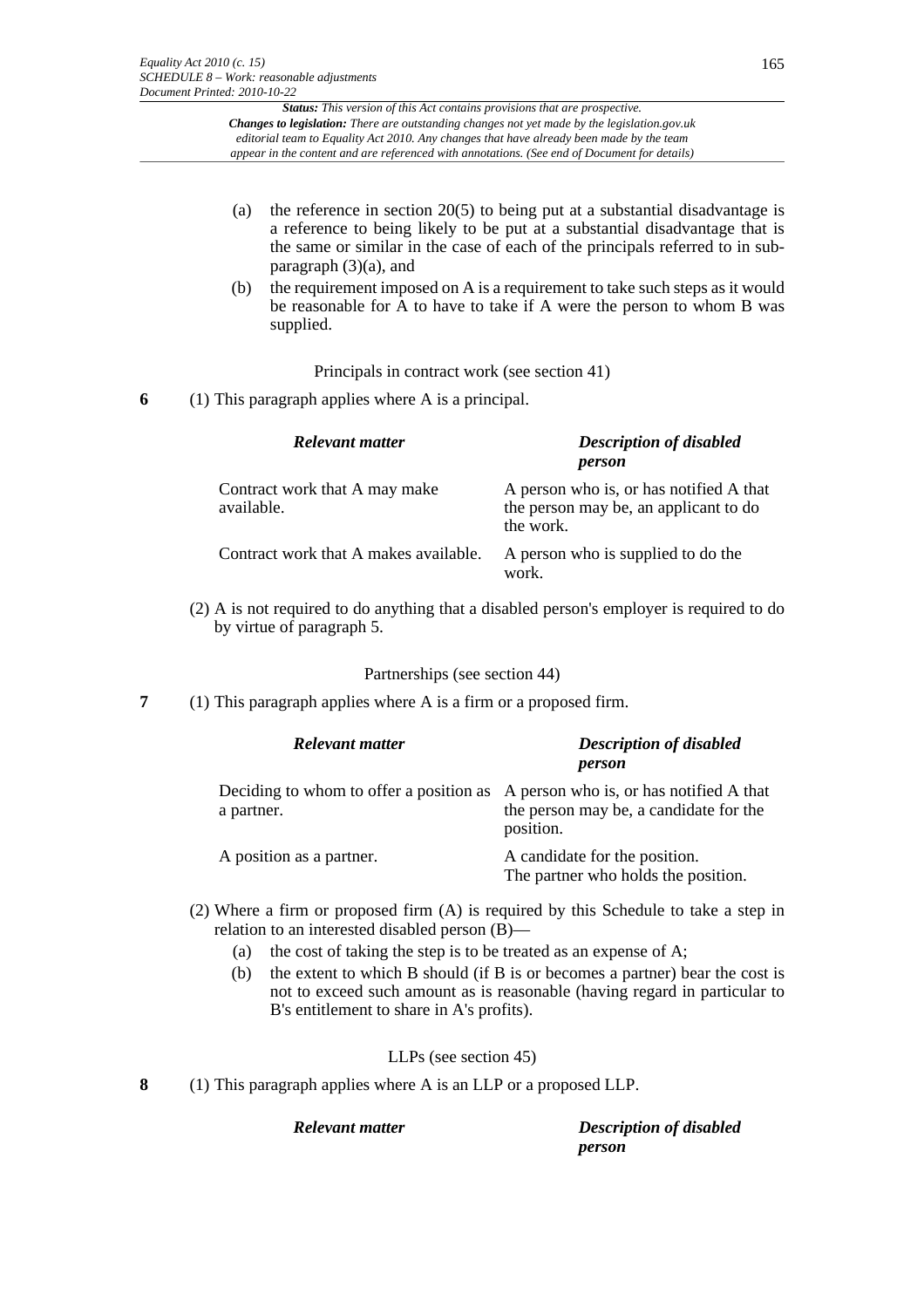| Deciding to whom to offer a position as A person who is, or has notified A that |                                                                     |
|---------------------------------------------------------------------------------|---------------------------------------------------------------------|
| a member.                                                                       | the person may be, a candidate for the<br>position.                 |
| A position as a member.                                                         | A candidate for the position.<br>The member who holds the position. |

- (2) Where an LLP or proposed LLP (A) is required by this Schedule to take a step in relation to an interested disabled person (B)—
	- (a) the cost of taking the step is to be treated as an expense of A;
	- (b) the extent to which B should (if B is or becomes a member) bear the cost is not to exceed such amount as is reasonable (having regard in particular to B's entitlement to share in A's profits).

Barristers and their clerks (see section 47)

**9** This paragraph applies where A is a barrister or barrister's clerk.

| Relevant matter                                      | <b>Description of disabled person</b>                                                                       |
|------------------------------------------------------|-------------------------------------------------------------------------------------------------------------|
| Deciding to whom to offer a pupillage or<br>tenancy. | A person who is, or has notified A that<br>the person may be, an applicant for the<br>pupillage or tenancy. |
| A pupillage or tenancy.                              | An applicant for the pupillage or tenancy.<br>The pupil or tenant.                                          |

Advocates and their clerks (see section 48)

10 This paragraph applies where A is an advocate or advocate's clerk.

| <b>Relevant matter</b>                                                                                                          | <b>Description of disabled person</b>                                                               |
|---------------------------------------------------------------------------------------------------------------------------------|-----------------------------------------------------------------------------------------------------|
| Deciding who to offer to take as a devil or A person who applies, or has notified A<br>to whom to offer membership of a stable. | that the person may apply, to be taken<br>as a devil or to become a member of the<br>stable.        |
| The relationship with a devil or<br>membership of a stable.                                                                     | An applicant to be taken as a devil or to<br>become a member of the stable.<br>The devil or member. |

Persons making appointments to offices etc. (see sections 49 to 51)

**11** This paragraph applies where A is a person who has the power to make an appointment to a personal or public office.

# Deciding to whom to offer the appointment.

*Relevant matter Description of disabled person*

A person who is, or has notified A that the person may be, seeking the appointment. A person who is being considered for the appointment.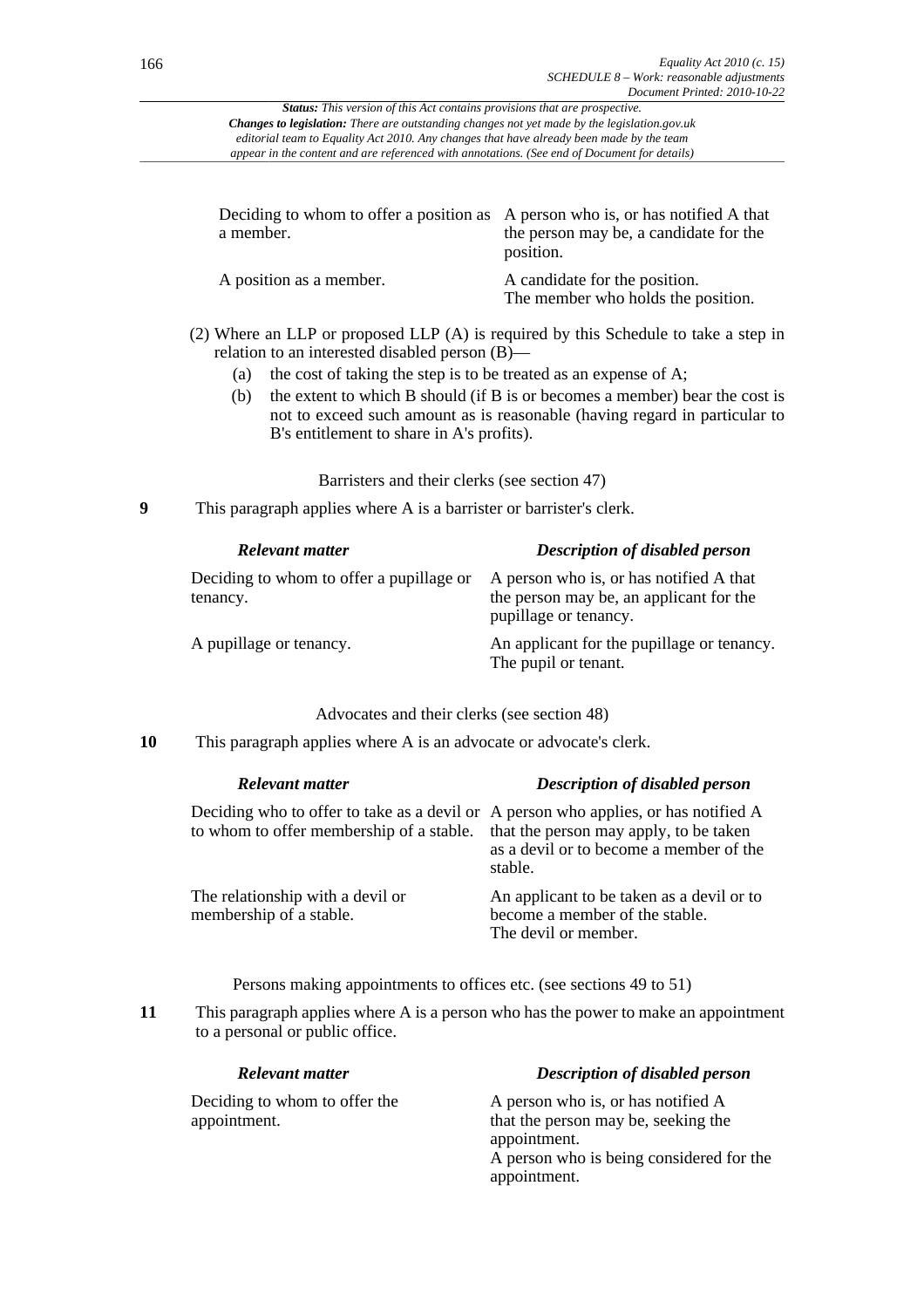| Appointment to the office. | A person who is seeking, or being          |
|----------------------------|--------------------------------------------|
|                            | considered for, appointment to the office. |

**12** This paragraph applies where A is a relevant person in relation to a personal or public office.

# *Relevant matter Description of disabled person*

Appointment to the office. A person appointed to the office.

**13** This paragraph applies where A is a person who has the power to make a recommendation for, or give approval to, an appointment to a public office.

| <b>Relevant matter</b>                                                 | <b>Description of disabled person</b>                                                                                                                                                                                                         |
|------------------------------------------------------------------------|-----------------------------------------------------------------------------------------------------------------------------------------------------------------------------------------------------------------------------------------------|
| Deciding who to recommend or approve<br>for appointment to the office. | A person who is, or has notified<br>A that the person may be, seeking<br>recommendation or approval for<br>appointment to the office.<br>A person who is being considered<br>for recommendation or approval for<br>appointment to the office. |
| An appointment to the office.                                          | A person who is seeking, or being<br>considered for, appointment to the office<br>in question.                                                                                                                                                |

- **14** In relation to the second requirement in a case within paragraph 11, 12 or 13, the reference in paragraph  $2(2)(b)$  to premises occupied by A is to be read as a reference to premises—
	- (a) under the control of A, and
	- (b) at or from which the functions of the office concerned are performed.

# Qualifications bodies (see section 53)

**15** (1) This paragraph applies where A is a qualifications body.

| <b>Relevant matter</b>                                    | <b>Description of disabled</b><br>person                                                                               |
|-----------------------------------------------------------|------------------------------------------------------------------------------------------------------------------------|
| Deciding upon whom to confer a<br>relevant qualification. | A person who is, or has notified A that<br>the person may be, an applicant for the<br>conferment of the qualification. |
| Conferment by the body of a relevant<br>qualification.    | An applicant for the conferment of the<br>qualification.<br>A person who holds the qualification.                      |

(2) A provision, criterion or practice does not include the application of a competence standard.

Employment service-providers (see section 55)

- **16** This paragraph applies where—
	- (a) A is an employment service-provider, and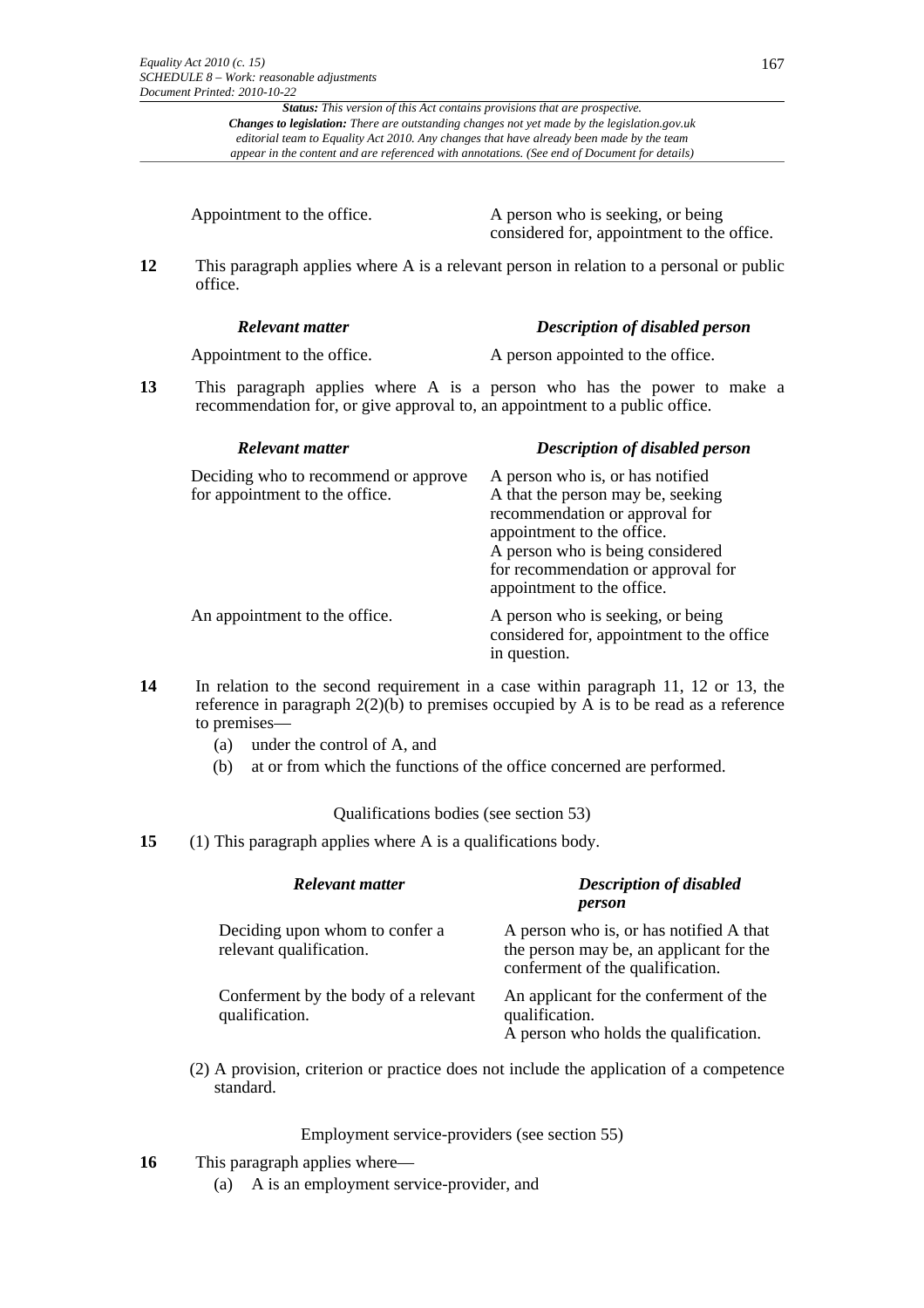(b) the employment service which A provides is vocational training within the meaning given by section 56(6)(b).

| <b>Relevant matter</b>                               | <b>Description of disabled person</b>                                                                           |
|------------------------------------------------------|-----------------------------------------------------------------------------------------------------------------|
| Deciding to whom to offer to provide the<br>service. | A person who is, or has notified A that<br>the person may be, an applicant for the<br>provision of the service. |
| Provision by A of the service.                       | A person who applies to A for the<br>provision of the service.<br>A person to whom A provides the service.      |

Trade organisations (see section 57)

**17** This paragraph applies where A is a trade organisation.

| <b>Relevant matter</b>                                                                               | <b>Description of disabled person</b>              |
|------------------------------------------------------------------------------------------------------|----------------------------------------------------|
| Deciding to whom to offer membership of A person who is, or has notified A that<br>the organisation. | the person may be, an applicant for<br>membership. |
| Membership of the organisation.                                                                      | An applicant for membership.<br>A member.          |

Local authorities (see section 58)

**18** (1) This paragraph applies where A is a local authority.

| <b>Relevant matter</b>              | <b>Description of disabled</b><br>person |
|-------------------------------------|------------------------------------------|
| A member's carrying-out of official | The member.                              |
| business.                           |                                          |

(2) Regulations may, for the purposes of a case within this paragraph, make provision—

- (a) as to circumstances in which a provision, criterion or practice is, or is not, to be taken to put a disabled person at the disadvantage referred to in the first requirement;
- (b) as to circumstances in which a physical feature is, or is not, to be taken to put a disabled person at the disadvantage referred to in the second requirement;
- (c) as to circumstances in which it is, or in which it is not, reasonable for a local authority to be required to take steps of a prescribed description;
- (d) as to steps which it is always, or which it is never, reasonable for a local authority to take.

Occupational pensions (see section 61)

**19** This paragraph applies where A is, in relation to an occupational pension scheme, a responsible person within the meaning of section 61.

*Relevant matter Description of disabled person*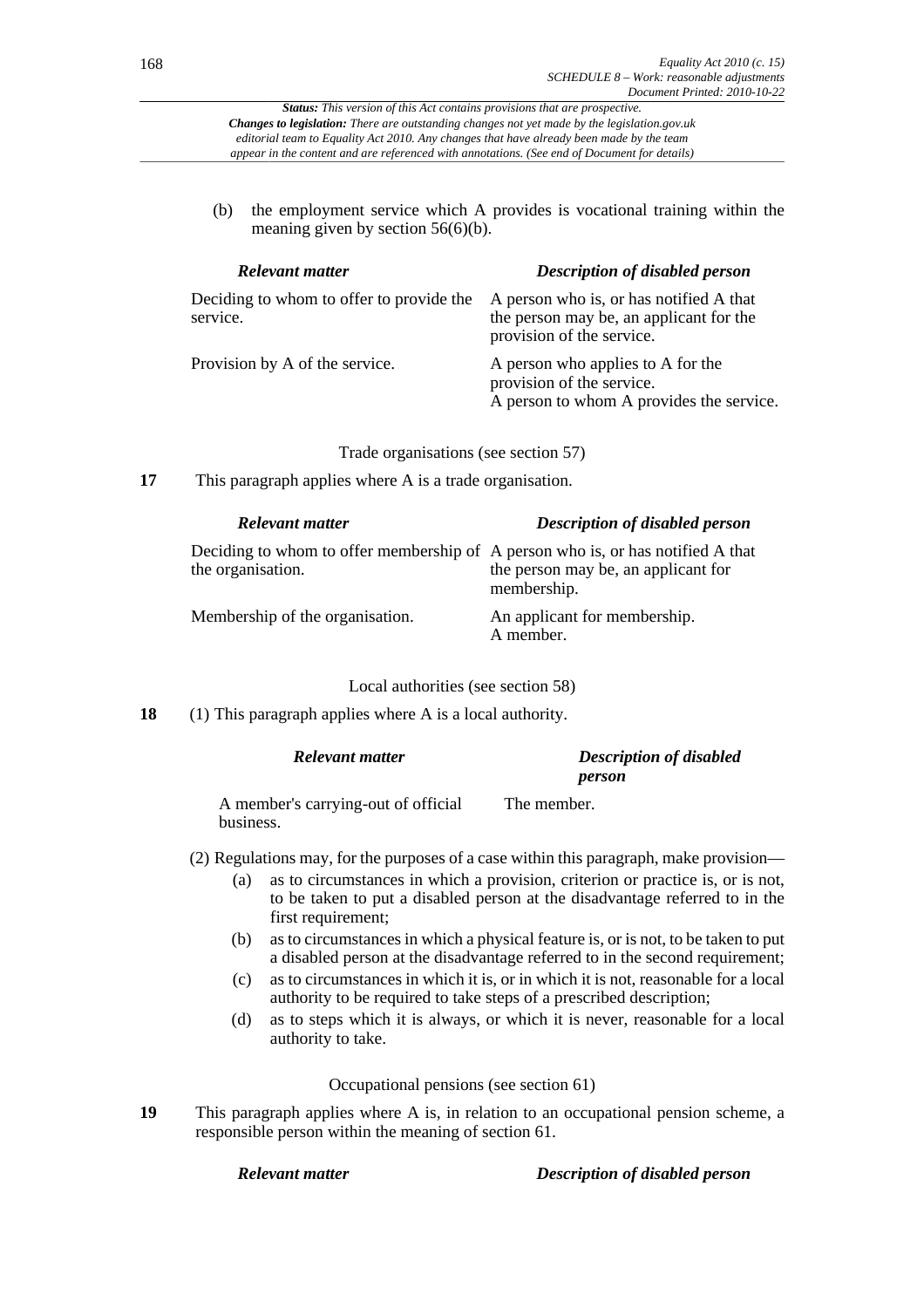Carrying out A's functions in relation to the scheme.

A person who is or may be a member of the scheme.

### **PART 3**

# LIMITATIONS ON THE DUTY

Lack of knowledge of disability, etc.

- **20** (1) A is not subject to a duty to make reasonable adjustments if A does not know, and could not reasonably be expected to know—
	- (a) in the case of an applicant or potential applicant, that an interested disabled person is or may be an applicant for the work in question;
	- (b) in any other case referred to in this Part of this Schedule, that an interested disabled person has a disability and is likely to be placed at the disadvantage referred to in the first, second or third requirement.
	- (2) An applicant is, in relation to the description of A specified in the first column of the table, a person of a description specified in the second column (and the reference to a potential applicant is to be construed accordingly).

| <b>Description of A</b>                                         | Applicant                                                                                                   |
|-----------------------------------------------------------------|-------------------------------------------------------------------------------------------------------------|
| An employer                                                     | An applicant for employment                                                                                 |
| A firm or proposed firm                                         | A candidate for a position as a partner                                                                     |
| An LLP or proposed LLP                                          | A candidate for a position as a member                                                                      |
| A barrister or barrister's clerk                                | An applicant for a pupillage or tenancy                                                                     |
| An advocate or advocate's clerk                                 | An applicant for being taken as an<br>advocate's devil or for becoming a<br>member of a stable              |
| A relevant person in relation to a<br>personal or public office | A person who is seeking appointment<br>to, or recommendation or approval for<br>appointment to, the office. |
| A qualifications body                                           | An applicant for the conferment of a<br>relevant qualification                                              |
| An employment service-provider                                  | An applicant for the provision of an<br>employment service                                                  |
| A trade organisation                                            | An applicant for membership                                                                                 |

(3) If the duty to make reasonable adjustments is imposed on A by section 55, this paragraph applies only in so far as the employment service which A provides is vocational training within the meaning given by section 56(6)(b).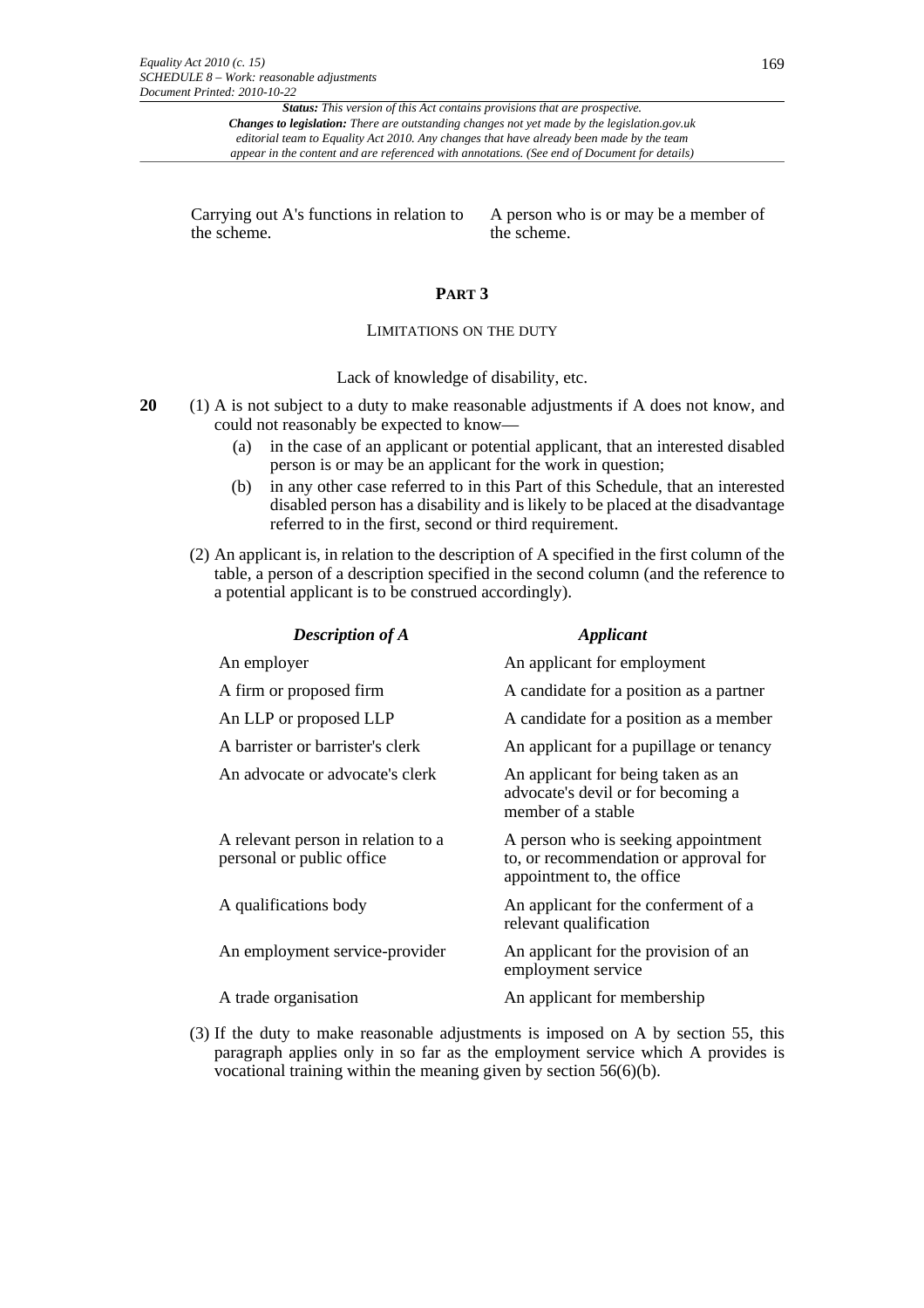#### SCHEDULE 9 Section 83

#### WORK: EXCEPTIONS

# **PART 1**

#### OCCUPATIONAL REQUIREMENTS

#### General

- **1** (1) A person (A) does not contravene a provision mentioned in sub-paragraph (2) by applying in relation to work a requirement to have a particular protected characteristic, if A shows that, having regard to the nature or context of the work—
	- (a) it is an occupational requirement,
	- (b) the application of the requirement is a proportionate means of achieving a legitimate aim, and
	- (c) the person to whom A applies the requirement does not meet it (or A has reasonable grounds for not being satisfied that the person meets it).

# (2) The provisions are—

- (a) section  $39(1)(a)$  or (c) or  $(2)(b)$  or (c);
- (b) section  $41(1)(b)$ ;
- (c) section  $44(1)(a)$  or (c) or  $(2)(b)$  or (c);
- (d) section  $45(1)(a)$  or (c) or  $(2)(b)$  or (c);
- (e) section  $49(3)(a)$  or (c) or (6)(b) or (c);
- (f) section 50(3)(a) or (c) or (6)(b) or (c);
- $(g)$  section 51(1).
- (3) The references in sub-paragraph (1) to a requirement to have a protected characteristic are to be read—
	- (a) in the case of gender reassignment, as references to a requirement not to be a transsexual person (and section 7(3) is accordingly to be ignored);
	- (b) in the case of marriage and civil partnership, as references to a requirement not to be married or a civil partner (and section 8(2) is accordingly to be ignored).
- (4) In the case of a requirement to be of a particular sex, sub-paragraph (1) has effect as if in paragraph (c), the words from "(or" to the end were omitted.

Religious requirements relating to sex, marriage etc., sexual orientation

- **2** (1) A person (A) does not contravene a provision mentioned in sub-paragraph (2) by applying in relation to employment a requirement to which sub-paragraph (4) applies if A shows that—
	- (a) the employment is for the purposes of an organised religion,
	- (b) the application of the requirement engages the compliance or non-conflict principle, and
	- (c) the person to whom A applies the requirement does not meet it (or A has reasonable grounds for not being satisfied that the person meets it).
	- (2) The provisions are—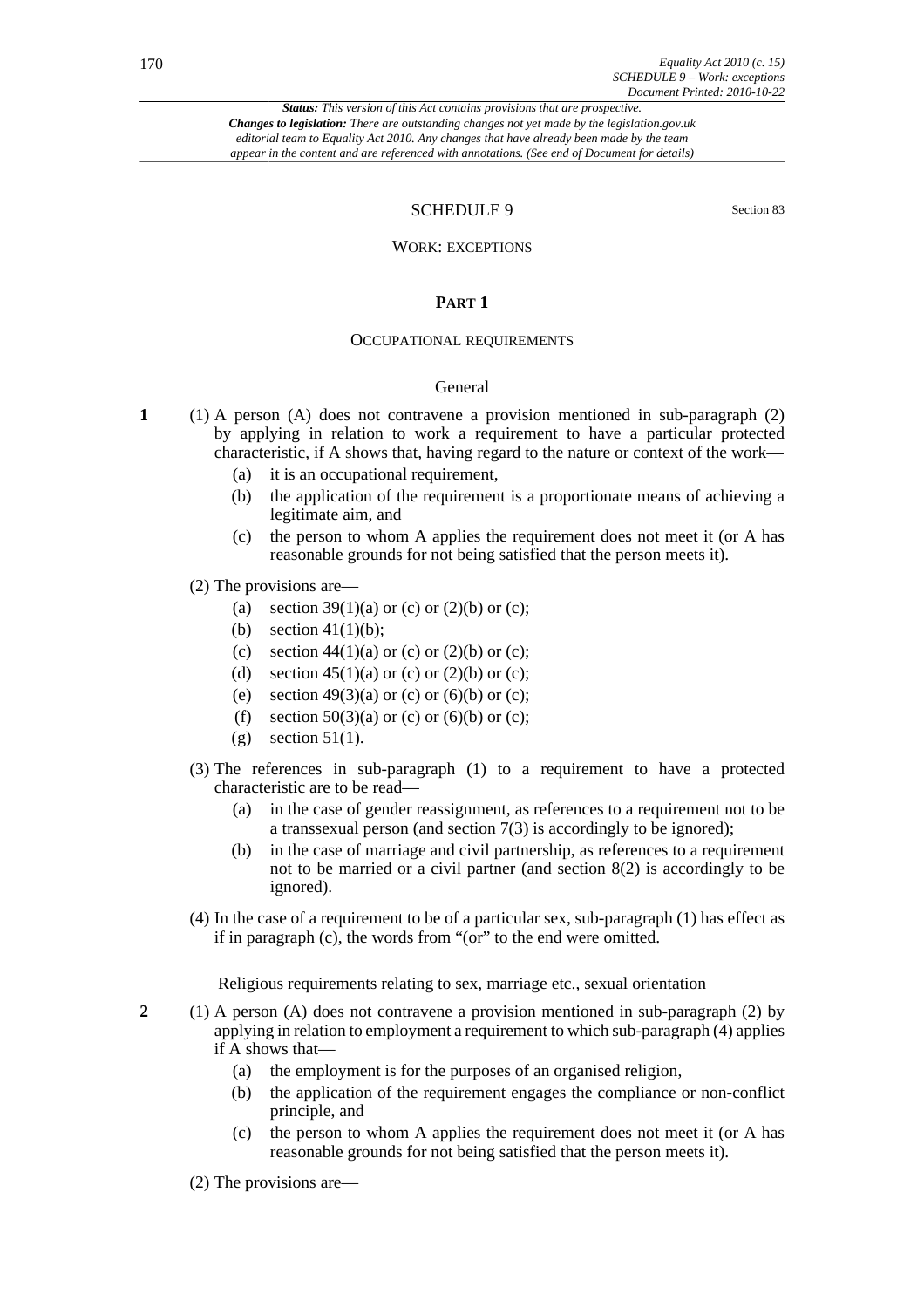- (a) section  $39(1)(a)$  or (c) or  $(2)(b)$  or (c);
- (b) section  $49(3)(a)$  or (c) or (6)(b) or (c);
- (c) section  $50(3)(a)$  or (c) or  $(6)(b)$  or (c);
- (d) section  $51(1)$ .
- (3) A person does not contravene section 53(1) or (2)(a) or (b) by applying in relation to a relevant qualification (within the meaning of that section) a requirement to which sub-paragraph (4) applies if the person shows that—
	- (a) the qualification is for the purposes of employment mentioned in subparagraph  $(1)(a)$ , and
	- (b) the application of the requirement engages the compliance or non-conflict principle.

(4) This sub-paragraph applies to—

- (a) a requirement to be of a particular sex;
- (b) a requirement not to be a transsexual person;
- (c) a requirement not to be married or a civil partner;
- (d) a requirement not to be married to, or the civil partner of, a person who has a living former spouse or civil partner;
- (e) a requirement relating to circumstances in which a marriage or civil partnership came to an end;
- (f) a requirement related to sexual orientation.
- (5) The application of a requirement engages the compliance principle if the requirement is applied so as to comply with the doctrines of the religion.
- (6) The application of a requirement engages the non-conflict principle if, because of the nature or context of the employment, the requirement is applied so as to avoid conflicting with the strongly held religious convictions of a significant number of the religion's followers.
- (7) A reference to employment includes a reference to an appointment to a personal or public office.
- (8) In the case of a requirement within sub-paragraph  $(4)(a)$ , sub-paragraph (1) has effect as if in paragraph (c) the words from "(or" to the end were omitted.

## Other requirements relating to religion or belief

- **3** A person (A) with an ethos based on religion or belief does not contravene a provision mentioned in paragraph 1(2) by applying in relation to work a requirement to be of a particular religion or belief if A shows that, having regard to that ethos and to the nature or context of the work—
	- (a) it is an occupational requirement,
	- (b) the application of the requirement is a proportionate means of achieving a legitimate aim, and
	- (c) the person to whom A applies the requirement does not meet it (or A has reasonable grounds for not being satisfied that the person meets it).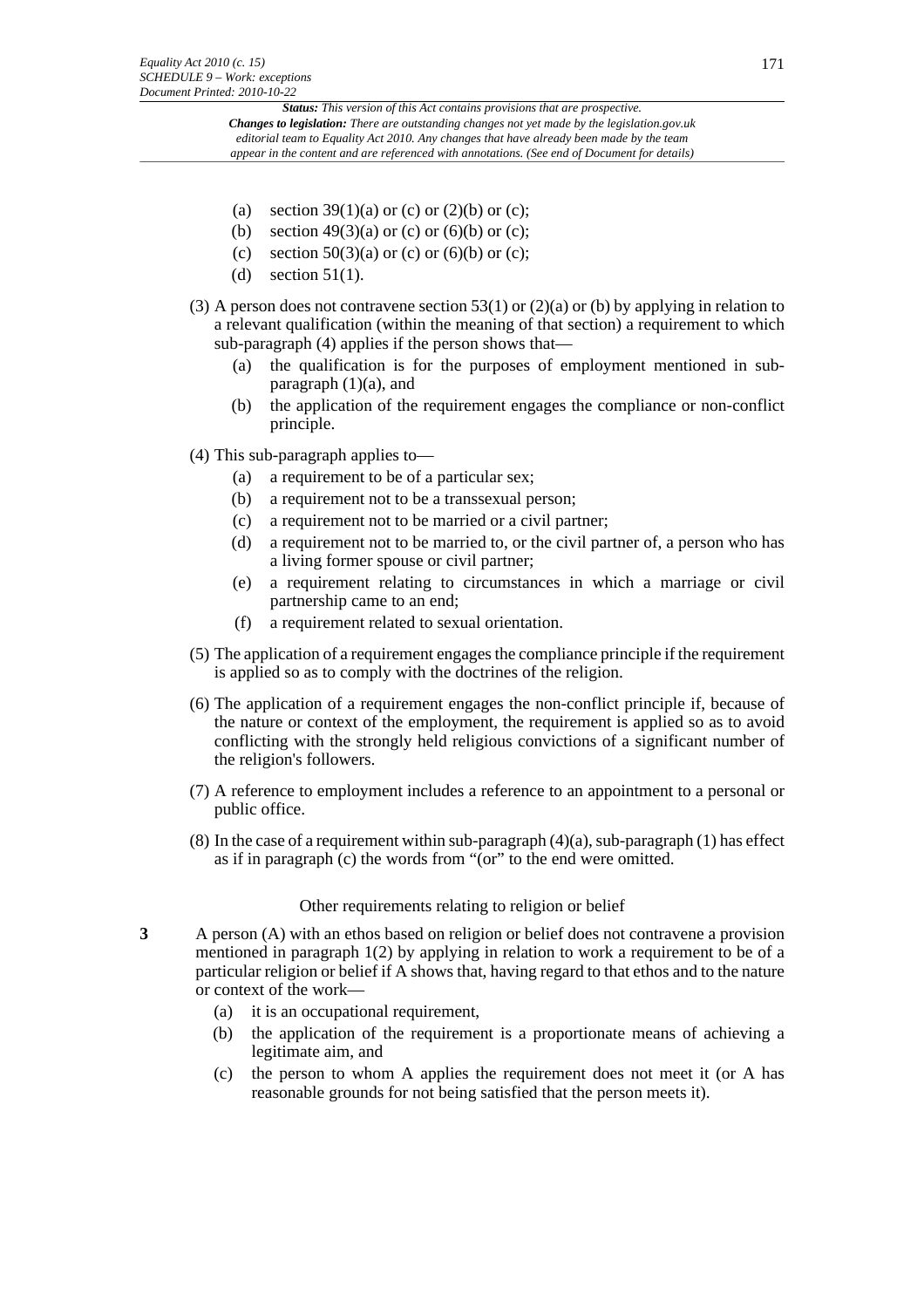# Armed forces

- **4** (1) A person does not contravene section 39(1)(a) or (c) or (2)(b) by applying in relation to service in the armed forces a relevant requirement if the person shows that the application is a proportionate means of ensuring the combat effectiveness of the armed forces.
	- (2) A relevant requirement is—
		- (a) a requirement to be a man;
		- (b) a requirement not to be a transsexual person.
	- (3) This Part of this Act, so far as relating to age or disability, does not apply to service in the armed forces; and section 55, so far as relating to disability, does not apply to work experience in the armed forces.

#### Employment services

- **5** (1) A person (A) does not contravene section 55(1) or (2) if A shows that A's treatment of another person relates only to work the offer of which could be refused to that other person in reliance on paragraph 1, 2, 3 or 4.
	- (2) A person (A) does not contravene section 55(1) or (2) if A shows that A's treatment of another person relates only to training for work of a description mentioned in subparagraph (1).
	- (3) A person (A) does not contravene section  $55(1)$  or (2) if A shows that—
		- A acted in reliance on a statement made to A by a person with the power to offer the work in question to the effect that, by virtue of sub-paragraph (1) or (2), A's action would be lawful, and
		- (b) it was reasonable for A to rely on the statement.
	- (4) A person commits an offence by knowingly or recklessly making a statement such as is mentioned in sub-paragraph  $(3)(a)$  which in a material respect is false or misleading.
	- (5) A person guilty of an offence under sub-paragraph (4) is liable on summary conviction to a fine not exceeding level 5 on the standard scale.

#### Interpretation

- **6** (1) This paragraph applies for the purposes of this Part of this Schedule.
	- (2) A reference to contravening a provision of this Act is a reference to contravening that provision by virtue of section 13.
	- (3) A reference to work is a reference to employment, contract work, a position as a partner or as a member of an LLP, or an appointment to a personal or public office.
	- (4) A reference to a person includes a reference to an organisation.
	- (5) A reference to section  $39(2)(b)$ ,  $44(2)(b)$ ,  $45(2)(b)$ ,  $49(6)(b)$  or  $50(6)(b)$  is to be read as a reference to that provision with the omission of the words "or for receiving any other benefit, facility or service".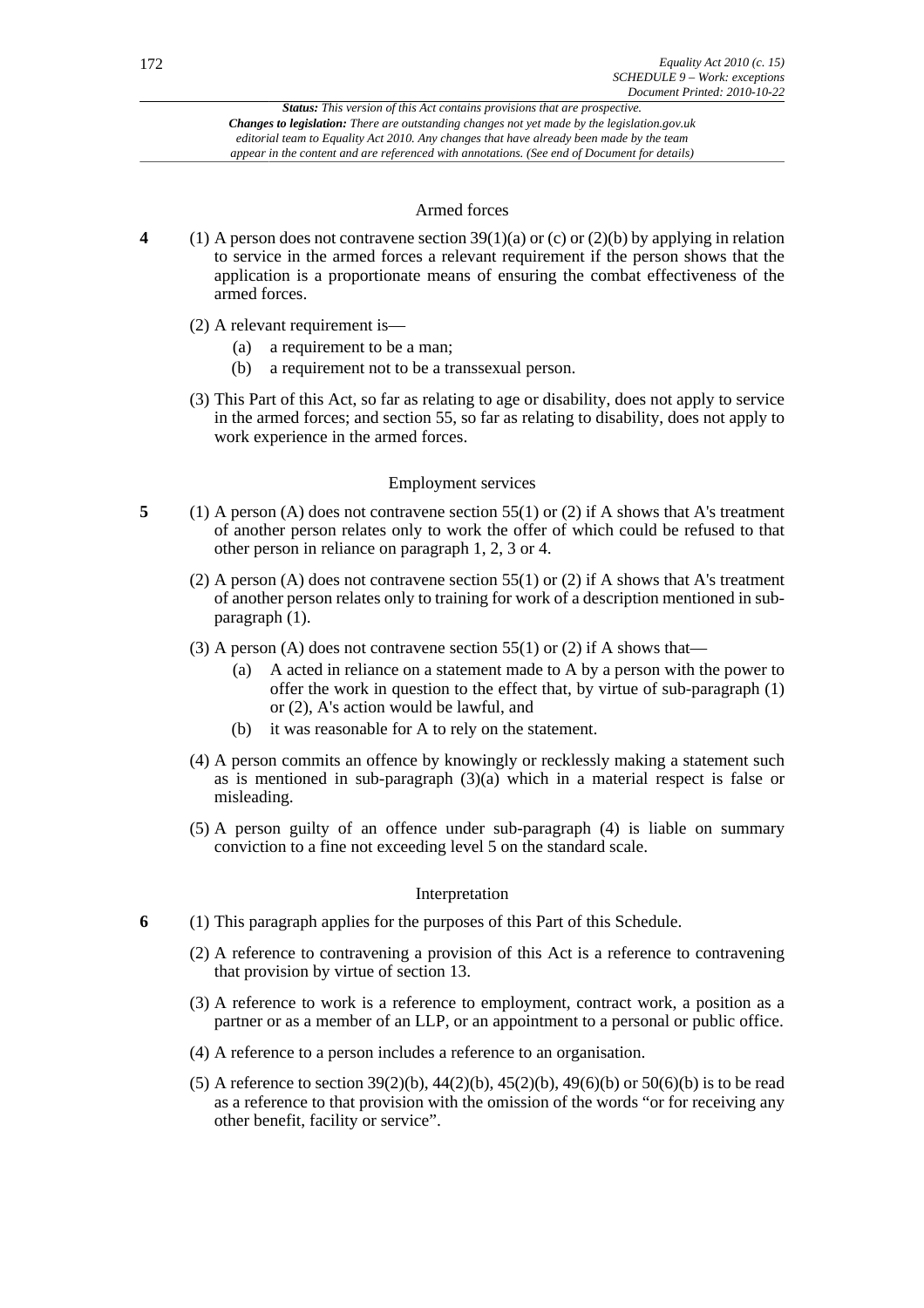- (6) A reference to section 39(2)(c), 44(2)(c), 45(2)(c), 49(6)(c), 50(6)(c), 53(2)(a) or  $55(2)(c)$  (dismissal, etc.) does not include a reference to that provision so far as relating to sex.
- (7) The reference to paragraph (b) of section  $41(1)$ , so far as relating to sex, is to be read as if that paragraph read—
	- "(b) by not allowing the worker to do the work."

## **PART 2**

### EXCEPTIONS RELATING TO AGE

## Preliminary

**7** For the purposes of this Part of this Schedule, a reference to an age contravention is a reference to a contravention of this Part of this Act, so far as relating to age.

# Retirement

- **8** (1) It is not an age contravention to dismiss a relevant worker at or over the age of 65 if the reason for the dismissal is retirement.
	- (2) Each of the following is a relevant worker—
		- (a) an employee within the meaning of section 230(1) of the Employment Rights Act 1996;
		- (b) a person in Crown employment;
		- (c) a relevant member of the House of Commons staff;
		- (d) a relevant member of the House of Lords staff.
	- (3) Retirement is a reason for dismissal only if it is a reason for dismissal by virtue of Part 10 of the Employment Rights Act 1996.

# Applicants at or approaching retirement age

- **9** (1) A person does not contravene section 39(1)(a) or (c), so far as relating to age, in a case where the other person—
	- (a) has attained the age limit, or would have attained it before the end of six months beginning with the date on which the application for the employment had to be made, and
	- (b) would, if recruited for the employment, be a relevant worker within the meaning of paragraph 8.
	- (2) The age limit is whichever is the greater of—
		- (a) the age of 65, and
		- (b) the normal retirement age in the case of the employment concerned.
	- (3) The reference to the normal retirement age is to be construed in accordance with section 98ZH of the Employment Rights Act 1996.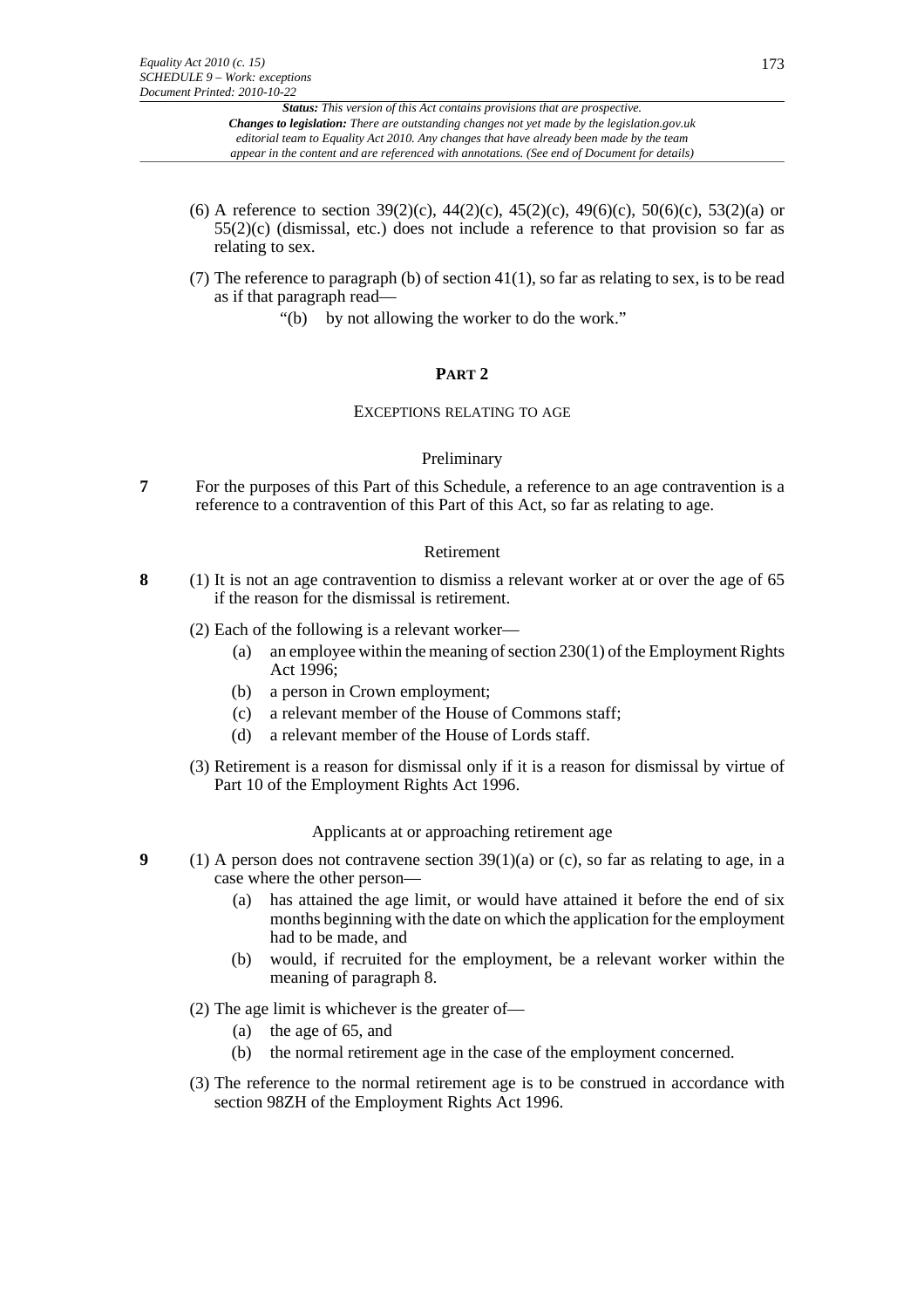Benefits based on length of service

- **10** (1) It is not an age contravention for a person (A) to put a person (B) at a disadvantage when compared with another  $(C)$ , in relation to the provision of a benefit, facility or service in so far as the disadvantage is because B has a shorter period of service than C.
	- (2) If B's period of service exceeds 5 years, A may rely on sub-paragraph (1) only if A reasonably believes that doing so fulfils a business need.
	- (3) A person's period of service is whichever of the following A chooses—
		- (a) the period for which the person has been working for A at or above a level (assessed by reference to the demands made on the person) that A reasonably regards as appropriate for the purposes of this paragraph, or
		- (b) the period for which the person has been working for A at any level.
	- (4) The period for which a person has been working for A must be based on the number of weeks during the whole or part of which the person has worked for A.

(5) But for that purpose A may, so far as is reasonable, discount—

- (a) periods of absence;
- (b) periods that A reasonably regards as related to periods of absence.
- (6) For the purposes of sub-paragraph (3)(b), a person is to be treated as having worked for A during any period in which the person worked for a person other than A if—
	- (a) that period counts as a period of employment with A as a result of section 218 of the Employment Rights Act 1996, or
	- (b) if sub-paragraph (a) does not apply, that period is treated as a period of employment by an enactment pursuant to which the person's employment was transferred to A.
- (7) For the purposes of this paragraph, the reference to a benefit, facility or service does not include a reference to a benefit, facility or service which may be provided only by virtue of a person's ceasing to work.

The national minimum wage: young workers

- **11** (1) It is not an age contravention for a person to pay a young worker (A) at a lower rate than that at which the person pays an older worker (B) if—
	- (a) the hourly rate for the national minimum wage for a person of A's age is lower than that for a person of B's age, and
	- (b) the rate at which A is paid is below the single hourly rate.
	- (2) A young worker is a person who qualifies for the national minimum wage at a lower rate than the single hourly rate; and an older worker is a person who qualifies for the national minimum wage at a higher rate than that at which the young worker qualifies for it.
	- (3) The single hourly rate is the rate prescribed under section 1(3) of the National Minimum Wage Act 1998.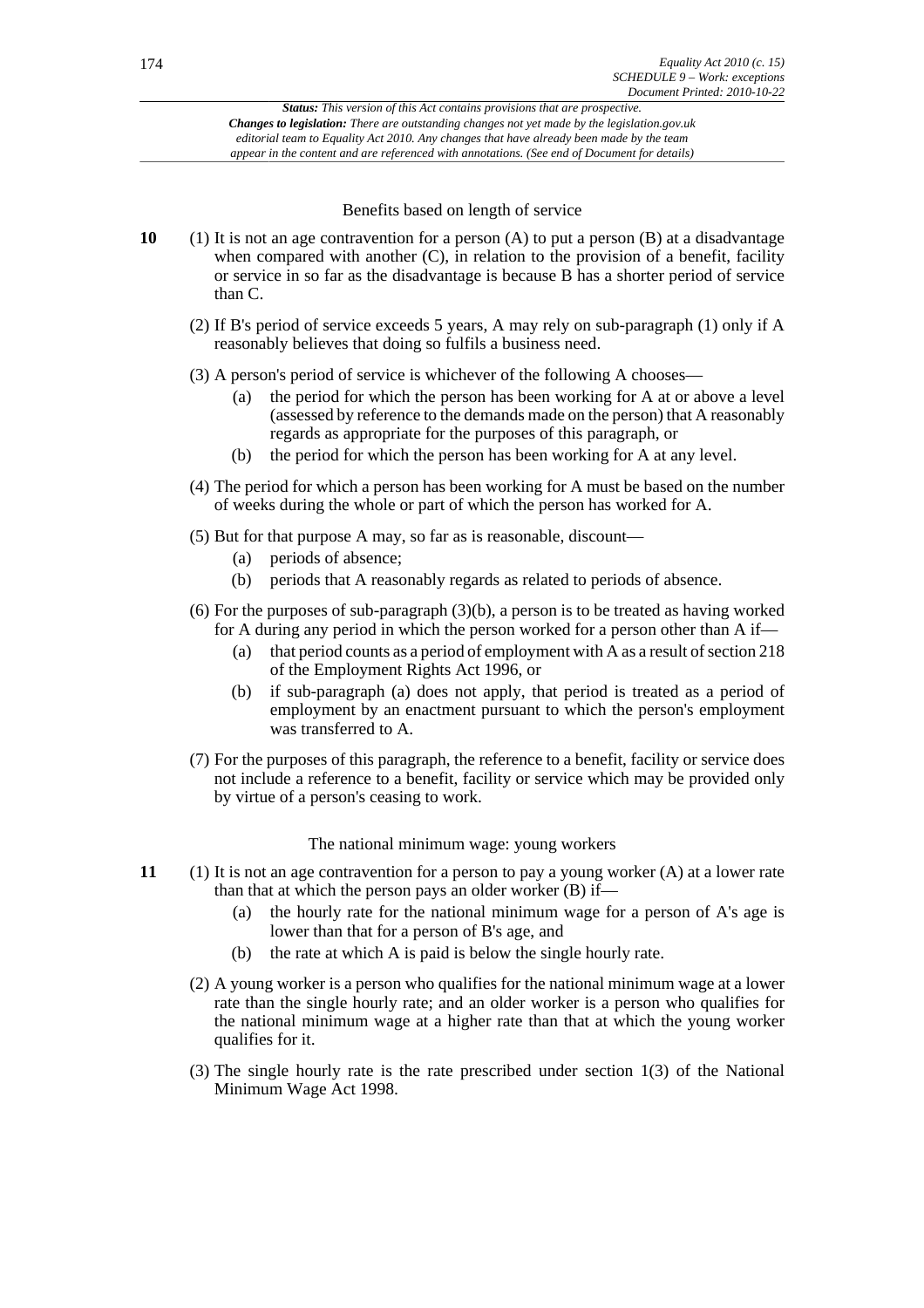## The national minimum wage: apprentices

- **12** (1) It is not an age contravention for a person to pay an apprentice who does not qualify for the national minimum wage at a lower rate than the person pays an apprentice who does.
	- (2) An apprentice is a person who—
		- (a) is employed under a contract of apprenticeship, or
		- (b) as a result of provision made by virtue of section  $3(2)(a)$  of the National Minimum Wage Act 1998 (persons not qualifying), is treated as employed under a contract of apprenticeship.

# Redundancy

- **13** (1) It is not an age contravention for a person to give a qualifying employee an enhanced redundancy payment of an amount less than that of an enhanced redundancy payment which the person gives to another qualifying employee, if each amount is calculated on the same basis.
	- (2) It is not an age contravention to give enhanced redundancy payments only to those who are qualifying employees by virtue of sub-paragraph  $(3)(a)$  or  $(b)$ .
	- (3) A person is a qualifying employee if the person—
		- (a) is entitled to a redundancy payment as a result of section 135 of the Employment Rights Act 1996,
		- (b) agrees to the termination of the employment in circumstances where the person would, if dismissed, have been so entitled,
		- (c) would have been so entitled but for section 155 of that Act (requirement for two years' continuous employment), or
		- (d) agrees to the termination of the employment in circumstances where the person would, if dismissed, have been so entitled but for that section.
	- (4) An enhanced redundancy payment is a payment the amount of which is, subject to sub-paragraphs  $(5)$  and  $(6)$ , calculated in accordance with section  $162(1)$  to  $(3)$  of the Employment Rights Act 1996.
	- (5) A person making a calculation for the purposes of sub-paragraph (4)—
		- (a) may treat a week's pay as not being subject to a maximum amount;
		- (b) may treat a week's pay as being subject to a maximum amount above that for the time being specified in section 227(1) of the Employment Rights Act 1996;
		- (c) may multiply the appropriate amount for each year of employment by a figure of more than one.
	- (6) Having made a calculation for the purposes of sub-paragraph (4) (whether or not in reliance on sub-paragraph (5)), a person may multiply the amount calculated by a figure of more than one.
	- (7) In sub-paragraph (5), "the appropriate amount" has the meaning given in section 162 of the Employment Rights Act 1996, and "a week's pay" is to be read with Chapter 2 of Part 14 of that Act.
	- (8) For the purposes of sub-paragraphs (4) to (6), the reference to "the relevant date" in subsection  $(1)(a)$  of section 162 of that Act is, in the case of a person who is a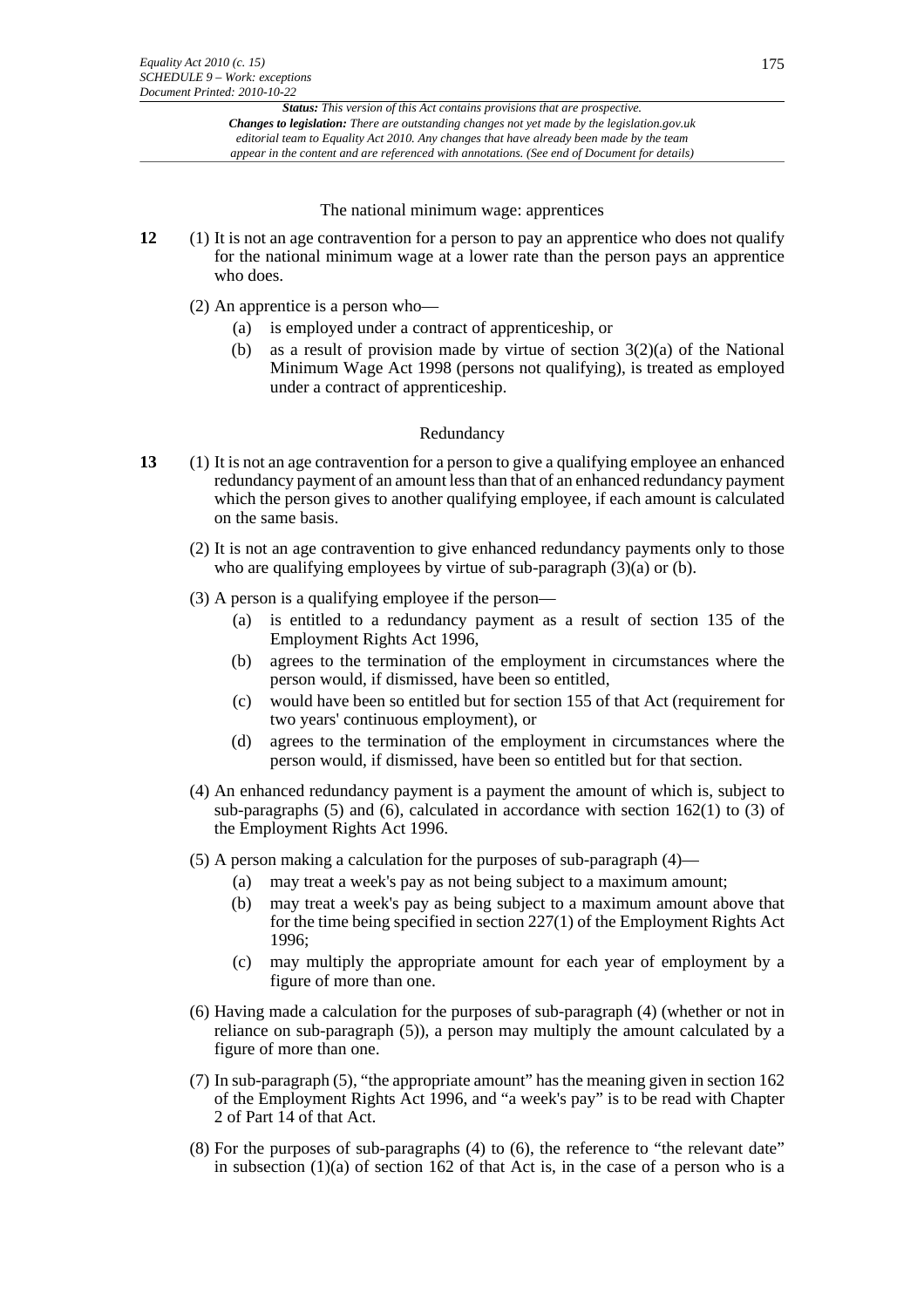qualifying employee by virtue of sub-paragraph  $(3)(b)$  or  $(d)$ , to be read as reference to the date of the termination of the employment.

# Life assurance

- **14** (1) This paragraph applies if a person (A) takes early retirement because of ill health.
	- (2) It is not an age contravention to provide A with life assurance cover for the period starting when A retires and ending—
		- (a) if there is a normal retirement age, when A attains the normal retirement age;
		- (b) in any other case, when A attains the age of 65.
	- (3) The normal retirement age in relation to A is the age at which, when A retires, persons holding comparable positions in the same undertaking are normally required to retire.

# Child care

- **15** (1) A person does not contravene a relevant provision, so far as relating to age, only by providing, or making arrangements for or facilitating the provision of, care for children of a particular age group.
	- (2) The relevant provisions are—
		- (a) section  $39(2)(b)$ ;
		- (b) section  $41(1)(c)$ ;
		- (c) section  $44(2)(b)$ ;
		- (d) section  $45(2)(b)$ ;
		- (e) section  $47(2)(b)$ ;
		- (f) section  $48(2)(b)$ ;
		- $(g)$  section 49(6)(b);
		- (h) section  $50(6)(b)$ ;
		- (i) section  $57(2)(a)$ ;
		- (i) section  $58(3)(a)$ .

(3) Facilitating the provision of care for a child includes—

- (a) paying for some or all of the cost of the provision;
- (b) helping a parent of the child to find a suitable person to provide care for the child;
- (c) enabling a parent of the child to spend more time providing care for the child or otherwise assisting the parent with respect to the care that the parent provides for the child.
- (4) A child is a person who has not attained the age of 17.
- (5) A reference to care includes a reference to supervision.

Contributions to personal pension schemes

**16** (1) A Minister of the Crown may by order provide that it is not an age contravention for an employer to maintain or use, with respect to contributions to personal pension schemes, practices, actions or decisions relating to age which are of a specified description.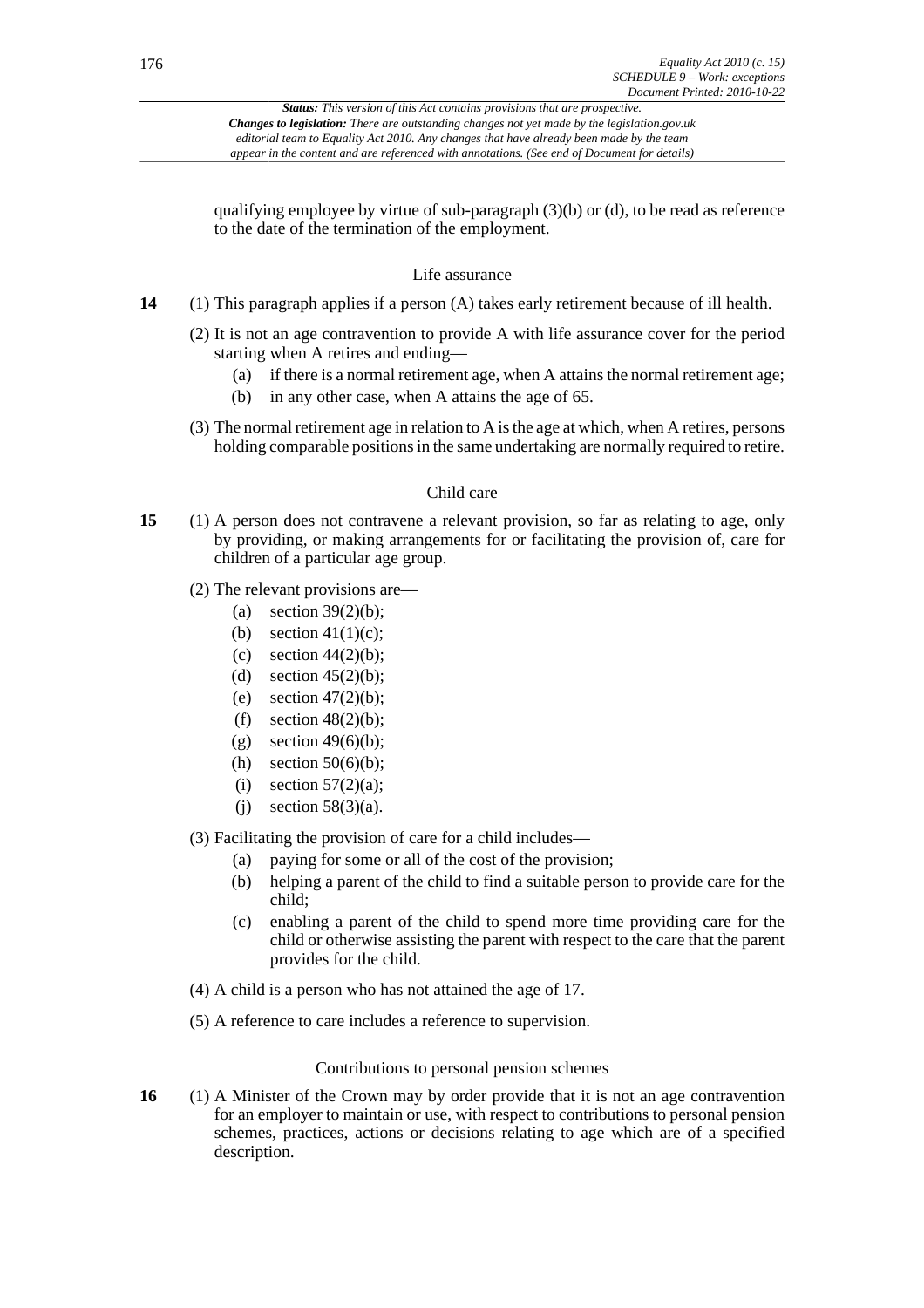- (2) An order authorising the use of practices, actions or decisions which are not in use before the order comes into force must not be made unless the Minister consults such persons as the Minister thinks appropriate.
- (3) "Personal pension scheme" has the meaning given in section 1 of the Pension Schemes Act 1993; and "employer", in relation to a personal pension scheme, has the meaning given in section 318(1) of the Pensions Act 2004.

# **PART 3**

# OTHER EXCEPTIONS

Non-contractual payments to women on maternity leave

- **17** (1) A person does not contravene section 39(1)(b) or (2), so far as relating to pregnancy and maternity, by depriving a woman who is on maternity leave of any benefit from the terms of her employment relating to pay.
	- (2) The reference in sub-paragraph (1) to benefit from the terms of a woman's employment relating to pay does not include a reference to—
		- (a) maternity-related pay (including maternity-related pay that is increaserelated),
		- (b) pay (including increase-related pay) in respect of times when she is not on maternity leave, or
		- (c) pay by way of bonus in respect of times when she is on compulsory maternity leave.
	- (3) For the purposes of sub-paragraph (2), pay is increase-related in so far as it is to be calculated by reference to increases in pay that the woman would have received had she not been on maternity leave.
	- (4) A reference to terms of her employment is a reference to terms of her employment that are not in her contract of employment, her contract of apprenticeship or her contract to do work personally.
	- (5) "Pay" means benefits—
		- (a) that consist of the payment of money to an employee by way of wages or salary, and
		- (b) that are not benefits whose provision is regulated by the contract referred to in sub-paragraph (4).
	- (6) "Maternity-related pay" means pay to which a woman is entitled—
		- (a) as a result of being pregnant, or
		- (b) in respect of times when she is on maternity leave.

Benefits dependent on marital status, etc.

- **18** (1) A person does not contravene this Part of this Act, so far as relating to sexual orientation, by doing anything which prevents or restricts a person who is not married from having access to a benefit, facility or service—
	- (a) the right to which accrued before 5 December 2005 (the day on which section 1 of the Civil Partnership Act 2004 came into force), or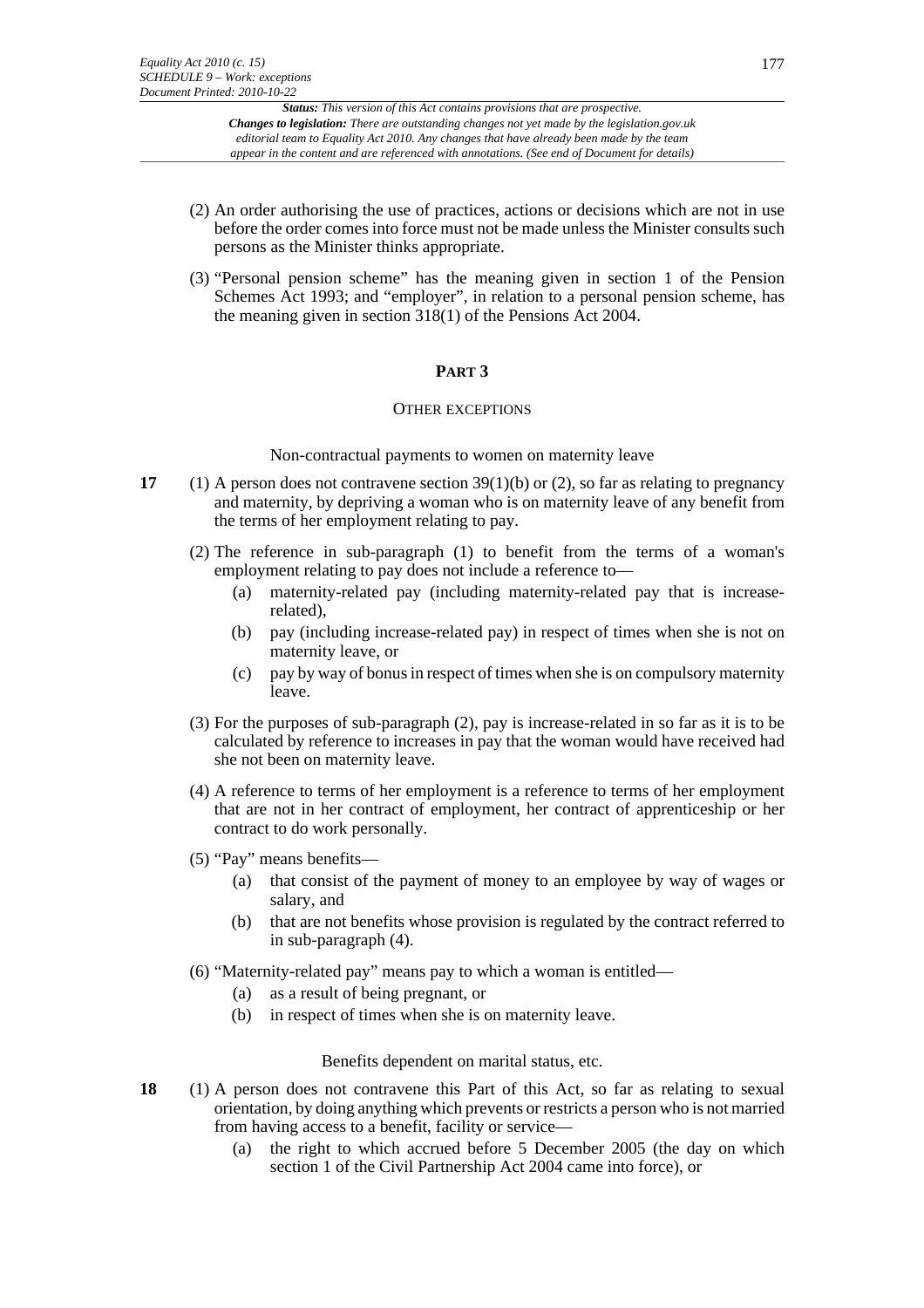- (b) which is payable in respect of periods of service before that date.
- (2) A person does not contravene this Part of this Act, so far as relating to sexual orientation, by providing married persons and civil partners (to the exclusion of all other persons) with access to a benefit, facility or service.

Provision of services etc. to the public

**19** (1) A does not contravene a provision mentioned in sub-paragraph (2) in relation to the provision of a benefit, facility or service to B if A is concerned with the provision (for payment or not) of a benefit, facility or service of the same description to the public.

- (2) The provisions are—
	- (a) section 39(2) and (4);
	- (b) section 41(1) and (3);
	- (c) sections  $44(2)$  and (6) and  $45(2)$  and (6);
	- (d) sections 49(6) and (8) and 50(6), (7), (9) and (10).
- (3) Sub-paragraph (1) does not apply if—
	- (a) the provision by A to the public differs in a material respect from the provision by A to comparable persons,
	- (b) the provision to B is regulated by B's terms, or
	- (c) the benefit, facility or service relates to training.
- (4) "Comparable persons" means—
	- (a) in relation to section 39(2) or (4), the other employees;
	- (b) in relation to section  $41(1)$  or (3), the other contract workers supplied to the principal;
	- (c) in relation to section  $44(2)$  or (6), the other partners of the firm;
	- (d) in relation to section  $45(2)$  or (6), the other members of the LLP:
	- (e) in relation to section 49(6) or (8) or 50(6), (7), (9) or (10), persons holding offices or posts not materially different from that held by B.
- (5) "B's terms" means—
	- (a) the terms of B's employment,
	- (b) the terms on which the principal allows B to do the contract work,
	- (c) the terms on which B has the position as a partner or member, or
	- (d) the terms of B's appointment to the office.
- (6) A reference to the public includes a reference to a section of the public which includes B.

#### Insurance contracts, etc.

- **20** (1) It is not a contravention of this Part of this Act, so far as relating to relevant discrimination, to do anything in relation to an annuity, life insurance policy, accident insurance policy or similar matter involving the assessment of risk if—
	- (a) that thing is done by reference to actuarial or other data from a source on which it is reasonable to rely, and
	- (b) it is reasonable to do it.
	- (2) "Relevant discrimination" is—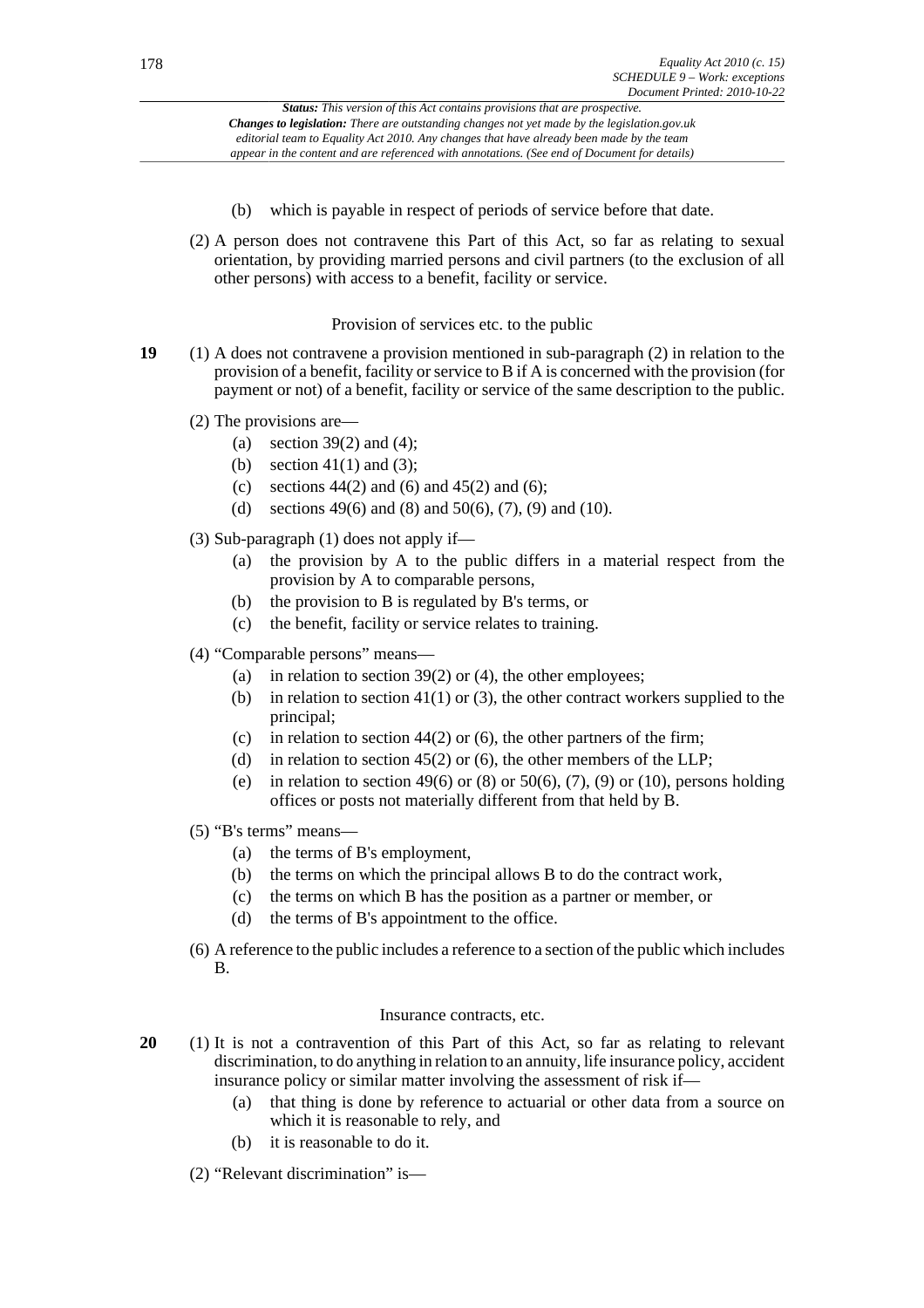*Status: This version of this Act contains provisions that are prospective.*

*Changes to legislation: There are outstanding changes not yet made by the legislation.gov.uk editorial team to Equality Act 2010. Any changes that have already been made by the team appear in the content and are referenced with annotations. (See end of Document for details)*

- (a) gender reassignment discrimination;
- (b) marriage and civil partnership discrimination;
- (c) pregnancy and maternity discrimination;
- (d) sex discrimination.

# SCHEDULE 10 Section 88

# ACCESSIBILITY FOR DISABLED PUPILS

# Accessibility strategies

- **1** (1) A local authority in England and Wales must, in relation to schools for which it is the responsible body, prepare—
	- (a) an accessibility strategy;
	- (b) further such strategies at such times as may be prescribed.
	- (2) An accessibility strategy is a strategy for, over a prescribed period—
		- (a) increasing the extent to which disabled pupils can participate in the schools' curriculums;
		- (b) improving the physical environment of the schools for the purpose of increasing the extent to which disabled pupils are able to take advantage of education and benefits, facilities or services provided or offered by the schools;
		- (c) improving the delivery to disabled pupils of information which is readily accessible to pupils who are not disabled.
	- (3) The delivery in sub-paragraph  $(2)(c)$  must be—
		- (a) within a reasonable time;
		- (b) in ways which are determined after taking account of the pupils' disabilities and any preferences expressed by them or their parents.
	- (4) An accessibility strategy must be in writing.
	- (5) A local authority must keep its accessibility strategy under review during the period to which it relates and, if necessary, revise it.
	- (6) A local authority must implement its accessibility strategy.
- **2** (1) In preparing its accessibility strategy, a local authority must have regard to—
	- (a) the need to allocate adequate resources for implementing the strategy;
	- (b) guidance as to the matters mentioned in sub-paragraph (3).
	- (2) The authority must also have regard to guidance as to compliance with paragraph  $1(5)$ .
	- (3) The matters are—
		- (a) the content of an accessibility strategy;
		- (b) the form in which it is to be produced;
		- (c) persons to be consulted in its preparation.
	- (4) Guidance may be issued—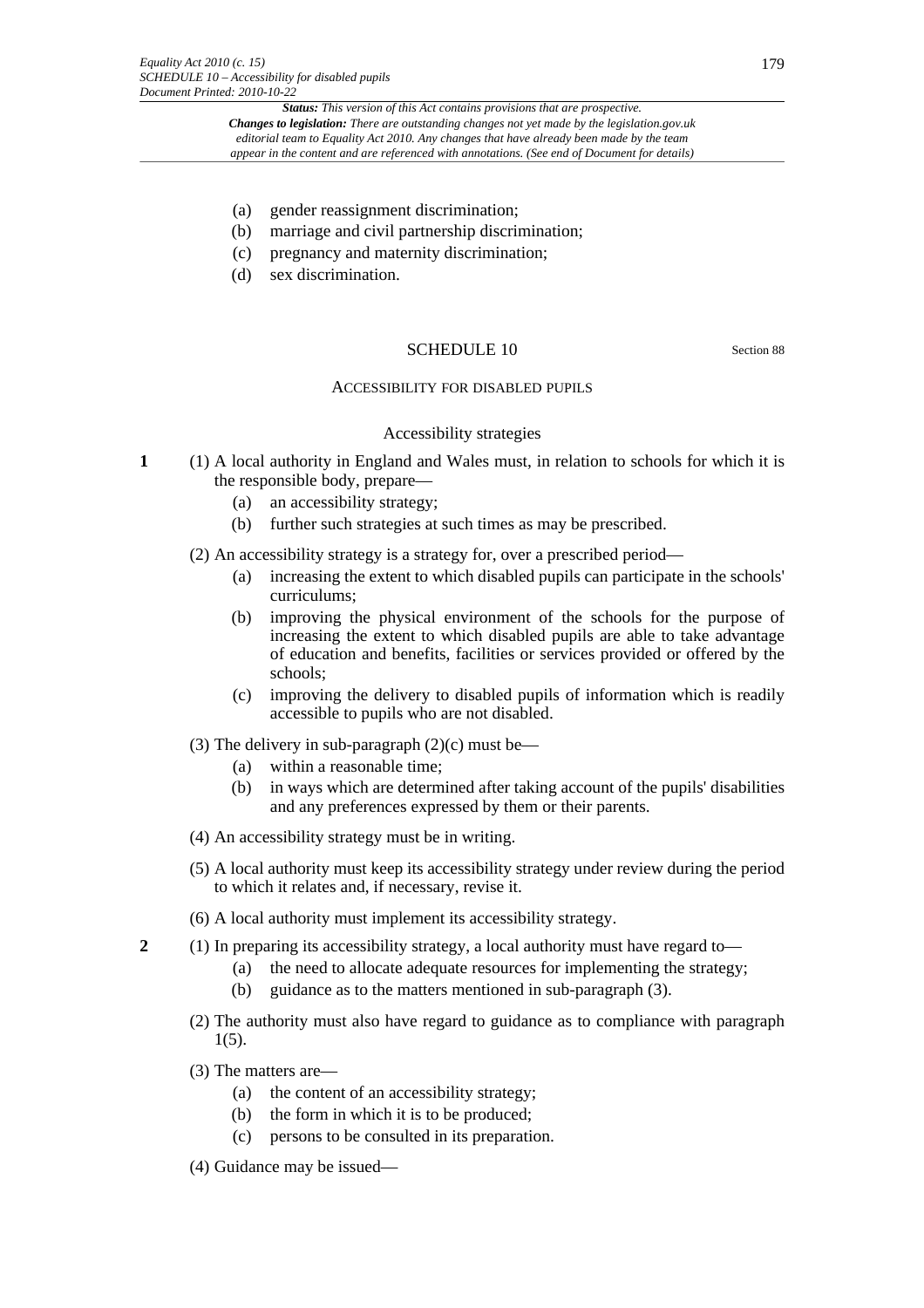- (a) for England, by a Minister of the Crown;
- (b) for Wales, by the Welsh Ministers.
- (5) A local authority must, if asked, make a copy of its accessibility strategy available for inspection at such reasonable times as it decides.
- (6) A local authority in England must, if asked by a Minister of the Crown, give the Minister a copy of its accessibility strategy.
- (7) A local authority in Wales must, if asked by the Welsh Ministers, give them a copy of its accessibility strategy.

# Accessibility plans

- **3** (1) The responsible body of a school in England and Wales must prepare—
	- (a) an accessibility plan;
	- (b) further such plans at such times as may be prescribed.
	- (2) An accessibility plan is a plan for, over a prescribed period—
		- (a) increasing the extent to which disabled pupils can participate in the school's curriculum,
		- (b) improving the physical environment of the school for the purpose of increasing the extent to which disabled pupils are able to take advantage of education and benefits, facilities or services provided or offered by the school, and
		- (c) improving the delivery to disabled pupils of information which is readily accessible to pupils who are not disabled.
	- (3) The delivery in sub-paragraph  $(2)(c)$  must be—
		- (a) within a reasonable time;
		- (b) in ways which are determined after taking account of the pupils' disabilities and any preferences expressed by them or their parents.
	- (4) An accessibility plan must be in writing.
	- (5) The responsible body must keep its accessibility plan under review during the period to which it relates and, if necessary, revise it.
	- (6) The responsible body must implement its accessibility plan.
	- (7) A relevant inspection may extend to the performance by the responsible body of its functions in relation to the preparation, publication, review, revision and implementation of its accessibility plan.
	- (8) A relevant inspection is an inspection under—
		- (a) Part 1 of the Education Act 2005, or
		- (b) Chapter 1 of Part 4 of the Education and Skills Act 2008 (regulation and inspection of independent education provision in England).
- **4** (1) In preparing an accessibility plan, the responsible body must have regard to the need to allocate adequate resources for implementing the plan.
	- (2) The proprietor of an independent educational institution (other than an Academy) must, if asked, make a copy of the school's accessibility plan available for inspection at such reasonable times as the proprietor decides.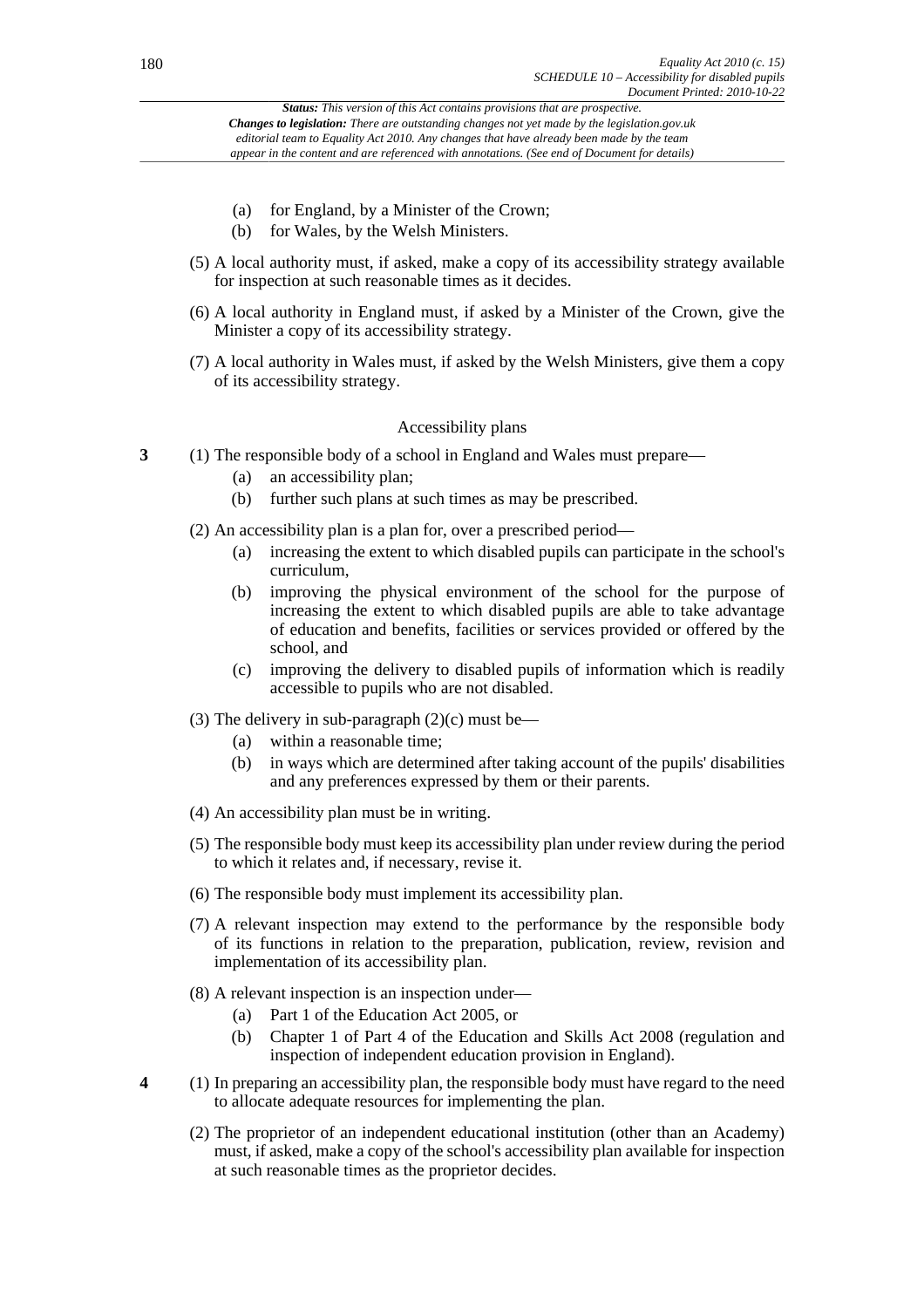- (3) The proprietor of an independent educational institution in England (other than an Academy) must, if asked by a Minister of the Crown, give the Minister a copy of the school's accessibility plan.
- (4) The proprietor of an independent school in Wales (other than an Academy) must, if asked by the Welsh Ministers, give them a copy of the school's accessibility plan.

### Power of direction

- **5** (1) This sub-paragraph applies if the appropriate authority is satisfied (whether or not on a complaint) that a responsible body—
	- (a) has acted or is proposing to act unreasonably in the discharge of a duty under this Schedule, or
	- (b) has failed to discharge such a duty.
	- (2) This sub-paragraph applies if the appropriate authority is satisfied (whether or not on a complaint) that a responsible body of a school specified in sub-paragraph (3)—
		- (a) has acted or is proposing to act unreasonably in the discharge of a duty the body has in relation to the provision to the authority of copies of the body's accessibility plan or the inspection of that plan, or
		- (b) has failed to discharge the duty.
	- (3) The schools are—
		- (a) schools approved under section 342 of the Education Act 1996 (nonmaintained special schools);
		- (b) Academies.
	- (4) This sub-paragraph applies if a Tribunal has made an order under paragraph 5 of Schedule 17 and the appropriate authority is satisfied (whether or not on a complaint) that the responsible body concerned—
		- (a) has acted or is proposing to act unreasonably in complying with the order, or
		- (b) has failed to comply with the order.
	- (5) If sub-paragraph (1), (2) or (4) applies, the appropriate authority may give a responsible body such directions as the authority thinks expedient as to—
		- (a) the discharge by the body of the duty, or
		- (b) compliance by the body with the order.
	- (6) A direction may be given in relation to sub-paragraph (1) or (2) even if the performance of the duty is contingent on the opinion of the responsible body.
	- (7) A direction may not, unless sub-paragraph (8) applies, be given to the responsible body of a school in England in respect of a matter—
		- (a) that has been complained about to a Local Commissioner in accordance with Chapter 2 of Part 10 of the Apprenticeships, Skills, Children and Learning Act 2009 (parental complaints against governing bodies etc.), or
		- (b) that the appropriate authority thinks could have been so complained about.
	- (8) This sub-paragraph applies if—
		- (a) the Local Commissioner has made a recommendation to the responsible body under section 211(4) of the Apprenticeships, Skills, Children and Learning Act 2009 (statement following investigation) in respect of the matter, and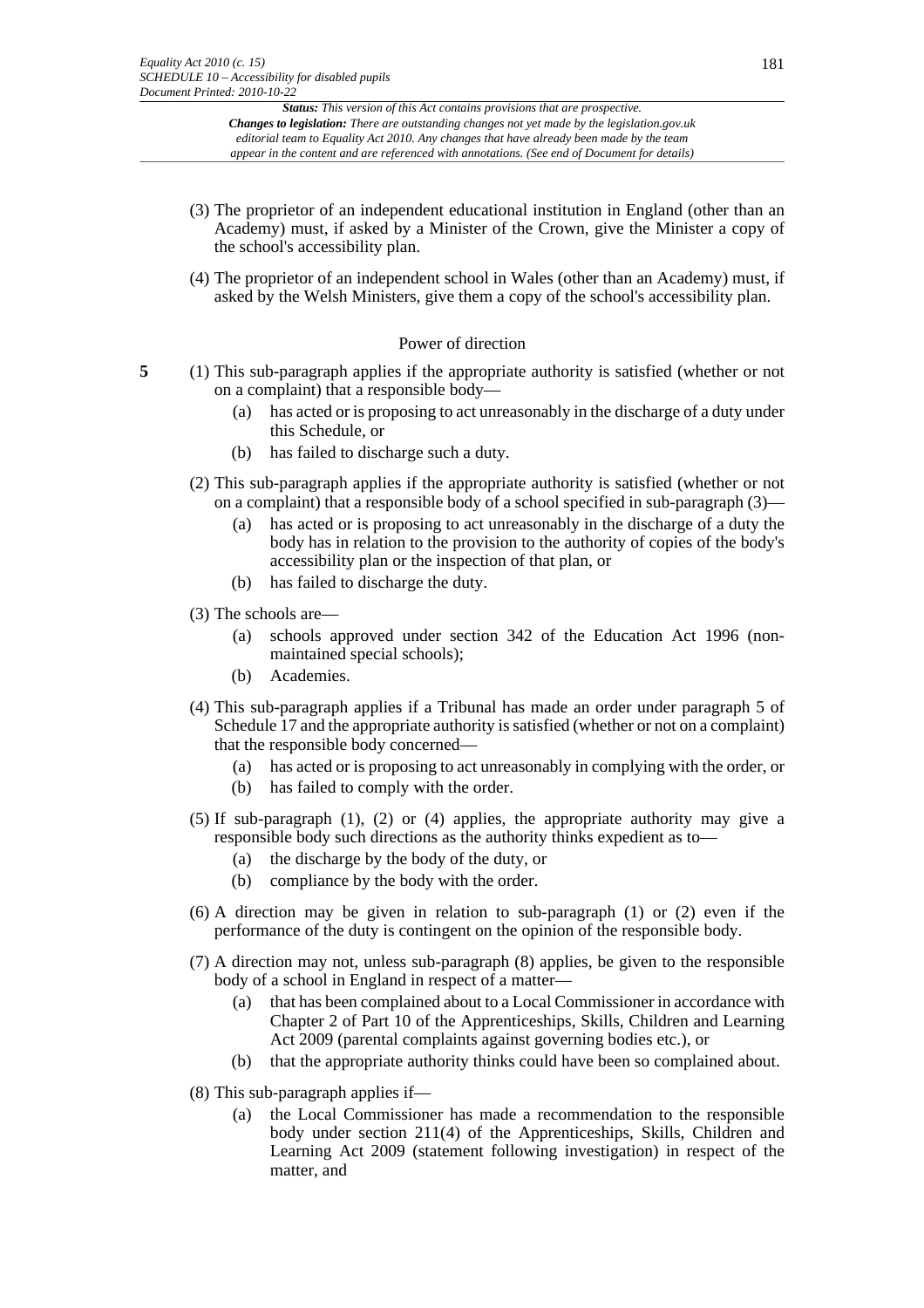- (b) the responsible body has not complied with the recommendation.
- (9) A direction—
	- (a) may be varied or revoked by the appropriate authority;
	- (b) may be enforced, on the application of the appropriate authority, by a mandatory order obtained in accordance with section 31 of the Senior Courts Act 1981.
- (10) The appropriate authority is—
	- (a) in relation to the responsible body of a school in England, the Secretary of State;
	- (b) in relation to the responsible body of a school in Wales, the Welsh Ministers.

#### Supplementary

- **6** (1) This paragraph applies for the purposes of this Schedule.
	- (2) Regulations may prescribe services which are, or are not, to be regarded as being—
		- (a) education;
		- (b) a benefit, facility or service.
	- (3) The power to make regulations is exercisable by—
		- (a) in relation to England, a Minister of the Crown;
		- (b) in relation to Wales, the Welsh Ministers.
	- (4) "Disabled pupil" includes a disabled person who may be admitted to the school as a pupil.
	- (5) "Responsible body" means—
		- (a) in relation to a maintained school or a maintained nursery school, the local authority or governing body;
		- (b) in relation to a pupil referral unit, the local authority;
		- (c) in relation to an independent educational institution, the proprietor;
		- (d) in relation to a special school not maintained by a local authority, the proprietor.
	- (6) "Governing body", in relation to a maintained school, means the body corporate (constituted in accordance with regulations under section 19 of the Education Act 2002) which the school has as a result of that section.
	- (7) "Maintained school" has the meaning given in section 20 of the School Standards and Framework Act 1998; and "maintained nursery school" has the meaning given in section 22 of that Act.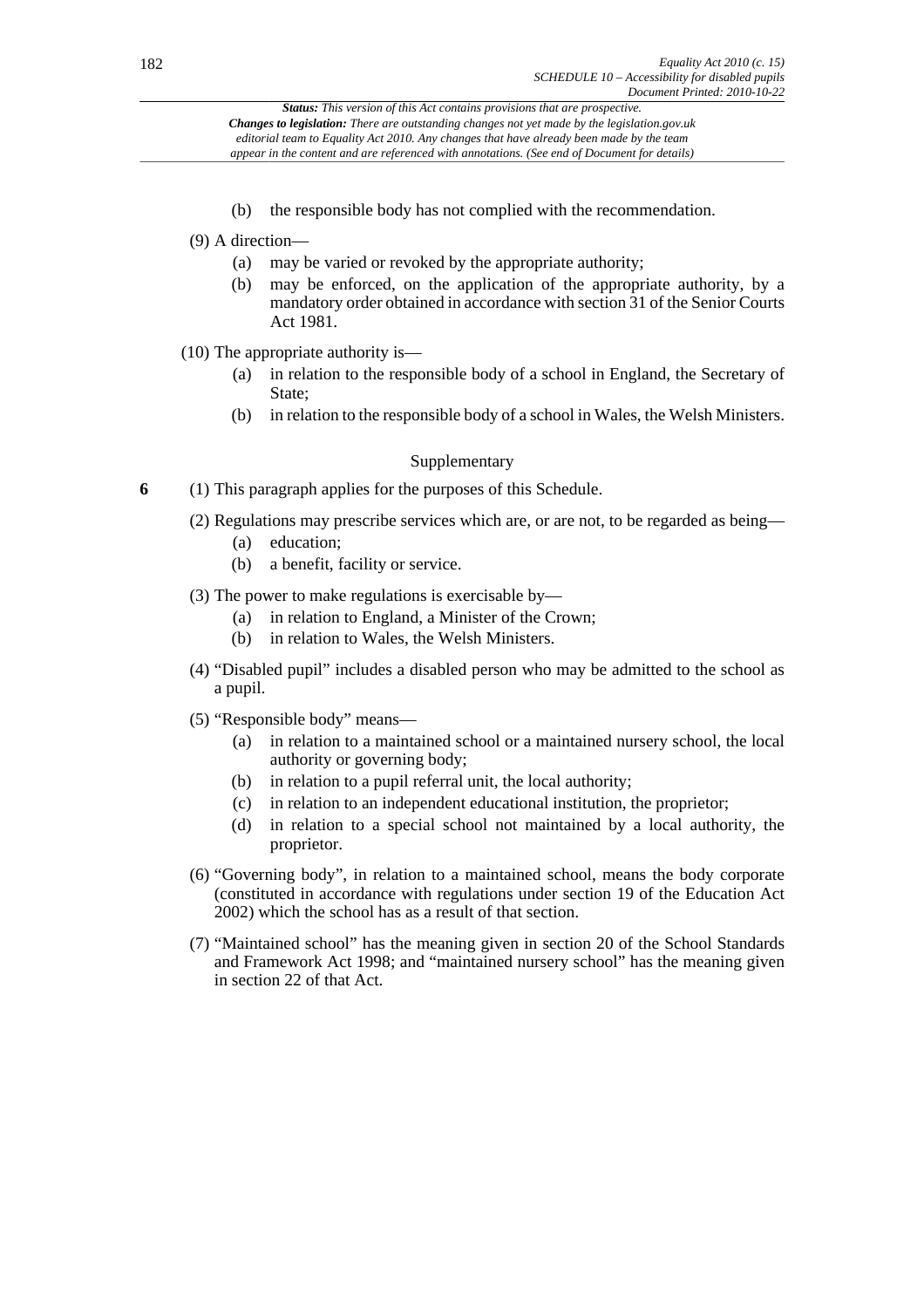#### SCHEDULE 11 Section 89

#### SCHOOLS: EXCEPTIONS

## **PART 1**

#### SEX DISCRIMINATION

Admission to single-sex schools

- **1** (1) Section 85(1), so far as relating to sex, does not apply in relation to a single-sex school.
	- (2) A single-sex school is a school which—
		- (a) admits pupils of one sex only, or
		- (b) on the basis of the assumption in sub-paragraph (3), would be taken to admit pupils of one sex only.
	- (3) That assumption is that pupils of the opposite sex are to be disregarded if—
		- (a) their admission to the school is exceptional, or
		- (b) their numbers are comparatively small and their admission is confined to particular courses or classes.
	- (4) In the case of a school which is a single-sex school by virtue of sub-paragraph (3)(b), section  $85(2)(a)$  to (d), so far as relating to sex, does not prohibit confining pupils of the same sex to particular courses or classes.

#### Single-sex boarding at schools

- **2** (1) Section 85(1), so far as relating to sex, does not apply in relation to admission as a boarder to a school to which this paragraph applies.
	- (2) Section 85(2)(a) to (d), so far as relating to sex, does not apply in relation to boarding facilities at a school to which this paragraph applies.
	- (3) This paragraph applies to a school (other than a single-sex school) which has some pupils as boarders and others as non-boarders and which—
		- (a) admits as boarders pupils of one sex only, or
		- (b) on the basis of the assumption in sub-paragraph (4), would be taken to admit as boarders pupils of one sex only.
	- (4) That assumption is that pupils of the opposite sex admitted as boarders are to be disregarded if their numbers are small compared to the numbers of other pupils admitted as boarders.

#### Single-sex schools turning co-educational

- **3** (1) If the responsible body of a single-sex school decides to alter its admissions arrangements so that the school will cease to be a single-sex school, the body may apply for a transitional exemption order in relation to the school.
	- (2) If the responsible body of a school to which paragraph 2 applies decides to alter its admissions arrangements so that the school will cease to be one to which that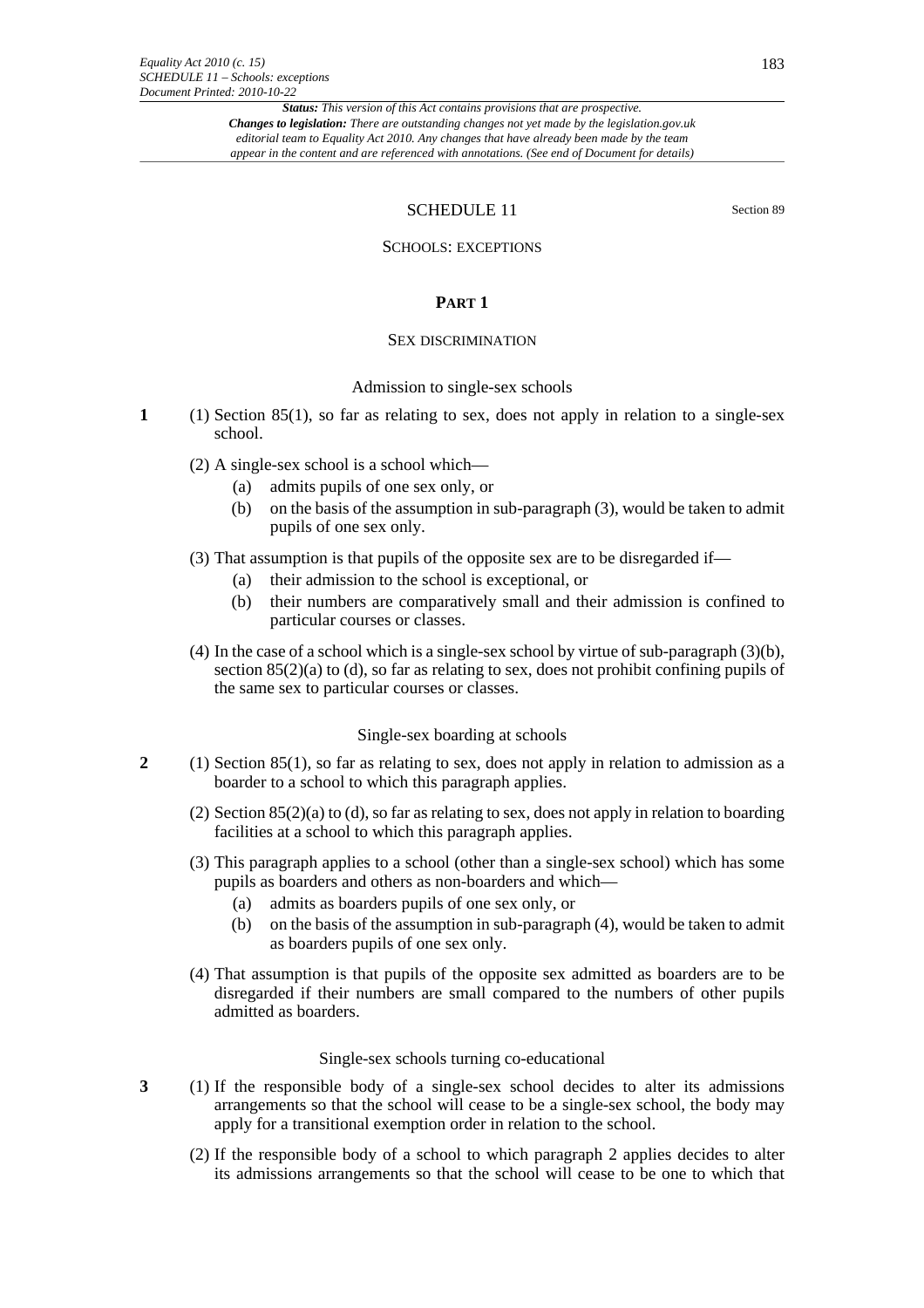paragraph applies, the body may apply for a transitional exemption order in relation to the school.

- (3) A transitional exemption order in relation to a school is an order which, during the period specified in the order as the transitional period, authorises—
	- (a) sex discrimination by the responsible body of the school in the arrangements it makes for deciding who is offered admission as a pupil;
	- (b) the responsible body, in the circumstances specified in the order, not to admit a person as a pupil because of the person's sex.
- (4) Paragraph 4 applies in relation to the making of transitional exemption orders.
- (5) The responsible body of a school does not contravene this Act, so far as relating to sex discrimination, if—
	- (a) in accordance with a transitional exemption order, or
	- (b) pending the determination of an application for a transitional exemption order in relation to the school,

it does not admit a person as a pupil because of the person's sex.

**4** (1) In the case of a maintained school within the meaning given by section 32 of the Education and Inspections Act 2006, a transitional exemption order may be made in accordance with such provision as is made in regulations under section 21 of that Act (orders made by local authority or adjudicator in relation to schools in England).

- (2) In the case of a school in Wales maintained by a local authority, a transitional exemption order may be made in accordance with paragraph 22 of Schedule 6, or paragraph 17 of Schedule 7, to the School Standards and Framework Act 1998 (orders made by Welsh Ministers).
- (3) In the case of a school in Scotland managed by an education authority or in respect of which the managers are for the time being receiving grants under section 73(c) or (d) of the Education (Scotland) Act 1980—
	- (a) the responsible body may submit to the Scottish Ministers an application for the making of a transitional exemption order, and
	- (b) the Scottish Ministers may make the order.
- (4) Where, under section 113A of the Learning and Skills Act 2000, the Learning and Skills Council for England make proposals to the Secretary of State for an alteration in the admissions arrangements of a single-sex school or a school to which paragraph 2 applies—
	- (a) the making of the proposals is to be treated as an application to the Secretary of State for the making of a transitional exemption order, and
	- (b) the Secretary of State may make the order.
- (5) Where proposals are made to the Welsh Ministers under section 113A of the Learning and Skills Act 2000 for an alteration in the admissions arrangements of a single-sex school or a school to which paragraph 2 applies—
	- (a) the making of the proposals is to be treated as an application to the Welsh Ministers for the making of a transitional exemption order, and
	- (b) the Welsh Ministers may make the order.
- (6) In the case of a school in England or Wales not coming within sub-paragraph (1), (2), (4) or (5) or an independent school in Scotland—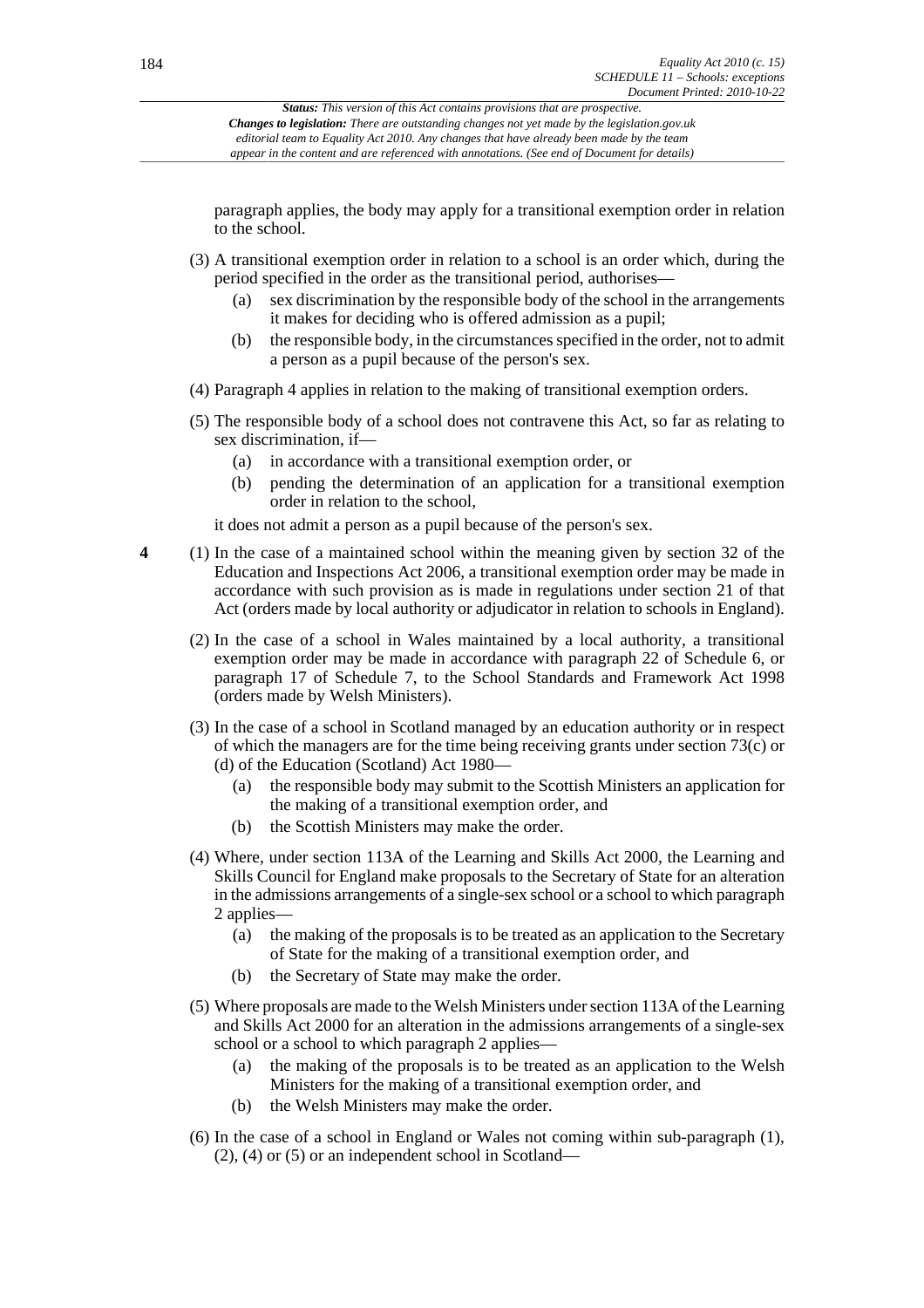(b) the Commission may make the order.

(7) An application under sub-paragraph (6) must specify—

- (a) the period proposed by the responsible body as the transitional period to be specified in the order,
- (b) the stages within that period by which the body proposes to move to the position where section  $85(1)(a)$  and (c), so far as relating to sex, is complied with, and
- (c) any other matters relevant to the terms and operation of the order applied for.
- (8) The Commission must not make an order on an application under sub-paragraph (6) unless satisfied that the terms of the application are reasonable, having regard to—
	- (a) the nature of the school's premises,
	- (b) the accommodation, equipment and facilities available, and
	- (c) the responsible body's financial resources.

# **PART 2**

## RELIGIOUS OR BELIEF-RELATED DISCRIMINATION

School with religious character etc.

- **5** Section 85(1) and (2)(a) to (d), so far as relating to religion or belief, does not apply in relation to—
	- (a) a school designated under section 69(3) of the School Standards and Framework Act 1998 (foundation or voluntary school with religious character);
	- (b) a school listed in the register of independent schools for England or for Wales, if the school's entry in the register records that the school has a religious ethos;
	- (c) a school transferred to an education authority under section 16 of the Education (Scotland) Act 1980 (transfer of certain schools to education authorities) which is conducted in the interest of a church or denominational body;
	- (d) a school provided by an education authority under section 17(2) of that Act (denominational schools);
	- (e) a grant-aided school (within the meaning of that Act) which is conducted in the interest of a church or denominational body;
	- (f) a school registered in the register of independent schools for Scotland if the school admits only pupils who belong, or whose parents belong, to one or more particular denominations;
	- (g) a school registered in that register if the school is conducted in the interest of a church or denominational body.

### Curriculum, worship, etc.

**6** Section 85(2)(a) to (d), so far as relating to religion or belief, does not apply in relation to anything done in connection with acts of worship or other religious observance organised by or on behalf of a school (whether or not forming part of the curriculum).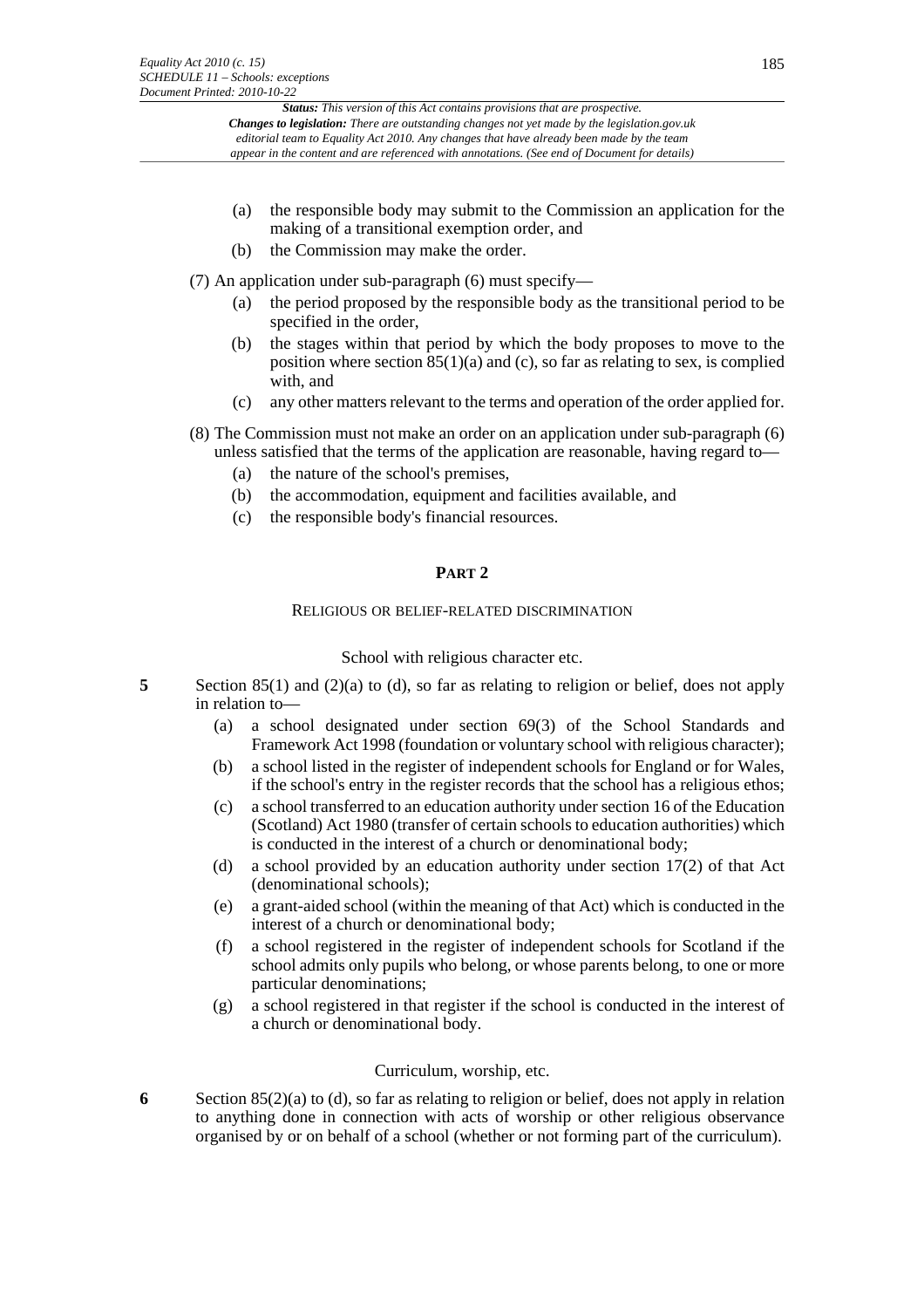| <b>Status:</b> This version of this Act contains provisions that are prospective.                   |  |
|-----------------------------------------------------------------------------------------------------|--|
| <b>Changes to legislation:</b> There are outstanding changes not yet made by the legislation gov.uk |  |
| editorial team to Equality Act 2010. Any changes that have already been made by the team            |  |
| appear in the content and are referenced with annotations. (See end of Document for details)        |  |
|                                                                                                     |  |

### Power to amend

- **7** (1) A Minister of the Crown may by order amend this Part of this Schedule—
	- (a) so as to add, vary or omit an exception to section 85;
	- (b) so as to make provision about the construction or application of section 19(2) (d) in relation to section 85.
	- (2) The power under sub-paragraph (1) is exercisable only in relation to religious or belief-related discrimination.
	- (3) Before making an order under this paragraph the Minister must consult—
		- (a) the Welsh Ministers,
		- (b) the Scottish Ministers, and
		- (c) such other persons as the Minister thinks appropriate.

## **PART 3**

#### DISABILITY DISCRIMINATION

## Permitted form of selection

- **8** (1) A person does not contravene section 85(1), so far as relating to disability, only by applying a permitted form of selection.
	- (2) In relation to England and Wales, a permitted form of selection is—
		- (a) in the case of a maintained school which is not designated as a grammar school under section 104 of the School Standards and Framework Act 1998, a form of selection mentioned in section 99(2) or (4) of that Act;
		- (b) in the case of a maintained school which is so designated, its selective admission arrangements (within the meaning of section 104 of that Act);
		- (c) in the case of an independent educational institution, arrangements which provide for some or all of its pupils to be selected by reference to general or special ability or aptitude, with a view to admitting only pupils of high ability or aptitude.

(3) In relation to Scotland, a permitted form of selection is—

- (a) in the case of a school managed by an education authority, arrangements approved by the Scottish Ministers for the selection of pupils for admission;
- (b) in the case of an independent school, arrangements which provide for some or all of its pupils to be selected by reference to general or special ability or aptitude, with a view to admitting only pupils of high ability or aptitude.
- (4) "Maintained school" has the meaning given in section 22 of the School Standards and Framework Act 1998.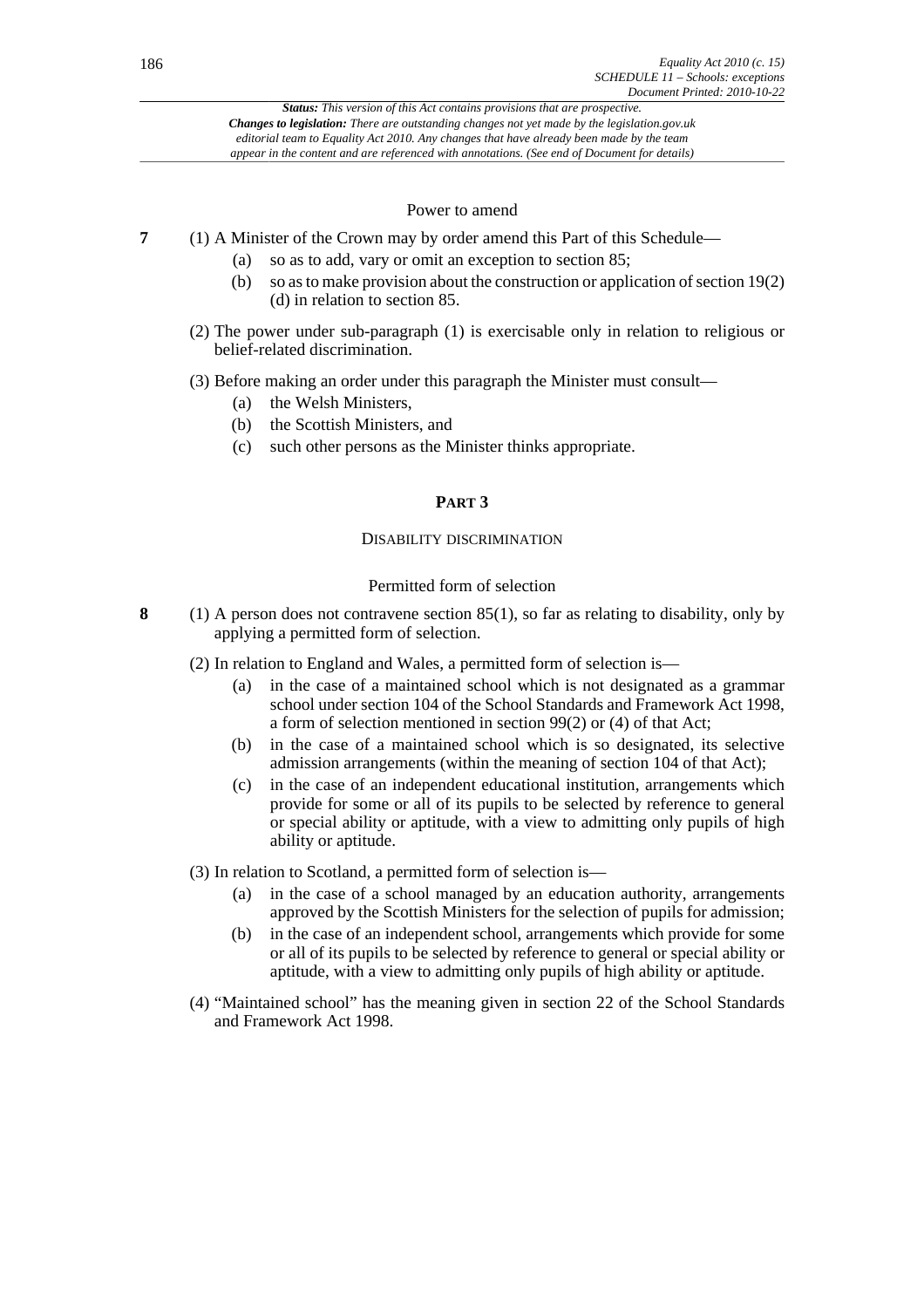#### FURTHER AND HIGHER EDUCATION EXCEPTIONS

## **PART 1**

#### SINGLE-SEX INSTITUTIONS, ETC.

Admission to single-sex institutions

- **1** (1) Section 91(1), so far as relating to sex, does not apply in relation to a single-sex institution.
	- (2) A single-sex institution is an institution to which section 91 applies, which—
		- (a) admits students of one sex only, or
		- (b) on the basis of the assumption in sub-paragraph (3), would be taken to admit students of one sex only.
	- (3) That assumption is that students of the opposite sex are to be disregarded if—
		- (a) their admission to the institution is exceptional, or
		- (b) their numbers are comparatively small and their admission is confined to particular courses or classes.
	- (4) In the case of an institution which is a single-sex institution by virtue of subparagraph  $(3)(b)$ , section  $91(2)(a)$  to  $(d)$ , so far as relating to sex, does not prohibit confining students of the same sex to particular courses or classes.

#### Single-sex institutions turning co-educational

- **2** (1) If the responsible body of a single-sex institution decides to alter its admissions arrangements so that the institution will cease to be a single-sex institution, the body may apply for a transitional exemption order in relation to the institution.
	- (2) A transitional exemption order relating to an institution is an order which, during the period specified in the order as the transitional period, authorises—
		- (a) sex discrimination by the responsible body of the institution in the arrangements it makes for deciding who is offered admission as a student;
		- (b) the responsible body, in the circumstances specified in the order, not to admit a person as a student because of the person's sex.
	- (3) Paragraph 3 applies in relation to the making of a transitional exemption order.
	- (4) The responsible body of an institution does not contravene this Act, so far as relating to sex discrimination, if —
		- (a) in accordance with a transitional exemption order, or
		- (b) pending the determination of an application for a transitional exemption order in relation to the institution,

it does not admit a person as a student because of the person's sex.

- (5) The responsible body of an institution does not contravene this Act, so far as relating to sex discrimination, if —
	- (a) in accordance with a transitional exemption order, or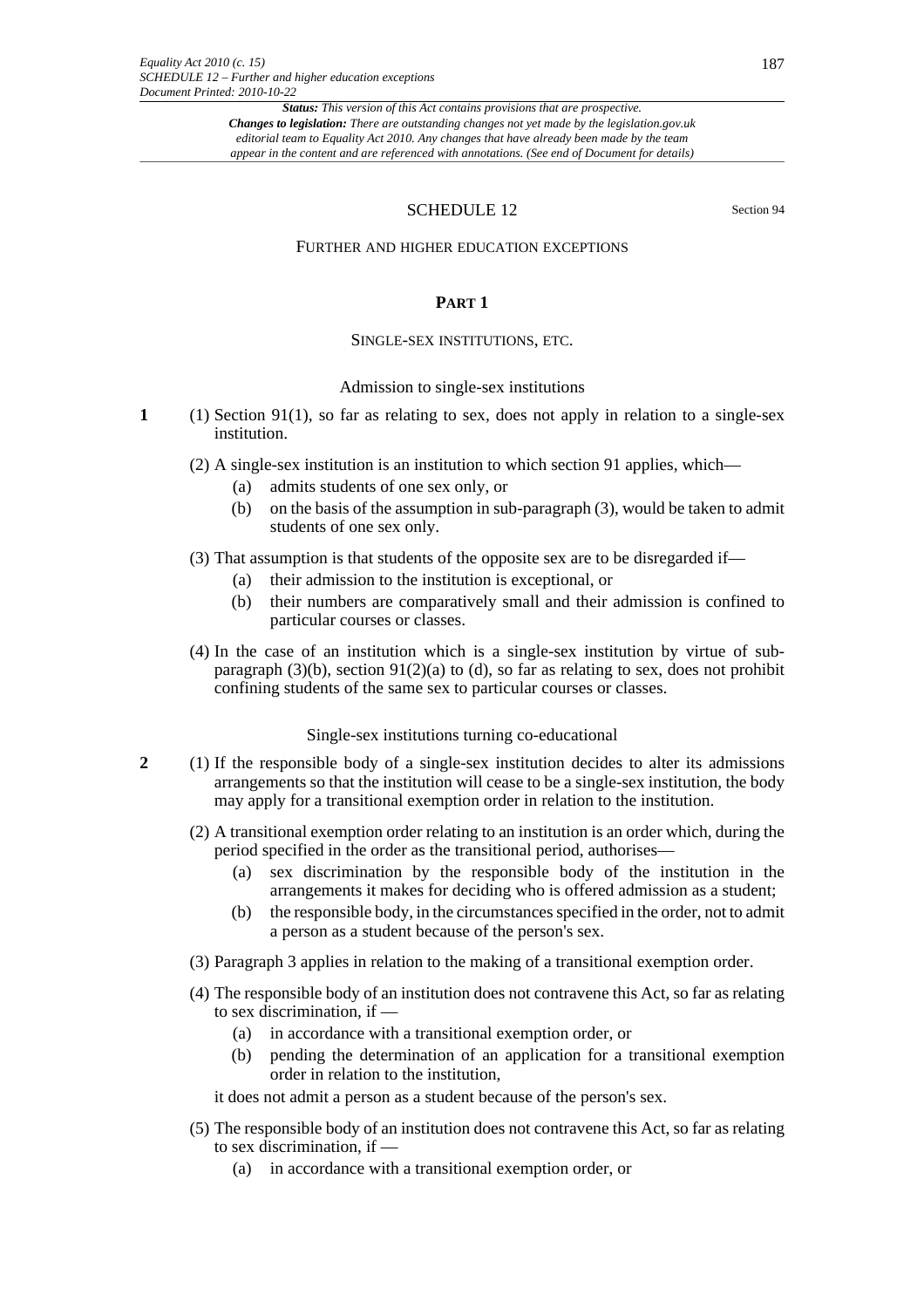(b) pending the determination of an application for a transitional exemption order in relation to the institution,

it discriminates in the arrangements it makes for deciding who is offered admission as a student.

- **3** (1) In the case of a single-sex institution—
	- (a) its responsible body may submit to the Commission an application for the making of a transitional exemption order, and
	- (b) the Commission may make the order.

(2) An application under sub-paragraph (1) must specify—

- (a) the period proposed by the responsible body as the transitional period to be specified in the order,
- (b) the stages, within that period, by which the body proposes to move to the position where section  $91(1)(a)$  and (c), so far as relating to sex, is complied with, and
- (c) any other matters relevant to the terms and operation of the order applied for.
- (3) The Commission must not make an order on an application under sub-paragraph (1) unless satisfied that the terms of the application are reasonable, having regard to—
	- (a) the nature of the institution's premises,
	- (b) the accommodation, equipment and facilities available, and
	- (c) the responsible body's financial resources.

# **PART 2**

# OTHER EXCEPTIONS

### Occupational requirements

**4** A person (P) does not contravene section 91(1) or (2) if P shows that P's treatment of another person relates only to training that would help fit that other person for work the offer of which the other person could be refused in reliance on Part 1 of Schedule 9.

### Institutions with a religious ethos

- **5** (1) The responsible body of an institution which is designated for the purposes of this paragraph does not contravene section 91(1), so far as relating to religion or belief, if, in the admission of students to a course at the institution—
	- (a) it gives preference to persons of a particular religion or belief,
	- (b) it does so to preserve the institution's religious ethos, and
	- (c) the course is not a course of vocational training.
	- (2) A Minister of the Crown may by order designate an institution if satisfied that the institution has a religious ethos.

### Benefits dependent on marital status, etc.

**6** A person does not contravene section 91, so far as relating to sexual orientation, by providing married persons and civil partners (to the exclusion of all other persons) with access to a benefit, facility or service.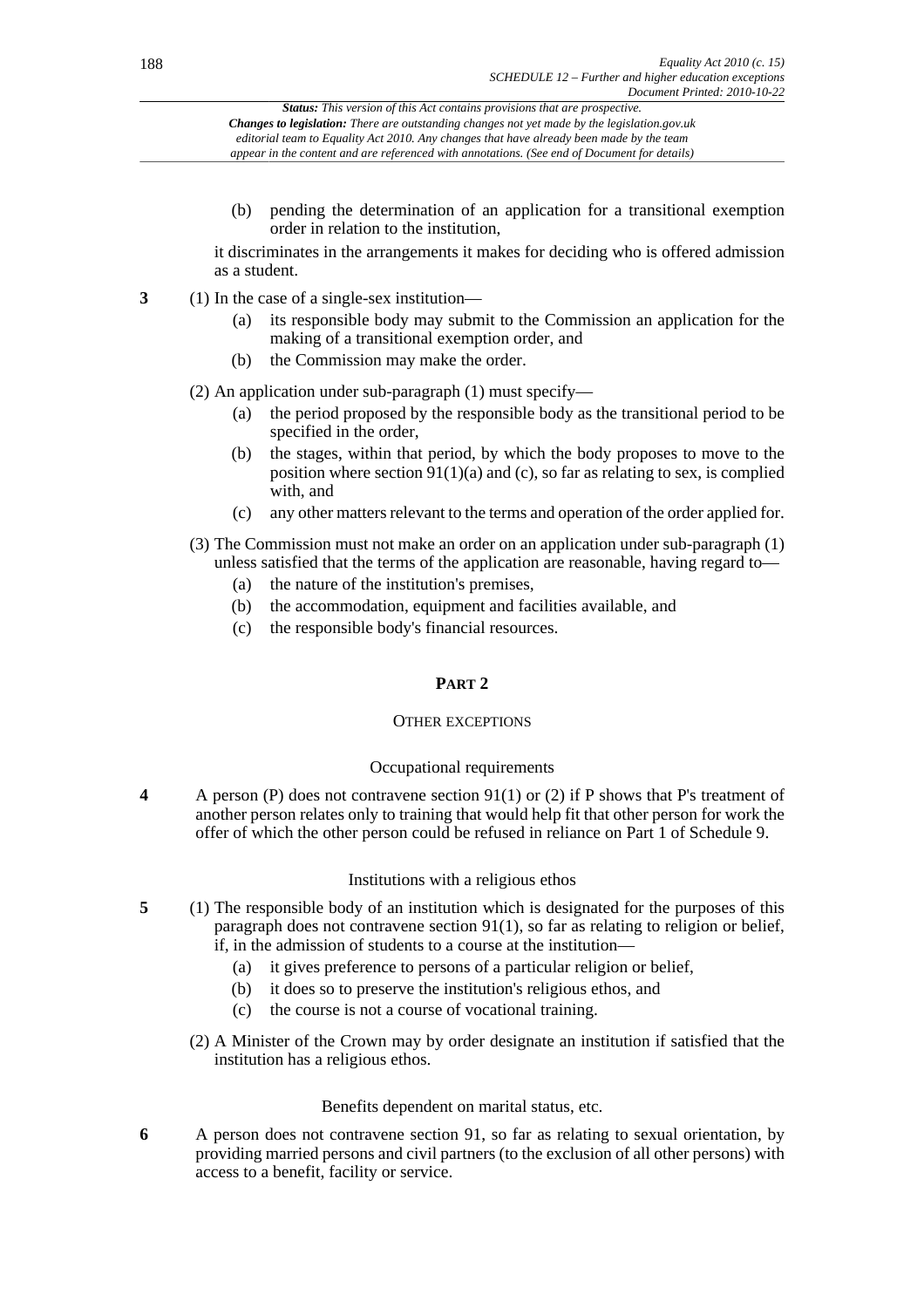## Child care

**7** (1) A person does not contravene section 91(2)(b) or (d), so far as relating to age, only by providing, or making arrangements for or facilitating the provision of, care for children of a particular age group.

(2) Facilitating the provision of care for a child includes—

- (a) paying for some or all of the cost of the provision;
- (b) helping a parent of the child to find a suitable person to provide care for the child;
- (c) enabling a parent of the child to spend more time providing care for the child or otherwise assisting the parent with respect to the care that the parent provides for the child.

(3) A child is a person who has not attained the age of 17.

(4) A reference to care includes a reference to supervision.

# SCHEDULE 13 Section 98

## EDUCATION: REASONABLE ADJUSTMENTS

### Preliminary

**1** This Schedule applies where a duty to make reasonable adjustments is imposed on A by this Part.

## The duty for schools

- **2** (1) This paragraph applies where A is the responsible body of a school to which section 85 applies.
	- (2) A must comply with the first and third requirements.
	- (3) For the purposes of this paragraph—
		- (a) the reference in section 20(3) to a provision, criterion or practice is a reference to a provision, criterion or practice applied by or on behalf of A;
		- (b) the reference in section 20(3) or (5) to a disabled person is—
			- (i) in relation to a relevant matter within sub-paragraph  $(4)(a)$ , a reference to disabled persons generally;
			- (ii) in relation to a relevant matter within sub-paragraph  $(4)(b)$ , a reference to disabled pupils generally.

### (4) In relation to each requirement, the relevant matters are—

- (a) deciding who is offered admission as a pupil;
- (b) provision of education or access to a benefit, facility or service.

The duty for further or higher education institutions

**3** (1) This paragraph applies where A is the responsible body of an institution to which section 91 applies.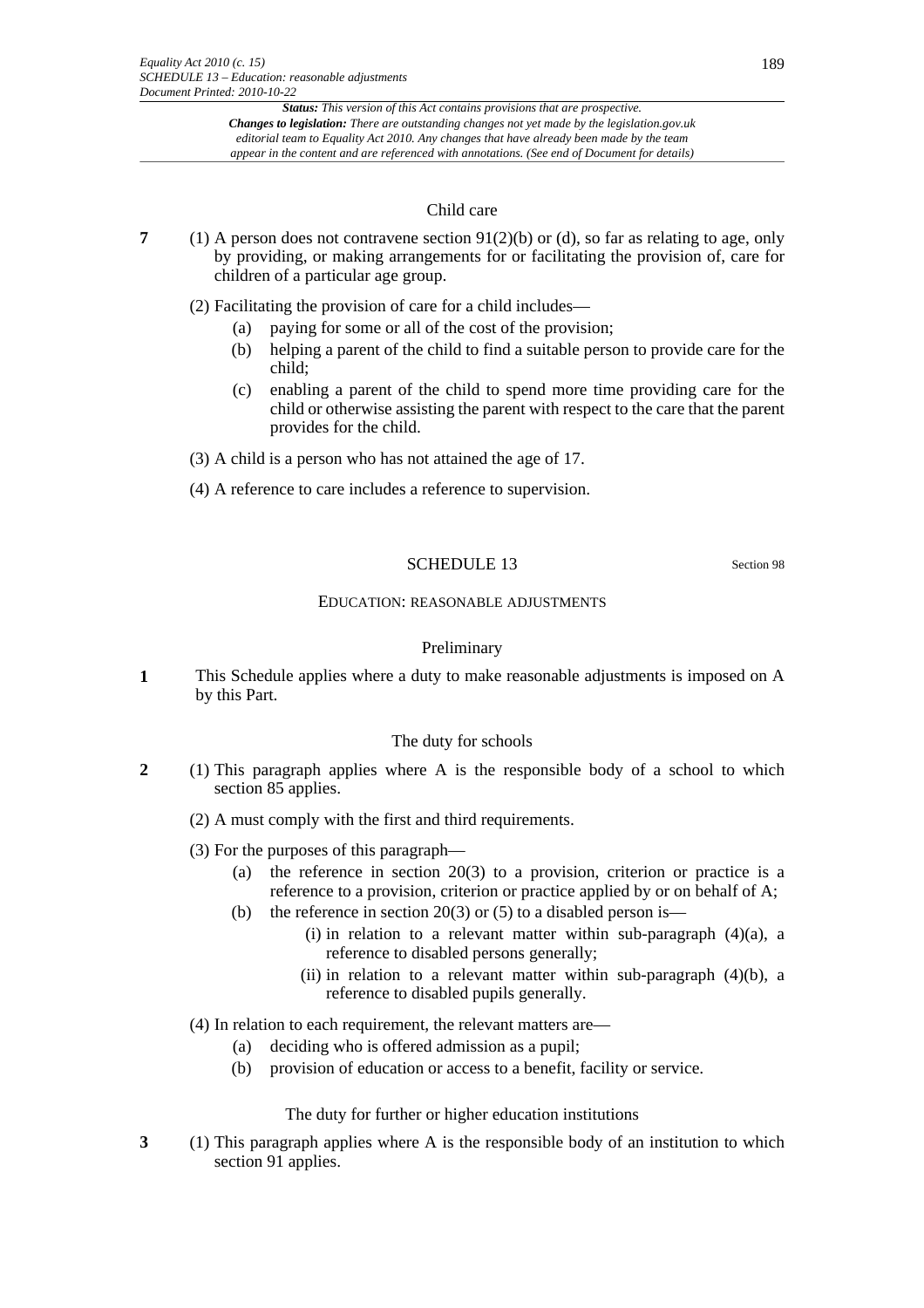- (2) A must comply with the first, second and third requirements.
- (3) For the purposes of this paragraph—
	- (a) the reference in section 20(3) to a provision, criterion or practice is a reference to a provision, criterion or practice applied by or on behalf of A;
	- (b) the reference in section  $20(4)$  to a physical feature is a reference to a physical feature of premises occupied by A;
	- (c) the reference in section 20(3), (4) or (5) to a disabled person is—
		- (i) in relation to a relevant matter within sub-paragraph  $(4)(a)$ , a reference to disabled persons generally;
		- (ii) in relation to a relevant matter within sub-paragraph  $(4)(b)$  or  $(c)$ , a reference to disabled students generally;
		- (iii) in relation to a relevant matter within sub-paragraph  $(4)(d)$  or  $(e)$ below, a reference to an interested disabled person.

(4) In relation to each requirement, the relevant matters are—

- (a) deciding who is offered admission as a student;
- (b) provision of education;
- (c) access to a benefit, facility or service;
- (d) deciding on whom a qualification is conferred;
- (e) a qualification that A confers.
- **4** (1) An interested disabled person is a disabled person who, in relation to a relevant matter specified in the first column of the table, is of a description specified in the second column.

| Case                                             | <b>Description of disabled</b><br>person                                                                               |
|--------------------------------------------------|------------------------------------------------------------------------------------------------------------------------|
| Deciding upon whom to confer a<br>qualification. | A person who is, or has notified A that<br>the person may be, an applicant for the<br>conferment of the qualification. |
| A qualification that A confers.                  | An applicant for the conferment by A of<br>the qualification.<br>A person on whom A confers the<br>qualification.      |

- (2) A provision, criterion or practice does not include the application of a competence standard.
- (3) A competence standard is an academic, medical or other standard applied for the purpose of determining whether or not a person has a particular level of competence or ability.

The duty relating to certain other further or higher education courses

**5** (1) This paragraph applies where A is the responsible body in relation to a course to which section 92 applies.

(2) A must comply with the first, second and third requirements; but if A is the governing body of a maintained school (within the meaning given by that section), A is not required to comply with the second requirement.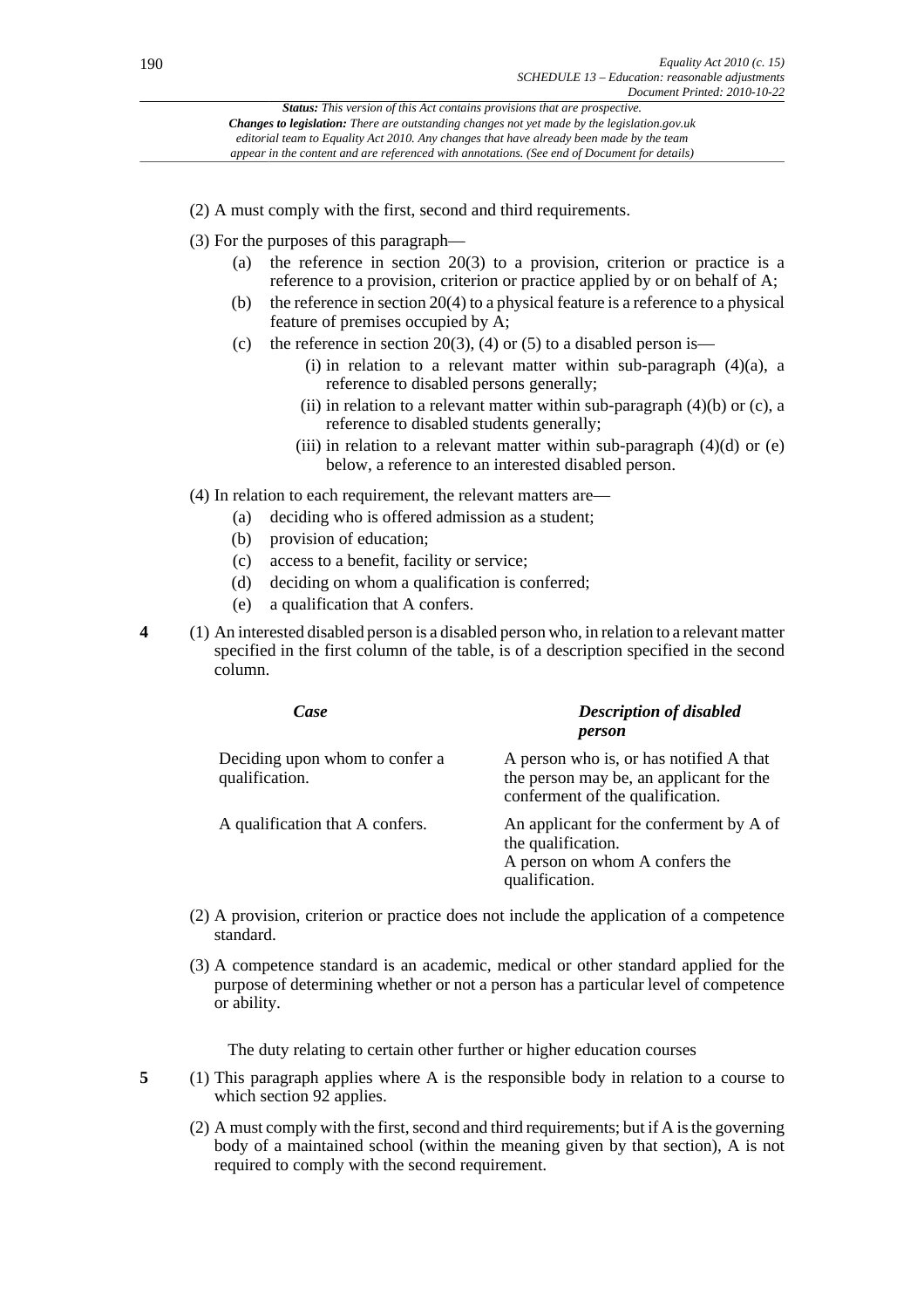(3) For the purposes of this paragraph—

- (a) the reference in section 20(3) to a provision, criterion or practice is a reference to a provision, criterion or practice applied by or on behalf of A;
- (b) the reference in section 20(4) to a physical feature is a reference to a physical feature of premises occupied by A;
- (c) the reference in section 20(3), (4) or (5) to a disabled person is—
	- (i) in relation to a relevant matter within sub-paragraph  $(4)(a)$ , a reference to disabled persons generally;
	- (ii) in relation to a relevant matter within sub-paragraph  $(4)(b)$ , a reference to disabled persons generally who are enrolled on the course.

(4) In relation to each requirement, the relevant matters are—

- (a) arrangements for enrolling persons on a course of further or higher education secured by A;
- (b) services provided by A for persons enrolled on the course.

The duty relating to recreational or training facilities

- **6** (1) This paragraph applies where A is the responsible body in relation to facilities to which section 93 applies.
	- (2) A must comply with the first, second and third requirements.
	- (3) For the purposes of this paragraph—
		- (a) the reference in section 20(3) to a provision, criterion or practice is a reference to a provision, criterion or practice applied by or on behalf of A;
		- (b) the reference in section  $20(4)$  to a physical feature is a reference to a physical feature of premises occupied by A;
		- (c) the reference in section 20(3), (4) or (5) to a disabled person is a reference to disabled persons generally.
	- (4) In relation to each requirement, the relevant matter is A's arrangements for providing the recreational or training facilities.

# Code of practice

**7** In deciding whether it is reasonable for A to have to take a step for the purpose of complying with the first, second or third requirement, A must have regard to relevant provisions of a code of practice issued under section 14 of the Equality Act 2006.

# Confidentiality requests

- **8** (1) This paragraph applies if a person has made a confidentiality request of which A is aware.
	- (2) In deciding whether it is reasonable for A to have to take a step in relation to that person so as to comply with the first, second or third requirement, A must have regard to the extent to which taking the step is consistent with the request.
	- (3) In a case within paragraph 2, a "confidentiality request" is a request—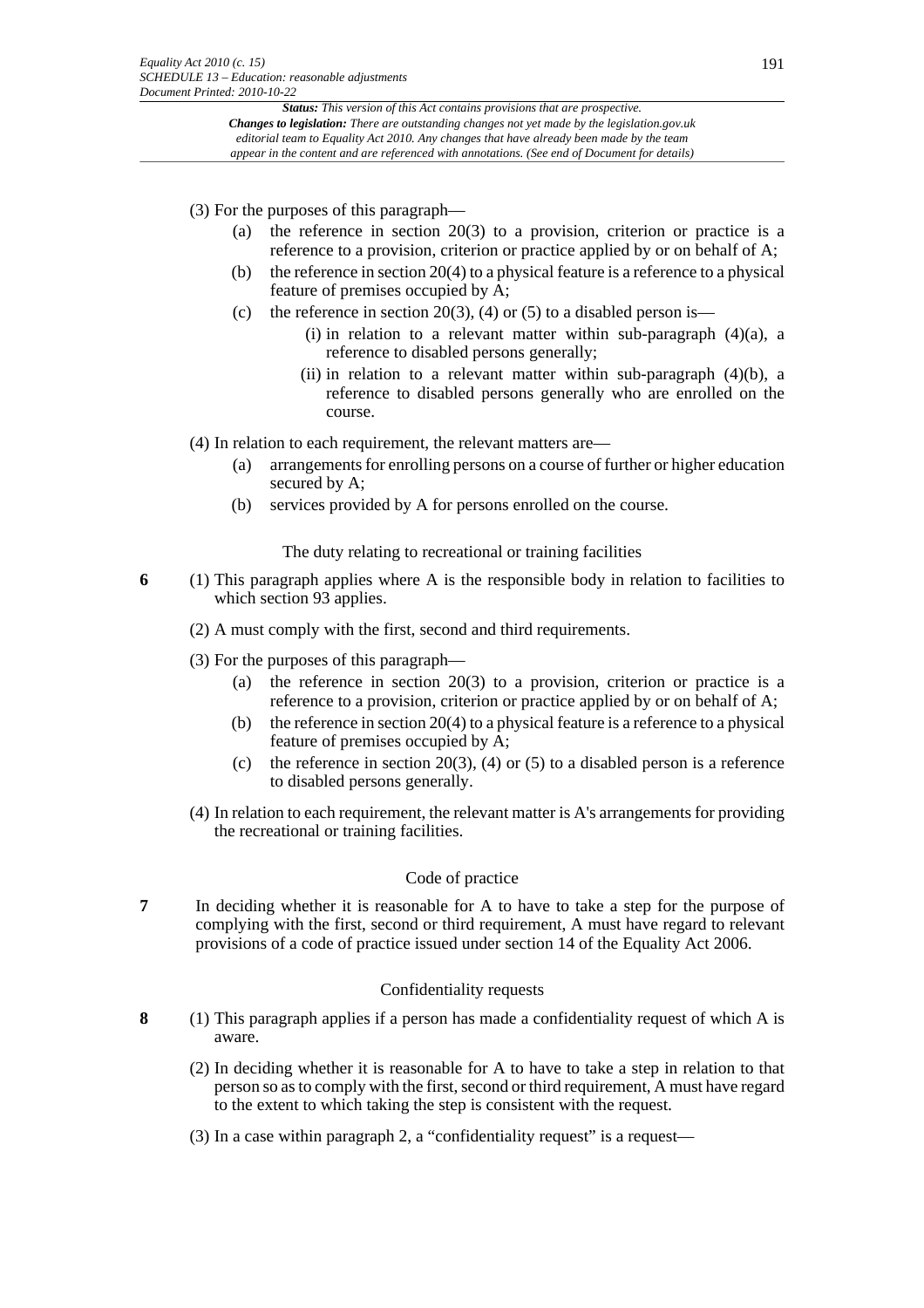|   | <b>Status:</b> This version of this Act contains provisions that are prospective.                                                                                                      |  |
|---|----------------------------------------------------------------------------------------------------------------------------------------------------------------------------------------|--|
|   | Changes to legislation: There are outstanding changes not yet made by the legislation.gov.uk                                                                                           |  |
|   | editorial team to Equality Act 2010. Any changes that have already been made by the team                                                                                               |  |
|   | appear in the content and are referenced with annotations. (See end of Document for details)                                                                                           |  |
|   | that the nature or existence of a disabled person's disability be treated as<br>(a)<br>confidential, and                                                                               |  |
|   | which satisfies either of the following conditions.<br>(b)                                                                                                                             |  |
|   | (4) The first condition is that the request is made by the person's parent.                                                                                                            |  |
|   | $(5)$ The second condition is that—                                                                                                                                                    |  |
|   | it is made by the person, and<br>(a)                                                                                                                                                   |  |
|   | (b)<br>A reasonably believes that the person has sufficient understanding of the<br>nature and effect of the request.                                                                  |  |
|   | (6) In a case within paragraph 3, a "confidentiality request" is a request by a disabled<br>person that the nature or existence of the person's disability be treated as confidential. |  |
|   | The duty for general qualifications bodies                                                                                                                                             |  |
| 9 | (1) This paragraph applies where A is a qualifications body for the purposes of<br>section 96.                                                                                         |  |
|   | (2) Paragraphs 3 and 4(1), so far as relating to qualifications, apply to a qualifications<br>body as they apply to a responsible body.                                                |  |
|   | $(3)$ This paragraph is subject to section 96(7).                                                                                                                                      |  |
|   |                                                                                                                                                                                        |  |
|   | <b>SCHEDULE 14</b><br>Section 99                                                                                                                                                       |  |
|   | EDUCATIONAL CHADITIES AND ENDOWMENTS                                                                                                                                                   |  |

# EDUCATIONAL CHARITIES AND ENDOWMENTS

# Educational charities

- **1** (1) This paragraph applies to a trust deed or other instrument—
	- (a) which concerns property applicable for or in connection with the provision of education in an establishment in England and Wales to which section 85 or 91 applies, and
	- (b) which in any way restricts the benefits available under the instrument to persons of one sex.
	- (2) Sub-paragraph (3) applies if, on the application of the trustees or the responsible body (within the meaning of that section), a Minister of the Crown is satisfied that the removal or modification of the restriction would be conducive to the advancement of education without sex discrimination.
	- (3) The Minister may by order make such modifications of the instrument as appear to the Minister expedient for removing or modifying the restriction.
	- (4) If the trust was created by a gift or bequest, an order must not be made until the end of the period of 25 years after the date when the gift or bequest took effect.
	- (5) Sub-paragraph (4) does not apply if the donor or the personal representatives of the donor or testator consent in writing to making the application for the order.
	- (6) The Minister must require the applicant to publish a notice—
		- (a) containing particulars of the proposed order;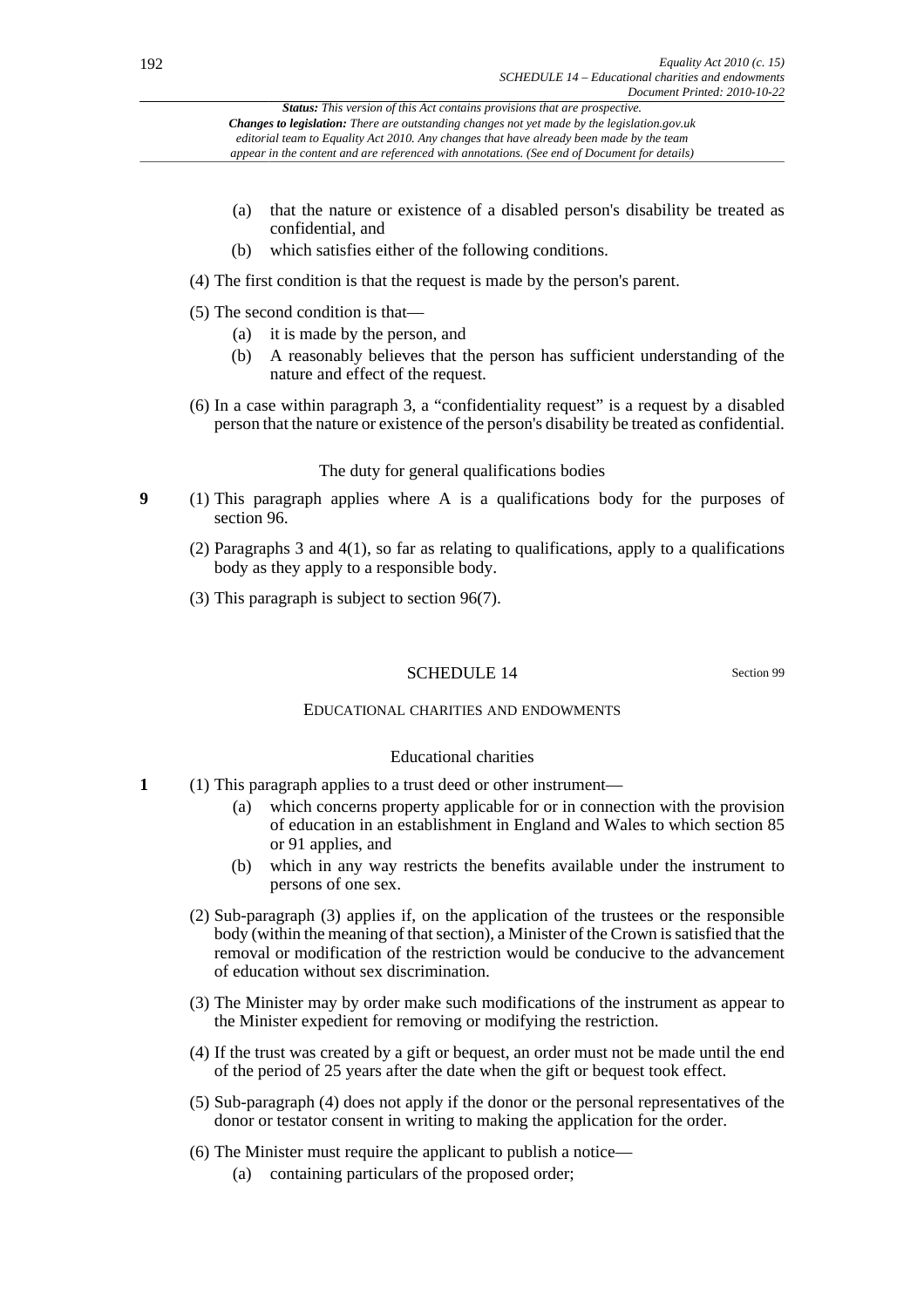- (b) stating that representations may be made to the Minister within a period specified in the notice.
- (7) The period must be not less than one month beginning with the day after the date of the notice.
- (8) The applicant must publish the notice in the manner specified by the Minister.
- (9) The cost of publication may be paid out of the property of the trust.
- (10) Before making the order, the Minister must take account of representations made in accordance with the notice.

### Educational endowments

- **2** (1) This paragraph applies to an educational endowment—
	- (a) to which section 104 of the Education (Scotland) Act 1980 applies, and
	- (b) which in any way restricts the benefit of the endowment to persons of one sex.
	- (2) Sub-paragraph (3) applies if, on the application of the governing body of an educational endowment, the Scottish Ministers are satisfied that the removal or modification of the provision which restricts the benefit of the endowment to persons of one sex would be conducive to the advancement of education without sex discrimination.
	- (3) The Scottish Ministers may by order make such provision as they think expedient for removing or modifying the restriction.
	- (4) If the Scottish Ministers propose to make such an order they must publish a notice in such manner as they think sufficient for giving information to persons they think may be interested in the endowment—
		- (a) containing particulars of the proposed order;
		- (b) stating that representations may be made with respect to the proposal within such period as is specified in the notice.
	- (5) The period must be not less than one month beginning with the day after the date of publication of the notice.
	- (6) The cost of publication is to be paid out of the funds of the endowment to which the notice relates.
	- (7) Before making an order, the Scottish Ministers—
		- (a) must consider representations made in accordance with the notice;
		- (b) may cause a local inquiry to be held into the representations under section 67 of the Education (Scotland) Act 1980.
	- (8) A reference to an educational endowment includes a reference to—
		- (a) a scheme made or approved for the endowment under Part 6 of the Education (Scotland) Act 1980;
		- (b) in the case of an endowment the governing body of which is entered in the Scottish Charity Register, a scheme approved for the endowment under section 39 or 40 of the Charities and Trustee Investment (Scotland) Act 2005  $(\text{asp }10)$ ;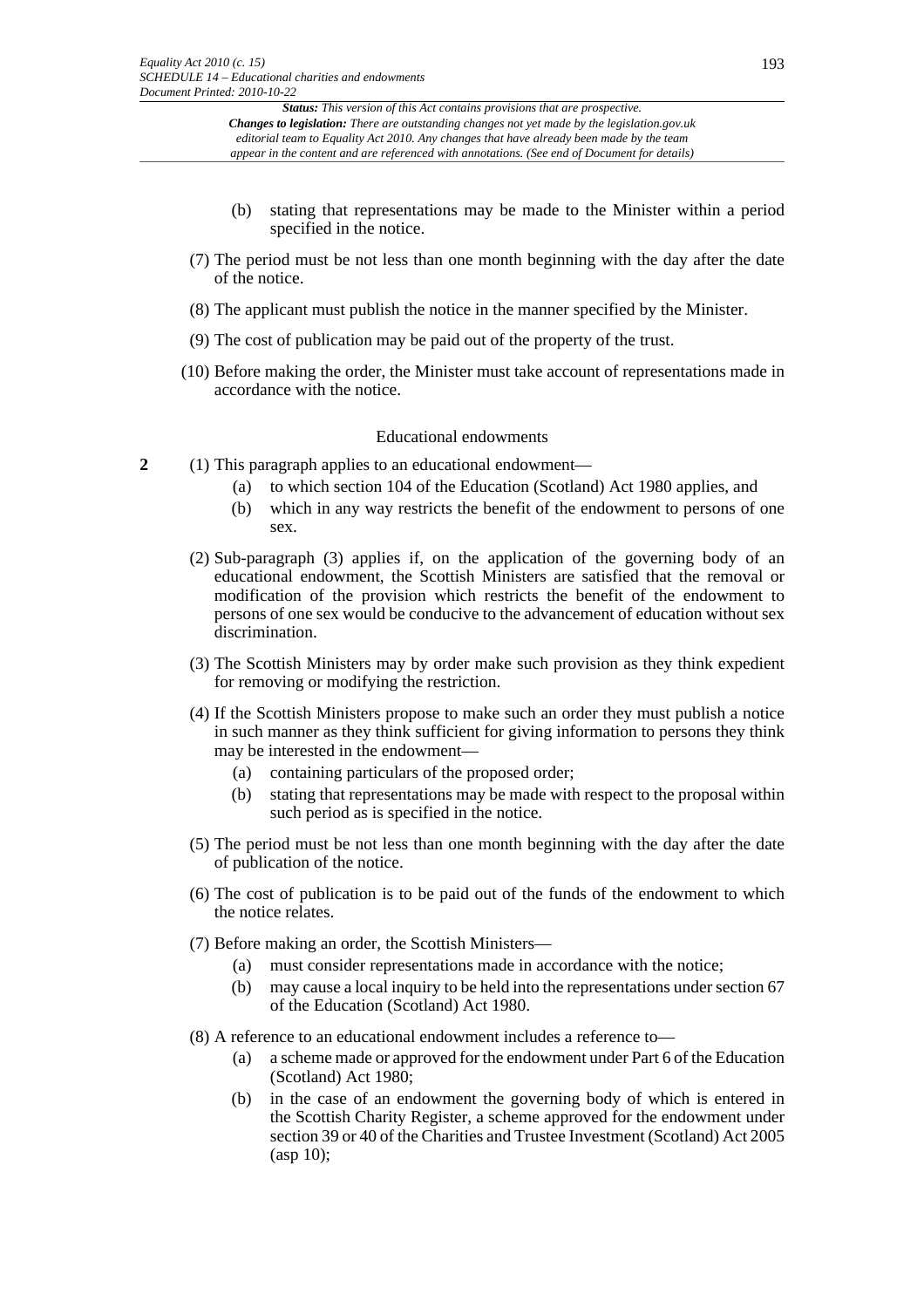- (c) an endowment which is, by virtue of section 108(1) of the Education (Scotland) Act 1980, treated as if it were an educational endowment (or which would, but for the disapplication of that section by section 122(4) of that Act, be so treated);
- (d) a university endowment, the Carnegie Trust, a theological endowment and a new endowment.
- (9) Expressions used in this paragraph and in Part 6 of the Education (Scotland) Act 1980 have the same meaning in this paragraph as in that Part.

### SCHEDULE 15 Section 107

### ASSOCIATIONS: REASONABLE ADJUSTMENTS

#### Preliminary

**1** This Schedule applies where a duty to make reasonable adjustments is imposed on an association (A) by this Part.

## The duty

- **2** (1) A must comply with the first, second and third requirements.
	- (2) For the purposes of this paragraph, the reference in section  $20(3)$ , (4) or (5) to a disabled person is a reference to disabled persons who—
		- (a) are, or are seeking to become or might wish to become, members,
		- (b) are associates, or
		- (c) are, or are likely to become, guests.
	- (3) Section 20 has effect as if, in subsection (4), for "to avoid the disadvantage" there were substituted—
		- "(a) to avoid the disadvantage, or
		- (b) to adopt a reasonable alternative method of affording access to the benefit, facility or service or of admitting persons to membership or inviting persons as guests."
	- (4) In relation to the first and third requirements, the relevant matters are—
		- (a) access to a benefit, facility or service;
		- (b) members' or associates' retaining their rights as such or avoiding having them varied;
		- (c) being admitted to membership or invited as a guest.
	- (5) In relation to the second requirement, the relevant matters are—
		- (a) access to a benefit, facility or service;
		- (b) being admitted to membership or invited as a guest.
	- (6) In relation to the second requirement, a physical feature includes a physical feature brought by or on behalf of A, in the course of or for the purpose of providing a benefit, facility or service, on to premises other than those that A occupies (as well as including a physical feature in or on premises that A occupies).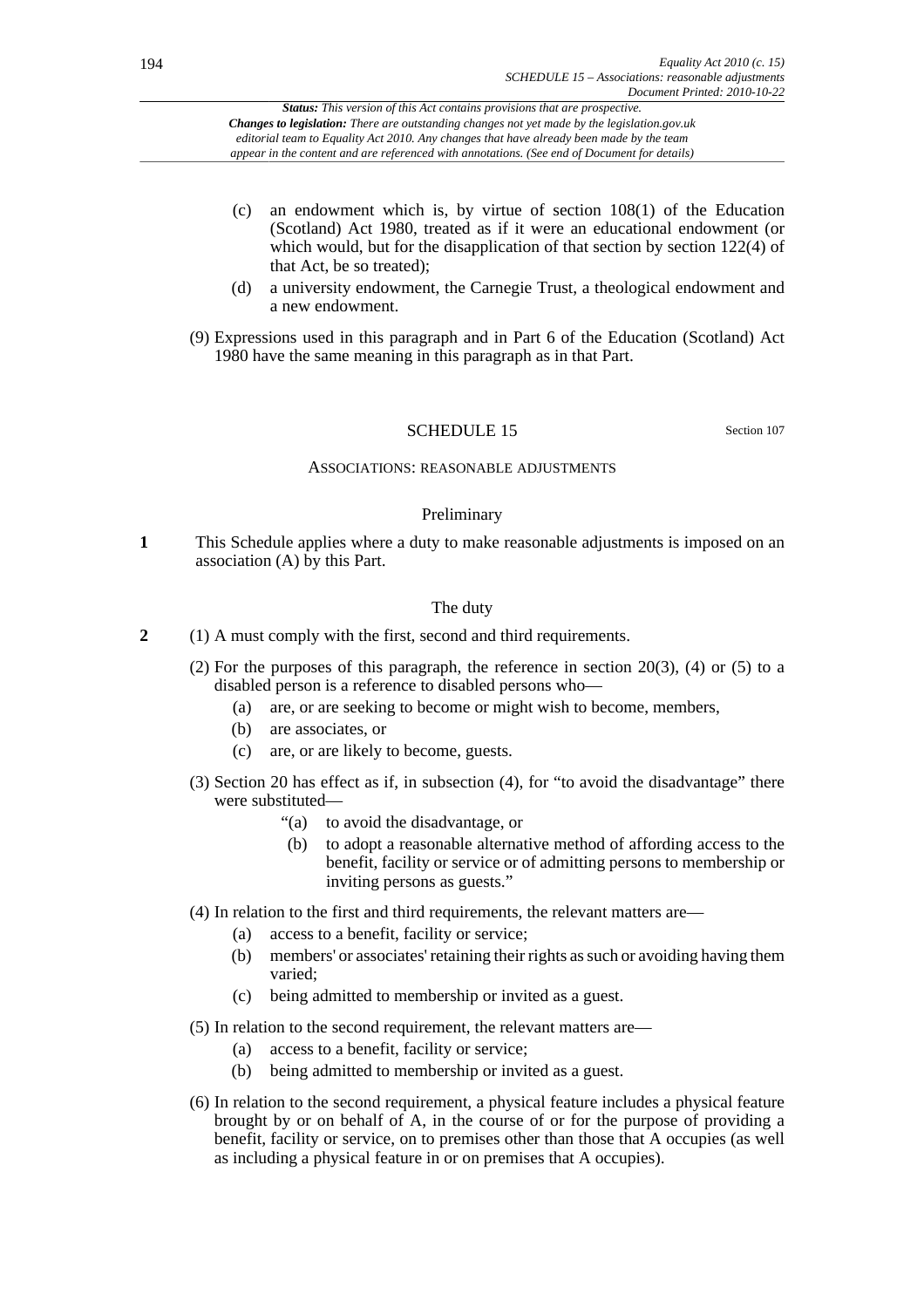—

*Status: This version of this Act contains provisions that are prospective. Changes to legislation: There are outstanding changes not yet made by the legislation.gov.uk editorial team to Equality Act 2010. Any changes that have already been made by the team appear in the content and are referenced with annotations. (See end of Document for details)*

- (7) Nothing in this paragraph requires A to take a step which would fundamentally alter
	- (a) the nature of the benefit, facility or service concerned, or
	- (b) the nature of the association.
- (8) Nor does anything in this paragraph require a member or associate in whose house meetings of the association take place to make adjustments to a physical feature of the house.

#### SCHEDULE 16 Section 107

#### ASSOCIATIONS: EXCEPTIONS

#### Single characteristic associations

- **1** (1) An association does not contravene section 101(1) by restricting membership to persons who share a protected characteristic.
	- (2) An association that restricts membership to persons who share a protected characteristic does not breach section 101(3) by restricting the access by associates to a benefit, facility or service to such persons as share the characteristic.
	- (3) An association that restricts membership to persons who share a protected characteristic does not breach section 102(1) by inviting as guests, or by permitting to be invited as guests, only such persons as share the characteristic.
	- (4) Sub-paragraphs (1) to (3), so far as relating to race, do not apply in relation to colour.
	- (5) This paragraph does not apply to an association that is a registered political party.

#### Health and safety

- **2** (1) An association (A) does not discriminate against a pregnant woman in contravention of section  $101(1)(b)$  because she is pregnant if—
	- (a) the terms on which A is prepared to admit her to membership include a term intended to remove or reduce a risk to her health or safety,
	- (b) A reasonably believes that admitting her to membership on terms which do not include that term would create a risk to her health or safety,
	- (c) the terms on which A is prepared to admit persons with other physical conditions to membership include a term intended to remove or reduce a risk to their health or safety, and
	- (d) A reasonably believes that admitting them to membership on terms which do not include that term would create a risk to their health or safety.
	- (2) Sub-paragraph (1) applies to section  $102(1)(b)$  as it applies to section  $101(1)(b)$ ; and for that purpose a reference to admitting a person to membership is to be read as a reference to inviting the person as a guest or permitting the person to be invited as a guest.
	- (3) An association (A) does not discriminate against a pregnant woman in contravention of section  $101(2)(a)$  or  $(3)(a)$  or  $102(2)(a)$  because she is pregnant if—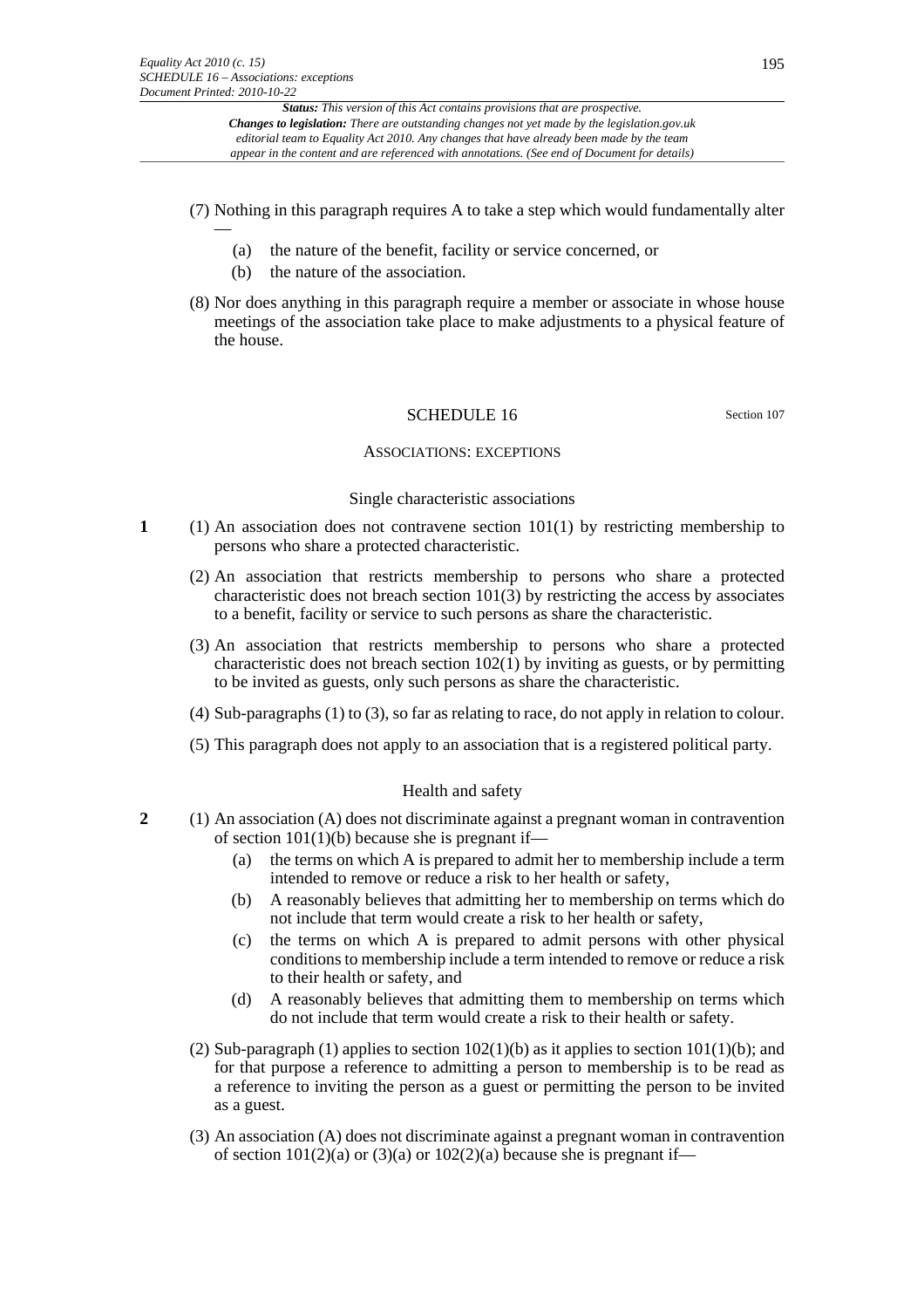*Status: This version of this Act contains provisions that are prospective. Changes to legislation: There are outstanding changes not yet made by the legislation.gov.uk editorial team to Equality Act 2010. Any changes that have already been made by the team appear in the content and are referenced with annotations. (See end of Document for details)* (a) the way in which A affords her access to a benefit, facility or service is intended to remove or reduce a risk to her health or safety, (b) A reasonably believes that affording her access to the benefit, facility or service otherwise than in that way would create a risk to her health or safety, (c) A affords persons with other physical conditions access to the benefit, facility or service in a way that is intended to remove or reduce a risk to their health or safety, and (d) A reasonably believes that affording them access to the benefit, facility or service otherwise than in that way would create a risk to their health or safety. (4) An association (A) which does not afford a pregnant woman access to a benefit, facility or service does not discriminate against her in contravention of section 101(2) (a) or  $(3)(a)$  or  $102(2)(a)$  because she is pregnant if— (a) A reasonably believes that affording her access to the benefit, facility or service would, because she is pregnant, create a risk to her health or safety, (b) A does not afford persons with other physical conditions access to the benefit, facility or service, and (c) the reason for not doing so is that A reasonably believes that affording them access to the benefit, facility or service would create a risk to their health or safety. (5) An association (A) does not discriminate against a pregnant woman under section  $101(2)(c)$  or  $(3)(c)$  because she is pregnant if— (a) the variation of A's terms of membership, or rights as an associate, is intended to remove or reduce a risk to her health or safety, (b) A reasonably believes that not making the variation to A's terms or rights would create a risk to her health or safety, (c) A varies the terms of membership, or rights as an associate, of persons with other physical conditions, (d) the variation of their terms or rights is intended to remove or reduce a risk to their health or safety, and (e) A reasonably believes that not making the variation to their terms or rights would create a risk to their health or safety. SCHEDULE 17 Section 116 DISABLED PUPILS: ENFORCEMENT **PART 1 INTRODUCTORY 1** In this Schedule— "the Tribunal" means—

- (a) in relation to a school in England, the First-tier Tribunal;
- (b) in relation to a school in Wales, the Special Educational Needs Tribunal for Wales;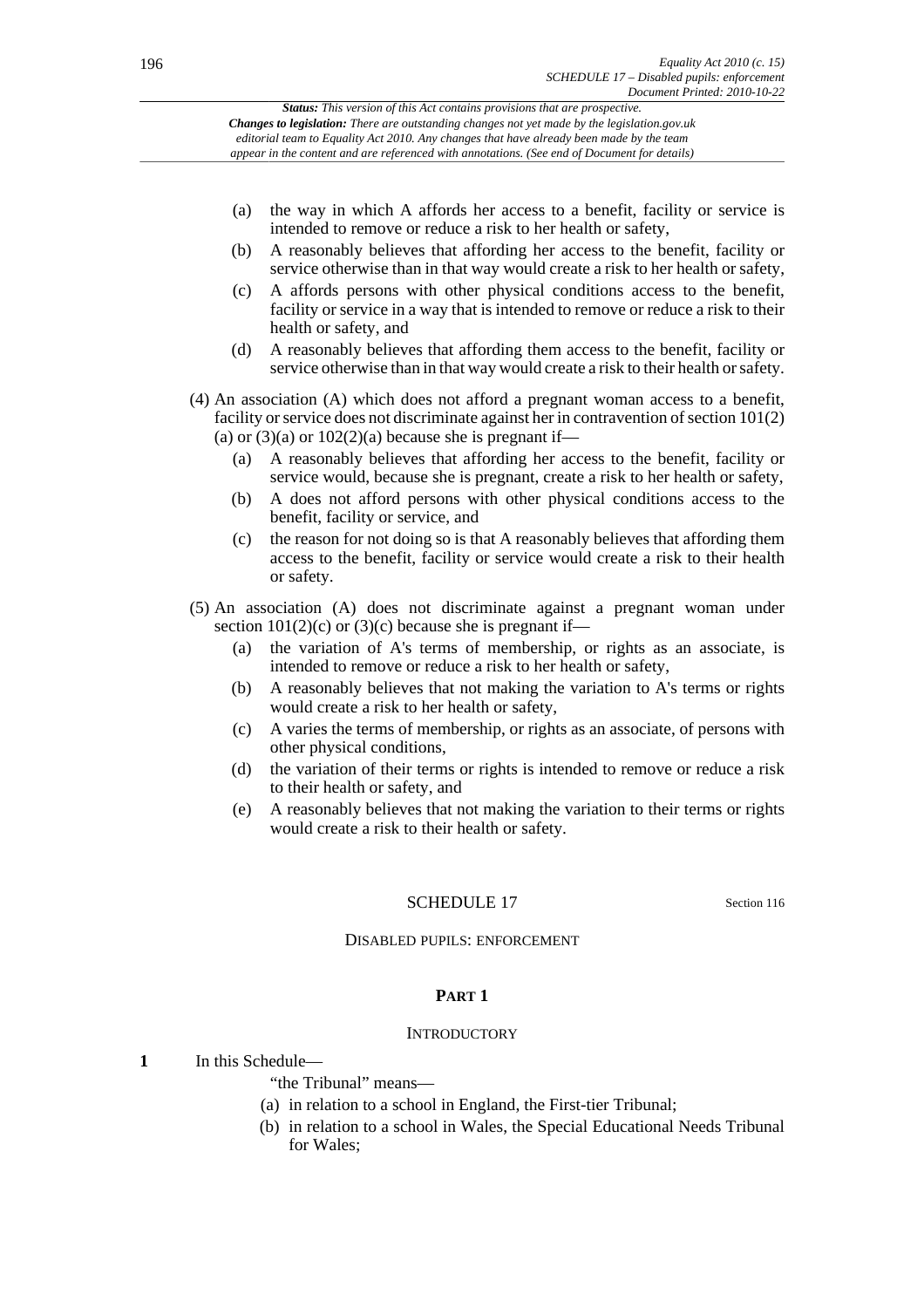*Status: This version of this Act contains provisions that are prospective.*

*Changes to legislation: There are outstanding changes not yet made by the legislation.gov.uk editorial team to Equality Act 2010. Any changes that have already been made by the team appear in the content and are referenced with annotations. (See end of Document for details)*

(c) in relation to a school in Scotland, an Additional Support Needs Tribunal for Scotland;

"the English Tribunal" means the First-tier Tribunal;

"the Welsh Tribunal" means the Special Educational Needs Tribunal for Wales;

"the Scottish Tribunal" means an Additional Support Needs Tribunal for Scotland;

"responsible body" is to be construed in accordance with section 85.

### **PART 2**

#### TRIBUNALS IN ENGLAND AND WALES

#### Introductory

**2** This Part of this Schedule applies in relation to the English Tribunal and the Welsh Tribunal.

### Jurisdiction

**3** A claim that a responsible body has contravened Chapter 1 of Part 6 because of a person's disability may be made to the Tribunal by the person's parent.

#### Time for bringing proceedings

- **4** (1) Proceedings on a claim may not be brought after the end of the period of 6 months starting with the date when the conduct complained of occurred.
	- (2) If, in relation to proceedings or prospective proceedings under section 27 of the Equality Act 2006, the dispute is referred for conciliation in pursuance of arrangements under that section before the end of that period, the period is extended by 3 months.
	- (3) The Tribunal may consider a claim which is out of time.
	- (4) Sub-paragraph (3) does not apply if the Tribunal has previously decided under that sub-paragraph not to consider a claim.
	- (5) For the purposes of sub-paragraph (1)—
		- (a) if the contravention is attributable to a term in a contract, the conduct is to be treated as extending throughout the duration of the contract;
		- (b) conduct extending over a period is to be treated as occurring at the end of the period;
		- (c) failure to do something is to be treated as occurring when the person in question decided on it.
	- (6) In the absence of evidence to the contrary, a person (P) is to be taken to decide on failure to do something—
		- (a) when P acts inconsistently with doing it, or
		- (b) if P does not act inconsistently, on the expiry of the period in which P might reasonably have been expected to do it.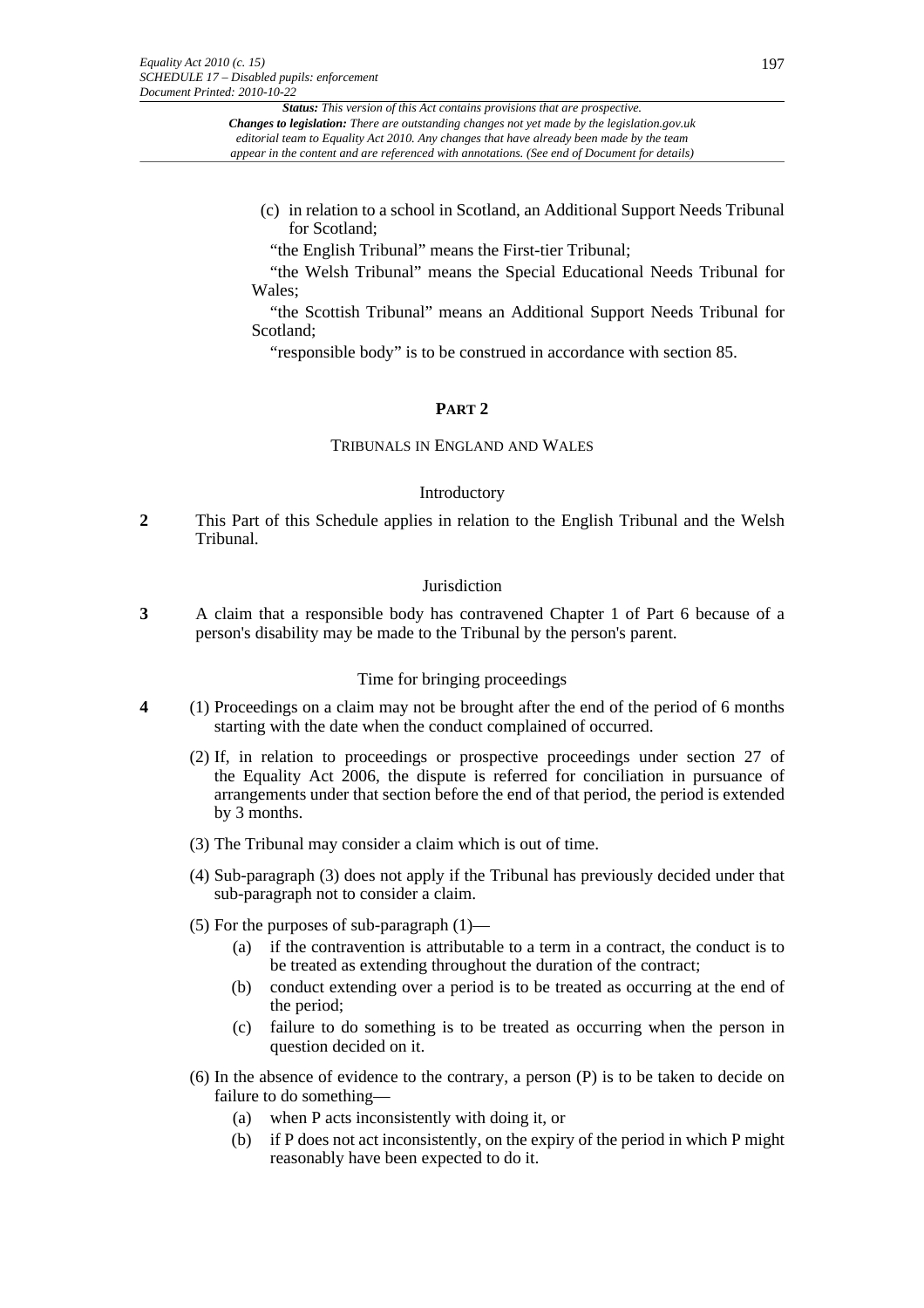### Powers

**5** (1) This paragraph applies if the Tribunal finds that the contravention has occurred.

(2) The Tribunal may make such order as it thinks fit.

- (3) The power under sub-paragraph (2)—
	- (a) may, in particular, be exercised with a view to obviating or reducing the adverse effect on the person of any matter to which the claim relates;
	- (b) does not include power to order the payment of compensation.

### Procedure

**6** (1) This paragraph applies in relation to the Welsh Tribunal.

(2) The Welsh Ministers may by regulations make provision as to—

- (a) the proceedings on a claim under paragraph 3;
- (b) the making of a claim.

(3) The regulations may, in particular, include provision—

- (a) as to the manner in which a claim must be made;
- (b) for enabling functions relating to preliminary or incidental matters (including in particular a decision under paragraph 4(3) to be performed by the President or by the person occupying the chair);
- (c) enabling hearings to be conducted in the absence of a member other than the person occupying the chair;
- (d) as to persons who may appear on behalf of the parties;
- (e) for granting such rights to disclosure or inspection of documents or to further particulars as may be granted by the county court;
- (f) requiring persons to attend to give evidence and produce documents;
- $(g)$  for authorising the administration of oaths to witnesses;
- (h) for deciding claims without a hearing in prescribed circumstances;
- (i) as to the withdrawal of claims;
- (j) for enabling the Tribunal to stay proceedings;
- (k) for the award of costs or expenses;
- (l) for settling costs or expenses (and, in particular, for enabling costs to be assessed in the county court);
- (m) for the registration and proof of decisions and orders;
- (n) for enabling prescribed decisions to be reviewed, or prescribed orders to be varied or revoked, in such circumstances as may be decided in accordance with the regulations.
- (4) Proceedings must be held in private, except in prescribed circumstances.
- (5) The Welsh Ministers may pay such allowances for the purpose of or in connection with the attendance of persons at the Tribunal as they may decide.
- (6) Part 1 of the Arbitration Act 1996 does not apply to the proceedings, but regulations may make provision in relation to such proceedings that corresponds to a provision of that Part.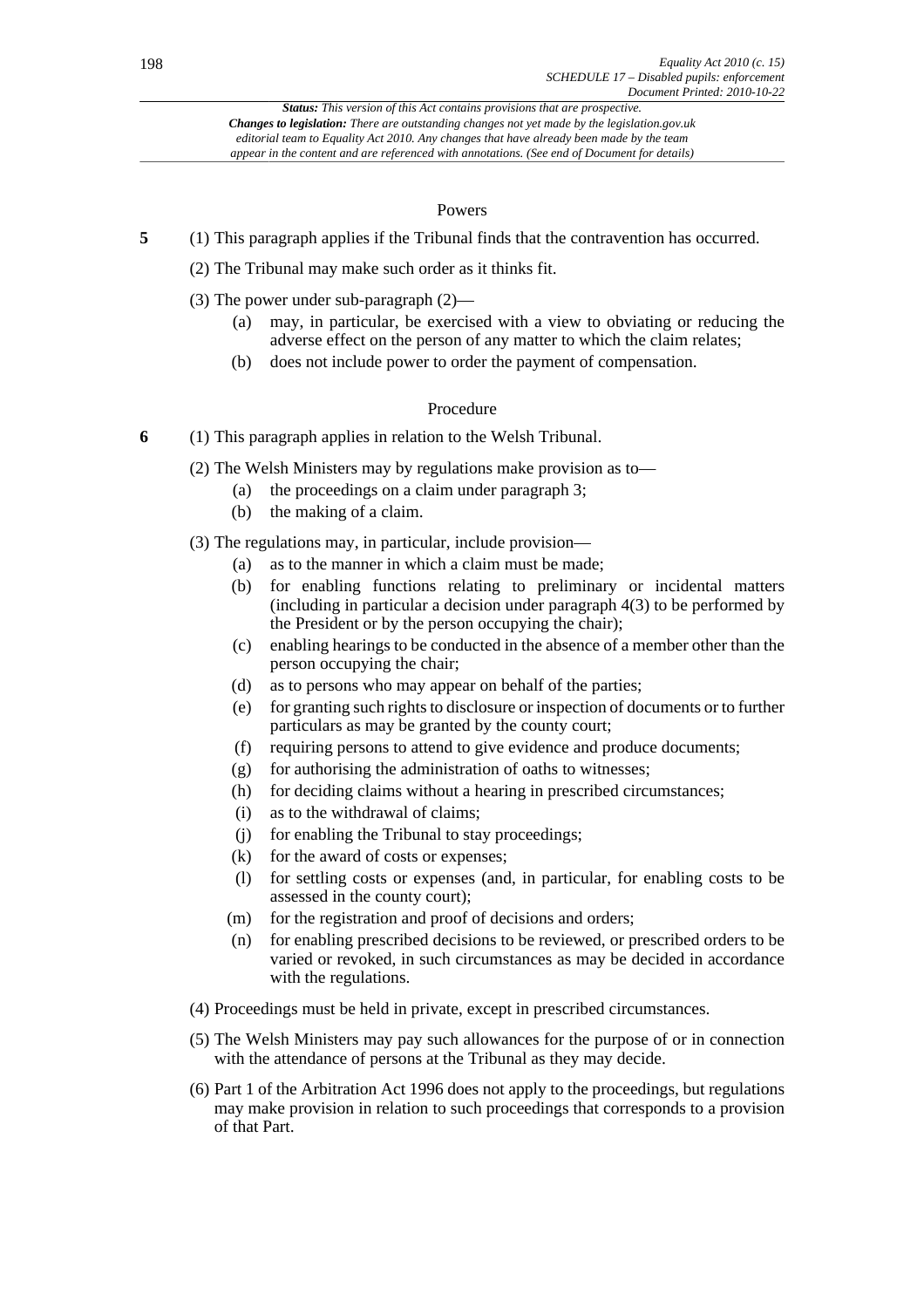- (7) The regulations may make provision for a claim to be heard, in prescribed circumstances, with an appeal under Part 4 of the Education Act 1996 (special educational needs).
- (8) A person commits an offence by failing to comply with—
	- (a) a requirement in respect of the disclosure or inspection of documents imposed by virtue of sub-paragraph (3)(e), or
	- (b) a requirement imposed by virtue of sub-paragraph (3)(f).
- (9) A person guilty of the offence is liable on summary conviction to a fine not exceeding level 3 on the standard scale.

# **PART 3**

## TRIBUNALS IN SCOTLAND

## Introductory

**7** This Part of this Schedule applies in relation to the Scottish Tribunal.

## **Jurisdiction**

- **8** A claim that a responsible body has contravened Chapter 1 of Part 6 because of a person's disability may be made to the Tribunal by—
	- (a) the person's parent;
	- (b) where the person has capacity to make the claim, the person.

## Powers

- **9** (1) This paragraph applies if the Tribunal finds the contravention has occurred.
	- (2) The Tribunal may make such order as it thinks fit.
	- (3) The power under sub-paragraph (2)—
		- (a) may, in particular, be exercised with a view to obviating or reducing the adverse effect on the person of any matter to which the claim relates;
		- (b) does not include power to order the payment of compensation.

### Procedure etc.

- **10** (1) The Scottish Ministers may make rules as to—
	- (a) the proceedings on a claim under paragraph 8;
	- (b) the making of a claim.

# (2) The rules may, in particular, include provision for or in connection with—

- (a) the form and manner in which a claim must be made;
- (b) the time within which a claim is to be made;
- (c) the withdrawal of claims;
- (d) the recovery and inspection of documents;
- (e) the persons who may appear on behalf of the parties;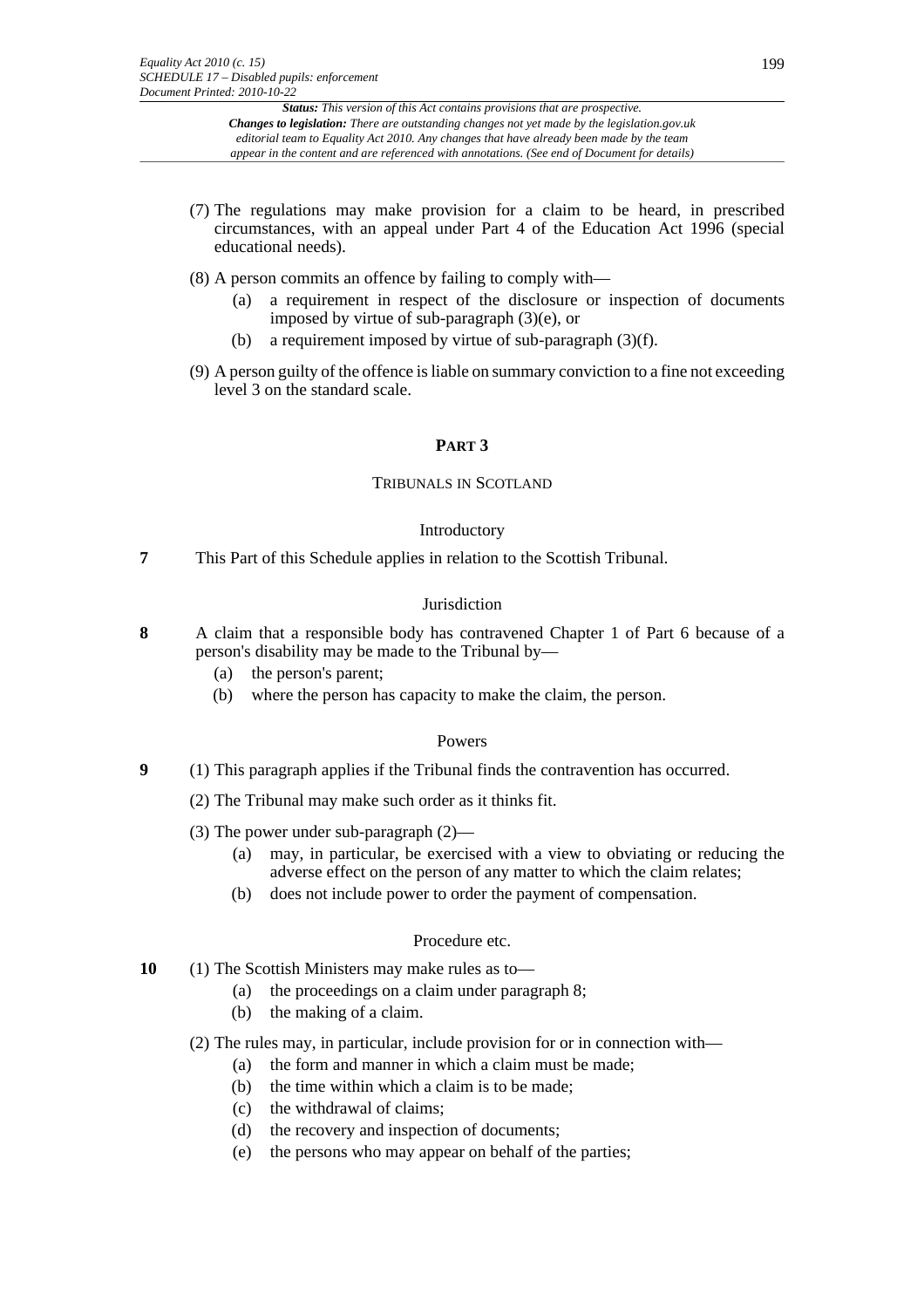

- (a) remit the reference back to the Tribunal or to a differently constituted Tribunal to be considered again and give the Tribunal such directions about the consideration of the case as the Court thinks fit;
- (b) make such ancillary orders as it considers necessary or appropriate.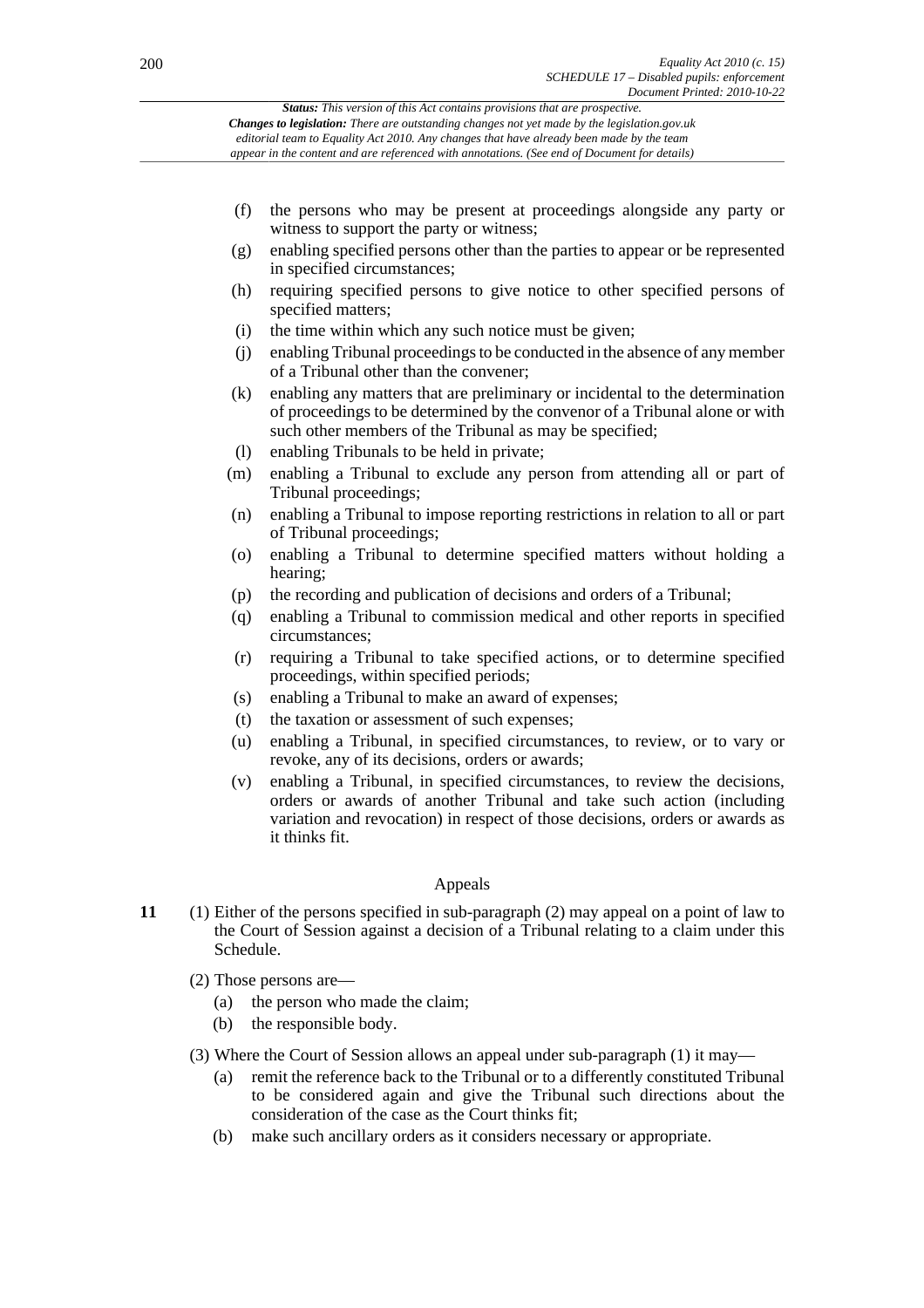Amendment of Education (Additional Support for Learning) (Scotland) Act 2004

- **12** The Education (Additional Support for Learning) (Scotland) Act 2004 (asp 4) is amended as follows—
	- (a) in section 17(1), omit "to exercise the functions which are conferred on a Tribunal by virtue of this Act";
	- (b) after section  $17(1)$ , insert—
		- "(1A) Tribunals are to exercise the functions which are conferred on them by virtue of—
			- (a) this Act, and
			- (b) the Equality Act 2010"
	- (c) in the definition of "Tribunal functions" in paragraph 1 of Schedule 1, after "Act" insert " or the Equality Act 2010".

## **PART 4**

#### ADMISSIONS AND EXCLUSIONS

### Admissions

- **13** (1) This paragraph applies if appeal arrangements have been made in relation to admissions decisions.
	- (2) A claim that a responsible body has, because of a person's disability, contravened Chapter 1 of Part 6 in respect of an admissions decision must be made under the appeal arrangements.
	- (3) The body hearing the claim has the powers it has in relation to an appeal under the appeal arrangements.
	- (4) Appeal arrangements are arrangements under—
		- (a) section 94 of the School Standards and Framework Act 1998, or
		- (b) an agreement between the responsible body for an Academy and the Secretary of State under section 482 of the Education Act 1996,

enabling an appeal to be made by the person's parent against the decision.

- (5) An admissions decision is—
	- (a) a decision of a kind mentioned in section 94(1) or (2) of the School Standards and Framework Act 1998;
	- (b) a decision as to the admission of a person to an Academy taken by the responsible body or on its behalf.

#### Exclusions

- **14** (1) This paragraph applies if appeal arrangements have been made in relation to exclusion decisions.
	- (2) A claim that a responsible body has, because of a person's disability, contravened Chapter 1 of Part 6 in respect of an exclusion decision must be made under the appeal arrangements.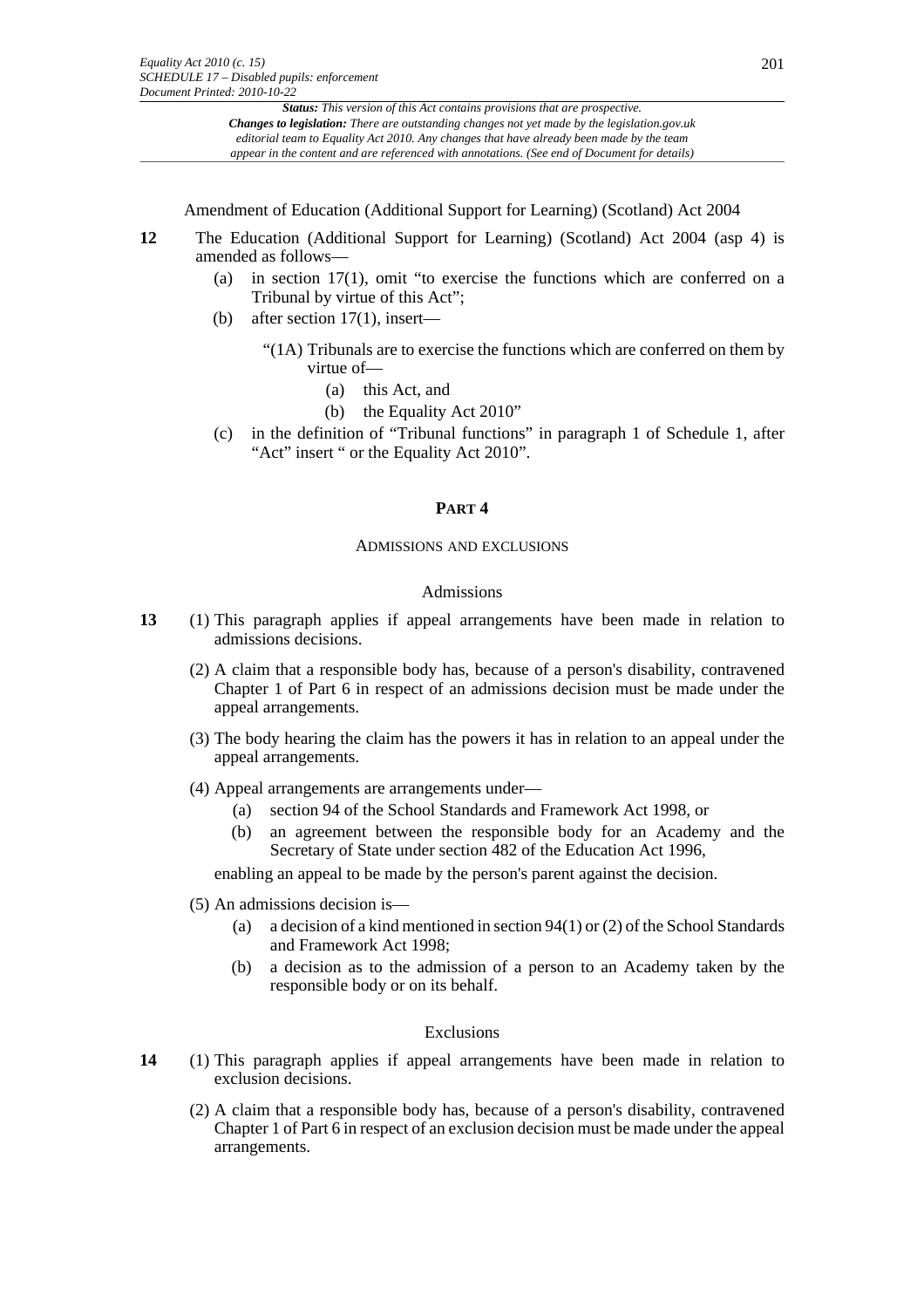- (3) The body hearing the claim has the powers it has in relation to an appeal under the appeal arrangements.
- (4) Appeal arrangements are arrangements under—
	- (a) section 52(3) of the Education Act 2002, or
	- (b) an agreement between the responsible body for an Academy and the Secretary of State under section 482 of the Education Act 1996,

enabling an appeal to be made by the person's parent against the decision.

- (5) An exclusion decision is—
	- (a) a decision of a kind mentioned in 52(3) of the Education Act 2002;
	- (b) a decision taken by the responsible body or on its behalf not to reinstate a pupil who has been permanently excluded from an Academy by its head teacher.
- (6) "Responsible body", in relation to a maintained school, includes the discipline committee of the governing body if that committee is required to be established as a result of regulations made under section 19 of the Education Act 2002.
- (7) "Maintained school" has the meaning given in section 20(7) of the School Standards and Framework Act 1998.

## SCHEDULE 18 Section 149

### PUBLIC SECTOR EQUALITY DUTY: EXCEPTIONS

### Children

- **1** (1) Section 149, so far as relating to age, does not apply to the exercise of a function relating to—
	- (a) the provision of education to pupils in schools;
	- (b) the provision of benefits, facilities or services to pupils in schools;
	- (c) the provision of accommodation, benefits, facilities or services in community homes pursuant to section 53(1) of the Children Act 1989;
	- (d) the provision of accommodation, benefits, facilities or services pursuant to arrangements under section 82(5) of that Act (arrangements by the Secretary of State relating to the accommodation of children);
	- (e) the provision of accommodation, benefits, facilities or services in residential establishments pursuant to section 26(1)(b) of the Children (Scotland) Act 1995.
	- (2) "Pupil" and "school" each have the same meaning as in Chapter 1 of Part 6.

### Immigration

- **2** (1) In relation to the exercise of immigration and nationality functions, section 149 has effect as if subsection (1)(b) did not apply to the protected characteristics of age, race or religion or belief; but for that purpose "race" means race so far as relating to—
	- (a) nationality, or
	- (b) ethnic or national origins.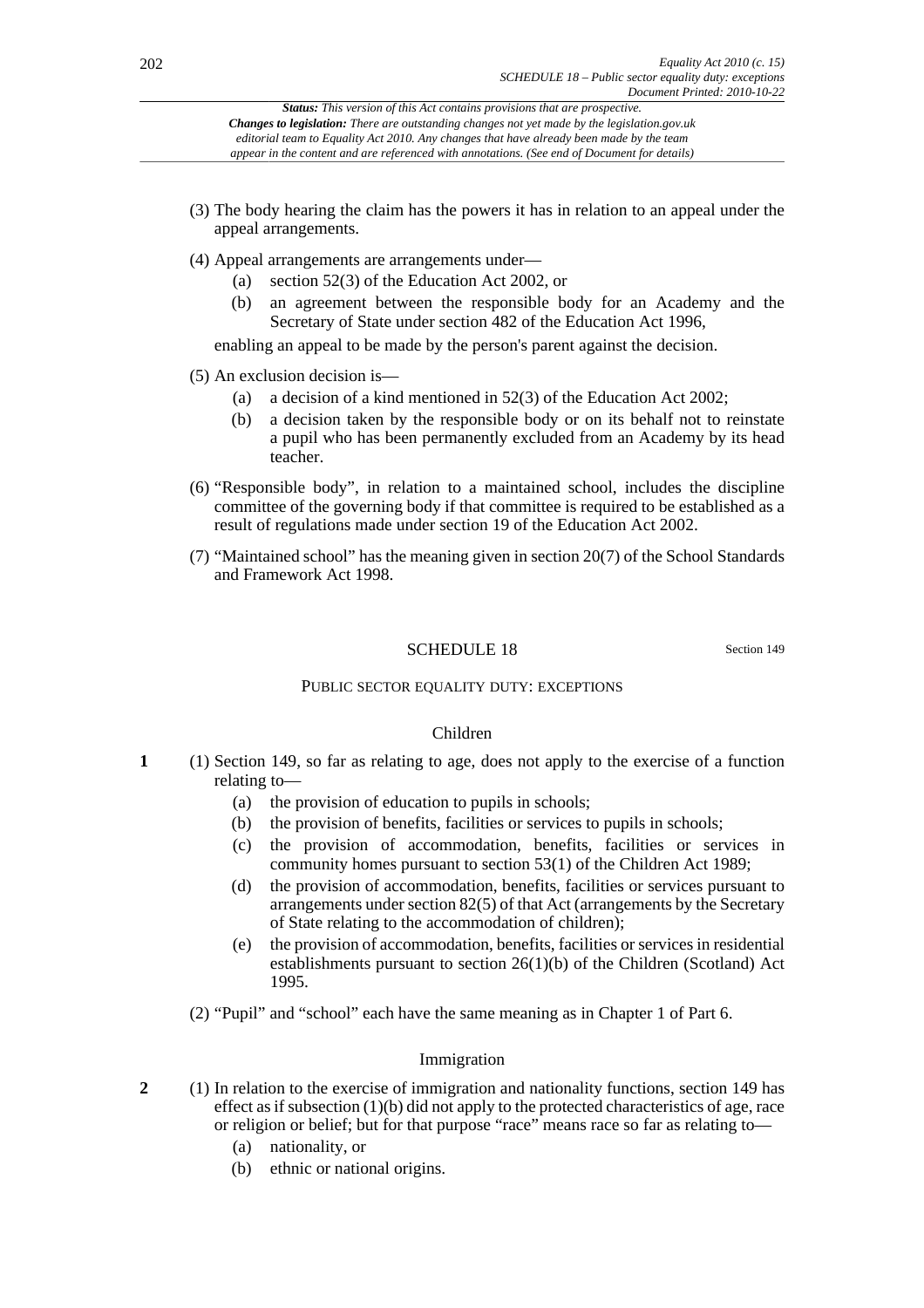*Status: This version of this Act contains provisions that are prospective.*

*Changes to legislation: There are outstanding changes not yet made by the legislation.gov.uk editorial team to Equality Act 2010. Any changes that have already been made by the team*

*appear in the content and are referenced with annotations. (See end of Document for details)*

# (2) "Immigration and nationality functions" means functions exercisable by virtue of—

- (a) the Immigration Acts (excluding sections 28A to 28K of the Immigration Act 1971 so far as they relate to criminal offences),
- (b) the British Nationality Act 1981,
- (c) the British Nationality (Falkland Islands) Act 1983,
- (d) the British Nationality (Hong Kong) Act 1990,
- (e) the Hong Kong (War Wives and Widows) Act 1996,
- (f) the British Nationality (Hong Kong) Act 1997,
- (g) the Special Immigration Appeals Commission Act 1997, or
- (h) a provision made under section 2(2) of the European Communities Act 1972, or of Community law, which relates to the subject matter of an enactment within paragraphs (a) to (g).

## Judicial functions, etc.

- **3** (1) Section 149 does not apply to the exercise of—
	- (a) a judicial function;
	- (b) a function exercised on behalf of, or on the instructions of, a person exercising a judicial function.
	- (2) The references to a judicial function include a reference to a judicial function conferred on a person other than a court or tribunal.

# Exceptions that are specific to section 149(2)

- **4** (1) Section 149(2) (application of section 149(1) to persons who are not public authorities but by whom public functions are exercisable) does not apply to—
	- (a) a person listed in sub-paragraph (2);
	- (b) the exercise of a function listed in sub-paragraph (3).
	- (2) Those persons are—
		- (a) the House of Commons;
		- (b) the House of Lords;
		- (c) the Scottish Parliament;
		- (d) the National Assembly for Wales;
		- (e) the General Synod of the Church of England;
		- (f) the Security Service;
		- (g) the Secret Intelligence Service;
		- (h) the Government Communications Headquarters;
		- (i) a part of the armed forces which is, in accordance with a requirement of the Secretary of State, assisting the Government Communications Headquarters.
	- (3) Those functions are—
		- (a) a function in connection with proceedings in the House of Commons or the House of Lords;
		- (b) a function in connection with proceedings in the Scottish Parliament (other than a function of the Scottish Parliamentary Corporate Body);
		- (c) a function in connection with proceedings in the National Assembly for Wales (other than a function of the Assembly Commission).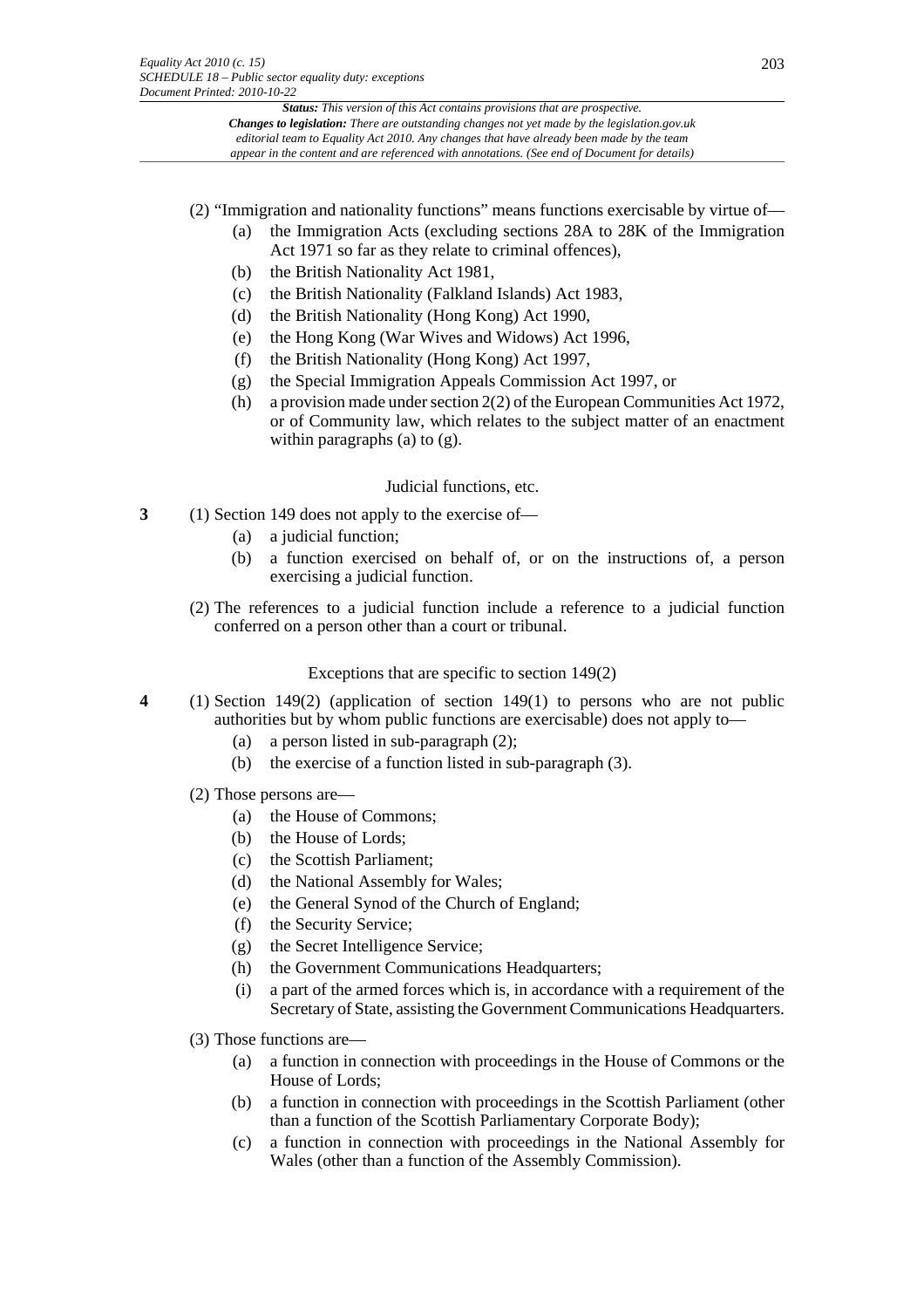| <b>Status:</b> This version of this Act contains provisions that are prospective.                   |  |
|-----------------------------------------------------------------------------------------------------|--|
| <b>Changes to legislation:</b> There are outstanding changes not yet made by the legislation.gov.uk |  |
| editorial team to Equality Act 2010. Any changes that have already been made by the team            |  |
| appear in the content and are referenced with annotations. (See end of Document for details)        |  |
|                                                                                                     |  |

Power to amend Schedule

**5** (1) A Minister of the Crown may by order amend this Schedule so as to add, vary or omit an exception to section 149.

(2) But provision by virtue of sub-paragraph (1) may not amend this Schedule—

- (a) so as to omit an exception in paragraph 3;
- (b) so as to omit an exception in paragraph 4(1) so far as applying for the purposes of paragraph  $4(2)(a)$  to (e) or (3);
- (c) so as to reduce the extent to which an exception referred to in paragraph (a) or (b) applies.

SCHEDULE 19 Section 150

# PUBLIC AUTHORITIES

# **PART 1**

### PUBLIC AUTHORITIES: GENERAL

Ministers of the Crown and government departments

A Minister of the Crown.

A government department other than the Security Service, the Secret Intelligence Service or the Government Communications Headquarters.

# Armed forces

Any of the armed forces other than any part of the armed forces which is, in accordance with a requirement of the Secretary of State, assisting the Government Communications Headquarters.

# National Health Service

A Strategic Health Authority established under section 13 of the National Health Service Act 2006, or continued in existence by virtue of that section.

A Primary Care Trust established under section 18 of that Act, or continued in existence by virtue of that section.

An NHS trust established under section 25 of that Act.

A Special Health Authority established under section 28 of that Act other than NHS Blood and Transplant and the NHS Business Services Authority.

An NHS foundation trust within the meaning given by section 30 of that Act.

# Local government

A county council, district council or parish council in England.

A parish meeting constituted under section 13 of the Local Government Act 1972.

Charter trustees constituted under section 246 of that Act for an area in England.

The Greater London Authority.

A London borough council.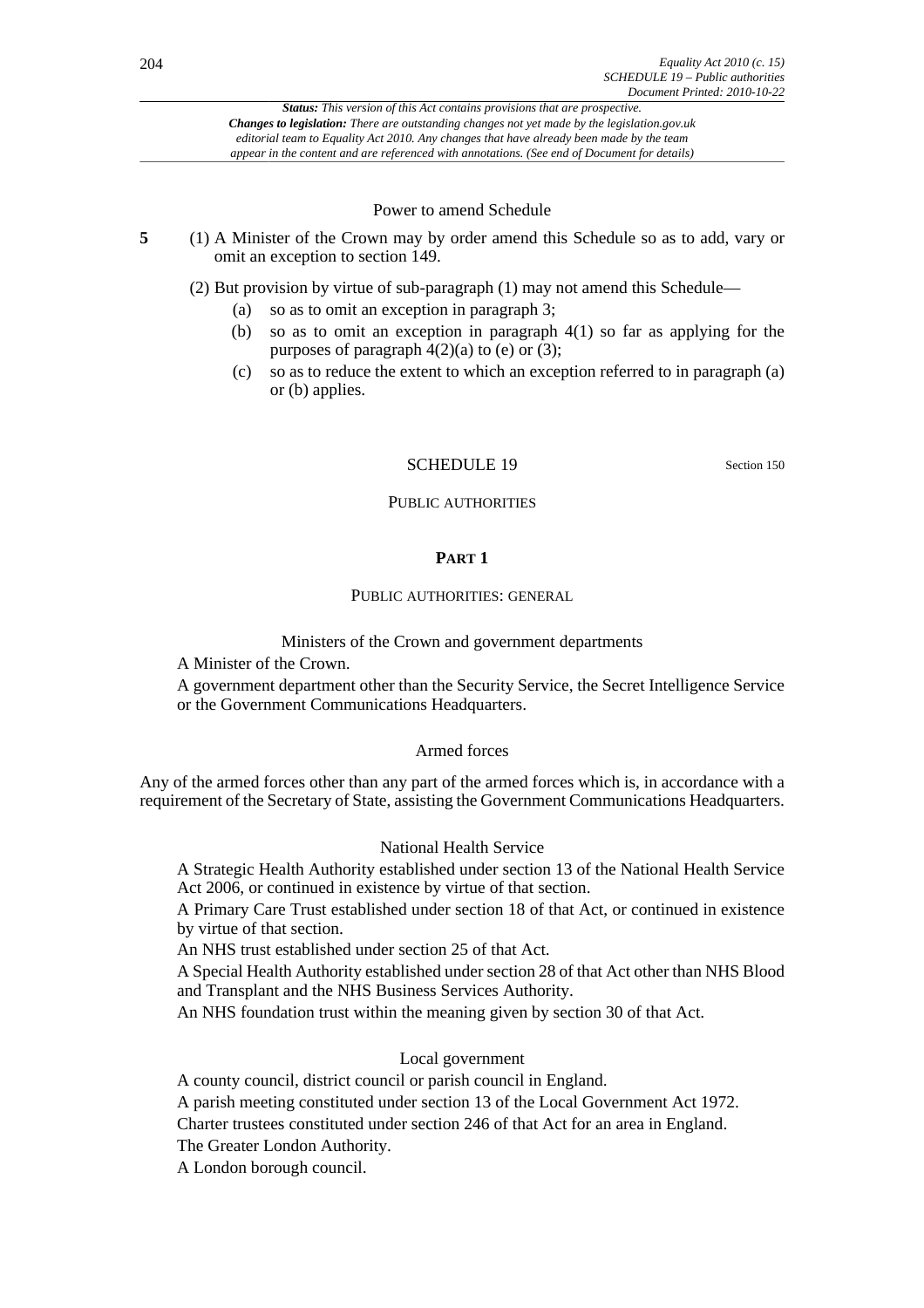The Common Council of the City of London in its capacity as a local authority or port health authority.

The Sub-Treasurer of the Inner Temple or the Under-Treasurer of the Middle Temple, in that person's capacity as a local authority.

The London Development Agency.

The London Fire and Emergency Planning Authority.

Transport for London.

The Council of the Isles of Scilly.

The Broads Authority established by section 1 of the Norfolk and Suffolk Broads Act 1988.

A regional development agency established by the Regional Development Agencies Act 1998 (other than the London Development Agency).

A fire and rescue authority constituted by a scheme under section 2 of the Fire and Rescue Services Act 2004, or a scheme to which section 4 of that Act applies, for an area in England.

An internal drainage board which is continued in being by virtue of section 1 of the Land Drainage Act 1991 for an area in England.

A National Park authority established by an order under section 63 of the Environment Act 1995 for an area in England.

A Passenger Transport Executive for an integrated transport area in England (within the meaning of Part 2 of the Transport Act 1968).

A port health authority constituted by an order under section 2 of the Public Health (Control of Disease) Act 1984 for an area in England.

A waste disposal authority established by virtue of an order under section 10(1) of the Local Government Act 1985.

A joint authority established under Part 4 of that Act for an area in England (including, by virtue of section 77(9) of the Local Transport Act 2008, an Integrated Transport Authority established under Part 5 of that Act of 2008).

A body corporate established pursuant to an order under section 67 of the Local Government Act 1985.

A joint committee constituted in accordance with section 102(1)(b) of the Local Government Act 1972 for an area in England.

A joint board which is continued in being by virtue of section 263(1) of that Act for an area in England.

## Other educational bodies

The governing body of an educational establishment maintained by an English local authority (within the meaning of section 162 of the Education and Inspections Act 2006). The governing body of an institution in England within the further education sector (within the meaning of section 91(3) of the Further and Higher Education Act 1992).

The governing body of an institution in England within the higher education sector (within the meaning of section 91(5) of that Act).

# Police

A police authority established under section 3 of the Police Act 1996.

The Metropolitan Police Authority established under section 5B of that Act.

The Common Council of the City of London in its capacity as a police authority.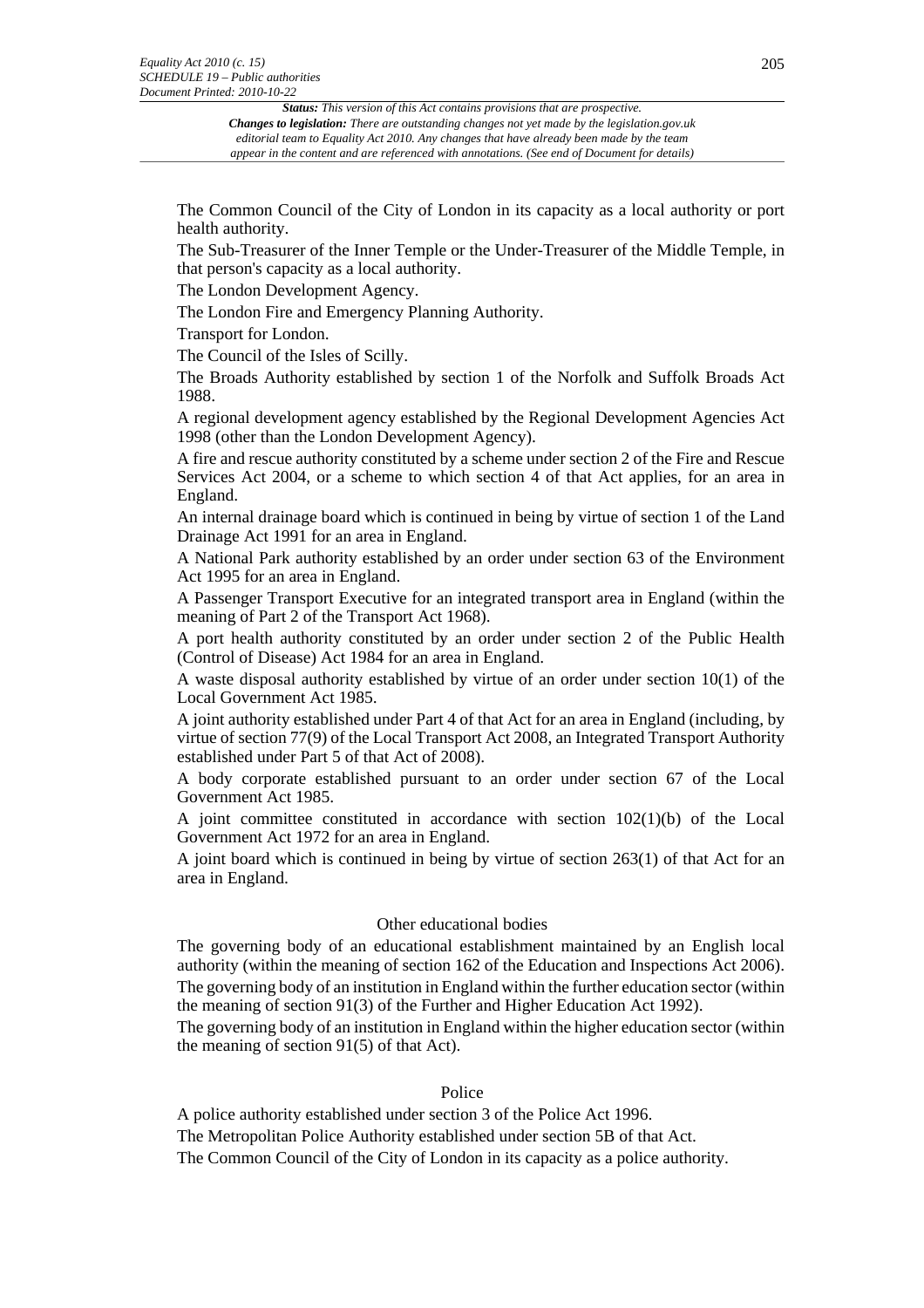### **PART 2**

#### PUBLIC AUTHORITIES: RELEVANT WELSH AUTHORITIES

#### Welsh Assembly Government, etc.

The Welsh Ministers.

The First Minister for Wales.

The Counsel General to the Welsh Assembly Government.

A subsidiary of the Welsh Ministers (within the meaning given by section 134(4) of the Government of Wales Act 2006).

#### National Health Service

A Local Health Board established under section 11 of the National Health Service (Wales) Act 2006.

An NHS trust established under section 18 of that Act.

A Special Health Authority established under section 22 of that Act other than NHS Blood and Transplant and the NHS Business Services Authority.

A Community Health Council in Wales.

#### Local government

A county council, county borough council or community council in Wales.

Charter trustees constituted under section 246 of the Local Government Act 1972 for an area in Wales.

A fire and rescue authority constituted by a scheme under section 2 of the Fire and Rescue Services Act 2004, or a scheme to which section 4 of that Act applies, for an area in Wales. An internal drainage board which is continued in being by virtue of section 1 of the Land

Drainage Act 1991 for an area in Wales.

A National Park authority established by an order under section 63 of the Environment Act 1995 for an area in Wales.

A port health authority constituted by an order under section 2 of the Public Health (Control of Disease) Act 1984 for an area in Wales.

A joint authority established under Part 4 of the Local Government Act 1985 for an area in Wales.

A joint committee constituted in accordance with section  $102(1)(b)$  of the Local Government Act 1972 for an area in Wales.

A joint board which is continued in being by virtue of section 263(1) of that Act for an area in Wales.

## Other educational bodies

The governing body of an educational establishment maintained by a Welsh local authority (within the meaning of section 162 of the Education and Inspections Act 2006).

The governing body of an institution in Wales within the further education sector (within the meaning of section 91(3) of the Further and Higher Education Act 1992).

The governing body of an institution in Wales within the higher education sector (within the meaning of section 91(5) of that Act).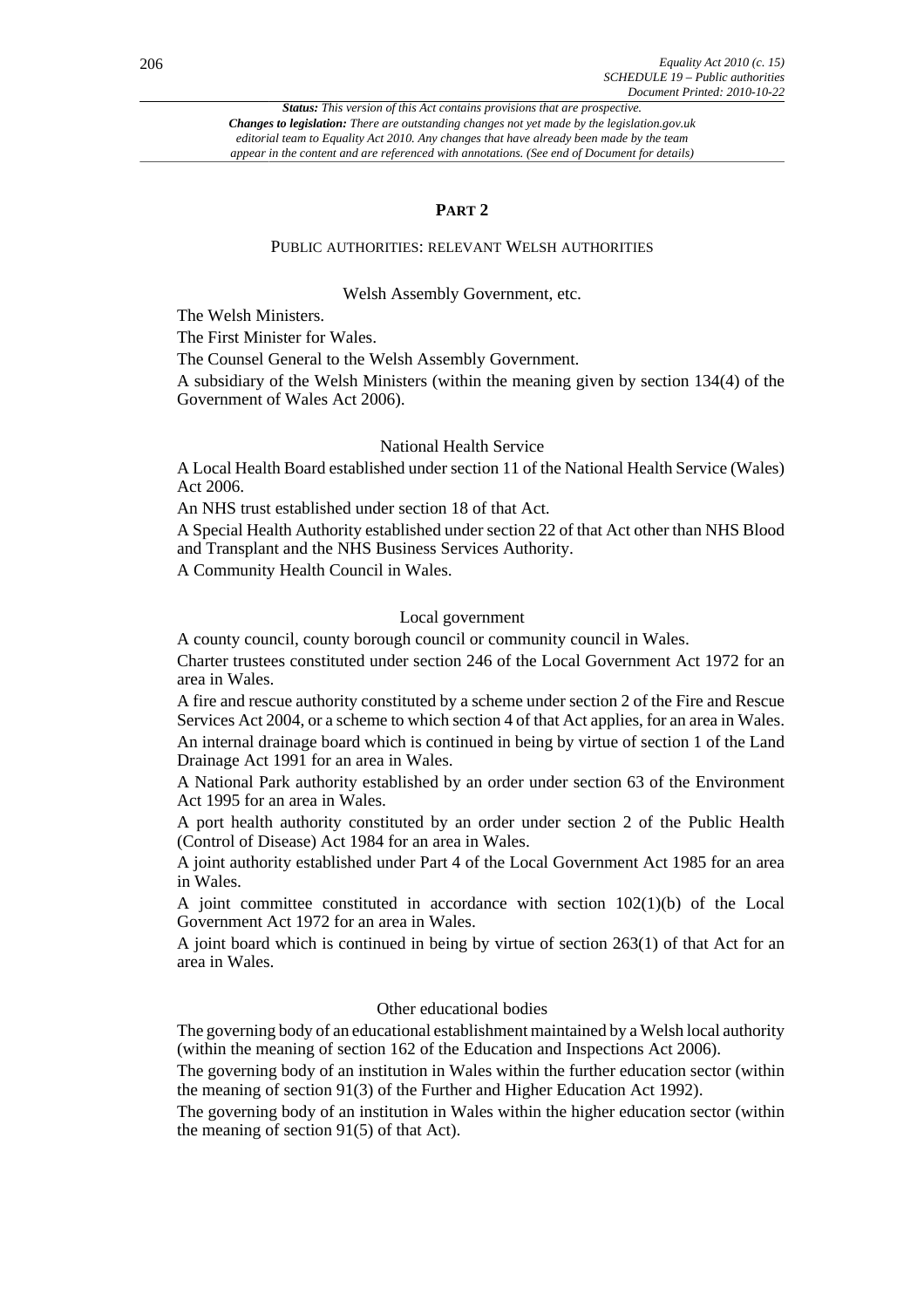## **PART 3**

#### PUBLIC AUTHORITIES: RELEVANT SCOTTISH AUTHORITIES

#### Scottish Administration

An office-holder in the Scottish Administration (within the meaning given by section 126(7) (a) of the Scotland Act 1998).

#### National Health Service

A Health Board constituted under section 2 of the National Health Service (Scotland) Act 1978.

A Special Health Board constituted under that section.

#### Local government

A council constituted under section 2 of the Local Government etc. (Scotland) Act 1994. A community council established under section 51 of the Local Government (Scotland) Act 1973.

A joint board within the meaning of section 235(1) of that Act.

A joint fire and rescue board constituted by a scheme under section 2(1) of the Fire (Scotland) Act 2005.

A licensing board established under section 5 of the Licensing (Scotland) Act 2005, or continued in being by virtue of that section.

A National Park authority established by a designation order made under section 6 of the National Parks (Scotland) Act 2000.

Scottish Enterprise and Highlands and Islands Enterprise, established under the Enterprise and New Towns (Scotland) Act 1990.

## Other educational bodies

An education authority in Scotland (within the meaning of section 135(1) of the Education (Scotland) Act 1980).

The managers of a grant-aided school (within the meaning of that section).

The board of management of a college of further education (within the meaning of section 36(1) of the Further and Higher Education (Scotland) Act 1992).

In the case of such a college of further education not under the management of a board of management, the board of governors of the college or any person responsible for the management of the college, whether or not formally constituted as a governing body or board of governors.

The governing body of an institution within the higher education sector (within the meaning of Part 2 of the Further and Higher Education (Scotland) Act 1992).

#### Police

A police authority established under section 2 of the Police (Scotland) Act 1967.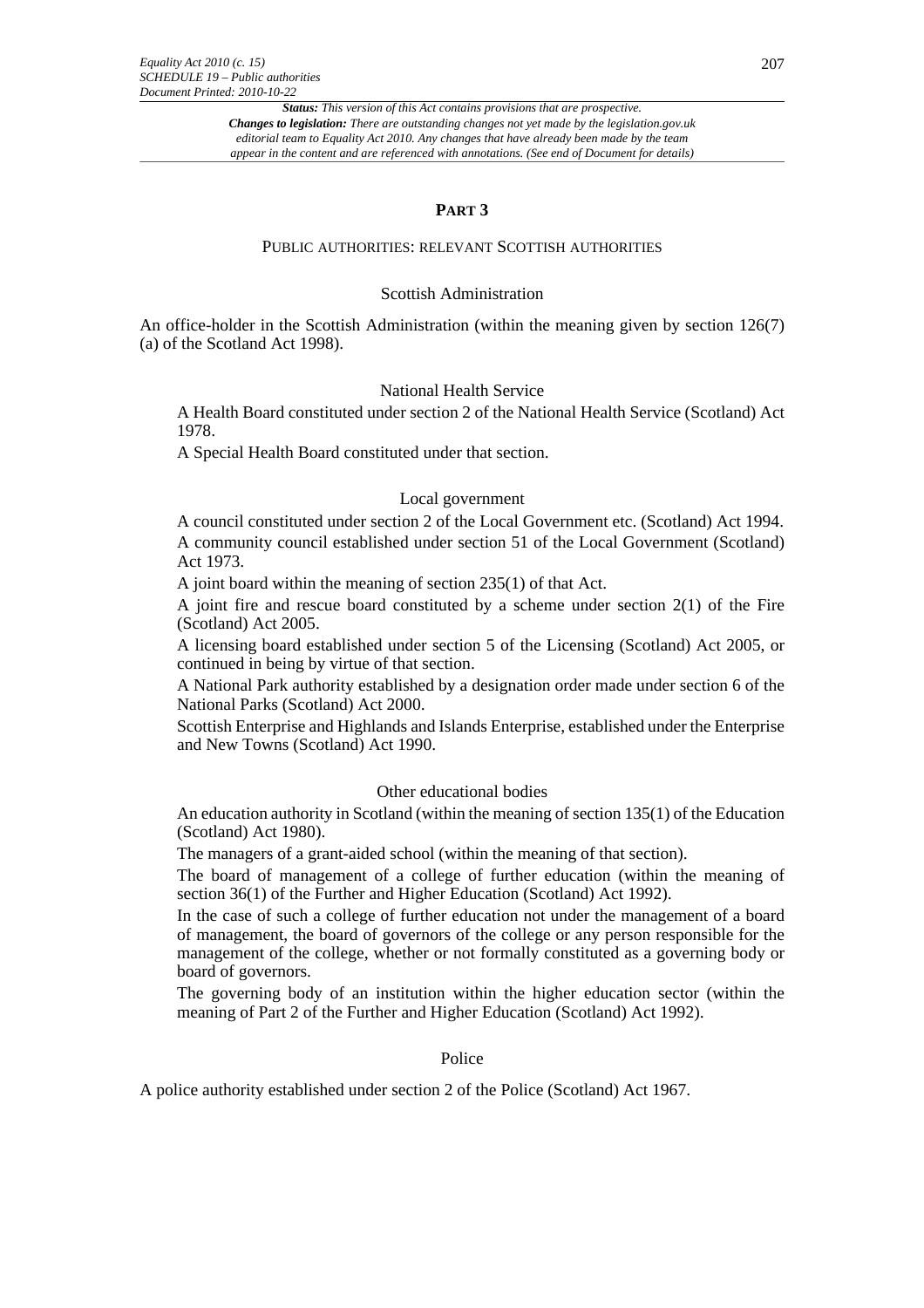### SCHEDULE 20 Section 186

#### RAIL VEHICLE ACCESSIBILITY: COMPLIANCE

#### Rail vehicle accessibility compliance certificates

- **1** (1) A regulated rail vehicle which is prescribed, or is of a prescribed class or description, must not be used for carriage unless a compliance certificate is in force for the vehicle.
	- (2) A "compliance certificate" is a certificate that the Secretary of State is satisfied that the regulated rail vehicle conforms with the provisions of rail vehicle accessibility regulations with which it is required to conform.
	- (3) A compliance certificate is subject to such conditions as are specified in it.
	- (4) A compliance certificate may not be issued for a rail vehicle unless the Secretary of State has been provided with a report of a compliance assessment of the vehicle.
	- (5) A "compliance assessment" is an assessment of a rail vehicle against provisions of rail vehicle accessibility regulations with which the vehicle is required to conform.
	- (6) If a regulated rail vehicle is used for carriage in contravention of sub-paragraph (1), the Secretary of State may require the operator of the vehicle to pay a penalty.
	- (7) The Secretary of State must review a decision not to issue a compliance certificate if before the end of the prescribed period the applicant—
		- (a) asks the Secretary of State to review the decision, and
		- (b) pays any fee fixed under paragraph 4.
	- (8) For the purposes of the review, the Secretary of State must consider any representations made by the applicant in writing before the end of the prescribed period.

#### Regulations as to compliance certificates

- **2** (1) Regulations may make provision as to compliance certificates.
	- (2) The regulations may (in particular) include provision—
		- (a) as to applications for and issue of certificates;
		- (b) specifying conditions to which certificates are subject;
		- (c) as to the period for which a certificate is in force;
		- (d) as to circumstances in which a certificate ceases to be in force;
		- (e) dealing with failure to comply with a specified condition;
		- (f) for the examination of rail vehicles in respect of which applications have been made;
		- (g) with respect to the issue of copies of certificates in place of those which have been lost or destroyed.

#### Regulations as to compliance assessments

- **3** (1) Regulations may make provision as to compliance assessments.
	- (2) The regulations—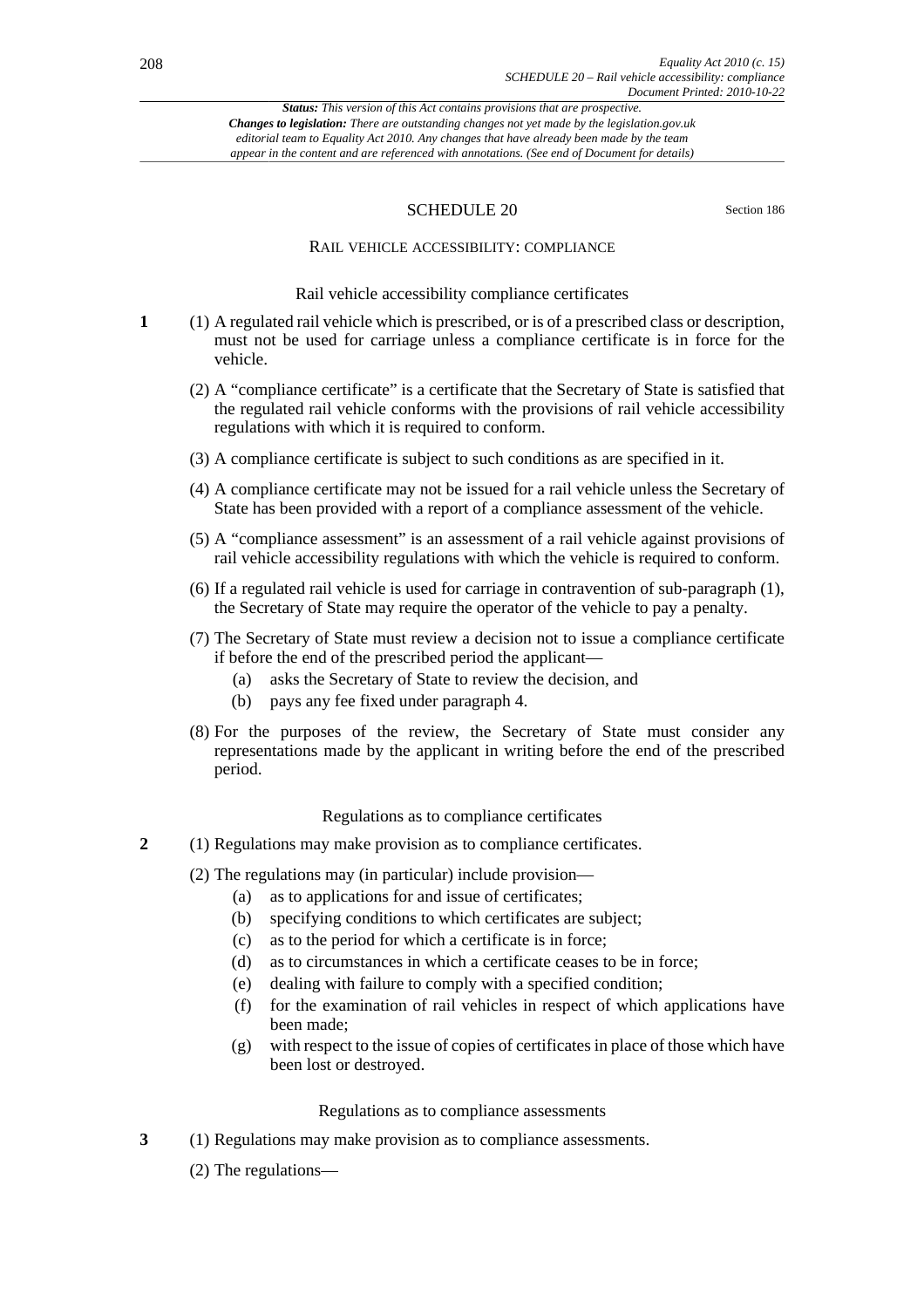*Status: This version of this Act contains provisions that are prospective. Changes to legislation: There are outstanding changes not yet made by the legislation.gov.uk editorial team to Equality Act 2010. Any changes that have already been made by the team*

*appear in the content and are referenced with annotations. (See end of Document for details)*

- (a) may make provision as to the person who has to have carried out the assessment;
- (b) may (in particular) require that the assessment be one carried out by a person who has been appointed by the Secretary of State to carry out compliance assessments (an "appointed assessor").
- (3) For the purposes of any provisions in the regulations made by virtue of subparagraph  $(2)(b)$ , the regulations—
	- (a) may make provision about appointments of appointed assessors, including (in particular)—
		- (i) provision for an appointment to be on application or otherwise than on application;
		- (ii) provision as to who may be appointed;
		- (iii) provision as to the form of applications for appointment;
		- (iv) provision as to information to be supplied with applications for appointment;
		- (v) provision as to terms and conditions, or the period or termination, of an appointment;
		- (vi) provision for terms and conditions of an appointment, including any as to its period or termination, to be as agreed by the Secretary of State when making the appointment;
	- (b) may make provision authorising an appointed assessor to charge fees in connection with, or incidental to, the carrying out of a compliance assessment, including (in particular)—
		- (i) provision restricting the amount of a fee;
		- (ii) provision authorising fees that contain a profit element;
		- (iii) provision for advance payment of fees;
	- (c) may make provision requiring an appointed assessor to carry out a compliance assessment, and to do so in accordance with any procedures that may be prescribed, if prescribed conditions (which may include conditions as to the payment of fees to the assessor) are satisfied;
	- (d) must make provision for the referral to the Secretary of State of disputes between—
		- (i) an appointed assessor carrying out a compliance assessment, and
		- (ii) the person who requested the assessment,

relating to which provisions of rail vehicle accessibility regulations the vehicle is to be assessed against or to what amounts to conformity with any of those provisions.

(4) For the purposes of sub-paragraph (3)(b) to (d) a compliance assessment includes pre-assessment activities (for example, a consideration of how the outcome of a compliance assessment would be affected by the carrying out of particular proposed work).

#### Fees in respect of compliance certificates

- **4** (1) The Secretary of State may charge such fees, payable at such times, as are prescribed in respect of—
	- (a) applications for, and the issue of, compliance certificates;
	- (b) copies of compliance certificates;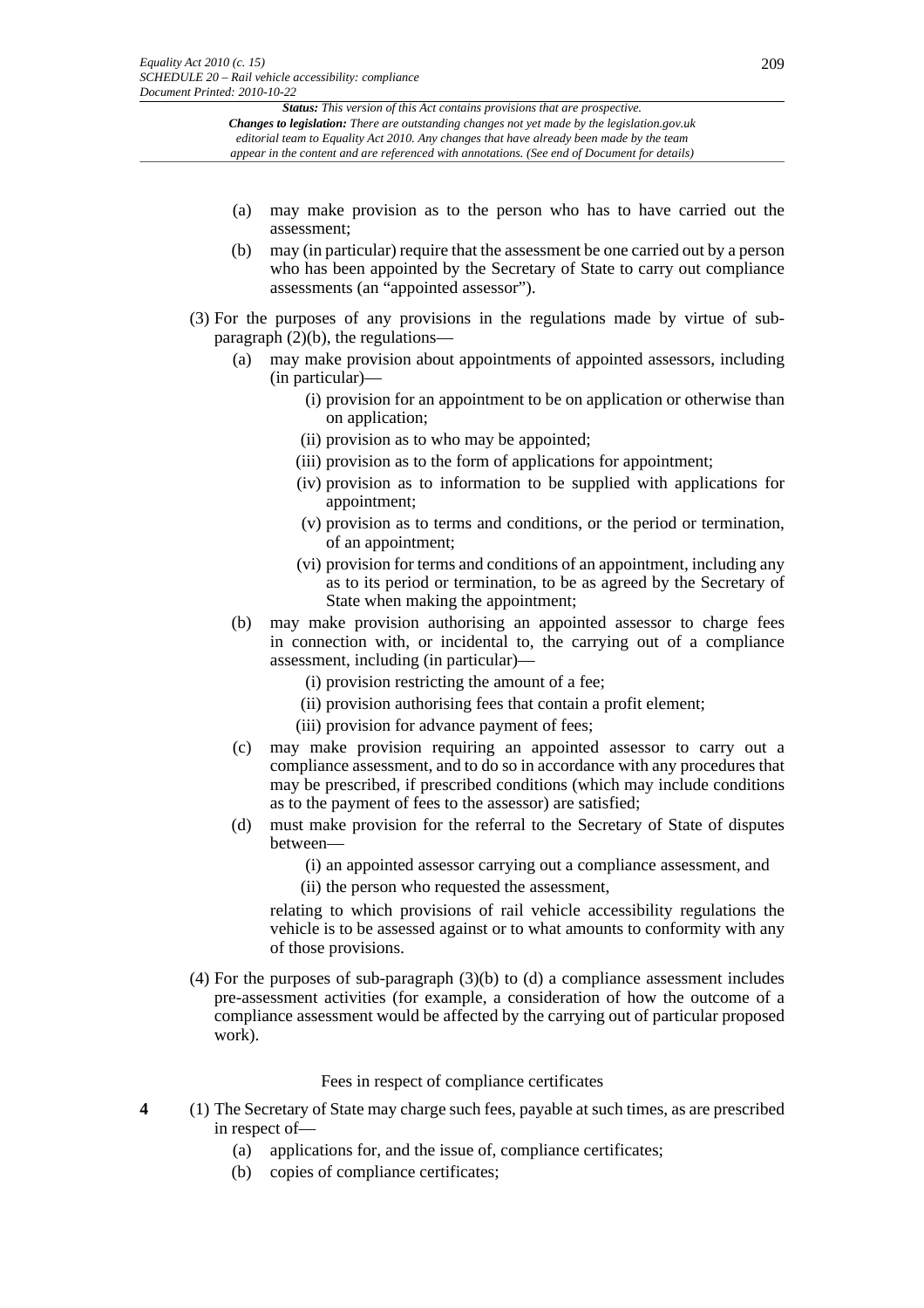- (c) reviews under paragraph 1(7);
- (d) referrals of disputes under provision made by virtue of paragraph 3(3)(d).
- (2) Fees received by the Secretary of State must be paid into the Consolidated Fund.
- (3) Regulations under this paragraph may make provision for the repayment of fees, in whole or in part, in such circumstances as are prescribed.
- (4) Before making regulations under this paragraph the Secretary of State must consult such representative organisations as the Secretary of State thinks fit.

Penalty for using rail vehicle that does not conform with accessibility regulations

**5** (1) If the Secretary of State thinks that a regulated rail vehicle does not conform with a provision of rail vehicle accessibility regulations with which it is required to conform, the Secretary of State may give the operator of the vehicle a notice—

- (a) identifying the vehicle, the provision and how the vehicle fails to conform;
- (b) specifying the improvement deadline.
- (2) The improvement deadline may not be earlier than the end of the prescribed period beginning with the day the notice is given.
- (3) Sub-paragraph (4) applies if—
	- (a) the Secretary of State has given a notice under sub-paragraph (1),
	- (b) the improvement deadline specified in the notice has passed, and
	- (c) the Secretary of State thinks that the vehicle still does not conform with the provision identified in the notice.
- (4) The Secretary of State may give the operator a further notice—
	- (a) identifying the vehicle, the provision and how the vehicle fails to conform;
	- (b) specifying the final deadline.
- (5) The final deadline may not be earlier than the end of the prescribed period beginning with the day the further notice is given.
- (6) The Secretary of State may require the operator to pay a penalty if—
	- (a) the Secretary of State has given notice under sub-paragraph (4), and
	- (b) the vehicle is used for carriage at a time after the final deadline when the vehicle does not conform with the provision identified in the notice.

Penalty for using rail vehicle otherwise than in conformity with accessibility regulations

**6** (1) If the Secretary of State thinks that a regulated rail vehicle has been used for carriage otherwise than in conformity with a provision of rail vehicle accessibility regulations with which the use of the vehicle is required to conform, the Secretary of State may give the operator of the vehicle a notice—

- (a) identifying the provision and how it was breached;
- (b) identifying each vehicle operated by the operator that is covered by the notice;
- (c) specifying the improvement deadline.
- (2) The improvement deadline may not be earlier than the end of the prescribed period beginning with the day the notice is given.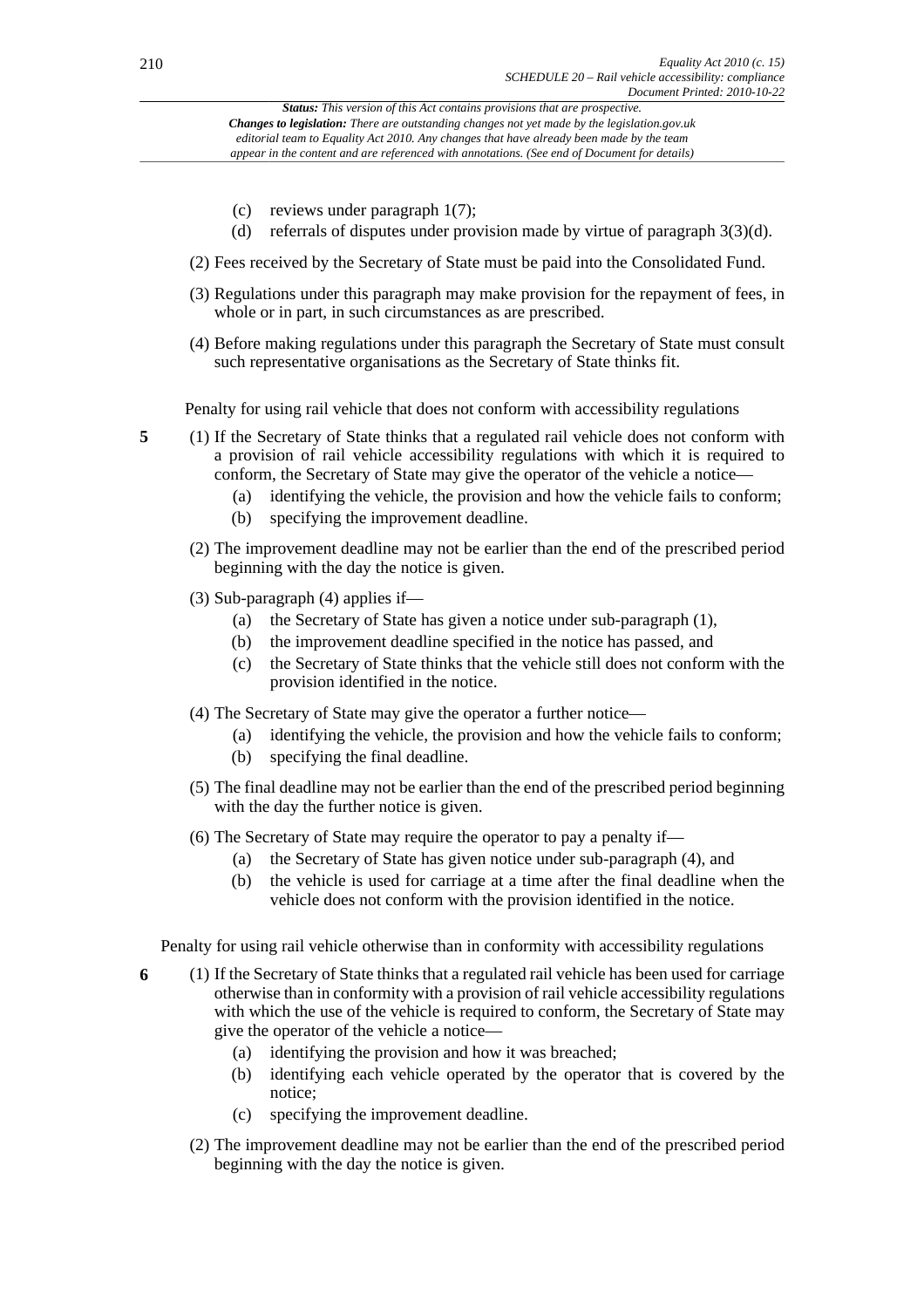(3) Sub-paragraph (4) applies if—

- (a) the Secretary of State has given a notice under sub-paragraph (1),
- (b) the improvement deadline specified in the notice has passed, and
- (c) the Secretary of State thinks that a vehicle covered by the notice has after that deadline been used for carriage otherwise than in conformity with the provision identified in the notice.
- (4) The Secretary of State may give the operator a further notice—
	- (a) identifying the provision and how it was breached;
	- (b) identifying each vehicle operated by the operator that is covered by the further notice;
	- (c) specifying the final deadline.
- (5) The final deadline may not be earlier than the end of the prescribed period beginning with the day the further notice is given.
- (6) The Secretary of State may require the operator to pay a penalty if—
	- (a) the Secretary of State has given notice under sub-paragraph (4), and
	- (b) a vehicle covered by the notice is at a time after the final deadline used for carriage otherwise than in conformity with the provision identified in the notice.

#### Inspection of rail vehicles

- **7** (1) If the condition in sub-paragraph (2) is satisfied, a person authorised by the Secretary of State (an "inspector") may inspect a regulated rail vehicle for conformity with provisions of the accessibility regulations with which it is required to conform.
	- (2) The condition is that the Secretary of State—
		- (a) has reasonable grounds for suspecting that the vehicle does not conform with such provisions, or
		- (b) has given a notice under paragraph 5(1) or (4) relating to the vehicle.
	- (3) For the purpose of exercising the power under sub-paragraph (1) an inspector may—
		- (a) enter premises if the inspector has reasonable grounds for suspecting that the vehicle is at the premises;
		- (b) enter the vehicle;
		- (c) require any person to afford such facilities and assistance with respect to matters under the person's control as are necessary to enable the inspector to exercise the power.
	- (4) An inspector must, if required to do so, produce evidence of the Secretary of State's authorisation.
	- (5) For the purposes of paragraph 5(1) the Secretary of State may draw such inferences as appear proper from any obstruction of the exercise of the power under subparagraph (1).
	- (6) Sub-paragraphs (7) and (8) apply if the power under sub-paragraph (1) is exercisable by virtue of sub-paragraph  $(2)(b)$ .
	- (7) The Secretary of State may treat paragraph 5(3)(c) as satisfied in relation to a vehicle if—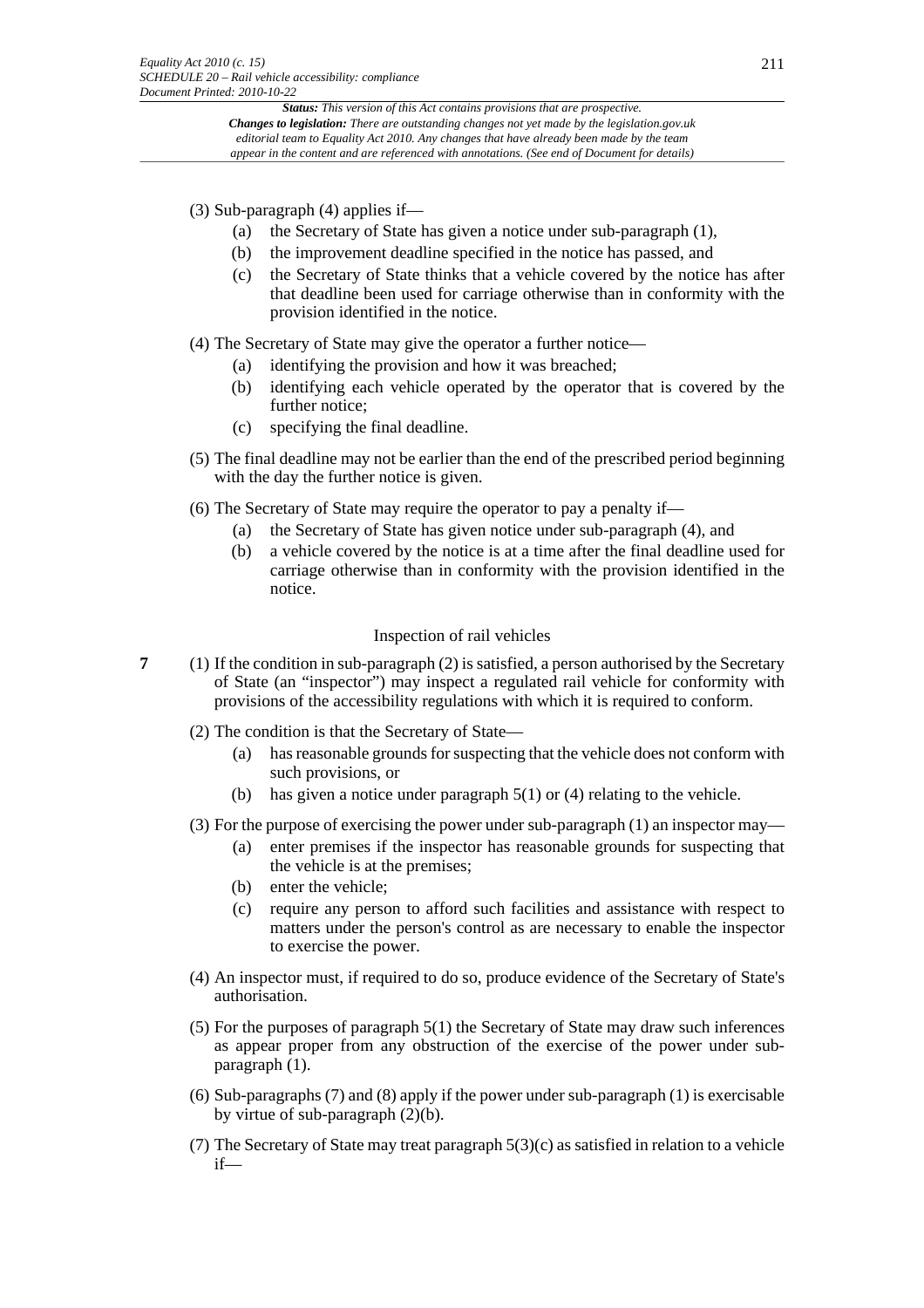- (a) the inspector takes steps to exercise the power after a notice is given under paragraph 5(1) but before a notice is given under paragraph 5(4), and
- (b) a person obstructs the exercise of the power.

(8) The Secretary of State may require the operator of a vehicle to pay a penalty if—

- (a) the operator, or a person acting on the operator's behalf, intentionally obstructs the exercise of the power, and
- (b) the obstruction occurs after a notice has been given under paragraph 5(4) in respect of the vehicle.
- (9) In this paragraph "inspect" includes test.

## Supplementary powers

- **8** (1) For the purposes of paragraph 5 the Secretary of State may give notice to a person requiring the person to supply the Secretary of State by a time specified in the notice with a vehicle number or other identifier for a rail vehicle—
	- (a) of which the person is the operator, and
	- (b) which is specified in the notice.
	- (2) The time specified may not be earlier than the end of the period of 14 days beginning with the day the notice is given.
	- (3) If the person does not comply with the notice, the Secretary of State may require the person to pay a penalty.
	- (4) If the Secretary of State has given a notice to a person under paragraph 5(1) or 6(1), the Secretary of State may request the person to supply the Secretary of State, by a time specified in the request, with a statement detailing the steps taken in response to the notice.
	- (5) The time specified may not be earlier than the improvement deadline.
	- (6) The Secretary of State may treat paragraph  $5(3)(c)$  or (as the case may be) paragraph  $6(3)(c)$  as being satisfied in relation to a vehicle if a request under sub-paragraph  $(4)$ is not complied with by the time specified.

Penalties: amount, due date and recovery

- **9** (1) In this paragraph and paragraphs 10 to 12 "penalty" means a penalty under this Schedule.
	- (2) The amount of a penalty must not exceed whichever is the lesser of—
		- (a) the maximum prescribed for the purposes of this sub-paragraph;
		- (b) 10% of the turnover of the person on whom it is imposed.
	- (3) Turnover is to be determined by such means as are prescribed.
	- (4) A penalty must be paid to the Secretary of State before the end of the prescribed period.
	- (5) A sum payable as a penalty may be recovered as a debt due to the Secretary of State.
	- (6) In proceedings for recovery of a penalty no question may be raised as to—
		- (a) liability to the penalty;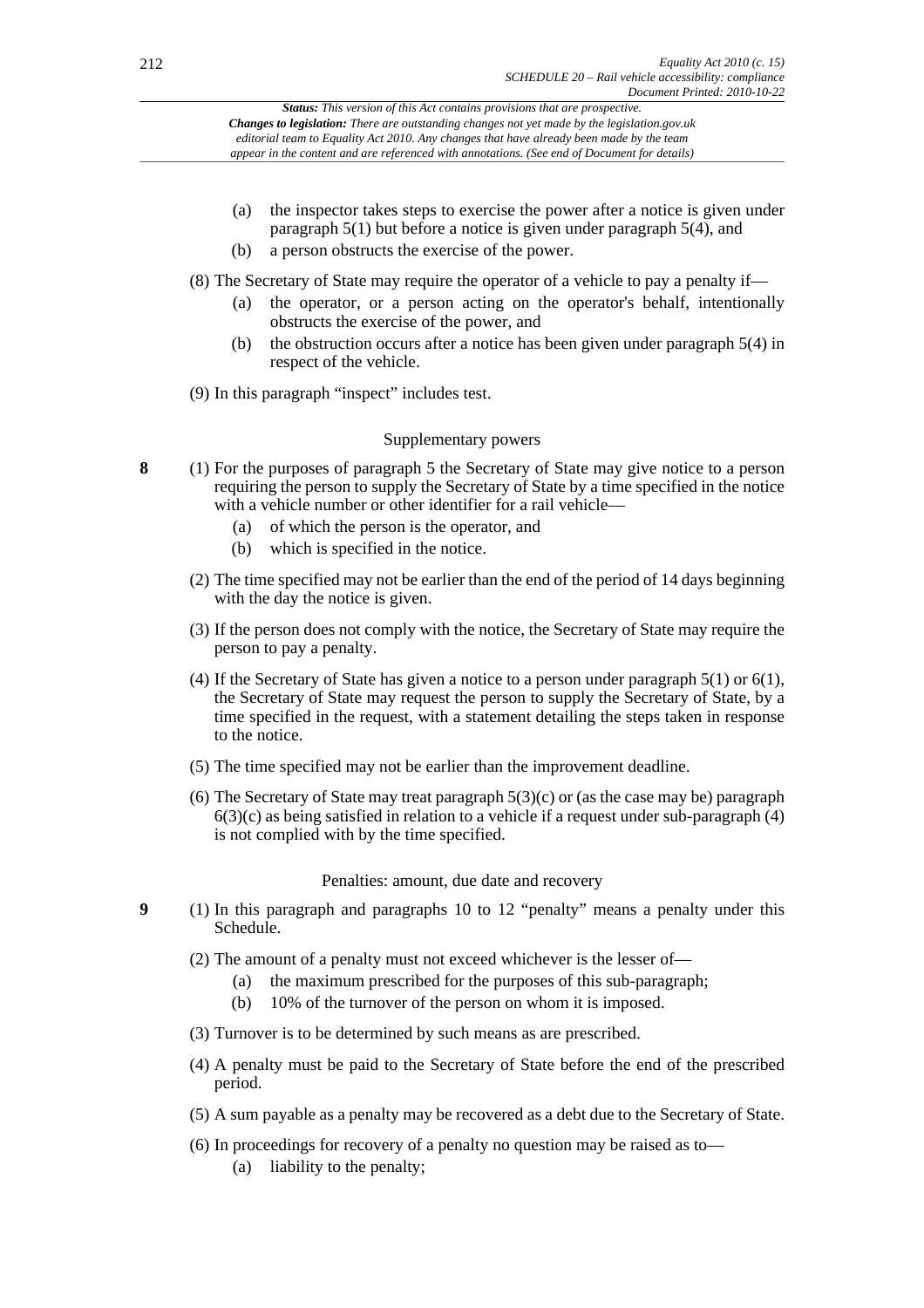#### (b) its amount.

(7) Sums paid to the Secretary of State as a penalty must be paid into the Consolidated Fund.

#### Penalties: code of practice

- **10** (1) The Secretary of State must issue a code of practice specifying matters to be considered in determining the amount of a penalty.
	- (2) The Secretary of State may—
		- (a) revise the whole or part of the code;
		- (b) issue the code as revised.
	- (3) Before issuing the code the Secretary of State must lay a draft of it before Parliament.
	- (4) After laying the draft before Parliament, the Secretary of State may bring the code into operation by order.
	- (5) The Secretary of State must have regard to the code and any other relevant matter—
		- (a) when imposing a penalty;
		- (b) when considering an objection under paragraph 11.
	- (6) In sub-paragraphs (3) to (5) a reference to the code includes a reference to the code as revised.

#### Penalties: procedure

- **11** (1) If the Secretary of State decides that a person is liable to a penalty the Secretary of State must notify the person.
	- (2) The notification must—
		- (a) state the Secretary of State's reasons for the decision;
		- (b) state the amount of the penalty;
		- (c) specify the date by which and manner in which the penalty must be paid;
		- (d) explain how the person may object to the penalty.
	- (3) The person may give the Secretary of State notice of objection to the penalty on the ground that—
		- (a) the person is not liable to the penalty, or
		- (b) the amount of the penalty is too high.
	- (4) A notice of objection must—
		- (a) be in writing;
		- (b) give the reasons for the objection;
		- (c) be given before the end of the period prescribed for the purposes of this subparagraph.
	- (5) On considering a notice of objection the Secretary of State may—
		- (a) cancel the penalty;
		- (b) reduce the amount of the penalty;
		- (c) do neither of those things.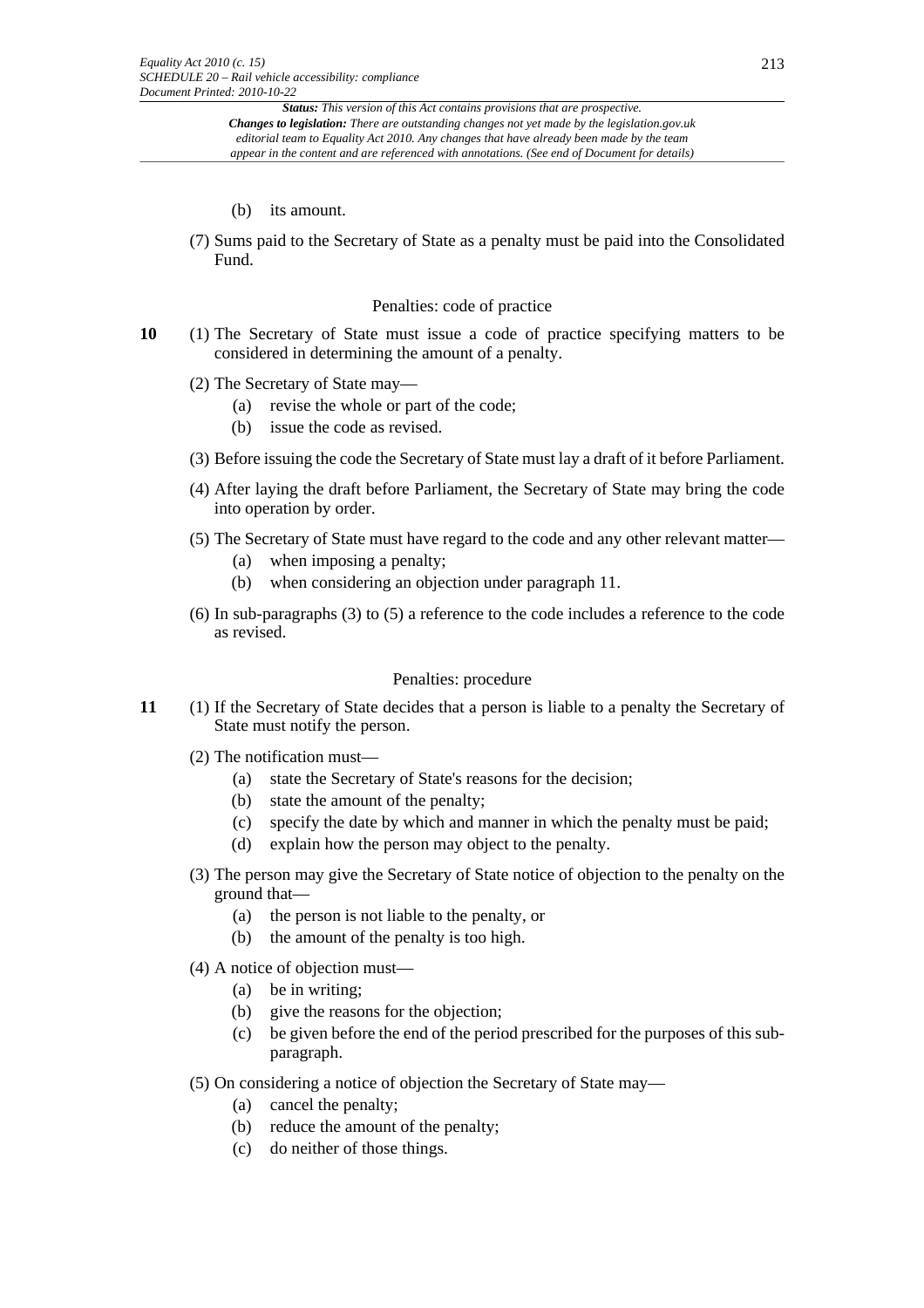(6) The Secretary of State must inform the objector of the decision under subparagraph (5) before the end of the period prescribed for the purposes of this subparagraph (or such longer period as is agreed with the objector).

# Penalties: appeals

- **12** (1) A person may appeal to the court against a penalty on the ground that—
	- (a) the person is not liable to the penalty;
	- (b) the amount of the penalty is too high.
	- (2) The court may—
		- (a) allow the appeal and cancel the penalty;
		- (b) allow the appeal and reduce the amount of the penalty;
		- (c) dismiss the appeal.
	- (3) An appeal under this section is a re-hearing of the Secretary of State's decision and is to be determined having regard to—
		- (a) any code of practice under paragraph 10 which has effect at the time of the appeal;
		- (b) any other matter which the court thinks is relevant (whether or not the Secretary of State was aware of it).
	- (4) An appeal may be brought under this section whether or not—
		- (a) the person has given notice of objection under paragraph  $11(3)$ ;
		- (b) the penalty has been reduced under paragraph 11(5).
	- (5) In this section "the court" is—
		- (a) in England and Wales, a county court;
		- (b) in Scotland, the sheriff.
	- (6) The sheriff may transfer the proceedings to the Court of Session.
	- (7) If the sheriff makes a determination under sub-paragraph (2), a party to the proceedings may appeal against the determination on a point of law to—
		- (a) the Sheriff Principal, or
		- (b) the Court of Session.

# Forgery, etc.

- **13** (1) Section 188 has effect—
	- (a) as if a compliance certificate were a "relevant document";
	- (b) as if subsection (4) included a reference to a compliance certificate.
	- (2) A person commits an offence by pretending, with intent to deceive, to be a person authorised to exercise a power under paragraph 7.
	- (3) A person guilty of an offence under sub-paragraph (2) is liable on summary conviction to a fine not exceeding level 4 on the standard scale.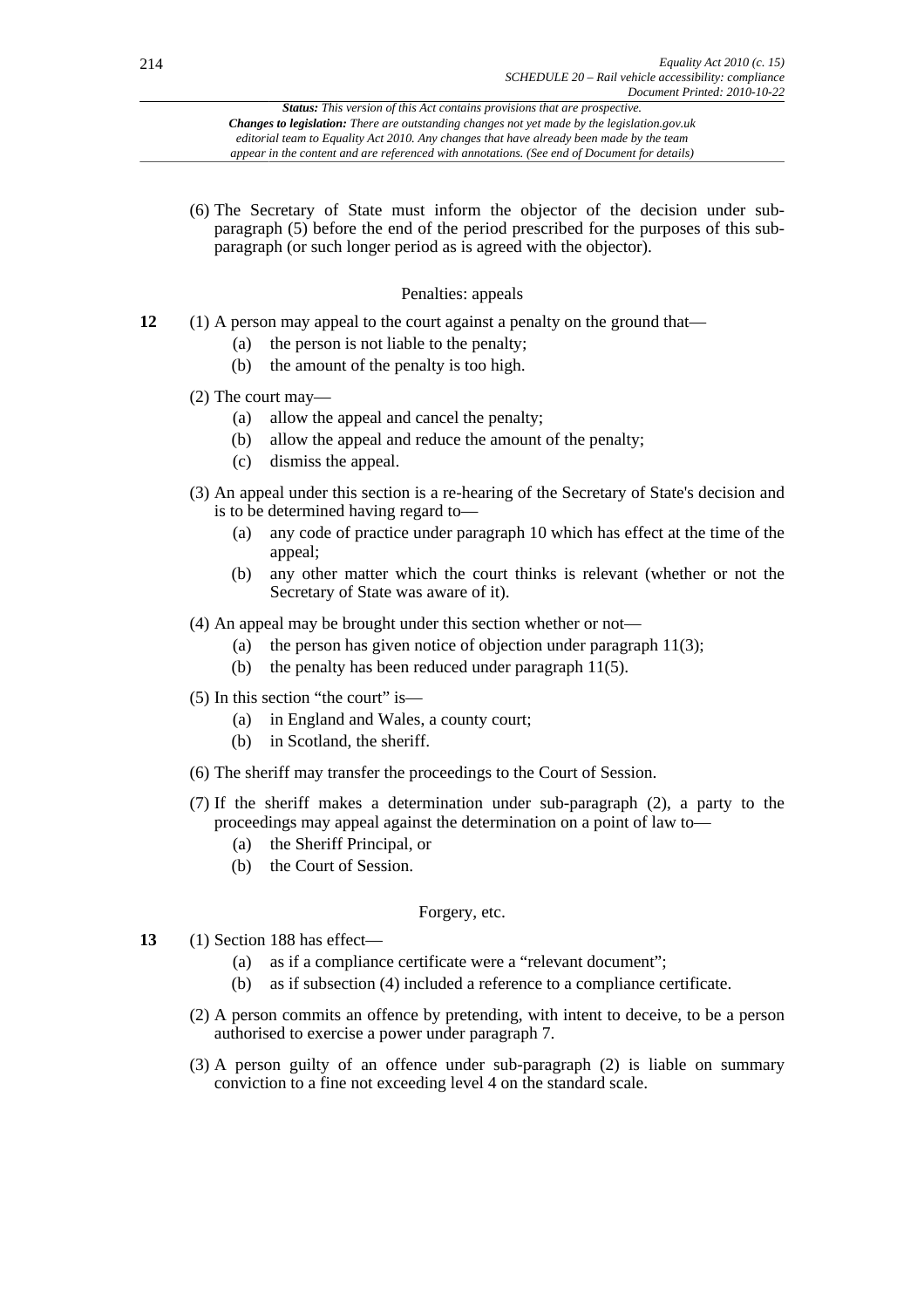## Regulations

**14** A power to make regulations under this Schedule is exercisable by the Secretary of State.

#### Interpretation

- **15** (1) In this Schedule—
	- "compliance assessment" has the meaning given in paragraph 1(5); "compliance certificate" has the meaning given in paragraph 1(2); "operator", in relation to a rail vehicle, means the person having the management of the vehicle.
	- (2) If an exemption order under section 183 authorises the use of a rail vehicle even though the vehicle does not conform with a provision of rail vehicle accessibility regulations, a reference in this Schedule to provisions of rail vehicle accessibility regulations with which the vehicle is required to conform does not, in relation to the vehicle, include a reference to that provision.

## SCHEDULE 21 Section 189

#### REASONABLE ADJUSTMENTS: SUPPLEMENTARY

#### Preliminary

**1** This Schedule applies for the purposes of Schedules 2, 4, 8, 13 and 15.

### Binding obligations, etc.

- **2** (1) This paragraph applies if—
	- (a) a binding obligation requires A to obtain the consent of another person to an alteration of premises which A occupies,
	- (b) where A is a controller of let premises, a binding obligation requires A to obtain the consent of another person to a variation of a term of the tenancy, or
	- (c) where A is a responsible person in relation to common parts, a binding obligation requires A to obtain the consent of another person to an alteration of the common parts.
	- (2) For the purpose of discharging a duty to make reasonable adjustments—
		- (a) it is always reasonable for A to have to take steps to obtain the consent, but
		- (b) it is never reasonable for A to have to make the alteration before the consent is obtained.
	- (3) In this Schedule, a binding obligation is a legally binding obligation in relation to premises, however arising; but the reference to a binding obligation in subparagraph (1)(a) or (c) does not include a reference to an obligation imposed by a tenancy.
	- (4) The steps referred to in sub-paragraph (2)(a) do not include applying to a court or tribunal.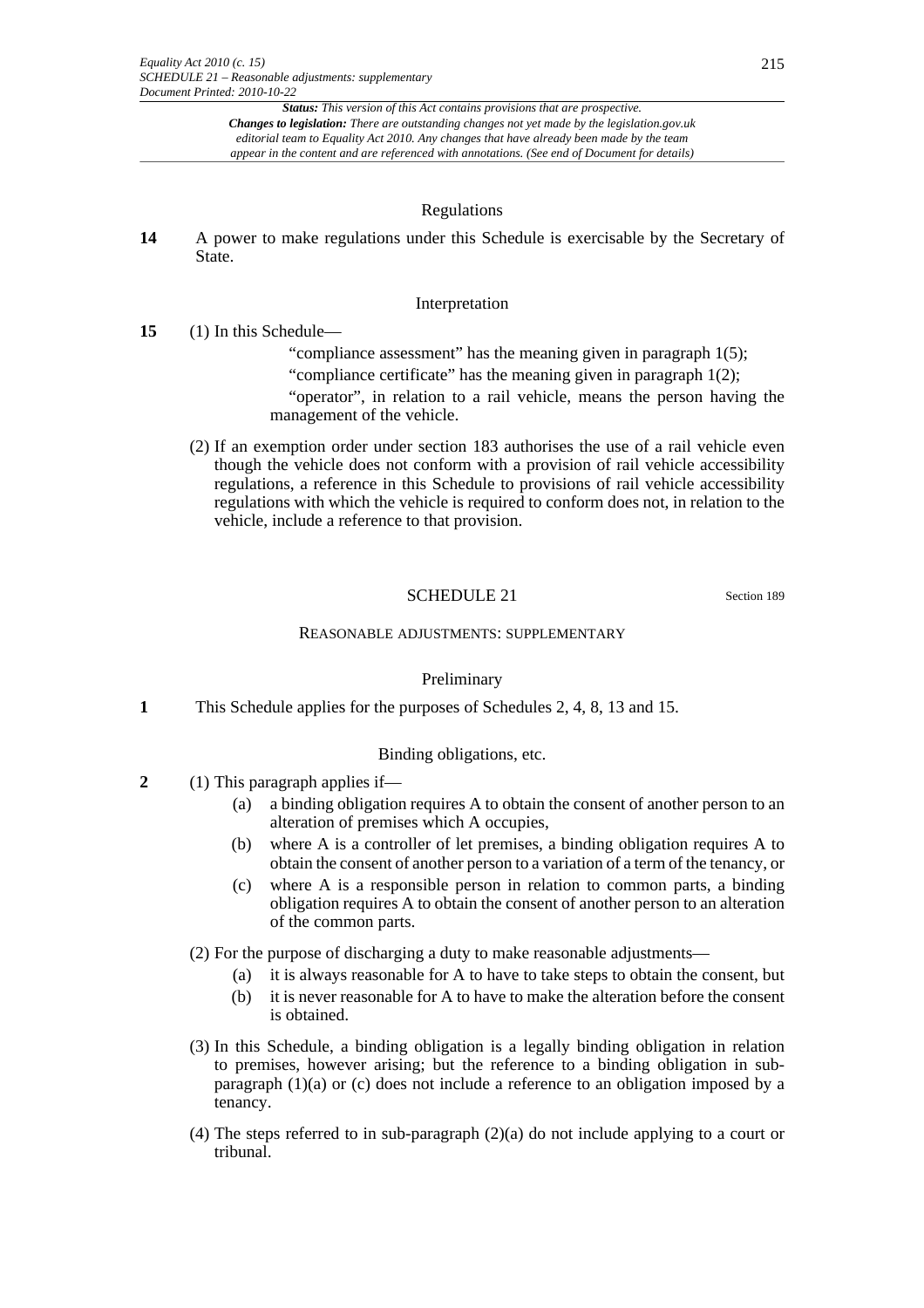## Landlord's consent

- **3** (1) This paragraph applies if—
	- (a) A occupies premises under a tenancy,
	- (b) A is proposing to make an alteration to the premises so as to comply with a duty to make reasonable adjustments, and
	- (c) but for this paragraph, A would not be entitled to make the alteration.
	- (2) This paragraph also applies if—
		- (a) A is a responsible person in relation to common parts,
		- (b) A is proposing to make an alteration to the common parts so as to comply with a duty to make reasonable adjustments,
		- (c) A is the tenant of property which includes the common parts, and
		- (d) but for this paragraph, A would not be entitled to make the alteration.
	- (3) The tenancy has effect as if it provided—
		- (a) for A to be entitled to make the alteration with the written consent of the landlord,
		- (b) for A to have to make a written application for that consent,
		- (c) for the landlord not to withhold the consent unreasonably, and
		- (d) for the landlord to be able to give the consent subject to reasonable conditions.
	- (4) If a question arises as to whether A has made the alteration (and, accordingly, complied with a duty to make reasonable adjustments), any constraint attributable to the tenancy must be ignored unless A has applied to the landlord in writing for consent to the alteration.
	- (5) For the purposes of sub-paragraph (1) or (2), A must be treated as not entitled to make the alteration if the tenancy—
		- (a) imposes conditions which are to apply if A makes an alteration, or
		- (b) entitles the landlord to attach conditions to a consent to the alteration.

Proceedings before county court or sheriff

- **4** (1) This paragraph applies if, in a case within Part 3, 4, 6 or 7 of this Act—
	- (a) A has applied in writing to the landlord for consent to the alteration, and
	- (b) the landlord has refused to give consent or has given consent subject to a condition.
	- (2) A (or a disabled person with an interest in the alteration being made) may refer the matter to a county court or, in Scotland, the sheriff.
	- (3) The county court or sheriff must determine whether the refusal or condition is unreasonable.
	- (4) If the county court or sheriff finds that the refusal or condition is unreasonable, the county court or sheriff—
		- (a) may make such declaration as it thinks appropriate;
		- (b) may make an order authorising A to make the alteration specified in the order (and requiring A to comply with such conditions as are so specified).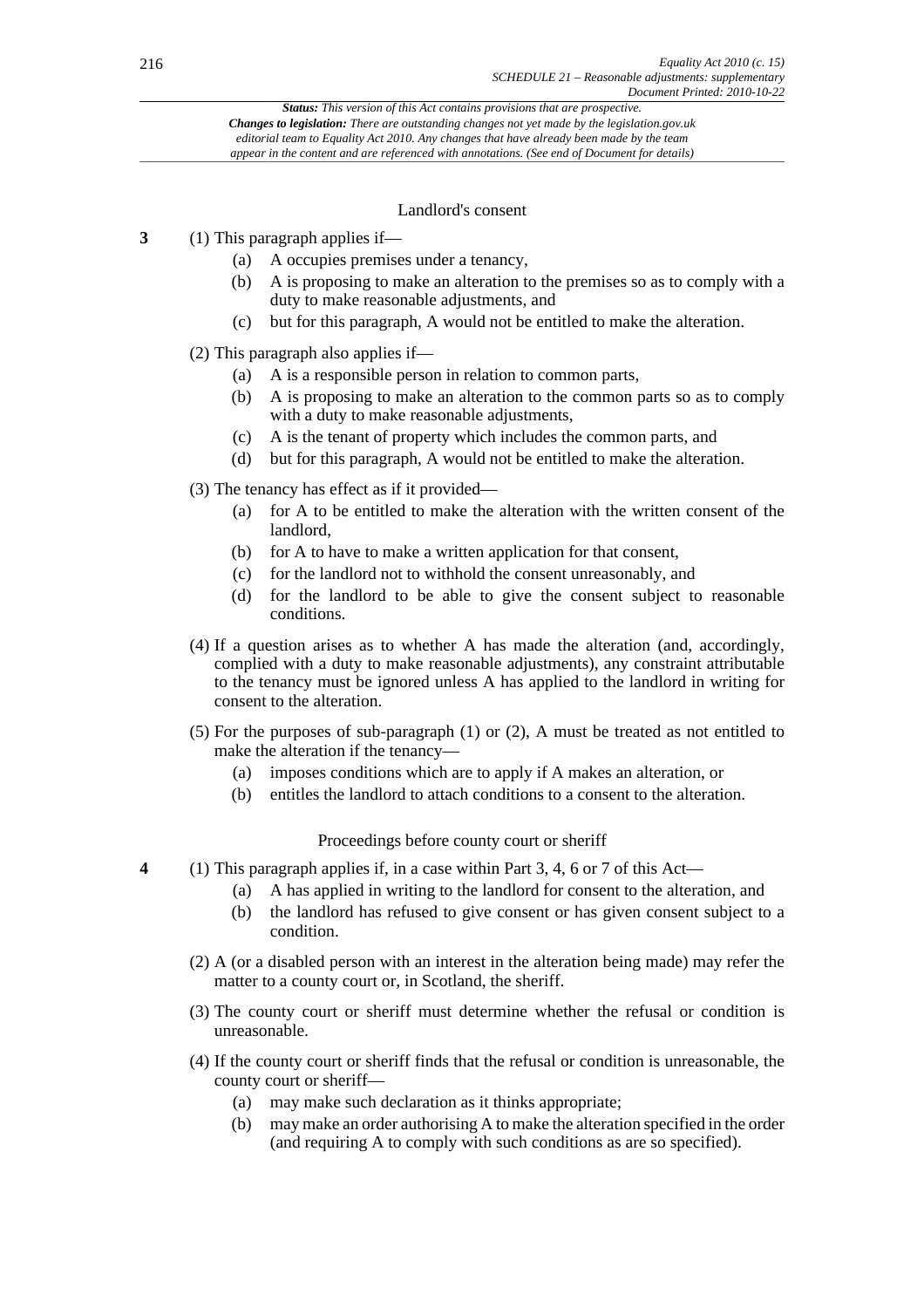### Joining landlord as party to proceedings

- **5** (1) This paragraph applies to proceedings relating to a contravention of this Act by virtue of section 20.
	- (2) A party to the proceedings may request the employment tribunal, county court or sheriff ("the judicial authority") to direct that the landlord is joined or sisted as a party to the proceedings.

(3) The judicial authority—

- (a) must grant the request if it is made before the hearing of the complaint or claim begins;
- (b) may refuse the request if it is made after the hearing begins;
- (c) must refuse the request if it is made after the complaint or claim has been determined.
- (4) If the landlord is joined or sisted as a party to the proceedings, the judicial authority may determine whether—
	- (a) the landlord has refused to consent to the alteration;
	- (b) the landlord has consented subject to a condition;
	- (c) the refusal or condition was unreasonable.
- (5) If the judicial authority finds that the refusal or condition was unreasonable, it—
	- (a) may make such declaration as it thinks appropriate;
	- (b) may make an order authorising A to make the alteration specified in the order (and requiring A to comply with such conditions as are so specified);
	- (c) may order the landlord to pay compensation to the complainant or claimant.
- (6) An employment tribunal may act in reliance on sub-paragraph (5)(c) instead of, or in addition to, acting in reliance on section 124(2); but if it orders the landlord to pay compensation it must not do so in reliance on section 124(2).
- (7) If a county court or the sheriff orders the landlord to pay compensation, it may not order A to do so.

### Regulations

- **6** (1) Regulations may make provision as to circumstances in which a landlord is taken for the purposes of this Schedule to have—
	- (a) withheld consent;
	- (b) withheld consent reasonably;
	- (c) withheld consent unreasonably.
	- (2) Regulations may make provision as to circumstances in which a condition subject to which a landlord gives consent is taken—
		- (a) to be reasonable;
		- (b) to be unreasonable.
	- (3) Regulations may make provision supplementing or modifying the preceding paragraphs of this Schedule, or provision made under this paragraph, in relation to a case where A's tenancy is a sub-tenancy.
	- (4) Provision made by virtue of this paragraph may amend the preceding paragraphs of this Schedule.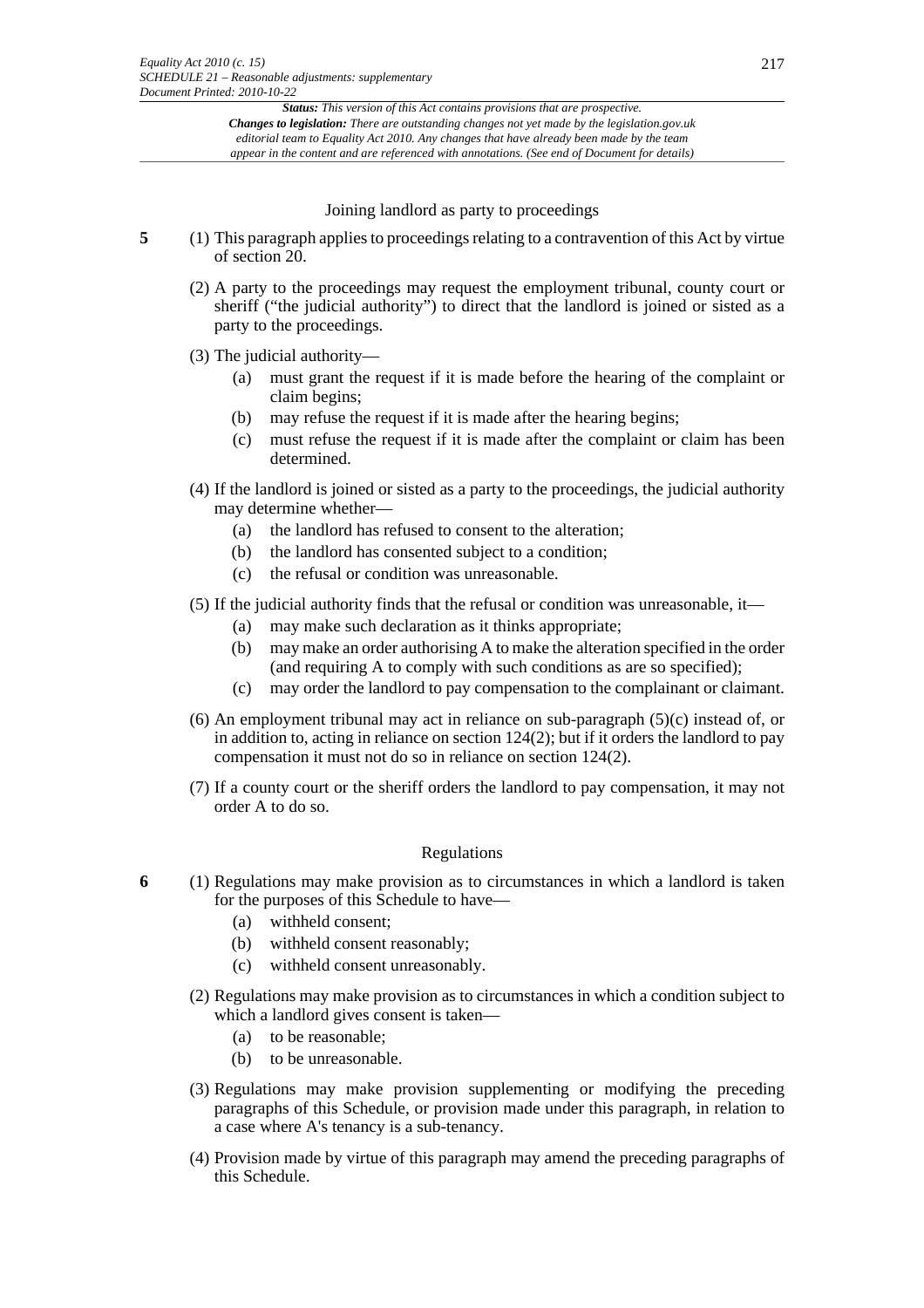### Interpretation

**7** An expression used in this Schedule and in Schedule 2, 4, 8, 13 or 15 has the same meaning in this Schedule as in that Schedule.

### SCHEDULE 22 Section 191

# STATUTORY PROVISIONS

#### Statutory authority

**1** (1) A person (P) does not contravene a provision specified in the first column of the table, so far as relating to the protected characteristic specified in the second column in respect of that provision, if P does anything P must do pursuant to a requirement specified in the third column.

|                                         | <b>Specified</b><br>provision | <b>Protected</b><br>characteristic  | Requirement                                                              |
|-----------------------------------------|-------------------------------|-------------------------------------|--------------------------------------------------------------------------|
| Parts 3 to 7                            | Age                           | A requirement<br>of an<br>enactment |                                                                          |
| Parts 3 to 7<br>and $12$                | Disability                    | A requirement<br>of an<br>enactment |                                                                          |
|                                         |                               |                                     | A relevant requirement or condition imposed by<br>virtue of an enactment |
| Parts 3 to 7                            | Religion or<br>belief         | A requirement<br>of an<br>enactment |                                                                          |
|                                         |                               |                                     | A relevant requirement or condition imposed by<br>virtue of an enactment |
| Section $29(6)$<br>and Parts 6<br>and 7 | <b>Sex</b>                    | A requirement<br>of an<br>enactment |                                                                          |
| Parts 3, 4, 6<br>and 7                  | Sexual<br>orientation         | A requirement<br>of an<br>enactment |                                                                          |
|                                         |                               |                                     | A relevant requirement or condition imposed by<br>virtue of an enactment |

- (2) A reference in the table to Part 6 does not include a reference to that Part so far as relating to vocational training.
- (3) In this paragraph a reference to an enactment includes a reference to—
	- (a) a Measure of the General Synod of the Church of England;
	- (b) an enactment passed or made on or after the date on which this Act is passed.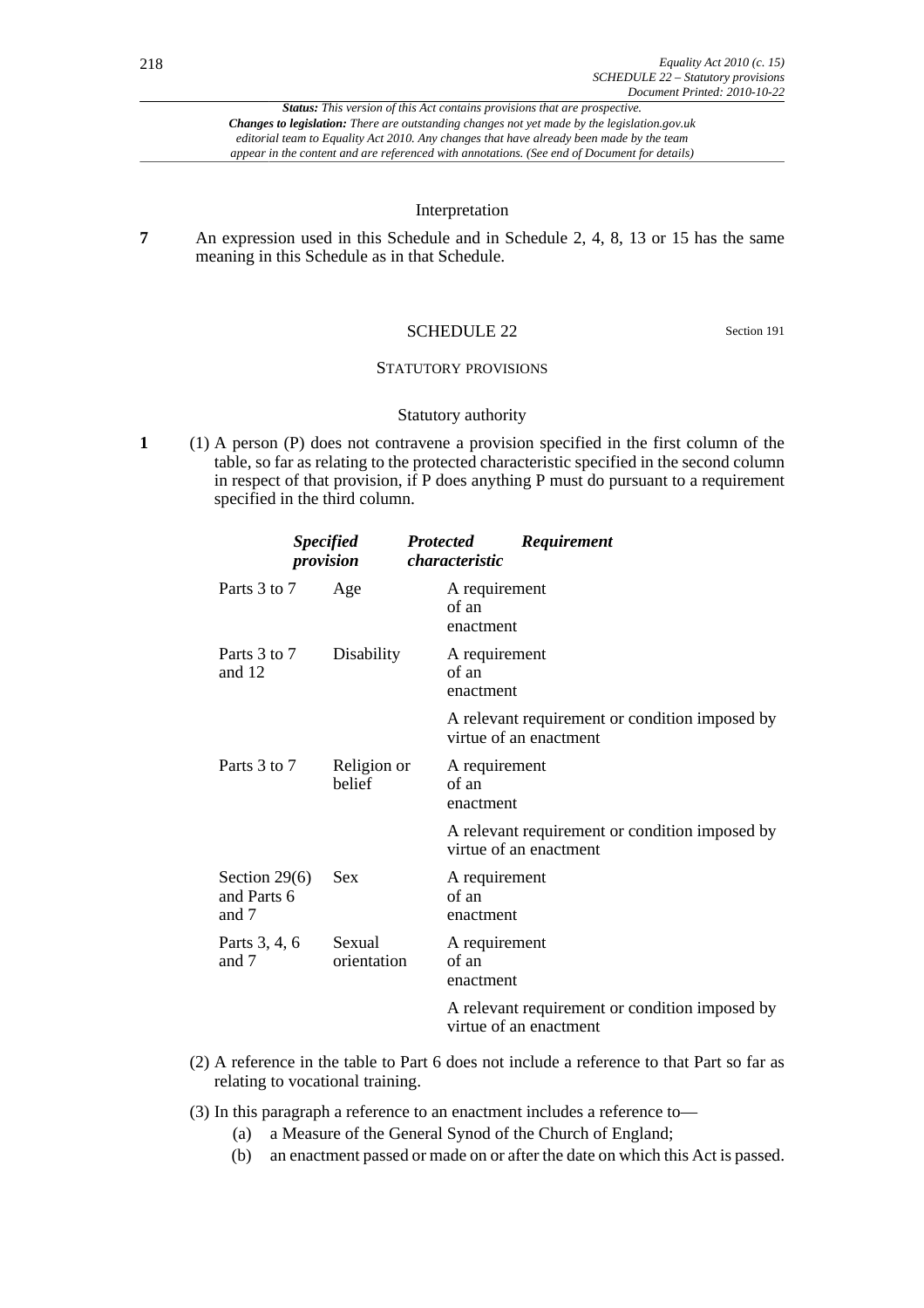*Status: This version of this Act contains provisions that are prospective. Changes to legislation: There are outstanding changes not yet made by the legislation.gov.uk editorial team to Equality Act 2010. Any changes that have already been made by the team*

*appear in the content and are referenced with annotations. (See end of Document for details)*

- (4) In the table, a relevant requirement or condition is a requirement or condition imposed (whether before or after the passing of this Act) by—
	- (a) a Minister of the Crown;
	- (b) a member of the Scottish Executive;
	- (c) the National Assembly for Wales (constituted by the Government of Wales Act 1998);
	- (d) the Welsh Ministers, the First Minister for Wales or the Counsel General to the Welsh Assembly Government.

# Protection of women

- **2** (1) A person (P) does not contravene a specified provision only by doing in relation to a woman (W) anything P is required to do to comply with—
	- (a) a pre-1975 Act enactment concerning the protection of women;
	- (b) a relevant statutory provision (within the meaning of Part 1 of the Health and Safety at Work etc. Act 1974) if it is done for the purpose of the protection of W (or a description of women which includes W);
	- (c) a requirement of a provision specified in Schedule 1 to the Employment Act 1989 (provisions concerned with protection of women at work).
	- (2) The references to the protection of women are references to protecting women in relation to—
		- (a) pregnancy or maternity, or
		- (b) any other circumstances giving rise to risks specifically affecting women.
	- (3) It does not matter whether the protection is restricted to women.
	- (4) These are the specified provisions—
		- (a) Part  $5$  (work);
		- (b) Part 6 (education), so far as relating to vocational training.
	- (5) A pre-1975 Act enactment is an enactment contained in—
		- (a) an Act passed before the Sex Discrimination Act 1975;
		- (b) an instrument approved or made by or under such an Act (including one approved or made after the passing of the 1975 Act).
	- (6) If an Act repeals and re-enacts (with or without modification) a pre-1975 enactment then the provision re-enacted must be treated as being in a pre-1975 enactment.
	- (7) For the purposes of sub-paragraph  $(1)(c)$ , a reference to a provision in Schedule 1 to the Employment Act 1989 includes a reference to a provision for the time being having effect in place of it.
	- (8) This paragraph applies only to the following protected characteristics—
		- (a) pregnancy and maternity;
		- (b) sex.

Educational appointments, etc: religious belief

**3** (1) A person does not contravene Part 5 (work) only by doing a relevant act in connection with the employment of another in a relevant position.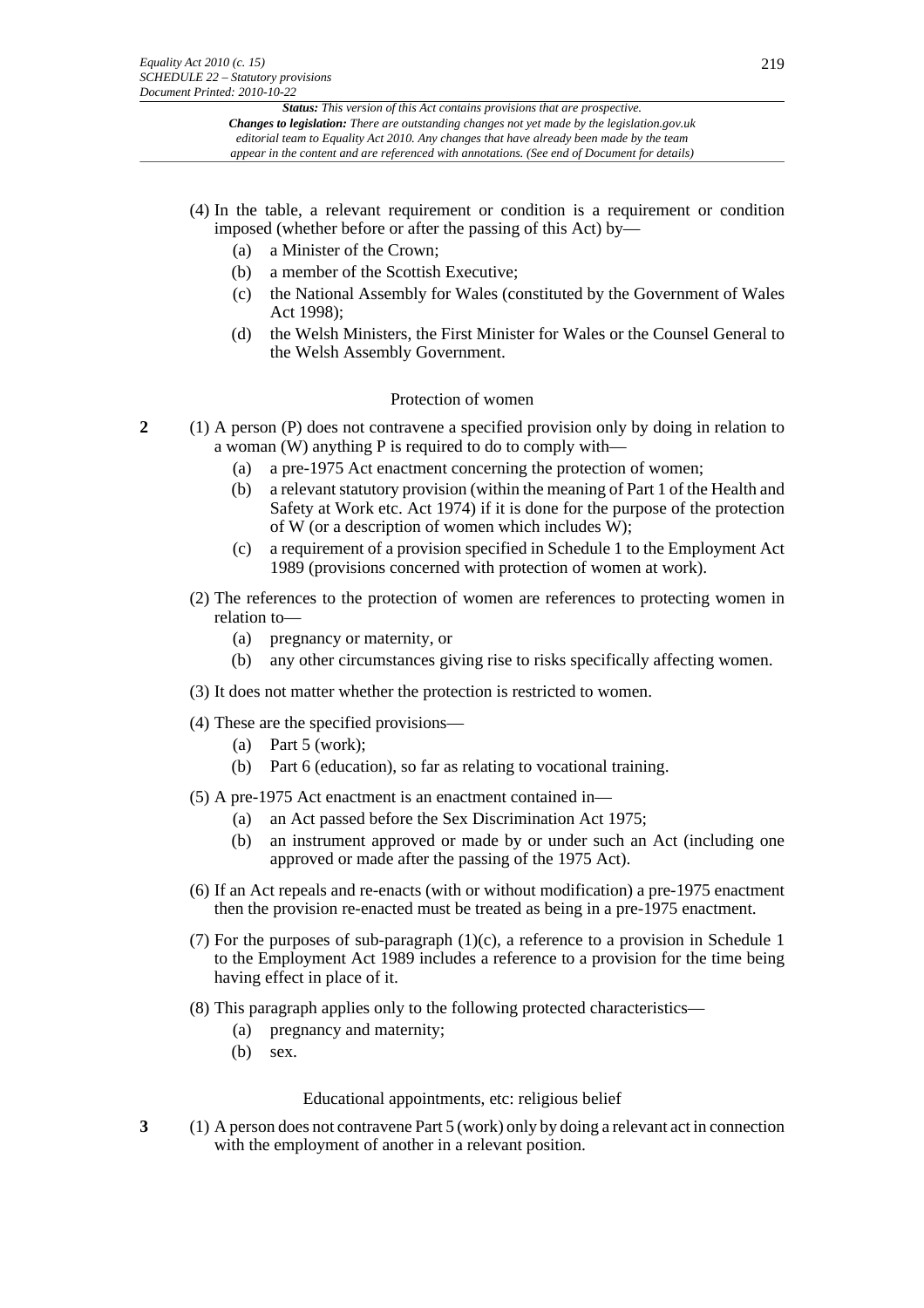(2) A relevant position is—

- (a) the head teacher or principal of an educational establishment;
- (b) the head, a fellow or other member of the academic staff of a college, or institution in the nature of a college, in a university;
- (c) a professorship of a university which is a canon professorship or one to which a canonry is annexed.
- (3) A relevant act is anything it is necessary to do to comply with—
	- (a) a requirement of an instrument relating to the establishment that the head teacher or principal must be a member of a particular religious order;
	- (b) a requirement of an instrument relating to the college or institution that the holder of the position must be a woman;
	- (c) an Act or instrument in accordance with which the professorship is a canon professorship or one to which a canonry is annexed.
- (4) Sub-paragraph (3)(b) does not apply to an instrument taking effect on or after 16 January 1990 (the day on which section 5(3) of the Employment Act 1989 came into force).
- (5) A Minister of the Crown may by order provide that anything in sub-paragraphs (1) to (3) does not have effect in relation to—
	- (a) a specified educational establishment or university;
	- (b) a specified description of educational establishments.
- (6) An educational establishment is—
	- (a) a school within the meaning of the Education Act 1996 or the Education (Scotland) Act 1980;
	- (b) a college, or institution in the nature of a college, in a university;
	- (c) an institution designated by order made, or having effect as if made, under section 129 of the Education Reform Act 1988;
	- (d) a college of further education within the meaning of section 36 of the Further and Higher Education (Scotland) Act 1992;
	- (e) a university in Scotland;
	- (f) an institution designated by order under section 28 of the Further and Higher Education Act 1992 or section 44 of the Further and Higher Education (Scotland) Act 1992.

(7) This paragraph does not affect paragraph 2 of Schedule 9.

- **4** A person does not contravene this Act only by doing anything which is permitted for the purposes of—
	- (a) section 58(6) or (7) of the School Standards and Framework Act 1998 (dismissal of teachers because of failure to give religious education efficiently);
	- (b) section 60(4) and (5) of that Act (religious considerations relating to certain appointments);
	- (c) section 124A of that Act (preference for certain teachers at independent schools of a religious character).

#### Crown employment, etc.

**5** (1) A person does not contravene this Act—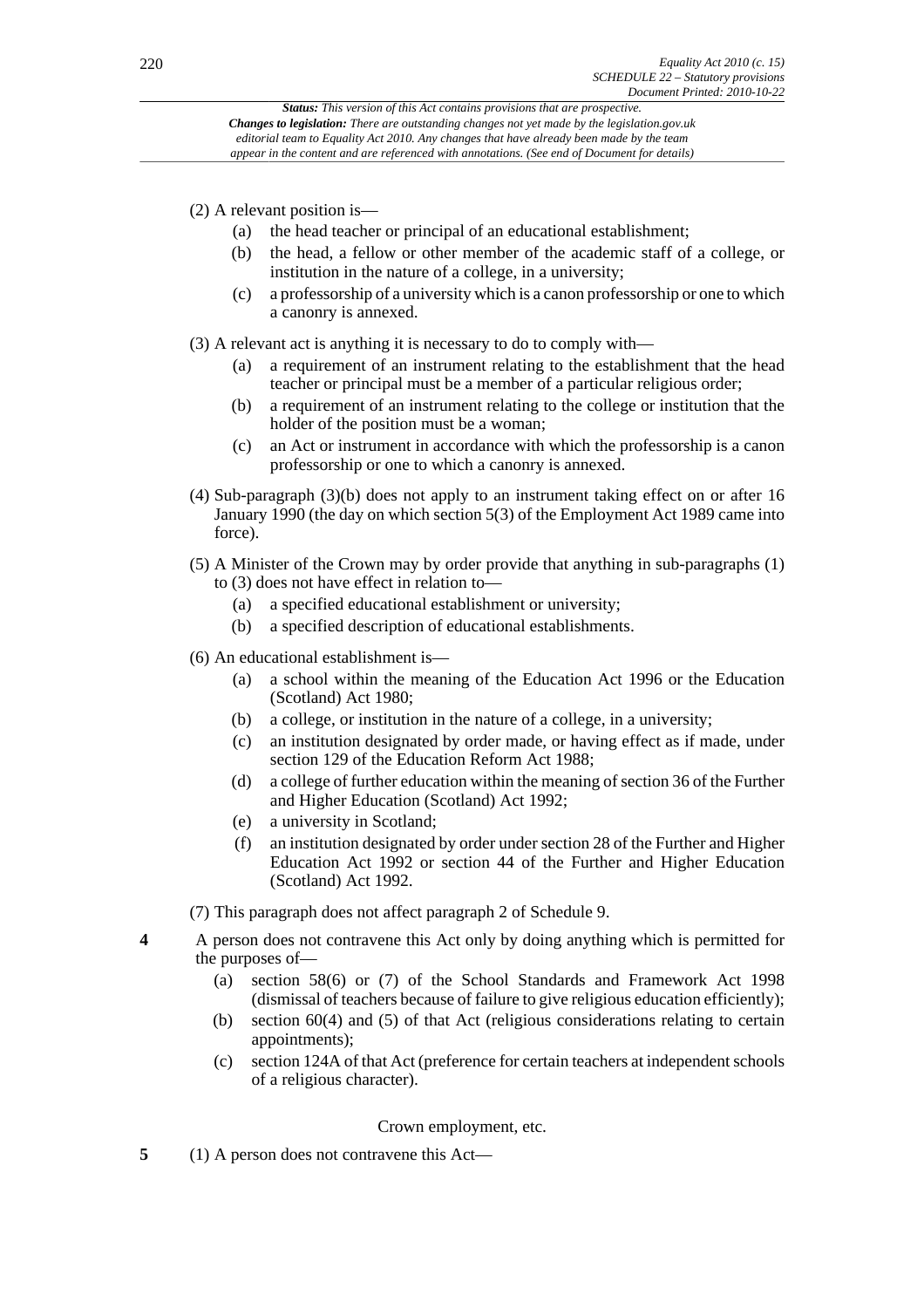- (a) by making or continuing in force rules mentioned in sub-paragraph (2);
- (b) by publishing, displaying or implementing such rules;
- (c) by publishing the gist of such rules.
- (2) The rules are rules restricting to persons of particular birth, nationality, descent or residence—
	- (a) employment in the service of the Crown;
	- (b) employment by a prescribed public body;
	- (c) holding a public office (within the meaning of section 50).
- (3) The power to make regulations for the purpose of sub-paragraph (2)(b) is exercisable by the Minister for the Civil Service.
- (4) In this paragraph "public body" means a body (whether corporate or unincorporated) exercising public functions (within the meaning given by section 31(4)).

### SCHEDULE 23 Section 196

#### GENERAL EXCEPTIONS

Acts authorised by statute or the executive

- **1** (1) This paragraph applies to anything done—
	- (a) in pursuance of an enactment;
	- (b) in pursuance of an instrument made by a member of the executive under an enactment;
	- (c) to comply with a requirement imposed (whether before or after the passing of this Act) by a member of the executive by virtue of an enactment;
	- (d) in pursuance of arrangements made (whether before or after the passing of this Act) by or with the approval of, or for the time being approved by, a Minister of the Crown;
	- (e) to comply with a condition imposed (whether before or after the passing of this Act) by a Minister of the Crown.
	- (2) A person does not contravene Part 3, 4, 5 or 6 by doing anything to which this paragraph applies which discriminates against another because of the other's nationality.
	- (3) A person (A) does not contravene Part 3, 4, 5 or 6 if, by doing anything to which this paragraph applies, A discriminates against another (B) by applying to B a provision, criterion or practice which relates to—
		- (a) B's place of ordinary residence;
		- (b) the length of time B has been present or resident in or outside the United Kingdom or an area within it.

#### Organisations relating to religion or belief

- **2** (1) This paragraph applies to an organisation the purpose of which is—
	- (a) to practise a religion or belief,
	- (b) to advance a religion or belief,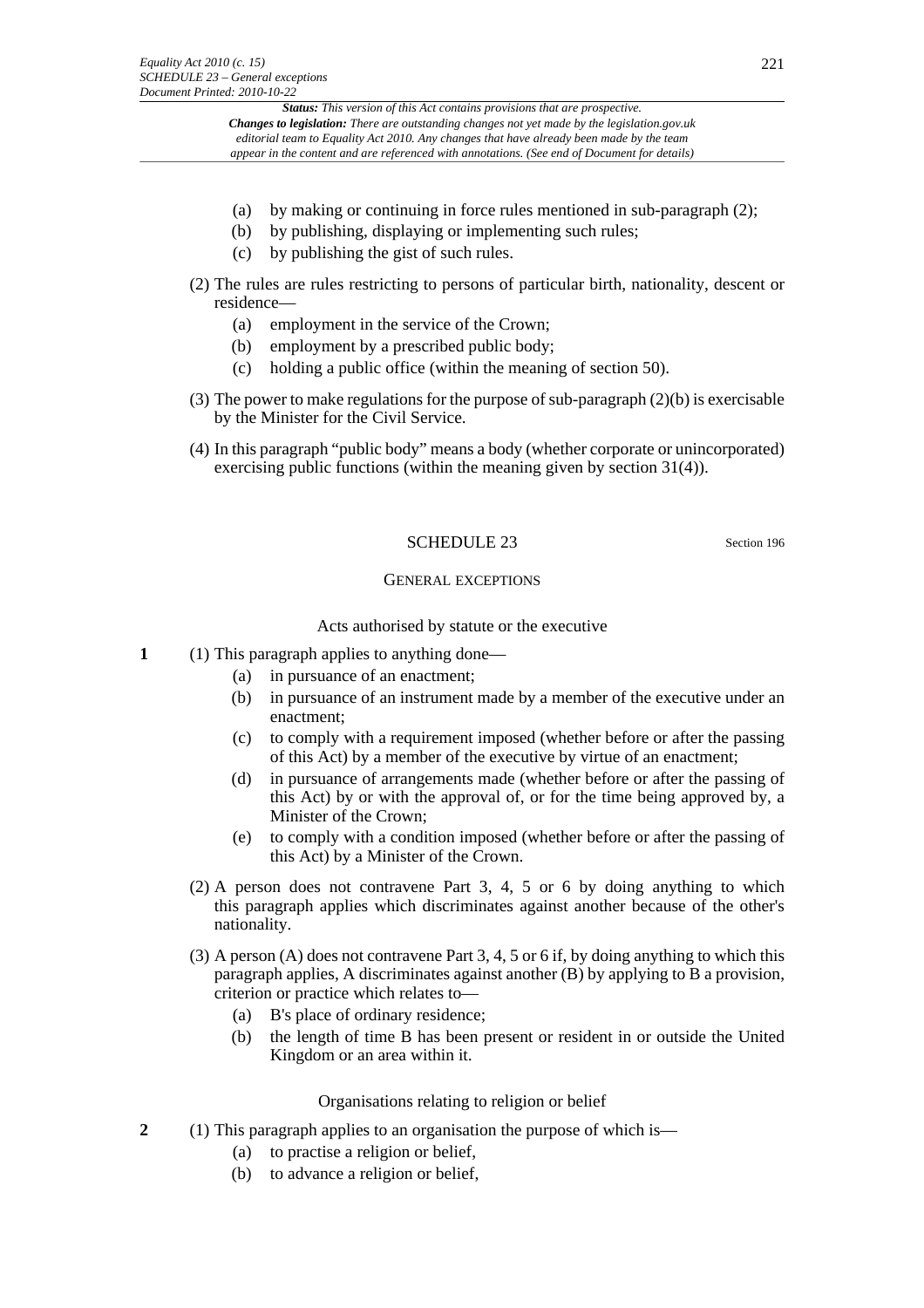

(b) in the case of a belief, the strongly held convictions relating to the belief of a significant number of the belief's followers.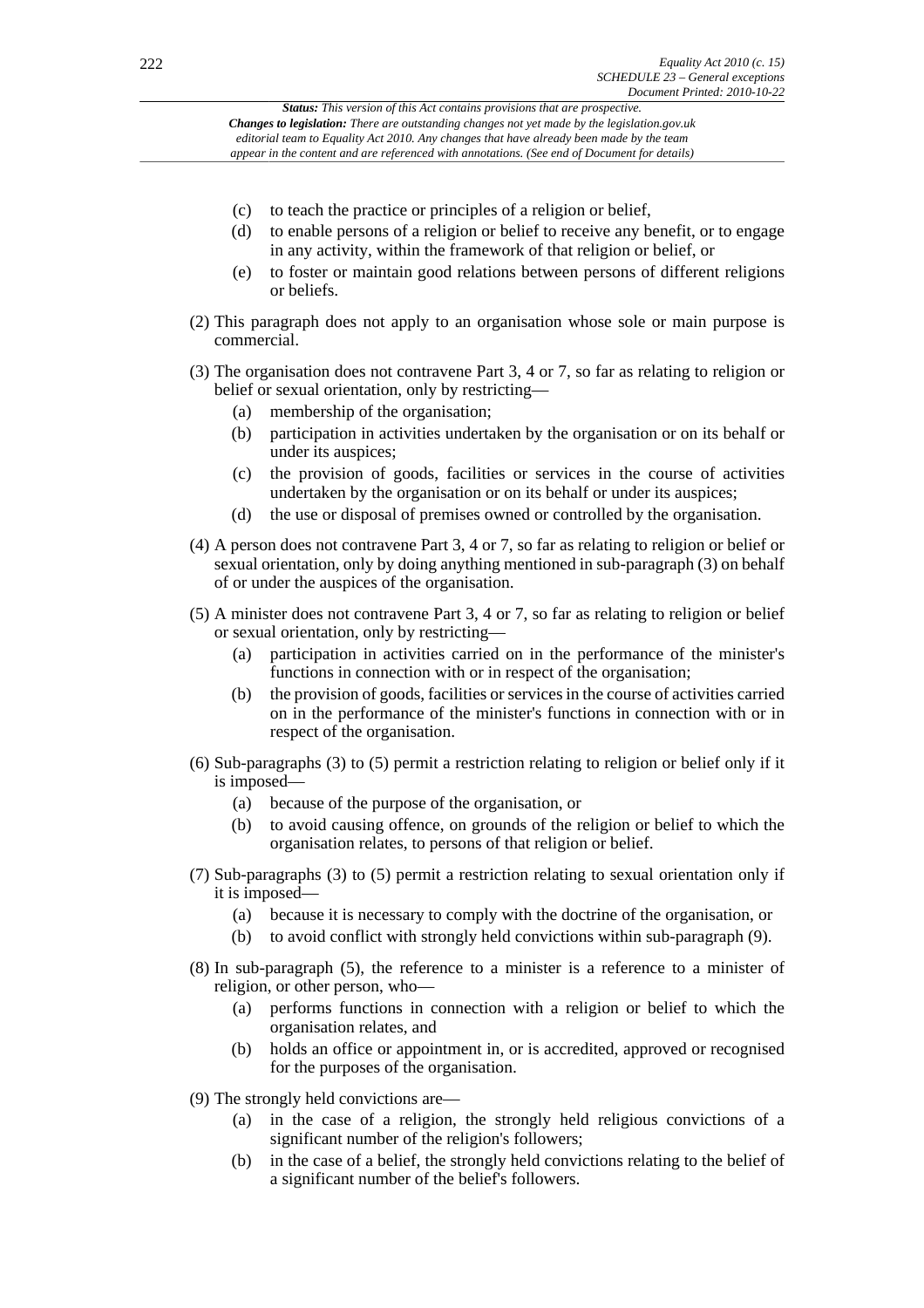*Status: This version of this Act contains provisions that are prospective. Changes to legislation: There are outstanding changes not yet made by the legislation.gov.uk*

*editorial team to Equality Act 2010. Any changes that have already been made by the team*

*appear in the content and are referenced with annotations. (See end of Document for details)*

- (10) This paragraph does not permit anything which is prohibited by section 29, so far as relating to sexual orientation, if it is done—
	- (a) on behalf of a public authority, and
	- (b) under the terms of a contract between the organisation and the public authority.
- (11) In the application of this paragraph in relation to sexual orientation, subparagraph (1)(e) must be ignored.
- (12) In the application of this paragraph in relation to sexual orientation, in subparagraph (3)(d), "disposal" does not include disposal of an interest in premises by way of sale if the interest being disposed of is—
	- (a) the entirety of the organisation's interest in the premises, or
	- (b) the entirety of the interest in respect of which the organisation has power of disposal.
- (13) In this paragraph—
	- (a) "disposal" is to be construed in accordance with section 38;
	- (b) "public authority" has the meaning given in section 150(1).

### Communal accommodation

- **3** (1) A person does not contravene this Act, so far as relating to sex discrimination or gender reassignment discrimination, only because of anything done in relation to—
	- (a) the admission of persons to communal accommodation;
	- (b) the provision of a benefit, facility or service linked to the accommodation.
	- (2) Sub-paragraph (1)(a) does not apply unless the accommodation is managed in a way which is as fair as possible to both men and women.
	- (3) In applying sub-paragraph  $(1)(a)$ , account must be taken of-
		- (a) whether and how far it is reasonable to expect that the accommodation should be altered or extended or that further accommodation should be provided, and
		- (b) the frequency of the demand or need for use of the accommodation by persons of one sex as compared with those of the other.
	- (4) In applying sub-paragraph  $(1)(a)$  in relation to gender reassignment, account must also be taken of whether and how far the conduct in question is a proportionate means of achieving a legitimate aim.
	- (5) Communal accommodation is residential accommodation which includes dormitories or other shared sleeping accommodation which for reasons of privacy should be used only by persons of the same sex.
	- (6) Communal accommodation may include—
		- (a) shared sleeping accommodation for men and for women;
		- (b) ordinary sleeping accommodation;
		- (c) residential accommodation all or part of which should be used only by persons of the same sex because of the nature of the sanitary facilities serving the accommodation.
	- (7) A benefit, facility or service is linked to communal accommodation if—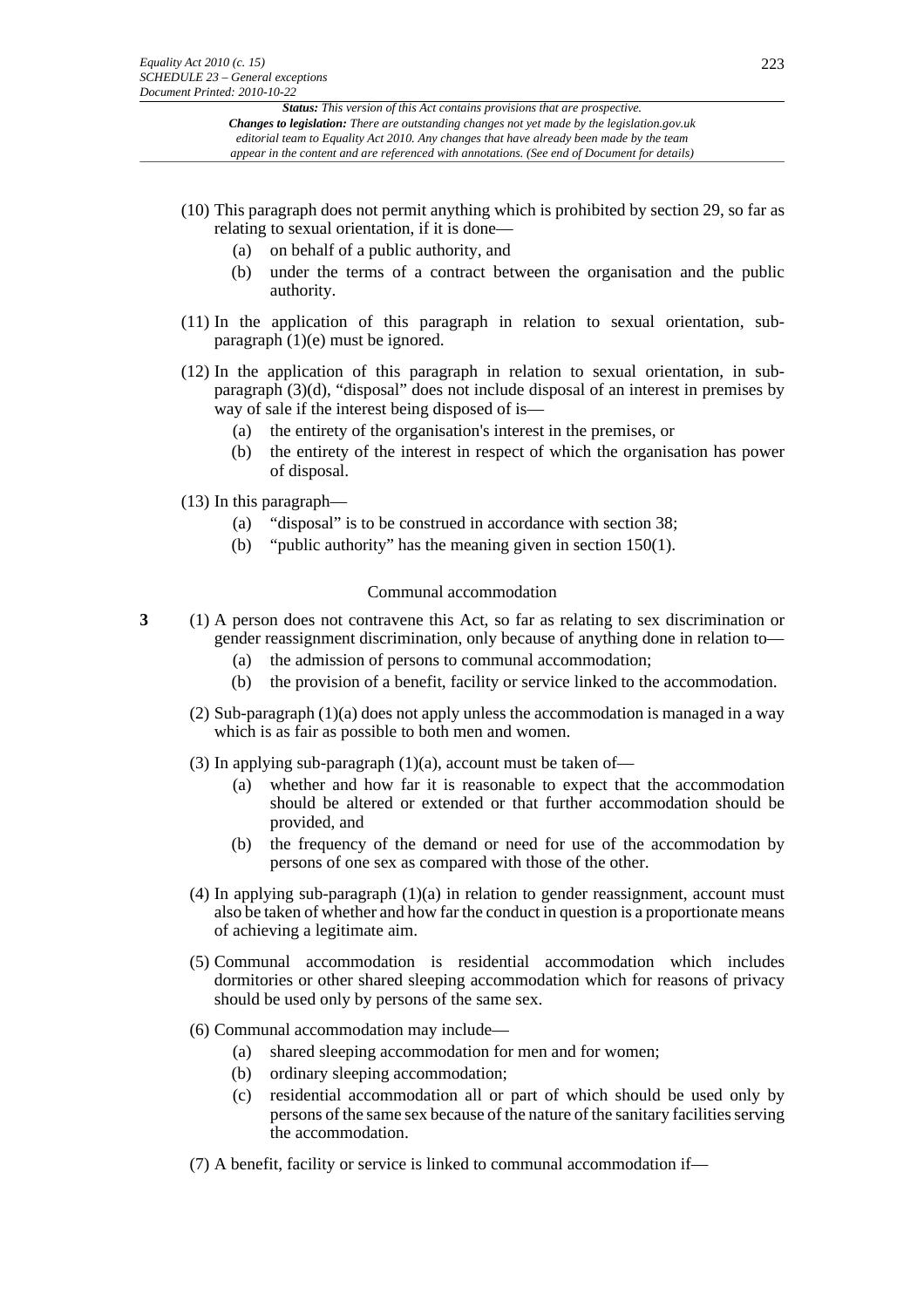- (a) it cannot properly and effectively be provided except for those using the accommodation, and
- (b) a person could be refused use of the accommodation in reliance on subparagraph  $(1)(a)$ .
- (8) This paragraph does not apply for the purposes of Part 5 (work) unless such arrangements as are reasonably practicable are made to compensate for—
	- (a) in a case where sub-paragraph  $(1)(a)$  applies, the refusal of use of the accommodation;
	- (b) in a case where sub-paragraph (1)(b) applies, the refusal of provision of the benefit, facility or service.

Training provided to non-EEA residents, etc.

- **4** (1) A person (A) does not contravene this Act, so far as relating to nationality, only by providing a non-resident (B) with training, if A thinks that B does not intend to exercise in Great Britain skills B obtains as a result.
	- (2) A non-resident is a person who is not ordinarily resident in an EEA state.
	- (3) The reference to providing B with training is—
		- (a) if A employs B in relevant employment, a reference to doing anything in or in connection with the employment;
		- (b) if A as a principal allows B to do relevant contract work, a reference to doing anything in or in connection with allowing B to do the work;
		- (c) in a case within paragraph (a) or (b) or any other case, a reference to affording B access to facilities for education or training or ancillary benefits.
	- (4) Employment or contract work is relevant if its sole or main purpose is the provision of training in skills.
	- (5) In the case of training provided by the armed forces or Secretary of State for purposes relating to defence, sub-paragraph (1) has effect as if—
		- (a) the reference in sub-paragraph (2) to an EEA state were a reference to Great Britain, and
		- (b) in sub-paragraph (4), for "its sole or main purpose is" there were substituted " it is for purposes including".
	- (6) "Contract work" and "principal" each have the meaning given in section 41.

# SCHEDULE 24 Section 203

# HARMONISATION: EXCEPTIONS

Part 1 (public sector duty regarding socio-economic inequalities) Chapter 2 of Part 5 (occupational pensions) Section 78 (gender pay gap) Section 106 (election candidates: diversity information) Chapters 1 to 3 and 5 of Part 9 (enforcement), except section 136 Sections 142 and 146 (unenforceable terms, declaration in respect of void terms) Chapter 1 of Part 11 (public sector equality duty)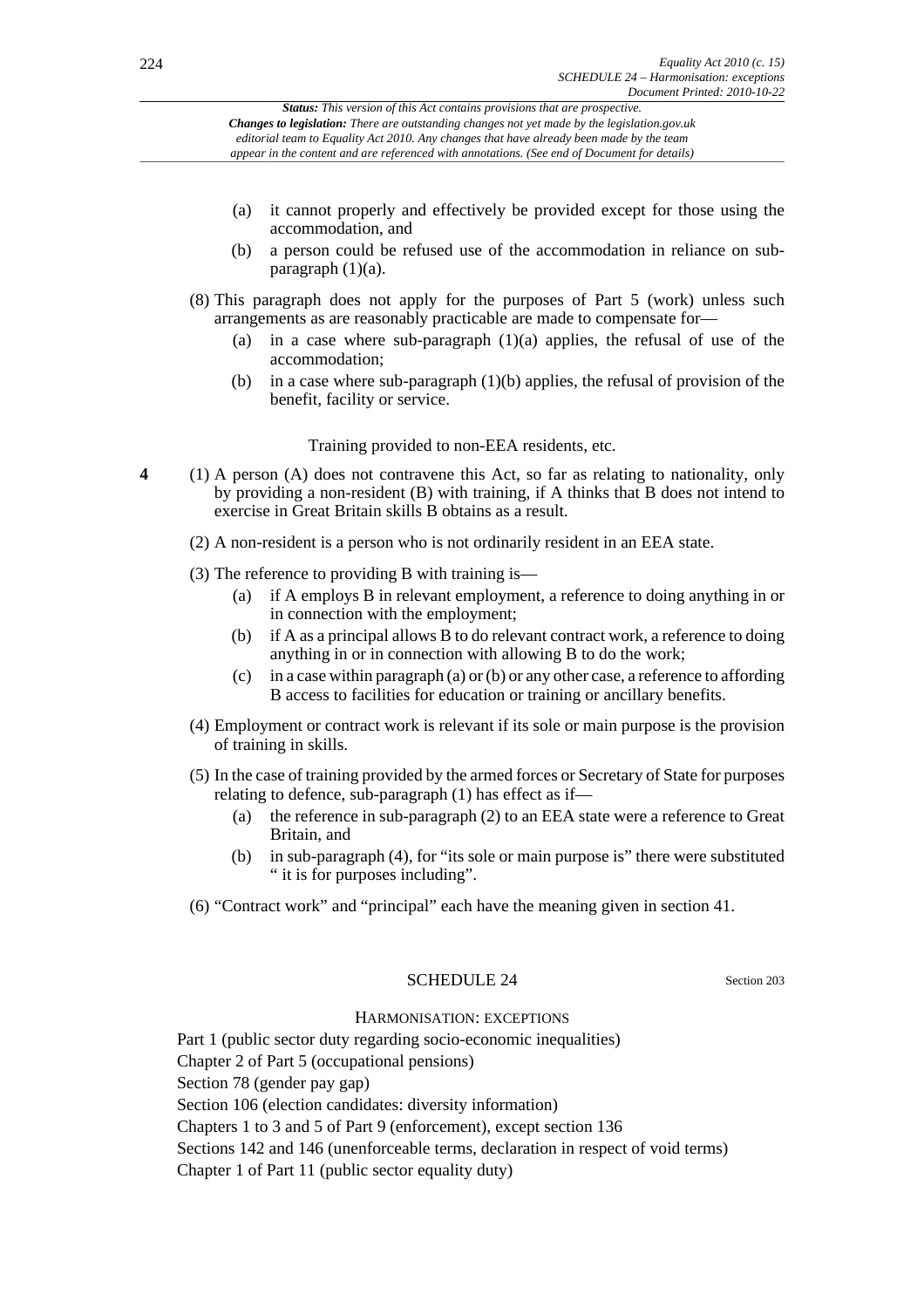*Status: This version of this Act contains provisions that are prospective.*

*Changes to legislation: There are outstanding changes not yet made by the legislation.gov.uk editorial team to Equality Act 2010. Any changes that have already been made by the team*

*appear in the content and are referenced with annotations. (See end of Document for details)*

Part 12 (disabled persons: transport) Part 13 (disability: miscellaneous) Section 197 (power to specify age exceptions) Part 15 (family property) Part 16 (general and miscellaneous) Schedule 1 (disability: supplementary provision) In Schedule 3 (services and public functions: exceptions)— (a) in Part 3 (health and care), paragraphs 13 and 14; (b) Part 4 (immigration); (c) Part 5 (insurance); (d) Part 6 (marriage); (e) Part 7 (separate and single services), except paragraph 30; (f) Part 8 (television, radio and on-line broadcasting and distribution); (g) Part 9 (transport); (h) Part 10 (supplementary) Schedule 4 (premises: reasonable adjustments) Schedule 5 (premises: exceptions), except paragraph 1 Schedule 6 (office-holders: excluded offices), except so far as relating to colour or nationality or marriage and civil partnership Schedule 8 (work: reasonable adjustments) In Schedule 9 (work: exceptions)— (a) Part 1 (general), except so far as relating to colour or nationality; (b) Part 2 (exceptions relating to age); (c) Part 3 (other exceptions), except paragraph 19 so far as relating to colour or nationality Schedule 10 (education: accessibility for disabled pupils) Schedule 13 (education: reasonable adjustments), except paragraphs 2, 5, 6 and 9 Schedule 17 (education: disabled pupils: enforcement)

Schedule 18 (public sector equality duty: exceptions)

Schedule 19 (list of public authorities)

Schedule 20 (rail vehicle accessibility: compliance)

Schedule 21 (reasonable adjustments: supplementary)

In Schedule 22 (exceptions: statutory provisions), paragraphs 2 and 5

Schedule 23 (general exceptions), except paragraph 2

Schedule 25 (information society services)

# SCHEDULE 25 Section 206

#### INFORMATION SOCIETY SERVICES

#### Service providers

**1** (1) This paragraph applies where a person concerned with the provision of an information society service (an "information society service provider") is established in Great Britain.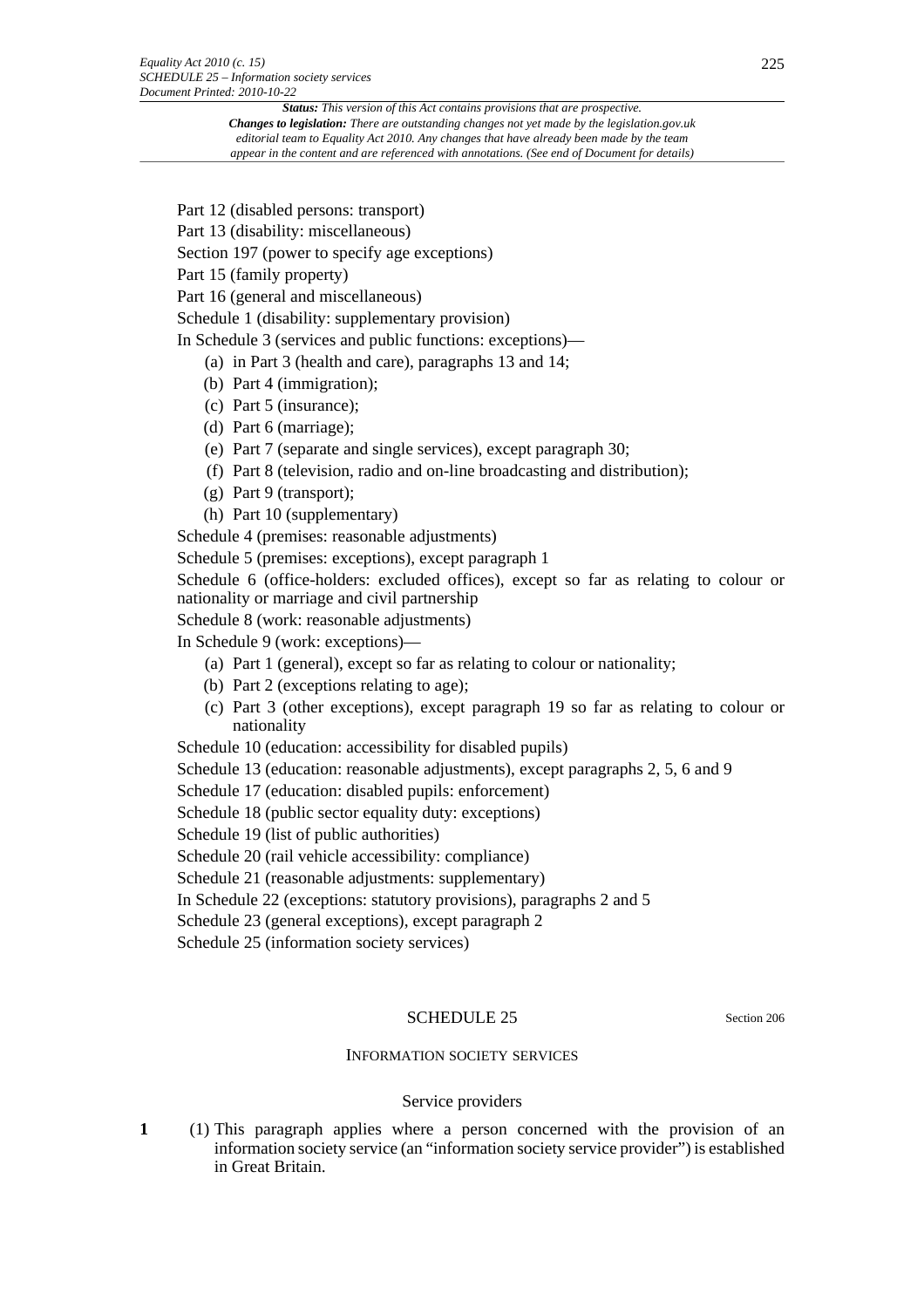- (2) This Act applies to anything done by the person in an EEA state (other than the United Kingdom) in providing the service as this Act would apply if the act in question were done by the person in Great Britain.
- **2** (1) This paragraph applies where an information society service provider is established in an EEA state (other than the United Kingdom).
	- (2) This Act does not apply to anything done by the person in providing the service.

# Exceptions for mere conduits

- **3** (1) An information society service provider does not contravene this Act only by providing so much of an information society service as consists in—
	- (a) the provision of access to a communication network, or
	- (b) the transmission in a communication network of information provided by the recipient of the service.
	- (2) But sub-paragraph (1) applies only if the service provider does not—
		- (a) initiate the transmission,
		- (b) select the recipient of the transmission, or
		- (c) select or modify the information contained in the transmission.
	- (3) For the purposes of sub-paragraph (1), the provision of access to a communication network, and the transmission of information in a communication network, includes the automatic, intermediate and transient storage of the information transmitted so far as the storage is solely for the purpose of carrying out the transmission in the network.
	- (4) Sub-paragraph (3) does not apply if the information is stored for longer than is reasonably necessary for the transmission.

# Exception for caching

- **4** (1) This paragraph applies where an information society service consists in the transmission in a communication network of information provided by a recipient of the service.
	- (2) The information society service provider does not contravene this Act only by doing anything in connection with the automatic, intermediate and temporary storage of information so provided if—
		- (a) the storage of the information is solely for the purpose of making more efficient the onward transmission of the information to other recipients of the service at their request, and
		- (b) the condition in sub-paragraph (3) is satisfied.
	- (3) The condition is that the service-provider—
		- (a) does not modify the information,
		- (b) complies with such conditions as are attached to having access to the information, and
		- (c) (where sub-paragraph (4) applies) expeditiously removes the information or disables access to it.
	- (4) This sub-paragraph applies if the service-provider obtains actual knowledge that—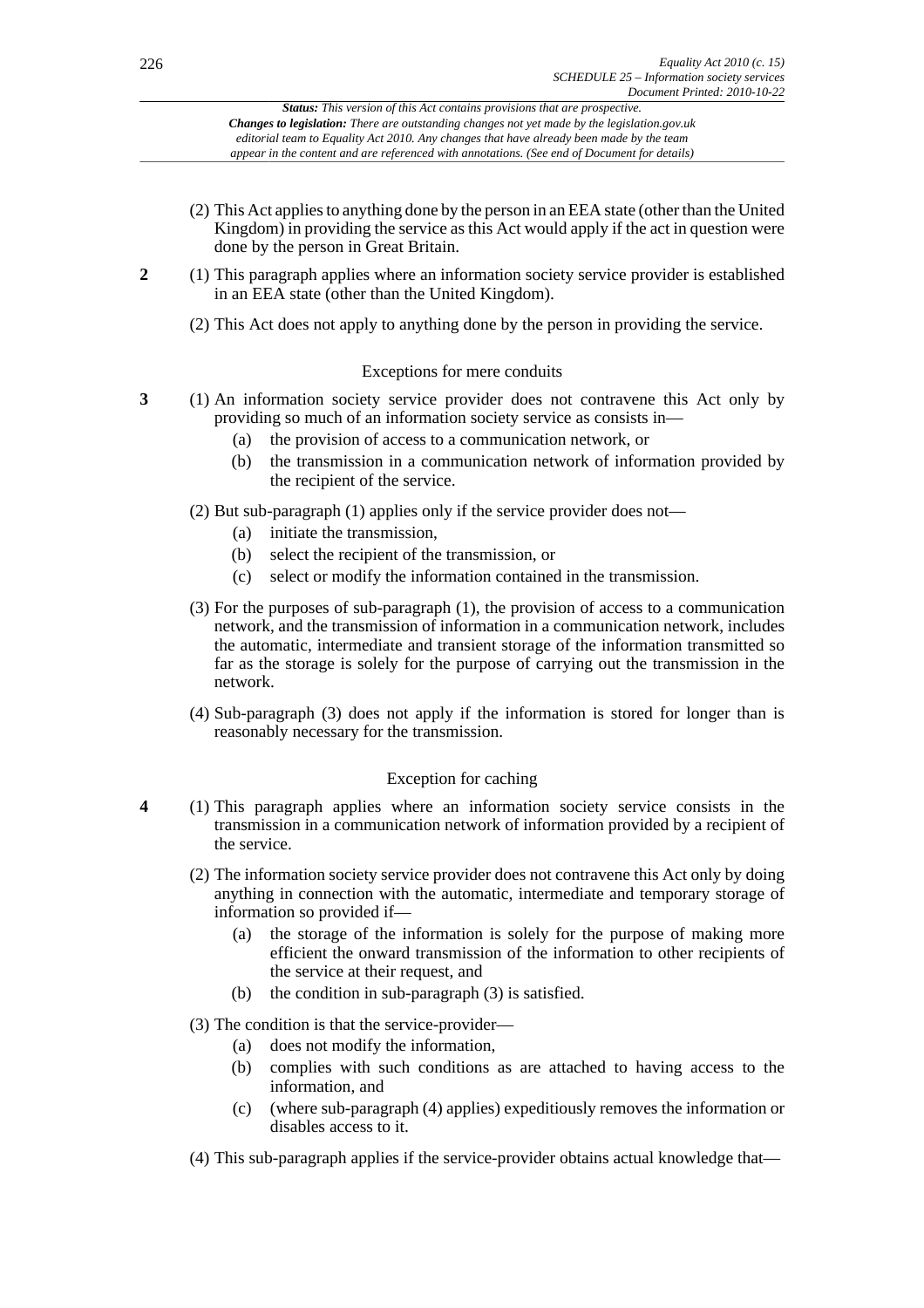*Status: This version of this Act contains provisions that are prospective.*

*Changes to legislation: There are outstanding changes not yet made by the legislation.gov.uk editorial team to Equality Act 2010. Any changes that have already been made by the team appear in the content and are referenced with annotations. (See end of Document for details)*

- (a) the information at the initial source of the transmission has been removed from the network,
- (b) access to it has been disabled, or
- (c) a court or administrative authority has required the removal from the network of, or the disablement of access to, the information.

# Exception for hosting

**5** (1) An information society service provider does not contravene this Act only by doing anything in providing so much of an information society service as consists in the storage of information provided by a recipient of the service, if—

- (a) the service provider had no actual knowledge when the information was provided that its provision amounted to a contravention of this Act, or
- (b) on obtaining actual knowledge that the provision of the information amounted to a contravention of that section, the service provider expeditiously removed the information or disabled access to it.
- (2) Sub-paragraph (1) does not apply if the recipient of the service is acting under the authority of the control of the service provider.

## Monitoring obligations

- **6** An injunction or interdict under Part 1 of the Equality Act 2006 may not impose on a person concerned with the provision of a service of a description given in paragraph  $3(1)$ , 4(1) or  $5(1)$ —
	- (a) a liability the imposition of which would contravene Article 12, 13 or 14 of the E-Commerce Directive;
	- (b) a general obligation of the description given in Article 15 of that Directive.

### Interpretation

- **7** (1) This paragraph applies for the purposes of this Schedule.
	- (2) "Information society service"—
		- (a) has the meaning given in Article 2(a) of the E-Commerce Directive (which refers to Article 1(2) of Directive [98/34/EC](http://www.opsi.gov.uk/legislation/european/directive/1998/0034) of the European Parliament and of the Council of 22 June 1998 laying down a procedure for the provision of information in the field of technical standards and regulations), and
		- (b) is summarised in recital 17 of the E-Commerce Directive as covering "any service normally provided for remuneration, at a distance, by means of electronic equipment for the processing (including digital compression) and storage of data, and at the individual request of a recipient of a service".
	- (3) "The E-Commerce Directive" means Directive [2000/31/EC](http://www.opsi.gov.uk/legislation/european/directive/2000/0031) of the European Parliament and of the Council of 8 June 2000 on certain legal aspects of information society services, in particular electronic commerce, in the Internal Market (Directive on electronic commerce).
	- (4) "Recipient" means a person who (whether for professional purposes or not) uses an information society service, in particular for seeking information or making it accessible.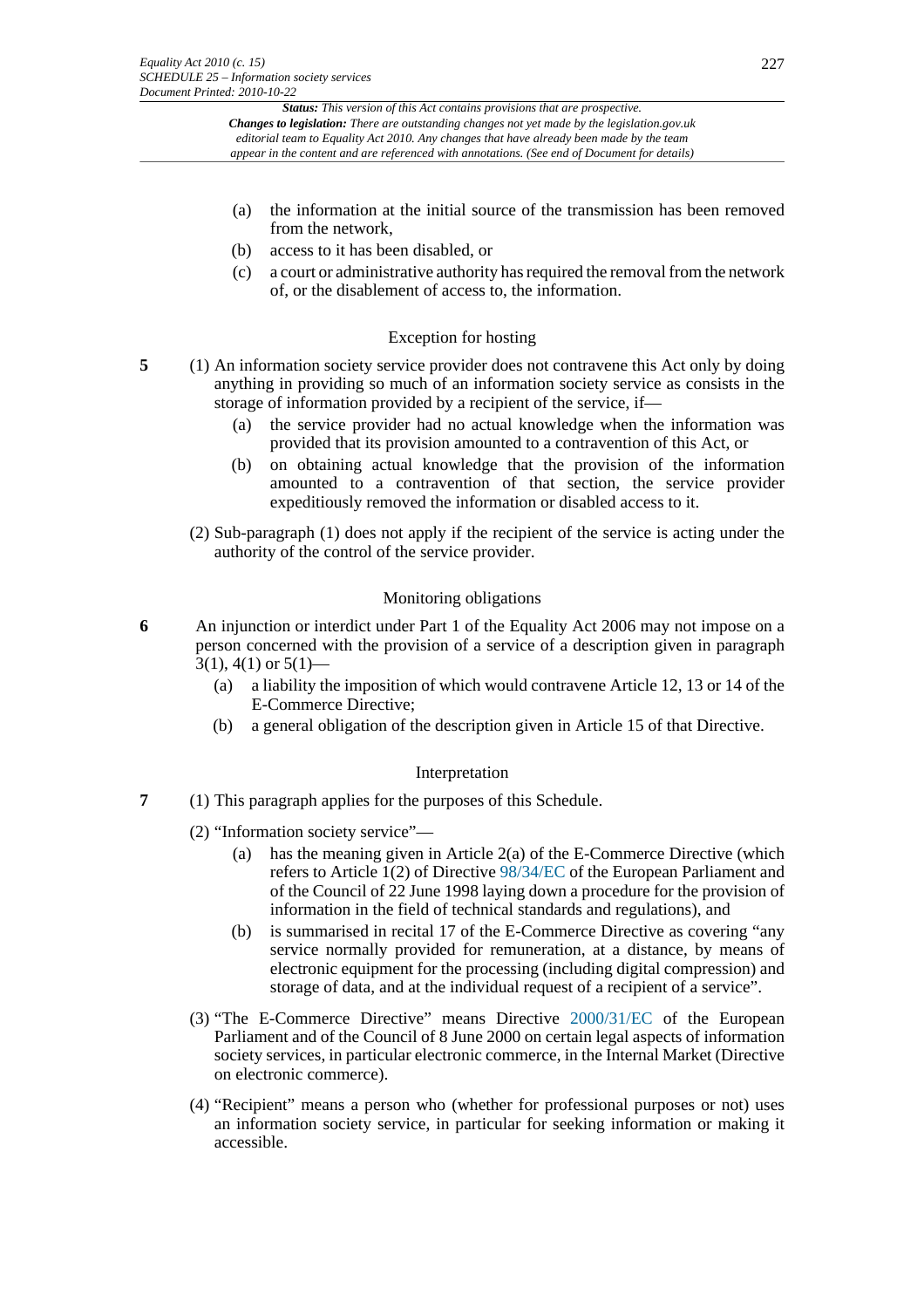| <b>Status:</b> This version of this Act contains provisions that are prospective.                   |  |
|-----------------------------------------------------------------------------------------------------|--|
| <b>Changes to legislation:</b> There are outstanding changes not yet made by the legislation gov.uk |  |
| editorial team to Equality Act 2010. Any changes that have already been made by the team            |  |
| appear in the content and are referenced with annotations. (See end of Document for details)        |  |
|                                                                                                     |  |

- (5) An information society service-provider is "established" in a country or territory if the service-provider—
	- (a) effectively pursues an economic activity using a fixed establishment in that country or territory for an indefinite period, and
	- (b) is a national of an EEA state or a body mentioned in Article 48 of the EEC treaty.
- (6) The presence or use in a particular place of equipment or other technical means of providing an information society service is not itself sufficient to constitute the establishment of a service-provider.
- (7) Where it cannot be decided from which of a number of establishments an information society service is provided, the service is to be regarded as provided from the establishment at the centre of the information society service provider's activities relating to that service.
- (8) Section 212(4) does not apply to references to providing a service.

## SCHEDULE 26 Section 211

# **AMENDMENTS**

#### Local Government Act 1988

- **1** Part 2 of the Local Government Act 1988 (public supply or works contracts) is amended as follows.
- **2** In section 17 (local and other public authority contracts: exclusion of non-commercial considerations)—
	- (a) omit subsection (9), and
	- (b) after that subsection insert—
		- "(10) This section does not prevent a public authority to which it applies from exercising any function regulated by this section with reference to a non-commercial matter to the extent that the authority considers it necessary or expedient to do so to enable or facilitate compliance with—
			- (a) the duty imposed on it by section 149 of the Equality Act 2010 (public sector equality duty), or
			- (b) any duty imposed on it by regulations under section 153 or 154 of that Act (powers to impose specific duties)."
- **3** Omit section 18 (exceptions to section 17 relating to race relations matters).
- **4** In section 19 (provisions supplementary to or consequential on section 17) omit subsection (10).

### Employment Act 1989

**5** (1) Section 12 of the Employment Act 1989 (Sikhs: requirements as to safety helmets) is amended as follows.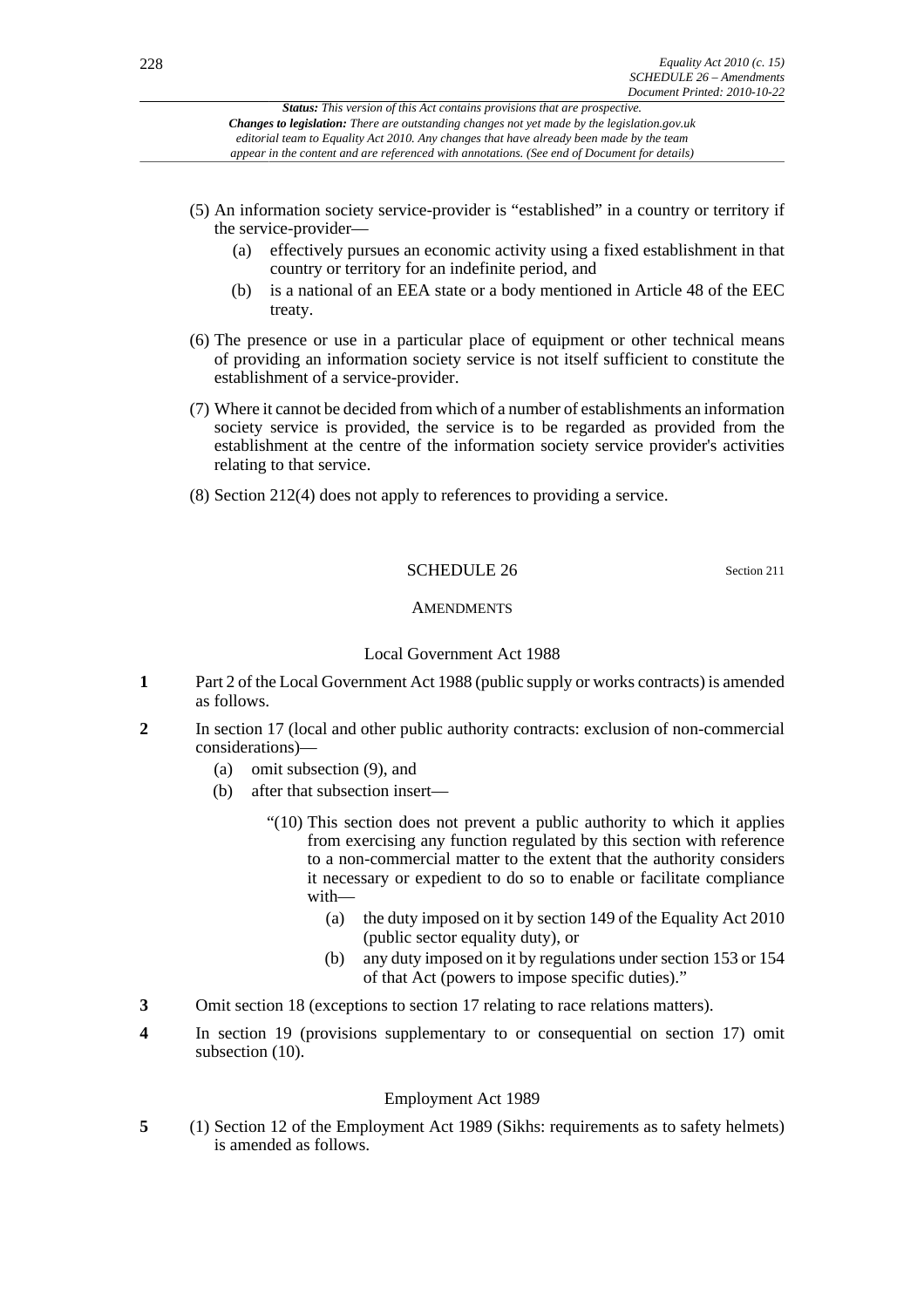- (2) In subsection (1), for "requirement or condition", in the first three places, substitute " provision, criterion or practice".
- (3) In that subsection, for the words from "section  $1(1)(b)$ " to the end substitute " section 19 of the Equality Act 2010 (indirect discrimination), the provision, criterion or practice is to be taken as one in relation to which the condition in subsection (2) (d) of that section (proportionate means of achieving a legitimate aim) is satisfied".
- (4) In subsection (2), for the words from "the Race Relations Act" to the end substitute " section 13 of the Equality Act 2010 as giving rise to discrimination against any other person".

## Equality Act 2006

- **6** The Equality Act 2006 is amended as follows.
- **7** (1) Section 8 (equality and diversity) is amended as follows.
	- $(2)$  In subsection  $(1)$ 
		- (a) in paragraph (d) for "equality enactments" substitute " Equality Act 2010", and
		- (b) in paragraph (e) for "the equality enactments" substitute " that Act".
	- (3) In subsection (4) for "Disability Discrimination Act 1995 (c. 50)" substitute " Equality Act 2010".
- **8** In section 10(2) (meaning of group) for paragraph (d) substitute—
	- "(d) gender reassignment (within the meaning of section 7 of the Equality Act 2010),"
- **9** For section 11(3)(c) (interpretation) substitute—
	- "(c) a reference to the equality and human rights enactments is a reference to the Human Rights Act 1998, this Act and the Equality Act 2010."
- **10** (1) Section 14 (codes of practice) is amended as follows.
	- (2) For subsection (1) substitute—
		- "(1) The Commission may issue a code of practice in connection with any matter addressed by the Equality Act 2010."
	- (3) In subsection  $(2)(a)$  for "a provision or enactment listed in subsection  $(1)$ " substitute " the Equality Act 2010 or an enactment made under that Act".
	- (4) In subsection (3)—
		- (a) in paragraph (a) for "section 49G(7) of the Disability Discrimination Act 1995 (c. 50)" substitute " section 190(7) of the Equality Act 2010", and
		- (b) for paragraph (c)(iv) substitute—

"(iv) section 190 of the Equality Act 2010."

- (5) In subsection  $(5)(a)$  for "listed in subsection  $(1)$ " substitute " a matter addressed by the Equality Act 2010".
- (6) In subsection (9) for "section 76A" to "duties)" substitute " section 149, 153 or 154 of the Equality Act 2010 (public sector equality duty)".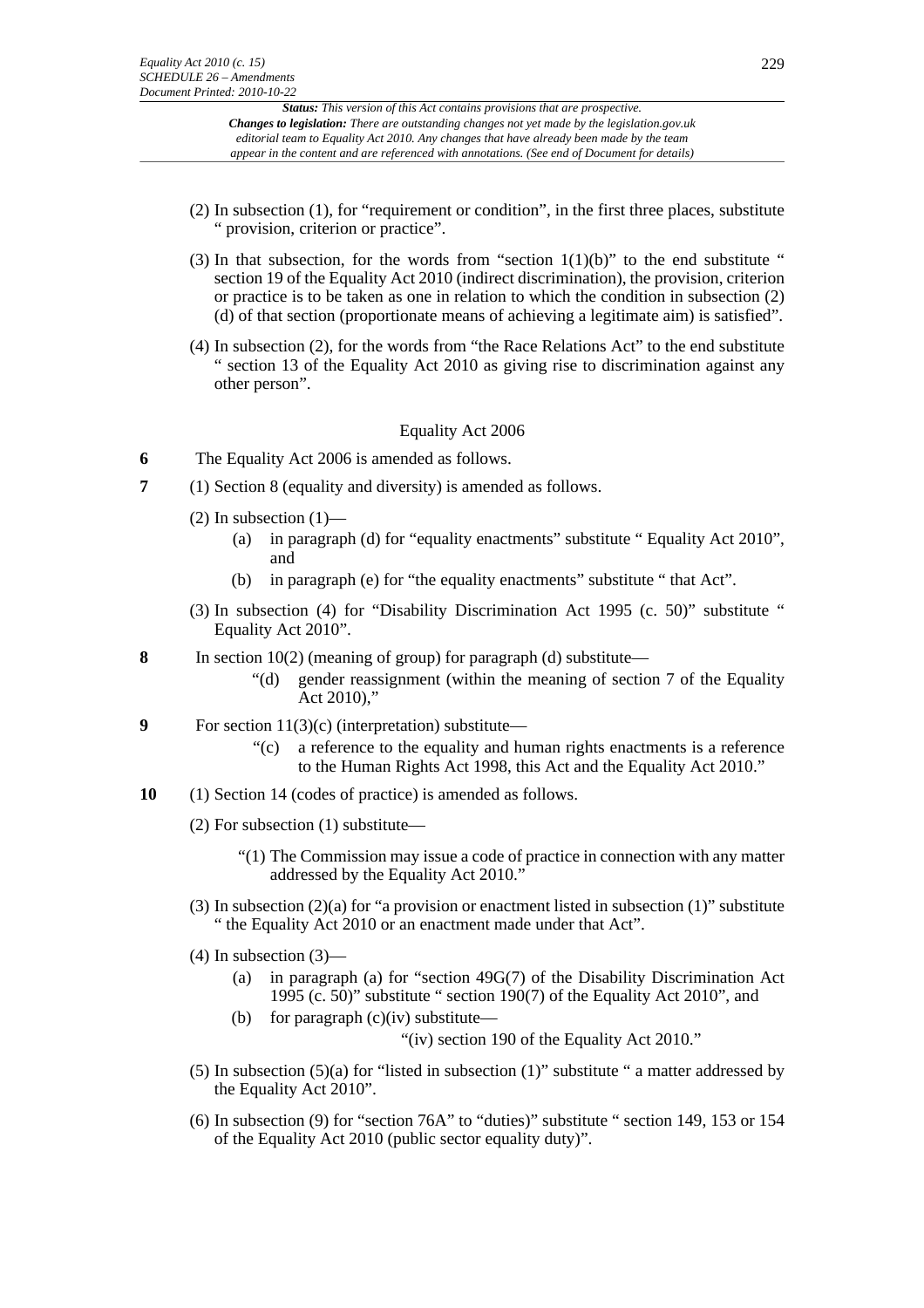| <b>Status:</b> This version of this Act contains provisions that are prospective.                   |  |
|-----------------------------------------------------------------------------------------------------|--|
| <b>Changes to legislation:</b> There are outstanding changes not yet made by the legislation gov.uk |  |
| editorial team to Equality Act 2010. Any changes that have already been made by the team            |  |
| appear in the content and are referenced with annotations. (See end of Document for details)        |  |

- **11** In section 16(4) (inquiries: matters which the Commission may consider and report on) for "equality enactments" substitute " Equality Act 2010".
- **12** In section 21(2)(b) (unlawful act notice: specification of legislative provision) for "equality enactments" substitute " Equality Act 2010".
- **13** After section 24 insert—

# "**24A Enforcement powers: supplemental**

- (1) This section has effect in relation to—
	- (a) an act which is unlawful because, by virtue of any of sections 13 to 18 of the Equality Act 2010, it amounts to a contravention of any of Parts 3, 4, 5, 6 or 7 of that Act,
	- (b) an act which is unlawful because it amounts to a contravention of section 60(1) of that Act (or to a contravention of section 111 or 112 of that Act that relates to a contravention of section  $60(1)$  of that Act) (enquiries about disability and health),
	- (c) an act which is unlawful because it amounts to a contravention of section 106 of that Act (information about diversity in range of election candidates etc.),
	- (d) an act which is unlawful because, by virtue of section 108(1) of that Act, it amounts to a contravention of any of Parts 3, 4, 5, 6 or 7 of that Act, or
	- (e) the application of a provision, criterion or practice which, by virtue of section 19 of that Act, amounts to a contravention of that Act.
- (2) For the purposes of sections 20 to 24 of this Act, it is immaterial whether the Commission knows or suspects that a person has been or may be affected by the unlawful act or application.
- (3) For those purposes, an unlawful act includes making arrangements to act in a particular way which would, if applied to an individual, amount to a contravention mentioned in subsection  $(\tilde{1})(a)$ .
- (4) Nothing in this Act affects the entitlement of a person to bring proceedings under the Equality Act 2010 in respect of a contravention mentioned in subsection (1)."
- 14 Omit section 25 (restraint of unlawful advertising etc.).
- **15** Omit section 26 (supplemental).
- **16** (1) Section 27 (conciliation) is amended as follows.
	- (2) For subsection (1) (disputes in relation to which the Commission may make arrangements for the provision of conciliation services) substitute—
		- "(1) The Commission may make arrangements for the provision of conciliation services for disputes in respect of which proceedings have been or could be determined by virtue of section 114 of the Equality Act 2010."
- **17** (1) Section 28 (legal assistance) is amended as follows.
	- $(2)$  In subsection  $(1)$ 
		- (a) in paragraph (a) for "equality enactments" substitute " Equality Act 2010", and
		- (b) in paragraph (b) for "the equality enactments" substitute " that Act".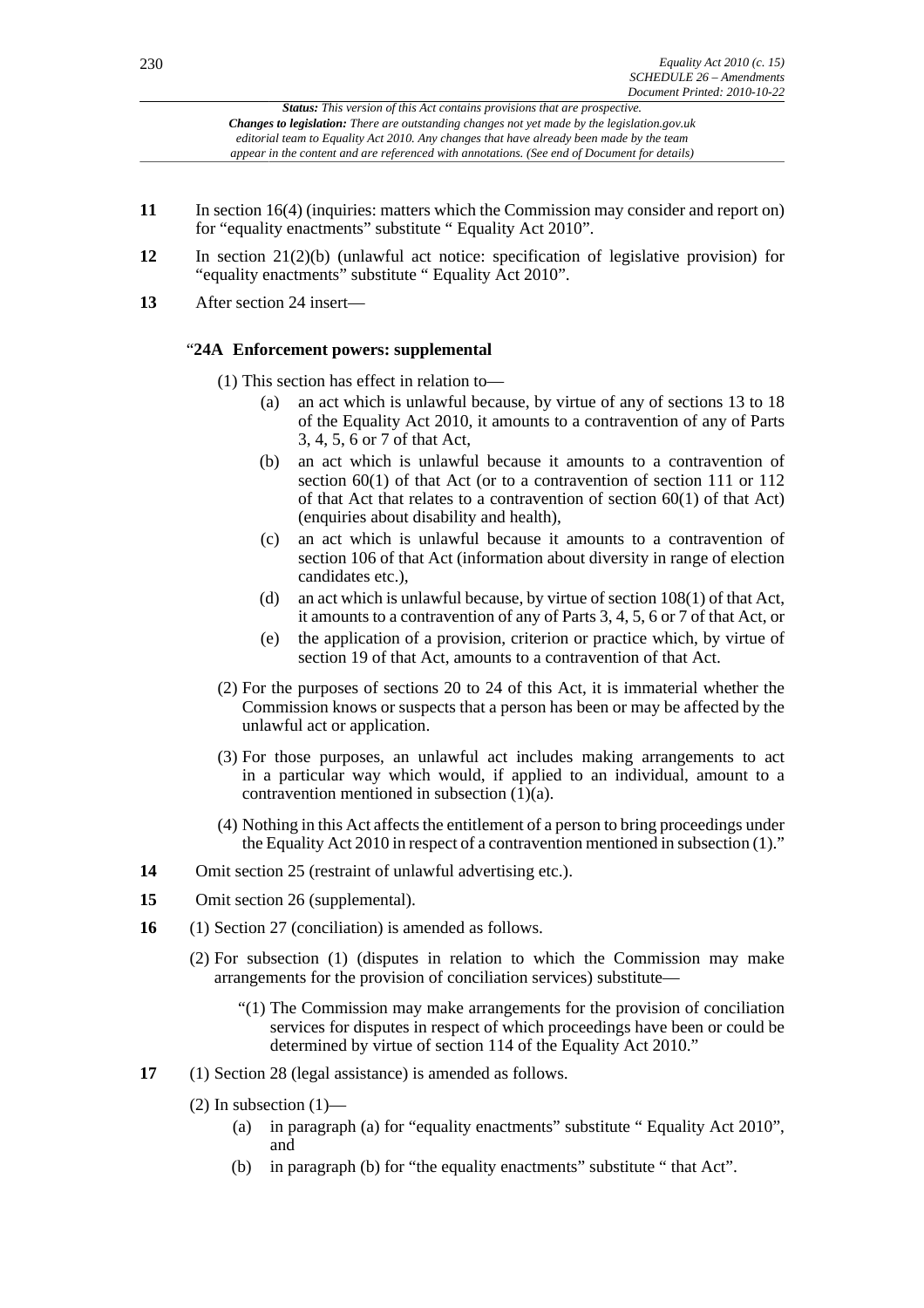- (3) In subsection (5) for "Part V of the Disability Discrimination Act 1995 (c. 50) (public" substitute " Part 12 of the Equality Act 2010 (disabled persons:".
- $(4)$  In subsection  $(6)$ 
	- (a) for "the equality enactments", on the first occasion it appears, substitute " the Equality Act 2010", and
	- (b) for "the equality enactments", on each other occasion it appears, substitute " that Act".
- $(5)$  In subsection  $(7)$ 
	- (a) in paragraph (a) for "equality enactments" substitute " Equality Act 2010", and
	- (b) in paragraph (b) for "the equality enactments" substitute " that Act".
- (6) In subsection (8) for "Part V of the Disability Discrimination Act 1995 (c. 50)" substitute " Part 12 of the Equality Act 2010".
- (7) In subsection (9) for "equality enactments" substitute " Equality Act 2010".
- $(8)$  In subsection  $(12)$ 
	- (a) for "A reference in" to "includes a reference" substitute " This section applies", and
	- (b) after paragraph (b) add " as it applies to the Equality Act 2010."
- **18** For section 31(1) (duties in respect of which Commission may assess compliance) substitute—
	- "(1) The Commission may assess the extent to which or the manner in which a person has complied with a duty under or by virtue of section 149, 153 or 154 of the Equality Act 2010 (public sector equality duty)."
- **19** (1) Section 32 (public sector duties: compliance notice) is amended as follows.
	- (2) For subsection (1) substitute—
		- "(1) This section applies where the Commission thinks that a person has failed to comply with a duty under or by virtue of section 149, 153 or 154 of the Equality Act 2010 (public sector equality duty)."
	- (3) In subsection (4) for "section 76A" to "Disability Discrimination Act 1995" substitute " section 149 of the Equality Act 2010".
	- (4) In subsection (9)(a) for "section 76A" to "Disability Discrimination Act 1995 (c. 50)" substitute " section 149 of the Equality Act 2010".
	- (5) In subsection (9)(b) for "in any other case" substitute " where the notice related to a duty by virtue of section 153 or 154 of that Act".
	- (6) In subsection (11) for "section 76B" to "Disability Discrimination Act 1995" substitute " section 153 or 154 of the Equality Act 2010".
- **20** Omit section 33 (equality and human rights enactments).
- **21** (1) Section 34 (meaning of unlawful) is amended as follows.

(2) In subsection (1) for "equality enactments" substitute " Equality Act 2010".

(3) In subsection (2)—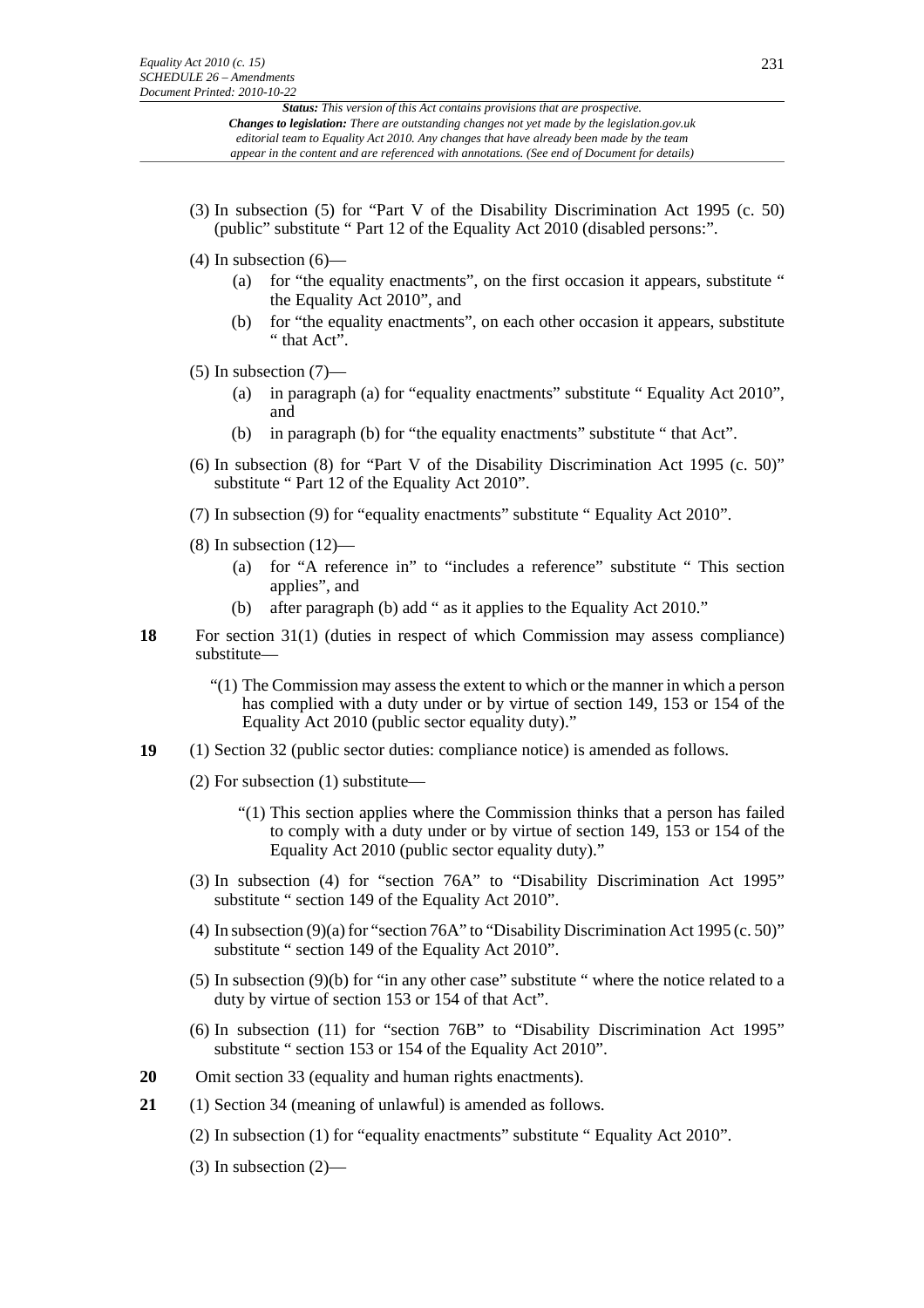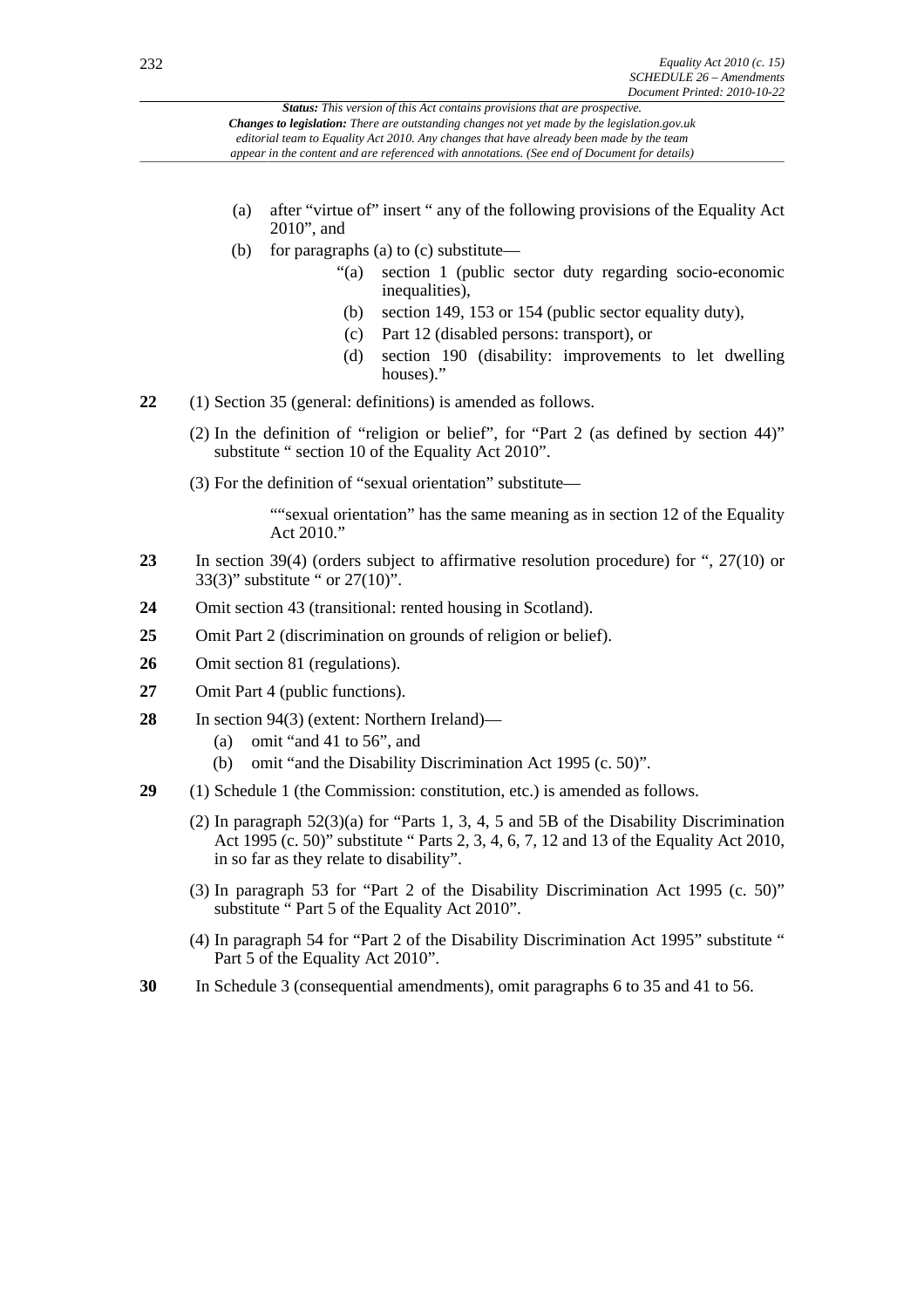### SCHEDULE 27 Section 211

## REPEALS AND REVOCATIONS

# **PART 1**

### REPEALS

| <b>Short title</b>                                                           | <b>Extent of repeal</b>                                                                                          |
|------------------------------------------------------------------------------|------------------------------------------------------------------------------------------------------------------|
| Equal Pay Act 1970                                                           | The whole Act.                                                                                                   |
| Sex Discrimination Act 1975                                                  | The whole Act.                                                                                                   |
| Race Relations Act 1976                                                      | The whole Act.                                                                                                   |
| Sex Discrimination Act 1986                                                  | The whole Act.                                                                                                   |
| Local Government Act 1988                                                    | Section $17(9)$ .                                                                                                |
|                                                                              | Section 18.                                                                                                      |
|                                                                              | Section 19(10).                                                                                                  |
| <b>Employment Act 1989</b>                                                   | Sections 1 to 7.                                                                                                 |
|                                                                              | Section 9.                                                                                                       |
| Social Security Act 1989                                                     | In Schedule 5, paragraph 5.                                                                                      |
| Disability Discrimination Act<br>1995                                        | The whole Act.                                                                                                   |
| Pensions Act 1995                                                            | Sections 62 to 65.                                                                                               |
| Greater London Authority<br>Act 1999                                         | Section 404.                                                                                                     |
| Sex Discrimination (Election)<br>Candidates) Act 2002                        | Section 1.                                                                                                       |
| Civil Partnership Act 2004                                                   | Section $6(1)(b)$ and $(2)$ .                                                                                    |
| <b>Education</b> (Additional<br>Support for Learning)<br>(Scotland) Act 2004 | In section $17(1)$ "to exercise<br>the functions which are<br>conferred on a Tribunal by<br>virtue of this Act". |
| Equality Act 2006                                                            | Section 25.                                                                                                      |
|                                                                              | Section 26.                                                                                                      |
|                                                                              | Section 33.                                                                                                      |
|                                                                              | Section 43.                                                                                                      |
|                                                                              | Part 2.                                                                                                          |
|                                                                              | Section 81.                                                                                                      |
|                                                                              | Part 4.                                                                                                          |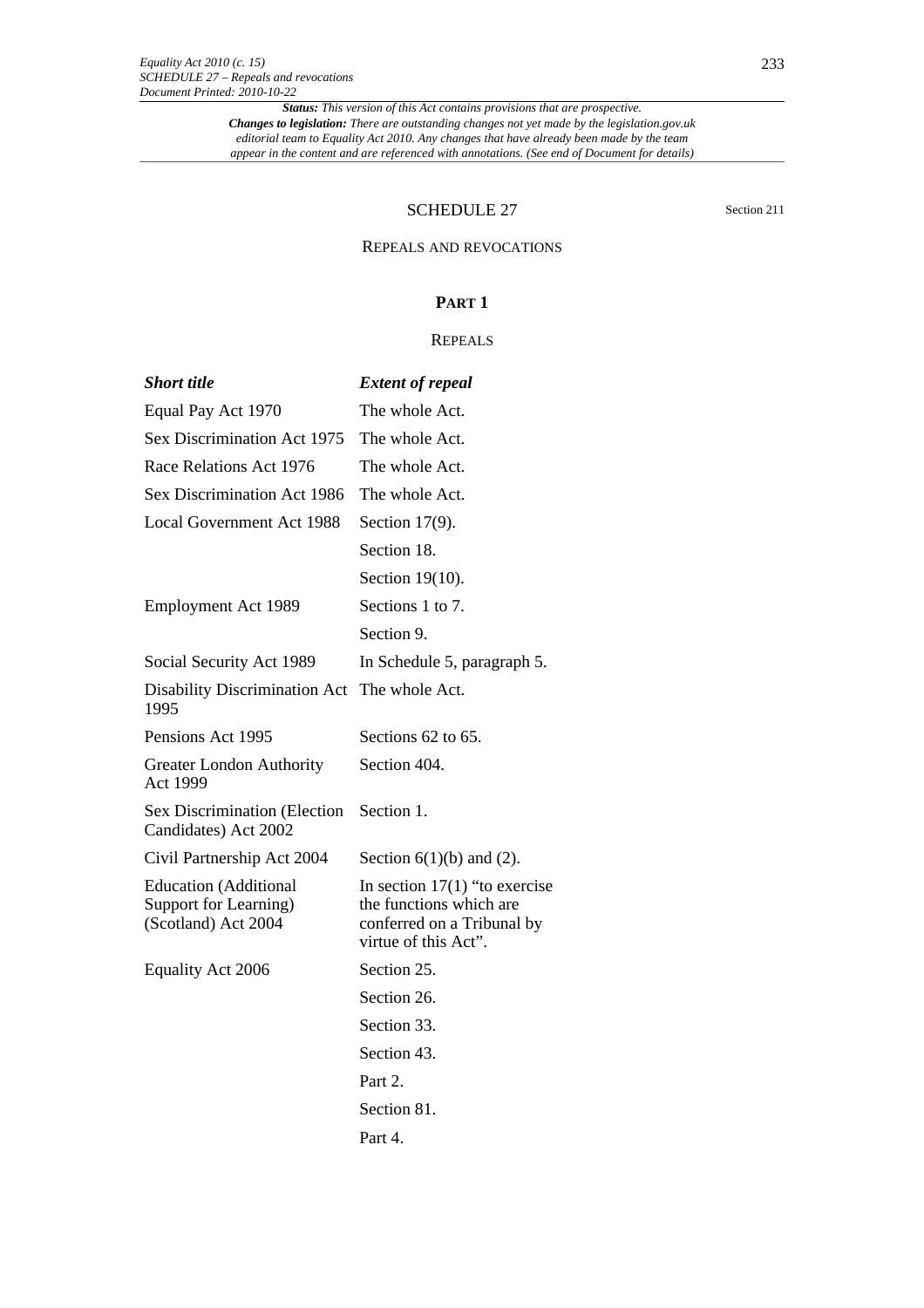> In section 94(3) "and 41 to 56" and "and the Disability Discrimination Act 1995 (c. 50)".

In Schedule 3—

- (a) paragraphs 6 to 35;
- (b) paragraphs 41 to 56.

# **PART 2**

### **REVOCATIONS**

| <b>Title</b>                                                                                              | <b>Extent of revocation</b>                              |
|-----------------------------------------------------------------------------------------------------------|----------------------------------------------------------|
| Occupational Pension Schemes (Equal<br>Treatment) Regulations 1995 (S.I.<br>1995/3183)                    | The whole Regulations.                                   |
| Employment Equality (Religion or Belief)<br>Regulations 2003 (S.I. 2003/1660)                             | The whole Regulations.                                   |
| <b>Employment Equality (Sexual Orientation)</b><br>Regulations 2003 (S.I. 2003/1661)                      | The whole Regulations.                                   |
| <b>Disability Discrimination Act 1995</b><br>(Pensions) Regulations 2003 (S.I.<br>2003/2770)              | The whole Regulations.                                   |
| <b>Occupational Pension Schemes (Equal</b><br>Treatment) (Amendment) Regulations 2005<br>(S.I. 2005/1923) | The whole Regulations.                                   |
| <b>Employment Equality (Age) Regulations</b><br>2006 (S.I. 2006/1031)                                     | The whole Regulations (other than Schedules<br>6 and 8). |
| Equality Act (Sexual Orientation)<br>Regulations 2007 (S.I. 2007/1263)                                    | The whole Regulations.                                   |
| Sex Discrimination (Amendment of<br>Legislation) Regulations 2008 (S.I.<br>2008/963)                      | The whole Regulations.                                   |

### SCHEDULE 28 Section 214

### INDEX OF DEFINED EXPRESSIONS

| <i><b>Expression</b></i>                                            | <b>Provision</b>         |
|---------------------------------------------------------------------|--------------------------|
| Accrual of rights, in relation to an<br>occupational pension scheme | Section $212(12)$        |
| Additional maternity leave                                          | Section 213(6) and $(7)$ |
| Additional maternity leave period                                   | Section $213(8)$         |
| Age discrimination                                                  | Section $25(1)$          |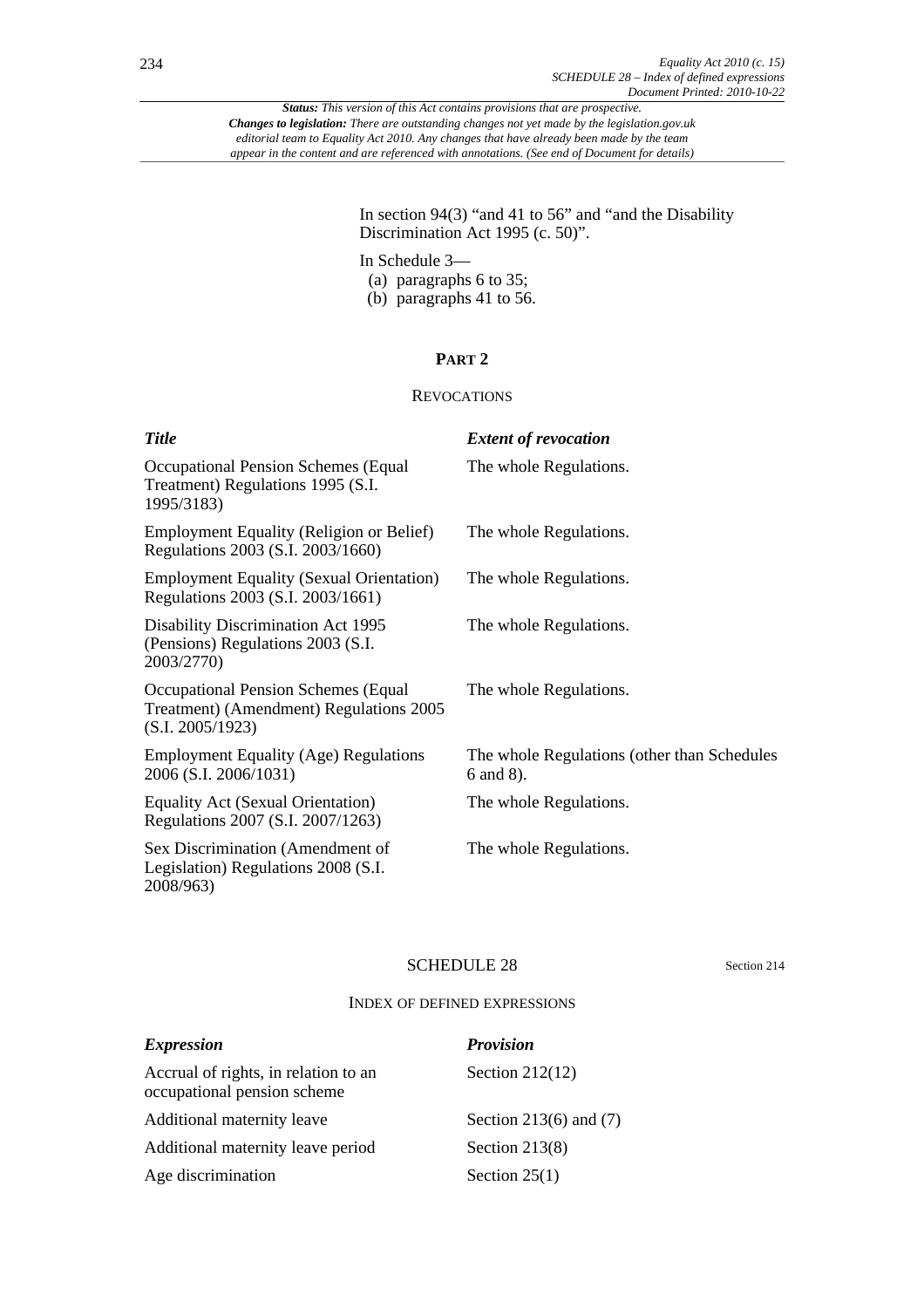| Age group                                                   | Section $5(2)$                |
|-------------------------------------------------------------|-------------------------------|
| Armed forces                                                | Section $212(1)$              |
| Association                                                 | Section $107(2)$              |
| Auxiliary aid                                               | Section $20(11)$              |
| <b>Belief</b>                                               | Section $10(2)$               |
| Breach of an equality clause or rule                        | Section $212(8)$              |
| The Commission                                              | Section $212(1)$              |
| Commonhold                                                  | Section $38(7)$               |
| Compulsory maternity leave                                  | Section $213(3)$              |
| Contract work                                               | Section $41(6)$               |
| Contract worker                                             | Section $41(7)$               |
| Contravention of this Act                                   | Section $212(9)$              |
| Crown employment                                            | Section $83(9)$               |
| Detriment                                                   | Section $212(1)$ and $(5)$    |
| Disability                                                  | Section $6(1)$                |
| Disability discrimination                                   | Section $25(2)$               |
| Disabled person                                             | Section $6(2)$ and $(4)$      |
| Discrimination                                              | Sections 13 to 19, 21 and 108 |
| Disposal, in relation to premises                           | Section $38(3)$ to $(5)$      |
| <b>Education Acts</b>                                       | Section $212(1)$              |
| Employer, in relation to an occupational<br>pension scheme  | Section $212(11)$             |
| Employment                                                  | Section $212(1)$              |
| Enactment                                                   | Section $212(1)$              |
| Equality clause                                             | Section $212(1)$              |
| Equality rule                                               | Section $212(1)$              |
| Firm                                                        | Section $46(2)$               |
| Gender reassignment                                         | Section $7(1)$                |
| Gender reassignment discrimination                          | Section $25(3)$               |
| Harassment                                                  | Section $26(1)$               |
| Independent educational institution                         | Section $89(7)$               |
| <b>LLP</b>                                                  | Section $46(4)$               |
| Man                                                         | Section $212(1)$              |
| Marriage and civil partnership                              | Section 8                     |
| Marriage and civil partnership discrimination Section 25(4) |                               |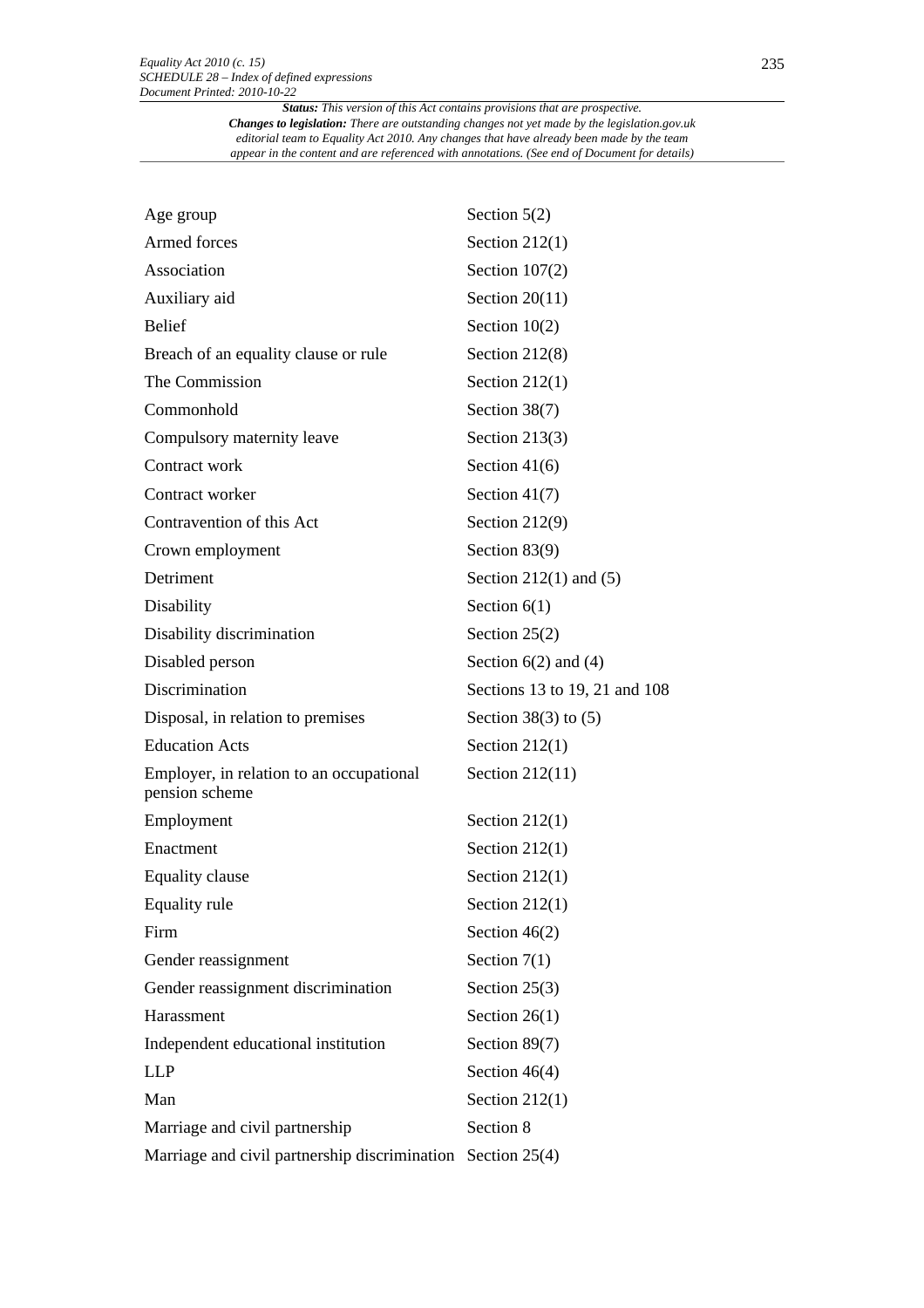| Maternity equality clause                                 | Section $212(1)$              |
|-----------------------------------------------------------|-------------------------------|
| Maternity equality rule                                   | Section $212(1)$              |
| Maternity leave                                           | Section $213(2)$              |
| Member, in relation to an occupational<br>pension scheme  | Section $212(10)$             |
| Member of the executive                                   | Section $212(7)$              |
| Non-discrimination rule                                   | Section $212(1)$              |
| Occupation, in relation to premises                       | Section $212(6)$              |
| Occupational pension scheme                               | Section $212(1)$              |
| Offshore work                                             | Section $82(3)$               |
| Ordinary maternity leave                                  | Section 213(4) and $(5)$      |
| Parent                                                    | Section $212(1)$              |
| Pension credit member                                     | Section $212(11)$             |
| Pensionable service                                       | Section $212(11)$             |
| Pensioner member                                          | Section $212(11)$             |
| Personal office                                           | Section $49(2)$               |
| Physical feature                                          | Section $20(10)$              |
| Pregnancy and maternity discrimination                    | Section $25(5)$               |
| Premises                                                  | Section $38(2)$               |
| Prescribed                                                | Section $212(1)$              |
| Profession                                                | Section $212(1)$              |
| Proposed firm                                             | Section $46(3)$               |
| Proposed LLP                                              | Section $46(5)$               |
| Proprietor, in relation to a school                       | Section $89(4)$               |
| Protected characteristics                                 | Section 4                     |
| Protected period, in relation to pregnancy                | Section $18(6)$               |
| Provision of a service                                    | Sections 31 and $212(4)$      |
| Public function                                           | Sections $31(4)$ and $150(5)$ |
| Public office                                             | Sections $50(2)$ and $52(4)$  |
| Pupil                                                     | Section $89(3)$               |
| Race                                                      | Section $9(1)$                |
| Race discrimination                                       | Section $25(6)$               |
| Reasonable adjustments, duty to make                      | Section 20                    |
| Relevant member of the House of Commons<br>staff          | Section $83(5)$               |
| Relevant member of the House of Lords staff Section 83(6) |                               |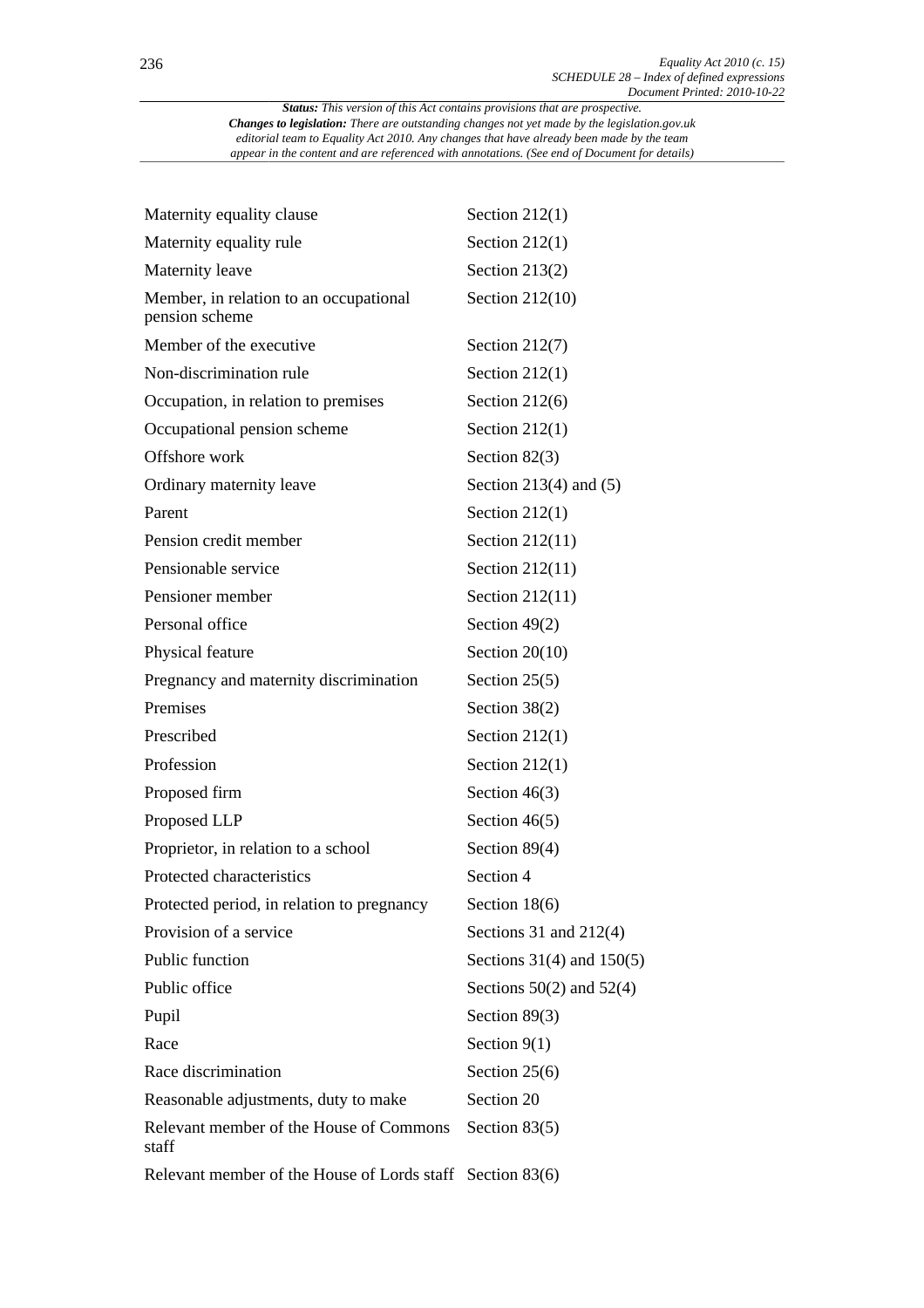| Relevant person, in relation to a personal or<br>public office                                 | Section $52(6)$           |
|------------------------------------------------------------------------------------------------|---------------------------|
| Religion                                                                                       | Section $10(1)$           |
| Religious or belief-related discrimination                                                     | Section $25(7)$           |
| Requirement, the first, second or third                                                        | Section 20                |
| Responsible body, in relation to a further or<br>higher education institution                  | Section $91(12)$          |
| Responsible body, in relation to a school                                                      | Section $85(9)$           |
| School                                                                                         | Section $89(5)$ and $(6)$ |
| Service-provider                                                                               | Section $29(1)$           |
| <b>Sex</b>                                                                                     | Section 11                |
| Sex discrimination                                                                             | Section $25(8)$           |
| Sex equality clause                                                                            | Section $212(1)$          |
| Sex equality rule                                                                              | Section $212(1)$          |
| Sexual orientation                                                                             | Section $12(1)$           |
| Sexual orientation discrimination                                                              | Section $25(9)$           |
| Student                                                                                        | Section $94(3)$           |
| Subordinate legislation                                                                        | Section $212(1)$          |
| Substantial                                                                                    | Section $212(1)$          |
| Taxi, for the purposes of Part 3 (services and<br>public functions)                            | Schedule 2, paragraph 4   |
| Taxi, for the purposes of Chapter 1 of Part 12 Section 173(1)<br>(disabled persons: transport) |                           |
| Tenancy                                                                                        | Section $38(6)$           |
| Trade                                                                                          | Section $212(1)$          |
| Transsexual person                                                                             | Section $7(2)$            |
| Trustees or managers, in relation to an<br>occupational pension scheme                         | Section $212(11)$         |
| University                                                                                     | Section $94(4)$           |
| Victimisation                                                                                  | Section $27(1)$           |
| Vocational training                                                                            | Section $56(6)$           |
| Woman                                                                                          | Section $212(1)$          |